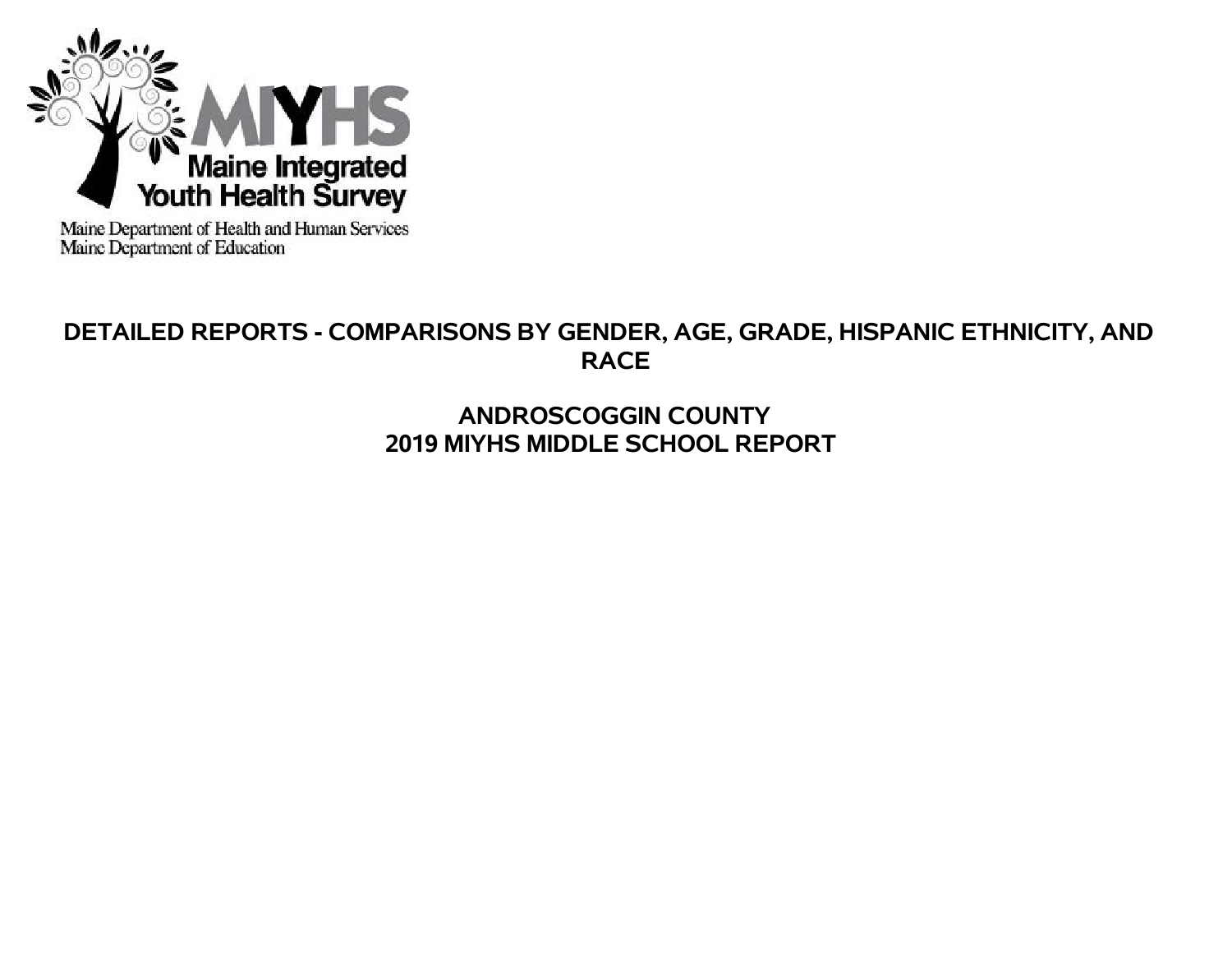|                                           | %     | CI                  | N     | n     |
|-------------------------------------------|-------|---------------------|-------|-------|
|                                           |       |                     |       |       |
| Total                                     | 9.1%  |                     | 2,510 | 1,823 |
| ----Sex----                               |       |                     |       |       |
| Female                                    | 48.8% | $(46.6\% - 50.9\%)$ | 1,224 | 944   |
| Male                                      | 50.1% | $(47.9\% - 52.4\%)$ | 1,259 | 858   |
| Missing                                   | 1.1%  | $(0.5\% - 1.6\%)$   | 27    | 21    |
| ----Grade----                             |       |                     |       |       |
| Grade 7                                   | 48.6% | $(44.4\% - 52.7\%)$ | 1,219 | 874   |
| Grade 8                                   | 49.1% | $(44.9\% - 53.3\%)$ | 1,233 | 904   |
| Missing                                   | 2.3%  | $(1.8\% - 2.8\%)$   | 58    | 45    |
| ----Age----                               |       |                     |       |       |
| 12 or younger                             | 29.8% | $(26.5\% - 33.0\%)$ | 747   | 536   |
| 13                                        | 48.9% | $(46.2\% - 51.7\%)$ | 1,228 | 895   |
| 14 or older                               | 21.0% | $(18.6\% - 23.3\%)$ | 526   | 386   |
| Missing                                   | 0.3%  | $(0.0\% - 0.6\%)$   | 8     | 6     |
| ----Hispanic Ethnicity----                |       |                     |       |       |
| Hispanic                                  | 4.0%  | $(3.4\% - 4.7\%)$   | 101   | 104   |
| Non-Hispanic                              | 87.7% | $(86.2\% - 89.1\%)$ | 2,200 | 1,565 |
| Missing                                   | 8.3%  | $(6.6\% - 10.0\%)$  | 208   | 154   |
| ----Race----                              |       |                     |       |       |
| American Indian or Alaskan Native         | 2.7%  | $(2.0\% - 3.4\%)$   | 68    | 64    |
| Asian                                     | 1.4%  | $(0.9\% - 2.0\%)$   | 36    | 36    |
| <b>Black or African American</b>          | 9.1%  | $(0.0\% - 18.7\%)$  | 228   | 238   |
| Native Hawaiian or Other Pacific Islander | 0.2%  | $(0.1\% - 0.3\%)$   | 5     | 4     |
| White                                     | 78.9% | $(68.6\% - 89.2\%)$ | 1,980 | 1,301 |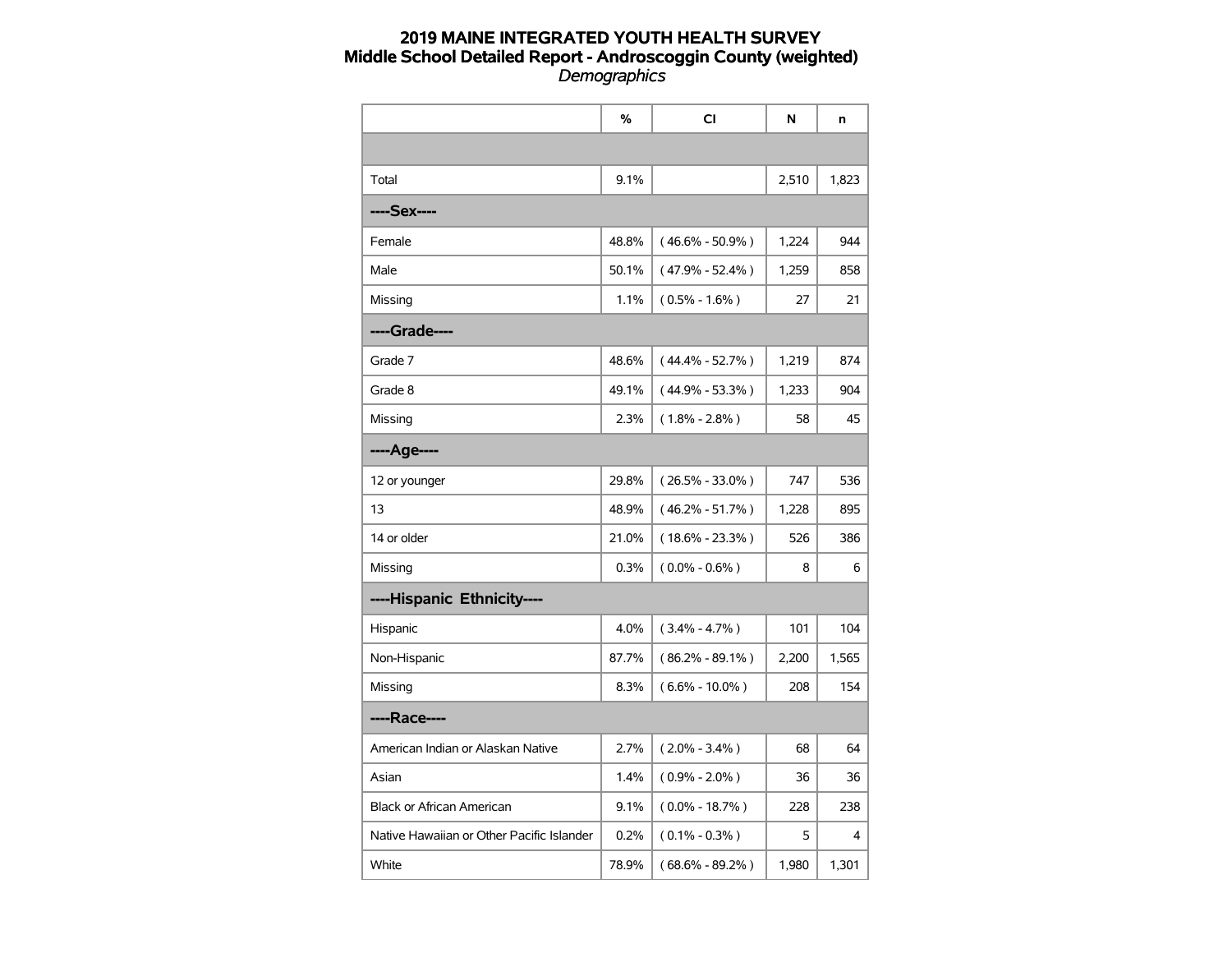|                       | %    |                   | N   |      |
|-----------------------|------|-------------------|-----|------|
| <b>Multiple Races</b> | 4.2% | $(3.5\% - 5.0\%)$ | 107 | 110  |
| Missing               | 3.5% | $(2.9\% - 4.1\%)$ | 87  | 70 I |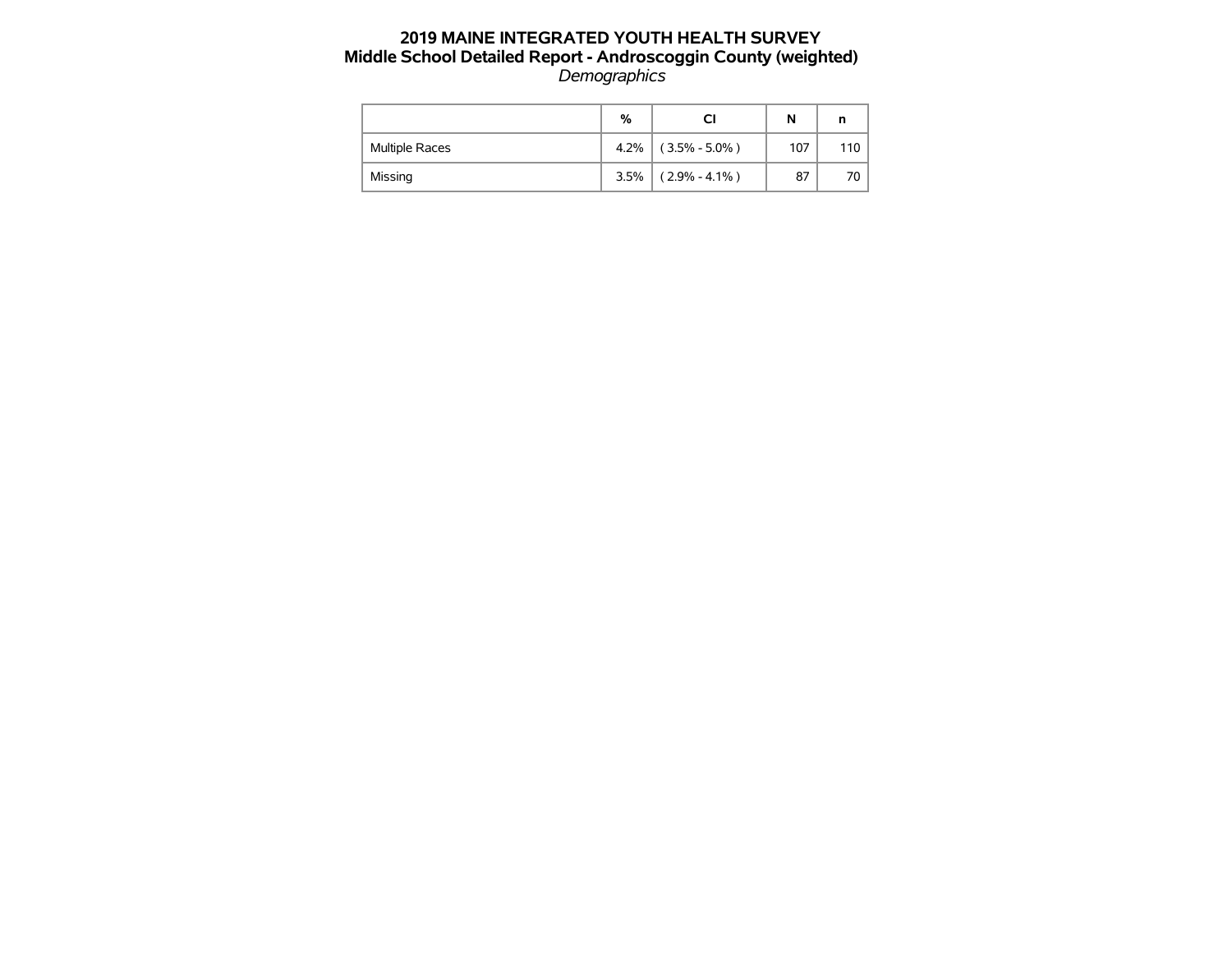*Percentage of students who were overweight (i.e., at or above the 85th percentile but below the 95th percentile for body mass index, by age and sex) -- SELF-REPORTED HEIGHT/WEIGHT (mnowt)*

|                                           | <b>Total</b>  |                     |        |           | <b>Female</b>               |        | <b>Male</b>   |                             |                 |  |
|-------------------------------------------|---------------|---------------------|--------|-----------|-----------------------------|--------|---------------|-----------------------------|-----------------|--|
|                                           | $\frac{0}{0}$ | <b>CI</b>           | N      | $\%$      | <b>CI</b>                   | N      | $\frac{0}{0}$ | <b>CI</b>                   | <b>N</b>        |  |
|                                           |               |                     |        |           |                             |        |               |                             |                 |  |
| Total                                     |               | 17.6% (15.9%-19.3%) |        |           | 345 18.4% (13.4%-23.3%)     | 177    |               | 16.9% (12.0%-21.7%)         | 168             |  |
| ----Age----                               |               |                     |        |           |                             |        |               |                             |                 |  |
| 12 or younger                             |               | 17.0% (13.4%-20.7%) | 95     | 17.2%     | $(9.7\% - 24.8\%)$          | 51     | 16.8%         | $(10.4\% - 23.2\%)$         | 44              |  |
| 13                                        |               | 16.8% (13.8%-19.7%) |        |           | 166 17.6% (13.2%-21.9%)     | 84     | $16.0\%$      | $(9.1\% - 23.0\%)$          | 81              |  |
| 14 or older                               |               | 20.3% (13.9%-26.6%) |        |           | 85 22.3% (13.3%-31.4%)      | 41     |               | 18.6% (11.7%-25.6%)         | 44              |  |
| ----Grade----                             |               |                     |        |           |                             |        |               |                             |                 |  |
| Grade 7                                   |               | 15.3% (13.8%-16.9%) |        | 137 14.8% | $(7.9\% - 21.7\%)$          | 67     | 15.9%         | $(9.0\% - 22.8\%)$          | 71              |  |
| Grade 8                                   |               | 19.9% (15.7%-24.0%) |        |           | 202 21.8% (16.4%-27.1%)     |        |               | 107   18.1%   (10.9%-25.3%) | 95              |  |
| ----Hispanic Ethnicity----                |               |                     |        |           |                             |        |               |                             |                 |  |
| Hispanic                                  | 8.7%          | $(0.0\% - 19.3\%)$  | 8      | $\ast$    | $\ast$                      | $\ast$ | $\ast$        | $\ast$                      | $\ast$          |  |
| Non-Hispanic                              |               | 18.2% (16.1%-20.3%) |        |           | 321   18.8%   (14.3%-23.4%) | 162    |               | 17.6% (12.8%-22.5%)         | 159             |  |
| ----Race----                              |               |                     |        |           |                             |        |               |                             |                 |  |
| American Indian or Alaskan Native         | $\ast$        | $\ast$              | $\ast$ | $\ast$    | $\ast$                      | $\ast$ | $\ast$        | $\ast$                      | $\ast$          |  |
| Asian                                     | $\ast$        | $\ast$              | $\ast$ | $\ast$    | $\ast$                      | $\ast$ | $\ast$        | $\ast$                      | $\ast$          |  |
| <b>Black or African American</b>          | 15.5%         | $(5.2\% - 25.9\%)$  | 20     | 12.0%     | $(4.3\% - 19.8\%)$          | 8      | 19.3%         | $(3.2\% - 35.5\%)$          | 12 <sub>2</sub> |  |
| Native Hawaiian or Other Pacific Islander | $\ast$        | $\ast$              | $\ast$ | $\ast$    | $\ast$                      | $\ast$ | $\ast$        | $\ast$                      | $\ast$          |  |
| White                                     | 18.0%         | $(16.2\% - 19.8\%)$ | 289    | 19.2%     | $(13.0\% - 25.3\%)$         | 147    | 17.0%         | $(11.0\% - 23.0\%)$         | 143             |  |
| <b>Multiple Races</b>                     | 20.2%         | $(4.9\% - 35.6\%)$  | 19     | $\ast$    | $\ast$                      | $\ast$ | $\ast$        | $\ast$                      | $\ast$          |  |

*\*Estimate suppressed due to small cell sizes. ^Data by sex, hispanic ethnicity, and race are not shown due to small cell sizes in several categories.*

*CI = 95% Confidence Interval*

*N = Number of students who were overweight (i.e., at or above the 85th percentile but below the 95th percentile for body mass index, by age and sex) -- SELF-REPORTED HEIGHT/WEIGHT (weighted). Note: Due to missing data, the sum of demographic categories may not equal the overall total.*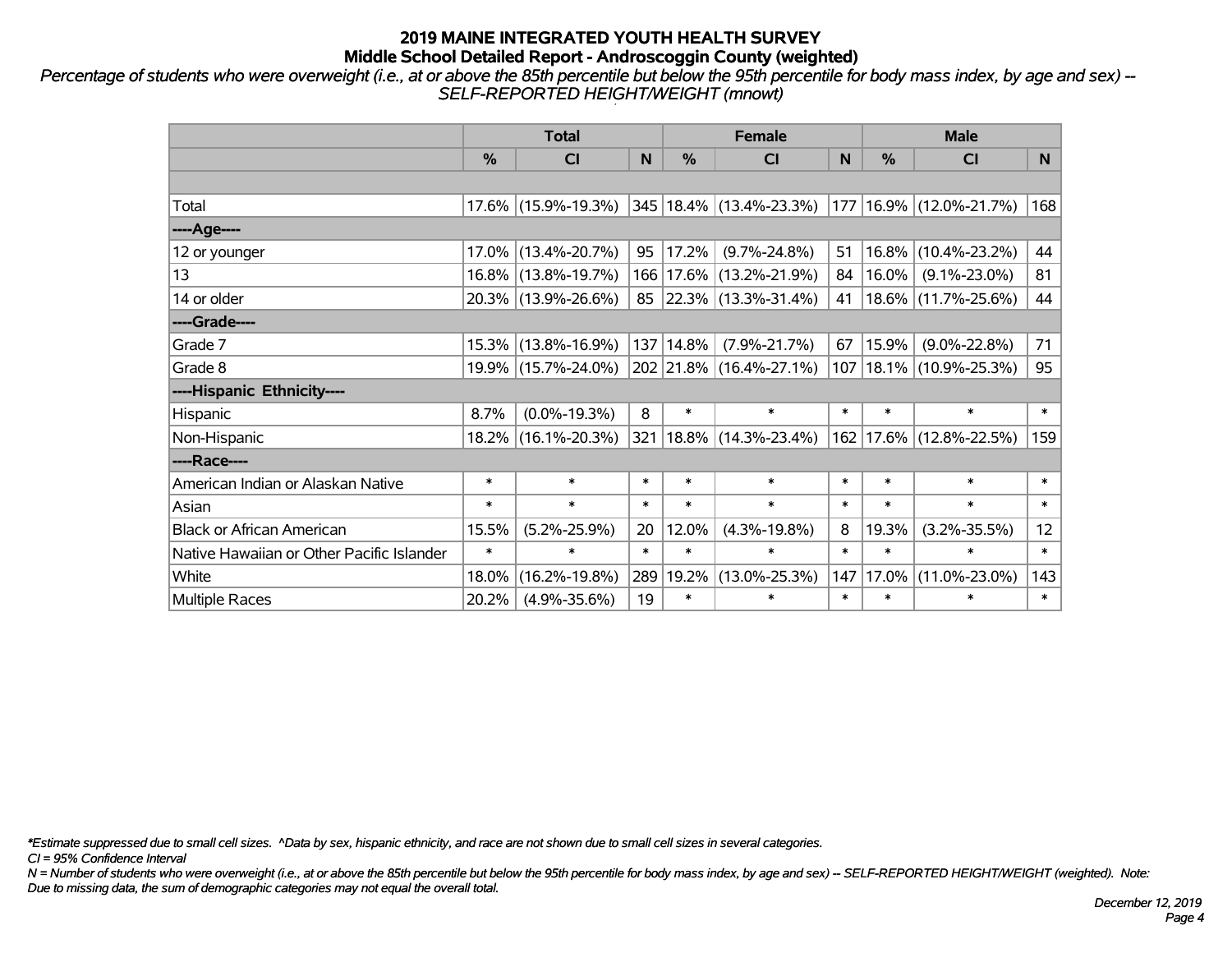*Percentage of students who were obese (i.e., at or above the 95th percentile for body mass index, by age and sex) -- SELF-REPORTED HEIGHT/WEIGHT (mnobese)*

|                                           | <b>Total</b>  |                        |        |                | <b>Female</b>       |        | <b>Male</b> |                         |                 |  |
|-------------------------------------------|---------------|------------------------|--------|----------------|---------------------|--------|-------------|-------------------------|-----------------|--|
|                                           | $\frac{0}{0}$ | <b>CI</b>              | N      | %              | <b>CI</b>           | N      | %           | <b>CI</b>               | N               |  |
|                                           |               |                        |        |                |                     |        |             |                         |                 |  |
| Total                                     |               | $15.6\%$ (13.1%-18.1%) |        | $ 306 11.4\% $ | $(7.7\% - 15.0\%)$  |        |             | 109 19.7% (17.1%-22.3%) | 197             |  |
| ----Age----                               |               |                        |        |                |                     |        |             |                         |                 |  |
| 12 or younger                             | 15.0%         | $(9.1\% - 20.9\%)$     | 83     | 14.6%          | $(11.5\% - 17.8\%)$ | 44     | 15.3%       | $(3.8\% - 26.9\%)$      | 40              |  |
| 13                                        |               | 16.5% (13.8%-19.2%)    | 163    | 9.3%           | $(3.6\% - 15.1\%)$  |        | 45 23.3%    | $(21.5\% - 25.1\%)$     | 118             |  |
| 14 or older                               |               | 14.4% (12.1%-16.7%)    | 60     | $ 11.3\% $     | $(5.7\% - 16.9\%)$  | 21     | 16.9%       | $(9.8\% - 23.9\%)$      | 39              |  |
| ----Grade----                             |               |                        |        |                |                     |        |             |                         |                 |  |
| Grade 7                                   | $16.1\%$      | $(10.1\% - 22.0\%)$    |        | 144 15.0%      | $(9.5\% - 20.5\%)$  | 68     | 17.1%       | $(8.7\% - 25.6\%)$      | 76              |  |
| Grade 8                                   |               | 15.4% (12.8%-17.9%)    | 156    | 8.2%           | $(4.4\% - 12.0\%)$  |        |             | 40 22.1% (16.0%-28.1%)  | 116             |  |
| ----Hispanic Ethnicity----                |               |                        |        |                |                     |        |             |                         |                 |  |
| Hispanic                                  | 15.5%         | $(1.6\% - 29.4\%)$     | 15     | $\ast$         | $\ast$              | $\ast$ | $\ast$      | $\ast$                  | $\ast$          |  |
| Non-Hispanic                              |               | 15.6% (12.6%-18.7%)    |        | 275 12.0%      | $(7.8\% - 16.3\%)$  | 104    |             | 19.1% (15.2%-23.0%)     | 172             |  |
| ----Race----                              |               |                        |        |                |                     |        |             |                         |                 |  |
| American Indian or Alaskan Native         | 14.0%         | $(3.5\% - 24.6\%)$     | 8      | $\ast$         | $\ast$              | $\ast$ | $\ast$      | $\ast$                  | $\ast$          |  |
| Asian                                     | $\ast$        | $\ast$                 | $\ast$ | $\ast$         | $\ast$              | $\ast$ | $\ast$      | $\ast$                  | $\ast$          |  |
| <b>Black or African American</b>          | 15.6%         | $(13.8\% - 17.4\%)$    | 20     | 19.4%          | $(15.0\% - 23.9\%)$ | 13     | 11.4%       | $(4.0\% - 18.9\%)$      | $\overline{7}$  |  |
| Native Hawaiian or Other Pacific Islander | $\ast$        | $\ast$                 | $\ast$ | $\ast$         | $\ast$              | $\ast$ | $\ast$      | $\ast$                  | $\ast$          |  |
| White                                     | 15.5%         | $(13.2\% - 17.8\%)$    |        | 249 11.1%      | $(7.2\% - 15.0\%)$  | 85     | 19.5%       | $(17.7\% - 21.4\%)$     | 164             |  |
| Multiple Races                            | 24.9%         | $(8.3\% - 41.4\%)$     |        | 24   11.2%     | $(0.0\% - 24.0\%)$  | 7      |             | 53.3% (27.9%-78.7%)     | 17 <sub>2</sub> |  |

*\*Estimate suppressed due to small cell sizes. ^Data by sex, hispanic ethnicity, and race are not shown due to small cell sizes in several categories.*

*CI = 95% Confidence Interval*

*N = Number of students who were obese (i.e., at or above the 95th percentile for body mass index, by age and sex) -- SELF-REPORTED HEIGHT/WEIGHT (weighted). Note: Due to missing data, the sum of demographic categories may not equal the overall total.*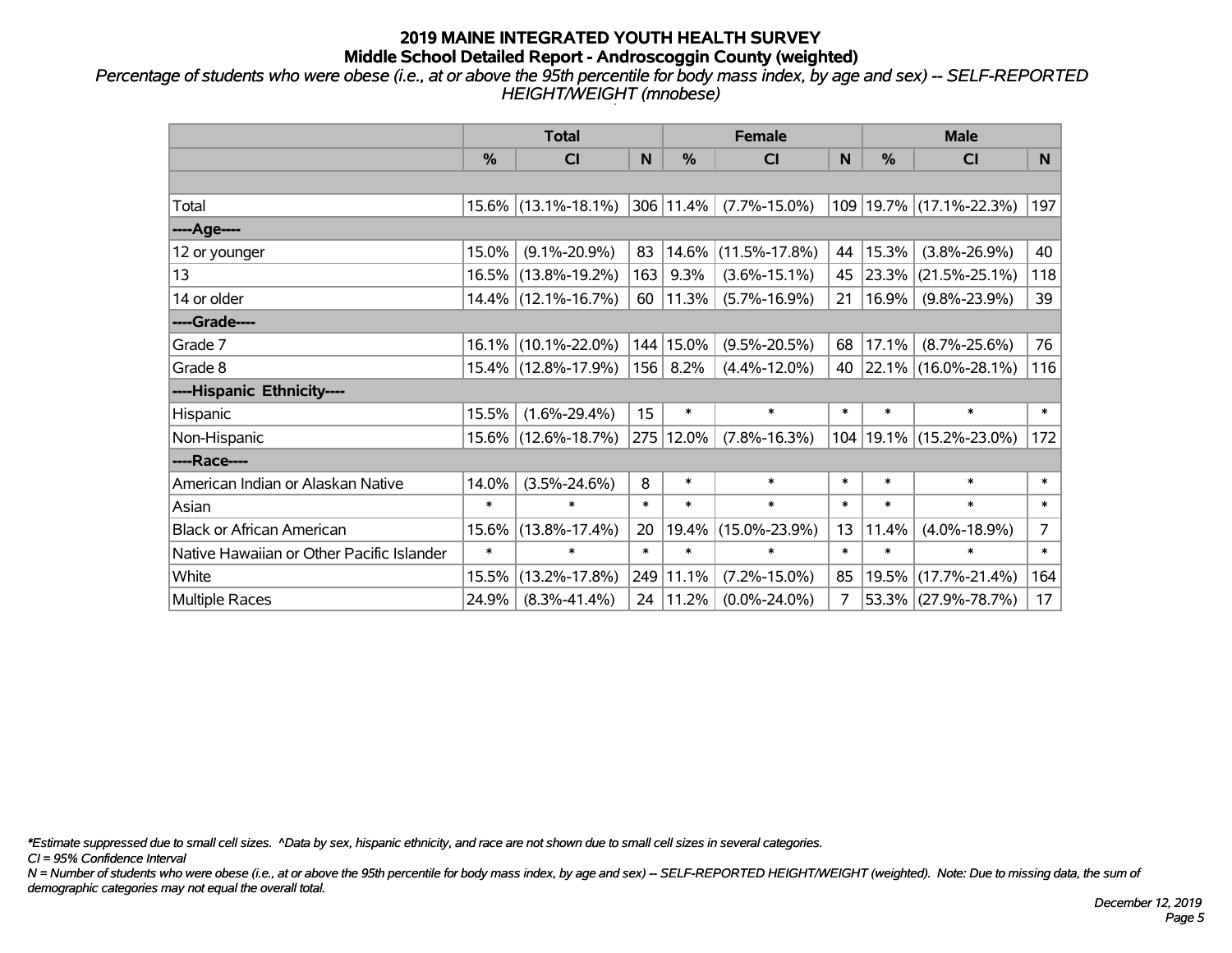*Percentage of students who were either overweight or obese (i.e. at or above the 85th percentile for body mass index, by age and sex) -- SELF-REPORTED HEIGHT/WEIGHT (mnowtob)*

|                                           | <b>Total</b>  |                     |        |           | <b>Female</b>                    |        | <b>Male</b> |                         |                 |  |
|-------------------------------------------|---------------|---------------------|--------|-----------|----------------------------------|--------|-------------|-------------------------|-----------------|--|
|                                           | $\frac{0}{0}$ | <b>CI</b>           | N      | %         | <b>CI</b>                        | N      | %           | <b>CI</b>               | N.              |  |
|                                           |               |                     |        |           |                                  |        |             |                         |                 |  |
| Total                                     |               | 33.2% (30.7%-35.7%) |        |           | $ 651 29.7\%  (24.4\% - 35.0\%)$ |        |             | 286 36.6% (29.8%-43.4%) | 365             |  |
| ----Age----                               |               |                     |        |           |                                  |        |             |                         |                 |  |
| 12 or younger                             | 32.0%         | $(25.5\% - 38.5\%)$ |        |           | 178 31.9% (22.9%-40.8%)          | 95     | 32.2%       | $(15.4\% - 48.9\%)$     | 83              |  |
| 13                                        |               | 33.3% (29.6%-37.0%) |        |           | 328 26.9% (20.4%-33.4%)          |        |             | 129 39.3% (31.0%-47.6%) | 199             |  |
| 14 or older                               |               | 34.7% (27.3%-42.0%) |        |           | 145 33.6% (27.2%-40.0%)          |        |             | 62 35.5% (25.5%-45.5%)  | 83              |  |
| ----Grade----                             |               |                     |        |           |                                  |        |             |                         |                 |  |
| Grade 7                                   | 31.4%         | $(24.6\% - 38.2\%)$ |        |           | 281 29.8% (21.5%-38.1%)          |        | 134 33.0%   | $(18.3\% - 47.7\%)$     | 147             |  |
| Grade 8                                   |               | 35.2% (30.9%-39.6%) |        |           | $ 358 30.0\% $ (25.8%-34.1%)     |        |             | 147 40.2% (32.3%-48.1%) | 211             |  |
| ----Hispanic Ethnicity----                |               |                     |        |           |                                  |        |             |                         |                 |  |
| Hispanic                                  | 24.2%         | $(3.1\% - 45.4\%)$  | 23     | 15.3%     | $(0.0\% - 35.7\%)$               | 8      | 34.5%       | $(7.1\% - 62.0\%)$      | 15 <sub>1</sub> |  |
| Non-Hispanic                              | 33.8%         | $(30.9\% - 36.8\%)$ |        |           | 596 30.9% (25.3%-36.5%)          |        |             | 266 36.7% (29.4%-44.0%) | 330             |  |
| ----Race----                              |               |                     |        |           |                                  |        |             |                         |                 |  |
| American Indian or Alaskan Native         | 24.1%         | $(11.5\% - 36.6\%)$ | 13     | 28.2%     | $(3.6\% - 52.8\%)$               | 7      | 20.3%       | $(3.1\% - 37.4\%)$      | 6               |  |
| Asian                                     |               | 29.3% (10.4%-48.3%) | 9      | $\ast$    | $\ast$                           | $\ast$ | $\ast$      | $\ast$                  | $\ast$          |  |
| <b>Black or African American</b>          | 31.1%         | $(20.0\% - 42.3\%)$ | 40     | 31.5%     | $(26.5\% - 36.5\%)$              | 21     | 30.7%       | $(9.4\% - 52.1\%)$      | 19              |  |
| Native Hawaiian or Other Pacific Islander | $\ast$        | $\ast$              | $\ast$ | $\ast$    | $\ast$                           | $\ast$ | $\ast$      | $\ast$                  | $\ast$          |  |
| White                                     | 33.6%         | $(30.8\% - 36.3\%)$ |        | 538 30.3% | $(22.6\% - 38.0\%)$              | 232    | 36.5%       | $(30.3\% - 42.8\%)$     | 306             |  |
| Multiple Races                            |               | 45.1% (28.6%-61.6%) | 43     |           | $ 35.4\% $ (17.6%-53.2%)         |        |             | 23 65.1% (40.5%-89.8%)  | 20 <sub>2</sub> |  |

*\*Estimate suppressed due to small cell sizes. ^Data by sex, hispanic ethnicity, and race are not shown due to small cell sizes in several categories.*

*CI = 95% Confidence Interval*

*N = Number of students who were either overweight or obese (i.e. at or above the 85th percentile for body mass index, by age and sex) -- SELF-REPORTED HEIGHT/WEIGHT (weighted). Note: Due to missing data, the sum of demographic categories may not equal the overall total.*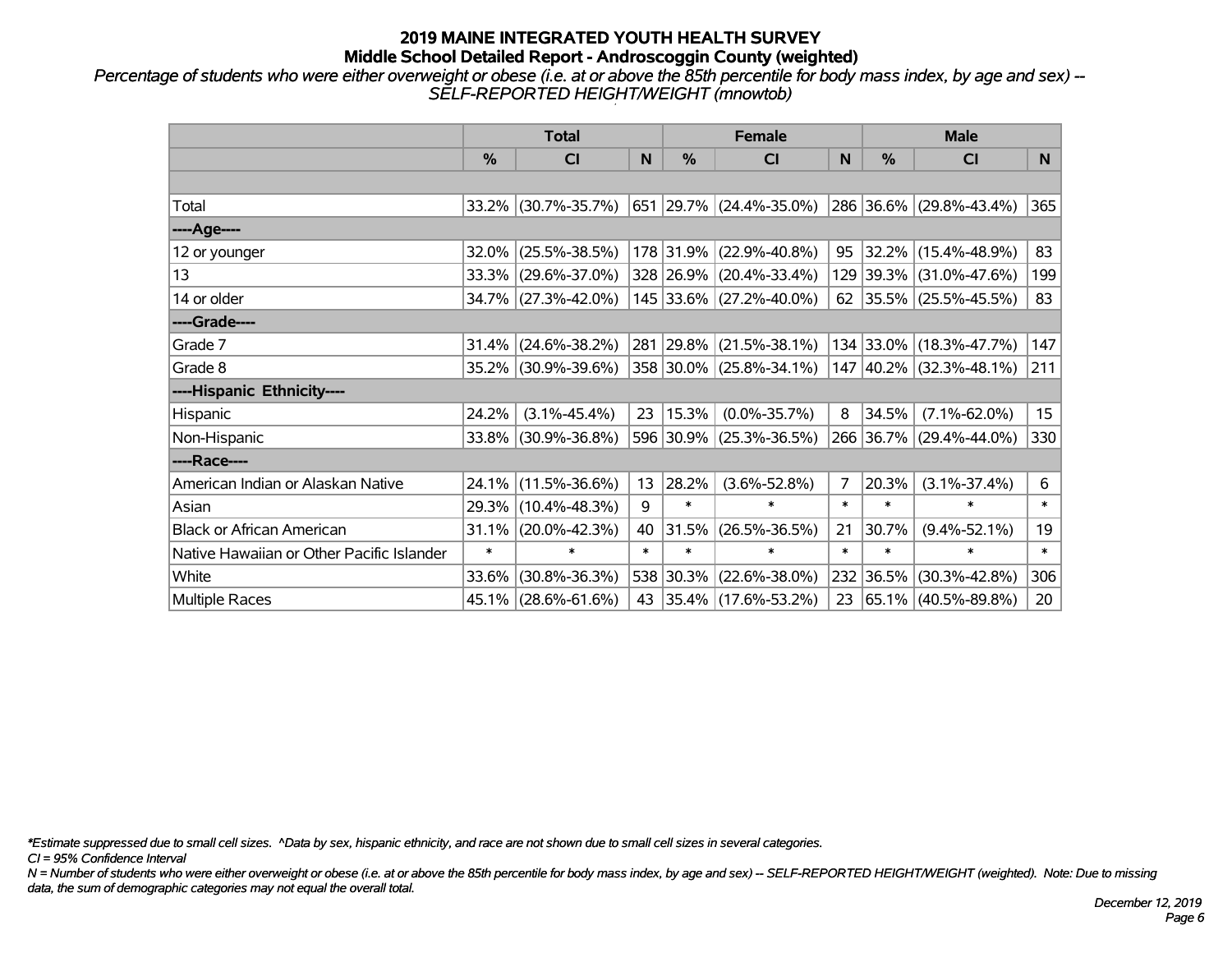*Percentage of students who were at a healthy weight (i.e., at or above the 5th percentile but below the 85th percentile for body mass index, by age and sex) -- SELF-REPORTED HEIGHT/WEIGHT (mnhlthwt)*

|                                           | <b>Total</b>  |                        |        |        | <b>Female</b>                    |        | <b>Male</b> |                                 |        |  |
|-------------------------------------------|---------------|------------------------|--------|--------|----------------------------------|--------|-------------|---------------------------------|--------|--|
|                                           | $\frac{0}{0}$ | CI                     | N      | %      | <b>CI</b>                        | N      | %           | <b>CI</b>                       | N      |  |
|                                           |               |                        |        |        |                                  |        |             |                                 |        |  |
| Total                                     |               | $63.2\%$ (60.5%-65.9%) |        |        | $ 1,239 66.3\% 60.8\% - 71.8\% $ |        |             | $638 60.2\%  (53.0\% - 67.4\%)$ | 601    |  |
| ----Age----                               |               |                        |        |        |                                  |        |             |                                 |        |  |
| 12 or younger                             |               | 65.4% (57.7%-73.2%)    | 364    |        | $63.4\%$ (57.2%-69.5%)           |        |             | 188 67.8% (51.1%-84.6%)         | 175    |  |
| 13                                        |               | $62.6\%$ (58.7%-66.4%) | 618    |        | $69.2\%$ (61.4%-77.1%)           |        |             | 333 56.2% (48.2%-64.3%)         | 285    |  |
| 14 or older                               |               | $61.6\%$ (55.2%-68.0%) | 258    |        | 63.3% (56.0%-70.6%)              |        |             | $117 60.3\% $ (52.5%-68.1%)     | 141    |  |
| ----Grade----                             |               |                        |        |        |                                  |        |             |                                 |        |  |
| Grade 7                                   | 64.8%         | $(57.0\% - 72.5\%)$    | 580    |        | $65.1\%$ (57.4%-72.7%)           |        | 293 64.5%   | $(50.0\% - 78.9\%)$             | 287    |  |
| Grade 8                                   |               | $61.5\%$ (58.2%-64.8%) | 625    |        | 67.6% (62.8%-72.3%)              |        |             | 332 55.8% (49.3%-62.3%)         | 293    |  |
| ----Hispanic Ethnicity----                |               |                        |        |        |                                  |        |             |                                 |        |  |
| Hispanic                                  |               | 70.4% (48.9%-91.9%)    | 66     | 74.6%  | $(50.3\% - 99.0\%)$              | 38     | 65.5%       | $(38.0\% - 92.9\%)$             | 28     |  |
| Non-Hispanic                              |               | 62.7% (59.7%-65.8%)    |        |        | 1,106 65.9% (59.9%-71.9%)        |        |             | 568 59.7% (51.9%-67.5%)         | 538    |  |
| ----Race----                              |               |                        |        |        |                                  |        |             |                                 |        |  |
| American Indian or Alaskan Native         |               | 75.9% (63.4%-88.5%)    | 41     | 71.8%  | $(47.2\% - 96.4\%)$              | 18     | 79.7%       | $(62.6\% - 96.9\%)$             | 22     |  |
| Asian                                     | 65.5%         | $(50.4\% - 80.6\%)$    | 19     | $\ast$ | $\ast$                           | $\ast$ | $\ast$      | $\ast$                          | $\ast$ |  |
| <b>Black or African American</b>          | 63.2%         | $(47.8\% - 78.7\%)$    | 82     | 60.5%  | $(52.0\% - 69.1\%)$              | 41     | 66.2%       | $(42.3\% - 90.0\%)$             | 41     |  |
| Native Hawaiian or Other Pacific Islander | $\ast$        | $\ast$                 | $\ast$ | $\ast$ | $\ast$                           | $\ast$ | $\ast$      | $\ast$                          | $\ast$ |  |
| White                                     | 62.6%         | $(60.1\% - 65.0\%)$    | 1,003  | 65.5%  | $(57.5\% - 73.6\%)$              | 501    | 59.9%       | $(53.4\% - 66.3\%)$             | 503    |  |
| <b>Multiple Races</b>                     |               | 54.9% (38.4%-71.4%)    | 53     |        | $64.6\%$ (46.8%-82.4%)           | 42     |             | $ 34.9\% $ (10.2%-59.5%)        | 11     |  |

*\*Estimate suppressed due to small cell sizes. ^Data by sex, hispanic ethnicity, and race are not shown due to small cell sizes in several categories.*

*CI = 95% Confidence Interval*

*N = Number of students who were at a healthy weight (i.e., at or above the 5th percentile but below the 85th percentile for body mass index, by age and sex) -- SELF-REPORTED HEIGHT/WEIGHT (weighted). Note: Due to missing data, the sum of demographic categories may not equal the overall total.*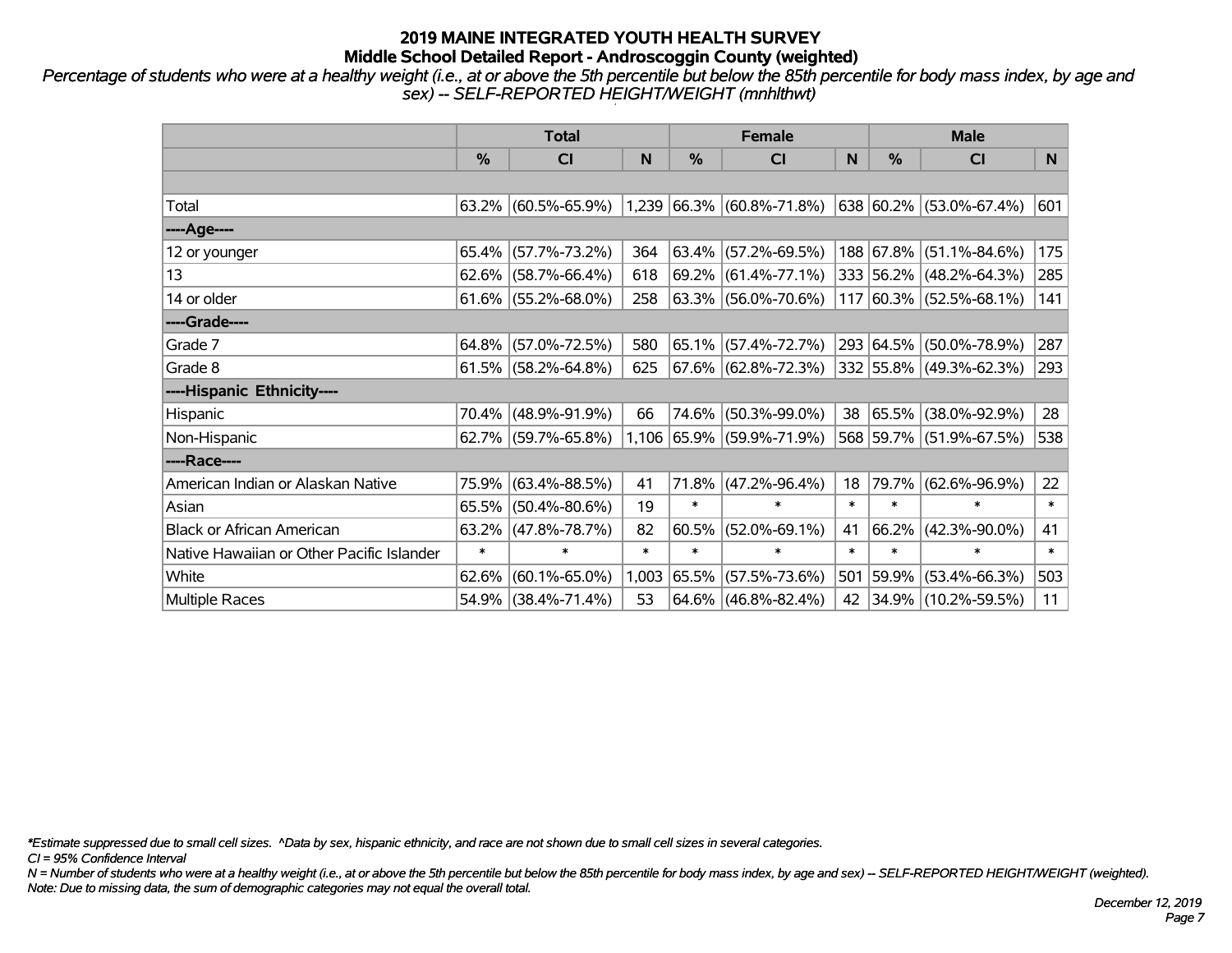#### **2019 MAINE INTEGRATED YOUTH HEALTH SURVEY Middle School Detailed Report - Androscoggin County (weighted)** *What language is spoken most often at home? (Select only one response.) (mn8b) Percentage of students who answered something other than 'English'*

|                                           | <b>Total</b> |                     |        |           | <b>Female</b>       | <b>Male</b> |               |                     |        |
|-------------------------------------------|--------------|---------------------|--------|-----------|---------------------|-------------|---------------|---------------------|--------|
|                                           | %            | CI                  | N      | %         | CI                  | N           | $\frac{0}{0}$ | <b>CI</b>           | N      |
|                                           |              |                     |        |           |                     |             |               |                     |        |
| Total                                     | 8.4%         | $(0.0\% - 16.9\%)$  | 207    | 8.7%      | $(0.0\% - 18.0\%)$  | 105         | 7.8%          | $(0.2\% - 15.4\%)$  | 98     |
| ----Age----                               |              |                     |        |           |                     |             |               |                     |        |
| 12 or younger                             | 8.2%         | $(1.5\% - 15.0\%)$  | 61     | 7.6%      | $(2.0\% - 13.1\%)$  | 30          | 8.5%          | $(0.6\% - 16.4\%)$  | 29     |
| 13                                        | 7.8%         | $(0.0\% - 16.6\%)$  | 95     | 7.9%      | $(0.0\% - 16.5\%)$  | 46          | 7.5%          | $(0.0\% - 16.3\%)$  | 46     |
| 14 or older                               | 9.9%         | $(0.0\% - 20.4\%)$  | 51     | 13.0%     | $(0.0\% - 30.9\%)$  | 29          | 7.8%          | $(2.5\% - 13.0\%)$  | 22     |
| ----Grade----                             |              |                     |        |           |                     |             |               |                     |        |
| Grade 7                                   | 7.4%         | $(0.9\% - 14.0\%)$  | 89     | 7.1%      | $(2.2\% - 11.9\%)$  | 43          | 7.7%          | $(0.0\% - 15.9\%)$  | 46     |
| Grade 8                                   | 9.2%         | $(0.0\% - 19.5\%)$  |        | 111 10.5% | $(0.0\% - 24.5\%)$  | 61          | 7.8%          | $(0.2\% - 15.4\%)$  | 48     |
| ----Hispanic Ethnicity----                |              |                     |        |           |                     |             |               |                     |        |
| Hispanic                                  | 24.7%        | $(13.8\% - 35.7\%)$ | 23     | 29.3%     | $(18.7\% - 39.9\%)$ | 15          | 14.2%         | $(0.5\% - 27.8\%)$  | 6      |
| Non-Hispanic                              | 7.3%         | $(0.0\% - 15.4\%)$  | 159    | 7.9%      | $(0.0\% - 17.5\%)$  | 83          | 6.9%          | $(0.0\% - 13.8\%)$  | 76     |
| ----Race----                              |              |                     |        |           |                     |             |               |                     |        |
| American Indian or Alaskan Native         | $\ast$       | $\ast$              | $\ast$ | $\ast$    | $\ast$              | $\ast$      | $\ast$        | $\ast$              | $\ast$ |
| Asian                                     | 47.3%        | $(31.7\% - 63.0\%)$ | 16     | 39.3%     | $(5.0\% - 73.7\%)$  | 6           | 49.8%         | $(37.3\% - 62.3\%)$ | 9      |
| <b>Black or African American</b>          | 62.9%        | $(44.1\% - 81.8\%)$ |        | 139 62.4% | $(39.8\% - 85.0\%)$ | 69          | 63.4%         | $(47.4\% - 79.5\%)$ | 68     |
| Native Hawaiian or Other Pacific Islander | $\ast$       | $\ast$              | $\ast$ | $\ast$    | $\ast$              | $\ast$      | $\ast$        | $\ast$              | $\ast$ |
| White                                     | 1.6%         | $(1.1\% - 2.0\%)$   | 31     | 1.7%      | $(1.2\% - 2.3\%)$   | 16          | 1.3%          | $(0.7\% - 1.9\%)$   | 13     |
| Multiple Races                            | 5.5%         | $(2.1\% - 8.8\%)$   | 6      | $\ast$    | $\ast$              | $\ast$      | $\ast$        | $\ast$              | $\ast$ |

*\*Estimate suppressed due to small cell sizes. ^Data by sex, hispanic ethnicity, and race are not shown due to small cell sizes in several categories.*

*CI = 95% Confidence Interval*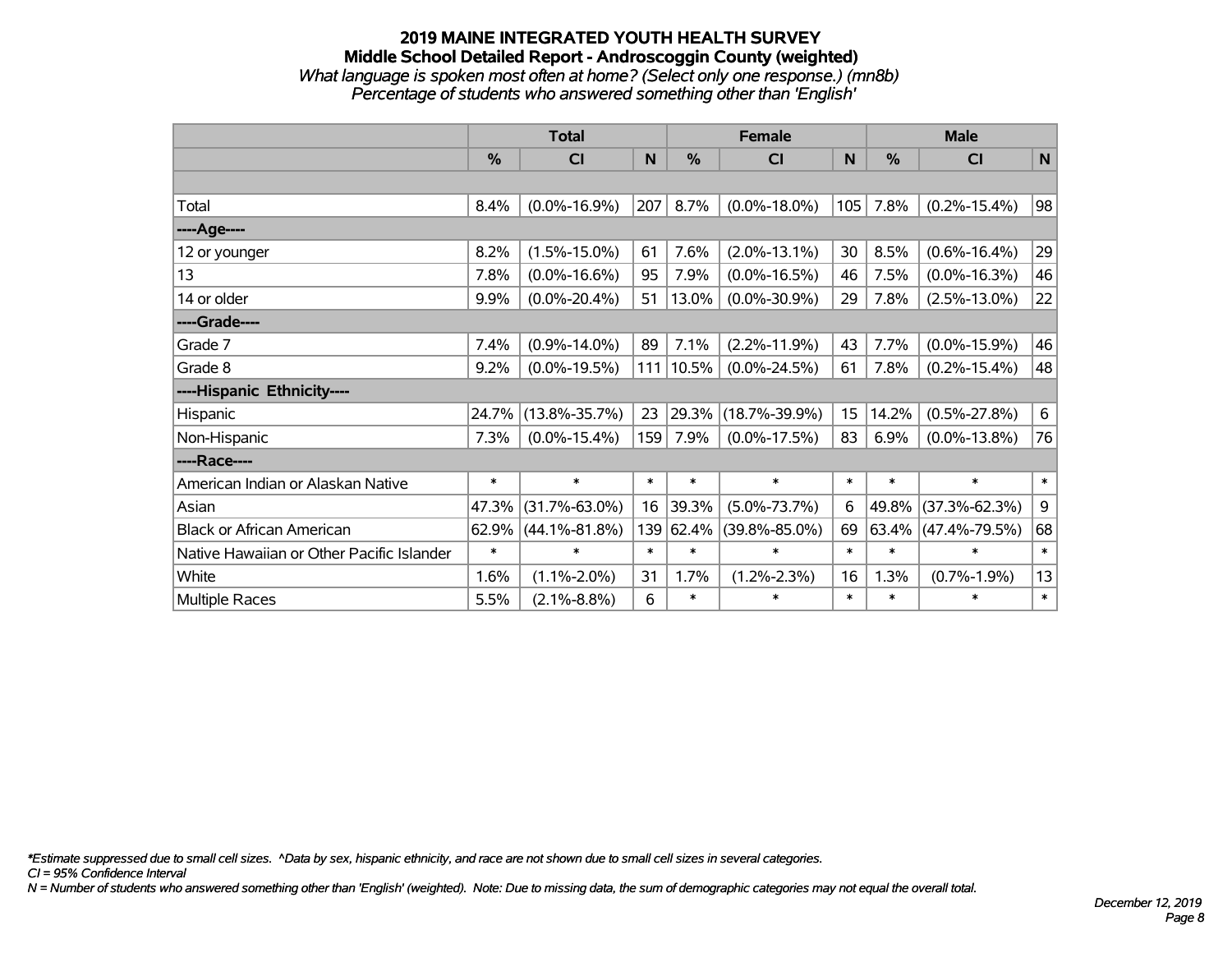*During the past 30 days, where did you usually sleep? (mn187a\_2)*

*Percentage of students who reported housing instability (anything other than 'In my parent's or guardian's home' or school housing)*

|                                           | <b>Total</b> |                    |                 | <b>Female</b> |                                                   |        | <b>Male</b> |                   |        |  |
|-------------------------------------------|--------------|--------------------|-----------------|---------------|---------------------------------------------------|--------|-------------|-------------------|--------|--|
|                                           | %            | CI                 | N               | $\frac{0}{0}$ | <b>CI</b>                                         | N      | %           | <b>CI</b>         | N      |  |
|                                           |              |                    |                 |               |                                                   |        |             |                   |        |  |
| Total                                     | 2.8%         | $(1.8\% - 3.7\%)$  |                 |               | $68$ 2.5% (1.4%-3.7%) 31 2.8% (2.1%-3.5%)         |        |             |                   | 35     |  |
| ----Age----                               |              |                    |                 |               |                                                   |        |             |                   |        |  |
| 12 or younger                             | 2.3%         | $(0.8\% - 3.8\%)$  | 17              | $\ast$        | $\ast$                                            | $\ast$ | $\ast$      | $\ast$            | $\ast$ |  |
| 13                                        | 3.1%         | $(2.2\% - 4.0\%)$  |                 | 38 3.7%       | $(2.2\% - 5.3\%)$                                 |        | 22 2.4%     | $(1.6\% - 3.2\%)$ | 14     |  |
| 14 or older                               | 2.6%         | $(2.1\% - 3.2\%)$  | 14              | $\ast$        | $\ast$                                            | $\ast$ | $\ast$      | $\ast$            | $\ast$ |  |
| ----Grade----                             |              |                    |                 |               |                                                   |        |             |                   |        |  |
| Grade 7                                   | 2.6%         | $(1.4\% - 3.9\%)$  |                 |               | $32 2.9\% (1.4\% - 4.4\%)$                        |        | 18 2.4%     | $(0.9\% - 4.0\%)$ | 14     |  |
| Grade 8                                   | 2.6%         | $(1.9\% - 3.3\%)$  |                 |               | $32 2.1\% $ (0.9%-3.3%)   12   2.8%   (1.8%-3.8%) |        |             |                   | 17     |  |
| ----Hispanic Ethnicity----                |              |                    |                 |               |                                                   |        |             |                   |        |  |
| Hispanic                                  | $9.0\%$      | $(2.5\% - 15.5\%)$ | 9               | $\ast$        | $\ast$                                            | $\ast$ | $\ast$      | $\ast$            | $\ast$ |  |
| Non-Hispanic                              | 2.2%         | $(1.4\% - 3.1\%)$  |                 |               | 49 2.1% (0.7%-3.4%)                               |        | 22 2.4%     | $(1.8\% - 3.0\%)$ | 27     |  |
| ----Race----                              |              |                    |                 |               |                                                   |        |             |                   |        |  |
| American Indian or Alaskan Native         | $\ast$       | $\ast$             | $\ast$          | $\ast$        | $\ast$                                            | $\ast$ | $\ast$      | $\ast$            | $\ast$ |  |
| Asian                                     | $\ast$       | $\ast$             | $\ast$          | $\ast$        | $\ast$                                            | $\ast$ | $\ast$      | $\ast$            | $\ast$ |  |
| <b>Black or African American</b>          | 5.7%         | $(2.4\% - 9.0\%)$  | 13              | $\ast$        | $\ast$                                            | $\ast$ | $\ast$      | $\ast$            | $\ast$ |  |
| Native Hawaiian or Other Pacific Islander | $\ast$       | $\ast$             | $\ast$          | $\ast$        | $\ast$                                            | $\ast$ | $\ast$      | $\ast$            | $\ast$ |  |
| White                                     | 2.0%         | $(1.5\% - 2.5\%)$  | 40 <sub>1</sub> | 2.1%          | $(1.1\% - 3.1\%)$                                 | 20     | 1.9%        | $(0.9\% - 3.0\%)$ | 19     |  |
| Multiple Races                            | $\ast$       | $\ast$             | $\ast$          | $\ast$        | $\ast$                                            | $\ast$ | $\ast$      | $\ast$            | $\ast$ |  |

*\*Estimate suppressed due to small cell sizes. ^Data by sex, hispanic ethnicity, and race are not shown due to small cell sizes in several categories.*

*CI = 95% Confidence Interval*

*N = Number of students who reported housing instability (anything other than 'In my parent's or guardian's home' or school housing) (weighted). Note: Due to missing data, the sum of demographic categories may not equal the overall total.*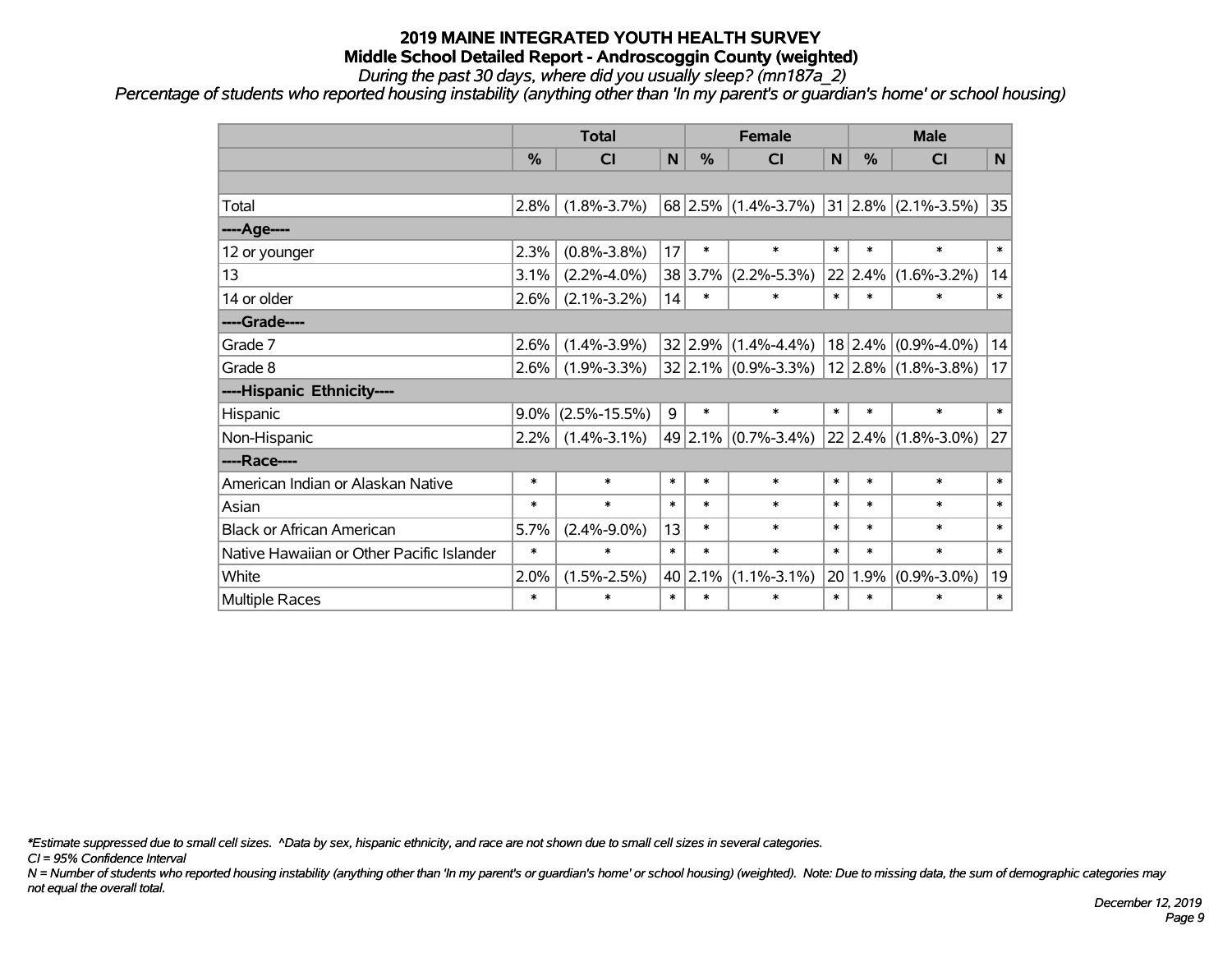#### **2019 MAINE INTEGRATED YOUTH HEALTH SURVEY Middle School Detailed Report - Androscoggin County (weighted)** *How often do you wear a seat belt when riding in a car? (mn10)*

*Percentage of students who answered 'Never' or 'Rarely'*

|                                           |         | <b>Total</b>        |        |               | <b>Female</b>            |        |        | <b>Male</b>              |                |  |
|-------------------------------------------|---------|---------------------|--------|---------------|--------------------------|--------|--------|--------------------------|----------------|--|
|                                           | $\%$    | <b>CI</b>           | N      | $\frac{0}{0}$ | <b>CI</b>                | N      | $\%$   | CI                       | N              |  |
|                                           |         |                     |        |               |                          |        |        |                          |                |  |
| Total                                     |         | $1.7\%$ (1.0%-2.4%) |        |               | $ 43 1.9\% $ (0.2%-3.6%) |        |        | $ 23 1.6\% $ (0.8%-2.4%) | 20             |  |
| ----Age----                               |         |                     |        |               |                          |        |        |                          |                |  |
| 12 or younger                             | 1.6%    | $(0.6\% - 2.6\%)$   | 12     | $\ast$        | $\ast$                   | $\ast$ | $\ast$ | $\ast$                   | $\ast$         |  |
| 13                                        |         | $1.7\%$ (0.6%-2.8%) | 21     | 2.2%          | $(0.0\% - 4.8\%)$        | 13     | 1.2%   | $(0.3\% - 2.1\%)$        | $\overline{7}$ |  |
| 14 or older                               |         | $2.0\%$ (1.3%-2.6%) | 10     | $\ast$        | $\ast$                   | $\ast$ | $\ast$ | $\ast$                   | $\ast$         |  |
| ----Grade----                             |         |                     |        |               |                          |        |        |                          |                |  |
| Grade 7                                   | 1.6%    | $(0.4\% - 2.8\%)$   |        | 19 1.4%       | $(0.0\% - 3.3\%)$        | 9      | 1.8%   | $(0.5\% - 3.0\%)$        | 11             |  |
| Grade 8                                   |         | $1.9\%$ (1.3%-2.4%) |        |               | $23 2.4\% $ (0.7%-4.1%)  |        |        | $14 1.4\% $ (0.2%-2.7%)  | 9              |  |
| ----Hispanic Ethnicity----                |         |                     |        |               |                          |        |        |                          |                |  |
| Hispanic                                  | $\ast$  | $\ast$              | $\ast$ | $\ast$        | $\ast$                   | $\ast$ | $\ast$ | $\ast$                   | $\ast$         |  |
| Non-Hispanic                              | $1.6\%$ | $(1.2\% - 2.0\%)$   |        |               | 36 1.7% (0.6%-2.8%)      |        |        | $18 1.6\% $ (0.5%-2.7%)  | 18             |  |
| ----Race----                              |         |                     |        |               |                          |        |        |                          |                |  |
| American Indian or Alaskan Native         | $\ast$  | $\ast$              | $\ast$ | $\ast$        | $\ast$                   | $\ast$ | $\ast$ | $\ast$                   | $\ast$         |  |
| Asian                                     | $\ast$  | $\ast$              | $\ast$ | $\ast$        | $\ast$                   | $\ast$ | $\ast$ | $\ast$                   | $\ast$         |  |
| <b>Black or African American</b>          | $\ast$  | $\ast$              | $\ast$ | $\ast$        | $\ast$                   | $\ast$ | $\ast$ | $\ast$                   | $\ast$         |  |
| Native Hawaiian or Other Pacific Islander | $\ast$  | $\ast$              | $\ast$ | $\ast$        | $\ast$                   | $\ast$ | $\ast$ | $\ast$                   | $\ast$         |  |
| White                                     | 1.2%    | $(0.4\% - 2.0\%)$   | 24     | 1.9%          | $(0.4\% - 3.4\%)$        | 18     | 0.6%   | $(0.0\% - 1.5\%)$        | 6              |  |
| Multiple Races                            | $\ast$  | $\ast$              | $\ast$ | $\ast$        | $\ast$                   | $\ast$ | $\ast$ | $\ast$                   | $\ast$         |  |

*\*Estimate suppressed due to small cell sizes. ^Data by sex, hispanic ethnicity, and race are not shown due to small cell sizes in several categories.*

*CI = 95% Confidence Interval*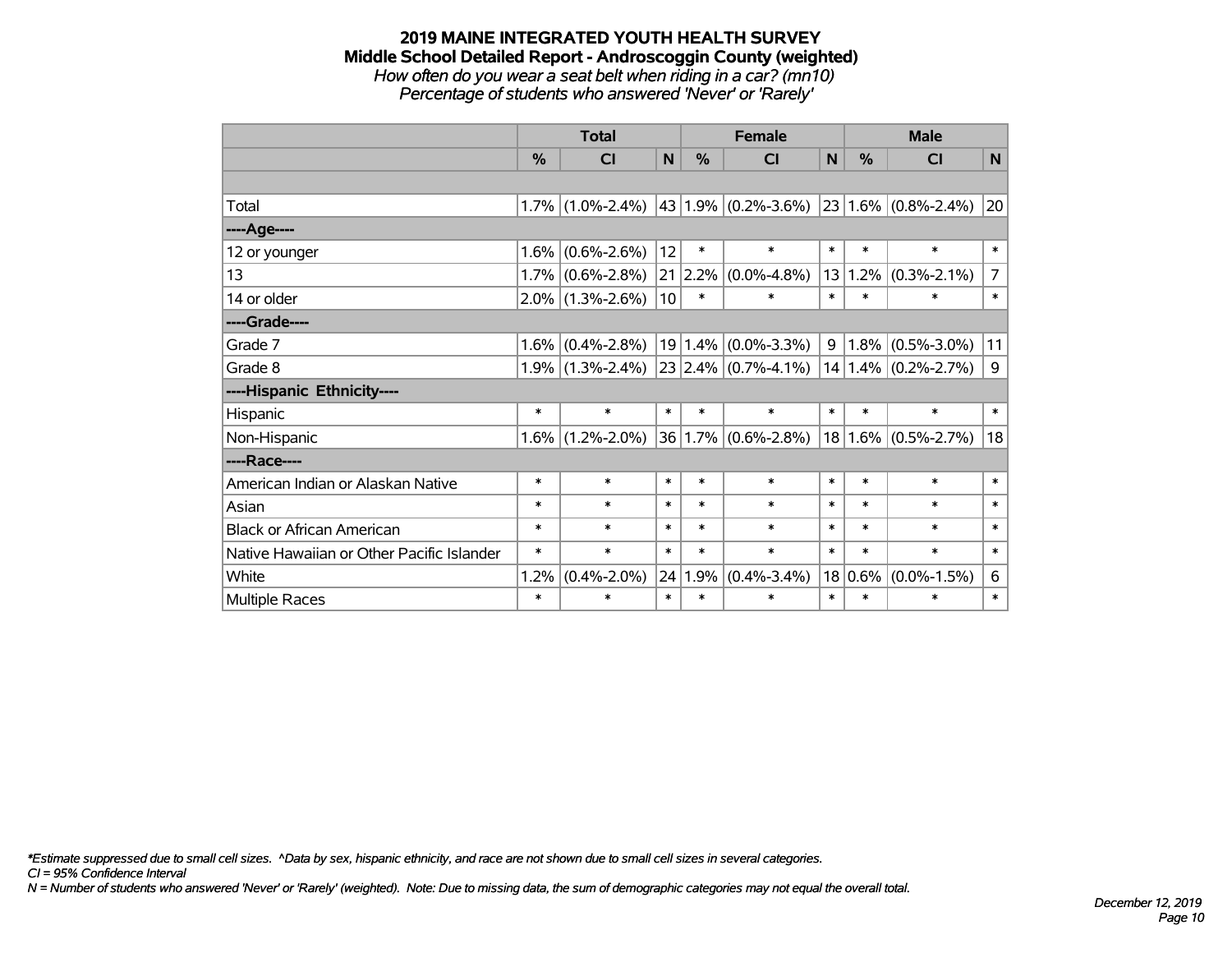#### **2019 MAINE INTEGRATED YOUTH HEALTH SURVEY Middle School Detailed Report - Androscoggin County (weighted)** *How often do you wear a seat belt when riding in a car? (mn10\_2) Percentage of students who answered 'Always'*

|                                           |          | <b>Total</b>        |        |             | <b>Female</b>                     |        | <b>Male</b> |                      |        |  |
|-------------------------------------------|----------|---------------------|--------|-------------|-----------------------------------|--------|-------------|----------------------|--------|--|
|                                           | $\%$     | <b>CI</b>           | N      | $\%$        | <b>CI</b>                         | N      | $\%$        | <b>CI</b>            | N      |  |
|                                           |          |                     |        |             |                                   |        |             |                      |        |  |
| Total                                     |          | 78.9% (75.2%-82.6%) |        |             | $(1,960 77.7\% (74.0\% - 81.4\%)$ |        | 943 80.4%   | $(75.2\% - 85.6\%)$  | 1,002  |  |
| ----Age----                               |          |                     |        |             |                                   |        |             |                      |        |  |
| 12 or younger                             | 81.9%    | $(76.4\% - 87.5\%)$ | 598    | 83.4%       | $(74.6\% - 92.3\%)$               |        | 328 80.2%   | $(69.3\% - 91.1\%)$  | 271    |  |
| 13                                        |          | 79.7% (75.6%-83.7%) | 975    |             | 76.5% (70.3%-82.8%)               |        | 460 83.9%   | $(80.0\% - 87.7\%)$  | 506    |  |
| 14 or older                               |          | 72.7% (67.8%-77.6%) | 383    |             | 70.8% (63.0%-78.5%)               |        | 155 73.8%   | $(64.5\% - 83.2\%)$  | 225    |  |
| ----Grade----                             |          |                     |        |             |                                   |        |             |                      |        |  |
| Grade 7                                   | $82.0\%$ | $(76.6\% - 87.3\%)$ |        | 1,003 80.5% | $(74.6\% - 86.3\%)$               |        | 500 83.5%   | $(76.1\% - 90.9\%)$  | 503    |  |
| Grade 8                                   |          | 75.5% (71.5%-79.5%) | 930    |             | 74.7% (68.3%-81.0%)               |        | 440 76.8%   | $(70.8\% - 82.8\%)$  | 479    |  |
| ----Hispanic Ethnicity----                |          |                     |        |             |                                   |        |             |                      |        |  |
| Hispanic                                  | 68.3%    | $(55.8\% - 80.7\%)$ | 59     | 68.2%       | $(60.5\% - 75.9\%)$               | 34     | 68.3%       | $(43.0\% - 93.6\%)$  | 25     |  |
| Non-Hispanic                              |          | 79.0% (75.6%-82.3%) |        | 1,729 78.2% | $(74.5\% - 81.8\%)$               |        | 835 80.2%   | $(75.6\% - 84.8\%)$  | 885    |  |
| ----Race----                              |          |                     |        |             |                                   |        |             |                      |        |  |
| American Indian or Alaskan Native         | 81.9%    | $(72.9\% - 90.9\%)$ | 55     | 72.9%       | $(51.1\% - 94.8\%)$               |        | 18 86.9%    | $(69.9\% - 100.0\%)$ | 38     |  |
| Asian                                     | 70.2%    | $(51.2\% - 89.1\%)$ | 25     | $\ast$      | $\ast$                            | $\ast$ | $\ast$      | $\ast$               | $\ast$ |  |
| <b>Black or African American</b>          | 59.7%    | $(49.9\% - 69.5\%)$ | 151    | 72.9%       | $(67.6\% - 78.2\%)$               | 97     | 45.1%       | $(19.7\% - 70.5\%)$  | 54     |  |
| Native Hawaiian or Other Pacific Islander | $\ast$   | $\ast$              | $\ast$ | $\ast$      | $\ast$                            | $\ast$ | $\ast$      | $\ast$               | $\ast$ |  |
| White                                     | 81.7%    | $(77.9\% - 85.4\%)$ | 1,605  | 78.5%       | $(76.1\% - 80.9\%)$               |        | 750 85.2%   | $(79.8\% - 90.6\%)$  | 846    |  |
| Multiple Races                            | $70.0\%$ | $(60.6\% - 79.3\%)$ | 64     |             | 73.4% (58.4%-88.3%)               | 39     | 65.1%       | $(51.0\% - 79.2\%)$  | 24     |  |

*\*Estimate suppressed due to small cell sizes. ^Data by sex, hispanic ethnicity, and race are not shown due to small cell sizes in several categories.*

*CI = 95% Confidence Interval*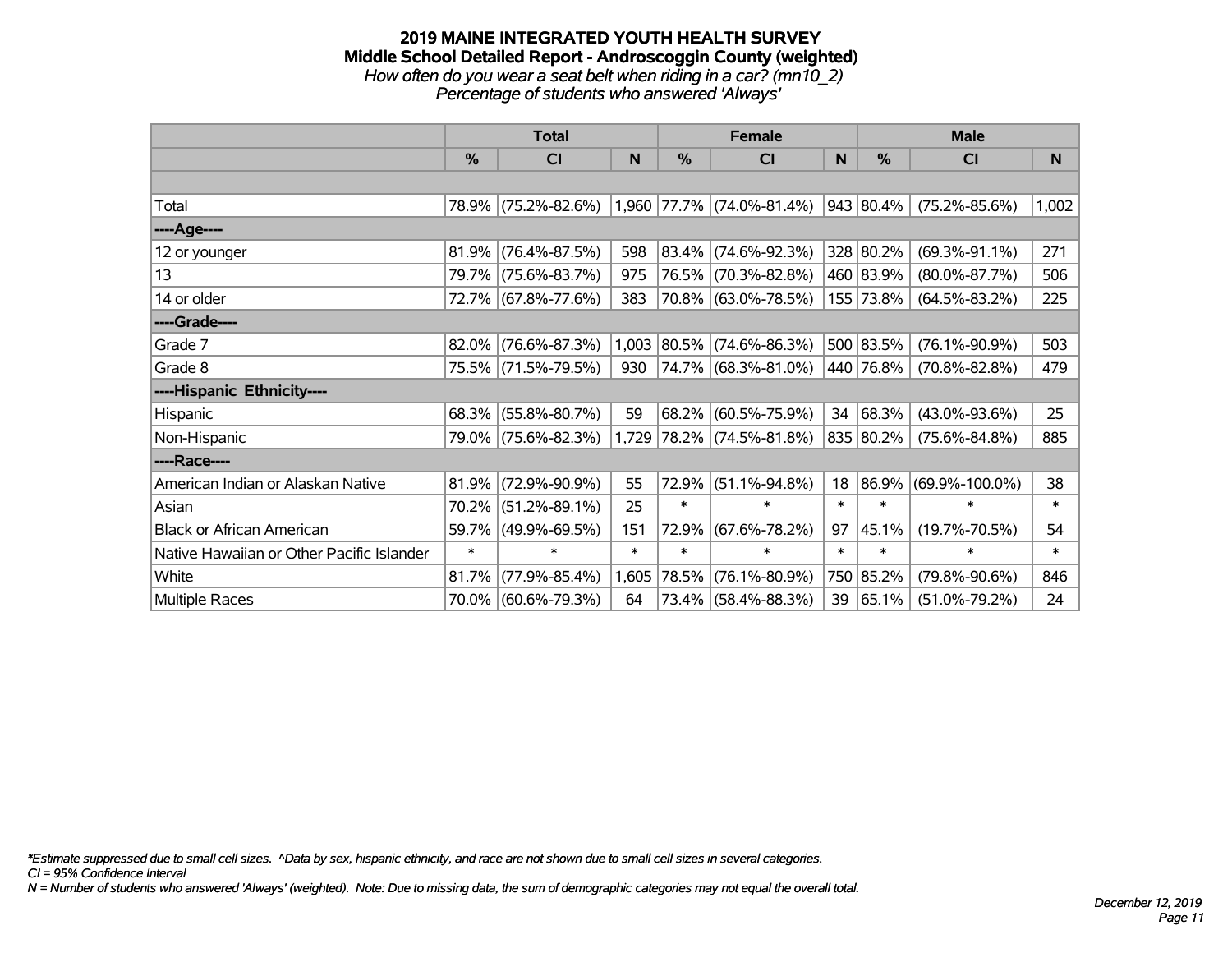#### **2019 MAINE INTEGRATED YOUTH HEALTH SURVEY Middle School Detailed Report - Androscoggin County (weighted)** *Have you ever ridden in a car or other vehicle driven by someone who had been drinking alcohol? (mn11) Percentage of students who answered 'Yes'*

|                                           | <b>Total</b>  |                        |        |               | <b>Female</b>            |          | <b>Male</b> |                             |          |  |
|-------------------------------------------|---------------|------------------------|--------|---------------|--------------------------|----------|-------------|-----------------------------|----------|--|
|                                           | $\frac{9}{6}$ | CI                     | N      | $\frac{0}{0}$ | CI                       | <b>N</b> | %           | CI                          | <b>N</b> |  |
|                                           |               |                        |        |               |                          |          |             |                             |          |  |
| Total                                     |               | 23.6% (20.0%-27.2%)    |        |               | 580 26.4% (21.8%-30.9%)  |          |             | 318 21.0% (15.9%-26.2%)     | 258      |  |
| ----Age----                               |               |                        |        |               |                          |          |             |                             |          |  |
| 12 or younger                             |               | 22.0% (19.7%-24.3%)    |        |               | 161 22.9% (18.7%-27.1%)  | 90       | 21.2%       | $(16.4\% - 26.0\%)$         | 71       |  |
| 13                                        |               | 24.1% (19.1%-29.1%)    |        |               | 293 26.0% (20.6%-31.5%)  |          | 153 21.9%   | $(13.0\% - 30.8\%)$         | 136      |  |
| 14 or older                               |               | 25.1% (14.8%-35.4%)    |        |               | 126 33.2% (20.3%-46.2%)  | 75       | 19.1%       | $(9.2\% - 29.1\%)$          | 51       |  |
| ----Grade----                             |               |                        |        |               |                          |          |             |                             |          |  |
| Grade 7                                   |               | $22.8\%$ (21.2%-24.3%) |        |               | 268 23.3% (16.7%-29.8%)  |          |             | 140 22.2% (15.3%-29.2%)     | 126      |  |
| Grade 8                                   |               | 24.7% (17.8%-31.7%)    |        |               | 300 30.0% (19.2%-40.9%)  |          |             | 174   19.9%   (13.4%-26.5%) | 123      |  |
| ----Hispanic Ethnicity----                |               |                        |        |               |                          |          |             |                             |          |  |
| Hispanic                                  |               | 28.3% (17.0%-39.6%)    | 32     | 29.9%         | $(7.6\% - 52.2\%)$       |          | 18 26.3%    | $(16.1\% - 36.6\%)$         | 12       |  |
| Non-Hispanic                              |               | 24.4% (20.8%-28.1%)    |        |               | 528 27.8% (23.4%-32.2%)  |          |             | 292 21.4% (16.2%-26.5%)     | 235      |  |
| ----Race----                              |               |                        |        |               |                          |          |             |                             |          |  |
| American Indian or Alaskan Native         | 36.0%         | $(22.7\% - 49.2\%)$    | 25     | 49.2%         | $(34.5\% - 63.9\%)$      | 17       | 18.8%       | $(1.2\% - 36.4\%)$          | 6        |  |
| Asian                                     | $\ast$        | $\ast$                 | $\ast$ | $\ast$        | $\ast$                   | $\ast$   | $\ast$      | $\ast$                      | $\ast$   |  |
| <b>Black or African American</b>          | 6.6%          | $(3.5\% - 9.8\%)$      | 13     | $\ast$        | $\ast$                   | $\ast$   | $\ast$      | $\ast$                      | $\ast$   |  |
| Native Hawaiian or Other Pacific Islander | $\ast$        | $\ast$                 | $\ast$ | $\ast$        | $\ast$                   | $\ast$   | $\ast$      | $\ast$                      | $\ast$   |  |
| White                                     | 25.1%         | $(22.3\% - 27.9\%)$    |        | 488 27.0%     | $(20.8\% - 33.3\%)$      | 253      | 23.3%       | $(18.7\% - 27.9\%)$         | 233      |  |
| Multiple Races                            |               | 26.4% (17.3%-35.4%)    | 30     |               | $ 29.6\% $ (18.4%-40.7%) | 21       |             | $21.2\%$ (11.2%-31.2%)      | 9        |  |

*\*Estimate suppressed due to small cell sizes. ^Data by sex, hispanic ethnicity, and race are not shown due to small cell sizes in several categories.*

*CI = 95% Confidence Interval*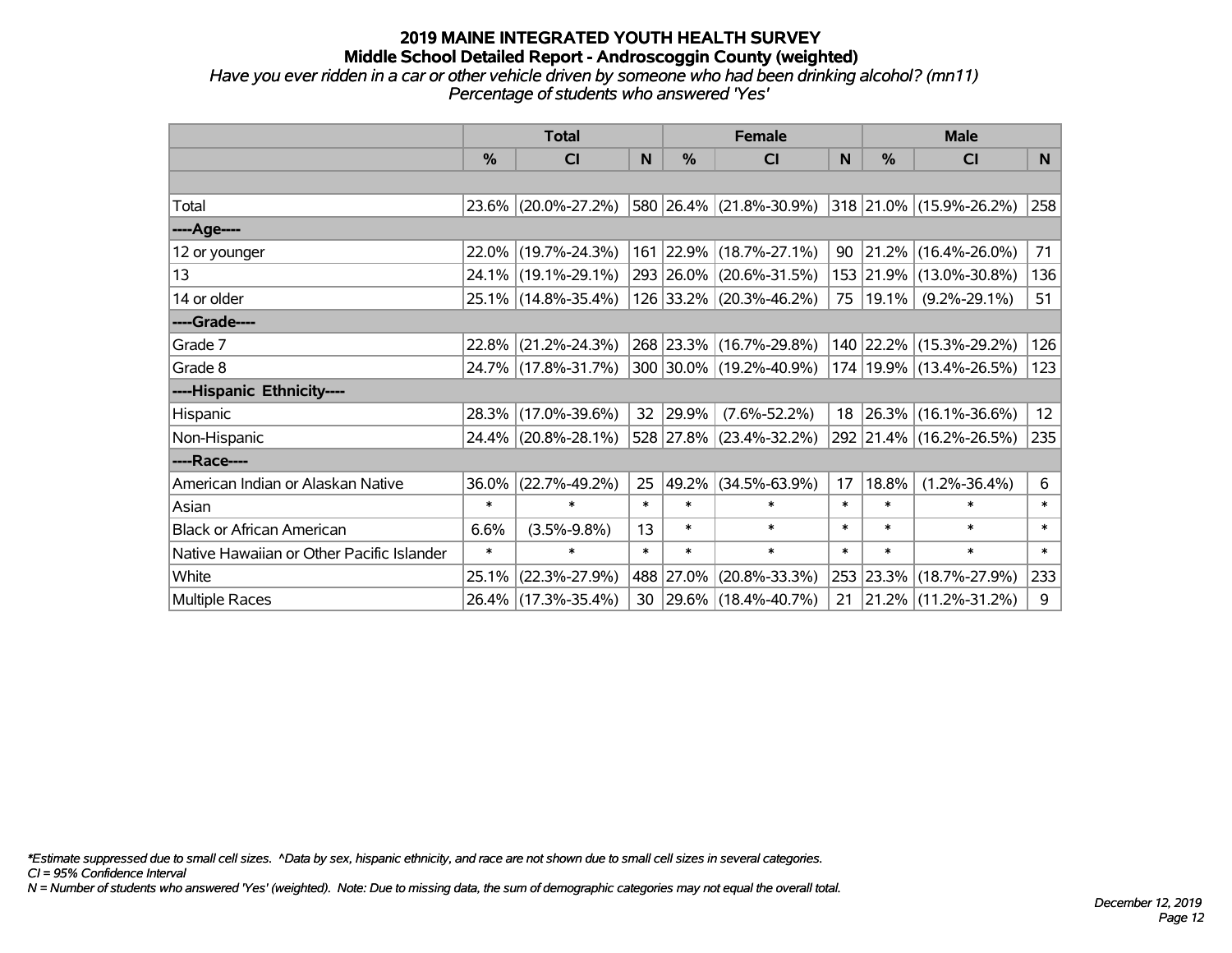*Have you ever ridden in a car or other vehicle driven by someone who had been taking illegal drugs such as marijuana, cocaine, heroin, or LSD?*

*(mn12a)*

*Percentage of students who answered 'Yes'*

|                                           | <b>Total</b>  |                        |        |               | <b>Female</b>               |                  | <b>Male</b> |                     |              |
|-------------------------------------------|---------------|------------------------|--------|---------------|-----------------------------|------------------|-------------|---------------------|--------------|
|                                           | $\frac{0}{0}$ | CI                     | N      | $\frac{0}{0}$ | <b>CI</b>                   | <sub>N</sub>     | %           | <b>CI</b>           | N            |
|                                           |               |                        |        |               |                             |                  |             |                     |              |
| Total                                     |               | 12.0% (11.1%-12.9%)    |        |               | 298 14.9% (12.6%-17.1%)     | 181              | 9.0%        | $(7.2\% - 10.9\%)$  | 113          |
| ----Age----                               |               |                        |        |               |                             |                  |             |                     |              |
| 12 or younger                             | 10.5%         | $(5.6\% - 15.4\%)$     | 78     | 12.6%         | $(6.0\% - 19.1\%)$          | 50               | 8.1%        | $(4.1\% - 12.2\%)$  | 28           |
| 13                                        | 12.1%         | $(9.4\% - 14.7\%)$     |        |               | 147   12.9%   (10.7%-15.1%) | 76               | 10.8%       | $(6.2\% - 15.5\%)$  | 67           |
| 14 or older                               | 14.3%         | $(9.9\% - 18.8\%)$     |        |               | 74 23.8% (15.0%-32.7%)      | 55               | 6.3%        | $(2.0\% - 10.6\%)$  | 17           |
| ----Grade----                             |               |                        |        |               |                             |                  |             |                     |              |
| Grade 7                                   | 12.5%         | $(10.1\% - 14.8\%)$    |        | 148 13.0%     | $(9.3\% - 16.6\%)$          | 78               | 11.8%       | $(10.2\% - 13.4\%)$ | 68           |
| Grade 8                                   | 11.4%         | $(9.2\% - 13.5\%)$     |        |               | 139 16.0% (12.7%-19.4%)     | 94               | 6.9%        | $(3.4\% - 10.3\%)$  | 43           |
| ----Hispanic Ethnicity----                |               |                        |        |               |                             |                  |             |                     |              |
| Hispanic                                  | 24.0%         | $(4.5\% - 43.5\%)$     | 27     | 24.7%         | $(7.2\% - 42.2\%)$          | 15 <sub>15</sub> | 19.0%       | $(0.0\% - 50.0\%)$  | 9            |
| Non-Hispanic                              |               | $11.8\%$ (11.1%-12.6%) |        |               | 258 14.6% (12.8%-16.5%)     | 155              | 9.1%        | $(7.5\% - 10.7\%)$  | 101          |
| ----Race----                              |               |                        |        |               |                             |                  |             |                     |              |
| American Indian or Alaskan Native         | 23.3%         | $(5.4\% - 41.3\%)$     | 16     | $\ast$        | $\ast$                      | $\ast$           | $\ast$      | $\ast$              | $\ast$       |
| Asian                                     | $\ast$        | $\ast$                 | $\ast$ | $\ast$        | $\ast$                      | $\ast$           | $\ast$      | $\ast$              | $\ast$       |
| <b>Black or African American</b>          | 10.0%         | $(6.1\% - 13.9\%)$     | 20     | 9.8%          | $(5.2\% - 14.4\%)$          | 10 <sup>1</sup>  | 9.1%        | $(4.9\% - 13.4\%)$  | 9            |
| Native Hawaiian or Other Pacific Islander | $\ast$        | $\ast$                 | $\ast$ | $\ast$        | $\ast$                      | $\ast$           | $\ast$      | $\ast$              | $\pmb{\ast}$ |
| White                                     | 11.3%         | $(10.4\% - 12.2\%)$    | 222    | 13.9%         | $(11.2\% - 16.6\%)$         | 131              | 8.8%        | $(6.6\% - 11.0\%)$  | 89           |
| <b>Multiple Races</b>                     | 17.8%         | $(4.8\% - 30.7\%)$     | 21     | 20.3%         | $(8.9\% - 31.7\%)$          | 15 <sub>1</sub>  | 13.5%       | $(0.0\% - 32.4\%)$  | 6            |

*\*Estimate suppressed due to small cell sizes. ^Data by sex, hispanic ethnicity, and race are not shown due to small cell sizes in several categories.*

*CI = 95% Confidence Interval*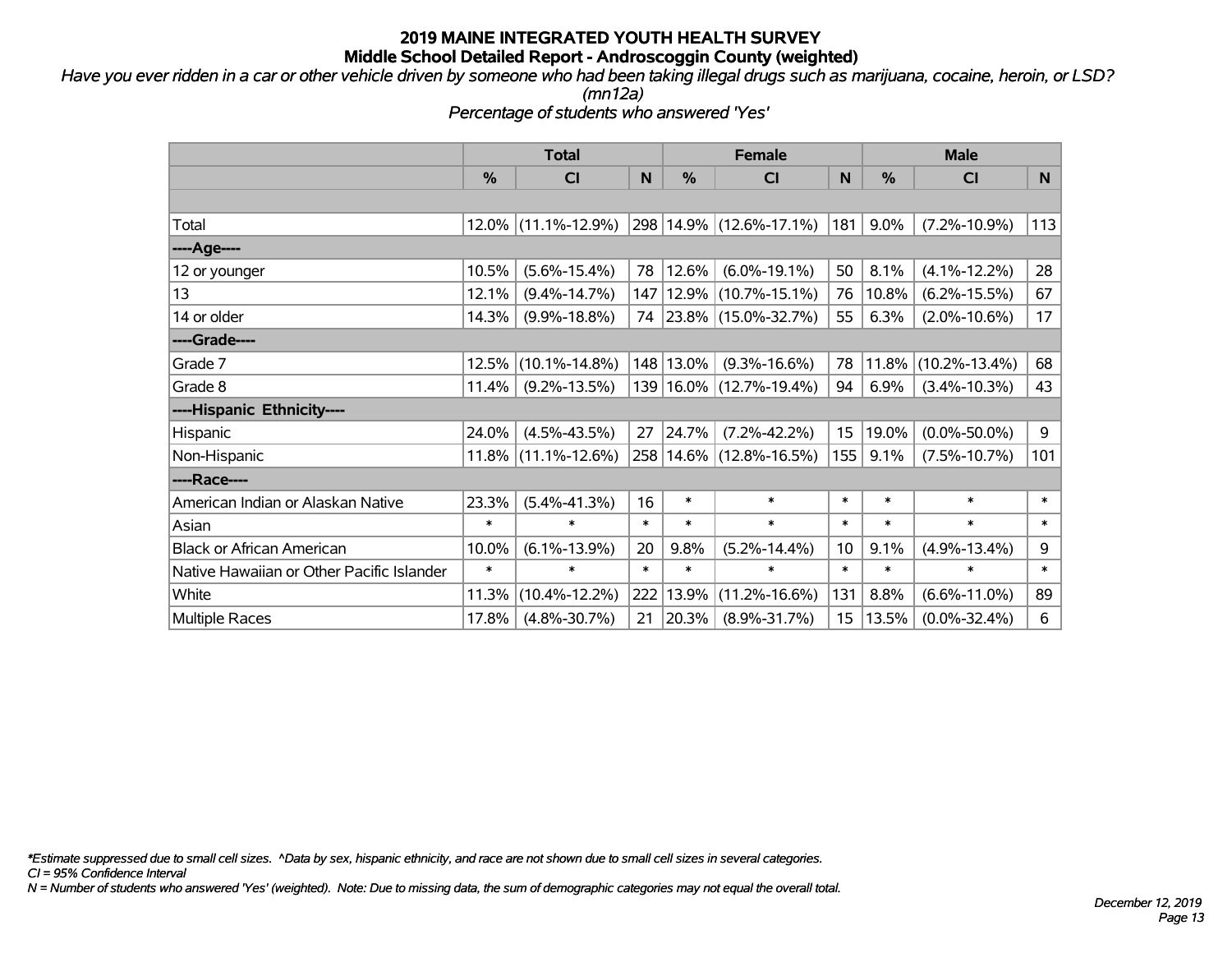*Has violence in your home, or the threat of violence, ever made you want to leave your home, even just for a short while? (mn18) Percentage of students who answered 'Yes'*

|                                           | <b>Total</b> |                     |        | <b>Female</b> | <b>Male</b>              |                 |          |                             |        |
|-------------------------------------------|--------------|---------------------|--------|---------------|--------------------------|-----------------|----------|-----------------------------|--------|
|                                           | $\%$         | <b>CI</b>           | N      | $\%$          | <b>CI</b>                | <sub>N</sub>    | %        | <b>CI</b>                   | N.     |
|                                           |              |                     |        |               |                          |                 |          |                             |        |
| Total                                     |              | 22.1% (19.4%-24.8%) |        |               | 545 26.5% (20.6%-32.3%)  |                 |          | 316 17.5% (14.1%-21.0%)     | 218    |
| ----Age----                               |              |                     |        |               |                          |                 |          |                             |        |
| 12 or younger                             |              | 19.9% (15.5%-24.4%) |        |               | 146 25.0% (16.9%-33.1%)  | 99              | 14.0%    | $(7.4\% - 20.6\%)$          | 47     |
| 13                                        |              | 22.0% (17.7%-26.3%) |        |               | 265 27.8% (21.9%-33.7%)  |                 |          | 164   15.7%   (11.9%-19.5%) | 93     |
| 14 or older                               |              | 25.6% (22.2%-29.0%) |        | 134 25.4%     | $(9.7\% - 41.1\%)$       |                 |          | 54 25.0% (18.1%-32.0%)      | 77     |
| ----Grade----                             |              |                     |        |               |                          |                 |          |                             |        |
| Grade 7                                   |              | 20.7% (17.9%-23.5%) |        |               | 251 26.2% (19.8%-32.6%)  | 159             | 15.1%    | $(11.6\% - 18.6\%)$         | 91     |
| Grade 8                                   |              | 24.0% (20.1%-27.9%) |        |               | 293 26.9% (18.6%-35.2%)  |                 |          | 157 20.4% (17.0%-23.9%)     | 126    |
| ----Hispanic Ethnicity----                |              |                     |        |               |                          |                 |          |                             |        |
| <b>Hispanic</b>                           | 41.3%        | $(28.1\% - 54.4\%)$ |        |               | 36 44.0% (26.5%-61.5%)   |                 | 22 37.6% | $(6.5\% - 68.7\%)$          | 14     |
| Non-Hispanic                              |              | 21.3% (18.3%-24.3%) |        |               | 464 25.3% (18.8%-31.9%)  |                 |          | 268 16.9% (13.3%-20.6%)     | 186    |
| ----Race----                              |              |                     |        |               |                          |                 |          |                             |        |
| American Indian or Alaskan Native         | 22.4%        | $(9.6\% - 35.3\%)$  | 15     | 26.1%         | $(2.0\% - 50.2\%)$       | 6               | 20.4%    | $(0.0\% - 43.0\%)$          | 9      |
| Asian                                     | 53.2%        | $(20.2\% - 86.2\%)$ | 20     | $ 49.2\% $    | $(0.0\% - 100.0\%)$      | 10 <sup>°</sup> | 57.4%    | $(0.0\% - 100.0\%)$         | 11     |
| <b>Black or African American</b>          | 9.8%         | $(3.6\% - 15.9\%)$  | 25     | 12.2%         | $(3.9\% - 20.6\%)$       | 16              | 7.2%     | $(1.4\% - 13.0\%)$          | 9      |
| Native Hawaiian or Other Pacific Islander | $\ast$       | $\ast$              | $\ast$ | $\ast$        | $\ast$                   | $\ast$          | $\ast$   | $\ast$                      | $\ast$ |
| White                                     | 22.6%        | $(18.3\% - 27.0\%)$ | 441    | $ 27.4\% $    | $(20.3\% - 34.5\%)$      | 259             | 17.6%    | $(14.0\% - 21.2\%)$         | 174    |
| <b>Multiple Races</b>                     |              | 33.7% (16.7%-50.6%) | 31     |               | $ 33.0\% $ (11.1%-55.0%) |                 |          | 18 34.5% (15.4%-53.7%)      | 14     |

*\*Estimate suppressed due to small cell sizes. ^Data by sex, hispanic ethnicity, and race are not shown due to small cell sizes in several categories.*

*CI = 95% Confidence Interval*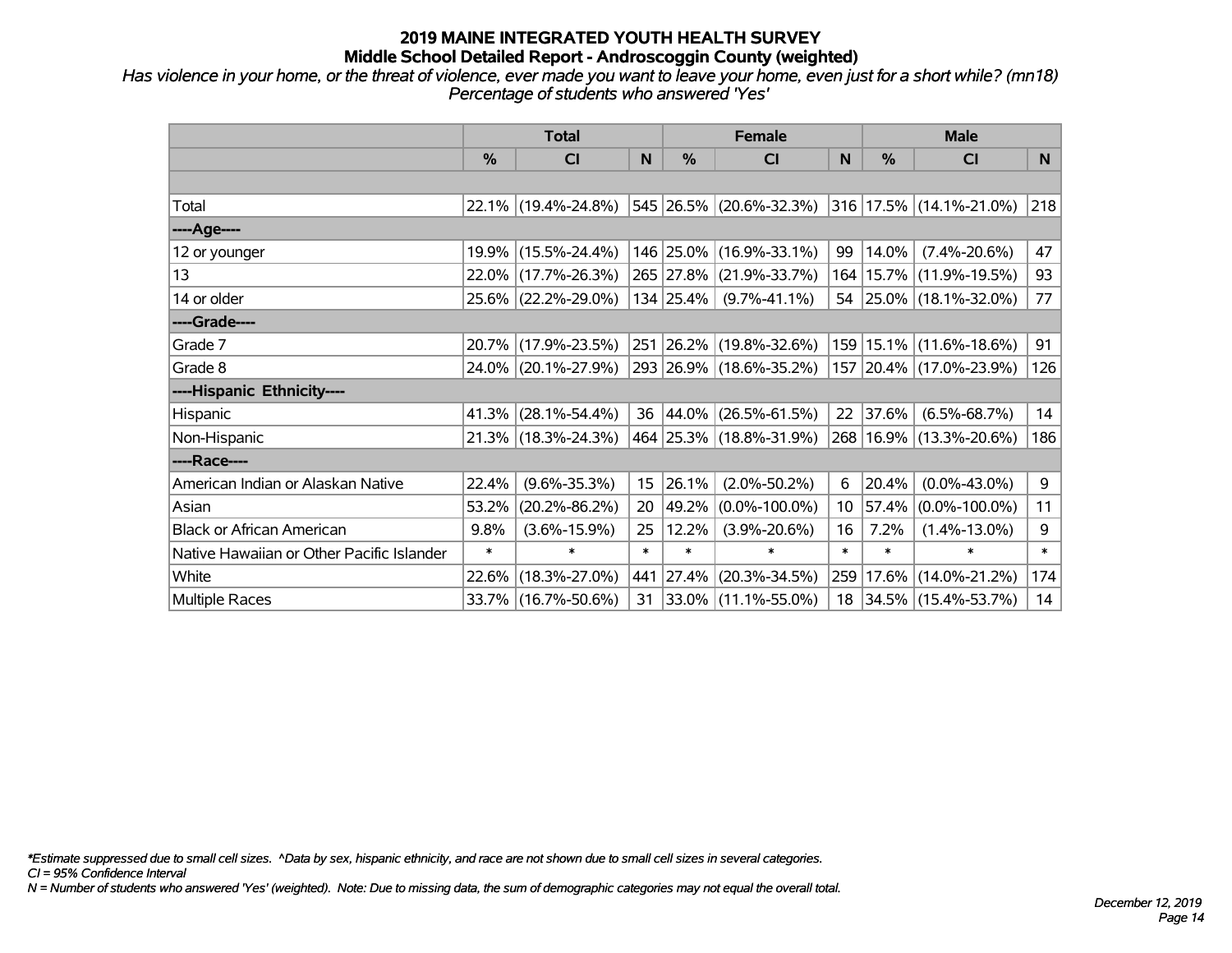#### **2019 MAINE INTEGRATED YOUTH HEALTH SURVEY Middle School Detailed Report - Androscoggin County (weighted)** *Do you agree or disagree with the following statement? I feel safe at my school. (mn21) Percentage of students who answered 'Strongly agree' or 'Agree'*

|                                           | <b>Total</b> |                      |        |               | <b>Female</b>             |             | <b>Male</b>   |                         |        |  |
|-------------------------------------------|--------------|----------------------|--------|---------------|---------------------------|-------------|---------------|-------------------------|--------|--|
|                                           | $\%$         | CI                   | N      | %             | CI                        | $\mathbf N$ | $\frac{0}{0}$ | <b>CI</b>               | N      |  |
|                                           |              |                      |        |               |                           |             |               |                         |        |  |
| Total                                     | 83.3%        | $(79.2\% - 87.4\%)$  |        |               | 2,058 82.2% (76.7%-87.7%) |             |               | 988 85.1% (80.3%-89.8%) | 1,060  |  |
| ----Age----                               |              |                      |        |               |                           |             |               |                         |        |  |
| 12 or younger                             | 83.5%        | $(78.1\% - 88.9\%)$  | 617    | 82.7%         | $(76.9\% - 88.4\%)$       |             | 329 84.7%     | $(78.1\% - 91.2\%)$     | 287    |  |
| 13                                        | 83.7%        | $(79.4\% - 88.0\%)$  | 1,010  |               | $ 82.7\% $ (76.9%-88.5%)  |             |               | 481 85.4% (79.5%-91.3%) | 524    |  |
| 14 or older                               | 82.9%        | $(78.0\% - 87.8\%)$  | 429    |               | $ 80.1\% $ (73.1%-87.0%)  |             |               | 178 85.7% (80.7%-90.7%) | 249    |  |
| ----Grade----                             |              |                      |        |               |                           |             |               |                         |        |  |
| Grade 7                                   | 84.3%        | $(79.4\% - 89.2\%)$  |        | $1,015$ 83.3% | $(77.0\% - 89.6\%)$       |             | 508 85.3%     | $(80.4\% - 90.2\%)$     | 504    |  |
| Grade 8                                   | 82.7%        | $(78.9\% - 86.5\%)$  |        |               | 1,003 81.5% (76.4%-86.5%) |             |               | 468 84.9% (79.3%-90.6%) | 530    |  |
| ----Hispanic Ethnicity----                |              |                      |        |               |                           |             |               |                         |        |  |
| Hispanic                                  | 67.9%        | $(56.0\% - 79.7\%)$  | 67     | 73.2%         | $(66.2\% - 80.3\%)$       | 39          | 62.9%         | $(40.8\% - 85.0\%)$     | 27     |  |
| Non-Hispanic                              | 83.5%        | $(79.3\% - 87.7\%)$  |        |               | 1,815 81.9% (76.1%-87.7%) |             | 860 85.5%     | $(80.8\% - 90.2\%)$     | 949    |  |
| ----Race----                              |              |                      |        |               |                           |             |               |                         |        |  |
| American Indian or Alaskan Native         | 71.8%        | $(62.5\% - 81.1\%)$  | 48     | 69.2%         | $(56.0\% - 82.4\%)$       | 20          | 73.3%         | $(66.1\% - 80.5\%)$     | 27     |  |
| Asian                                     | 82.4%        | $(61.0\% - 100.0\%)$ | 29     | $\ast$        | $\ast$                    | $\ast$      | $\ast$        | $\ast$                  | $\ast$ |  |
| <b>Black or African American</b>          | 80.8%        | $(77.0\% - 84.6\%)$  | 177    | 74.3%         | $(71.9\% - 76.7\%)$       | 82          | $ 87.9\% $    | $(81.7\% - 94.1\%)$     | 94     |  |
| Native Hawaiian or Other Pacific Islander | $\ast$       | $\ast$               | $\ast$ | $\ast$        | $\ast$                    | $\ast$      | $\ast$        | $\ast$                  | $\ast$ |  |
| White                                     | 84.6%        | $(80.2\% - 89.0\%)$  | 1,655  | $ 83.7\% $    | $(78.2\% - 89.2\%)$       |             | 788 86.0%     | $(81.4\% - 90.6\%)$     | 861    |  |
| Multiple Races                            | 79.3%        | $(74.2\% - 84.4\%)$  | 84     |               | 80.7% (73.8%-87.6%)       | 52          |               | 77.1% (62.7%-91.5%)     | 32     |  |

*\*Estimate suppressed due to small cell sizes. ^Data by sex, hispanic ethnicity, and race are not shown due to small cell sizes in several categories.*

*CI = 95% Confidence Interval*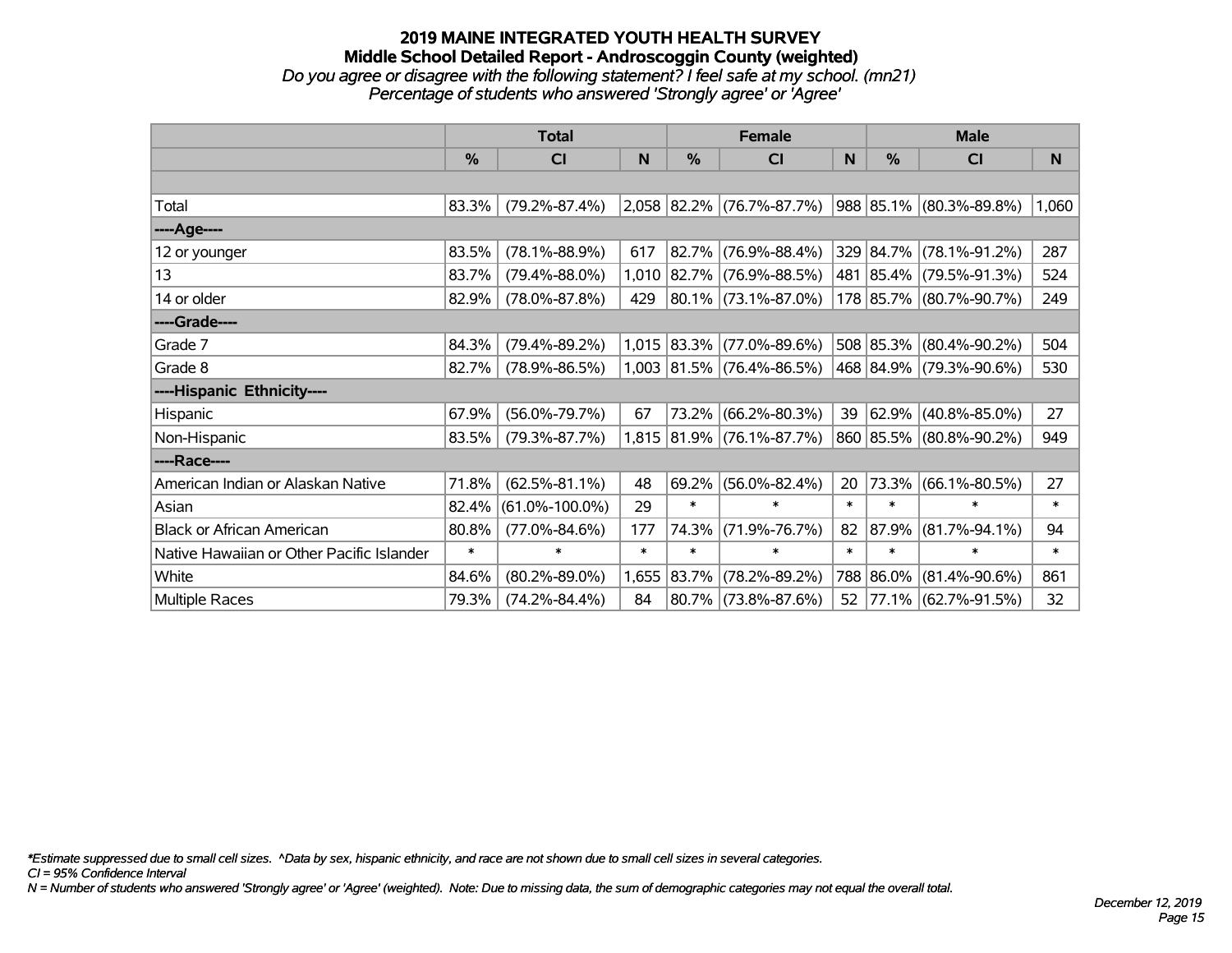#### **2019 MAINE INTEGRATED YOUTH HEALTH SURVEY Middle School Detailed Report - Androscoggin County (weighted)** *Have you ever been bullied on school property? (mn22) Percentage of students who answered 'Yes'*

|                                           | <b>Total</b> |                        |        | <b>Female</b> | <b>Male</b>                 |        |           |                           |        |
|-------------------------------------------|--------------|------------------------|--------|---------------|-----------------------------|--------|-----------|---------------------------|--------|
|                                           | %            | CI                     | N      | %             | <b>CI</b>                   | N      | %         | <b>CI</b>                 | N      |
|                                           |              |                        |        |               |                             |        |           |                           |        |
| Total                                     |              | 46.2% (42.5%-49.8%)    |        |               | $1,145$ 50.8% (47.6%-54.0%) |        |           | $616$ 41.3% (36.4%-46.1%) | 513    |
| ----Age----                               |              |                        |        |               |                             |        |           |                           |        |
| 12 or younger                             | 50.8%        | $(46.3\% - 55.2\%)$    | 377    | 52.9%         | $(46.5\% - 59.4\%)$         |        |           | 212 48.2% (43.6%-52.9%)   | 164    |
| 13                                        |              | 43.0% (38.3%-47.6%)    | 520    |               | 47.9% (43.3%-52.6%)         |        |           | 282 37.7% (32.7%-42.7%)   | 230    |
| 14 or older                               |              | 47.3% (43.1%-51.6%)    | 246    |               | $ 54.5\% $ (49.1%-59.9%)    |        |           | 121 40.6% (32.0%-49.2%)   | 118    |
| ----Grade----                             |              |                        |        |               |                             |        |           |                           |        |
| Grade 7                                   |              | 48.5% (44.6%-52.4%)    | 586    | 53.5%         | $(48.3\% - 58.7\%)$         |        | 329 43.2% | $(39.7\% - 46.7\%)$       | 254    |
| Grade 8                                   |              | 44.0% (39.8%-48.2%)    | 538    |               | 48.3% (43.9%-52.6%)         |        |           | 280 39.3% (33.9%-44.7%)   | 246    |
| ----Hispanic Ethnicity----                |              |                        |        |               |                             |        |           |                           |        |
| Hispanic                                  |              | 57.8% (45.4%-70.3%)    | 57     | 57.6%         | $(51.4\% - 63.8\%)$         | 31     | 59.1%     | $(32.8\% - 85.4\%)$       | 24     |
| Non-Hispanic                              |              | 45.4% (41.9%-48.9%)    | 990    |               | $50.2\%$ (46.9%-53.5%)      |        |           | 533 40.2% (35.6%-44.8%)   | 444    |
| ----Race----                              |              |                        |        |               |                             |        |           |                           |        |
| American Indian or Alaskan Native         | 53.9%        | $(41.4\% - 66.5\%)$    | 35     | 57.2%         | $(27.6\% - 86.7\%)$         | 16     | 50.4%     | $(34.7\% - 66.1\%)$       | 18     |
| Asian                                     | 41.4%        | $(27.3\% - 55.4\%)$    | 14     | 40.1%         | $(4.3\% - 75.9\%)$          | 6      | 42.5%     | $(30.8\% - 54.2\%)$       | 8      |
| <b>Black or African American</b>          | 19.9%        | $(14.8\% - 25.0\%)$    | 45     | 24.5%         | $(18.4\% - 30.5\%)$         | 28     | 14.1%     | $(8.8\% - 19.3\%)$        | 16     |
| Native Hawaiian or Other Pacific Islander | $\ast$       | $\ast$                 | $\ast$ | $\ast$        | $\ast$                      | $\ast$ | $\ast$    | $\ast$                    | $\ast$ |
| White                                     | 48.5%        | $(43.0\% - 54.0\%)$    | 952    | 52.9%         | $(46.1\% - 59.8\%)$         | 501    | 44.0%     | $(38.6\% - 49.4\%)$       | 440    |
| Multiple Races                            |              | $51.8\%$ (49.1%-54.6%) | 55     | 56.3%         | $(49.7\% - 62.9\%)$         | 36     |           | 44.9% (36.4%-53.4%)       | 19     |

*\*Estimate suppressed due to small cell sizes. ^Data by sex, hispanic ethnicity, and race are not shown due to small cell sizes in several categories.*

*CI = 95% Confidence Interval*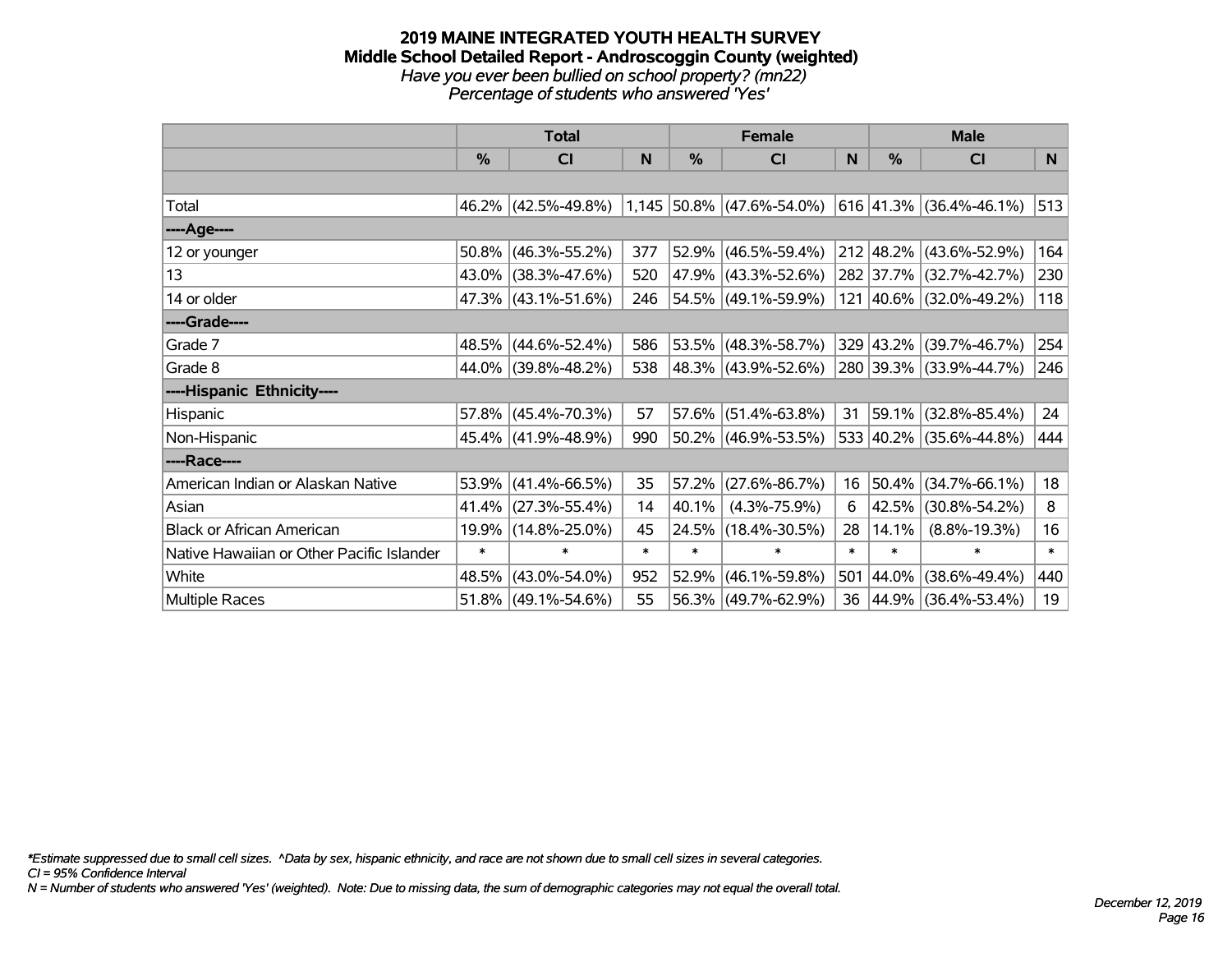*Have you ever felt so sad or hopeless almost every day for two weeks or more in a row that you stopped doing some usual activities? (mn153) Percentage of students who answered 'Yes'*

|                                           | <b>Total</b>  |                        |        |           | <b>Female</b>        |                 | <b>Male</b> |                             |        |  |
|-------------------------------------------|---------------|------------------------|--------|-----------|----------------------|-----------------|-------------|-----------------------------|--------|--|
|                                           | $\frac{0}{0}$ | <b>CI</b>              | N      | $\%$      | <b>CI</b>            | <sub>N</sub>    | %           | <b>CI</b>                   | N      |  |
|                                           |               |                        |        |           |                      |                 |             |                             |        |  |
| Total                                     |               | $30.2\%$ (24.7%-35.6%) |        | 739 42.0% | $(37.7\% - 46.2\%)$  |                 |             | 497 18.4% (12.1%-24.6%)     | 228    |  |
| ----Age----                               |               |                        |        |           |                      |                 |             |                             |        |  |
| 12 or younger                             | 28.7%         | $(21.2\% - 36.3\%)$    |        | 206 36.0% | $(27.3\% - 44.6\%)$  |                 | 138 20.4%   | $(11.9\% - 28.9\%)$         | 68     |  |
| 13                                        |               | 32.5% (26.2%-38.8%)    |        | 392 45.0% | $(38.7\% - 51.3\%)$  |                 | 263 19.3%   | $(9.7\% - 29.0\%)$          | 116    |  |
| 14 or older                               |               | 27.0% (22.3%-31.6%)    |        | 141 44.3% | $(38.6\% - 50.1\%)$  | 95              | 14.2%       | $(6.3\% - 22.2\%)$          | 44     |  |
| ----Grade----                             |               |                        |        |           |                      |                 |             |                             |        |  |
| Grade 7                                   |               | 28.0% (19.8%-36.2%)    |        | 337 37.5% | $(27.1\% - 48.0\%)$  |                 | 226 18.5%   | $(12.6\% - 24.4\%)$         | 111    |  |
| Grade 8                                   |               | 32.9% (28.0%-37.7%)    |        | 401 46.9% | $(41.8\% - 52.0\%)$  |                 | 270 18.8%   | $(9.1\% - 28.6\%)$          | 117    |  |
| ----Hispanic Ethnicity----                |               |                        |        |           |                      |                 |             |                             |        |  |
| Hispanic                                  |               | $50.5\%$ (41.1%-59.8%) | 44     | 65.0%     | $(51.8\% - 78.3\%)$  | 32              | 30.6%       | $(15.1\% - 46.1\%)$         | 11     |  |
| Non-Hispanic                              |               | 29.7% (24.8%-34.6%)    |        | 641 40.9% | $(37.8\% - 44.0\%)$  |                 |             | 426   18.4%   (11.5%-25.3%) | 202    |  |
| ----Race----                              |               |                        |        |           |                      |                 |             |                             |        |  |
| American Indian or Alaskan Native         | 40.0%         | $(20.1\% - 59.8\%)$    | 26     | 60.5%     | $(17.4\% - 100.0\%)$ | 15 <sub>1</sub> | 27.6%       | $(7.1\% - 48.2\%)$          | 11     |  |
| Asian                                     | 34.6%         | $(0.0\% - 69.8\%)$     | 13     | $\ast$    | $\ast$               | $\ast$          | $\ast$      | $\ast$                      | $\ast$ |  |
| <b>Black or African American</b>          | 13.8%         | $(5.6\% - 22.1\%)$     | 34     | 18.0%     | $(6.0\% - 30.1\%)$   | 23              | 9.2%        | $(2.4\% - 16.0\%)$          | 11     |  |
| Native Hawaiian or Other Pacific Islander | $\ast$        | $\ast$                 | $\ast$ | $\ast$    | $\ast$               | $\ast$          | $\ast$      | $\ast$                      | $\ast$ |  |
| White                                     | 31.4%         | $(26.2\% - 36.5\%)$    |        | 608 44.3% | $(40.5\% - 48.1\%)$  | 411             | 18.5%       | $(11.7\% - 25.3\%)$         | 184    |  |
| Multiple Races                            |               | 41.1% (33.2%-49.0%)    | 38     | $ 50.3\%$ | $(39.1\% - 61.6\%)$  | 27              |             | 28.5% (17.1%-39.9%)         | 11     |  |

*\*Estimate suppressed due to small cell sizes. ^Data by sex, hispanic ethnicity, and race are not shown due to small cell sizes in several categories.*

*CI = 95% Confidence Interval*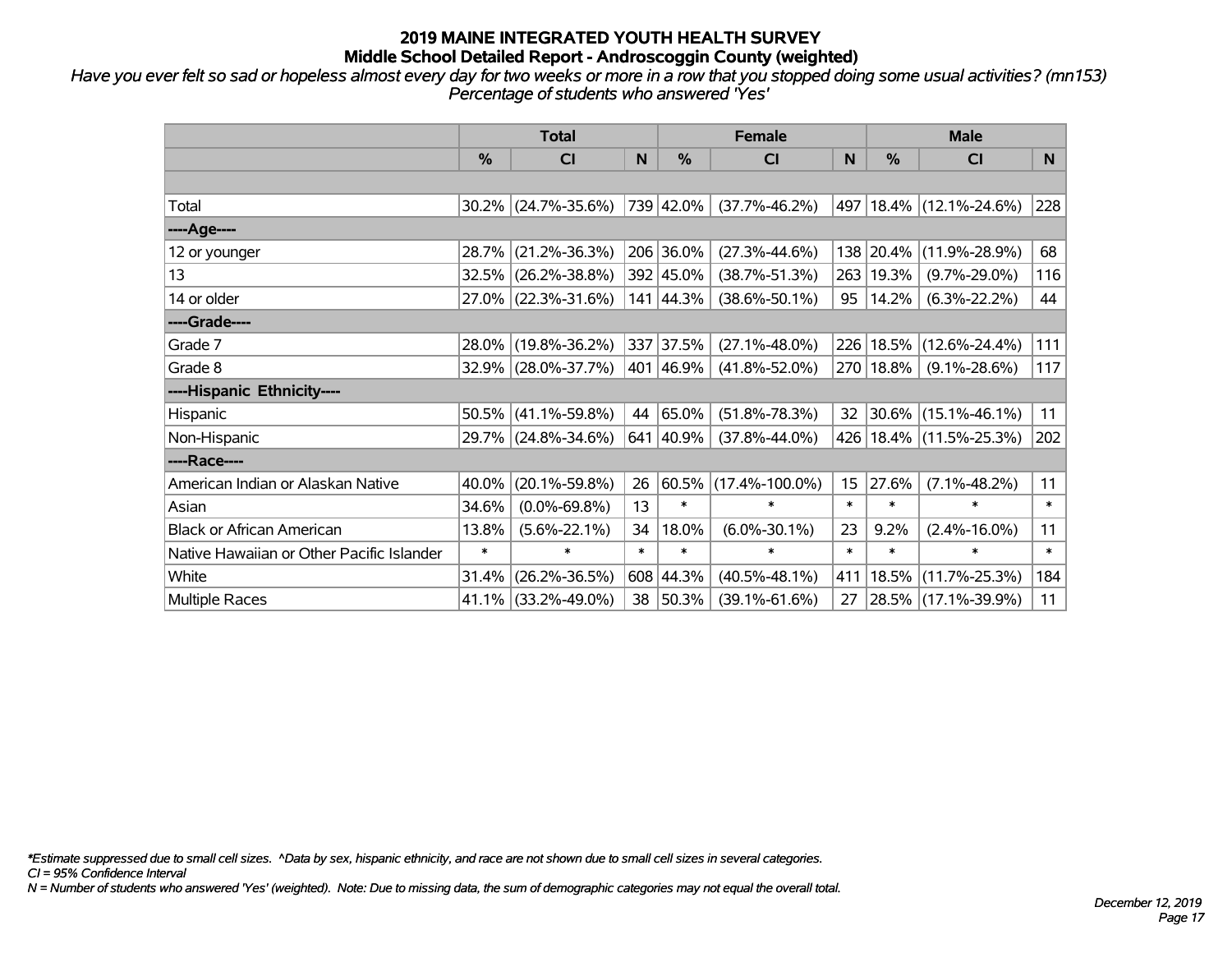*When you have felt sad or hopeless, from whom did you get help? (Select only one response.) (mn154b) Among students who have ever felt sad or hopeless, the percentage of students who answered that they got help from an adult*

|                                           | <b>Total</b> |                        |        |        | <b>Female</b>               |        | <b>Male</b>   |                         |                |  |
|-------------------------------------------|--------------|------------------------|--------|--------|-----------------------------|--------|---------------|-------------------------|----------------|--|
|                                           | $\%$         | <b>CI</b>              | N      | %      | <b>CI</b>                   | N      | $\frac{0}{0}$ | <b>CI</b>               | N <sub>1</sub> |  |
|                                           |              |                        |        |        |                             |        |               |                         |                |  |
| Total                                     |              | $32.4\%$ (28.5%-36.3%) |        |        | 486   28.7%   (21.9%-35.6%) |        |               | 247 37.6% (35.3%-40.0%) | 232            |  |
| ----Age----                               |              |                        |        |        |                             |        |               |                         |                |  |
| 12 or younger                             | 31.7%        | $(23.1\% - 40.4\%)$    |        |        | 139 30.2% (15.6%-44.7%)     | 81     | 34.2%         | $(29.2\% - 39.1\%)$     | 58             |  |
| 13                                        | 34.4%        | $(30.7\% - 38.2\%)$    |        |        | 253 27.8% (22.9%-32.8%)     |        |               | 119 43.9% (34.1%-53.7%) | 128            |  |
| 14 or older                               |              | 28.9% (22.4%-35.4%)    |        |        | 94 28.7% (17.9%-39.6%)      |        |               | 48 29.6% (22.5%-36.8%)  | 46             |  |
| ----Grade----                             |              |                        |        |        |                             |        |               |                         |                |  |
| Grade 7                                   | 31.4%        | $(26.2\% - 36.5\%)$    |        |        | 226 28.5% (19.0%-38.1%)     |        | 117 35.1%     | $(29.9\% - 40.3\%)$     | 110            |  |
| Grade 8                                   |              | $32.8\%$ (28.4%-37.2%) |        |        | 250 29.2% (23.1%-35.3%)     |        |               | 131 38.3% (29.1%-47.4%) | 113            |  |
| ----Hispanic Ethnicity----                |              |                        |        |        |                             |        |               |                         |                |  |
| Hispanic                                  | $28.8\%$     | $(15.4\% - 42.1\%)$    | 20     |        | $ 24.0\% $ (17.2%-30.8%)    |        | 10 36.7%      | $(0.0\% - 75.7\%)$      | 9              |  |
| Non-Hispanic                              |              | 32.6% (27.9%-37.2%)    |        |        | 428 29.5% (22.6%-36.4%)     |        |               | 223 37.1% (32.4%-41.7%) | 200            |  |
| ----Race----                              |              |                        |        |        |                             |        |               |                         |                |  |
| American Indian or Alaskan Native         | 26.7%        | $(0.0\% - 54.2\%)$     | 11     | $\ast$ | $\ast$                      | $\ast$ | $\ast$        | $\ast$                  | $\ast$         |  |
| Asian                                     | 26.8%        | $(2.2\% - 51.4\%)$     | 9      | $\ast$ | $\ast$                      | $\ast$ | $\ast$        | $\ast$                  | $\ast$         |  |
| <b>Black or African American</b>          | 36.9%        | $(26.2\% - 47.7\%)$    | 43     | 30.4%  | $(18.6\% - 42.2\%)$         | 21     | 47.1%         | $(36.8\% - 57.3\%)$     | 21             |  |
| Native Hawaiian or Other Pacific Islander | $\ast$       | $\ast$                 | $\ast$ | $\ast$ | $\ast$                      | $\ast$ | $\ast$        | $\ast$                  | $\ast$         |  |
| White                                     | 32.4%        | $(28.0\% - 36.8\%)$    | 393    | 29.0%  | $(21.5\% - 36.5\%)$         |        | 202 37.4%     | $(32.8\% - 41.9\%)$     | 186            |  |
| Multiple Races                            |              | 35.3% (17.8%-52.7%)    | 22     |        | $ 37.1\% $ (14.1%-60.1%)    |        | 14 32.8%      | $(6.2\% - 59.3\%)$      | 9              |  |

*\*Estimate suppressed due to small cell sizes. ^Data by sex, hispanic ethnicity, and race are not shown due to small cell sizes in several categories.*

*CI = 95% Confidence Interval*

*N = Among students who have ever felt sad or hopeless, the number of students who answered that they got help from an adult (weighted). Note: Due to missing data, the sum of demographic categories may not equal the overall total.*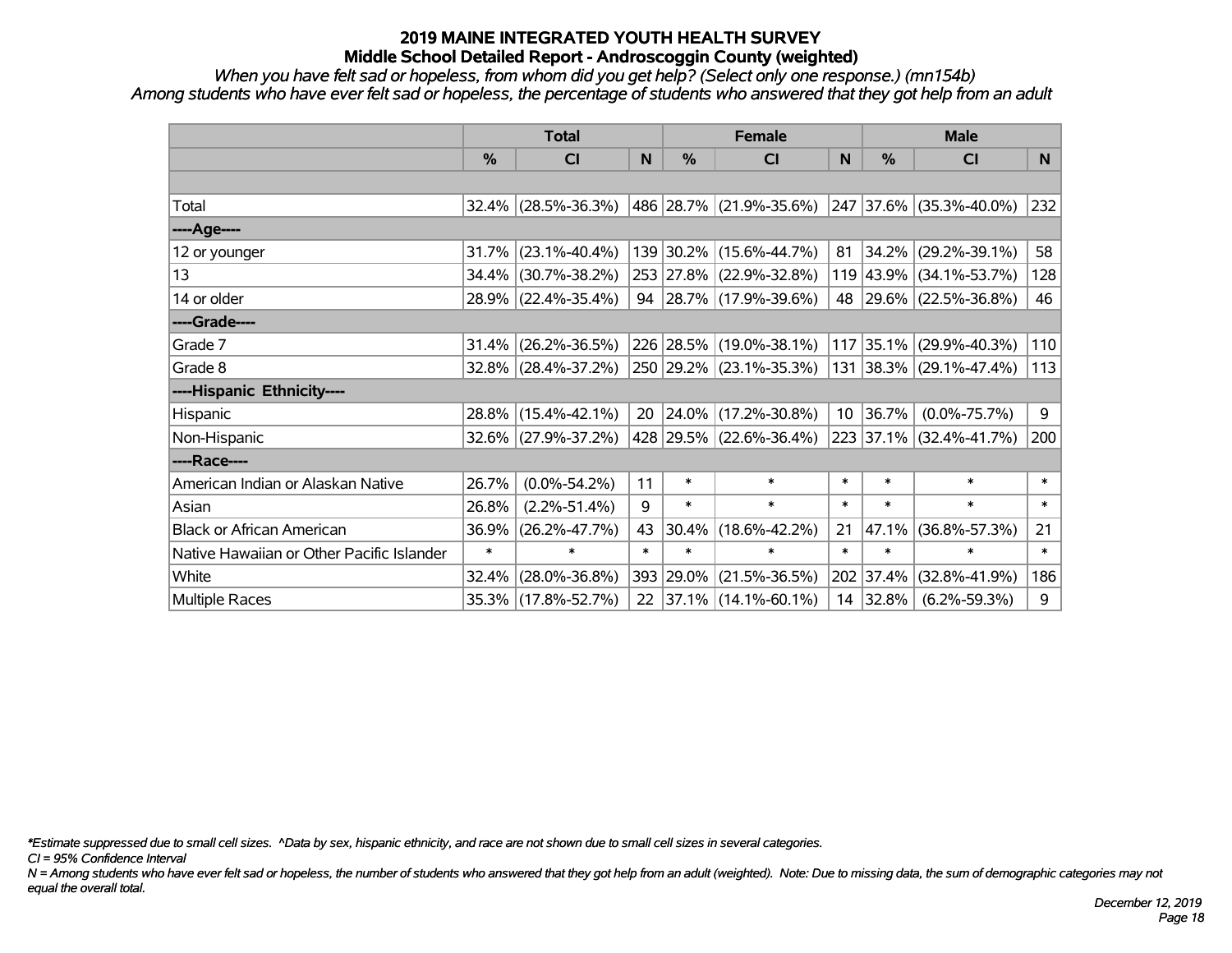*When you have felt sad or hopeless, from whom did you get help? (Select only one response.) (mn154b\_2)*

*Among students who have ever felt sad or hopeless, the percentage of students who answered that they got help from a teacher or other school staff*

|                                           | <b>Total</b>  |                    |                 | <b>Female</b> |                         |              | <b>Male</b>   |                         |                |  |
|-------------------------------------------|---------------|--------------------|-----------------|---------------|-------------------------|--------------|---------------|-------------------------|----------------|--|
|                                           | $\frac{0}{0}$ | <b>CI</b>          | N               | %             | <b>CI</b>               | $\mathsf{N}$ | $\frac{0}{0}$ | <b>CI</b>               | N              |  |
|                                           |               |                    |                 |               |                         |              |               |                         |                |  |
| Total                                     | 2.4%          | $(1.1\% - 3.7\%)$  |                 |               | $36 2.5\% $ (0.7%-4.3%) |              |               | 22 2.3% (1.1%-3.6%)     | 14             |  |
| ----Age----                               |               |                    |                 |               |                         |              |               |                         |                |  |
| 12 or younger                             | 2.6%          | $(1.1\% - 4.2\%)$  |                 | 12 2.1%       | $(0.0\% - 4.6\%)$       | 6            | 3.4%          | $(0.0\% - 8.2\%)$       | 6              |  |
| 13                                        | 2.4%          | $(0.8\% - 4.1\%)$  |                 | $18$   2.7%   | $(0.7\% - 4.7\%)$       |              | 11 2.3%       | $(0.0\% - 4.8\%)$       | $\overline{7}$ |  |
| 14 or older                               | 2.0%          | $(0.0\% - 4.7\%)$  | 6               | $\ast$        | $\ast$                  | $\ast$       | $\ast$        | *                       | $\ast$         |  |
| ----Grade----                             |               |                    |                 |               |                         |              |               |                         |                |  |
| Grade 7                                   | 1.6%          | $(0.7\% - 2.5\%)$  | 12 <sub>1</sub> | 1.4%          | $(0.0\% - 3.1\%)$       | 6            | 1.9%          | $(0.0\% - 4.5\%)$       | 6              |  |
| Grade 8                                   | $3.2\%$       | $(1.0\% - 5.4\%)$  |                 |               | $24 3.6\% $ (1.1%-6.0%) |              |               | $16 2.9\% $ (0.4%-5.4%) | 8              |  |
| ----Hispanic Ethnicity----                |               |                    |                 |               |                         |              |               |                         |                |  |
| Hispanic                                  | $\ast$        | $\ast$             | $\ast$          | $\ast$        | $\ast$                  | $\ast$       | $\ast$        | $\ast$                  | $\ast$         |  |
| Non-Hispanic                              | 2.3%          | $(0.9\% - 3.7\%)$  |                 | 30 2.3%       | $(0.4\% - 4.3\%)$       |              | 18 2.3%       | $(1.1\% - 3.5\%)$       | 12             |  |
| ----Race----                              |               |                    |                 |               |                         |              |               |                         |                |  |
| American Indian or Alaskan Native         | $\ast$        | $\ast$             | *               | $\ast$        | $\ast$                  | $\ast$       | $\ast$        | $\ast$                  | $\ast$         |  |
| Asian                                     | $\ast$        | $\ast$             | $\ast$          | $\ast$        | $\ast$                  | $\ast$       | $\ast$        | $\ast$                  | $\ast$         |  |
| <b>Black or African American</b>          | 4.8%          | $(0.0\% - 12.9\%)$ | 6               | $\ast$        | $\ast$                  | $\ast$       | $\ast$        | $\ast$                  | $\ast$         |  |
| Native Hawaiian or Other Pacific Islander | $\ast$        | $\ast$             | $\ast$          | $\ast$        | $\ast$                  | $\ast$       | $\ast$        | $\ast$                  | $\ast$         |  |
| White                                     | 2.2%          | $(0.6\% - 3.8\%)$  | 27              | 2.5%          | $(0.8\% - 4.1\%)$       | 17           | 1.9%          | $(0.1\% - 3.8\%)$       | 10             |  |
| Multiple Races                            | $\ast$        | $\ast$             | $\ast$          | $\ast$        | $\ast$                  | $\ast$       | $\ast$        | $\ast$                  | $\ast$         |  |

*\*Estimate suppressed due to small cell sizes. ^Data by sex, hispanic ethnicity, and race are not shown due to small cell sizes in several categories.*

*CI = 95% Confidence Interval*

*N = Among students who have ever felt sad or hopeless, the number of students who answered that they got help from a teacher or other school staff (weighted). Note: Due to missing data, the sum of demographic categories may not equal the overall total.*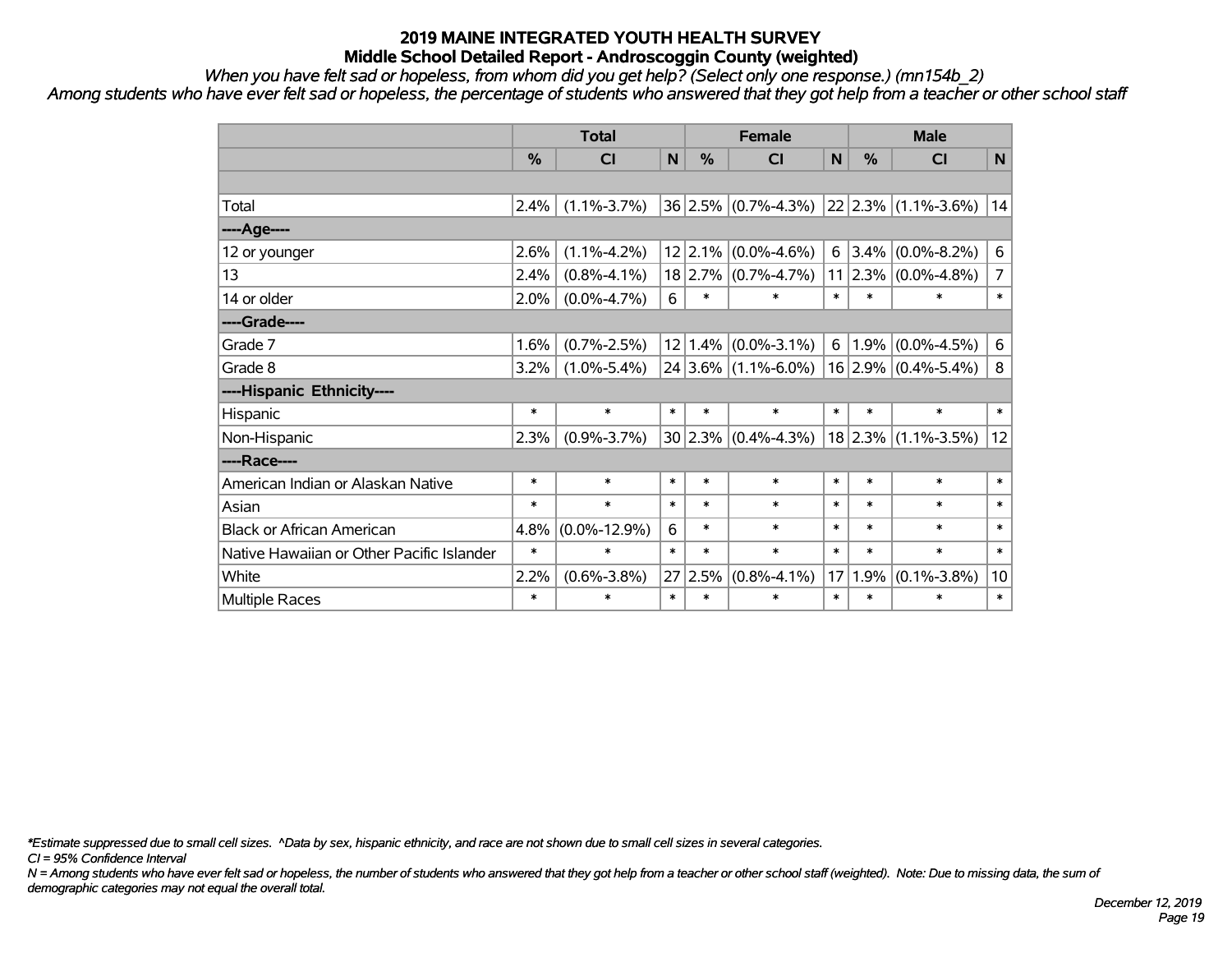#### **2019 MAINE INTEGRATED YOUTH HEALTH SURVEY Middle School Detailed Report - Androscoggin County (weighted)** *Have you ever seriously thought about killing yourself? (mn25) Percentage of students who answered 'Yes'*

|                                           | <b>Total</b> |                     |        |            | <b>Female</b>           |        | <b>Male</b> |                             |                |  |
|-------------------------------------------|--------------|---------------------|--------|------------|-------------------------|--------|-------------|-----------------------------|----------------|--|
|                                           | $\%$         | CI                  | N      | $\%$       | <b>CI</b>               | N      | $\%$        | <b>CI</b>                   | N              |  |
|                                           |              |                     |        |            |                         |        |             |                             |                |  |
| Total                                     |              | 22.3% (19.6%-25.0%) |        |            | 547 31.4% (28.9%-33.9%) |        | 373 13.1%   | $(9.3\% - 17.0\%)$          | 163            |  |
| ----Age----                               |              |                     |        |            |                         |        |             |                             |                |  |
| 12 or younger                             | 20.3%        | $(17.8\% - 22.8\%)$ |        |            | 148 28.3% (25.5%-31.0%) |        | 110 11.1%   | $(6.1\% - 16.0\%)$          | 37             |  |
| 13                                        |              | 22.1% (18.8%-25.3%) |        |            | 266 30.6% (24.5%-36.7%) |        |             | 178   13.7%   (10.4%-16.9%) | 84             |  |
| 14 or older                               |              | 25.5% (22.1%-28.9%) |        |            | 129 39.1% (35.6%-42.5%) | 85     | 13.6%       | $(7.2\% - 20.0\%)$          | 38             |  |
| ----Grade----                             |              |                     |        |            |                         |        |             |                             |                |  |
| Grade 7                                   | 22.1%        | $(18.7\% - 25.5\%)$ |        | 263 31.4%  | $(27.6\% - 35.3\%)$     |        | 188 12.4%   | $(9.2\% - 15.6\%)$          | 73             |  |
| Grade 8                                   |              | 22.9% (18.7%-27.0%) |        |            | 277 31.8% (29.9%-33.6%) |        | 183 13.9%   | $(5.4\% - 22.4\%)$          | 86             |  |
| ----Hispanic Ethnicity----                |              |                     |        |            |                         |        |             |                             |                |  |
| <b>Hispanic</b>                           | 32.9%        | $(28.5\% - 37.2\%)$ | 31     | $ 42.5\% $ | $(37.7\% - 47.3\%)$     | 22     | 18.4%       | $(11.2\% - 25.6\%)$         | 8              |  |
| Non-Hispanic                              |              | 22.1% (19.1%-25.1%) |        |            | 478 31.1% (28.5%-33.8%) |        | 325 13.1%   | $(8.8\% - 17.3\%)$          | 144            |  |
| ----Race----                              |              |                     |        |            |                         |        |             |                             |                |  |
| American Indian or Alaskan Native         | 33.1%        | $(28.3\% - 37.9\%)$ | 21     | 48.1%      | $(30.9\% - 65.3\%)$     | 13     | 21.8%       | $(6.1\% - 37.5\%)$          | 8              |  |
| Asian                                     | 16.4%        | $(5.5\% - 27.2\%)$  | 6      | $\ast$     | $\ast$                  | $\ast$ | $\ast$      | $\ast$                      | $\ast$         |  |
| <b>Black or African American</b>          | 13.1%        | $(10.0\% - 16.2\%)$ | 29     | 20.5%      | $(15.5\% - 25.5\%)$     | 23     | 5.7%        | $(3.1\% - 8.3\%)$           | 6              |  |
| Native Hawaiian or Other Pacific Islander | $\ast$       | $\ast$              | $\ast$ | $\ast$     | $\ast$                  | $\ast$ | $\ast$      | $\ast$                      | $\ast$         |  |
| White                                     | 22.4%        | $(18.0\% - 26.8\%)$ |        | 434 31.2%  | $(26.0\% - 36.4\%)$     | 289    | 13.5%       | $(9.1\% - 17.9\%)$          | 135            |  |
| <b>Multiple Races</b>                     | 31.2%        | $(21.8\% - 40.5\%)$ |        |            | 33 41.0% (28.6%-53.3%)  | 27     | 16.0%       | $(5.1\% - 26.9\%)$          | $\overline{7}$ |  |

*\*Estimate suppressed due to small cell sizes. ^Data by sex, hispanic ethnicity, and race are not shown due to small cell sizes in several categories.*

*CI = 95% Confidence Interval*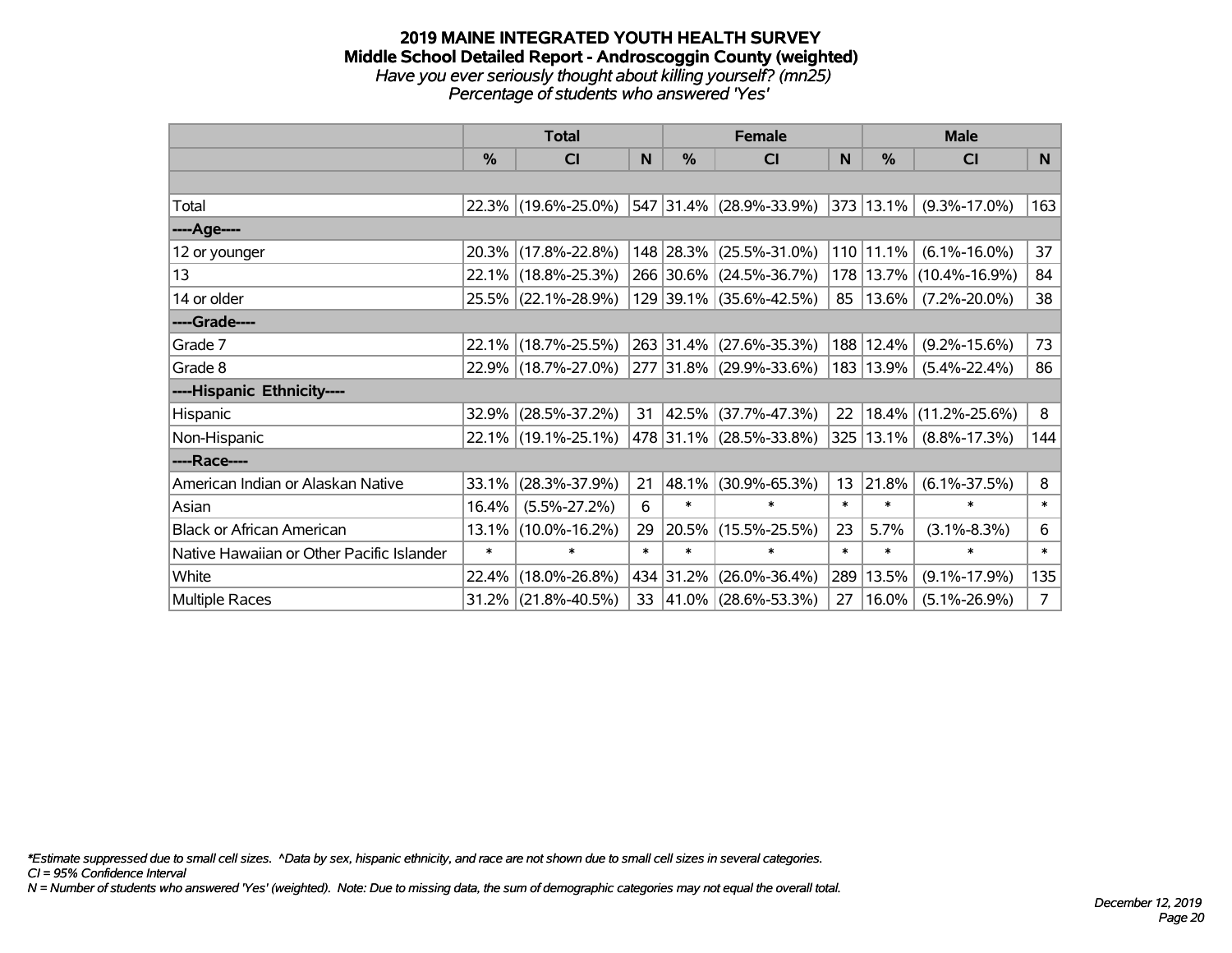*Have you ever done something to purposely hurt yourself without wanting to die, such as cutting or burning yourself on purpose? (mn28) Percentage of students who answered 'Yes'*

|                                           | <b>Total</b> |                     |        |           | <b>Female</b>           |        | <b>Male</b> |                                 |                |  |
|-------------------------------------------|--------------|---------------------|--------|-----------|-------------------------|--------|-------------|---------------------------------|----------------|--|
|                                           | %            | <b>CI</b>           | N      | %         | <b>CI</b>               | N      | $\%$        | <b>CI</b>                       | N.             |  |
|                                           |              |                     |        |           |                         |        |             |                                 |                |  |
| Total                                     |              | 20.9% (18.6%-23.3%) |        |           | 518 29.4% (27.6%-31.2%) |        |             | 353  12.4%  (9.0%-15.8%)        | 154            |  |
| ----Age----                               |              |                     |        |           |                         |        |             |                                 |                |  |
| 12 or younger                             | 15.6%        | $(12.5\% - 18.7\%)$ |        | 115 21.5% | $(17.9\% - 25.0\%)$     | 85     | 8.9%        | $(4.7\% - 13.0\%)$              | 30             |  |
| 13                                        | 23.7%        | $(19.6\% - 27.7\%)$ |        | 287 33.6% | $(28.8\% - 38.4\%)$     | 199    |             | $13.3\%$ (8.7%-18.0%)           | 80             |  |
| 14 or older                               |              | 22.2% (18.8%-25.7%) |        | 116 32.5% | $(22.9\% - 42.1\%)$     | 69     |             | $14.3\%$ (8.5%-20.1%)           | 44             |  |
| ----Grade----                             |              |                     |        |           |                         |        |             |                                 |                |  |
| Grade 7                                   | 18.2%        | $(13.2\% - 23.2\%)$ |        | 222 25.6% | $(19.5\% - 31.7\%)$     |        |             | 158 10.7% (6.7%-14.7%)          | 65             |  |
| Grade 8                                   |              | 24.0% (21.6%-26.5%) |        |           | 294 33.7% (29.0%-38.3%) |        |             | 195   14.4%   (8.1%-20.7%)      | 90             |  |
| ----Hispanic Ethnicity----                |              |                     |        |           |                         |        |             |                                 |                |  |
| Hispanic                                  | 23.2%        | $(10.3\% - 36.1\%)$ | 19     | $\ast$    | $\ast$                  | $\ast$ | $\ast$      | $\ast$                          | $\ast$         |  |
| Non-Hispanic                              | 21.2%        | $(18.2\% - 24.3\%)$ |        | 466 29.4% | $(27.1\% - 31.6\%)$     |        |             | $ 313 12.9\%  (9.1\% - 16.8\%)$ | 143            |  |
| ----Race----                              |              |                     |        |           |                         |        |             |                                 |                |  |
| American Indian or Alaskan Native         | 20.0%        | $(5.3\% - 34.8\%)$  | 13     | 26.4%     | $(0.0\% - 60.4\%)$      | 6      | 16.2%       | $(3.4\% - 29.1\%)$              | $\overline{7}$ |  |
| Asian                                     | 19.5%        | $(2.9\% - 36.1\%)$  | 7      | $\ast$    | $\ast$                  | $\ast$ | $\ast$      | $\ast$                          | $\ast$         |  |
| <b>Black or African American</b>          | 7.6%         | $(2.1\% - 13.2\%)$  | 20     | 8.2%      | $(3.6\% - 12.8\%)$      | 11     | 7.0%        | $(0.0\% - 14.4\%)$              | 9              |  |
| Native Hawaiian or Other Pacific Islander | $\ast$       | $\ast$              | $\ast$ | $\ast$    | $\ast$                  | $\ast$ | $\ast$      | $\ast$                          | $\ast$         |  |
| White                                     | 22.4%        | $(19.5\% - 25.3\%)$ |        | 439 31.9% | $(29.1\% - 34.8\%)$     | 303    | 12.8%       | $(9.6\% - 16.0\%)$              | 127            |  |
| Multiple Races                            |              | 23.1% (13.5%-32.7%) | 22     | $\ast$    | $\ast$                  | $\ast$ | $\ast$      | $\ast$                          | $\ast$         |  |

*\*Estimate suppressed due to small cell sizes. ^Data by sex, hispanic ethnicity, and race are not shown due to small cell sizes in several categories.*

*CI = 95% Confidence Interval*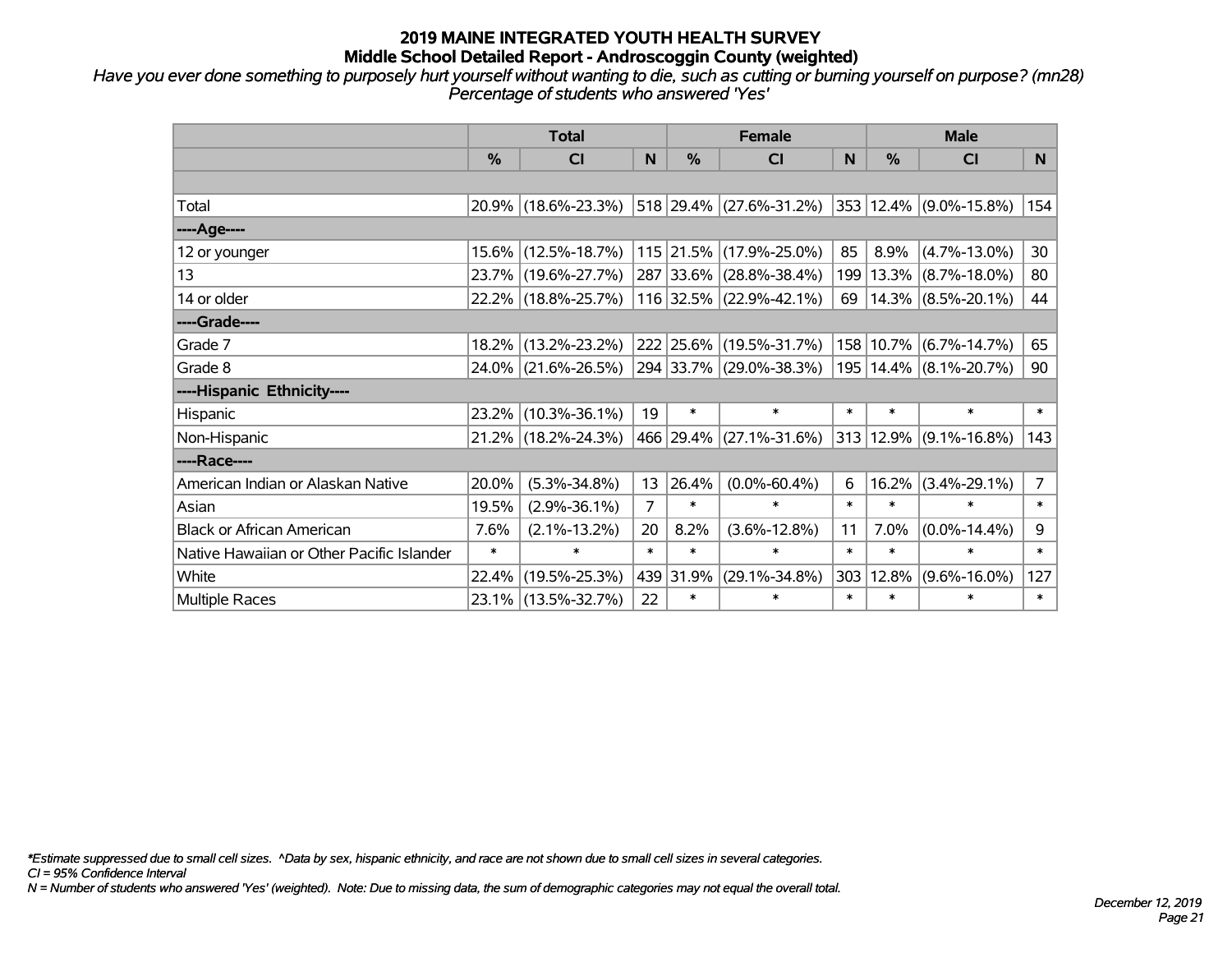#### **2019 MAINE INTEGRATED YOUTH HEALTH SURVEY Middle School Detailed Report - Androscoggin County (weighted)** *During the past 30 days, on how many days did you smoke cigarettes? (mn29) Percentage of students who answered at least 1 day*

|                                           | <b>Total</b> |                     |                | <b>Female</b> |                          |                | <b>Male</b>   |                         |                |  |
|-------------------------------------------|--------------|---------------------|----------------|---------------|--------------------------|----------------|---------------|-------------------------|----------------|--|
|                                           | $\%$         | <b>CI</b>           | N              | $\%$          | <b>CI</b>                | N              | $\frac{0}{0}$ | <b>CI</b>               | N              |  |
|                                           |              |                     |                |               |                          |                |               |                         |                |  |
| Total                                     | $1.4\%$      | $(0.5\% - 2.4\%)$   |                |               | $ 35 1.5\% $ (0.1%-2.9%) |                |               | $18 1.3\% $ (0.6%-2.0%) | 16             |  |
| ----Age----                               |              |                     |                |               |                          |                |               |                         |                |  |
| 12 or younger                             | 1.5%         | $(0.5\% - 2.4\%)$   | 11             | $\ast$        | $\ast$                   | $\ast$         | $\ast$        | $\ast$                  | $\ast$         |  |
| 13                                        | 1.5%         | $(0.1\% - 2.8\%)$   | 18             | 1.7%          | $(0.0\% - 3.9\%)$        | 10             | $1.1\%$       | $(0.4\% - 1.8\%)$       | $\overline{7}$ |  |
| 14 or older                               |              | $1.3\%$ (0.1%-2.5%) | $\overline{7}$ | $\ast$        | $\ast$                   | $\ast$         | $\ast$        | $\ast$                  | $\ast$         |  |
| ----Grade----                             |              |                     |                |               |                          |                |               |                         |                |  |
| Grade 7                                   | 1.3%         | $(0.2\% - 2.4\%)$   | 16             | 1.2%          | $(0.0\% - 2.7\%)$        | $\overline{7}$ | 1.5%          | $(0.5\% - 2.4\%)$       | 9              |  |
| Grade 8                                   | 1.6%         | $(0.7\% - 2.5\%)$   |                |               | $20 1.9\% $ (0.2%-3.6%)  |                |               | $11 1.2\% $ (0.4%-2.0%) | 8              |  |
| ----Hispanic Ethnicity----                |              |                     |                |               |                          |                |               |                         |                |  |
| Hispanic                                  | $\ast$       | $\ast$              | $\ast$         | $\ast$        | $\ast$                   | $\ast$         | $\ast$        | $\ast$                  | $\ast$         |  |
| Non-Hispanic                              | 1.3%         | $(0.4\% - 2.1\%)$   |                |               | $27 1.5\% $ (0.0%-3.0%)  |                |               | $16 1.0\% $ (0.3%-1.8%) | 11             |  |
| ----Race----                              |              |                     |                |               |                          |                |               |                         |                |  |
| American Indian or Alaskan Native         | $\ast$       | $\ast$              | $\ast$         | $\ast$        | $\ast$                   | $\ast$         | $\ast$        | $\ast$                  | $\ast$         |  |
| Asian                                     | $\ast$       | $\ast$              | $\ast$         | $\ast$        | $\ast$                   | $\ast$         | $\ast$        | $\ast$                  | $\ast$         |  |
| <b>Black or African American</b>          | $\ast$       | $\ast$              | $\ast$         | $\ast$        | $\ast$                   | $\ast$         | $\ast$        | $\ast$                  | $\ast$         |  |
| Native Hawaiian or Other Pacific Islander | $\ast$       | $\ast$              | $\ast$         | $\ast$        | $\ast$                   | $\ast$         | $\ast$        | $\ast$                  | $\ast$         |  |
| White                                     | 1.2%         | $(0.4\% - 1.9\%)$   | 23             | 1.2%          | $(0.0\% - 2.4\%)$        | 11             | 1.1%          | $(0.2\% - 1.9\%)$       | 10             |  |
| Multiple Races                            | $\ast$       | $\ast$              | $\ast$         | $\ast$        | $\ast$                   | $\ast$         | $\ast$        | $\ast$                  | $\ast$         |  |

*\*Estimate suppressed due to small cell sizes. ^Data by sex, hispanic ethnicity, and race are not shown due to small cell sizes in several categories.*

*CI = 95% Confidence Interval*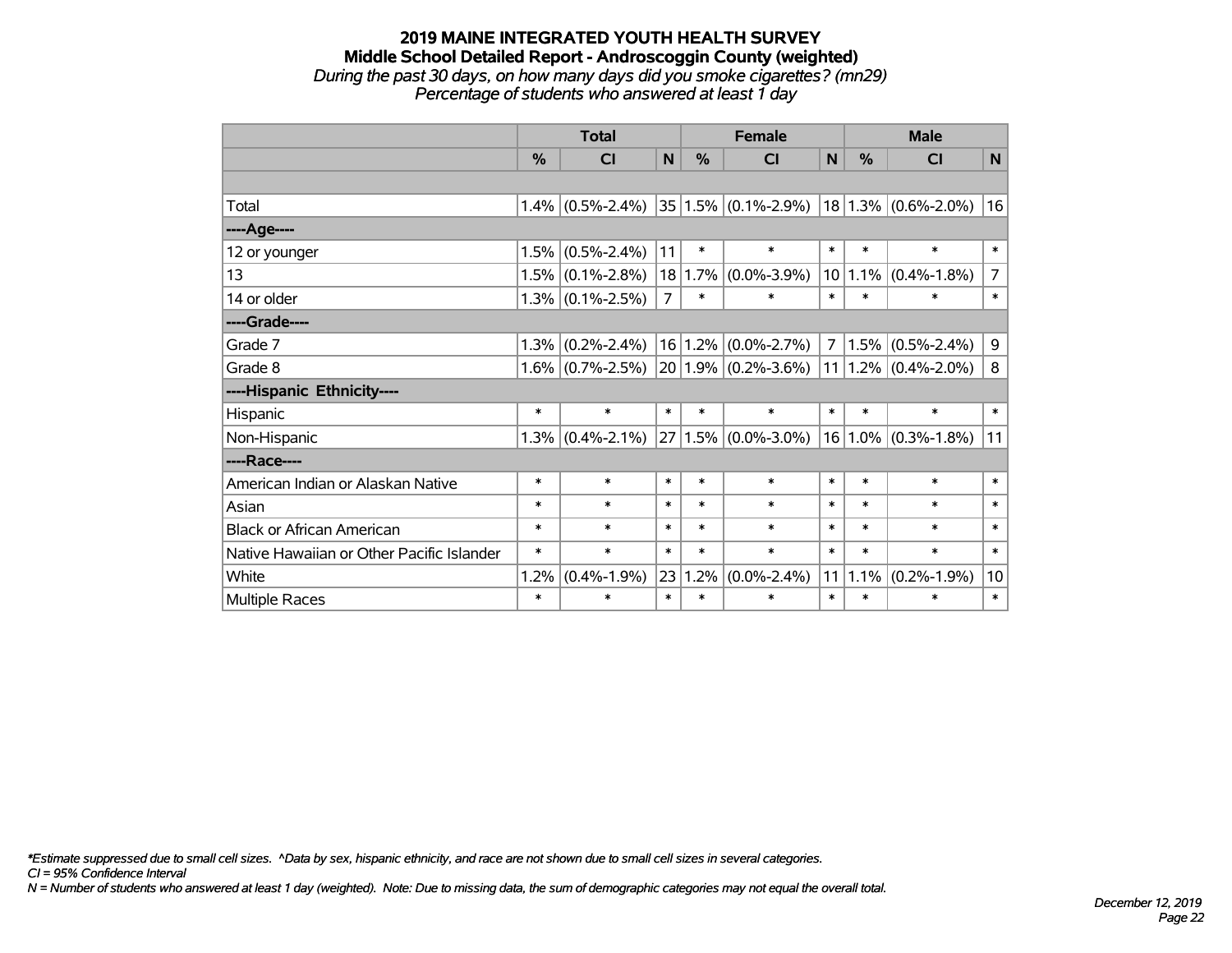*How old were you when you smoked a whole cigarette for the first time? (mn32)*

*Among students who have smoked a whole cigarette, the percentage of students who answered before age 11*

|                                           | <b>Total</b>  |                        |        |          | <b>Female</b>                                 | <b>Male</b> |               |                            |                |
|-------------------------------------------|---------------|------------------------|--------|----------|-----------------------------------------------|-------------|---------------|----------------------------|----------------|
|                                           | $\frac{0}{0}$ | CI                     | N      | %        | <b>CI</b>                                     | N           | $\frac{0}{0}$ | <b>CI</b>                  | N              |
|                                           |               |                        |        |          |                                               |             |               |                            |                |
| Total                                     |               | $51.0\%$ (42.9%-59.1%) |        |          | 45 46.4% (33.5%-59.2%) 22 57.0% (35.1%-78.9%) |             |               |                            | 23             |
| ----Age----                               |               |                        |        |          |                                               |             |               |                            |                |
| 12 or younger                             | 63.9%         | $(50.0\% - 77.7\%)$    | 18     | $\ast$   | $\ast$                                        | $\ast$      | $\ast$        | $\ast$                     | $\ast$         |
| 13                                        |               | 41.3% (28.5%-54.2%)    |        | 16 40.6% | $(26.0\% - 55.2\%)$                           | 8           | 42.0%         | $(9.7\% - 74.4\%)$         | $\overline{7}$ |
| 14 or older                               |               | $51.6\%$ (24.0%-79.1%) | 11     | $\ast$   | $\ast$                                        | $\ast$      | $\ast$        | $\ast$                     | $\ast$         |
| ----Grade----                             |               |                        |        |          |                                               |             |               |                            |                |
| Grade 7                                   | 58.0%         | $(46.1\% - 69.9\%)$    |        | 23 50.7% | $(26.7\% - 74.8\%)$                           |             | 11 66.7%      | $(39.9\% - 93.4\%)$        | 12             |
| Grade 8                                   |               | $45.1\%$ (30.0%-60.1%) |        |          | 21 44.9% (26.1%-63.8%)                        |             |               | $11 45.5\% $ (20.3%-70.6%) | 9              |
| ----Hispanic Ethnicity----                |               |                        |        |          |                                               |             |               |                            |                |
| Hispanic                                  | $\ast$        | $\ast$                 | $\ast$ | $\ast$   | $\ast$                                        | $\ast$      | $\ast$        | $\ast$                     | $\ast$         |
| Non-Hispanic                              |               | 48.6% (40.7%-56.5%)    |        | 38 46.0% | $(30.9\% - 61.2\%)$                           |             |               | 19 53.5% (34.9%-72.2%)     | 19             |
| ----Race----                              |               |                        |        |          |                                               |             |               |                            |                |
| American Indian or Alaskan Native         | $\ast$        | $\ast$                 | $\ast$ | $\ast$   | $\ast$                                        | $\ast$      | $\ast$        | $\ast$                     | $\ast$         |
| Asian                                     | $\ast$        | $\ast$                 | $\ast$ | $\ast$   | $\ast$                                        | $\ast$      | $\ast$        | $\ast$                     | $\ast$         |
| <b>Black or African American</b>          | $\ast$        | $\ast$                 | $\ast$ | $\ast$   | $\ast$                                        | $\ast$      | $\ast$        | $\ast$                     | $\ast$         |
| Native Hawaiian or Other Pacific Islander | $\ast$        | $\ast$                 | $\ast$ | $\ast$   | $\ast$                                        | $\ast$      | $\ast$        | $\ast$                     | $\ast$         |
| White                                     | 44.3%         | $(40.8\% - 47.8\%)$    |        | 30 42.5% | $(29.9\% - 55.0\%)$                           |             | 16 46.7%      | $(34.6\% - 58.9\%)$        | 13             |
| Multiple Races                            | $\ast$        | $\ast$                 | $\ast$ | $\ast$   | $\ast$                                        | $\ast$      | $\ast$        | $\ast$                     | $\ast$         |

*\*Estimate suppressed due to small cell sizes. ^Data by sex, hispanic ethnicity, and race are not shown due to small cell sizes in several categories.*

*CI = 95% Confidence Interval*

*N = Among students who have smoked a whole cigarette, the number of students who answered before age 11 (weighted). Note: Due to missing data, the sum of demographic categories may not equal the overall total.*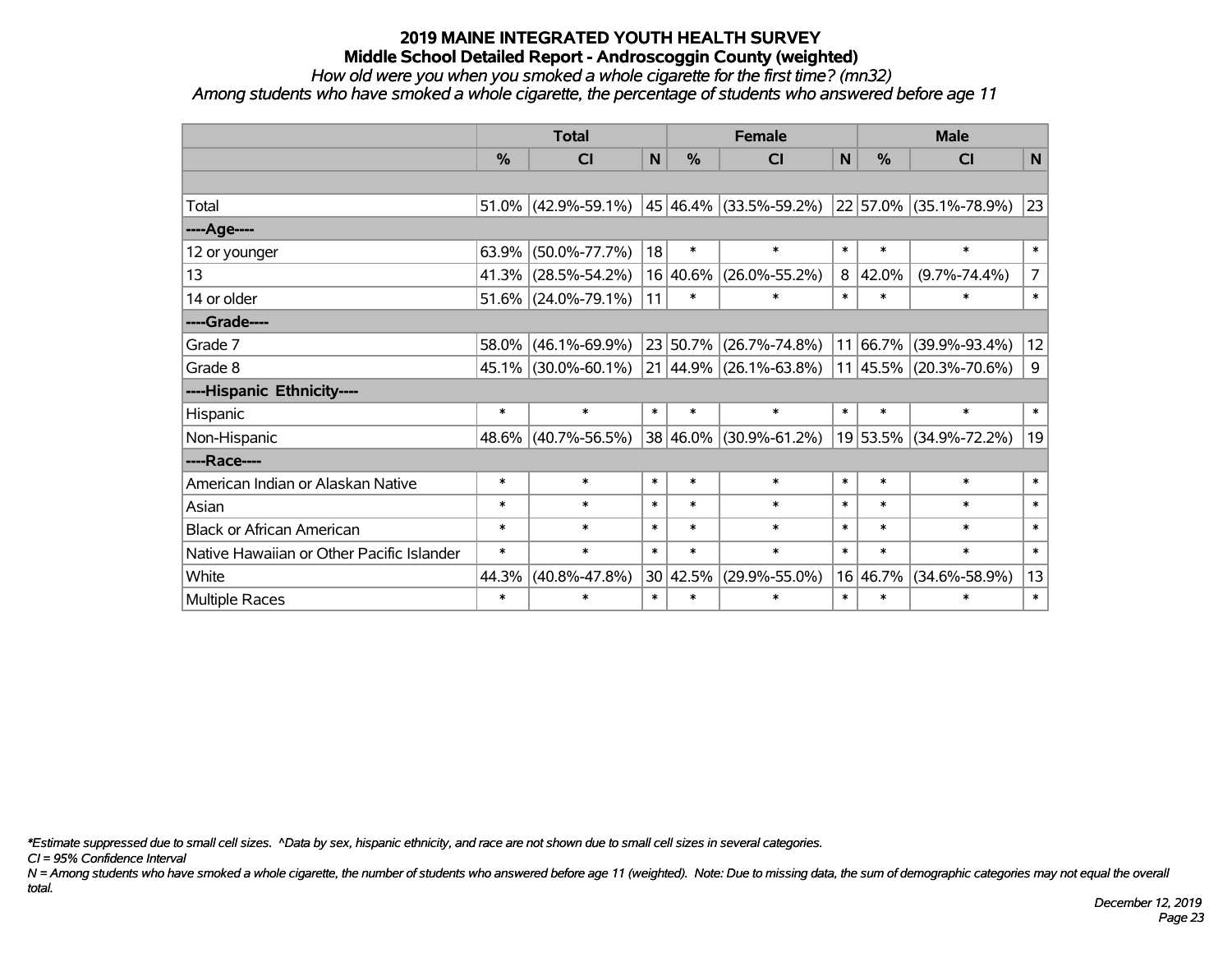#### **2019 MAINE INTEGRATED YOUTH HEALTH SURVEY Middle School Detailed Report - Androscoggin County (weighted)** *How old were you when you smoked a whole cigarette for the first time? (mn32\_2) Percentage of students who answered before age 11*

|                                           | <b>Total</b> |                         |                 | <b>Female</b> |                               |        | <b>Male</b> |                          |                |  |
|-------------------------------------------|--------------|-------------------------|-----------------|---------------|-------------------------------|--------|-------------|--------------------------|----------------|--|
|                                           | $\%$         | $\overline{\mathsf{C}}$ | N               | %             | <b>CI</b>                     | N      | $\%$        | <b>CI</b>                | N              |  |
|                                           |              |                         |                 |               |                               |        |             |                          |                |  |
| Total                                     | 1.9%         | $(0.6\% - 3.1\%)$       |                 |               | $45 1.8\% $ (0.2%-3.4%)       |        |             | $ 22 1.8\% $ (0.8%-2.9%) | 23             |  |
| ----Age----                               |              |                         |                 |               |                               |        |             |                          |                |  |
| 12 or younger                             | 2.5%         | $(0.6\% - 4.3\%)$       |                 |               | $18 2.0\% $ (0.0%-4.3%)       |        | $8 3.1\% $  | $(1.1\% - 5.0\%)$        | 10             |  |
| 13                                        | 1.4%         | $(0.5\% - 2.2\%)$       |                 |               | $16 1.5\% $ (0.2%-2.7%)       | 8      | $1.1\%$     | $(0.0\% - 2.3\%)$        | $\overline{7}$ |  |
| 14 or older                               |              | $2.2\%$ (0.6%-3.8%)     |                 |               | $11$   2.5% $(0.0\% - 5.3\%)$ |        |             | $6$   2.0%   (0.3%-3.6%) | 6              |  |
| ----Grade----                             |              |                         |                 |               |                               |        |             |                          |                |  |
| Grade 7                                   | 2.0%         | $(0.6\% - 3.4\%)$       | 23              |               | $1.8\%$ (0.1%-3.5%)           |        | $11$   2.1% | $(0.8\% - 3.5\%)$        | 12             |  |
| Grade 8                                   |              | $1.7\%$ (0.3%-3.1%)     |                 |               | $21 1.9\% $ (0.0%-4.1%)       |        |             | $ 11 1.5\% $ (0.4%-2.5%) | 9              |  |
| ----Hispanic Ethnicity----                |              |                         |                 |               |                               |        |             |                          |                |  |
| Hispanic                                  | $\ast$       | $\ast$                  | $\ast$          | $\ast$        | $\ast$                        | $\ast$ | $\ast$      | $\ast$                   | $\ast$         |  |
| Non-Hispanic                              | 1.7%         | $(0.7\% - 2.7\%)$       | 38              |               | $1.8\%$ (0.2%-3.4%)           |        | 19 1.7%     | $(0.9\% - 2.5\%)$        | 19             |  |
| ----Race----                              |              |                         |                 |               |                               |        |             |                          |                |  |
| American Indian or Alaskan Native         | $\ast$       | $\ast$                  | $\ast$          | $\ast$        | $\ast$                        | $\ast$ | $\ast$      | $\ast$                   | $\ast$         |  |
| Asian                                     | $\ast$       | $\ast$                  | $\ast$          | $\ast$        | $\ast$                        | $\ast$ | $\ast$      | $\ast$                   | $\ast$         |  |
| <b>Black or African American</b>          | $\ast$       | $\ast$                  | $\ast$          | $\ast$        | $\ast$                        | $\ast$ | $\ast$      | $\ast$                   | $\ast$         |  |
| Native Hawaiian or Other Pacific Islander | $\ast$       | $\ast$                  | $\ast$          | $\ast$        | $\ast$                        | $\ast$ | $\ast$      | $\ast$                   | $\ast$         |  |
| White                                     | 1.5%         | $(0.5\% - 2.6\%)$       | 30 <sup>°</sup> | 1.7%          | $(0.1\% - 3.2\%)$             | 16     | 1.4%        | $(0.5\% - 2.2\%)$        | 13             |  |
| <b>Multiple Races</b>                     | $\ast$       | $\ast$                  | $\ast$          | $\ast$        | *                             | $\ast$ | $\ast$      | ∗                        | $\ast$         |  |

*\*Estimate suppressed due to small cell sizes. ^Data by sex, hispanic ethnicity, and race are not shown due to small cell sizes in several categories.*

*CI = 95% Confidence Interval*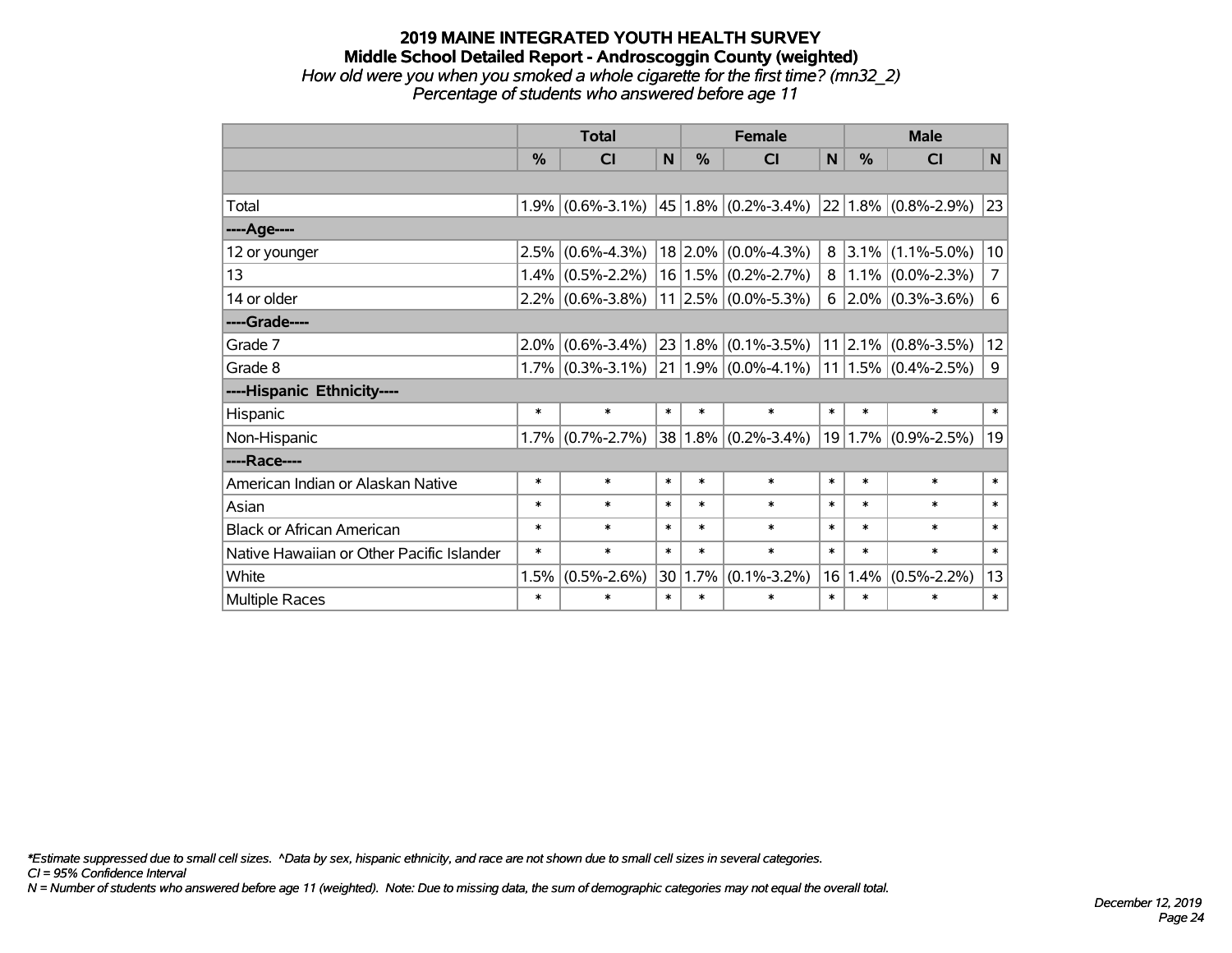*During the past 30 days, on how many days did you use chewing tobacco, snuff, dip, snus, or dissolvable tobacco products, such as Copenhagen, Grizzly, Skoal, or Camel Snus? (Do not count any electronic vapor products.) (mn181a) Percentage of students who answered at least 1 day*

|                                           | <b>Total</b> |                          |                 |               | <b>Female</b>            | <b>Male</b> |        |                         |                |
|-------------------------------------------|--------------|--------------------------|-----------------|---------------|--------------------------|-------------|--------|-------------------------|----------------|
|                                           | %            | <b>CI</b>                | N               | $\frac{0}{0}$ | <b>CI</b>                | N           | %      | <b>CI</b>               | N <sub>1</sub> |
|                                           |              |                          |                 |               |                          |             |        |                         |                |
| Total                                     | 1.3%         | $(0.8\% - 1.8\%)$        |                 |               | $ 31 1.1\% $ (0.1%-2.0%) |             |        | $13 1.4\% $ (0.8%-2.1%) | 18             |
| ----Age----                               |              |                          |                 |               |                          |             |        |                         |                |
| 12 or younger                             | 1.1%         | $(0.5\% - 1.6\%)$        | 8               | $\ast$        | $\ast$                   | $\ast$      | $\ast$ | $\ast$                  | $\ast$         |
| 13                                        | 1.5%         | $(0.8\% - 2.1\%)$        | 17 <sup>2</sup> | 1.0%          | $(0.1\% - 1.9\%)$        | 6           |        | $1.9\%$ (0.6%-3.2%)     | 12             |
| 14 or older                               |              | $1.2\%$ (0.1%-2.3%)      | 6               | $\ast$        | $\ast$                   | $\ast$      | $\ast$ | $\ast$                  | $\ast$         |
| ----Grade----                             |              |                          |                 |               |                          |             |        |                         |                |
| Grade 7                                   | 1.1%         | $(0.5\% - 1.7\%)$        | 13              | $\ast$        | $\ast$                   | $\ast$      | $\ast$ | $\ast$                  | $\ast$         |
| Grade 8                                   | 1.5%         | $(0.6\textdegree-2.3\%)$ |                 |               | $18 1.5\% $ (0.0%-3.0%)  | 8           |        | $1.5\%$ (0.8%-2.1%)     | 9              |
| ----Hispanic Ethnicity----                |              |                          |                 |               |                          |             |        |                         |                |
| Hispanic                                  | $\ast$       | $\ast$                   | $\ast$          | $\ast$        | $\ast$                   | $\ast$      | $\ast$ | $\ast$                  | $\ast$         |
| Non-Hispanic                              | $1.0\%$      | $(0.7\% - 1.4\%)$        |                 |               | $23 1.2\% $ (0.2%-2.2%)  |             |        | $13 0.9\% $ (0.3%-1.5%) | 10             |
| ----Race----                              |              |                          |                 |               |                          |             |        |                         |                |
| American Indian or Alaskan Native         | $\ast$       | $\ast$                   | $\ast$          | $\ast$        | $\ast$                   | $\ast$      | $\ast$ | $\ast$                  | $\ast$         |
| Asian                                     | $\ast$       | $\ast$                   | $\ast$          | $\ast$        | $\ast$                   | $\ast$      | $\ast$ | $\ast$                  | $\ast$         |
| <b>Black or African American</b>          | 2.7%         | $(1.4\% - 4.1\%)$        | 6               | $\ast$        | $\ast$                   | $\ast$      | $\ast$ | $\ast$                  | $\ast$         |
| Native Hawaiian or Other Pacific Islander | $\ast$       | $\ast$                   | $\ast$          | $\ast$        | $\ast$                   | $\ast$      | $\ast$ | $\ast$                  | $\ast$         |
| White                                     | 0.8%         | $(0.3\% - 1.3\%)$        | 17              | 0.6%          | $(0.2\% - 1.0\%)$        | 6           |        | $1.1\%$ (0.2%-2.0%)     | 11             |
| <b>Multiple Races</b>                     | $\ast$       | $\ast$                   | $\ast$          | $\ast$        | $\ast$                   | $\ast$      | $\ast$ | $\ast$                  | $\ast$         |

*\*Estimate suppressed due to small cell sizes. ^Data by sex, hispanic ethnicity, and race are not shown due to small cell sizes in several categories.*

*CI = 95% Confidence Interval*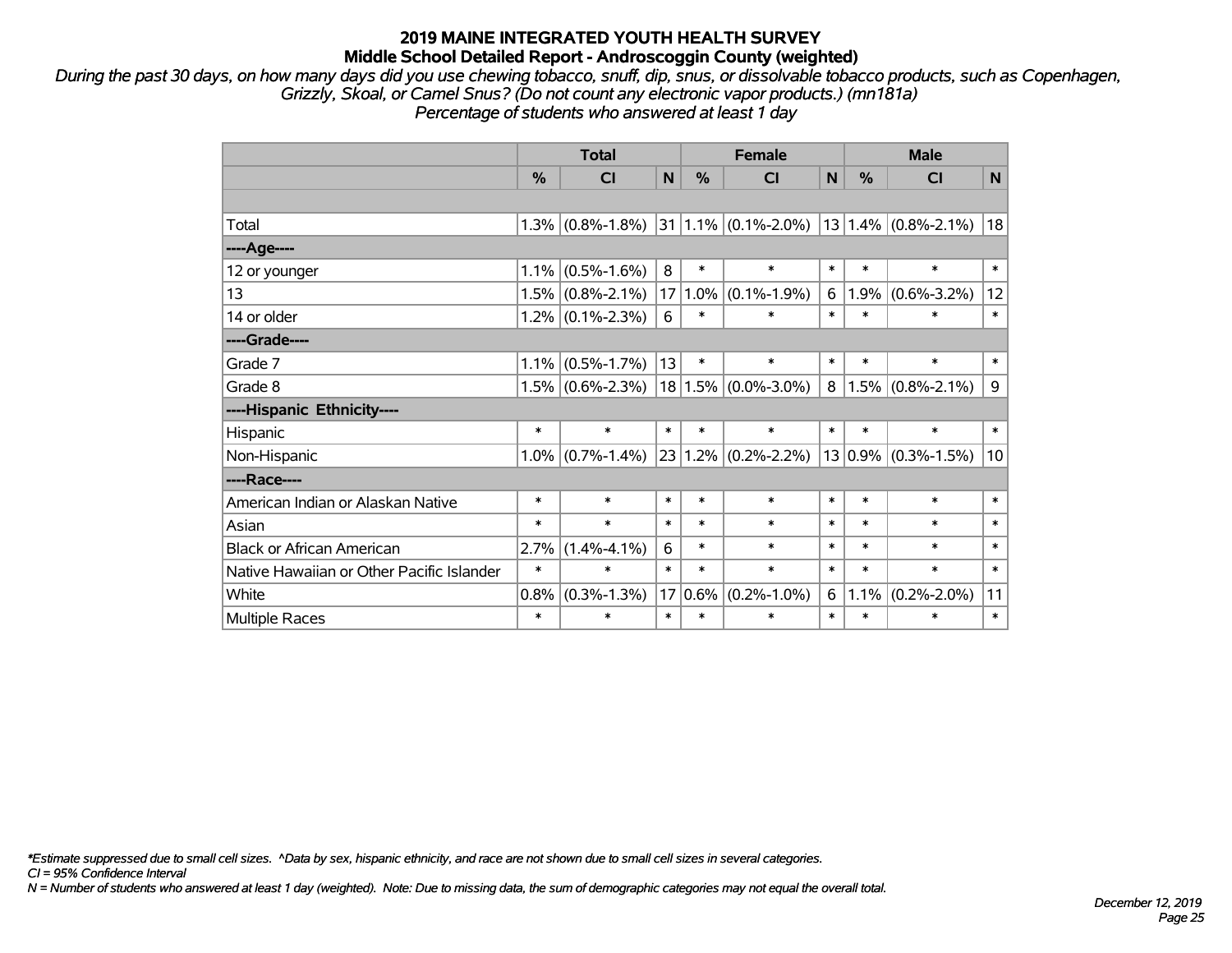*During the past 30 days, on how many days did you smoke cigars, cigarillos, or little cigars? (mn30) Percentage of students who answered at least 1 day*

|                                           |        | <b>Total</b>        |        | <b>Female</b> |                              |                 | <b>Male</b> |                              |                |
|-------------------------------------------|--------|---------------------|--------|---------------|------------------------------|-----------------|-------------|------------------------------|----------------|
|                                           | %      | <b>CI</b>           | N      | %             | <b>CI</b>                    | N               | $\%$        | <b>CI</b>                    | N              |
|                                           |        |                     |        |               |                              |                 |             |                              |                |
| Total                                     |        | $1.6\%$ (0.5%-2.7%) |        |               | $ 39 1.8\%  (0.6\% - 2.9\%)$ |                 |             | $ 21 1.5\%  (0.2\% - 2.8\%)$ | 18             |
| ----Age----                               |        |                     |        |               |                              |                 |             |                              |                |
| 12 or younger                             | 2.0%   | $(1.1\% - 3.0\%)$   |        | 15 1.9%       | $(0.1\% - 3.7\%)$            | 8               | 2.1%        | $(1.1\% - 3.2\%)$            | $\overline{7}$ |
| 13                                        |        | $1.5\%$ (0.0%-3.5%) |        |               | 18 1.9% (0.0%-4.3%)          | 11              |             | $1.3\%$ (0.0%-3.1%)          | 8              |
| 14 or older                               |        | $1.1\%$ (0.0%-2.6%) | 6      | $\ast$        | $\ast$                       | $\ast$          | *           | ∗                            | $\ast$         |
| ----Grade----                             |        |                     |        |               |                              |                 |             |                              |                |
| Grade 7                                   | 2.0%   | $(0.9\% - 3.1\%)$   |        | 23 2.2%       | $(0.6\% - 3.7\%)$            | 13              | 1.8%        | $(0.5\% - 3.0\%)$            | 10             |
| Grade 8                                   |        | $1.3\%$ (0.0%-2.8%) |        |               | $16 1.4\% $ (0.0%-3.2%)      | 8               |             | $1.3\%$ (0.0%-3.0%)          | 8              |
| ----Hispanic Ethnicity----                |        |                     |        |               |                              |                 |             |                              |                |
| Hispanic                                  | $\ast$ | $\ast$              | $\ast$ | $\ast$        | $\ast$                       | $\ast$          | $\ast$      | $\ast$                       | $\ast$         |
| Non-Hispanic                              |        | $1.4\%$ (0.4%-2.4%) |        |               | 30   1.7%   (0.7%-2.6%)      | 17 <sup>1</sup> |             | $1.2\%$ $(0.0\%$ -2.6%)      | 13             |
| ----Race----                              |        |                     |        |               |                              |                 |             |                              |                |
| American Indian or Alaskan Native         | $\ast$ | $\ast$              | $\ast$ | $\ast$        | $\ast$                       | $\ast$          | $\ast$      | $\ast$                       | $\ast$         |
| Asian                                     | $\ast$ | $\ast$              | $\ast$ | $\ast$        | $\ast$                       | $\ast$          | $\ast$      | $\ast$                       | $\ast$         |
| <b>Black or African American</b>          | $\ast$ | $\ast$              | $\ast$ | $\ast$        | $\ast$                       | $\ast$          | $\ast$      | $\ast$                       | $\ast$         |
| Native Hawaiian or Other Pacific Islander | $\ast$ | $\ast$              | $\ast$ | $\ast$        | $\ast$                       | $\ast$          | $\ast$      | $\ast$                       | $\ast$         |
| White                                     | 1.3%   | $(0.3\% - 2.4\%)$   | 26     | 1.7%          | $(0.5\% - 2.8\%)$            | 16              | 1.0%        | $(0.0\% - 2.2\%)$            | 10             |
| <b>Multiple Races</b>                     | $\ast$ | $\ast$              | $\ast$ | $\ast$        | $\ast$                       | $\ast$          | *           | $\ast$                       | $\ast$         |

*\*Estimate suppressed due to small cell sizes. ^Data by sex, hispanic ethnicity, and race are not shown due to small cell sizes in several categories.*

*CI = 95% Confidence Interval*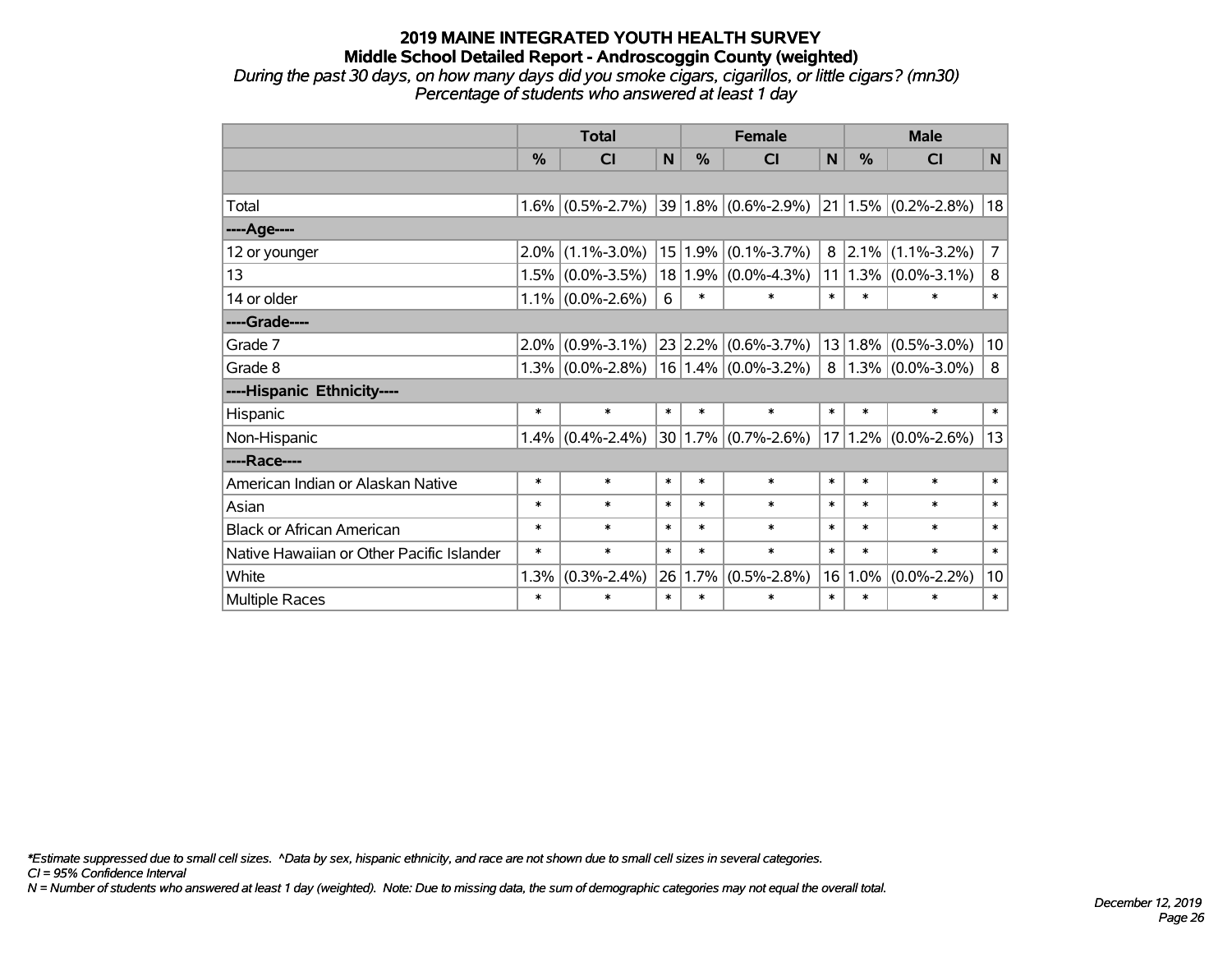*During the past 7 days, on how many days were you in the same room with someone who was smoking cigarettes? (mn33a) Percentage of students who answered at least 1 day*

|                                           | <b>Total</b>  |                     |        |            | <b>Female</b>            |        | <b>Male</b> |                            |                 |  |
|-------------------------------------------|---------------|---------------------|--------|------------|--------------------------|--------|-------------|----------------------------|-----------------|--|
|                                           | $\frac{0}{0}$ | CI                  | N      | $\%$       | <b>CI</b>                | N      | $\%$        | <b>CI</b>                  | <b>N</b>        |  |
|                                           |               |                     |        |            |                          |        |             |                            |                 |  |
| Total                                     |               | 25.1% (22.9%-27.3%) |        |            | 620 29.0% (26.8%-31.3%)  |        |             | 351 21.1% (18.5%-23.7%)    | 261             |  |
| ----Age----                               |               |                     |        |            |                          |        |             |                            |                 |  |
| 12 or younger                             | 28.2%         | $(24.2\% - 32.2\%)$ |        |            | 208 33.6% (27.7%-39.6%)  |        |             | 134 21.7% (17.7%-25.7%)    | 73              |  |
| 13                                        |               | 24.8% (22.5%-27.2%) |        |            | 300 27.1% (23.8%-30.4%)  |        |             | 159 22.2% (19.1%-25.3%)    | 135             |  |
| 14 or older                               |               | 21.6% (18.8%-24.4%) |        |            | 112 25.9% (20.0%-31.7%)  |        |             | 58   18.3%   (13.7%-23.0%) | 53              |  |
| ----Grade----                             |               |                     |        |            |                          |        |             |                            |                 |  |
| Grade 7                                   | 27.1%         | $(24.0\% - 30.3\%)$ |        |            | 325 33.1% (29.7%-36.4%)  |        |             | 202 20.9% (17.4%-24.4%)    | 122             |  |
| Grade 8                                   |               | 23.0% (19.6%-26.4%) |        |            | 281 24.9% (21.7%-28.2%)  |        |             | 145 21.1% (16.5%-25.6%)    | 131             |  |
| ----Hispanic Ethnicity----                |               |                     |        |            |                          |        |             |                            |                 |  |
| Hispanic                                  | 31.3%         | $(20.3\% - 42.4\%)$ | 31     |            | 31.5% (12.8%-50.2%)      |        |             | 18 29.2% (14.8%-43.5%)     | 12 <sup>2</sup> |  |
| Non-Hispanic                              |               | 24.7% (22.7%-26.8%) |        |            | 539 28.3% (26.4%-30.3%)  |        |             | 300 21.2% (18.4%-24.1%)    | 234             |  |
| ----Race----                              |               |                     |        |            |                          |        |             |                            |                 |  |
| American Indian or Alaskan Native         | 34.1%         | $(27.4\% - 40.9\%)$ | 22     | $ 46.3\% $ | $(21.7\% - 70.9\%)$      | 13     | 23.1%       | $(5.9\% - 40.2\%)$         | 8               |  |
| Asian                                     | 25.2%         | $(9.3\% - 41.1\%)$  | 9      | $\ast$     | $\ast$                   | $\ast$ | $\ast$      | $\ast$                     | $\ast$          |  |
| <b>Black or African American</b>          | 8.5%          | $(5.6\% - 11.4\%)$  | 19     | 9.5%       | $(5.4\% - 13.7\%)$       | 11     | 7.7%        | $(2.5\% - 12.9\%)$         | 8               |  |
| Native Hawaiian or Other Pacific Islander | $\ast$        | $\ast$              | $\ast$ | $\ast$     | $\ast$                   | $\ast$ | $\ast$      | $\ast$                     | $\ast$          |  |
| White                                     | 26.2%         | $(23.8\% - 28.6\%)$ | 512    | $ 30.4\% $ | $(27.7\% - 33.1\%)$      |        | 287 22.1%   | $(19.4\% - 24.9\%)$        | 220             |  |
| Multiple Races                            | 35.9%         | $(29.7\% - 42.1\%)$ | 38     |            | $ 38.7\% $ (27.0%-50.4%) |        |             | 25 31.4% (22.9%-39.8%)     | 13              |  |

*\*Estimate suppressed due to small cell sizes. ^Data by sex, hispanic ethnicity, and race are not shown due to small cell sizes in several categories.*

*CI = 95% Confidence Interval*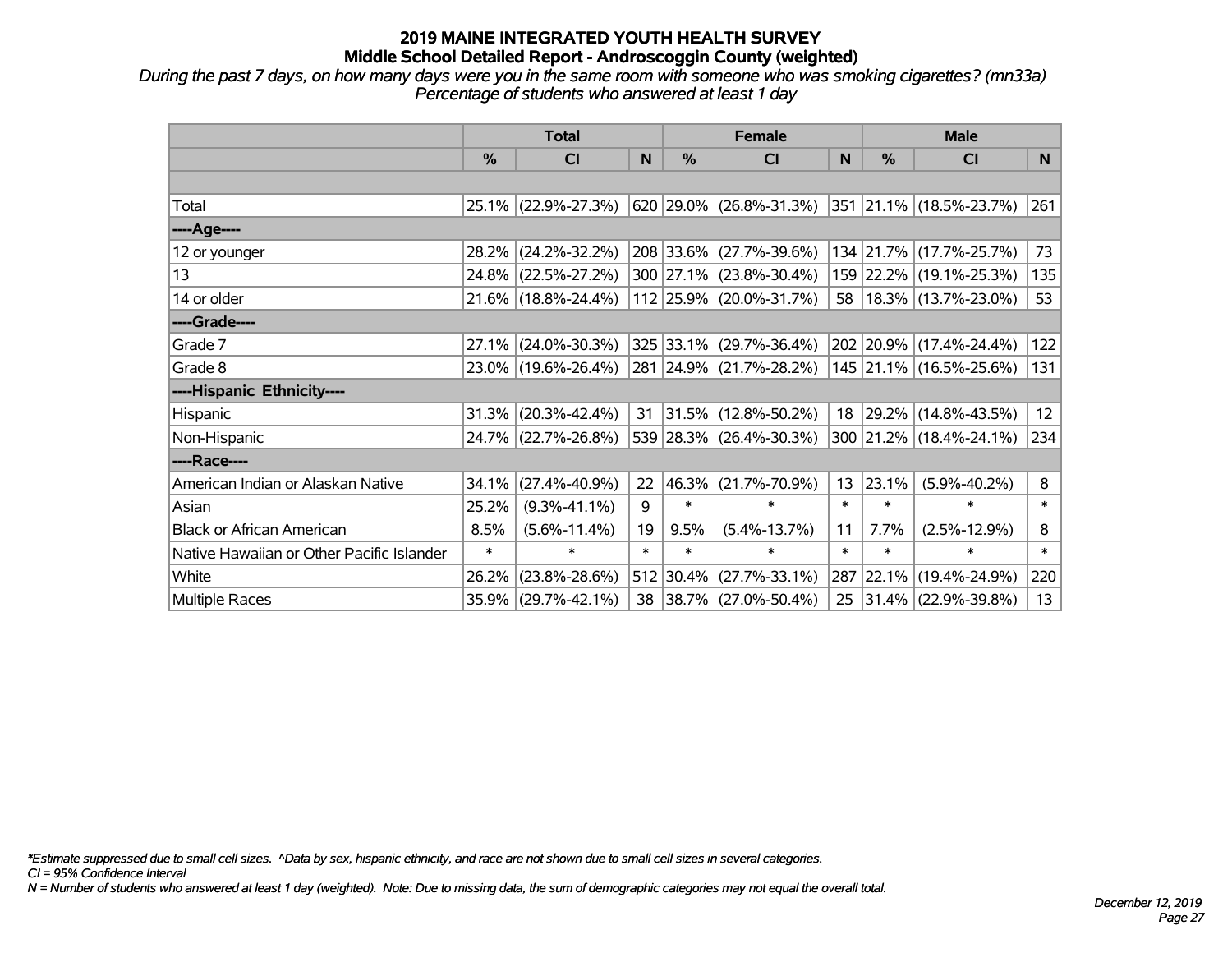*During the past 7 days, on how many days were you in the same car with someone who was smoking cigarettes? (mn56a) Percentage of students who answered at least 1 day*

|                                           | <b>Total</b> |                        |        | <b>Female</b> |                             |                  | <b>Male</b>   |                         |        |
|-------------------------------------------|--------------|------------------------|--------|---------------|-----------------------------|------------------|---------------|-------------------------|--------|
|                                           | $\%$         | <b>CI</b>              | N      | %             | <b>CI</b>                   | N                | %             | <b>CI</b>               | N      |
|                                           |              |                        |        |               |                             |                  |               |                         |        |
| Total                                     |              | 16.4% (13.5%-19.4%)    |        |               | 404   19.1%   (15.7%-22.5%) |                  |               | 230 13.7% (10.0%-17.4%) | 169    |
| ----Age----                               |              |                        |        |               |                             |                  |               |                         |        |
| 12 or younger                             | 15.9%        | $(7.0\% - 24.7\%)$     |        |               | 118 20.2% (12.2%-28.1%)     | 80               | 10.5%         | $(0.0\% - 21.1\%)$      | 36     |
| 13                                        |              | 17.0% (14.9%-19.2%)    |        |               | 206   18.2%   (15.1%-21.4%) | 107              | 15.5%         | $(10.3\% - 20.6\%)$     | 95     |
| 14 or older                               |              | $16.1\%$ (11.1%-21.2%) |        | 81   19.4%    | $(9.8\% - 28.9\%)$          | 43               | 14.1%         | $(8.4\% - 19.8\%)$      | 38     |
| ----Grade----                             |              |                        |        |               |                             |                  |               |                         |        |
| Grade 7                                   |              | 16.9% (11.4%-22.3%)    |        |               | 199   18.8%   (12.6%-25.0%) | 113              | 14.7%         | $(9.9\% - 19.6\%)$      | 85     |
| Grade 8                                   |              | 16.1% (12.7%-19.5%)    |        |               | 196 19.1% (16.2%-22.0%)     |                  | $111$   13.2% | $(7.7\% - 18.6\%)$      | 82     |
| ----Hispanic Ethnicity----                |              |                        |        |               |                             |                  |               |                         |        |
| Hispanic                                  |              | 28.8% (17.2%-40.3%)    | 32     | 25.5%         | $(8.4\% - 42.6\%)$          | 15 <sub>1</sub>  | 29.0%         | $(5.6\% - 52.4\%)$      | 13     |
| Non-Hispanic                              |              | 15.8% (12.3%-19.3%)    |        |               | 342 18.3% (14.5%-22.2%)     | 193              | 13.4%         | $(9.5\% - 17.4\%)$      | 148    |
| ----Race----                              |              |                        |        |               |                             |                  |               |                         |        |
| American Indian or Alaskan Native         | 23.0%        | $(12.2\% - 33.8\%)$    | 15     | 23.7%         | $(4.0\% - 43.4\%)$          | 7                | 18.8%         | $(1.2\% - 36.4\%)$      | 6      |
| Asian                                     | 18.3%        | $(8.2\% - 28.4\%)$     | 6      | $\ast$        | $\ast$                      | $\ast$           | $\ast$        | $\ast$                  | $\ast$ |
| <b>Black or African American</b>          | 11.9%        | $(9.3\% - 14.5\%)$     | 23     | 15.0%         | $(11.6\% - 18.5\%)$         | 14               | 9.3%          | $(3.8\% - 14.9\%)$      | 9      |
| Native Hawaiian or Other Pacific Islander | $\ast$       | $\ast$                 | $\ast$ | $\ast$        | $\ast$                      | $\ast$           | $\ast$        | $\ast$                  | $\ast$ |
| White                                     | 16.3%        | $(12.9\% - 19.7\%)$    | 319    | 19.1%         | $(15.1\% - 23.0\%)$         | 179              | 13.7%         | $(9.3\% - 18.1\%)$      | 138    |
| Multiple Races                            | 19.4%        | $(9.1\% - 29.8\%)$     |        | 22 20.1%      | $(7.5\% - 32.8\%)$          | 15 <sub>15</sub> | 18.2%         | $(7.3\% - 29.2\%)$      | 8      |

*\*Estimate suppressed due to small cell sizes. ^Data by sex, hispanic ethnicity, and race are not shown due to small cell sizes in several categories.*

*CI = 95% Confidence Interval*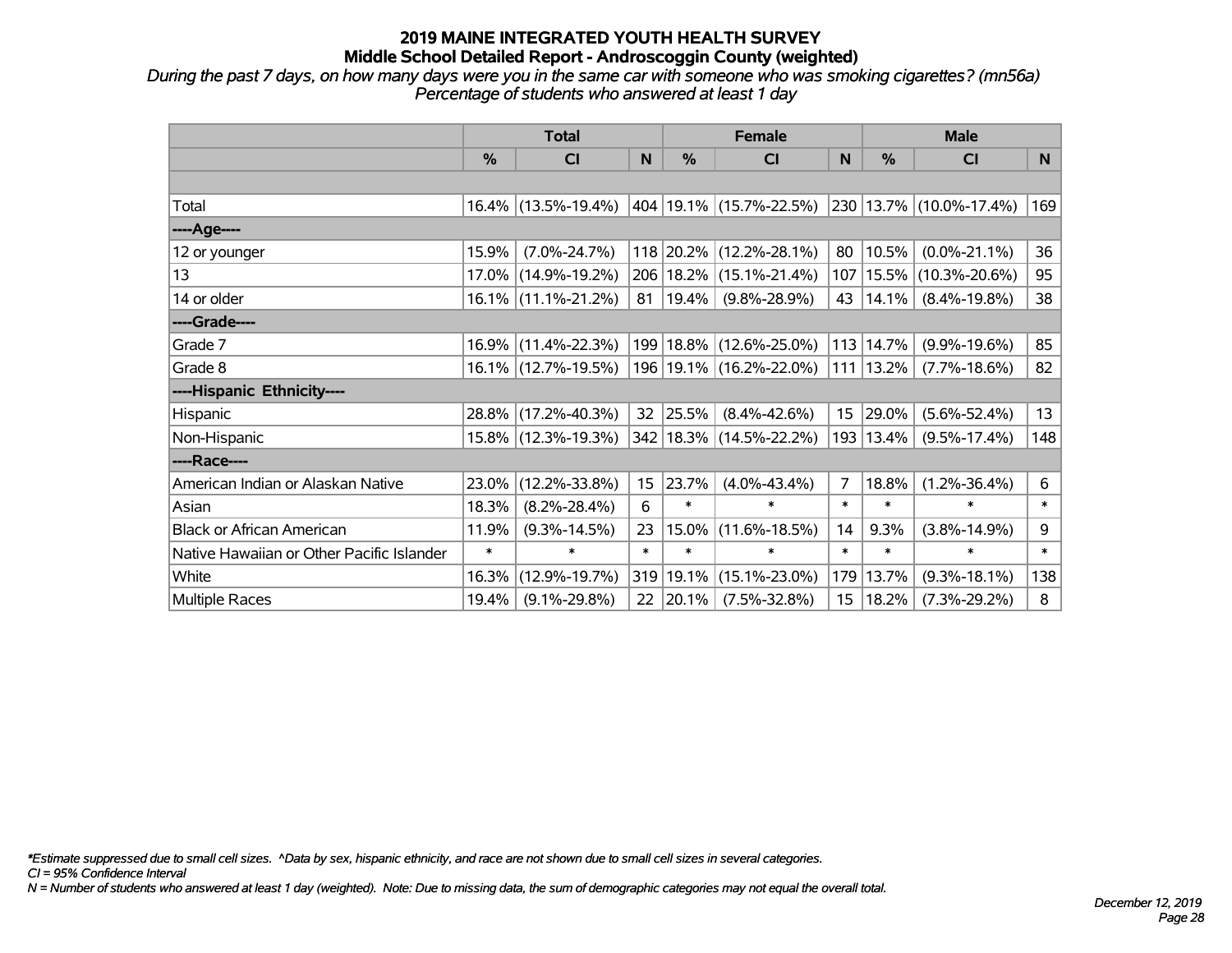#### **2019 MAINE INTEGRATED YOUTH HEALTH SURVEY Middle School Detailed Report - Androscoggin County (weighted)** *Besides yourself, does anyone who lives in your home smoke cigarettes now? (mn57) Percentage of students who answered 'Yes'*

|                                           | <b>Total</b>  |                     |        |               | <b>Female</b>            |        | <b>Male</b> |                         |        |  |
|-------------------------------------------|---------------|---------------------|--------|---------------|--------------------------|--------|-------------|-------------------------|--------|--|
|                                           | $\frac{0}{0}$ | <b>CI</b>           | N      | $\frac{9}{6}$ | <b>CI</b>                | N      | %           | <b>CI</b>               | N      |  |
|                                           |               |                     |        |               |                          |        |             |                         |        |  |
| Total                                     |               | 34.9% (31.1%-38.7%) |        |               | 852 36.8% (30.8%-42.8%)  |        | 440 32.9%   | $(29.9\% - 35.9\%)$     | 404    |  |
| ----Age----                               |               |                     |        |               |                          |        |             |                         |        |  |
| 12 or younger                             | 31.0%         | $(27.8\% - 34.1\%)$ |        |               | 226 35.7% (30.5%-40.9%)  | 139    | 25.1%       | $(21.6\% - 28.5\%)$     | 85     |  |
| 13                                        | 36.8%         | $(31.6\% - 42.0\%)$ |        |               | 438 36.7% (28.8%-44.5%)  |        | 211 36.4%   | $(31.5\% - 41.4\%)$     | 222    |  |
| 14 or older                               |               | 36.7% (32.8%-40.5%) |        |               | 188 39.2% (30.7%-47.7%)  |        |             | 89 35.4% (30.5%-40.2%)  | 97     |  |
| ----Grade----                             |               |                     |        |               |                          |        |             |                         |        |  |
| Grade 7                                   | 35.2%         | $(30.1\% - 40.2\%)$ |        |               | 412 38.9% (31.5%-46.3%)  |        | 232 31.4%   | $(25.5\% - 37.3\%)$     | 178    |  |
| Grade 8                                   | 35.0%         | $(30.8\% - 39.2\%)$ |        |               | 420 35.0% (28.5%-41.5%)  |        |             | 199 34.9% (31.5%-38.4%) | 218    |  |
| ----Hispanic Ethnicity----                |               |                     |        |               |                          |        |             |                         |        |  |
| Hispanic                                  | 44.7%         | $(23.3\% - 66.0\%)$ | 48     |               | $ 43.7\% $ (14.9%-72.6%) |        | 26 41.6%    | $(21.8\% - 61.4\%)$     | 18     |  |
| Non-Hispanic                              | 34.8%         | $(30.8\% - 38.9\%)$ |        |               | 748 35.9% (30.1%-41.7%)  |        |             | 372 33.8% (30.7%-36.9%) | 371    |  |
| ----Race----                              |               |                     |        |               |                          |        |             |                         |        |  |
| American Indian or Alaskan Native         | 45.2%         | $(32.6\% - 57.8\%)$ | 31     |               | $50.0\%$ (26.3%-73.8%)   | 17     | 37.4%       | $(24.5\% - 50.4\%)$     | 12     |  |
| Asian                                     | 53.0%         | $(28.1\% - 77.9\%)$ | 17     | $\ast$        | $\ast$                   | $\ast$ | $\ast$      | $\ast$                  | $\ast$ |  |
| <b>Black or African American</b>          | 22.5%         | $(13.0\% - 31.9\%)$ | 44     |               | 26.3% (13.3%-39.2%)      | 25     | 17.8%       | $(9.8\% - 25.8\%)$      | 17     |  |
| Native Hawaiian or Other Pacific Islander | $\ast$        | $\ast$              | $\ast$ | $\ast$        | $\ast$                   | $\ast$ | $\ast$      | $\ast$                  | $\ast$ |  |
| White                                     | 34.3%         | $(29.4\% - 39.3\%)$ | 667    |               | $ 35.6\% $ (28.4%-42.8%) |        | 330 33.4%   | $(29.9\% - 37.0\%)$     | 337    |  |
| <b>Multiple Races</b>                     |               | 47.6% (29.6%-65.7%) |        |               | 54 43.8% (14.2%-73.4%)   |        |             | 32 54.5% (44.3%-64.6%)  | 22     |  |

*\*Estimate suppressed due to small cell sizes. ^Data by sex, hispanic ethnicity, and race are not shown due to small cell sizes in several categories.*

*CI = 95% Confidence Interval*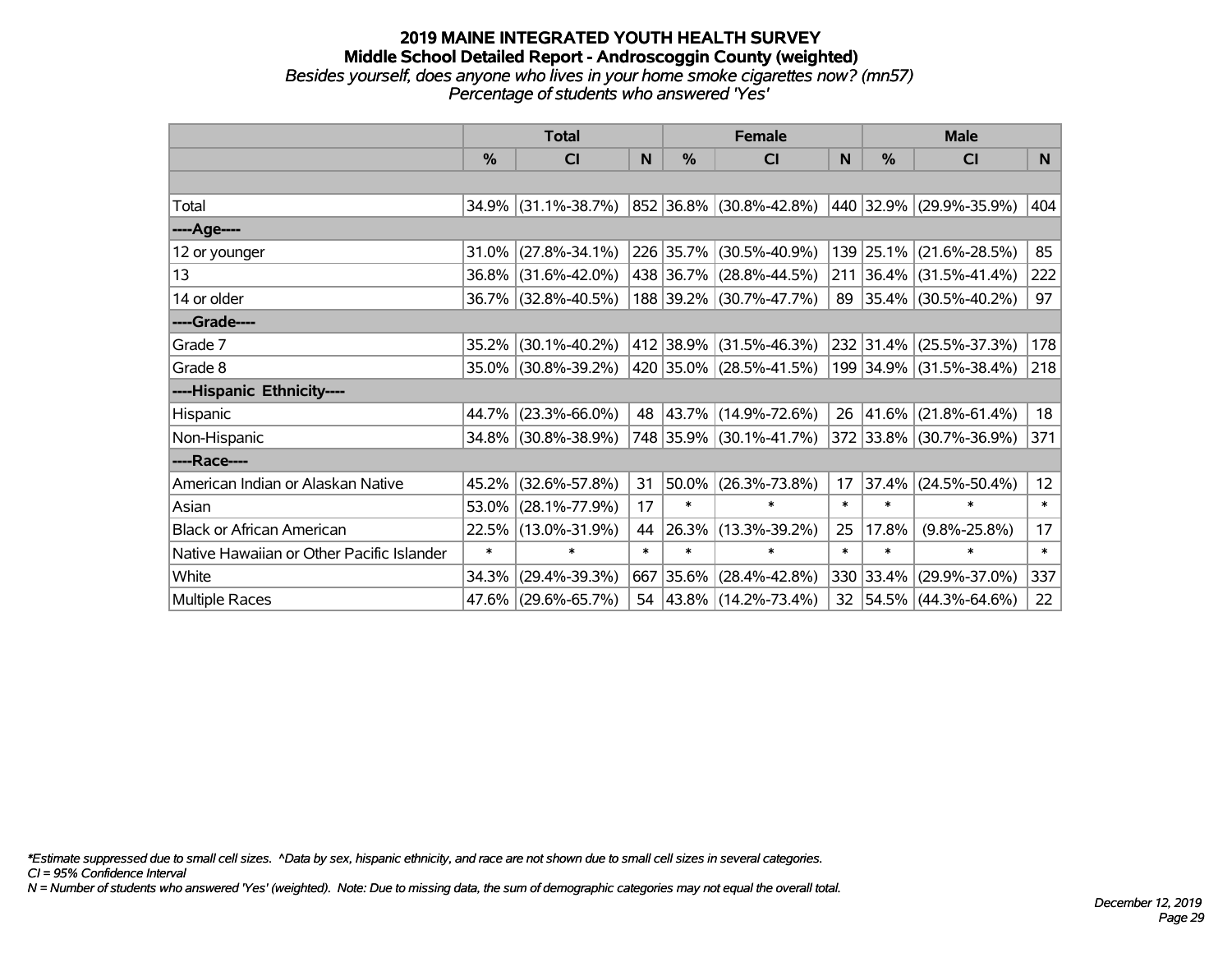#### **2019 MAINE INTEGRATED YOUTH HEALTH SURVEY Middle School Detailed Report - Androscoggin County (weighted)** *If you wanted to get some cigarettes, how easy would it be for you to get some? (mn37) Percentage of students who answered 'Sort of easy' or 'Very easy'*

|                                           | <b>Total</b>  |                     |        |           | <b>Female</b>                   |                  | <b>Male</b> |                         |                |  |
|-------------------------------------------|---------------|---------------------|--------|-----------|---------------------------------|------------------|-------------|-------------------------|----------------|--|
|                                           | $\frac{0}{0}$ | <b>CI</b>           | N      | $\%$      | CI                              | N                | %           | <b>CI</b>               | N <sub>1</sub> |  |
|                                           |               |                     |        |           |                                 |                  |             |                         |                |  |
| Total                                     |               | 24.4% (21.3%-27.5%) |        |           | $ 591 26.1\% (21.7\% - 30.5\%)$ |                  |             | 311 22.3% (20.0%-24.7%) | 271            |  |
| ----Age----                               |               |                     |        |           |                                 |                  |             |                         |                |  |
| 12 or younger                             | 21.1%         | $(18.3\% - 23.8\%)$ |        |           | 153 21.9% (16.6%-27.1%)         | 86               | 19.9%       | $(19.1\% - 20.8\%)$     | 66             |  |
| 13                                        | 24.6%         | $(20.7\% - 28.5\%)$ |        |           | 291 25.8% (20.7%-30.9%)         |                  |             | 149 22.8% (18.9%-26.6%) | 135            |  |
| 14 or older                               |               | 28.9% (24.5%-33.3%) |        |           | 147 34.6% (27.5%-41.7%)         |                  |             | 76 24.5% (20.9%-28.2%)  | 69             |  |
| ----Grade----                             |               |                     |        |           |                                 |                  |             |                         |                |  |
| Grade 7                                   | 21.7%         | $(19.1\% - 24.3\%)$ |        |           | 256 22.9% (18.2%-27.6%)         |                  | 138 20.4%   | $(17.7\% - 23.0\%)$     | 117            |  |
| Grade 8                                   |               | 27.1% (22.8%-31.3%) |        |           | 323 30.0% (24.4%-35.5%)         |                  |             | 171 23.8% (18.2%-29.5%) | 145            |  |
| ----Hispanic Ethnicity----                |               |                     |        |           |                                 |                  |             |                         |                |  |
| Hispanic                                  |               | 26.9% (19.9%-33.9%) | 25     |           | 28.2% (14.5%-41.9%)             |                  | 15 22.0%    | $(9.8\% - 34.2\%)$      | 8              |  |
| Non-Hispanic                              |               | 24.7% (21.4%-28.0%) |        |           | 529 26.6% (21.8%-31.4%)         |                  |             | 278 22.5% (20.0%-25.1%) | 244            |  |
| ----Race----                              |               |                     |        |           |                                 |                  |             |                         |                |  |
| American Indian or Alaskan Native         | 28.5%         | $(18.2\% - 38.8\%)$ | 18     | $\ast$    | $\ast$                          | $\ast$           | $\ast$      | $\ast$                  | $\ast$         |  |
| Asian                                     | 22.7%         | $(17.4\% - 27.9\%)$ | 8      | $\ast$    | $\ast$                          | $\ast$           | $\ast$      | $\ast$                  | $\ast$         |  |
| <b>Black or African American</b>          | 15.1%         | $(6.9\% - 23.4\%)$  | 32     | 13.9%     | $(7.7\% - 20.0\%)$              | 15 <sub>15</sub> | 16.7%       | $(6.3\% - 27.1\%)$      | 17             |  |
| Native Hawaiian or Other Pacific Islander | $\ast$        | $\ast$              | $\ast$ | $\ast$    | $\ast$                          | $\ast$           | $\ast$      | $\ast$                  | $\ast$         |  |
| White                                     | 24.8%         | $(22.7\% - 26.9\%)$ |        | 478 26.2% | $(23.3\% - 29.0\%)$             |                  | 244 23.3%   | $(21.1\% - 25.5\%)$     | 229            |  |
| <b>Multiple Races</b>                     |               | 32.3% (23.6%-41.0%) |        |           | 33 32.1% (19.6%-44.5%)          | 21               | $ 32.6\% $  | $(24.2\% - 41.1\%)$     | 13             |  |

*\*Estimate suppressed due to small cell sizes. ^Data by sex, hispanic ethnicity, and race are not shown due to small cell sizes in several categories.*

*CI = 95% Confidence Interval*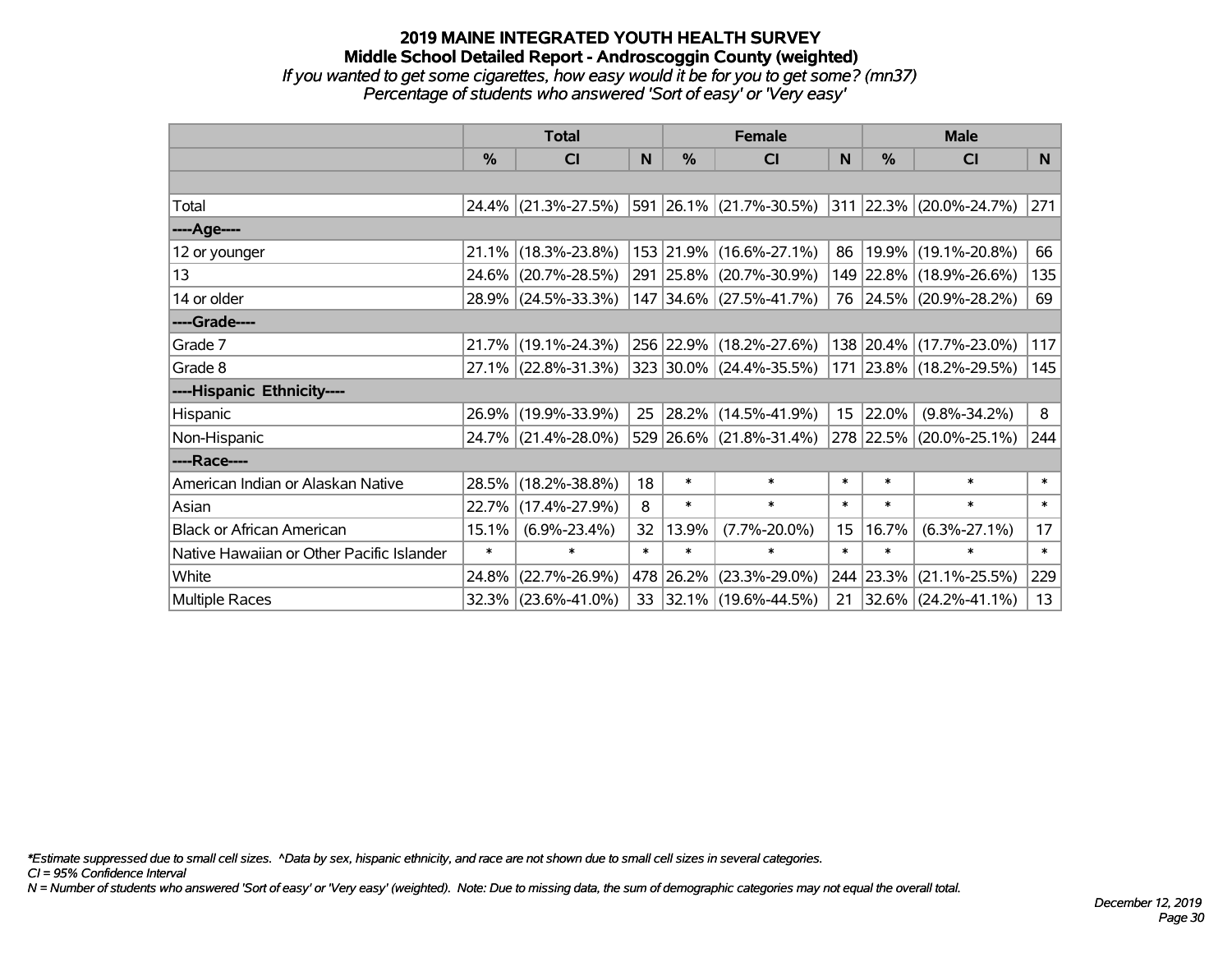#### **2019 MAINE INTEGRATED YOUTH HEALTH SURVEY Middle School Detailed Report - Androscoggin County (weighted)** *Do you think that you will try a cigarette soon? (mn47)*

*Percentage of students who answered 'I definitely will', 'I probably will' or 'I probably will not'*

|                                           | <b>Total</b>  |                                             |        |        | <b>Female</b>               |                 | <b>Male</b> |                            |                 |  |
|-------------------------------------------|---------------|---------------------------------------------|--------|--------|-----------------------------|-----------------|-------------|----------------------------|-----------------|--|
|                                           | $\frac{0}{0}$ | <b>CI</b>                                   | N      | %      | CI                          | N               | %           | <b>CI</b>                  | <b>N</b>        |  |
|                                           |               |                                             |        |        |                             |                 |             |                            |                 |  |
| Total                                     |               | 18.7% (15.8%-21.6%)                         |        |        | 464  19.6%  (16.5%-22.7%)   |                 |             | 238 16.9% (11.6%-22.3%)    | 210             |  |
| ----Age----                               |               |                                             |        |        |                             |                 |             |                            |                 |  |
| 12 or younger                             |               | 16.1% (15.0%-17.2%)                         |        |        | 120   16.6%   (12.5%-20.8%) | 66              | 15.1%       | $(8.8\% - 21.3\%)$         | 52              |  |
| 13                                        |               | 19.1% (14.9%-23.3%)                         |        |        | 233 19.5% (16.5%-22.6%)     | 115             | 17.9%       | $(10.1\% - 25.6\%)$        | 111             |  |
| 14 or older                               |               | 21.7% (12.9%-30.4%)                         |        |        | $110$ 25.0% (17.2%-32.8%)   | 57              | 17.5%       | $(4.9\% - 30.1\%)$         | 48              |  |
| ----Grade----                             |               |                                             |        |        |                             |                 |             |                            |                 |  |
| Grade 7                                   |               | 16.5% (13.8%-19.2%)                         |        |        | 197   16.6%   (12.4%-20.9%) | 101             | 15.5%       | $(12.7\% - 18.3\%)$        | 90              |  |
| Grade 8                                   |               | 20.2% (13.7%-26.6%) 246 22.3% (16.5%-28.2%) |        |        |                             |                 |             | 130   17.8%   (8.3%-27.2%) | 111             |  |
| ----Hispanic Ethnicity----                |               |                                             |        |        |                             |                 |             |                            |                 |  |
| Hispanic                                  | $24.4\%$      | $(17.2\% - 31.6\%)$                         | 28     | 15.8%  | $(0.0\% - 32.3\%)$          | 10 <sup>°</sup> | 31.0%       | $(15.8\% - 46.3\%)$        | 14              |  |
| Non-Hispanic                              |               | 18.1% (14.0%-22.2%)                         |        |        | 394 19.7% (15.5%-23.9%)     | 208             |             | $16.1\%$ (10.6%-21.6%)     | 178             |  |
| ----Race----                              |               |                                             |        |        |                             |                 |             |                            |                 |  |
| American Indian or Alaskan Native         | 31.0%         | $(7.0\% - 54.9\%)$                          | 21     | 22.1%  | $(0.0\% - 48.6\%)$          | 7               | 36.9%       | $(1.0\% - 72.8\%)$         | 12 <sub>2</sub> |  |
| Asian                                     | 18.5%         | $(0.0\% - 43.0\%)$                          | 6      | $\ast$ | $\ast$                      | $\ast$          | $\ast$      | $\ast$                     | $\ast$          |  |
| <b>Black or African American</b>          | 17.1%         | $(14.9\% - 19.2\%)$                         | 33     | 18.0%  | $(15.1\% - 20.9\%)$         | 17              | 15.4%       | $(11.1\% - 19.8\%)$        | 14              |  |
| Native Hawaiian or Other Pacific Islander | $\ast$        | $\ast$                                      | $\ast$ | $\ast$ | $\ast$                      | $\ast$          | $\ast$      | $\ast$                     | $\ast$          |  |
| White                                     | 18.2%         | $(14.2\% - 22.3\%)$                         | 359    | 19.2%  | $(15.1\% - 23.4\%)$         | 182             | 16.7%       | $(10.6\% - 22.7\%)$        | 169             |  |
| Multiple Races                            | 15.1%         | $(7.1\% - 23.2\%)$                          | 17     | $\ast$ | $\ast$                      | $\ast$          | $\ast$      | *                          | $\ast$          |  |

*\*Estimate suppressed due to small cell sizes. ^Data by sex, hispanic ethnicity, and race are not shown due to small cell sizes in several categories.*

*CI = 95% Confidence Interval*

*N = Number of students who answered 'I definitely will', 'I probably will' or 'I probably will not' (weighted). Note: Due to missing data, the sum of demographic categories may not equal the overall total.*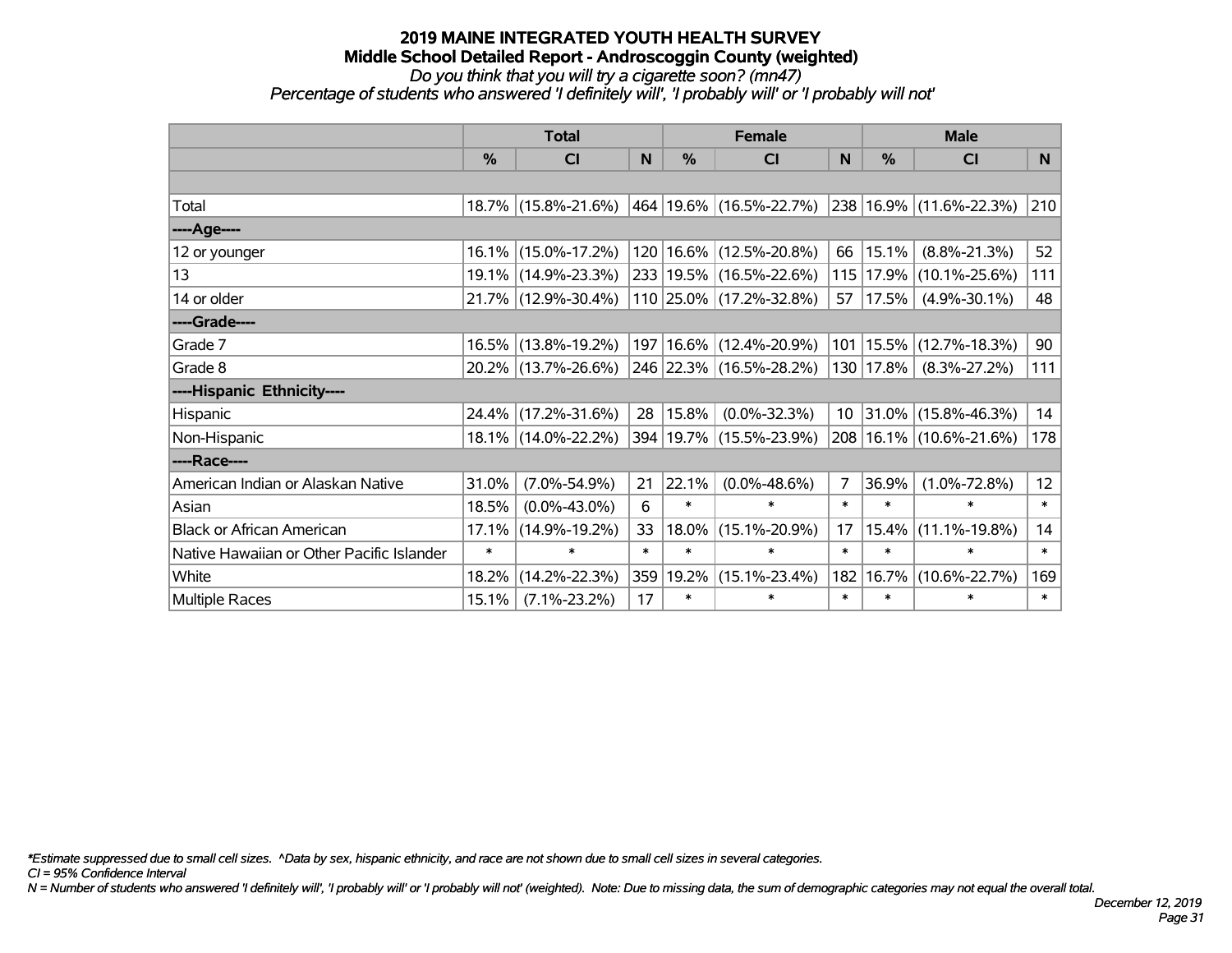#### **2019 MAINE INTEGRATED YOUTH HEALTH SURVEY Middle School Detailed Report - Androscoggin County (weighted)** *Do you think you will smoke a cigarette at any time during the next year? (mn48)*

*Percentage of students who answered 'I definitely will', 'I probably will' or 'I probably will not'*

|                                           | <b>Total</b>  |                     |        |           | <b>Female</b>                   | <b>Male</b> |            |                                                |                |
|-------------------------------------------|---------------|---------------------|--------|-----------|---------------------------------|-------------|------------|------------------------------------------------|----------------|
|                                           | $\frac{0}{0}$ | <b>CI</b>           | N      | %         | <b>CI</b>                       | N           | $\%$       | <b>CI</b>                                      | N <sub>1</sub> |
|                                           |               |                     |        |           |                                 |             |            |                                                |                |
| Total                                     |               | 14.9% (12.9%-16.9%) |        |           | 368 16.6% (15.4%-17.9%)         |             |            | $\vert$ 201 $\vert$ 12.6% $\vert$ (7.6%-17.5%) | 156            |
| ----Age----                               |               |                     |        |           |                                 |             |            |                                                |                |
| 12 or younger                             | 10.6%         | $(6.9\% - 14.2\%)$  | 79     | 12.8%     | $(8.3\% - 17.3\%)$              | 51          | 7.6%       | $(0.4\% - 14.8\%)$                             | 26             |
| 13                                        | 15.1%         | $(11.2\% - 18.9\%)$ |        |           | 182 15.7% (13.7%-17.7%)         | 92          | 14.0%      | $(5.5\% - 22.5\%)$                             | 86             |
| 14 or older                               |               | 21.0% (15.1%-27.0%) |        |           | 108 25.6% (18.1%-33.1%)         | 58          |            | $ 15.9\% $ (7.4%-24.4%)                        | 44             |
| ----Grade----                             |               |                     |        |           |                                 |             |            |                                                |                |
| Grade 7                                   | 12.2%         | $(10.4\% - 14.0\%)$ |        | 145 13.4% | $(9.7\% - 17.0\%)$              | 81          | $ 10.3\% $ | $(5.6\% - 14.9\%)$                             | 60             |
| Grade 8                                   |               | 17.5% (12.6%-22.5%) |        |           | $ 213 20.1\% (16.3\% - 23.8\%)$ |             |            | $116 14.7\%  (6.8\% - 22.7\%)$                 | 92             |
| ----Hispanic Ethnicity----                |               |                     |        |           |                                 |             |            |                                                |                |
| Hispanic                                  | 21.3%         | $(14.3\% - 28.2\%)$ | 24     | 13.1%     | $(0.0\% - 28.9\%)$              | 8           | 26.8%      | $(8.0\% - 45.6\%)$                             | 12             |
| Non-Hispanic                              |               | 14.7% (12.0%-17.4%) |        |           | 319 17.1% (15.0%-19.1%)         |             |            | 179 12.0% (6.7%-17.2%)                         | 132            |
| ----Race----                              |               |                     |        |           |                                 |             |            |                                                |                |
| American Indian or Alaskan Native         | 24.6%         | $(9.3\% - 39.8\%)$  | 16     | 26.6%     | $(0.0\% - 59.8\%)$              | 9           | 19.0%      | $(7.7\% - 30.2\%)$                             | 6              |
| Asian                                     | $\ast$        | $\ast$              | $\ast$ | $\ast$    | $\ast$                          | $\ast$      | $\ast$     | $\ast$                                         | $\ast$         |
| <b>Black or African American</b>          | 12.0%         | $(3.3\% - 20.7\%)$  | 24     | 16.9%     | $(7.4\% - 26.3\%)$              | 16          | 7.8%       | $(0.0\% - 17.9\%)$                             | $\overline{7}$ |
| Native Hawaiian or Other Pacific Islander | $\ast$        | $\ast$              | $\ast$ | $\ast$    | $\ast$                          | $\ast$      | $\ast$     | $\ast$                                         | $\ast$         |
| White                                     | 14.7%         | $(12.3\% - 17.0\%)$ | 287    | 16.2%     | $(14.5\% - 18.0\%)$             | 152         | 12.6%      | $(7.3\% - 17.9\%)$                             | 127            |
| <b>Multiple Races</b>                     | 14.9%         | $(7.2\% - 22.7\%)$  | 17     | $\ast$    | $\ast$                          | $\ast$      | $\ast$     | $\ast$                                         | $\ast$         |

*\*Estimate suppressed due to small cell sizes. ^Data by sex, hispanic ethnicity, and race are not shown due to small cell sizes in several categories.*

*CI = 95% Confidence Interval*

*N = Number of students who answered 'I definitely will', 'I probably will' or 'I probably will not' (weighted). Note: Due to missing data, the sum of demographic categories may not equal the overall total.*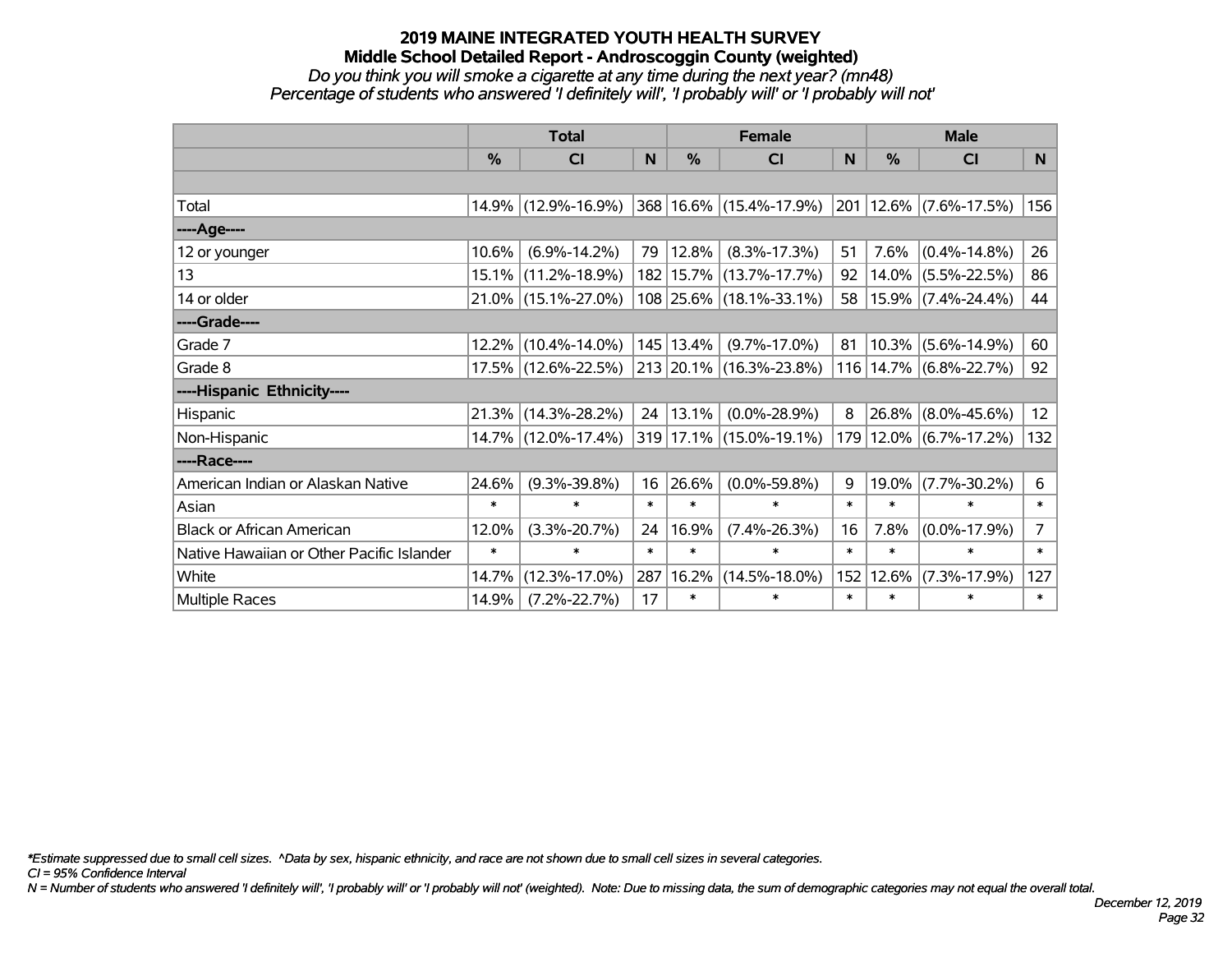#### **2019 MAINE INTEGRATED YOUTH HEALTH SURVEY Middle School Detailed Report - Androscoggin County (weighted)** *Do you think you will smoke a cigarette at any time during the next year? (mn48\_2) Percentage of students who answered 'I definitely will not'*

|                                           | <b>Total</b>  |                                 |        |               | <b>Female</b>        |        | <b>Male</b>   |                      |        |  |
|-------------------------------------------|---------------|---------------------------------|--------|---------------|----------------------|--------|---------------|----------------------|--------|--|
|                                           | $\frac{9}{6}$ | <b>CI</b>                       | N      | $\frac{9}{6}$ | <b>CI</b>            | N      | $\frac{9}{6}$ | <b>CI</b>            | N      |  |
|                                           |               |                                 |        |               |                      |        |               |                      |        |  |
| Total                                     |               | 85.1% (83.1%-87.1%) 2,106 83.4% |        |               | $(82.1\% - 84.6\%)$  |        | 1,008 87.4%   | $(82.5\% - 92.4\%)$  | 1,085  |  |
| ----Age----                               |               |                                 |        |               |                      |        |               |                      |        |  |
| 12 or younger                             | 89.4%         | $(85.8\% - 93.1\%)$             | 666    | 87.2%         | $(82.7\% - 91.7\%)$  | 345    | 92.4%         | $(85.2\% - 99.6\%)$  | 319    |  |
| 13                                        | 84.9%         | $(81.1\% - 88.8\%)$             |        | 1,026 84.3%   | $(82.3\% - 86.3\%)$  | 495    | 86.0%         | $(77.5\% - 94.5\%)$  | 528    |  |
| 14 or older                               |               | 79.0% (73.0%-84.9%)             | 404    | 74.4%         | $(66.9\% - 81.9\%)$  | 169    | 84.1%         | $(75.6\% - 92.6\%)$  | 231    |  |
| ----Grade----                             |               |                                 |        |               |                      |        |               |                      |        |  |
| Grade 7                                   | 87.8%         | $(86.0\% - 89.6\%)$             |        | 1,044 86.6%   | $(83.0\% - 90.3\%)$  | 523    | 89.7%         | $(85.1\% - 94.4\%)$  | 519    |  |
| Grade 8                                   |               | $82.5\%$ (77.5%-87.4%)          |        | 1,001 79.9%   | $(76.2\% - 83.7\%)$  | 464    | 85.3%         | $(77.3\% - 93.2\%)$  | 530    |  |
| ----Hispanic Ethnicity----                |               |                                 |        |               |                      |        |               |                      |        |  |
| Hispanic                                  | 78.7%         | $(71.8\% - 85.7\%)$             | 89     | 86.9%         | $(71.1\% - 100.0\%)$ | 53     | 73.2%         | $(54.4\% - 92.0\%)$  | 33     |  |
| Non-Hispanic                              |               | 85.3% (82.6%-88.0%)             | 1,849  | 82.9%         | $(80.9\% - 85.0\%)$  | 871    | 88.0%         | $(82.8\% - 93.3\%)$  | 972    |  |
| ----Race----                              |               |                                 |        |               |                      |        |               |                      |        |  |
| American Indian or Alaskan Native         | 75.4%         | $(60.2\% - 90.7\%)$             | 50     | 73.4%         | $(40.2\% - 100.0\%)$ | 24     | 81.0%         | $(69.8\% - 92.3\%)$  | 26     |  |
| Asian                                     | $\ast$        | $\ast$                          | $\ast$ | $\ast$        | $\ast$               | $\ast$ | $\ast$        | $\ast$               | $\ast$ |  |
| <b>Black or African American</b>          | 88.0%         | $(79.3\% - 96.7\%)$             | 172    | 83.1%         | $(73.7\% - 92.6\%)$  | 80     | 92.2%         | $(82.1\% - 100.0\%)$ | 87     |  |
| Native Hawaiian or Other Pacific Islander | $\ast$        | $\ast$                          | $\ast$ | $\ast$        | $\ast$               | $\ast$ | $\ast$        | $\ast$               | $\ast$ |  |
| White                                     | 85.3%         | $(83.0\% - 87.7\%)$             | 1,672  | 83.8%         | $(82.0\% - 85.5\%)$  | 787    | 87.4%         | $(82.1\% - 92.7\%)$  | 883    |  |
| Multiple Races                            |               | 85.1% (77.3%-92.8%)             | 98     | $\ast$        | $\ast$               | $\ast$ | $\ast$        | $\ast$               | $\ast$ |  |

*\*Estimate suppressed due to small cell sizes. ^Data by sex, hispanic ethnicity, and race are not shown due to small cell sizes in several categories.*

*CI = 95% Confidence Interval*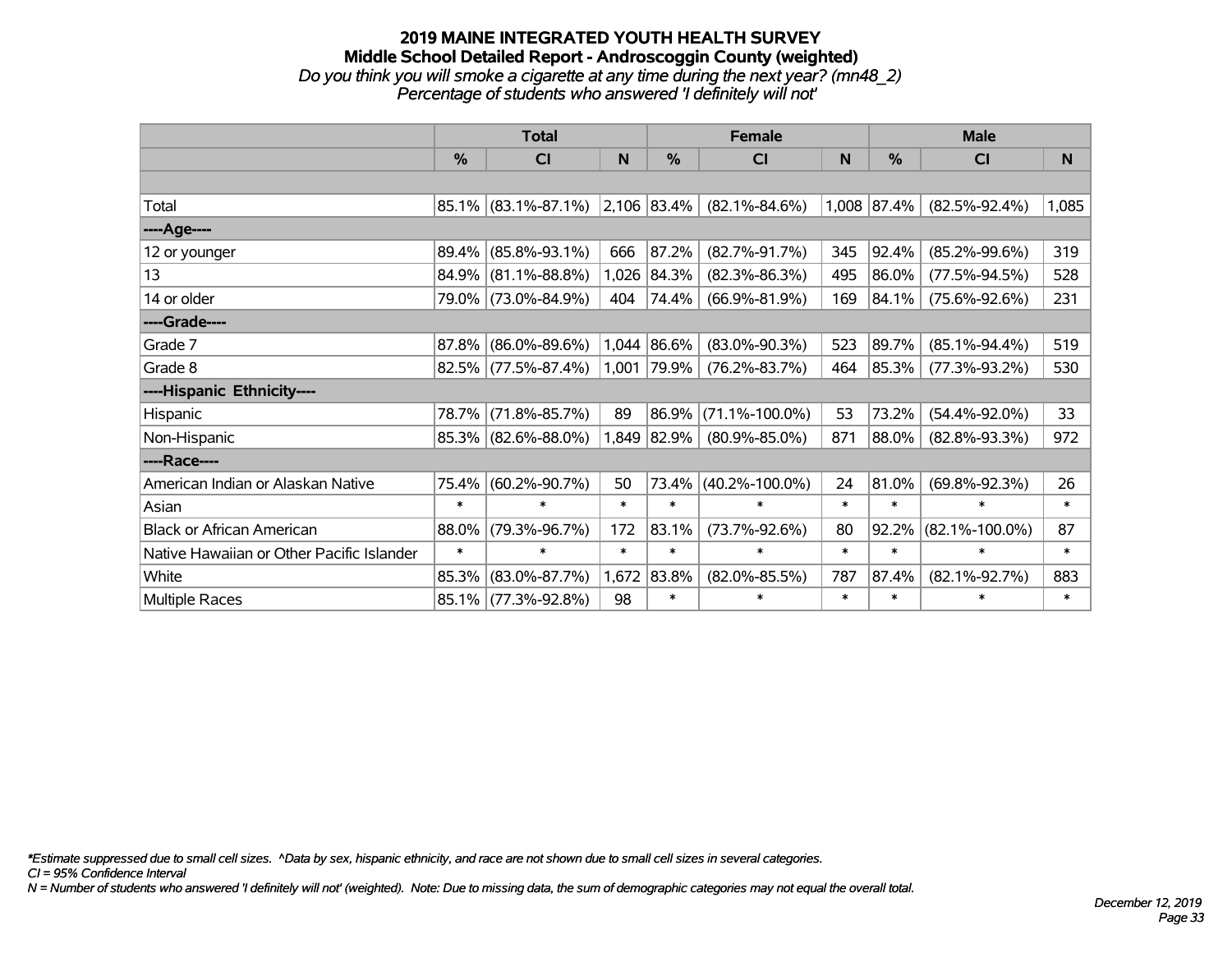## **2019 MAINE INTEGRATED YOUTH HEALTH SURVEY Middle School Detailed Report - Androscoggin County (weighted)** *If one of your best friends offered you a cigarette, would you smoke it? (mn51) Percentage of students who answered 'Definitely yes', 'Probably yes' or 'Probably not'*

|                                           | <b>Total</b>  |                     |        |               | <b>Female</b>           |              | <b>Male</b> |                         |          |  |
|-------------------------------------------|---------------|---------------------|--------|---------------|-------------------------|--------------|-------------|-------------------------|----------|--|
|                                           | $\frac{0}{0}$ | <b>CI</b>           | N.     | $\frac{0}{0}$ | <b>CI</b>               | <sub>N</sub> | %           | <b>CI</b>               | <b>N</b> |  |
|                                           |               |                     |        |               |                         |              |             |                         |          |  |
| Total                                     |               | 21.0% (17.6%-24.4%) |        |               | 515 24.4% (20.5%-28.3%) |              |             | 295 17.1% (12.2%-22.0%) | 209      |  |
| ----Age----                               |               |                     |        |               |                         |              |             |                         |          |  |
| 12 or younger                             | 21.4%         | $(18.5\% - 24.3\%)$ |        |               | 157 26.3% (23.4%-29.2%) | 104          | 15.3%       | $(11.3\% - 19.3\%)$     | 51       |  |
| 13                                        |               | 19.3% (14.4%-24.2%) |        |               | 233 21.1% (16.6%-25.5%) |              | 124   17.2% | $(9.0\% - 25.5\%)$      | 106      |  |
| 14 or older                               |               | 24.8% (20.1%-29.5%) |        |               | 125 29.9% (19.0%-40.8%) | 67           |             | 19.3% (15.3%-23.3%)     | 52       |  |
| ----Grade----                             |               |                     |        |               |                         |              |             |                         |          |  |
| Grade 7                                   | $19.2\%$      | $(16.5\% - 21.9\%)$ |        |               | 225 23.2% (22.0%-24.3%) | 139          | 14.3%       | $(8.3\% - 20.4\%)$      | 81       |  |
| Grade 8                                   |               | 23.1% (17.5%-28.8%) |        |               | 280 25.9% (18.7%-33.1%) |              |             | 151 20.2% (14.7%-25.7%) | 125      |  |
| ----Hispanic Ethnicity----                |               |                     |        |               |                         |              |             |                         |          |  |
| Hispanic                                  |               | 25.8% (17.4%-34.2%) | 29     | 20.9%         | $(2.5\% - 39.4\%)$      | 13           | 27.8%       | $(16.2\% - 39.4\%)$     | 12       |  |
| Non-Hispanic                              |               | 21.2% (17.8%-24.7%) |        |               | 457 24.9% (20.4%-29.5%) |              |             | 262 17.2% (12.8%-21.7%) | 188      |  |
| ----Race----                              |               |                     |        |               |                         |              |             |                         |          |  |
| American Indian or Alaskan Native         |               | 23.4% (12.5%-34.4%) | 16     | 19.7%         | $(4.2\% - 35.2\%)$      | 7            | 23.8%       | $(8.4\% - 39.1\%)$      | 8        |  |
| Asian                                     | 22.9%         | $(13.4\% - 32.5\%)$ | 7      | $\ast$        | $\ast$                  | $\ast$       | $\ast$      | $\ast$                  | $\ast$   |  |
| <b>Black or African American</b>          | 10.7%         | $(7.2\% - 14.1\%)$  | 21     | $\ast$        | $\ast$                  | $\ast$       | $\ast$      | $\ast$                  | $\ast$   |  |
| Native Hawaiian or Other Pacific Islander | $\ast$        | $\ast$              | $\ast$ | $\ast$        | $\ast$                  | $\ast$       | $\ast$      | $\ast$                  | $\ast$   |  |
| White                                     | 21.7%         | $(18.9\% - 24.4\%)$ | 422    | 24.1%         | $(20.1\% - 28.0\%)$     | 226          | 18.8%       | $(14.5\% - 23.2\%)$     | 188      |  |
| <b>Multiple Races</b>                     |               | 30.3% (16.1%-44.5%) | 35     | $\ast$        | $\ast$                  | $\ast$       | $\ast$      | $\ast$                  | $\ast$   |  |

*\*Estimate suppressed due to small cell sizes. ^Data by sex, hispanic ethnicity, and race are not shown due to small cell sizes in several categories.*

*CI = 95% Confidence Interval*

*N = Number of students who answered 'Definitely yes', 'Probably yes' or 'Probably not' (weighted). Note: Due to missing data, the sum of demographic categories may not equal the overall total.*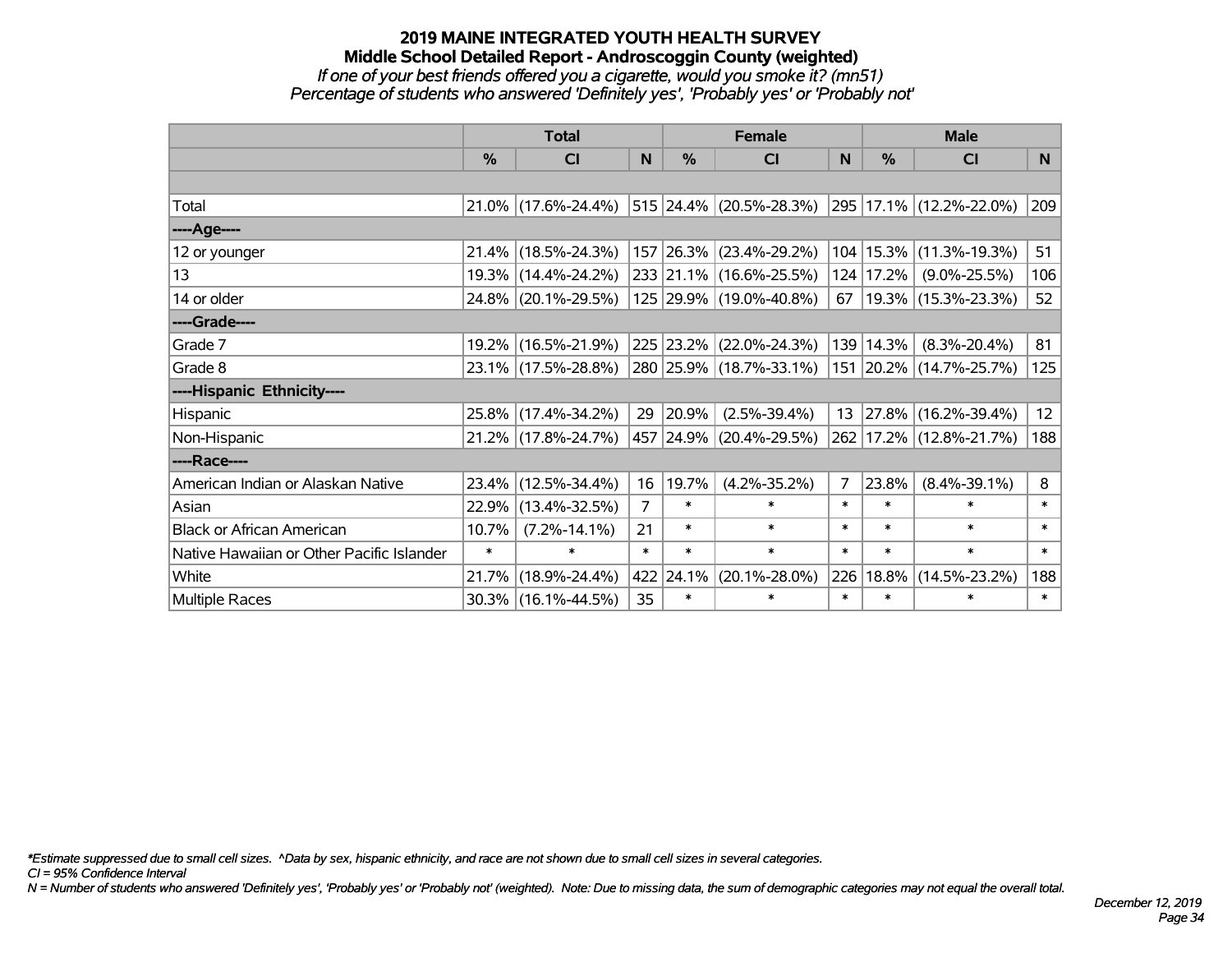#### **2019 MAINE INTEGRATED YOUTH HEALTH SURVEY Middle School Detailed Report - Androscoggin County (weighted)** *During the past 12 months, were you taught in any of your classes about the dangers of tobacco use? (mn156) Percentage of students who answered 'Yes'*

|                                           | <b>Total</b> |                        |        |               | <b>Female</b>                  |        | <b>Male</b> |                      |        |  |
|-------------------------------------------|--------------|------------------------|--------|---------------|--------------------------------|--------|-------------|----------------------|--------|--|
|                                           | %            | CI                     | N      | $\frac{0}{0}$ | <b>CI</b>                      | N      | %           | C <sub>1</sub>       | N      |  |
|                                           |              |                        |        |               |                                |        |             |                      |        |  |
| Total                                     |              | $64.1\%$ (55.5%-72.6%) |        |               | $1,592$ $64.0\%$ (52.9%-75.2%) |        | 778 64.6%   | $(57.6\% - 71.6\%)$  | 806    |  |
| ----Age----                               |              |                        |        |               |                                |        |             |                      |        |  |
| 12 or younger                             | 64.3%        | $(56.6\% - 71.9\%)$    | 480    |               | $62.5\%$ (51.9%-73.1%)         |        | 250 66.2%   | $(60.6\% - 71.7\%)$  | 229    |  |
| 13                                        | 62.1%        | $(50.6\% - 73.5\%)$    | 752    |               | $62.4\%$ (46.7%-78.2%)         |        | 367 62.0%   | $(52.2\% - 71.7\%)$  | 384    |  |
| 14 or older                               | 69.2%        | $(57.3\% - 81.2\%)$    | 357    |               | 70.9% (55.0%-86.8%)            |        | 162 68.8%   | $(55.6\% - 82.1\%)$  | 191    |  |
| ----Grade----                             |              |                        |        |               |                                |        |             |                      |        |  |
| Grade 7                                   | 62.3%        | $(50.9\% - 73.6\%)$    | 741    |               | $61.8\%$ (50.1%-73.4%)         |        | 372 63.2%   | $(51.2\% - 75.2\%)$  | 368    |  |
| Grade 8                                   |              | $65.8\%$ (51.8%-79.7%) | 804    |               | 66.3% (49.4%-83.2%)            |        | 388 65.6%   | $(52.4\% - 78.9\%)$  | 412    |  |
| ----Hispanic Ethnicity----                |              |                        |        |               |                                |        |             |                      |        |  |
| Hispanic                                  | 71.4%        | $(64.4\% - 78.4\%)$    | 79     | 71.7%         | $(62.8\% - 80.6\%)$            | 43     | 68.9%       | $(49.5\% - 88.3\%)$  | 33     |  |
| Non-Hispanic                              | 64.0%        | $(55.2\% - 72.8\%)$    |        |               | $1,393$ 63.1% (50.9%-75.3%)    |        | 665 65.3%   | $(58.3\% - 72.2\%)$  | 724    |  |
| ----Race----                              |              |                        |        |               |                                |        |             |                      |        |  |
| American Indian or Alaskan Native         | 80.3%        | $(70.8\% - 89.9\%)$    | 52     | $\ast$        | $\ast$                         | $\ast$ | $\ast$      | $\ast$               | $\ast$ |  |
| Asian                                     | 58.9%        | $(30.7\% - 87.1\%)$    | 19     | 49.1%         | $(15.8\% - 82.4\%)$            | 6      | 65.4%       | $(24.5\% - 100.0\%)$ | 13     |  |
| <b>Black or African American</b>          | 58.9%        | $(56.2\% - 61.6\%)$    | 117    | 55.9%         | $(50.7\% - 61.0\%)$            | 55     | 61.4%       | $(55.9\% - 66.9\%)$  | 59     |  |
| Native Hawaiian or Other Pacific Islander | $\ast$       | $\ast$                 | $\ast$ | $\ast$        | $\ast$                         | $\ast$ | $\ast$      | $\ast$               | $\ast$ |  |
| White                                     | 64.4%        | $(54.8\% - 73.9\%)$    | 1,265  | 64.5%         | $(51.4\% - 77.7\%)$            |        | 608 64.5%   | $(56.6\% - 72.4\%)$  | 654    |  |
| Multiple Races                            | 66.2%        | $(57.4\% - 74.9\%)$    | 77     |               | 68.3% (59.3%-77.4%)            | 51     | 62.4%       | $(44.1\% - 80.6\%)$  | 26     |  |

*\*Estimate suppressed due to small cell sizes. ^Data by sex, hispanic ethnicity, and race are not shown due to small cell sizes in several categories.*

*CI = 95% Confidence Interval*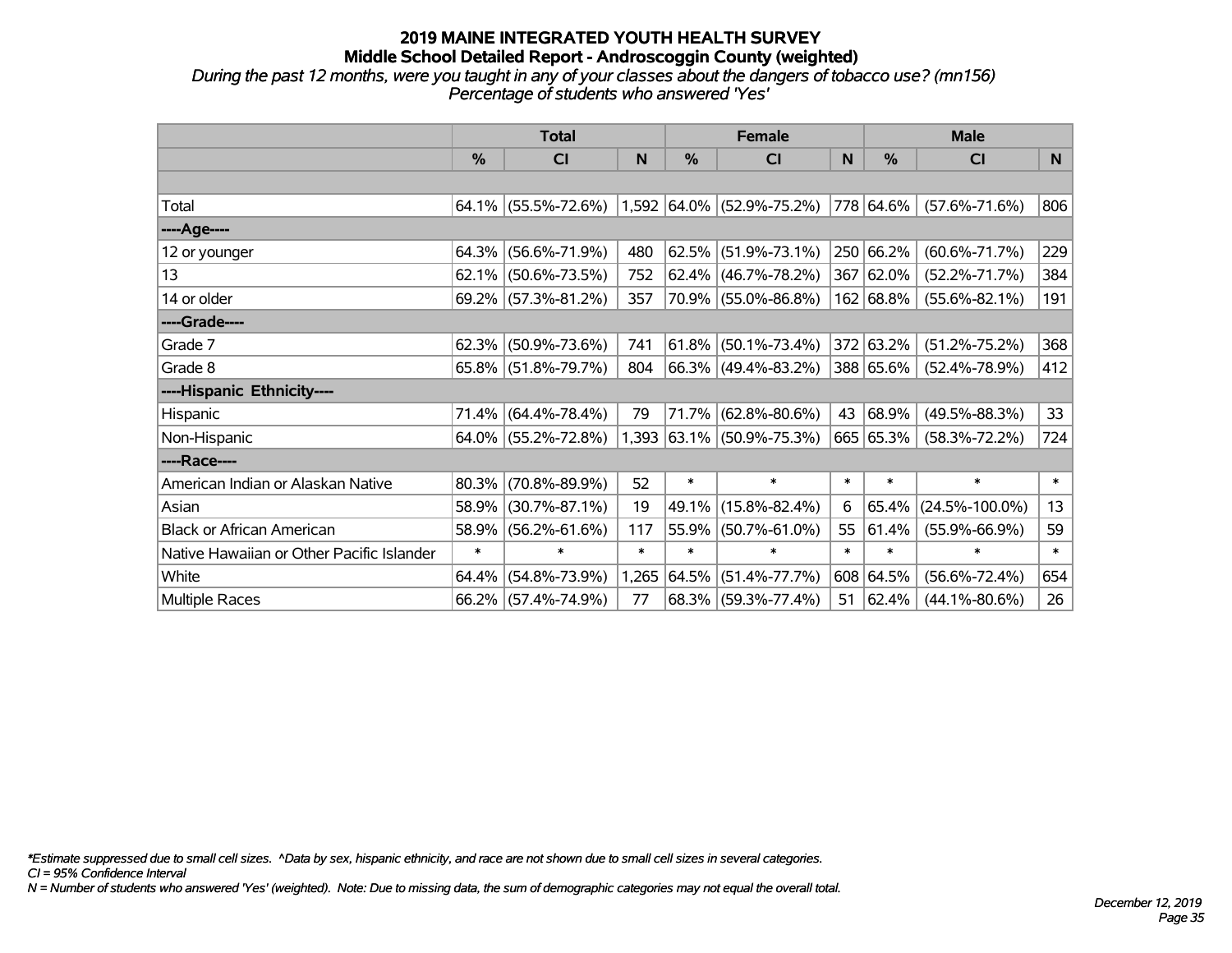*How much do you think people risk harming themselves (physically or in other ways) if they smoke one or more packs of cigarettes per day? (mn36) Percentage of students who answered 'No risk' or 'Slight risk'*

|                                           | <b>Total</b> |                                                |        | <b>Female</b> |                             |        | <b>Male</b> |                         |        |  |
|-------------------------------------------|--------------|------------------------------------------------|--------|---------------|-----------------------------|--------|-------------|-------------------------|--------|--|
|                                           | %            | <b>CI</b>                                      | N      | $\frac{0}{0}$ | CI                          | N      | $\%$        | <b>CI</b>               | N.     |  |
|                                           |              |                                                |        |               |                             |        |             |                         |        |  |
| Total                                     |              | $14.3\%$ (12.3%-16.3%) 352 13.3% (11.3%-15.4%) |        |               |                             |        |             | 160 14.9% (13.1%-16.7%) | 185    |  |
| ----Age----                               |              |                                                |        |               |                             |        |             |                         |        |  |
| 12 or younger                             |              | 15.3% (13.1%-17.6%)                            |        |               | 113   13.2%   (11.6%-14.9%) | 53     | 17.6%       | $(14.4\% - 20.9\%)$     | 60     |  |
| 13                                        |              | 13.6% (10.9%-16.4%)                            |        |               | 163   13.1%   (11.2%-14.9%) | 76     | 13.7%       | $(9.7\% - 17.7\%)$      | 83     |  |
| 14 or older                               |              | 14.6% (10.2%-18.9%)                            | 75     | $ 14.3\% $    | $(6.8\% - 21.8\%)$          | 31     |             | $14.5\%$ (11.8%-17.1%)  | 42     |  |
| ----Grade----                             |              |                                                |        |               |                             |        |             |                         |        |  |
| Grade 7                                   |              | 15.5% (13.5%-17.5%)                            |        |               | 186   13.9%   (11.0%-16.7%) | 85     | 17.0%       | $(15.1\% - 19.0\%)$     | 99     |  |
| Grade 8                                   |              | $12.6\%$ (10.4%-14.8%)                         |        |               | 153 12.5% (10.6%-14.3%)     | 71     | $ 12.6\% $  | $(9.7\% - 15.4\%)$      | 78     |  |
| ----Hispanic Ethnicity----                |              |                                                |        |               |                             |        |             |                         |        |  |
| Hispanic                                  |              | 22.2% (13.0%-31.5%)                            | 22     |               | $ 20.1\% $ (13.2%-27.1%)    | 11     | 22.3%       | $(8.9\% - 35.7\%)$      | 9      |  |
| Non-Hispanic                              |              | 13.6% (11.4%-15.8%)                            |        |               | 294   13.2%   (10.8%-15.6%) |        |             | 139 13.7% (11.9%-15.6%) | 151    |  |
| ----Race----                              |              |                                                |        |               |                             |        |             |                         |        |  |
| American Indian or Alaskan Native         | 15.4%        | $(6.2\% - 24.7\%)$                             | 10     | $\ast$        | $\ast$                      | $\ast$ | $\ast$      | $\ast$                  | $\ast$ |  |
| Asian                                     | 15.9%        | $(0.0\% - 37.5\%)$                             | 6      | $\ast$        | $\ast$                      | $\ast$ | $\ast$      | $\ast$                  | $\ast$ |  |
| <b>Black or African American</b>          | 18.4%        | $(11.3\% - 25.4\%)$                            | 40     | 19.7%         | $(12.6\% - 26.8\%)$         | 22     | 17.5%       | $(8.8\% - 26.1\%)$      | 19     |  |
| Native Hawaiian or Other Pacific Islander | $\ast$       | $\ast$                                         | $\ast$ | $\ast$        | $\ast$                      | $\ast$ | $\ast$      | $\ast$                  | $\ast$ |  |
| White                                     | 13.4%        | $(9.7\% - 17.1\%)$                             | 262    | 12.3%         | $(9.0\% - 15.7\%)$          | 116    | 14.2%       | $(10.4\% - 17.9\%)$     | 141    |  |
| <b>Multiple Races</b>                     |              | 19.2% (15.3%-23.2%)                            | 20     | $\ast$        | $\ast$                      | $\ast$ | $\ast$      | $\ast$                  | $\ast$ |  |

*\*Estimate suppressed due to small cell sizes. ^Data by sex, hispanic ethnicity, and race are not shown due to small cell sizes in several categories.*

*CI = 95% Confidence Interval*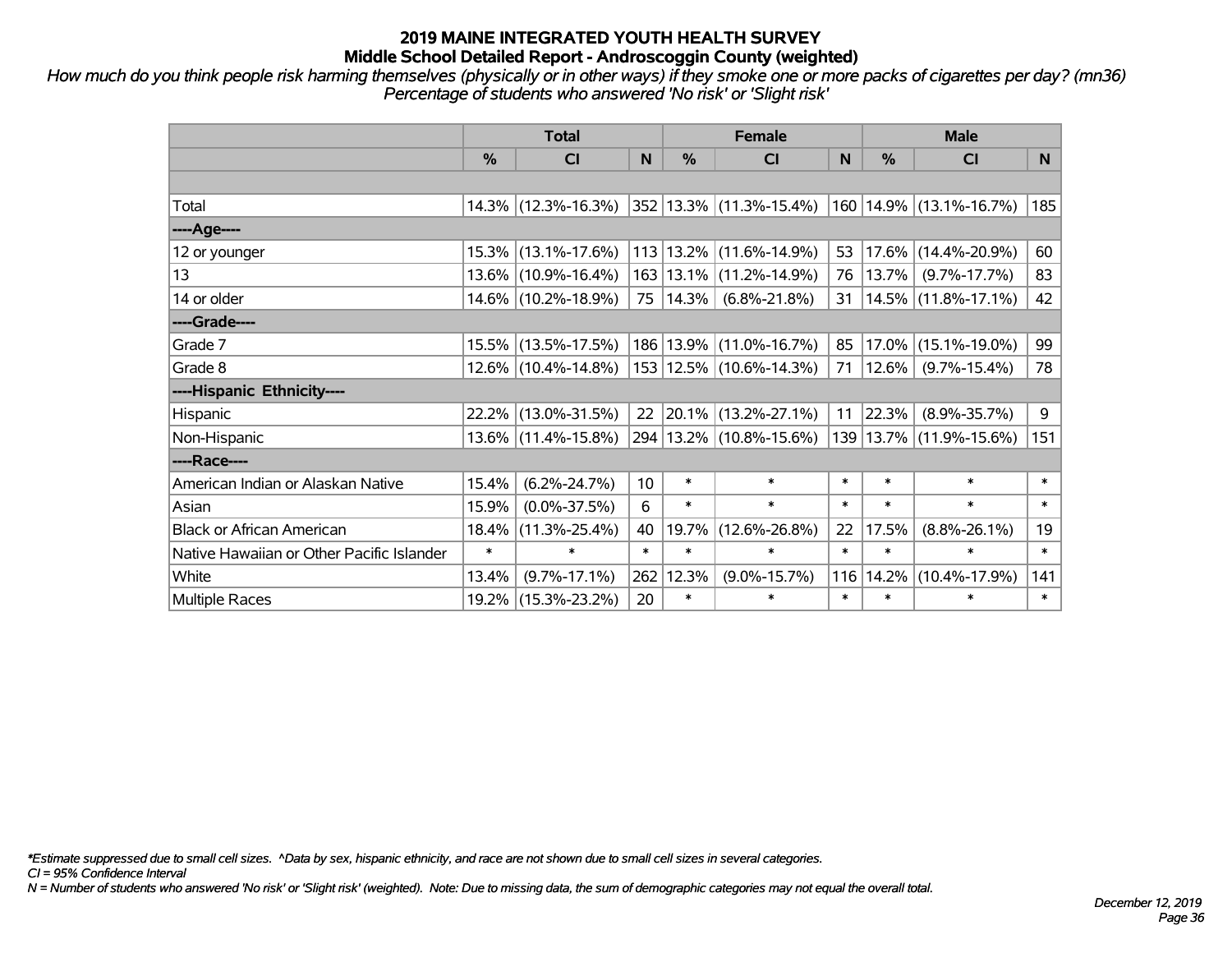### **2019 MAINE INTEGRATED YOUTH HEALTH SURVEY Middle School Detailed Report - Androscoggin County (weighted)** *How wrong do you think it is for someone your age to smoke cigarettes? (mn58) Percentage of students who answered 'A little bit wrong' or 'Not wrong at all'*

|                                           | <b>Total</b>  |                    |        |            | <b>Female</b>      |        | <b>Male</b> |                         |        |  |
|-------------------------------------------|---------------|--------------------|--------|------------|--------------------|--------|-------------|-------------------------|--------|--|
|                                           | $\frac{0}{0}$ | CI                 | N      | %          | CI                 | N      | %           | <b>CI</b>               | N      |  |
|                                           |               |                    |        |            |                    |        |             |                         |        |  |
| Total                                     | 5.3%          | $(3.3\% - 7.2\%)$  | 131    | 5.6%       | $(2.5\% - 8.6\%)$  |        |             | $67 4.8\% $ (3.6%-6.1%) | 60     |  |
| ----Age----                               |               |                    |        |            |                    |        |             |                         |        |  |
| 12 or younger                             | 4.3%          | $(2.4\% - 6.2\%)$  | 32     | 4.5%       | $(0.4\% - 8.7\%)$  |        | 18 4.1%     | $(0.7\% - 7.4\%)$       | 14     |  |
| 13                                        | 4.7%          | $(2.5\% - 6.9\%)$  | 57     | 4.0%       | $(2.1\% - 6.0\%)$  |        |             | $24 5.4\% $ (2.6%-8.2%) | 33     |  |
| 14 or older                               | $8.2\%$       | $(3.6\% - 12.7\%)$ | 42     | $ 11.3\% $ | $(4.6\% - 18.0\%)$ |        |             | $26 4.6\% $ (2.6%-6.7%) | 13     |  |
| ----Grade----                             |               |                    |        |            |                    |        |             |                         |        |  |
| Grade 7                                   | 5.7%          | $(3.3\% - 8.2\%)$  | 68     | 5.4%       | $(2.9\% - 7.9\%)$  |        | 33 5.6%     | $(3.2\% - 8.1\%)$       | 32     |  |
| Grade 8                                   | 4.6%          | $(3.1\% - 6.2\%)$  | 57     | 5.0%       | $(1.4\% - 8.6\%)$  |        |             | $29 4.4\% $ (3.0%-5.8%) | 28     |  |
| ----Hispanic Ethnicity----                |               |                    |        |            |                    |        |             |                         |        |  |
| Hispanic                                  | *             | $\ast$             | $\ast$ | $\ast$     | $\ast$             | $\ast$ | $\ast$      | $\ast$                  | $\ast$ |  |
| Non-Hispanic                              | $5.0\%$       | $(2.7\% - 7.3\%)$  | 110    | 5.1%       | $(1.7\% - 8.5\%)$  |        | 54 4.7%     | $(2.9\% - 6.6\%)$       | 52     |  |
| ----Race----                              |               |                    |        |            |                    |        |             |                         |        |  |
| American Indian or Alaskan Native         | $\ast$        | $\ast$             | $\ast$ | $\ast$     | $\ast$             | $\ast$ | $\ast$      | $\ast$                  | $\ast$ |  |
| Asian                                     | $\ast$        | $\ast$             | $\ast$ | $\ast$     | $\ast$             | $\ast$ | $\ast$      | $\ast$                  | $\ast$ |  |
| <b>Black or African American</b>          | 3.1%          | $(0.0\% - 10.4\%)$ | 6      | $\ast$     | $\ast$             | $\ast$ | $\ast$      | $\ast$                  | $\ast$ |  |
| Native Hawaiian or Other Pacific Islander | $\ast$        | $\ast$             | $\ast$ | $\ast$     | $\ast$             | $\ast$ | $\ast$      | $\ast$                  | $\ast$ |  |
| White                                     | 5.4%          | $(3.2\% - 7.7\%)$  | 107    | 6.1%       | $(3.0\% - 9.2\%)$  | 57     | 4.6%        | $(3.3\% - 5.9\%)$       | 46     |  |
| Multiple Races                            | $\ast$        | $\ast$             | $\ast$ | $\ast$     | $\ast$             | $\ast$ | $\ast$      | $\ast$                  | $\ast$ |  |

*\*Estimate suppressed due to small cell sizes. ^Data by sex, hispanic ethnicity, and race are not shown due to small cell sizes in several categories.*

*CI = 95% Confidence Interval*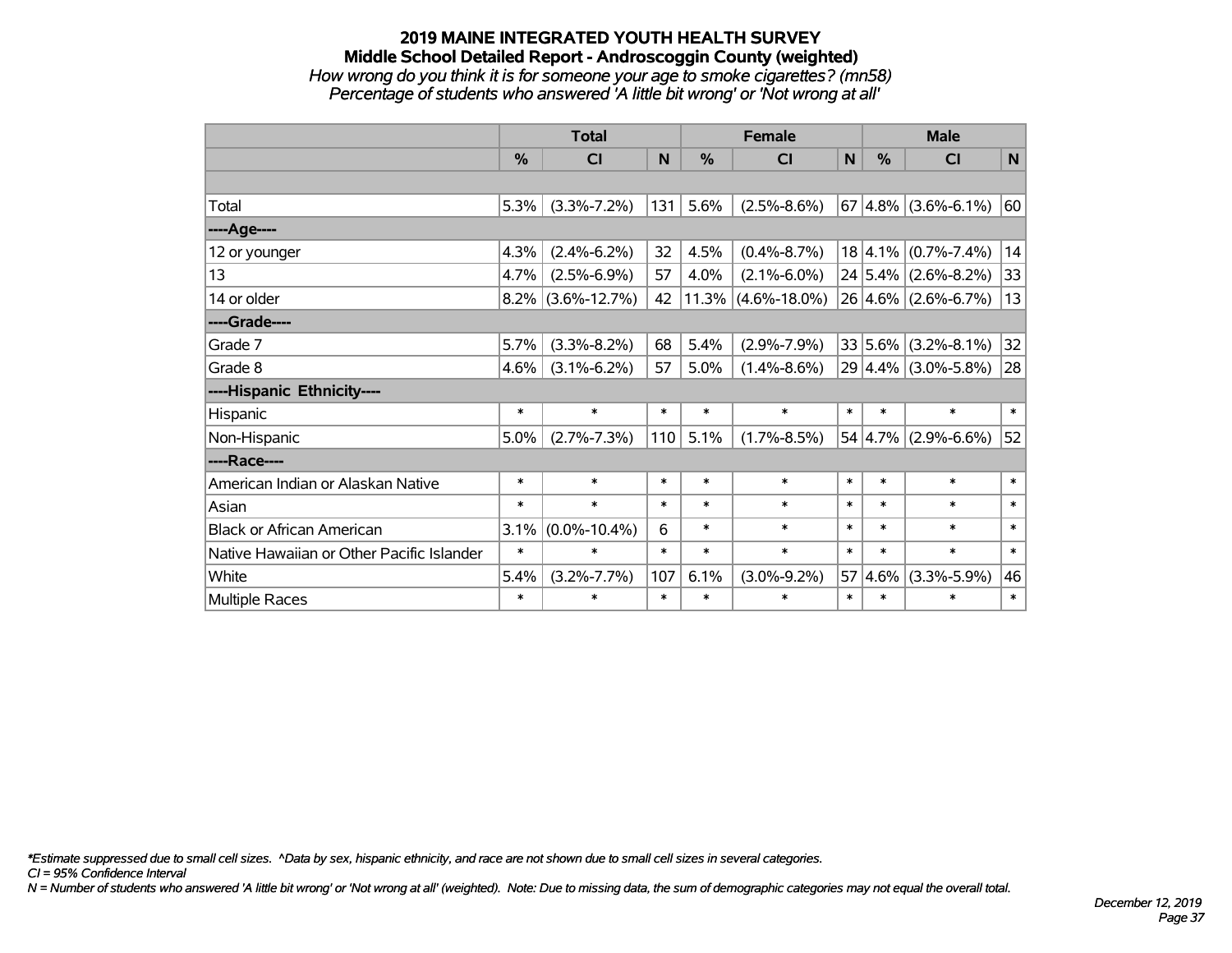### **2019 MAINE INTEGRATED YOUTH HEALTH SURVEY Middle School Detailed Report - Androscoggin County (weighted)** *How wrong do your parents feel it would be for you to smoke cigarettes? (mn35) Percentage of students who answered 'A little bit wrong' or 'Not wrong at all'*

|                                           | <b>Total</b> |                    |        |           | <b>Female</b>          |        | <b>Male</b> |                           |        |  |
|-------------------------------------------|--------------|--------------------|--------|-----------|------------------------|--------|-------------|---------------------------|--------|--|
|                                           | %            | <b>CI</b>          | N      | %         | <b>CI</b>              | N      | $\%$        | <b>CI</b>                 | N      |  |
|                                           |              |                    |        |           |                        |        |             |                           |        |  |
| Total                                     | 4.7%         | $(4.0\% - 5.5\%)$  |        |           | $117$ 3.7% (2.8%-4.5%) |        | 44 5.5%     | $(4.2\% - 6.8\%)$         | 69     |  |
| ----Age----                               |              |                    |        |           |                        |        |             |                           |        |  |
| 12 or younger                             | 6.5%         | $(3.6\% - 9.3\%)$  | 48     |           | $ 6.0\% $ (4.4%-7.7%)  |        |             | $ 24 6.4\% $ (2.2%-10.7%) | 22     |  |
| 13                                        | 3.1%         | $(2.5\% - 3.7\%)$  | 37     |           | $1.0\%$ (0.1%-2.0%)    |        | 6 4.7%      | $(3.4\% - 6.0\%)$         | 29     |  |
| 14 or older                               | 6.2%         | $(4.0\% - 8.5\%)$  | 32     |           | $ 6.3\% $ (4.2%-8.4%)  |        |             | $14 6.4\% $ (2.3%-10.6%)  | 18     |  |
| ----Grade----                             |              |                    |        |           |                        |        |             |                           |        |  |
| Grade 7                                   | 4.5%         | $(3.1\% - 5.9\%)$  | 54     | $ 4.4\% $ | $(3.1\% - 5.6\%)$      |        | 26 4.7%     | $(2.5\% - 6.9\%)$         | 27     |  |
| Grade 8                                   | 4.6%         | $(3.2\% - 6.0\%)$  | 56     |           | $ 2.7\% $ (1.1%-4.2%)  |        | 15 6.1%     | $(4.0\% - 8.2\%)$         | 38     |  |
| ----Hispanic Ethnicity----                |              |                    |        |           |                        |        |             |                           |        |  |
| Hispanic                                  | 16.1%        | $(7.5\% - 24.7\%)$ | 18     | $\ast$    | $\ast$                 | $\ast$ | $\ast$      | $\ast$                    | $\ast$ |  |
| Non-Hispanic                              | 3.7%         | $(2.5\% - 4.9\%)$  | 80     | $ 3.0\% $ | $(2.3\% - 3.8\%)$      |        | 32 4.3%     | $(2.4\% - 6.3\%)$         | 48     |  |
| ----Race----                              |              |                    |        |           |                        |        |             |                           |        |  |
| American Indian or Alaskan Native         | $\ast$       | $\ast$             | $\ast$ | $\ast$    | $\ast$                 | $\ast$ | $\ast$      | $\ast$                    | $\ast$ |  |
| Asian                                     | $\ast$       | $\ast$             | $\ast$ | $\ast$    | $\ast$                 | $\ast$ | $\ast$      | $\ast$                    | $\ast$ |  |
| <b>Black or African American</b>          | 3.9%         | $(1.6\% - 6.3\%)$  | 8      | $\ast$    | $\ast$                 | $\ast$ | $\ast$      | $\ast$                    | $\ast$ |  |
| Native Hawaiian or Other Pacific Islander | $\ast$       | $\ast$             | $\ast$ | $\ast$    | $\ast$                 | $\ast$ | $\ast$      | $\ast$                    | $\ast$ |  |
| White                                     | 4.1%         | $(3.1\% - 5.1\%)$  | 80     | 2.5%      | $(1.8\% - 3.3\%)$      |        | 24 5.4%     | $(3.8\% - 6.9\%)$         | 54     |  |
| Multiple Races                            | 5.5%         | $(0.0\% - 12.2\%)$ | 6      | $\ast$    | $\ast$                 | $\ast$ | $\ast$      | $\ast$                    | $\ast$ |  |

*\*Estimate suppressed due to small cell sizes. ^Data by sex, hispanic ethnicity, and race are not shown due to small cell sizes in several categories.*

*CI = 95% Confidence Interval*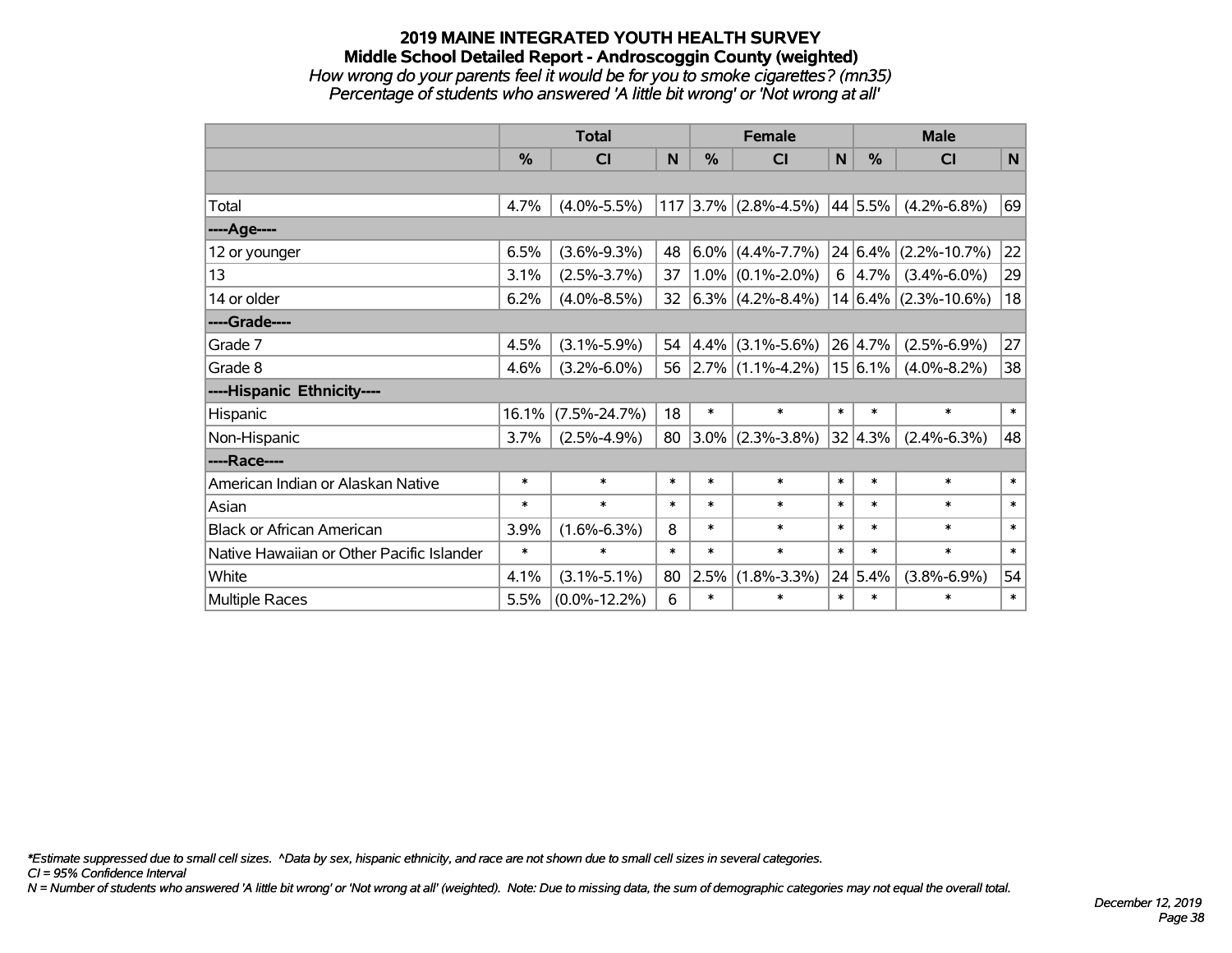### **2019 MAINE INTEGRATED YOUTH HEALTH SURVEY Middle School Detailed Report - Androscoggin County (weighted)** *How wrong do your friends feel it would be for you to smoke cigarettes? (mn172) Percentage of students who answered 'A little bit wrong' or 'Not wrong at all'*

|                                           |               | <b>Total</b>           | <b>Female</b> |               |                                         |                 | <b>Male</b> |                         |                |
|-------------------------------------------|---------------|------------------------|---------------|---------------|-----------------------------------------|-----------------|-------------|-------------------------|----------------|
|                                           | $\frac{0}{0}$ | CI                     | N             | $\frac{0}{0}$ | <b>CI</b>                               | N               | %           | <b>CI</b>               | N <sub>1</sub> |
|                                           |               |                        |               |               |                                         |                 |             |                         |                |
| Total                                     |               | $14.8\%$ (13.0%-16.7%) |               |               | 362 12.7% (10.3%-15.0%)                 |                 |             | 152 16.6% (14.5%-18.8%) | 202            |
| ----Age----                               |               |                        |               |               |                                         |                 |             |                         |                |
| 12 or younger                             | 13.3%         | $(8.8\% - 17.7\%)$     | 97            | 9.6%          | $(5.0\% - 14.2\%)$                      | 38              | 17.0%       | $(10.4\% - 23.7\%)$     | 58             |
| 13                                        | 14.4%         | $(11.9\% - 16.9\%)$    |               | 173 12.8%     | $(9.1\% - 16.5\%)$                      | 74              |             | 15.6% (11.8%-19.5%)     | 95             |
| 14 or older                               |               | 18.6% (12.2%-24.9%)    |               |               | $92 \mid 17.5\% \mid (11.8\% - 23.2\%)$ | 40              |             | $18.9\%$ (12.1%-25.8%)  | 50             |
| ----Grade----                             |               |                        |               |               |                                         |                 |             |                         |                |
| Grade 7                                   | 13.1%         | $(9.9\% - 16.3\%)$     |               | 153 10.6%     | $(6.4\% - 14.9\%)$                      | 63              | 15.3%       | $(9.9\% - 20.7\%)$      | 87             |
| Grade 8                                   |               | 16.6% (13.5%-19.6%)    |               |               | 200 14.7% (11.0%-18.3%)                 | 85              |             | 18.2% (14.0%-22.3%)     | 111            |
| ----Hispanic Ethnicity----                |               |                        |               |               |                                         |                 |             |                         |                |
| Hispanic                                  | 11.9%         | $(5.4\% - 18.5\%)$     | 13            | $\ast$        | $\ast$                                  | $\ast$          | $\ast$      | $\ast$                  | $\ast$         |
| Non-Hispanic                              |               | 15.2% (13.4%-16.9%)    |               |               | 326 12.6% (10.4%-14.8%)                 | 132             |             | 17.2% (14.8%-19.7%)     | 187            |
| ----Race----                              |               |                        |               |               |                                         |                 |             |                         |                |
| American Indian or Alaskan Native         | 14.2%         | $(6.4\% - 22.1\%)$     | 9             | $\ast$        | $\ast$                                  | $\ast$          | $\ast$      | $\ast$                  | $\ast$         |
| Asian                                     | 22.4%         | $(4.3\% - 40.5\%)$     | 8             | $\ast$        | $\ast$                                  | $\ast$          | $\ast$      | $\ast$                  | $\ast$         |
| <b>Black or African American</b>          | 14.7%         | $(11.6\% - 17.8\%)$    | 28            | 10.8%         | $(4.1\% - 17.5\%)$                      | 10 <sup>1</sup> | 19.3%       | $(5.6\% - 33.1\%)$      | 18             |
| Native Hawaiian or Other Pacific Islander | $\ast$        | $\ast$                 | $\ast$        | $\ast$        | $\ast$                                  | $\ast$          | $\ast$      | $\ast$                  | $\ast$         |
| White                                     | 14.5%         | $(12.2\% - 16.9\%)$    | 281           | 12.0%         | $(9.5\% - 14.5\%)$                      | 112             | 16.7%       | $(12.5\% - 20.9\%)$     | 166            |
| Multiple Races                            |               | 16.1% (11.1%-21.2%)    | 19            | $\ast$        | $\ast$                                  | $\ast$          | $\ast$      | $\ast$                  | $\ast$         |

*\*Estimate suppressed due to small cell sizes. ^Data by sex, hispanic ethnicity, and race are not shown due to small cell sizes in several categories.*

*CI = 95% Confidence Interval*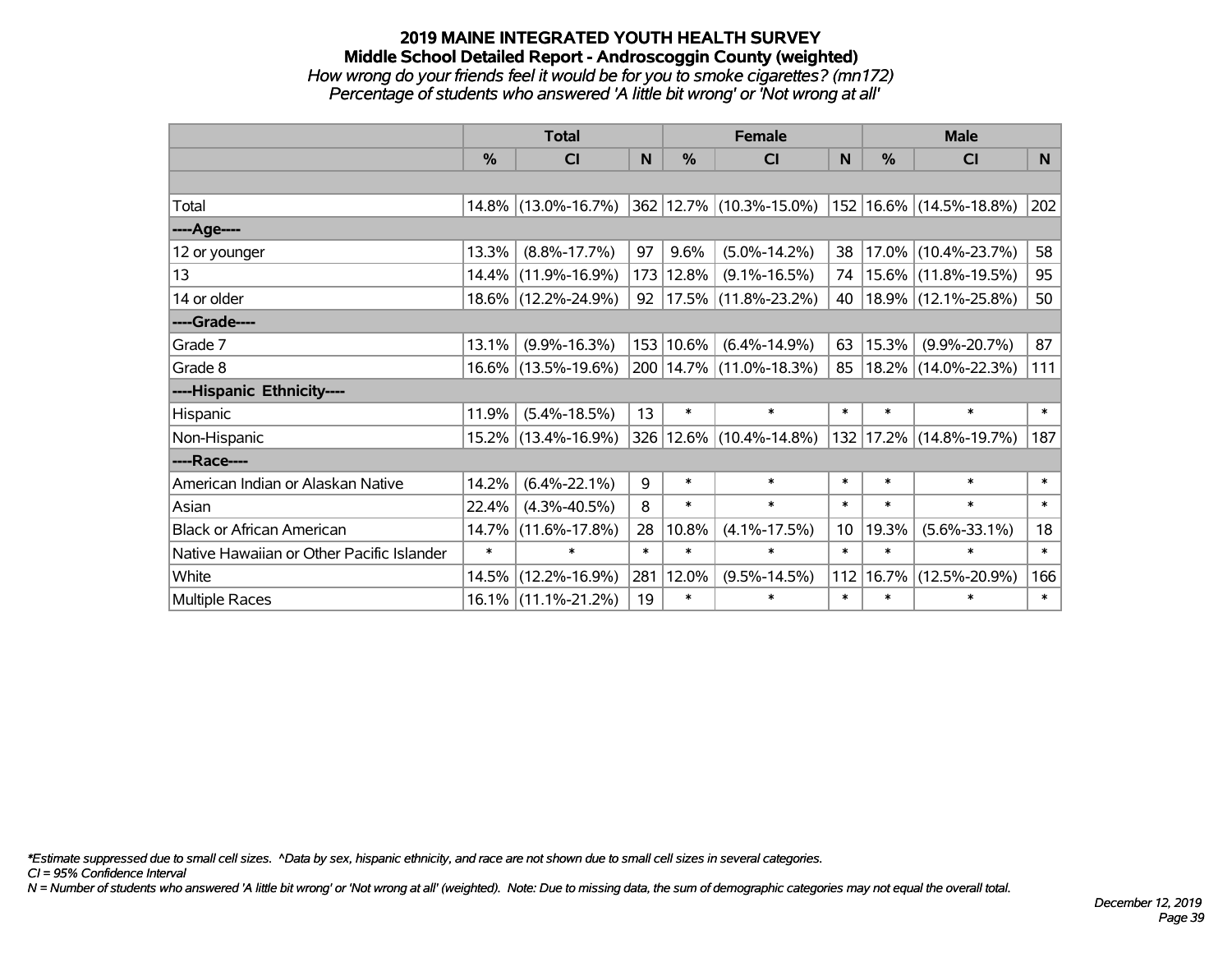#### **2019 MAINE INTEGRATED YOUTH HEALTH SURVEY Middle School Detailed Report - Androscoggin County (weighted)** *Have you ever used an electronic vapor product? (mn173) Percentage of students who answered 'Yes'*

|                                           |               | <b>Total</b>           |        |             | <b>Female</b>                                        |                 |               | <b>Male</b>                 |                 |
|-------------------------------------------|---------------|------------------------|--------|-------------|------------------------------------------------------|-----------------|---------------|-----------------------------|-----------------|
|                                           | $\frac{0}{0}$ | CI                     | N      | $\%$        | <b>CI</b>                                            | N               | $\frac{0}{0}$ | <b>CI</b>                   | <b>N</b>        |
|                                           |               |                        |        |             |                                                      |                 |               |                             |                 |
| Total                                     |               | 16.9% (14.5%-19.3%)    |        |             | $ 410 15.7\% $ (13.8%-17.6%) 187 17.4% (13.2%-21.5%) |                 |               |                             | 211             |
| ----Age----                               |               |                        |        |             |                                                      |                 |               |                             |                 |
| 12 or younger                             |               | 16.6% (12.2%-20.9%)    |        |             | 120   13.3%   (10.1%-16.5%)                          | 52              |               | 19.9% (12.8%-26.9%)         | 67              |
| 13                                        |               | 15.1% (13.0%-17.2%)    |        | 180   13.6% | $(9.4\% - 17.8\%)$                                   | 78              |               | 16.2% (12.2%-20.2%)         | 99              |
| 14 or older                               |               | 21.7% (13.3%-30.2%)    |        |             | 108 25.2% (17.9%-32.6%)                              | 57              | 17.2%         | $(8.2\% - 26.2\%)$          | 46              |
| ----Grade----                             |               |                        |        |             |                                                      |                 |               |                             |                 |
| Grade 7                                   |               | 16.6% (13.3%-20.0%)    |        |             | 194   15.3%   (12.3%-18.3%)                          | 90              |               | $17.4\%$ (12.9%-21.9%)      | 98              |
| Grade 8                                   |               | $17.0\%$ (14.1%-19.8%) |        |             | 202   15.8%   (14.1%-17.5%)                          | 91              |               | $17.1\%$ (11.7%-22.4%)      | 104             |
| ----Hispanic Ethnicity----                |               |                        |        |             |                                                      |                 |               |                             |                 |
| Hispanic                                  |               | 28.5% (15.5%-41.5%)    | 30     | $ 24.8\% $  | $(7.8\% - 41.8\%)$                                   | 15 <sub>1</sub> |               | $ 31.4\% $ (14.2%-48.5%)    | 14              |
| Non-Hispanic                              |               | 16.5% (14.1%-18.9%)    |        |             | 351   15.2%   (13.4%-16.9%)                          |                 |               | 157   17.1%   (13.1%-21.0%) | 185             |
| ----Race----                              |               |                        |        |             |                                                      |                 |               |                             |                 |
| American Indian or Alaskan Native         | 34.9%         | $(26.0\% - 43.9\%)$    | 23     | $ 45.0\% $  | $(33.7\% - 56.3\%)$                                  | 15 <sub>1</sub> | 25.7%         | $(9.6\% - 41.9\%)$          | 8               |
| Asian                                     | 19.8%         | $(6.5\% - 33.0\%)$     | 6      | $\ast$      | $\ast$                                               | $\ast$          | $\ast$        | $\ast$                      | $\ast$          |
| <b>Black or African American</b>          | 14.7%         | $(9.1\% - 20.4\%)$     | 28     | 14.4%       | $(3.6\% - 25.2\%)$                                   | 14              | 12.1%         | $(8.5\% - 15.7\%)$          | 11              |
| Native Hawaiian or Other Pacific Islander | $\ast$        | $\ast$                 | $\ast$ | $\ast$      | $\ast$                                               | $\ast$          | $\ast$        | $\ast$                      | $\ast$          |
| White                                     | $15.8\%$      | $(12.9\% - 18.7\%)$    | 305    | 14.0%       | $(11.9\% - 16.1\%)$                                  | 130             | 16.9%         | $(11.7\% - 22.2\%)$         | 169             |
| <b>Multiple Races</b>                     |               | 23.5% (13.8%-33.1%)    | 26     | $ 23.3\% $  | $(9.9\% - 36.6\%)$                                   | 17              | 23.9%         | $(5.5\% - 42.3\%)$          | 10 <sup>°</sup> |

*\*Estimate suppressed due to small cell sizes. ^Data by sex, hispanic ethnicity, and race are not shown due to small cell sizes in several categories.*

*CI = 95% Confidence Interval*

*N = Number of students who answered 'Yes' (weighted). Note: Due to missing data, the sum of demographic categories may not equal the overall total.*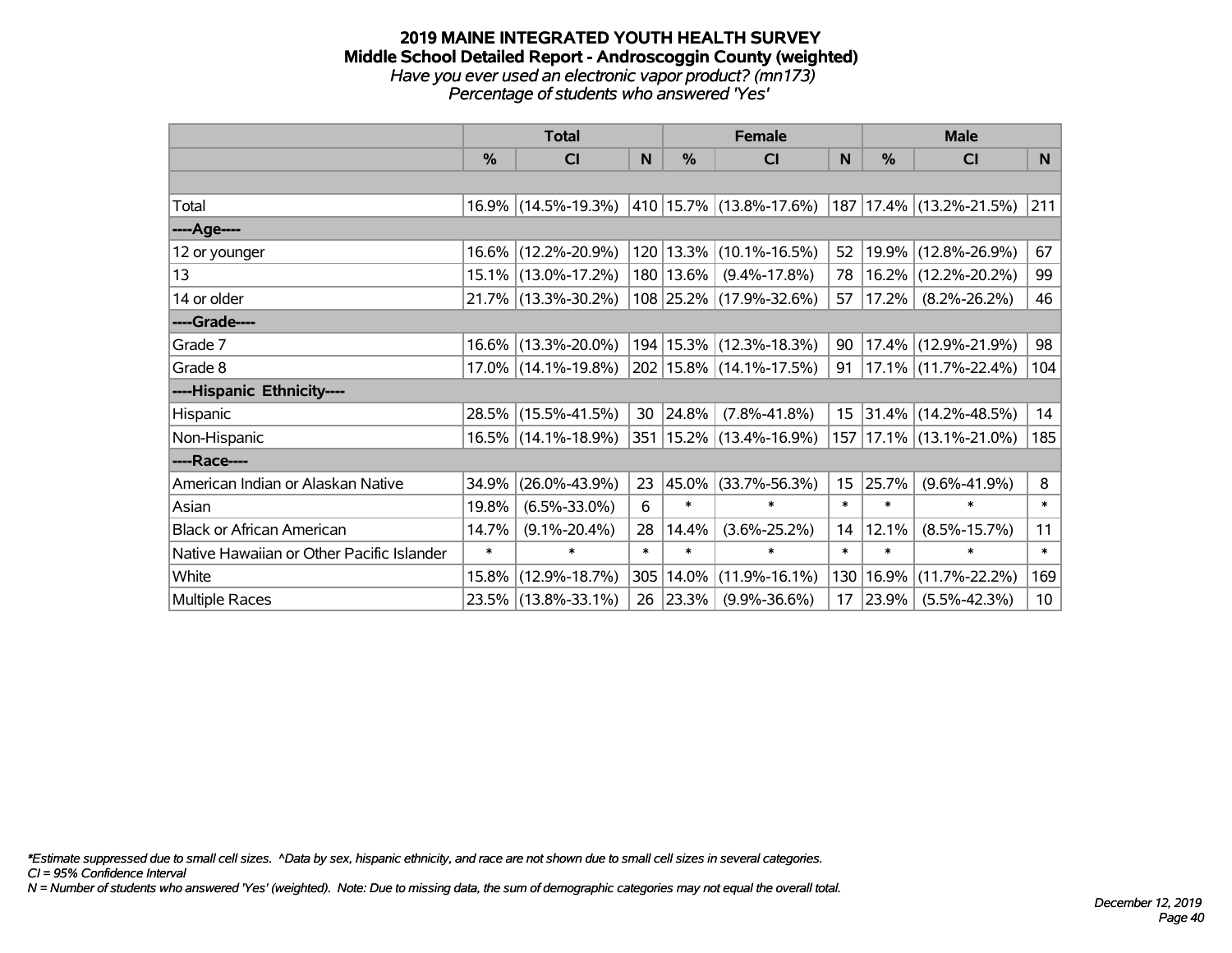### **2019 MAINE INTEGRATED YOUTH HEALTH SURVEY Middle School Detailed Report - Androscoggin County (weighted)** *During the past 30 days, on how many days did you use an electronic vapor product? (mn174) Percentage of students who answered at least 1 day*

|                                           | <b>Total</b>  |                    |        |          | <b>Female</b>      | <b>Male</b>  |               |                             |        |
|-------------------------------------------|---------------|--------------------|--------|----------|--------------------|--------------|---------------|-----------------------------|--------|
|                                           | $\frac{0}{0}$ | CI                 | N      | $\%$     | <b>CI</b>          | $\mathsf{N}$ | $\frac{0}{0}$ | <b>CI</b>                   | N      |
|                                           |               |                    |        |          |                    |              |               |                             |        |
| Total                                     | 6.8%          | $(5.0\% - 8.7\%)$  | 165    | 7.2%     | $(5.6\% - 8.9\%)$  |              | 86 6.3%       | $(3.3\% - 9.4\%)$           | 77     |
| ----Age----                               |               |                    |        |          |                    |              |               |                             |        |
| 12 or younger                             | 7.9%          | $(4.9\% - 10.8\%)$ | 57     | 7.3%     | $(4.8\% - 9.7\%)$  |              | $28 8.6\% $   | $(3.2\% - 13.9\%)$          | 29     |
| 13                                        | 5.8%          | $(3.2\% - 8.4\%)$  | 68     | 5.5%     | $(2.3\% - 8.7\%)$  |              |               | $31 6.2\% (1.2\% - 11.2\%)$ | 37     |
| 14 or older                               | 7.8%          | $(5.0\% - 10.6\%)$ | 40     | $11.6\%$ | $(8.5\% - 14.7\%)$ |              | $27 4.0\%$    | $(0.0\% - 8.4\%)$           | 11     |
| ----Grade----                             |               |                    |        |          |                    |              |               |                             |        |
| Grade 7                                   | 7.1%          | $(5.2\% - 8.9\%)$  | 82     | 6.1%     | $(4.1\% - 8.1\%)$  |              | 36 8.1%       | $(5.3\% - 10.9\%)$          | 46     |
| Grade 8                                   | 6.4%          | $(4.2\% - 8.5\%)$  | 76     | 7.7%     | $(5.0\% - 10.4\%)$ |              | 44 4.8%       | $(1.0\% - 8.7\%)$           | 29     |
| ----Hispanic Ethnicity----                |               |                    |        |          |                    |              |               |                             |        |
| Hispanic                                  | 13.7%         | $(3.8\% - 23.7\%)$ | 15     | $\ast$   | $\ast$             | $\ast$       | $\ast$        | $\ast$                      | $\ast$ |
| Non-Hispanic                              | 6.4%          | $(4.8\% - 7.9\%)$  | 136    | 7.1%     | $(5.7\% - 8.5\%)$  |              | 74 5.5%       | $(2.7\% - 8.2\%)$           | 59     |
| ----Race----                              |               |                    |        |          |                    |              |               |                             |        |
| American Indian or Alaskan Native         | 11.9%         | $(3.3\% - 20.5\%)$ | 8      | $\ast$   | $\ast$             | $\ast$       | $\ast$        | $\ast$                      | $\ast$ |
| Asian                                     | $\ast$        | $\ast$             | $\ast$ | $\ast$   | $\ast$             | $\ast$       | $\ast$        | $\ast$                      | $\ast$ |
| <b>Black or African American</b>          | 4.6%          | $(0.0\% - 9.4\%)$  | 9      | $\ast$   | $\ast$             | $\ast$       | $\ast$        | $\ast$                      | $\ast$ |
| Native Hawaiian or Other Pacific Islander | $\ast$        | $\ast$             | $\ast$ | $\ast$   | $\ast$             | $\ast$       | $\ast$        | $\ast$                      | $\ast$ |
| White                                     | 6.6%          | $(4.3\% - 8.9\%)$  | 127    | 7.0%     | $(5.1\% - 9.0\%)$  | 65           | 6.0%          | $(2.5\% - 9.5\%)$           | 60     |
| Multiple Races                            | ∗             | $\ast$             | $\ast$ | $\ast$   | $\ast$             | $\ast$       | $\ast$        | $\ast$                      | $\ast$ |

*\*Estimate suppressed due to small cell sizes. ^Data by sex, hispanic ethnicity, and race are not shown due to small cell sizes in several categories.*

*CI = 95% Confidence Interval*

*N = Number of students who answered at least 1 day (weighted). Note: Due to missing data, the sum of demographic categories may not equal the overall total.*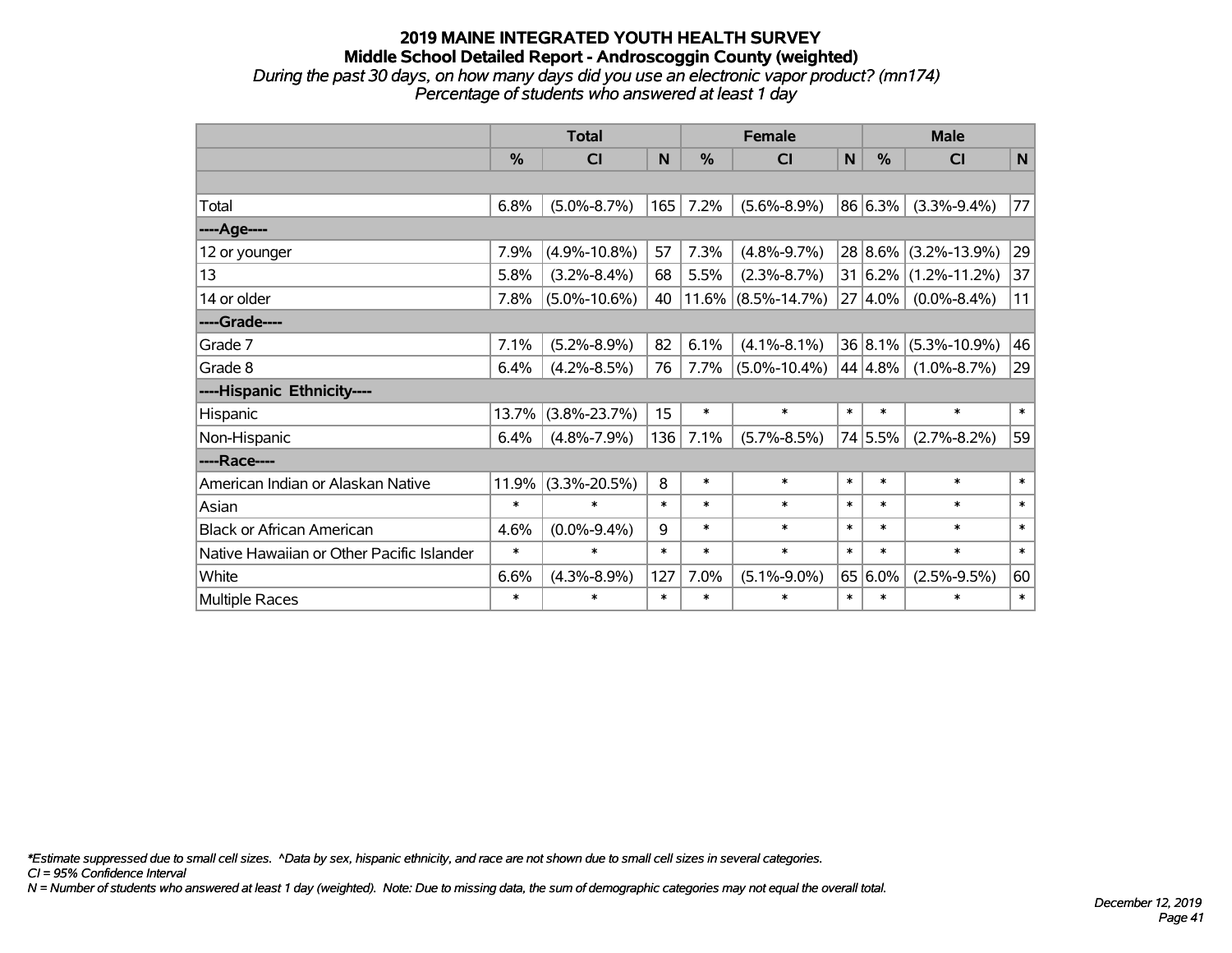### **2019 MAINE INTEGRATED YOUTH HEALTH SURVEY Middle School Detailed Report - Androscoggin County (weighted)** *The last time you used an electronic vapor product, what was in the vapor you inhaled? (mn182) Percentage of students who answered 'Nicotine'*

|                                           | <b>Total</b>  |                     |        |               | <b>Female</b>          | <b>Male</b> |               |                     |        |
|-------------------------------------------|---------------|---------------------|--------|---------------|------------------------|-------------|---------------|---------------------|--------|
|                                           | $\frac{0}{0}$ | CI                  | N      | $\frac{9}{6}$ | <b>CI</b>              | N           | $\frac{0}{0}$ | CI                  | N      |
|                                           |               |                     |        |               |                        |             |               |                     |        |
| Total                                     | 22.3%         | $(16.8\% - 27.7\%)$ |        |               | 74 22.1% (13.5%-30.8%) |             | 32 20.8%      | $(7.1\% - 34.5\%)$  | 36     |
| ----Age----                               |               |                     |        |               |                        |             |               |                     |        |
| 12 or younger                             | 20.9%         | $(8.4\% - 33.5\%)$  | 19     | $\ast$        | $\ast$                 | $\ast$      | $\ast$        | $\ast$              | $\ast$ |
| 13                                        | 22.5%         | $(12.6\% - 32.4\%)$ |        | 33 12.1%      | $(2.5\% - 21.7\%)$     | 8           | 27.9%         | $(14.4\% - 41.3\%)$ | 22     |
| 14 or older                               | 23.1%         | $(9.7\% - 36.6\%)$  |        | 22 22.2%      | $(0.0\% - 45.1\%)$     |             | 10 27.1%      | $(5.5\% - 48.7\%)$  | 12     |
| ----Grade----                             |               |                     |        |               |                        |             |               |                     |        |
| Grade 7                                   | 19.8%         | $(12.9\% - 26.8\%)$ |        | 28 25.6%      | $(10.5\% - 40.7\%)$    |             | 16 15.8%      | $(0.0\% - 31.6\%)$  | 12     |
| Grade 8                                   |               | 23.2% (10.4%-35.9%) |        |               | 40 20.3% (12.0%-28.6%) |             | 16 26.2%      | $(6.5\% - 45.8\%)$  | 24     |
| ----Hispanic Ethnicity----                |               |                     |        |               |                        |             |               |                     |        |
| Hispanic                                  | $\ast$        | $\ast$              | $\ast$ | $\ast$        | $\ast$                 | $\ast$      | $\ast$        | $\ast$              | $\ast$ |
| Non-Hispanic                              |               | 22.5% (15.8%-29.3%) |        |               | 65 24.4% (13.6%-35.1%) |             | 31 21.9%      | $(6.9\% - 36.9\%)$  | 34     |
| ----Race----                              |               |                     |        |               |                        |             |               |                     |        |
| American Indian or Alaskan Native         | $\ast$        | $\ast$              | $\ast$ | $\ast$        | $\ast$                 | $\ast$      | $\ast$        | $\ast$              | $\ast$ |
| Asian                                     | $\ast$        | $\ast$              | $\ast$ | $\ast$        | $\ast$                 | $\ast$      | $\ast$        | $\ast$              | $\ast$ |
| <b>Black or African American</b>          | $\ast$        | $\ast$              | $\ast$ | $\ast$        | $\ast$                 | $\ast$      | $\ast$        | $\ast$              | $\ast$ |
| Native Hawaiian or Other Pacific Islander | $\ast$        | $\ast$              | $\ast$ | $\ast$        | $\ast$                 | $\ast$      | $\ast$        | $\ast$              | $\ast$ |
| White                                     | 22.6%         | $(14.7\% - 30.6\%)$ |        | 58 28.0%      | $(16.6\% - 39.4\%)$    | 29          | 19.6%         | $(4.3\% - 34.9\%)$  | 29     |
| <b>Multiple Races</b>                     | $\ast$        | $\ast$              | $\ast$ | $\ast$        | $\ast$                 | $\ast$      | $\ast$        | $\ast$              | $\ast$ |

*\*Estimate suppressed due to small cell sizes. ^Data by sex, hispanic ethnicity, and race are not shown due to small cell sizes in several categories.*

*CI = 95% Confidence Interval*

*N = Number of students who answered 'Nicotine' (weighted). Note: Due to missing data, the sum of demographic categories may not equal the overall total.*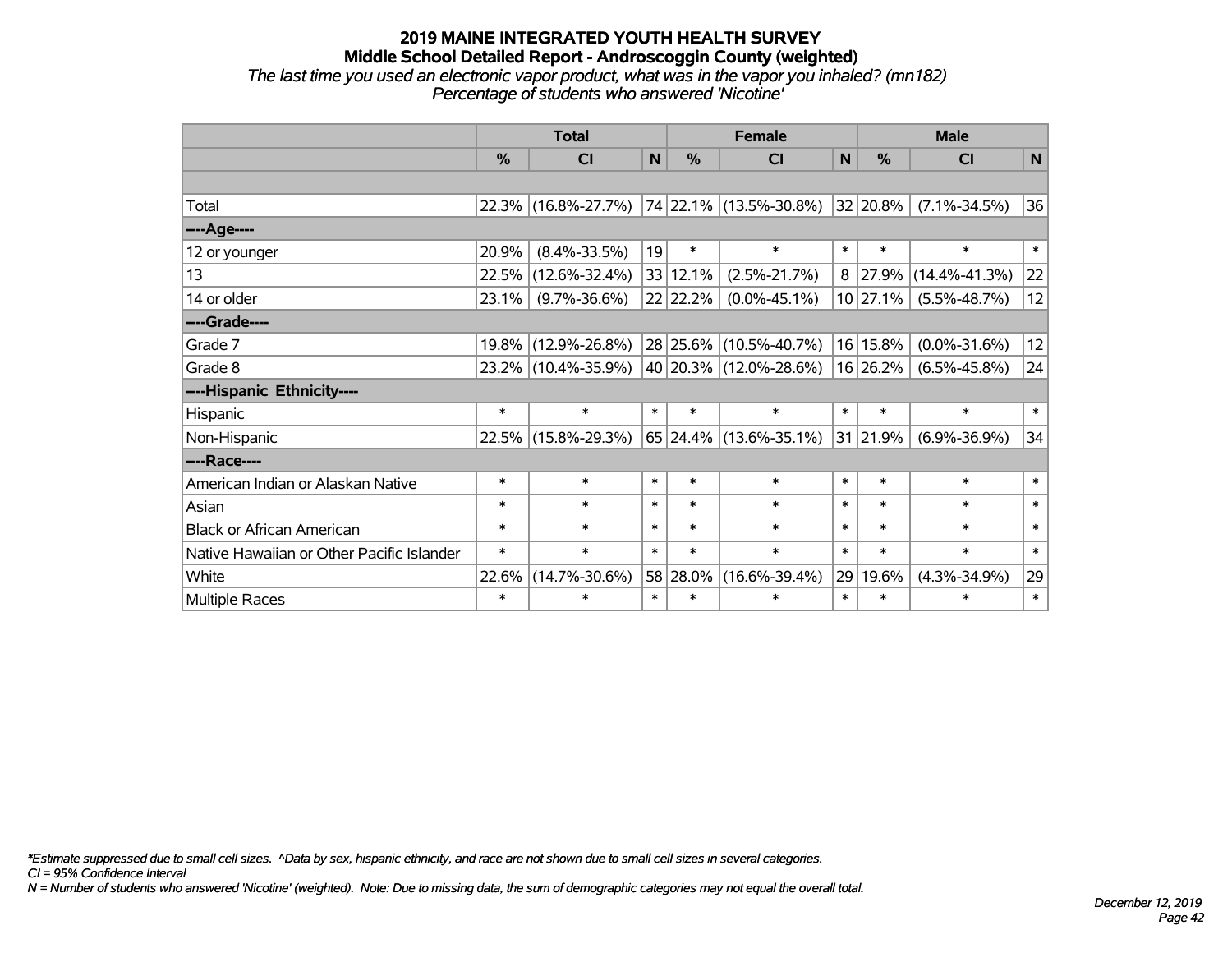### **2019 MAINE INTEGRATED YOUTH HEALTH SURVEY Middle School Detailed Report - Androscoggin County (weighted)** *The last time you used an electronic vapor product, what was in the vapor you inhaled? (mn182\_2) Percentage of students who answered 'Marijuana or Hash Oil'*

|                                           | <b>Total</b>  |                     |                |         | <b>Female</b>          | <b>Male</b>  |         |                          |                |
|-------------------------------------------|---------------|---------------------|----------------|---------|------------------------|--------------|---------|--------------------------|----------------|
|                                           | $\frac{0}{0}$ | C <sub>l</sub>      | N              | %       | <b>CI</b>              | $\mathsf{N}$ | %       | <b>CI</b>                | N              |
|                                           |               |                     |                |         |                        |              |         |                          |                |
| Total                                     | 7.8%          | $(4.7\% - 10.9\%)$  |                |         | 26 9.8% (2.9%-16.6%)   |              |         | $14 6.7\% $ (2.8%-10.5%) | 12             |
| ---- Age----                              |               |                     |                |         |                        |              |         |                          |                |
| 12 or younger                             | 8.0%          | $(2.4\% - 13.6\%)$  | $\overline{7}$ | $\ast$  | $\ast$                 | $\ast$       | $\ast$  | $\ast$                   | $\ast$         |
| 13                                        | 7.7%          | $(1.2\% - 14.1\%)$  | 11             | $\ast$  | $\ast$                 | $\ast$       | $\ast$  | $\ast$                   | $\ast$         |
| 14 or older                               | 7.8%          | $(4.5\% - 11.1\%)$  | $\overline{7}$ | $\ast$  | $\ast$                 | $\ast$       | $\ast$  | $\ast$                   | $\ast$         |
| ----Grade----                             |               |                     |                |         |                        |              |         |                          |                |
| Grade 7                                   | 7.6%          | $(0.0\% - 15.8\%)$  | 11             | $\ast$  | $\ast$                 | $\ast$       | $\ast$  | $\ast$                   | $\pmb{\ast}$   |
| Grade 8                                   | 8.6%          | $(0.1\% - 17.1\%)$  | 15             | $\ast$  | $\ast$                 | $\ast$       | $\ast$  | $\ast$                   | $\ast$         |
| ----Hispanic Ethnicity----                |               |                     |                |         |                        |              |         |                          |                |
| Hispanic                                  | 31.7%         | $(15.3\% - 48.0\%)$ | 9              | $\ast$  | $\ast$                 | $\ast$       | $\ast$  | $\ast$                   | $\ast$         |
| Non-Hispanic                              | 5.8%          | $(2.9\% - 8.7\%)$   | 17             |         | $ 7.6\% $ (0.0%-16.0%) |              |         | $10 4.6\% $ (0.0%-10.5%) | $\overline{7}$ |
| ----Race----                              |               |                     |                |         |                        |              |         |                          |                |
| American Indian or Alaskan Native         | $\ast$        | $\ast$              | $\ast$         | $\ast$  | $\ast$                 | $\ast$       | $\ast$  | $\ast$                   | $\ast$         |
| Asian                                     | $\ast$        | $\ast$              | $\ast$         | $\ast$  | $\ast$                 | $\ast$       | $\ast$  | $\ast$                   | $\ast$         |
| <b>Black or African American</b>          | $\ast$        | $\ast$              | $\ast$         | $\ast$  | $\ast$                 | $\ast$       | $\ast$  | $\ast$                   | $\ast$         |
| Native Hawaiian or Other Pacific Islander | $\ast$        | $\ast$              | $\ast$         | $\ast$  | $\ast$                 | $\ast$       | $\ast$  | $\ast$                   | $\ast$         |
| White                                     | 6.0%          | $(4.1\% - 8.0\%)$   |                | 15 5.4% | $(0.7\% - 10.2\%)$     | 6            | $6.7\%$ | $(3.2\% - 10.1\%)$       | 10             |
| <b>Multiple Races</b>                     | $\ast$        | $\ast$              | $\ast$         | $\ast$  | $\ast$                 | $\ast$       | $\ast$  | $\ast$                   | $\ast$         |

*\*Estimate suppressed due to small cell sizes. ^Data by sex, hispanic ethnicity, and race are not shown due to small cell sizes in several categories.*

*CI = 95% Confidence Interval*

*N = Number of students who answered 'Marijuana or Hash Oil' (weighted). Note: Due to missing data, the sum of demographic categories may not equal the overall total.*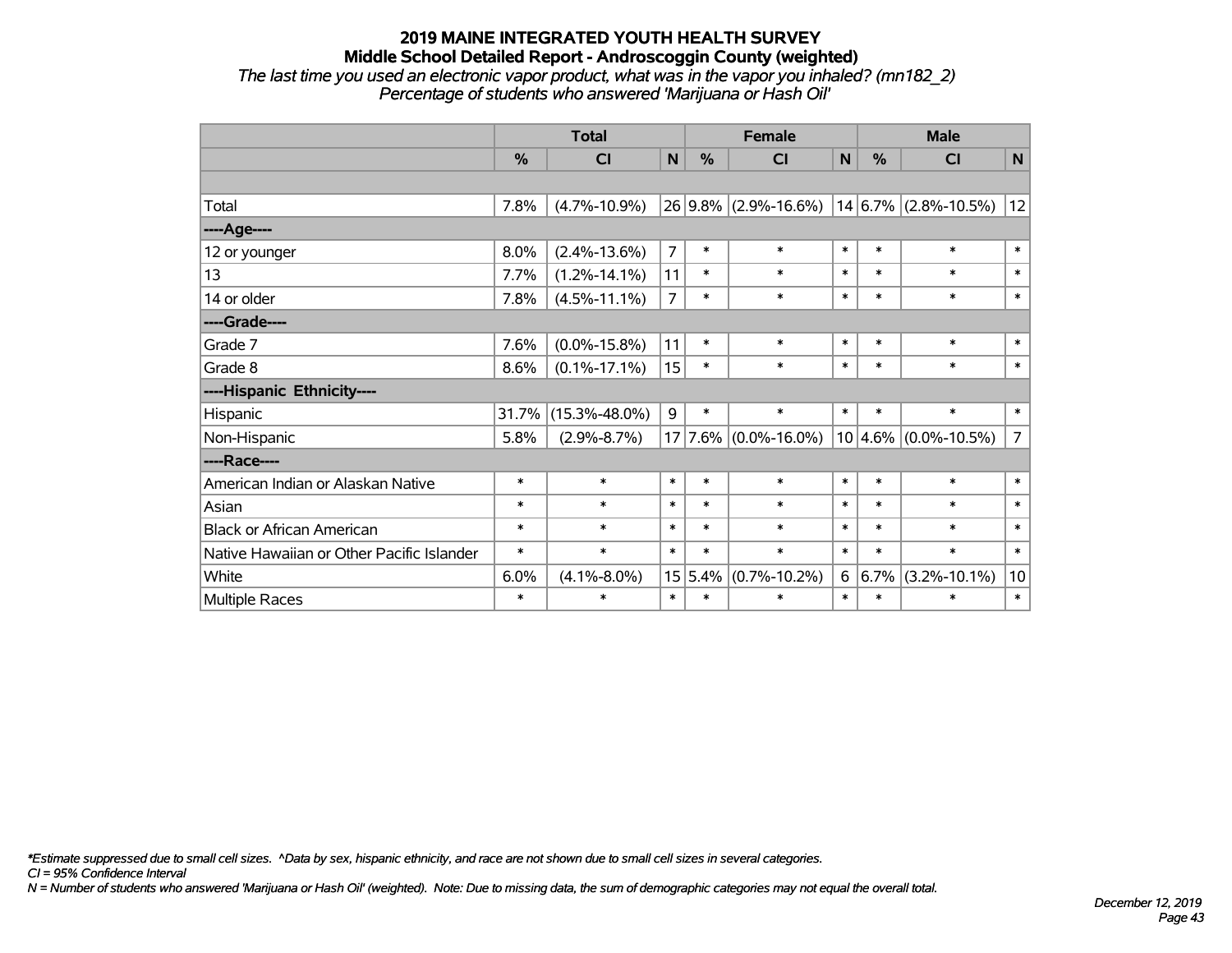*Percentage of students who are susceptible to cigarette use (among all students including those who have tried cigarettes or are current cigarette users) (mntobsus)*

|                                           | <b>Total</b>  |                        |        |        | <b>Female</b>            |        | <b>Male</b> |                          |        |  |
|-------------------------------------------|---------------|------------------------|--------|--------|--------------------------|--------|-------------|--------------------------|--------|--|
|                                           | $\frac{0}{0}$ | <b>CI</b>              | N      | %      | <b>CI</b>                | N      | %           | <b>CI</b>                | N.     |  |
|                                           |               |                        |        |        |                          |        |             |                          |        |  |
| Total                                     |               | 26.9% (22.1%-31.8%)    |        |        | 656 28.8% (23.9%-33.7%)  |        |             | 344 24.6% (17.4%-31.8%)  | 299    |  |
| ----Age----                               |               |                        |        |        |                          |        |             |                          |        |  |
| 12 or younger                             |               | 25.8% (22.5%-29.1%)    |        |        | 188 29.4% (26.0%-32.9%)  |        |             | 115 21.3% (15.6%-27.1%)  | 71     |  |
| 13                                        |               | 25.6% (20.2%-31.0%)    |        |        | 306 26.2% (21.1%-31.3%)  |        |             | 153 24.7% (15.6%-33.8%)  | 150    |  |
| 14 or older                               |               | $32.0\%$ (23.6%-40.5%) |        |        | 161 34.5% (23.0%-45.9%)  | 77     |             | $ 29.0\% $ (18.2%-39.8%) | 78     |  |
| ----Grade----                             |               |                        |        |        |                          |        |             |                          |        |  |
| Grade 7                                   |               | 25.0% (22.8%-27.3%)    |        |        | 291 27.4% (25.1%-29.8%)  |        |             | 164 21.6% (15.9%-27.2%)  | 121    |  |
| Grade 8                                   |               | 28.5% (20.9%-36.1%)    |        |        | 343 30.1% (21.6%-38.6%)  |        |             | 173 26.8% (18.5%-35.2%)  | 165    |  |
| ----Hispanic Ethnicity----                |               |                        |        |        |                          |        |             |                          |        |  |
| Hispanic                                  |               | 35.3% (23.7%-47.0%)    | 39     | 29.2%  | $(6.1\% - 52.3\%)$       | 18     | $ 40.8\%$   | $(33.2\% - 48.4\%)$      | 18     |  |
| Non-Hispanic                              |               | 26.8% (21.6%-32.0%)    |        |        | 574 28.9% (23.0%-34.7%)  |        |             | 301 24.5% (17.5%-31.5%)  | 266    |  |
| ----Race----                              |               |                        |        |        |                          |        |             |                          |        |  |
| American Indian or Alaskan Native         |               | 41.7% (18.9%-64.5%)    | 28     | 32.8%  | $(8.6\% - 57.1\%)$       | 11     | 48.2%       | $(13.0\% - 83.3\%)$      | 16     |  |
| Asian                                     |               | 33.8% (11.5%-56.1%)    | 11     | $\ast$ | $\ast$                   | $\ast$ | $\ast$      | $\ast$                   | $\ast$ |  |
| <b>Black or African American</b>          |               | 18.2% (13.8%-22.7%)    | 35     | 20.4%  | $(12.7\% - 28.1\%)$      | 19     | 15.4%       | $(11.1\% - 19.8\%)$      | 14     |  |
| Native Hawaiian or Other Pacific Islander | $\ast$        | $\ast$                 | $\ast$ | $\ast$ | $\ast$                   | $\ast$ | $\ast$      | $\ast$                   | $\ast$ |  |
| White                                     | 26.6%         | $(22.5\% - 30.8\%)$    | 515    | 27.6%  | $(22.8\% - 32.5\%)$      | 257    | 25.1%       | $(19.3\% - 31.0\%)$      | 250    |  |
| <b>Multiple Races</b>                     |               | 34.2% (15.9%-52.6%)    | 39     |        | $ 45.7\% $ (20.9%-70.4%) | 33     | 15.0%       | $(0.0\% - 36.7\%)$       | 6      |  |

*\*Estimate suppressed due to small cell sizes. ^Data by sex, hispanic ethnicity, and race are not shown due to small cell sizes in several categories.*

*CI = 95% Confidence Interval*

*N = Number of students who are susceptible to cigarette use (among all students including those who have tried cigarettes or are current cigarette users) (weighted). Note: Due to missing data, the sum of demographic categories may not equal the overall total.*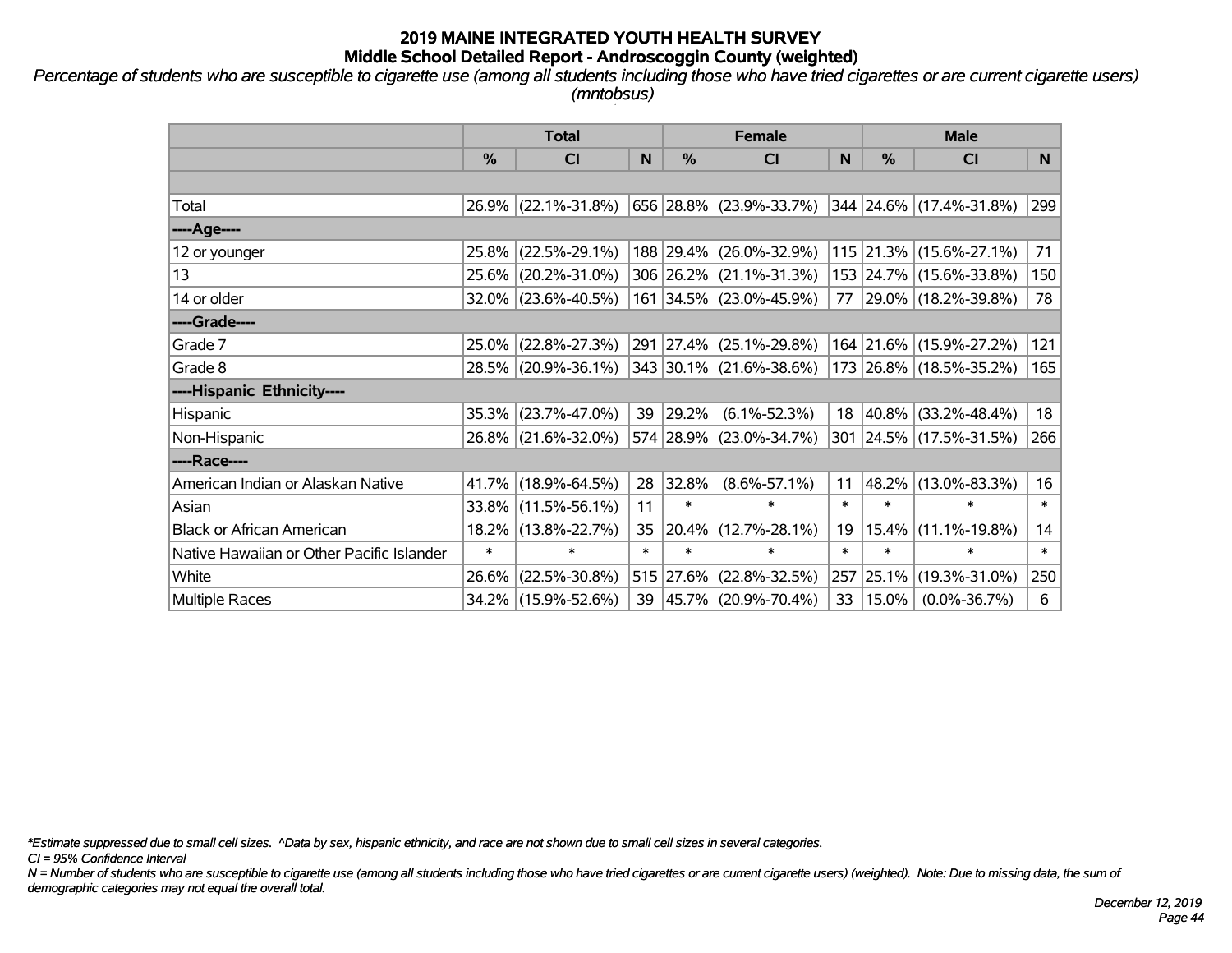*Percentage of students who are susceptible to cigarette use (among students who have never tried cigarettes) (mntobsus\_2)*

|                                           |        | <b>Total</b>           |        |               | <b>Female</b>           |                | <b>Male</b> |                         |        |
|-------------------------------------------|--------|------------------------|--------|---------------|-------------------------|----------------|-------------|-------------------------|--------|
|                                           | %      | <b>CI</b>              | N      | $\frac{0}{0}$ | CI                      | N              | %           | CI                      | N      |
|                                           |        |                        |        |               |                         |                |             |                         |        |
| Total                                     |        | 25.6% (20.6%-30.6%)    |        |               | 588 27.4% (21.6%-33.2%) |                |             | 310 23.5% (17.4%-29.6%) | 269    |
| ----Age----                               |        |                        |        |               |                         |                |             |                         |        |
| 12 or younger                             | 24.5%  | $(20.9\% - 28.1\%)$    |        |               | 167 29.3% (25.1%-33.4%) | 108            | 19.0%       | $(14.1\% - 23.8\%)$     | 58     |
| 13                                        |        | 24.5% (18.6%-30.3%)    |        |               | 280 24.7% (18.9%-30.5%) |                |             | 137 24.2% (15.4%-33.0%) | 141    |
| 14 or older                               |        | $30.1\%$ (21.6%-38.7%) |        |               | 140 31.4% (18.0%-44.8%) |                |             | 65 27.9% (19.4%-36.5%)  | 69     |
| ----Grade----                             |        |                        |        |               |                         |                |             |                         |        |
| Grade 7                                   | 24.6%  | $(22.6\% - 26.7\%)$    |        | 274 27.6%     | $(25.0\% - 30.2\%)$     |                | 157 20.6%   | $(15.6\% - 25.6\%)$     | 110    |
| Grade 8                                   |        | 26.6% (18.4%-34.8%)    |        |               | 300 27.4% (17.4%-37.3%) |                |             | 148 25.8% (18.0%-33.7%) | 149    |
| ----Hispanic Ethnicity----                |        |                        |        |               |                         |                |             |                         |        |
| Hispanic                                  |        | 28.6% (19.8%-37.4%)    | 29     | $ 23.4\% $    | $(5.7\% - 41.0\%)$      |                | 13 38.0%    | $(25.0\% - 51.0\%)$     | 16     |
| Non-Hispanic                              |        | 25.8% (20.8%-30.7%)    |        |               | 525 27.6% (21.4%-33.9%) |                |             | 274 23.6% (18.1%-29.1%) | 244    |
| ----Race----                              |        |                        |        |               |                         |                |             |                         |        |
| American Indian or Alaskan Native         |        | 39.3% (17.4%-61.2%)    | 24     | $ 23.7\% $    | $(11.7\% - 35.7\%)$     | $\overline{7}$ | 51.5%       | $(17.5\% - 85.5\%)$     | 16     |
| Asian                                     | 31.1%  | $(4.8\% - 57.5\%)$     | 9      | $\ast$        | $\ast$                  | $\ast$         | $\ast$      | $\ast$                  | $\ast$ |
| <b>Black or African American</b>          | 17.9%  | $(13.1\% - 22.7\%)$    | 34     | 19.1%         | $(10.5\% - 27.6\%)$     | 18             | 16.0%       | $(11.9\% - 20.1\%)$     | 14     |
| Native Hawaiian or Other Pacific Islander | $\ast$ | $\ast$                 | $\ast$ | $\ast$        | $\ast$                  | $\ast$         | $\ast$      | $\ast$                  | $\ast$ |
| White                                     | 25.3%  | $(21.5\% - 29.1\%)$    | 463    | $ 26.4\% $    | $(21.3\% - 31.5\%)$     | 232            | 23.9%       | $(19.5\% - 28.2\%)$     | 225    |
| <b>Multiple Races</b>                     |        | 34.3% (14.7%-53.9%)    |        |               | 37 44.5% (19.6%-69.3%)  | 31             | 16.3%       | $(0.0\% - 39.6\%)$      | 6      |

*\*Estimate suppressed due to small cell sizes. ^Data by sex, hispanic ethnicity, and race are not shown due to small cell sizes in several categories.*

*CI = 95% Confidence Interval*

*N = Number of students who are susceptible to cigarette use (among students who have never tried cigarettes) (weighted). Note: Due to missing data, the sum of demographic categories may not equal the overall total.*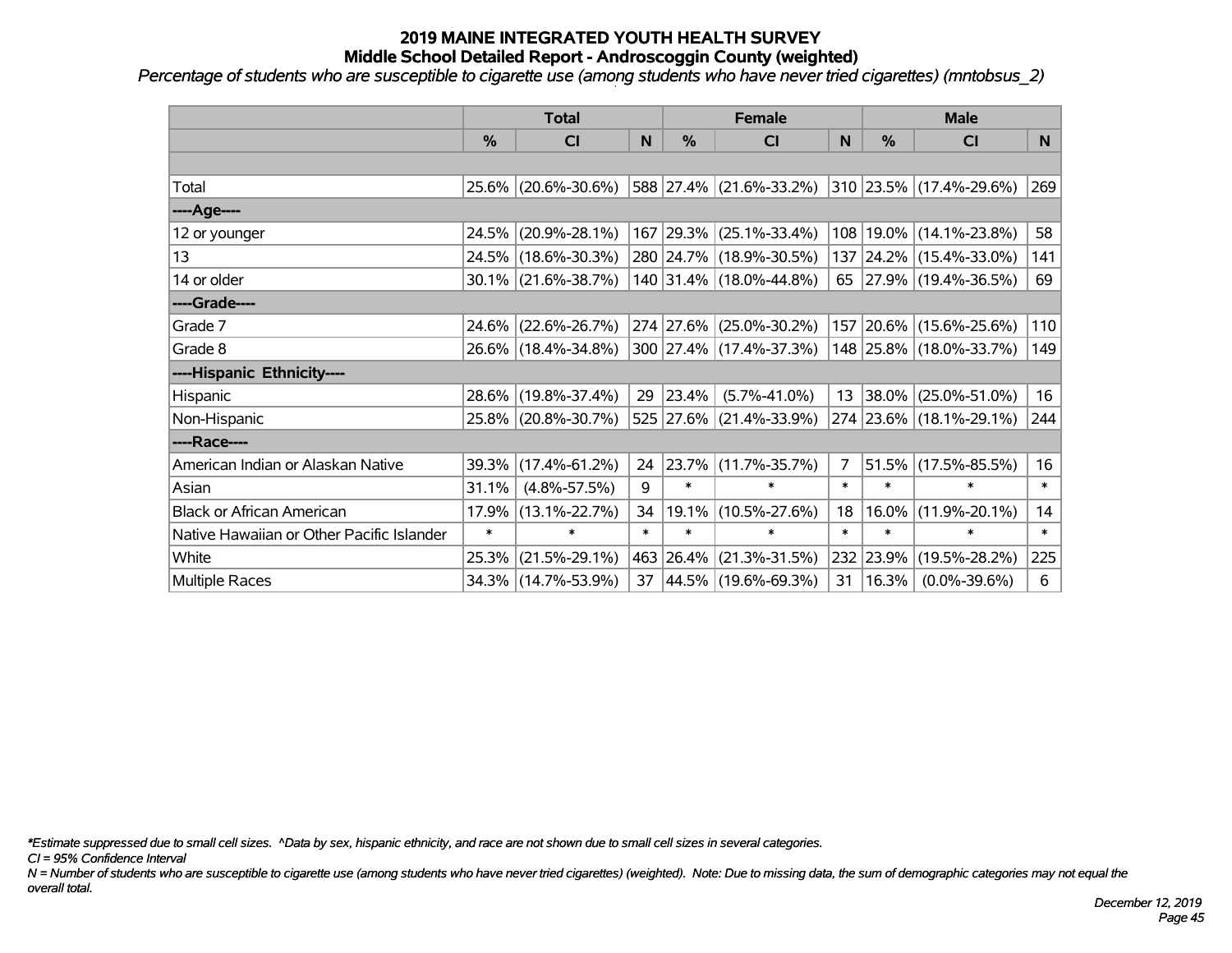*Percentage of students who smoked cigarettes or cigars or used chewing tobacco, snuff, dip, or dissolvable tobacco products on one or more of the past 30 days (mnanytoba)*

|                                           | <b>Total</b> |                                             |                |         | <b>Female</b>                                               | <b>Male</b> |                 |                          |        |
|-------------------------------------------|--------------|---------------------------------------------|----------------|---------|-------------------------------------------------------------|-------------|-----------------|--------------------------|--------|
|                                           | %            | <b>CI</b>                                   | N              | %       | <b>CI</b>                                                   | N           | %               | <b>CI</b>                | N      |
|                                           |              |                                             |                |         |                                                             |             |                 |                          |        |
| Total                                     | $3.0\%$      | $(1.8\% - 4.2\%)$   72   2.8%   (1.4%-4.2%) |                |         |                                                             |             |                 | $ 33 3.2\% $ (1.6%-4.8%) | 39     |
| ----Age----                               |              |                                             |                |         |                                                             |             |                 |                          |        |
| 12 or younger                             | 3.3%         | $(2.3\% - 4.3\%)$                           |                |         | $24$ 2.9% (1.3%-4.6%)                                       |             | 11 3.8%         | $(1.9\% - 5.6\%)$        | 12     |
| 13                                        | $3.1\%$      | $(1.4\% - 4.8\%)$                           |                |         | 36 2.9% (0.1%-5.7%)                                         |             | 17 3.3%         | $(1.3\% - 5.3\%)$        | 20     |
| 14 or older                               | $2.4\%$      | $(0.9\% - 3.9\%)$                           | 12             | $\ast$  | $\ast$                                                      | $\ast$      | $\ast$          | $\ast$                   | $\ast$ |
| ----Grade----                             |              |                                             |                |         |                                                             |             |                 |                          |        |
| Grade 7                                   | 3.2%         | $(1.6\% - 4.8\%)$                           |                |         | $38 3.0\% $ (1.2%-4.8%)                                     |             | 18 3.5%         | $(1.2\% - 5.7\%)$        | 20     |
| Grade 8                                   |              |                                             |                |         | $2.9\%$ (1.6%-4.1%) 34 2.7% (0.6%-4.7%) 15 3.1% (1.5%-4.7%) |             |                 |                          | 19     |
| ----Hispanic Ethnicity----                |              |                                             |                |         |                                                             |             |                 |                          |        |
| Hispanic                                  | $\ast$       | $\ast$                                      | $\ast$         | $\ast$  | $\ast$                                                      | $\ast$      | $\ast$          | $\ast$                   | $\ast$ |
| Non-Hispanic                              | $2.6\%$      | $(1.5\% - 3.8\%)$                           |                |         | $56$ 2.7% (1.6%-3.9%)                                       |             | 28 2.6%         | $(0.8\% - 4.3\%)$        | 28     |
| ----Race----                              |              |                                             |                |         |                                                             |             |                 |                          |        |
| American Indian or Alaskan Native         | $\ast$       | $\ast$                                      | $\ast$         | $\ast$  | $\ast$                                                      | $\ast$      | $\ast$          | $\ast$                   | $\ast$ |
| Asian                                     | $\ast$       | $\ast$                                      | $\ast$         | $\ast$  | $\ast$                                                      | $\ast$      | $\ast$          | $\ast$                   | $\ast$ |
| <b>Black or African American</b>          | 3.2%         | $(1.9\% - 4.5\%)$                           | $\overline{7}$ | $\ast$  | $\ast$                                                      | $\ast$      | $\ast$          | $\ast$                   | $\ast$ |
| Native Hawaiian or Other Pacific Islander | $\ast$       | $\ast$                                      | $\ast$         | $\ast$  | $\ast$                                                      | $\ast$      | $\ast$          | $\ast$                   | $\ast$ |
| White                                     | 2.5%         | $(1.3\% - 3.7\%)$                           |                | 48 2.4% | $(1.2\% - 3.5\%)$                                           |             | $22 \mid 2.7\%$ | $(0.9\% - 4.5\%)$        | 26     |
| <b>Multiple Races</b>                     | $\ast$       | $\ast$                                      | $\ast$         | $\ast$  | $\ast$                                                      | $\ast$      | $\ast$          | $\ast$                   | $\ast$ |

*\*Estimate suppressed due to small cell sizes. ^Data by sex, hispanic ethnicity, and race are not shown due to small cell sizes in several categories.*

*CI = 95% Confidence Interval*

*N = Number of students who smoked cigarettes or cigars or used chewing tobacco, snuff, dip, or dissolvable tobacco products on one or more of the past 30 days (weighted). Note: Due to missing data, the sum of demographic categories may not equal the overall total.*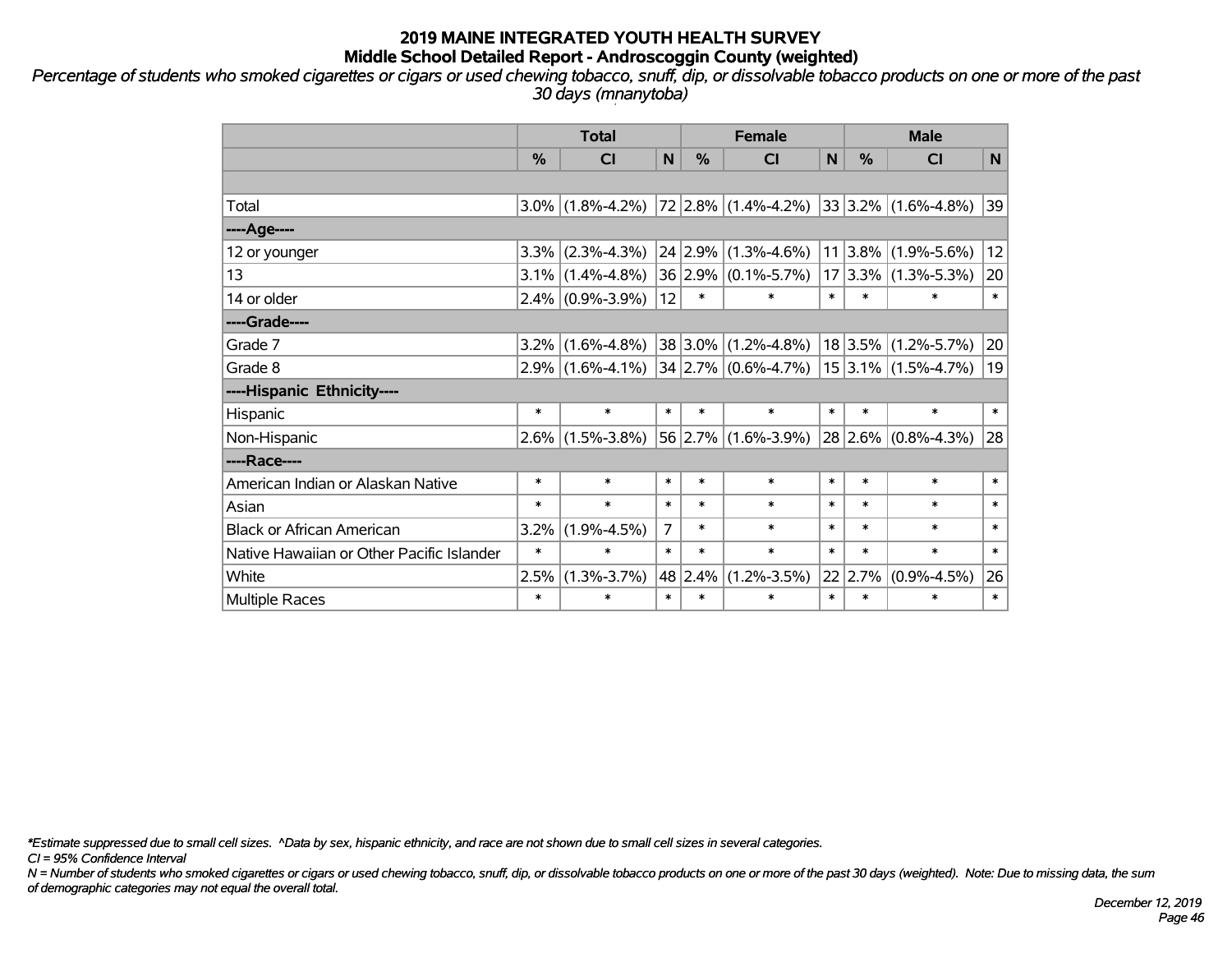*Percentage of students who smoked cigarettes or cigars; used an electronic vapor product; or used chewing tobacco, snuff, dip, or dissolvable tobacco products on one or more of the past 30 days (mnanytob\_2a)*

|                                           | <b>Total</b>  |                    |        |          | <b>Female</b>      |              | <b>Male</b>   |                          |              |  |
|-------------------------------------------|---------------|--------------------|--------|----------|--------------------|--------------|---------------|--------------------------|--------------|--|
|                                           | $\frac{0}{0}$ | CI                 | N      | %        | <b>CI</b>          | $\mathsf{N}$ | $\frac{0}{0}$ | <b>CI</b>                | $\mathsf{N}$ |  |
|                                           |               |                    |        |          |                    |              |               |                          |              |  |
| Total                                     | 7.4%          | $(5.7\% - 9.1\%)$  | 175    | 8.1%     | $(6.9\% - 9.2\%)$  |              |               | $93 6.7\% $ (3.3%-10.1%) | 79           |  |
| ---- Age----                              |               |                    |        |          |                    |              |               |                          |              |  |
| 12 or younger                             | 9.0%          | $(6.3\% - 11.7\%)$ | 63     | 9.0%     | $(5.3\% - 12.7\%)$ |              | $34 9.0\% $   | $(4.4\% - 13.6\%)$       | 29           |  |
| 13                                        | 6.0%          | $(3.0\% - 9.0\%)$  | 69     | 5.9%     | $(3.1\% - 8.8\%)$  |              | 33 6.1%       | $(0.9\% - 11.4\%)$       | 36           |  |
| 14 or older                               | 8.7%          | $(6.1\% - 11.3\%)$ | 42     | $12.0\%$ | $(8.2\% - 15.8\%)$ |              | 26 5.3%       | $(0.7\% - 9.8\%)$        | 14           |  |
| ----Grade----                             |               |                    |        |          |                    |              |               |                          |              |  |
| Grade 7                                   | 8.0%          | $(6.2\% - 9.8\%)$  | 89     | 7.9%     | $(6.0\% - 9.8\%)$  |              | 45 8.1%       | $(5.8\% - 10.4\%)$       | 44           |  |
| Grade 8                                   | 6.9%          | $(4.8\% - 8.9\%)$  | 81     | 8.0%     | $(4.8\% - 11.1\%)$ |              |               | $45 5.6\% $ (0.6%-10.5%) | 33           |  |
| ----Hispanic Ethnicity----                |               |                    |        |          |                    |              |               |                          |              |  |
| Hispanic                                  | 11.2%         | $(0.3\% - 22.2\%)$ | 12     | $\ast$   | $\ast$             | $\ast$       | $\ast$        | $\ast$                   | $\ast$       |  |
| Non-Hispanic                              | 7.3%          | $(5.6\% - 8.9\%)$  | 151    | 8.1%     | $(6.3\% - 10.0\%)$ |              | 82 6.3%       | $(3.1\% - 9.5\%)$        | 68           |  |
| ----Race----                              |               |                    |        |          |                    |              |               |                          |              |  |
| American Indian or Alaskan Native         | $\ast$        | $\ast$             | $\ast$ | $\ast$   | $\ast$             | $\ast$       | $\ast$        | $\ast$                   | $\ast$       |  |
| Asian                                     | $\ast$        | $\ast$             | $\ast$ | $\ast$   | $\ast$             | $\ast$       | $\ast$        | $\ast$                   | $\ast$       |  |
| <b>Black or African American</b>          | 5.8%          | $(1.3\% - 10.2\%)$ | 10     | $\ast$   | $\ast$             | $\ast$       | $\ast$        | $\ast$                   | $\ast$       |  |
| Native Hawaiian or Other Pacific Islander | $\ast$        | $\ast$             | $\ast$ | $\ast$   | $\ast$             | $\ast$       | $\ast$        | $\ast$                   | $\ast$       |  |
| White                                     | 7.5%          | $(5.3\% - 9.8\%)$  | 142    | 8.4%     | $(6.5\% - 10.3\%)$ |              | 76 6.5%       | $(2.8\% - 10.3\%)$       | 64           |  |
| Multiple Races                            | $\ast$        | $\ast$             | $\ast$ | $\ast$   | $\ast$             | $\ast$       | $\ast$        | $\ast$                   | $\ast$       |  |

*\*Estimate suppressed due to small cell sizes. ^Data by sex, hispanic ethnicity, and race are not shown due to small cell sizes in several categories.*

*CI = 95% Confidence Interval*

*N = Number of students who smoked cigarettes or cigars; used an electronic vapor product; or used chewing tobacco, snuff, dip, or dissolvable tobacco products on one or more of the past 30 days (weighted). Note: Due to missing data, the sum of demographic categories may not equal the overall total.*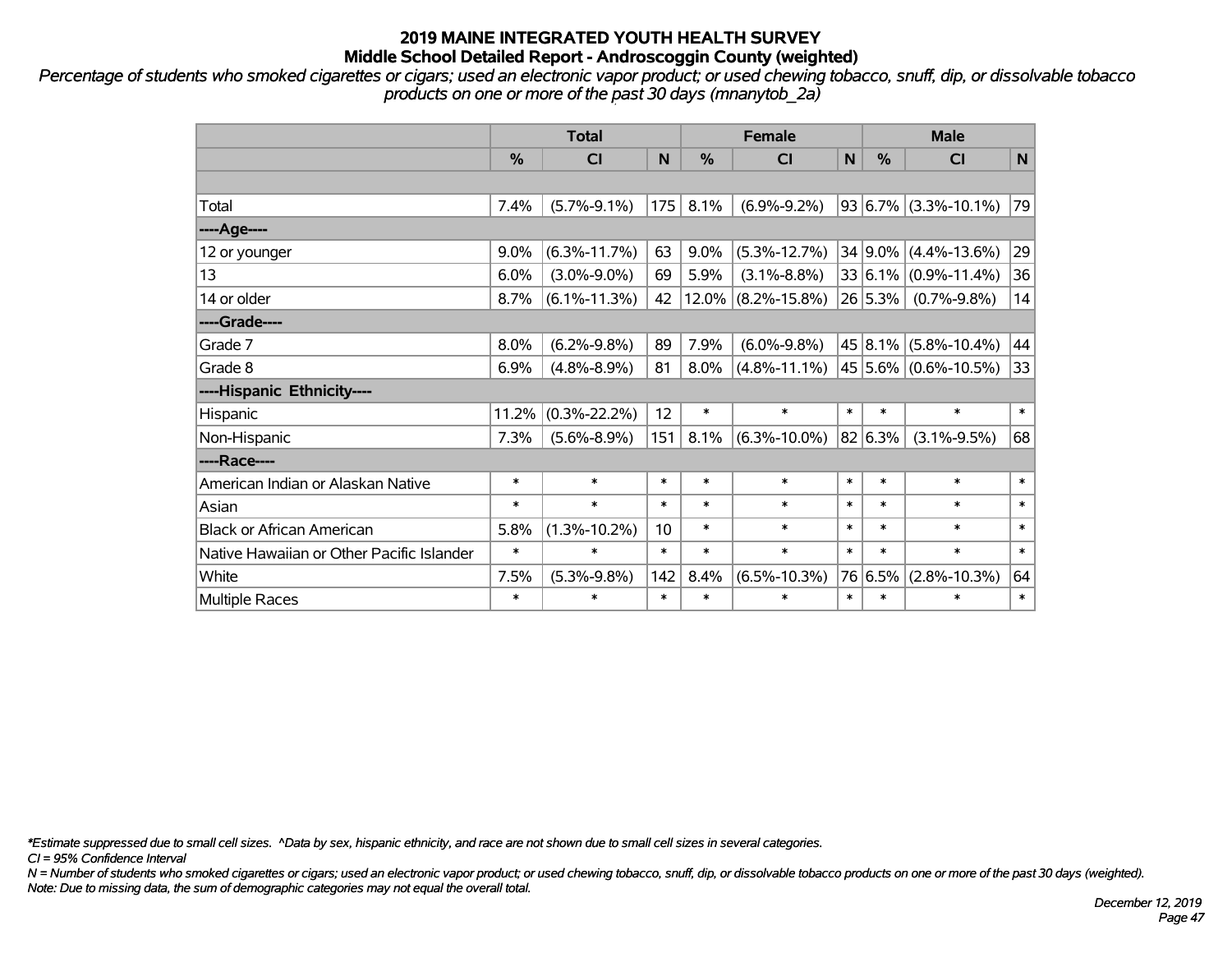*Percentage of students who smoked cigarettes or cigars; used an electronic vapor product with nicotine; or used chewing tobacco, snuff, dip, or dissolvable tobacco products on one or more of the past 30 days (mnanytob\_3)*

|                                           | <b>Total</b>  |                    |                |        | <b>Female</b>                           | <b>Male</b> |               |                       |                |
|-------------------------------------------|---------------|--------------------|----------------|--------|-----------------------------------------|-------------|---------------|-----------------------|----------------|
|                                           | $\frac{0}{0}$ | CI                 | N              | $\%$   | <b>CI</b>                               | N           | $\frac{9}{6}$ | <b>CI</b>             | N              |
|                                           |               |                    |                |        |                                         |             |               |                       |                |
| Total                                     | 3.3%          | $(2.2\% - 4.4\%)$  |                |        | 77 4.2% (2.5%-5.8%) 47 2.6% (0.4%-4.7%) |             |               |                       | 30             |
| ----Age----                               |               |                    |                |        |                                         |             |               |                       |                |
| 12 or younger                             | 4.4%          | $(3.0\% - 5.7\%)$  |                |        | $30 6.1\% (4.0\% - 8.3\%)$              |             | 23 2.3%       | $(0.0\% - 5.2\%)$     | $\overline{7}$ |
| 13                                        | 2.6%          | $(0.8\% - 4.4\%)$  |                |        | 29 2.2% (0.0%-4.5%)                     |             | $12 3.0\% $   | $(0.4\% - 5.5\%)$     | 17             |
| 14 or older                               | $3.7\%$       | $(2.4\% - 5.0\%)$  | 17             | $\ast$ | $\ast$                                  | $\ast$      | $\ast$        | $\ast$                | $\ast$         |
| ----Grade----                             |               |                    |                |        |                                         |             |               |                       |                |
| Grade 7                                   | 3.9%          | $(3.0\% - 4.7\%)$  |                |        | $43 5.2\% $ (3.7%-6.7%)                 |             | 29 2.5%       | $(0.7\% - 4.2\%)$     | 13             |
| Grade 8                                   | 3.0%          | $(1.5\% - 4.5\%)$  |                |        | $34 3.2\% $ (0.7%-5.7%)                 |             |               | $18$ 2.8% (0.0%-6.0%) | 17             |
| ----Hispanic Ethnicity----                |               |                    |                |        |                                         |             |               |                       |                |
| Hispanic                                  | 5.8%          | $(0.0\% - 12.1\%)$ | 6              | $\ast$ | $\ast$                                  | $\ast$      | $\ast$        | $\ast$                | $\ast$         |
| Non-Hispanic                              | $3.2\%$       | $(2.2\% - 4.2\%)$  |                |        | $66 4.2\% $ (2.2%-6.3%)                 |             | 42 2.3%       | $(0.0\% - 4.7\%)$     | 24             |
| ----Race----                              |               |                    |                |        |                                         |             |               |                       |                |
| American Indian or Alaskan Native         | $\ast$        | $\ast$             | $\ast$         | $\ast$ | $\ast$                                  | $\ast$      | $\ast$        | $\ast$                | $\ast$         |
| Asian                                     | $\ast$        | $\ast$             | $\ast$         | $\ast$ | $\ast$                                  | $\ast$      | $\ast$        | $\ast$                | $\ast$         |
| <b>Black or African American</b>          | 3.9%          | $(0.9\% - 6.9\%)$  | $\overline{7}$ | $\ast$ | $\ast$                                  | $\ast$      | $\ast$        | $\ast$                | $\ast$         |
| Native Hawaiian or Other Pacific Islander | $\ast$        | $\ast$             | $\ast$         | $\ast$ | $\ast$                                  | $\ast$      | $\ast$        | $\ast$                | $\ast$         |
| White                                     | 3.3%          | $(2.0\% - 4.6\%)$  | 61             | 4.4%   | $(2.6\% - 6.2\%)$                       |             | 39 2.3%       | $(0.0\% - 4.9\%)$     | 22             |
| <b>Multiple Races</b>                     | $\ast$        | $\ast$             | $\ast$         | $\ast$ | $\ast$                                  | $\ast$      | $\ast$        | $\ast$                | $\ast$         |

*\*Estimate suppressed due to small cell sizes. ^Data by sex, hispanic ethnicity, and race are not shown due to small cell sizes in several categories.*

*CI = 95% Confidence Interval*

*N = Number of students who smoked cigarettes or cigars; used an electronic vapor product with nicotine; or used chewing tobacco, snuff, dip, or dissolvable tobacco products on one or more of the past 30 days (weighted). Note: Due to missing data, the sum of demographic categories may not equal the overall total.*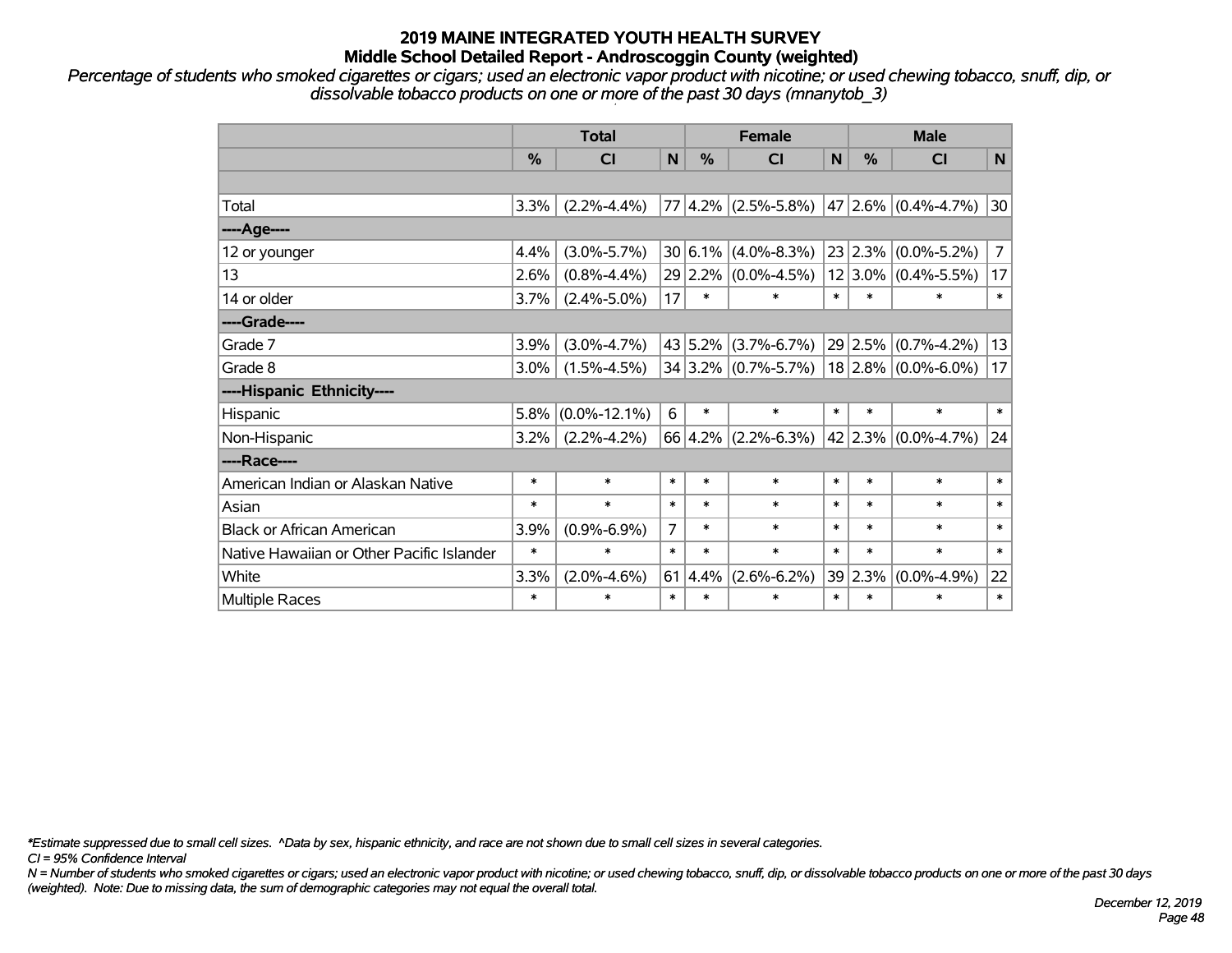### **2019 MAINE INTEGRATED YOUTH HEALTH SURVEY Middle School Detailed Report - Androscoggin County (weighted)** *Have you ever had a drink of alcohol, other than a few sips? (mn59a) Percentage of students who answered 'Yes'*

|                                           | <b>Total</b> |                     |        |             | <b>Female</b>                                                      | <b>Male</b> |          |                        |                |
|-------------------------------------------|--------------|---------------------|--------|-------------|--------------------------------------------------------------------|-------------|----------|------------------------|----------------|
|                                           | %            | <b>CI</b>           | N      | %           | CI                                                                 | N           | $\%$     | <b>CI</b>              | N.             |
|                                           |              |                     |        |             |                                                                    |             |          |                        |                |
| Total                                     |              |                     |        |             | 14.2% (11.7%-16.7%) 324 14.0% (12.3%-15.7%) 156 14.0% (8.7%-19.3%) |             |          |                        | 161            |
| ---- Age----                              |              |                     |        |             |                                                                    |             |          |                        |                |
| 12 or younger                             | 11.3%        | $(7.7\% - 14.9\%)$  | 76     | 8.4%        | $(5.3\% - 11.6\%)$                                                 | 31          | 14.7%    | $(6.2\% - 23.2\%)$     | 45             |
| 13                                        | 15.0%        | $(11.8\% - 18.2\%)$ |        | 171   15.9% | $(13.6\% - 18.2\%)$                                                | 87          |          | 13.7% (8.2%-19.2%)     | 80             |
| 14 or older                               |              | 16.5% (11.8%-21.2%) | 77     |             | $ 19.1\% $ (13.8%-24.5%)                                           | 39          |          | $14.1\%$ (7.6%-20.6%)  | 36             |
| ----Grade----                             |              |                     |        |             |                                                                    |             |          |                        |                |
| Grade 7                                   | 12.1%        | $(9.1\% - 15.0\%)$  |        | 133 10.8%   | $(8.2\% - 13.5\%)$                                                 | 61          | 12.9%    | $(7.4\% - 18.4\%)$     | 70             |
| Grade 8                                   |              | 16.4% (12.7%-20.0%) |        |             | 186   17.6%   (15.5%-19.8%)                                        | 95          |          | 15.0% (7.7%-22.2%)     | 87             |
| ----Hispanic Ethnicity----                |              |                     |        |             |                                                                    |             |          |                        |                |
| Hispanic                                  | 17.7%        | $(8.3\% - 27.1\%)$  | 15     | $\ast$      | $\ast$                                                             | $\ast$      | $\ast$   | $\ast$                 | $\ast$         |
| Non-Hispanic                              |              | 14.0% (10.9%-17.0%) |        |             | 282 14.2% (12.5%-15.8%)                                            |             |          | 138 13.4% (7.8%-19.0%) | 138            |
| ----Race----                              |              |                     |        |             |                                                                    |             |          |                        |                |
| American Indian or Alaskan Native         | 28.8%        | $(13.6\% - 44.1\%)$ | 17     | 31.7%       | $(18.0\% - 45.4\%)$                                                | 8           | $25.2\%$ | $(1.7\% - 48.8\%)$     | 9              |
| Asian                                     | 22.4%        | $(5.0\% - 39.7\%)$  | 8      | $\ast$      | $\ast$                                                             | $\ast$      | $\ast$   | $\ast$                 | $\ast$         |
| <b>Black or African American</b>          | 7.7%         | $(5.0\% - 10.4\%)$  | 16     | 8.3%        | $(5.4\% - 11.2\%)$                                                 | 9           | 7.2%     | $(4.2\% - 10.3\%)$     | $\overline{7}$ |
| Native Hawaiian or Other Pacific Islander | $\ast$       | $\ast$              | $\ast$ | $\ast$      | $\ast$                                                             | $\ast$      | $\ast$   | $\ast$                 | $\ast$         |
| White                                     | 13.8%        | $(11.3\% - 16.3\%)$ |        | 252 14.1%   | $(11.8\% - 16.4\%)$                                                | 123         | 13.2%    | $(8.3\% - 18.2\%)$     | 124            |
| <b>Multiple Races</b>                     |              | 19.2% (10.5%-27.9%) | 18     | 15.8%       | $(0.1\% - 31.4\%)$                                                 | 9           |          | $24.9\%$ (7.5%-42.2%)  | 9              |

*\*Estimate suppressed due to small cell sizes. ^Data by sex, hispanic ethnicity, and race are not shown due to small cell sizes in several categories.*

*CI = 95% Confidence Interval*

*N = Number of students who answered 'Yes' (weighted). Note: Due to missing data, the sum of demographic categories may not equal the overall total.*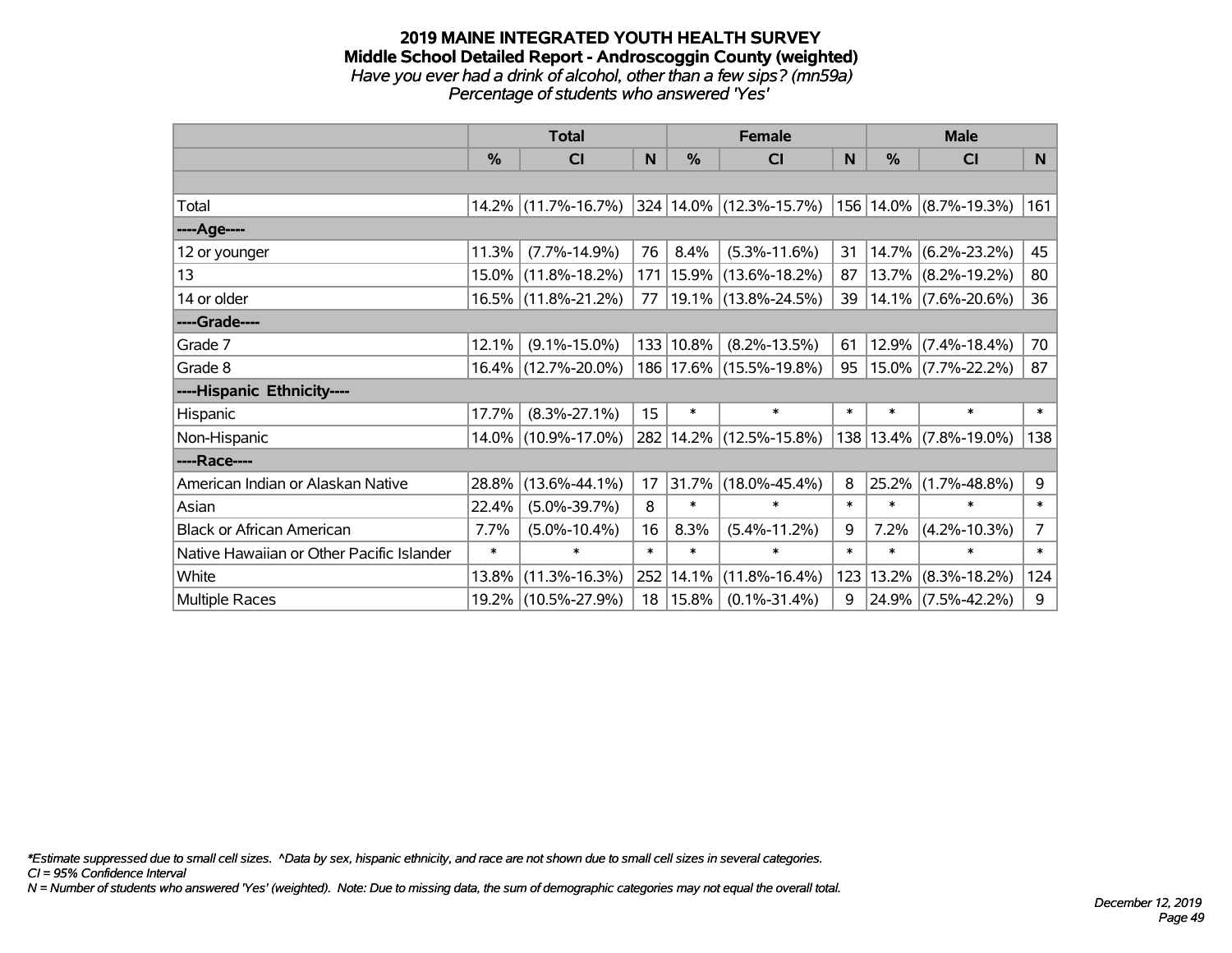*How old were you when you had your first drink of alcohol other than a few sips? (mn60)*

*Among students who have had more than a few sips of alcohol, the percentage of students who answered before age 11*

|                                           | <b>Total</b>  |                        |                |        | <b>Female</b>            |        | <b>Male</b> |                        |        |  |
|-------------------------------------------|---------------|------------------------|----------------|--------|--------------------------|--------|-------------|------------------------|--------|--|
|                                           | $\frac{0}{0}$ | <b>CI</b>              | N              | %      | <b>CI</b>                | N      | %           | <b>CI</b>              | N      |  |
|                                           |               |                        |                |        |                          |        |             |                        |        |  |
| Total                                     |               | $38.4\%$ (34.8%-42.1%) |                |        | 124 34.8% (25.9%-43.6%)  |        |             | 53 42.9% (38.0%-47.9%) | 69     |  |
| ----Age----                               |               |                        |                |        |                          |        |             |                        |        |  |
| 12 or younger                             | 54.3%         | $(36.9\% - 71.7\%)$    | 42             | 48.0%  | $(30.6\% - 65.3\%)$      |        | 16 58.9%    | $(28.6\% - 89.2\%)$    | 27     |  |
| 13                                        |               | 37.0% (26.6%-47.4%)    | 61             |        | 31.8% (17.8%-45.8%)      |        |             | 26 42.9% (29.6%-56.3%) | 34     |  |
| 14 or older                               |               | 25.4% (19.1%-31.8%)    | 20             |        | 29.9% (17.8%-42.0%)      |        |             | 12 22.9% (11.0%-34.9%) | 8      |  |
| ----Grade----                             |               |                        |                |        |                          |        |             |                        |        |  |
| Grade 7                                   | $48.4\%$      | $(37.0\% - 59.8\%)$    | 64             | 47.5%  | (31.6%-63.4%)            |        | 29 50.9%    | $(31.2\% - 70.6\%)$    | 35     |  |
| Grade 8                                   |               | $30.0\%$ (19.5%-40.4%) | 55             |        | $ 26.4\% $ (18.8%-33.9%) |        |             | 24 34.6% (20.9%-48.4%) | 30     |  |
| ----Hispanic Ethnicity----                |               |                        |                |        |                          |        |             |                        |        |  |
| <b>Hispanic</b>                           | 41.3%         | $(23.3\% - 59.3\%)$    | 8              | $\ast$ | $\ast$                   | $\ast$ | $\ast$      | $\ast$                 | $\ast$ |  |
| Non-Hispanic                              |               | 37.9% (33.9%-41.9%)    |                |        | 105 35.0% (26.4%-43.7%)  |        | 47 42.8%    | $(38.0\% - 47.5\%)$    | 58     |  |
| ----Race----                              |               |                        |                |        |                          |        |             |                        |        |  |
| American Indian or Alaskan Native         | 39.0%         | $(22.7\% - 55.3\%)$    | $\overline{7}$ | $\ast$ | $\ast$                   | $\ast$ | $\ast$      | $\ast$                 | $\ast$ |  |
| Asian                                     | $\ast$        | $\ast$                 | $\ast$         | $\ast$ | $\ast$                   | $\ast$ | $\ast$      | $\ast$                 | $\ast$ |  |
| <b>Black or African American</b>          | 45.9%         | $(15.1\% - 76.8\%)$    | 6              | $\ast$ | $\ast$                   | $\ast$ | $\ast$      | $\ast$                 | $\ast$ |  |
| Native Hawaiian or Other Pacific Islander | $\ast$        | $\ast$                 | $\ast$         | $\ast$ | $\ast$                   | $\ast$ | $\ast$      | $\ast$                 | $\ast$ |  |
| White                                     | 36.4%         | $(29.1\% - 43.6\%)$    | 92             | 31.5%  | $(17.7\% - 45.2\%)$      |        | 38 42.6%    | $(33.1\% - 52.0\%)$    | 52     |  |
| Multiple Races                            |               | $51.9\%$ (38.6%-65.2%) | 10             | $\ast$ | $\ast$                   | $\ast$ | $\ast$      | $\ast$                 | $\ast$ |  |

*\*Estimate suppressed due to small cell sizes. ^Data by sex, hispanic ethnicity, and race are not shown due to small cell sizes in several categories.*

*CI = 95% Confidence Interval*

*N = Among students who have had more than a few sips of alcohol, the number of students who answered before age 11 (weighted). Note: Due to missing data, the sum of demographic categories may not equal the overall total.*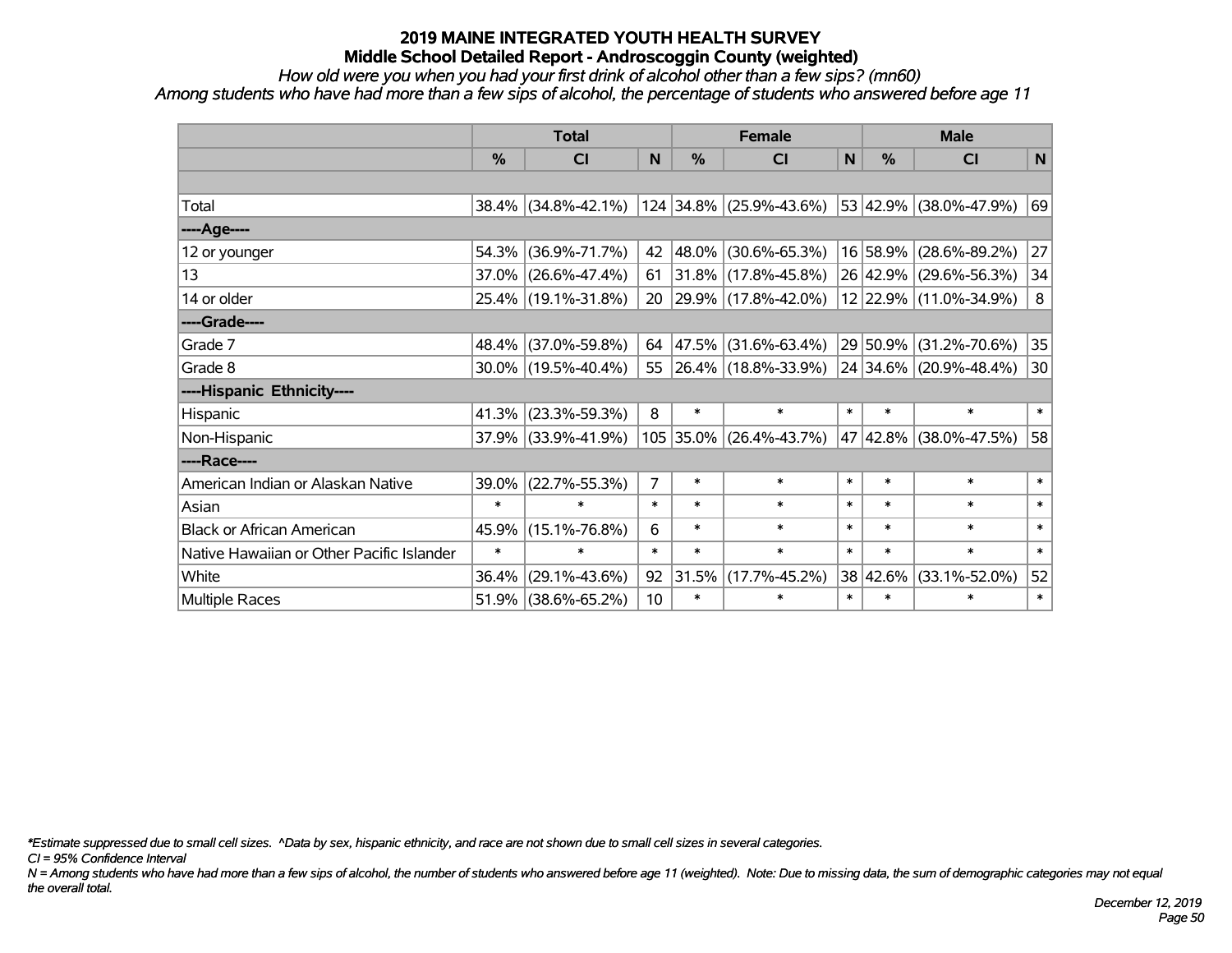### **2019 MAINE INTEGRATED YOUTH HEALTH SURVEY Middle School Detailed Report - Androscoggin County (weighted)** *How old were you when you had your first drink of alcohol other than a few sips? (mn60\_2) Percentage of students who answered before age 11*

|                                           | <b>Total</b> |                    |                |            | <b>Female</b>          |        | <b>Male</b>  |                    |              |  |
|-------------------------------------------|--------------|--------------------|----------------|------------|------------------------|--------|--------------|--------------------|--------------|--|
|                                           | %            | CI                 | N              | %          | C <sub>1</sub>         | N      | $\%$         | <b>CI</b>          | $\mathsf{N}$ |  |
|                                           |              |                    |                |            |                        |        |              |                    |              |  |
| Total                                     | 5.6%         | $(4.3\% - 6.9\%)$  |                |            | $124$ 5.0% (3.9%-6.2%) |        | $ 53 6.1\% $ | $(3.6\% - 8.6\%)$  | 69           |  |
| ----Age----                               |              |                    |                |            |                        |        |              |                    |              |  |
| 12 or younger                             | 6.6%         | $(3.9\% - 9.2\%)$  | 42             | 4.5%       | $(2.7\% - 6.3\%)$      |        | 16 9.1%      | $(1.9\% - 16.3\%)$ | 27           |  |
| 13                                        | 5.6%         | $(3.2\% - 8.0\%)$  | 61             |            | $5.0\%$ (2.5%-7.6%)    |        | 26 5.9%      | $(3.2\% - 8.5\%)$  | 34           |  |
| 14 or older                               | 4.4%         | $(3.1\% - 5.6\%)$  | 20             |            | $ 5.9\% $ (2.3%-9.4%)  |        | 12 3.3%      | $(0.7\% - 5.8\%)$  | 8            |  |
| ----Grade----                             |              |                    |                |            |                        |        |              |                    |              |  |
| Grade 7                                   | 6.1%         | $(4.4\% - 7.8\%)$  | 64             |            | $ 5.5\% $ (3.8%-7.1%)  |        | 29 6.7%      | $(2.6\% - 10.9\%)$ | 35           |  |
| Grade 8                                   | 5.0%         | $(3.0\% - 6.9\%)$  | 55             |            | $4.6\%$ (3.3%-5.9%)    |        | $ 24 5.2\% $ | $(2.1\% - 8.3\%)$  | 30           |  |
| ----Hispanic Ethnicity----                |              |                    |                |            |                        |        |              |                    |              |  |
| Hispanic                                  | 8.9%         | $(4.1\% - 13.6\%)$ | 8              | $\ast$     | $\ast$                 | $\ast$ | $\ast$       | $\ast$             | $\ast$       |  |
| Non-Hispanic                              | 5.4%         | $(3.8\% - 6.9\%)$  |                | $105$ 5.0% | $(3.9\% - 6.2\%)$      |        | $ 47 5.7\% $ | $(3.1\% - 8.4\%)$  | 58           |  |
| ----Race----                              |              |                    |                |            |                        |        |              |                    |              |  |
| American Indian or Alaskan Native         | 11.6%        | $(7.0\% - 16.2\%)$ | $\overline{7}$ | $\ast$     | $\ast$                 | $\ast$ | $\ast$       | $\ast$             | $\ast$       |  |
| Asian                                     | $\ast$       | $\ast$             | $\ast$         | $\ast$     | $\ast$                 | $\ast$ | $\ast$       | $\ast$             | $\ast$       |  |
| <b>Black or African American</b>          | 3.6%         | $(2.3\% - 5.0\%)$  | 6              | $\ast$     | $\ast$                 | $\ast$ | *            | $\ast$             | $\ast$       |  |
| Native Hawaiian or Other Pacific Islander | $\ast$       | $\ast$             | $\ast$         | $\ast$     | $\ast$                 | $\ast$ | *            | $\ast$             | $\ast$       |  |
| White                                     | 5.2%         | $(3.6\% - 6.7\%)$  | 92             | 4.5%       | $(2.7\% - 6.3\%)$      |        | 38 5.7%      | $(2.5\% - 8.9\%)$  | 52           |  |
| Multiple Races                            | 10.4%        | $(6.3\% - 14.6\%)$ | 10             | $\ast$     | $\ast$                 | $\ast$ | *            | $\ast$             | $\ast$       |  |

*\*Estimate suppressed due to small cell sizes. ^Data by sex, hispanic ethnicity, and race are not shown due to small cell sizes in several categories.*

*CI = 95% Confidence Interval*

*N = Number of students who answered before age 11 (weighted). Note: Due to missing data, the sum of demographic categories may not equal the overall total.*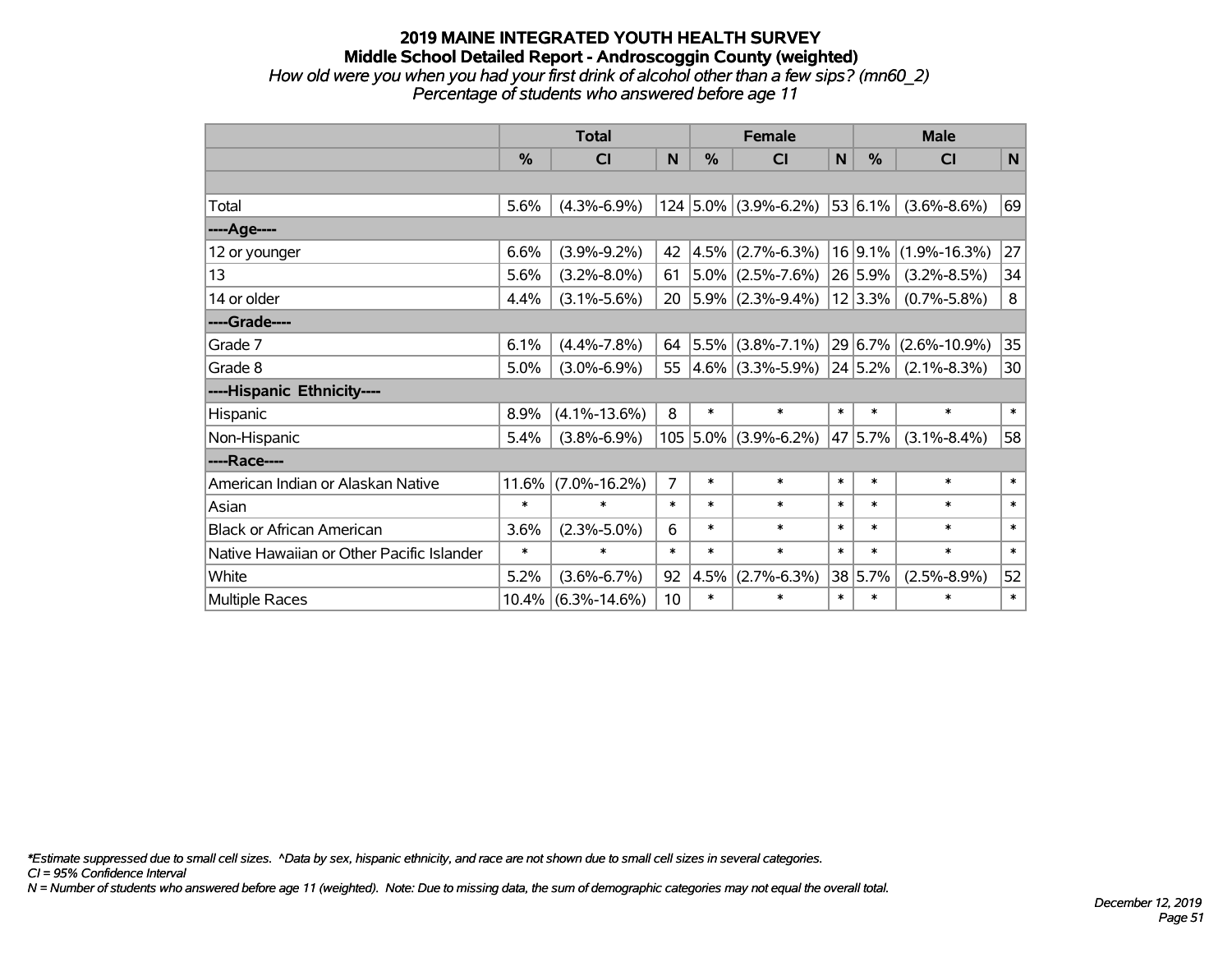### **2019 MAINE INTEGRATED YOUTH HEALTH SURVEY Middle School Detailed Report - Androscoggin County (weighted)** *During the past 30 days, on how many days did you have at least one drink of alcohol? (mn61) Percentage of students who answered at least 1 day*

|                                           | <b>Total</b>  |                    |        |         | <b>Female</b>                               | <b>Male</b> |               |                         |        |
|-------------------------------------------|---------------|--------------------|--------|---------|---------------------------------------------|-------------|---------------|-------------------------|--------|
|                                           | $\frac{0}{0}$ | <b>CI</b>          | N      | %       | <b>CI</b>                                   | N           | $\frac{0}{0}$ | <b>CI</b>               | N      |
|                                           |               |                    |        |         |                                             |             |               |                         |        |
| Total                                     | 2.8%          | $(2.4\% - 3.3\%)$  |        |         | $67 3.5\% $ (2.7%-4.3%) 40 2.0% (1.5%-2.6%) |             |               |                         | 24     |
| ----Age----                               |               |                    |        |         |                                             |             |               |                         |        |
| 12 or younger                             | 1.9%          | $(0.5\% - 3.2\%)$  |        |         | $13 1.9\% $ (0.8%-2.9%)                     | 7           | 1.9%          | $(0.0\% - 4.2\%)$       | 6      |
| 13                                        | 2.8%          | $(1.3\% - 4.4\%)$  |        |         | $33 4.0\% $ (1.6%-6.4%)                     |             |               | $22 1.5\% $ (0.4%-2.6%) | 9      |
| 14 or older                               | 4.4%          | $(3.2\% - 5.6\%)$  |        |         | $21 5.2\% $ (2.4%-8.0%)                     |             |               | $11 3.4\% $ (0.3%-6.4%) | 9      |
| ----Grade----                             |               |                    |        |         |                                             |             |               |                         |        |
| Grade 7                                   | 2.4%          | $(1.1\% - 3.7\%)$  |        |         | $27 3.2\% $ (1.3%-5.0%)                     |             | $18 1.6\% $   | $(0.0\% - 3.6\%)$       | 9      |
| Grade 8                                   | 3.3%          | $(2.2\% - 4.4\%)$  |        |         | 39 3.9% (2.9%-4.9%)                         |             |               | $22$ 2.4% (0.7%-4.1%)   | 14     |
| ----Hispanic Ethnicity----                |               |                    |        |         |                                             |             |               |                         |        |
| Hispanic                                  | 6.7%          | $(2.3\% - 11.2\%)$ | 6      | $\ast$  | $\ast$                                      | $\ast$      | $\ast$        | $\ast$                  | $\ast$ |
| Non-Hispanic                              | $2.7\%$       | $(2.2\% - 3.2\%)$  |        |         | $57 3.5\% $ (2.4%-4.6%)                     |             | $35 1.8\% $   | $(1.1\% - 2.4\%)$       | 19     |
| ----Race----                              |               |                    |        |         |                                             |             |               |                         |        |
| American Indian or Alaskan Native         | $\ast$        | $\ast$             | $\ast$ | $\ast$  | $\ast$                                      | $\ast$      | $\ast$        | $\ast$                  | $\ast$ |
| Asian                                     | $\ast$        | $\ast$             | $\ast$ | $\ast$  | $\ast$                                      | $\ast$      | $\ast$        | $\ast$                  | $\ast$ |
| <b>Black or African American</b>          | $\ast$        | $\ast$             | $\ast$ | $\ast$  | $\ast$                                      | $\ast$      | $\ast$        | $\ast$                  | $\ast$ |
| Native Hawaiian or Other Pacific Islander | $\ast$        | $\ast$             | $\ast$ | $\ast$  | $\ast$                                      | $\ast$      | $\ast$        | $\ast$                  | $\ast$ |
| White                                     | 2.9%          | $(2.3\% - 3.6\%)$  |        | 55 3.6% | $(2.3\% - 4.9\%)$                           |             | 32 2.1%       | $(1.3\% - 2.8\%)$       | 20     |
| Multiple Races                            | $\ast$        | $\ast$             | $\ast$ | $\ast$  | $\ast$                                      | $\ast$      | $\ast$        | $\ast$                  | $\ast$ |

*\*Estimate suppressed due to small cell sizes. ^Data by sex, hispanic ethnicity, and race are not shown due to small cell sizes in several categories.*

*CI = 95% Confidence Interval*

*N = Number of students who answered at least 1 day (weighted). Note: Due to missing data, the sum of demographic categories may not equal the overall total.*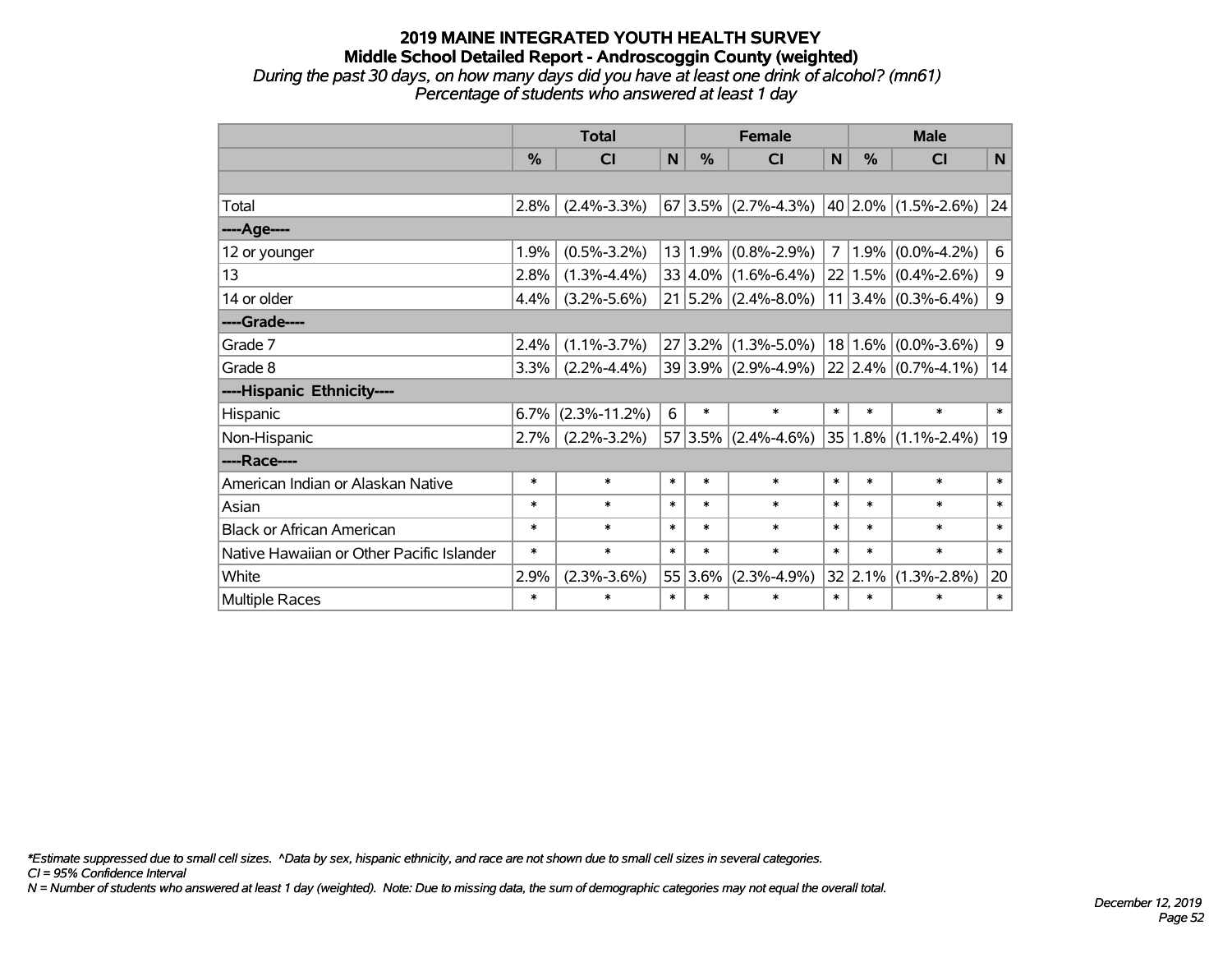*During the past 30 days, on how many days did you have 5 or more drinks of alcohol in a row, that is, within a couple of hours? (mn62a) Percentage of students who answered at least 1 day*

|                                           |               | <b>Total</b>      | <b>Female</b> |        |           |                | <b>Male</b> |          |        |
|-------------------------------------------|---------------|-------------------|---------------|--------|-----------|----------------|-------------|----------|--------|
|                                           | $\frac{0}{0}$ | <b>CI</b>         | N.            | %      | <b>CI</b> | N <sub>1</sub> |             | $%$ CI N |        |
|                                           |               |                   |               |        |           |                |             |          |        |
| Total                                     | 0.6%          | $(0.3\% - 0.9\%)$ | 15            | $\ast$ | *         | $\ast$         | $\ast$      | $\ast$   | $\ast$ |
| ----Age----                               |               |                   |               |        |           |                |             |          |        |
| 12 or younger                             | $\ast$        | $\ast$            | $\ast$        | $\ast$ | $\ast$    | $\ast$         | $\ast$      | $\ast$   | $\ast$ |
| 13                                        | 0.5%          | $(0.2\% - 0.8\%)$ | 6             | $\ast$ | $\ast$    | $\ast$         | $\ast$      | $\ast$   | $\ast$ |
| 14 or older                               | 1.2%          | $(0.5\% - 1.9\%)$ | 6             | $\ast$ | $\ast$    | $\ast$         | $\ast$      | $\ast$   | $\ast$ |
| ----Grade----                             |               |                   |               |        |           |                |             |          |        |
| Grade 7                                   | 0.5%          | $(0.3\% - 0.7\%)$ | 6             | $\ast$ | $\ast$    | $\ast$         | $\ast$      | $\ast$   | $\ast$ |
| Grade 8                                   | $0.7\%$       | $(0.0\% - 1.3\%)$ | 8             | $\ast$ | $\ast$    | $\ast$         | $\ast$      | $\ast$   | $\ast$ |
| ----Hispanic Ethnicity----                |               |                   |               |        |           |                |             |          |        |
| Hispanic                                  | $\ast$        | $\ast$            | $\ast$        | *      | *         | $\ast$         | $\ast$      | *        | ∗      |
| Non-Hispanic                              | 0.5%          | $(0.1\% - 1.0\%)$ | 12            | $\ast$ | $\ast$    | $\ast$         | $\ast$      | $\ast$   | $\ast$ |
| ----Race----                              |               |                   |               |        |           |                |             |          |        |
| American Indian or Alaskan Native         | $\ast$        | $\ast$            | *             | *      | $\ast$    | $\ast$         | $\ast$      | $\ast$   | $\ast$ |
| Asian                                     | $\ast$        | $\ast$            | *             | *      | $\ast$    | $\ast$         | $\ast$      | $\ast$   | $\ast$ |
| <b>Black or African American</b>          | *             | $\ast$            | $\ast$        | $\ast$ | $\ast$    | $\ast$         | $\ast$      | $\ast$   | $\ast$ |
| Native Hawaiian or Other Pacific Islander | $\ast$        | $\ast$            | $\ast$        | $\ast$ | $\ast$    | $\ast$         | $\ast$      | $\ast$   | $\ast$ |
| White                                     | 0.5%          | $(0.2\% - 0.8\%)$ | 10            | $\ast$ | $\ast$    | $\ast$         | $\ast$      | $\ast$   | $\ast$ |
| Multiple Races                            | $\ast$        | $\ast$            | $\ast$        | $\ast$ | $\ast$    | $\ast$         | $\ast$      | $\ast$   | $\ast$ |

*\*Estimate suppressed due to small cell sizes. ^Data by sex, hispanic ethnicity, and race are not shown due to small cell sizes in several categories.*

*CI = 95% Confidence Interval*

*N = Number of students who answered at least 1 day (weighted). Note: Due to missing data, the sum of demographic categories may not equal the overall total.*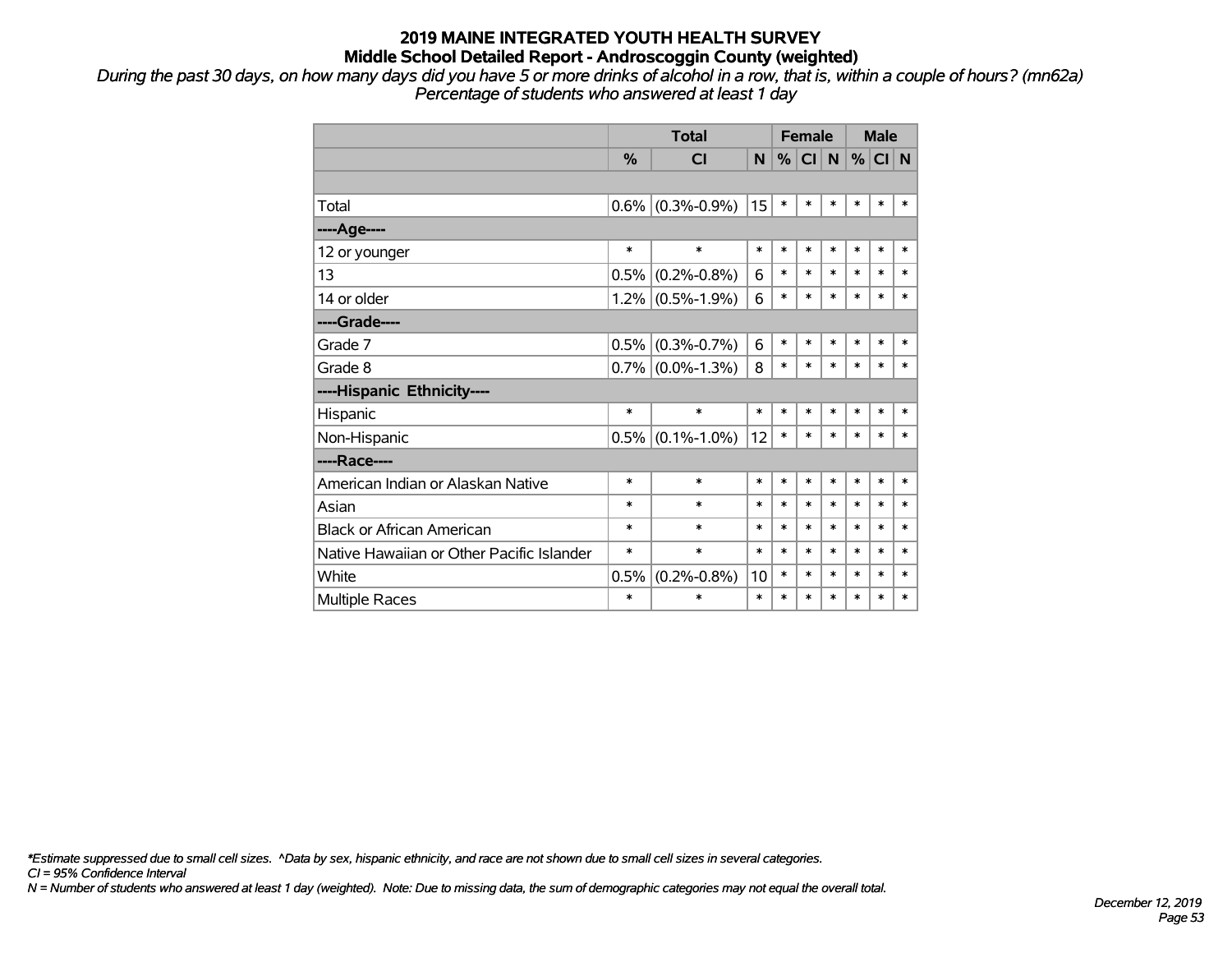*During the past 30 days, how did you usually get the alcohol you drank? (mn63b)*

*Among students who reported alcohol use during the past 30 days, the percentage of students who answered 'Someone gave it to me'*

|                                           |          | <b>Total</b>        |        |        | <b>Female</b> |        | <b>Male</b> |        |        |  |
|-------------------------------------------|----------|---------------------|--------|--------|---------------|--------|-------------|--------|--------|--|
|                                           | %        | <b>CI</b>           | N      | %      | CI            | N      | %           | CI N   |        |  |
|                                           |          |                     |        |        |               |        |             |        |        |  |
| Total                                     | $16.2\%$ | $(10.4\% - 22.0\%)$ | 12     | $\ast$ | $\ast$        | $\ast$ | $\ast$      | $\ast$ | $\ast$ |  |
| ---- Age----                              |          |                     |        |        |               |        |             |        |        |  |
| 12 or younger                             | $\ast$   | $\ast$              | $\ast$ | $\ast$ | $\ast$        | $\ast$ | $\ast$      | $\ast$ | $\ast$ |  |
| 13                                        | 17.1%    | $(6.9\% - 27.4\%)$  | 6      | $\ast$ | $\ast$        | $\ast$ | $\ast$      | $\ast$ | $\ast$ |  |
| 14 or older                               | $\ast$   | $\ast$              | $\ast$ | $\ast$ | $\ast$        | $\ast$ | $\ast$      | $\ast$ | $\ast$ |  |
| ----Grade----                             |          |                     |        |        |               |        |             |        |        |  |
| Grade 7                                   | $23.2\%$ | $(11.8\% - 34.5\%)$ | 6      | $\ast$ | $\ast$        | $\ast$ | $\ast$      | $\ast$ | $\ast$ |  |
| Grade 8                                   | $\ast$   | $\ast$              | $\ast$ | $\ast$ | $\ast$        | $\ast$ | $\ast$      | $\ast$ | $\ast$ |  |
| ----Hispanic Ethnicity----                |          |                     |        |        |               |        |             |        |        |  |
| Hispanic                                  | $\ast$   | $\ast$              | $\ast$ | $\ast$ | $\ast$        | $\ast$ | $\ast$      | $\ast$ | $\ast$ |  |
| Non-Hispanic                              | 14.4%    | $(9.4\% - 19.3\%)$  | 9      | $\ast$ | $\ast$        | $\ast$ | $\ast$      | $\ast$ | $\ast$ |  |
| ----Race----                              |          |                     |        |        |               |        |             |        |        |  |
| American Indian or Alaskan Native         | $\ast$   | $\ast$              | *      | $\ast$ | $\ast$        | $\ast$ | $\ast$      | $\ast$ | $\ast$ |  |
| Asian                                     | $\ast$   | $\ast$              | $\ast$ | $\ast$ | $\ast$        | $\ast$ | $\ast$      | $\ast$ | $\ast$ |  |
| <b>Black or African American</b>          | $\ast$   | $\ast$              | $\ast$ | $\ast$ | $\ast$        | $\ast$ | $\ast$      | $\ast$ | $\ast$ |  |
| Native Hawaiian or Other Pacific Islander | $\ast$   | $\ast$              | $\ast$ | $\ast$ | $\ast$        | $\ast$ | $\ast$      | $\ast$ | $\ast$ |  |
| White                                     | 11.7%    | $(7.1\% - 16.2\%)$  | 7      | $\ast$ | $\ast$        | $\ast$ | $\ast$      | $\ast$ | $\ast$ |  |
| <b>Multiple Races</b>                     | $\ast$   | $\ast$              | $\ast$ | $\ast$ | $\ast$        | $\ast$ | $\ast$      | $\ast$ | $\ast$ |  |

*\*Estimate suppressed due to small cell sizes. ^Data by sex, hispanic ethnicity, and race are not shown due to small cell sizes in several categories.*

*CI = 95% Confidence Interval*

*N = Among students who reported alcohol use during the past 30 days, the number of students who answered 'Someone gave it to me' (weighted). Note: Due to missing data, the sum of demographic categories may not equal the overall total.*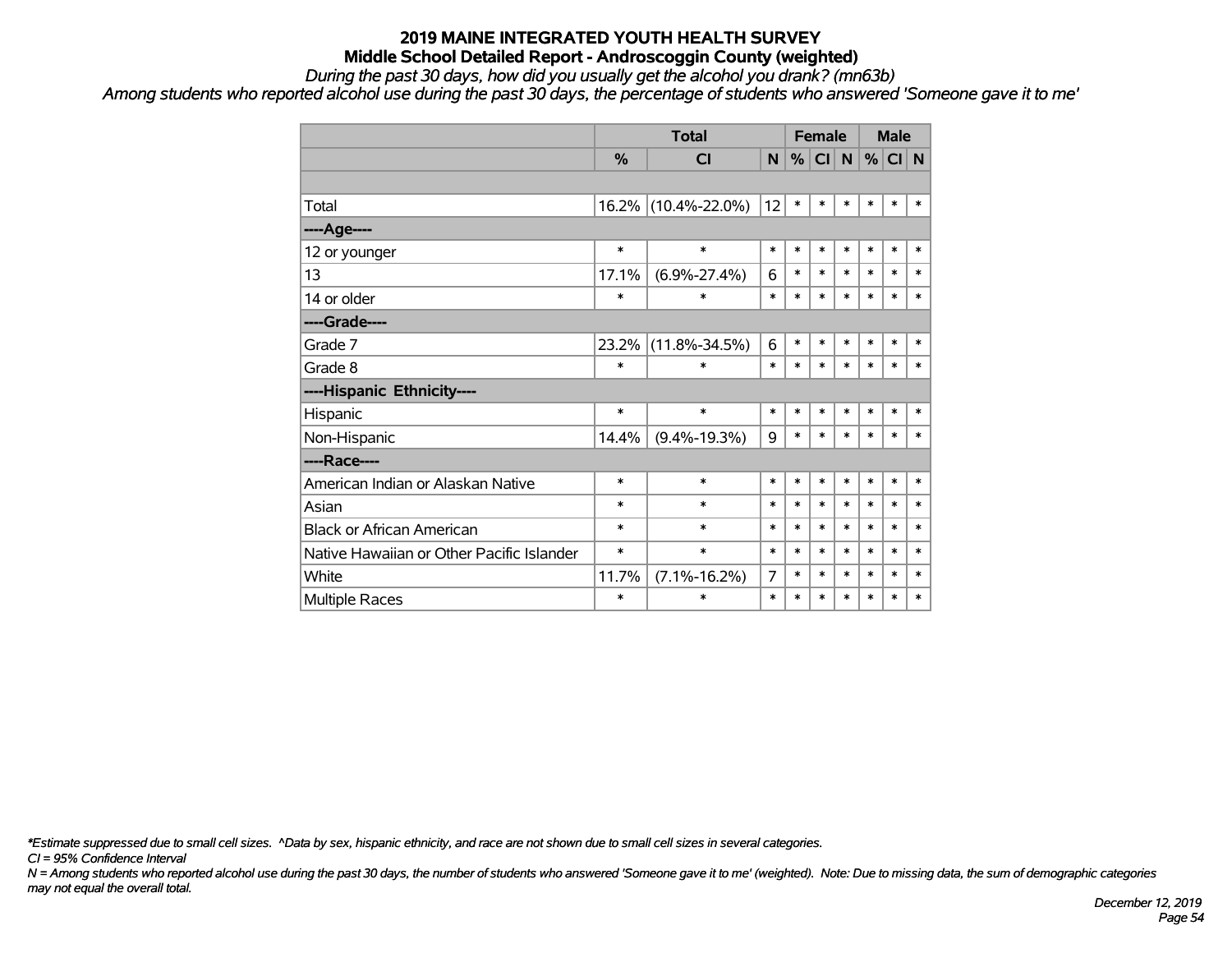### **2019 MAINE INTEGRATED YOUTH HEALTH SURVEY Middle School Detailed Report - Androscoggin County (weighted)** *If you wanted to get some alcohol, how easy would it be for you to get some? (mn64) Percentage of students who answered 'Sort of easy' or 'Very easy'*

|                                           | <b>Total</b>  |                        |        |               | <b>Female</b>            | <b>Male</b>    |           |                         |        |
|-------------------------------------------|---------------|------------------------|--------|---------------|--------------------------|----------------|-----------|-------------------------|--------|
|                                           | $\frac{0}{0}$ | CI                     | N      | $\frac{0}{0}$ | <b>CI</b>                | <sub>N</sub>   | %         | <b>CI</b>               | N      |
|                                           |               |                        |        |               |                          |                |           |                         |        |
| Total                                     |               | 33.8% (28.2%-39.3%)    |        |               | 809 34.8% (27.9%-41.7%)  |                |           | 409 32.6% (27.7%-37.4%) | 390    |
| ----Age----                               |               |                        |        |               |                          |                |           |                         |        |
| 12 or younger                             | 29.0%         | $(27.6\% - 30.4\%)$    |        | 209 27.8%     | $(21.9\% - 33.6\%)$      |                | 108 30.3% | $(25.2\% - 35.3\%)$     | 100    |
| 13                                        | 34.1%         | $(25.7\% - 42.4\%)$    |        |               | 396 35.8% (26.2%-45.5%)  |                |           | 203 32.1% (24.8%-39.4%) | 187    |
| 14 or older                               |               | 39.9% (33.5%-46.3%)    |        |               | 202 44.8% (37.1%-52.5%)  |                |           | 97 36.6% (29.4%-43.7%)  | 103    |
| ----Grade----                             |               |                        |        |               |                          |                |           |                         |        |
| Grade 7                                   | 29.5%         | $(24.6\% - 34.5\%)$    |        |               | 345 30.5% (23.3%-37.7%)  | 181            | 28.4%     | $(24.7\% - 32.1\%)$     | 162    |
| Grade 8                                   |               | $37.9\%$ (30.3%-45.4%) |        |               | 447 39.5% (30.0%-49.0%)  |                |           | 224 36.4% (28.1%-44.7%) | 218    |
| ----Hispanic Ethnicity----                |               |                        |        |               |                          |                |           |                         |        |
| Hispanic                                  | 38.5%         | $(32.3\% - 44.7\%)$    | 36     |               | $ 43.7\% $ (31.5%-56.0%) | 22             | 31.9%     | $(23.3\% - 40.5\%)$     | 12     |
| Non-Hispanic                              |               | 34.3% (28.6%-40.1%)    |        |               | 728 35.3% (27.9%-42.6%)  |                |           | 367 33.3% (28.4%-38.3%) | 355    |
| ----Race----                              |               |                        |        |               |                          |                |           |                         |        |
| American Indian or Alaskan Native         | 41.3%         | $(30.2\% - 52.4\%)$    | 26     | $ 43.8\% $    | $(36.0\% - 51.5\%)$      | 12             | 38.0%     | $(16.6\% - 59.5\%)$     | 13     |
| Asian                                     | 37.8%         | $(14.6\% - 60.9\%)$    | 13     | 43.3%         | $(7.2\% - 79.5\%)$       | $\overline{7}$ | 33.1%     | $(18.4\% - 47.8\%)$     | 6      |
| <b>Black or African American</b>          | 17.5%         | $(8.5\% - 26.5\%)$     | 36     | $ 15.6\% $    | $(1.9\% - 29.3\%)$       | 16             | 18.9%     | $(14.1\% - 23.7\%)$     | 19     |
| Native Hawaiian or Other Pacific Islander | $\ast$        | $\ast$                 | $\ast$ | $\ast$        | $\ast$                   | $\ast$         | $\ast$    | $\ast$                  | $\ast$ |
| White                                     | 35.4%         | $(31.1\% - 39.7\%)$    | 677    | $ 36.7\% $    | $(31.7\% - 41.7\%)$      |                | 342 34.2% | $(29.7\% - 38.7\%)$     | 332    |
| Multiple Races                            | $36.8\%$      | $(31.2\% - 42.4\%)$    |        |               | 38 35.2% (25.1%-45.3%)   | 22             |           | 39.2% (24.8%-53.6%)     | 16     |

*\*Estimate suppressed due to small cell sizes. ^Data by sex, hispanic ethnicity, and race are not shown due to small cell sizes in several categories.*

*CI = 95% Confidence Interval*

*N = Number of students who answered 'Sort of easy' or 'Very easy' (weighted). Note: Due to missing data, the sum of demographic categories may not equal the overall total.*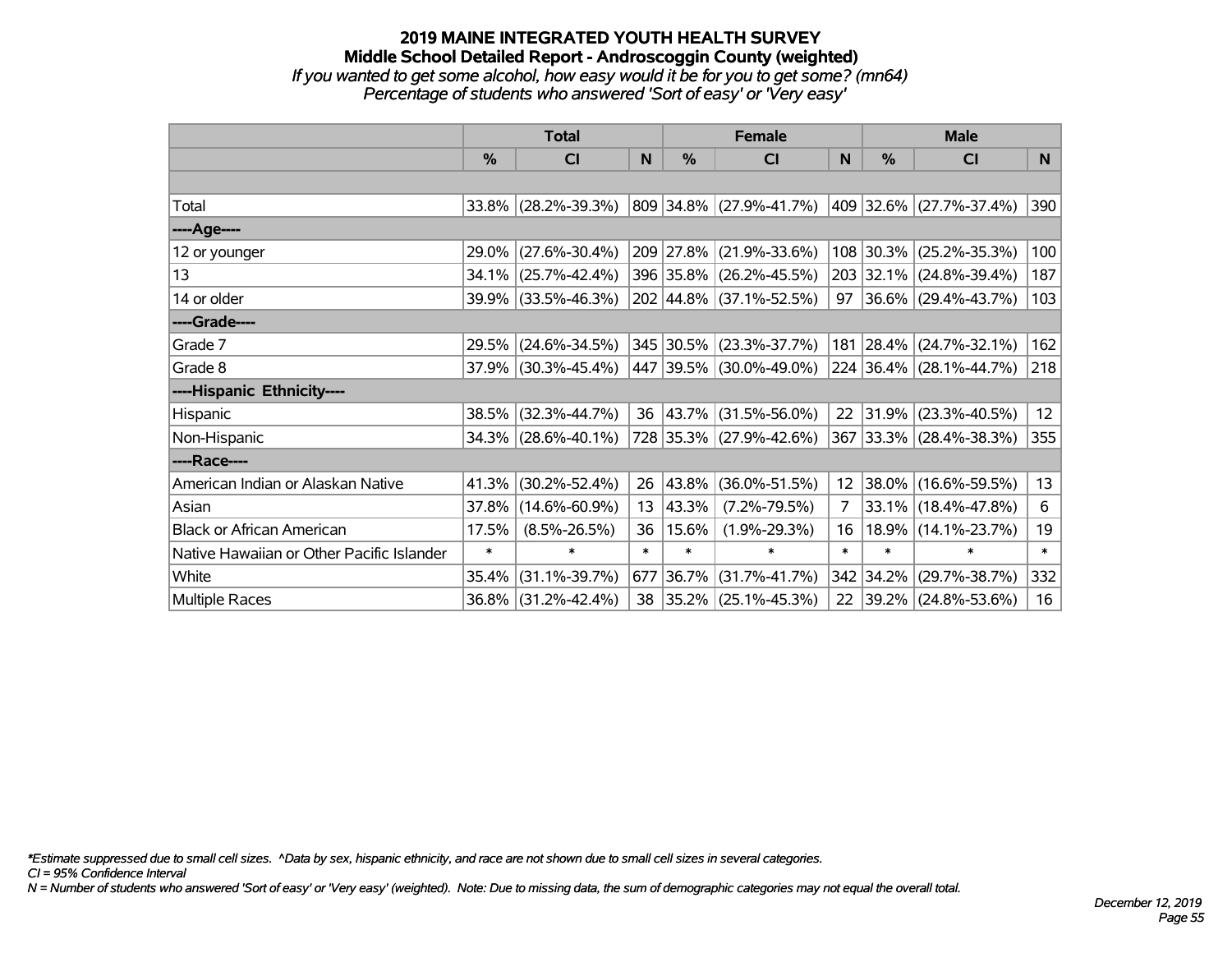*If you drank some alcohol without your parents' permission, would you be caught by your parents? (mn66) Percentage of students who answered 'Probably not' or 'Definitely not'*

|                                           | <b>Total</b>  |                     |        |           | <b>Female</b>            | <b>Male</b> |           |                              |                 |
|-------------------------------------------|---------------|---------------------|--------|-----------|--------------------------|-------------|-----------|------------------------------|-----------------|
|                                           | $\frac{0}{0}$ | <b>CI</b>           | N      | %         | <b>CI</b>                | N           | %         | <b>CI</b>                    | N.              |
|                                           |               |                     |        |           |                          |             |           |                              |                 |
| Total                                     |               | 22.7% (19.5%-26.0%) |        |           | 552 24.8% (21.6%-28.1%)  |             |           | $ 294 20.6\% $ (16.9%-24.3%) | 251             |
| ----Age----                               |               |                     |        |           |                          |             |           |                              |                 |
| 12 or younger                             |               | 18.7% (15.7%-21.7%) |        |           | 135 20.0% (16.2%-23.7%)  | 78          |           | 17.3% (13.3%-21.2%)          | 57              |
| 13                                        |               | 23.7% (18.0%-29.4%) |        |           | 281 25.6% (19.0%-32.2%)  |             |           | 147 21.6% (15.7%-27.4%)      | 130             |
| 14 or older                               |               | 26.5% (20.1%-32.9%) |        |           | 136 31.6% (26.8%-36.4%)  |             |           | 69 22.7% (14.1%-31.3%)       | 65              |
| ----Grade----                             |               |                     |        |           |                          |             |           |                              |                 |
| Grade 7                                   | $20.4\%$      | $(18.0\% - 22.7\%)$ |        |           | 239 21.8% (19.3%-24.3%)  | 130         | 19.0%     | $(15.3\% - 22.7\%)$          | 109             |
| Grade 8                                   |               | 25.2% (20.6%-29.8%) |        |           | 303 28.2% (23.0%-33.3%)  |             |           | 162 22.2% (17.3%-27.1%)      | 136             |
| ----Hispanic Ethnicity----                |               |                     |        |           |                          |             |           |                              |                 |
| Hispanic                                  |               | 27.3% (22.2%-32.4%) | 26     | 27.9%     | $(21.4\% - 34.3\%)$      |             | 15 25.9%  | $(14.9\% - 36.9\%)$          | 10 <sub>1</sub> |
| Non-Hispanic                              |               | 23.1% (19.4%-26.7%) |        |           | 495 25.4% (21.8%-29.0%)  |             |           | 266 20.7% (16.5%-24.8%)      | 225             |
| ----Race----                              |               |                     |        |           |                          |             |           |                              |                 |
| American Indian or Alaskan Native         |               | 30.4% (19.0%-41.9%) | 20     | 37.8%     | $(23.4\% - 52.2\%)$      | 11          | 24.7%     | $(11.1\% - 38.2\%)$          | 9               |
| Asian                                     | $35.1\%$      | $(18.8\% - 51.4\%)$ | 13     | $\ast$    | $\ast$                   | $\ast$      | $\ast$    | $\ast$                       | $\ast$          |
| <b>Black or African American</b>          | $16.4\%$      | $(10.3\% - 22.4\%)$ | 35     | 15.6%     | $(9.0\% - 22.2\%)$       | 17          | 17.6%     | $(11.2\% - 24.0\%)$          | 18              |
| Native Hawaiian or Other Pacific Islander | $\ast$        | $\ast$              | $\ast$ | $\ast$    | $\ast$                   | $\ast$      | $\ast$    | $\ast$                       | $\ast$          |
| White                                     | 22.8%         | $(19.1\% - 26.5\%)$ |        | 440 24.4% | $(20.3\% - 28.4\%)$      |             | 228 21.1% | $(17.0\% - 25.3\%)$          | 209             |
| Multiple Races                            |               | 30.9% (19.6%-42.2%) | 32     |           | $ 36.0\% $ (21.9%-50.1%) |             |           | 23 22.9% (11.5%-34.4%)       | 9               |

*\*Estimate suppressed due to small cell sizes. ^Data by sex, hispanic ethnicity, and race are not shown due to small cell sizes in several categories.*

*CI = 95% Confidence Interval*

*N = Number of students who answered 'Probably not' or 'Definitely not' (weighted). Note: Due to missing data, the sum of demographic categories may not equal the overall total.*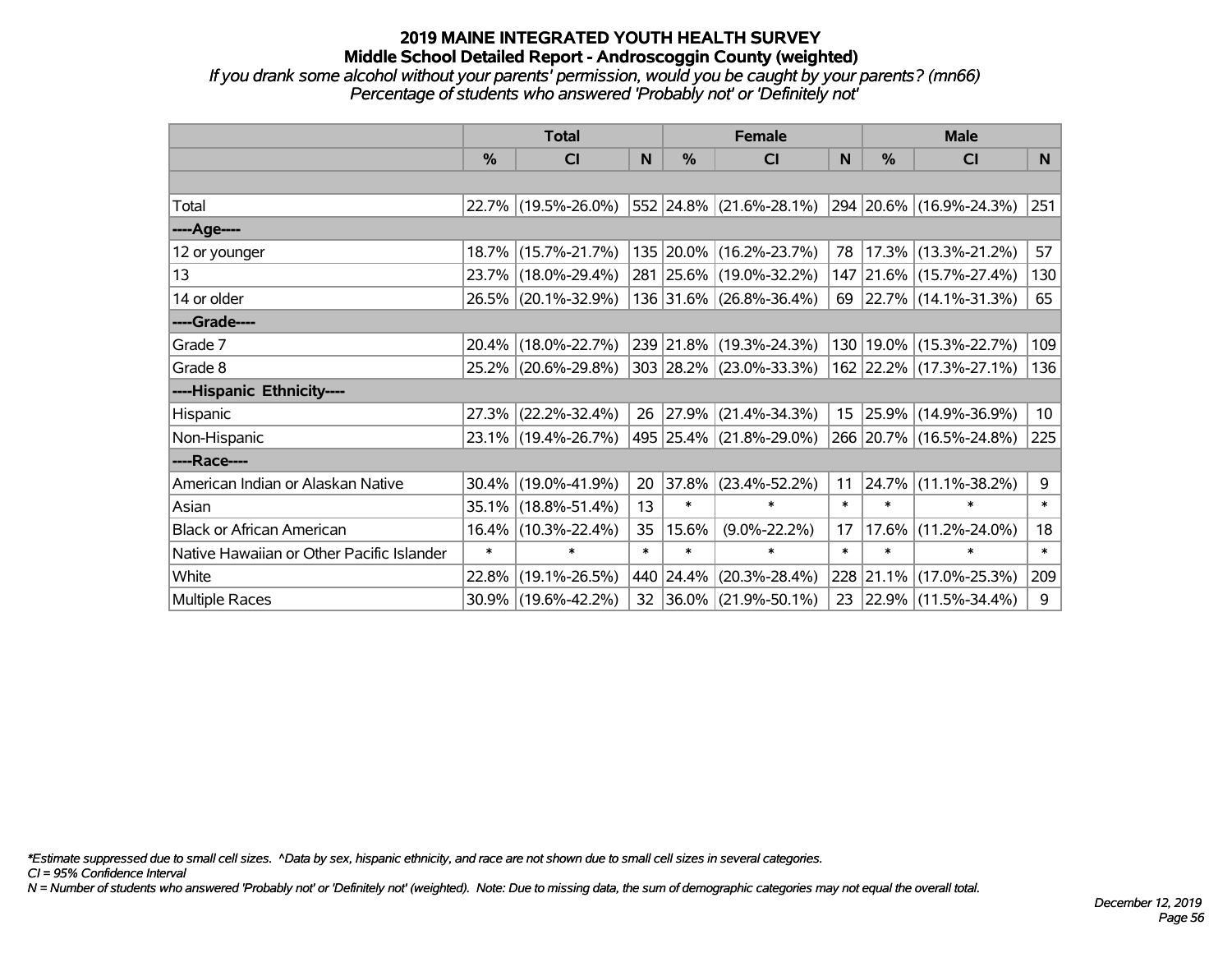*How much do you think people risk harming themselves (physically or in other ways) if they have 1 or 2 drinks of an alcoholic beverage nearly every day? (mn67b)*

*Percentage of students who answered 'No risk' or 'Slight risk'*

|                                           | <b>Total</b> |                        |        | <b>Female</b> | <b>Male</b>             |        |               |                         |                  |
|-------------------------------------------|--------------|------------------------|--------|---------------|-------------------------|--------|---------------|-------------------------|------------------|
|                                           | $\%$         | C <sub>l</sub>         | N      | $\frac{9}{6}$ | <b>CI</b>               | N      | $\frac{0}{0}$ | <b>CI</b>               | N.               |
|                                           |              |                        |        |               |                         |        |               |                         |                  |
| Total                                     |              | 33.0% (30.1%-35.8%)    |        |               | 799 28.6% (25.0%-32.2%) |        | 340 36.9%     | $(33.2\% - 40.6\%)$     | 449              |
| ----Age----                               |              |                        |        |               |                         |        |               |                         |                  |
| 12 or younger                             |              | 36.2% (31.6%-40.8%)    |        | 264 31.1%     | $(24.8\% - 37.4\%)$     |        | 121 41.7%     | $(38.1\% - 45.4\%)$     | 141              |
| 13                                        |              | 34.6% (30.3%-39.0%)    |        |               | 410 29.2% (24.1%-34.2%) |        |               | 169 40.1% (34.9%-45.2%) | 240              |
| 14 or older                               |              | 24.0% (17.0%-30.9%)    |        |               | 121 22.9% (15.5%-30.2%) |        |               | 51 23.9% (15.3%-32.6%)  | 66               |
| ----Grade----                             |              |                        |        |               |                         |        |               |                         |                  |
| Grade 7                                   |              | $36.1\%$ (31.5%-40.7%) |        | 418 30.3%     | $(25.2\% - 35.4\%)$     |        | 178 41.3%     | $(35.9\% - 46.8\%)$     | 233              |
| Grade 8                                   |              | $30.0\%$ (26.8%-33.1%) |        |               | 363 26.7% (22.0%-31.5%) |        |               | 155 33.3% (28.0%-38.6%) | 205              |
| ----Hispanic Ethnicity----                |              |                        |        |               |                         |        |               |                         |                  |
| Hispanic                                  |              | $33.6\%$ (20.2%-47.1%) | 36     | 35.4%         | $(21.5\% - 49.3\%)$     | 21     | $ 27.6\% $    | $(12.7\% - 42.5\%)$     | 12               |
| Non-Hispanic                              |              | 32.3% (29.2%-35.4%)    |        |               | 694 28.0% (24.2%-31.7%) |        |               | 293 36.5% (33.1%-39.8%) | 397              |
| ----Race----                              |              |                        |        |               |                         |        |               |                         |                  |
| American Indian or Alaskan Native         |              | 27.8% (14.5%-41.2%)    | 17     | $\ast$        | $\ast$                  | $\ast$ | $\ast$        | $\ast$                  | $\ast$           |
| Asian                                     |              | 53.9% (39.3%-68.6%)    | 17     | $\ast$        | $\ast$                  | $\ast$ | $\ast$        | $\ast$                  | $\ast$           |
| <b>Black or African American</b>          |              | 22.8% (14.7%-30.8%)    | 42     | 24.8%         | $(16.0\% - 33.6\%)$     | 23     | 16.3%         | $(10.0\% - 22.7\%)$     | 15 <sub>15</sub> |
| Native Hawaiian or Other Pacific Islander | $\ast$       | $\ast$                 | $\ast$ | $\ast$        | $\ast$                  | $\ast$ | $\ast$        | $\ast$                  | $\pmb{\ast}$     |
| White                                     | 33.4%        | $(30.3\% - 36.5\%)$    | 650    | 28.0%         | $(22.5\% - 33.4\%)$     | 262    | 38.5%         | $(34.0\% - 42.9\%)$     | 385              |
| <b>Multiple Races</b>                     |              | 40.6% (32.0%-49.2%)    | 47     |               | 38.5% (27.8%-49.2%)     |        | 28 44.3%      | $(28.6\% - 60.0\%)$     | 19               |

*\*Estimate suppressed due to small cell sizes. ^Data by sex, hispanic ethnicity, and race are not shown due to small cell sizes in several categories.*

*CI = 95% Confidence Interval*

*N = Number of students who answered 'No risk' or 'Slight risk' (weighted). Note: Due to missing data, the sum of demographic categories may not equal the overall total.*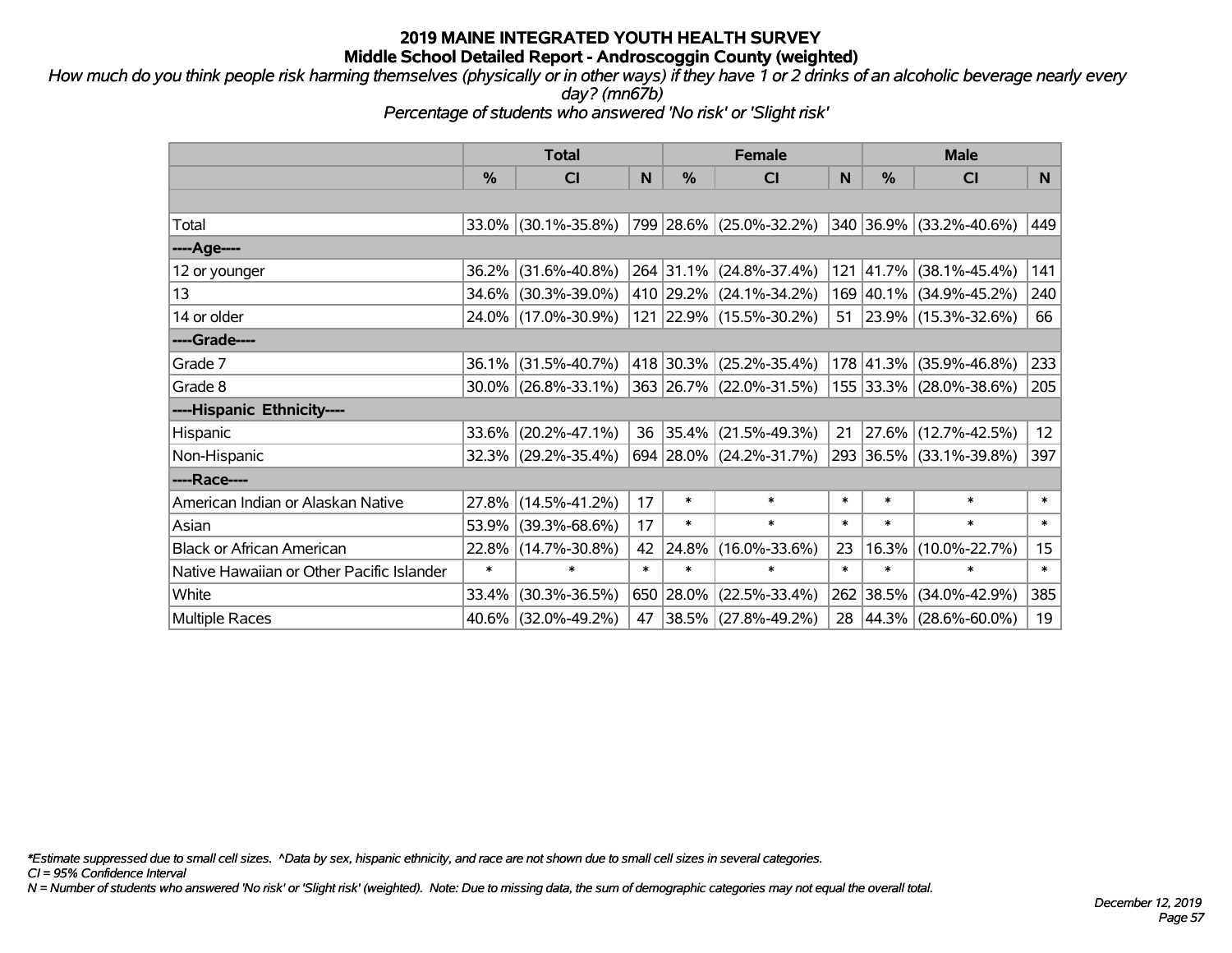*How much do you think people risk harming themselves (physically or in other ways) if they have 5 or more drinks of an alcoholic beverage in a row once or twice a week? (mn68b)*

*Percentage of students who answered 'No risk' or 'Slight risk'*

|                                           | <b>Total</b>  |                     |                | <b>Female</b> | <b>Male</b>             |                 |          |                         |                 |
|-------------------------------------------|---------------|---------------------|----------------|---------------|-------------------------|-----------------|----------|-------------------------|-----------------|
|                                           | $\frac{0}{0}$ | <b>CI</b>           | N              | $\frac{9}{6}$ | <b>CI</b>               | N               | %        | <b>CI</b>               | N               |
|                                           |               |                     |                |               |                         |                 |          |                         |                 |
| Total                                     |               | 15.3% (13.6%-17.0%) |                |               | 368 12.4% (10.3%-14.5%) |                 |          | 147 17.7% (15.2%-20.2%) | 213             |
| ----Age----                               |               |                     |                |               |                         |                 |          |                         |                 |
| 12 or younger                             |               | 14.0% (11.8%-16.2%) |                | 100 13.4%     | $(10.5\% - 16.3\%)$     | 53              | 14.8%    | $(9.0\% - 20.6\%)$      | 48              |
| 13                                        |               | 15.8% (11.7%-19.9%) |                | 186 11.9%     | $(9.4\% - 14.4\%)$      | 68              | 19.4%    | $(13.3\% - 25.4\%)$     | 116             |
| 14 or older                               | 15.2%         | $(8.9\% - 21.5\%)$  |                | 78   12.1%    | $(3.5\% - 20.7\%)$      | 27              | $16.8\%$ | $(9.6\% - 23.9\%)$      | 46              |
| ----Grade----                             |               |                     |                |               |                         |                 |          |                         |                 |
| Grade 7                                   |               | 14.3% (11.5%-17.0%) |                | 164 12.7%     | $(10.4\% - 15.0\%)$     | 75              | $15.8\%$ | $(12.1\% - 19.6\%)$     | 87              |
| Grade 8                                   |               | 15.7% (14.3%-17.1%) |                | 188 11.5%     | $(9.9\% - 13.1\%)$      | 66              |          | 19.3% (16.5%-22.1%)     | 118             |
| ----Hispanic Ethnicity----                |               |                     |                |               |                         |                 |          |                         |                 |
| Hispanic                                  |               | 25.1% (18.0%-32.2%) | 27             | 20.4%         | $(9.5\% - 31.4\%)$      | 12 <sup>7</sup> | 26.0%    | $(12.7\% - 39.4\%)$     | 12 <sub>2</sub> |
| Non-Hispanic                              |               | 14.8% (12.9%-16.7%) |                | 314 11.7%     | $(8.8\% - 14.6\%)$      |                 |          | 122 17.7% (15.2%-20.3%) | 190             |
| ----Race----                              |               |                     |                |               |                         |                 |          |                         |                 |
| American Indian or Alaskan Native         | $\ast$        | $\ast$              | $\ast$         | $\ast$        | $\ast$                  | $\ast$          | $\ast$   | $\ast$                  | $\ast$          |
| Asian                                     | 20.4%         | $(2.5\% - 38.2\%)$  | $\overline{7}$ | $\ast$        | $\ast$                  | $\ast$          | $\ast$   | $\ast$                  | $\ast$          |
| <b>Black or African American</b>          | 12.0%         | $(10.2\% - 13.8\%)$ | 22             | 10.0%         | $(8.7\% - 11.3\%)$      | 9               | 11.3%    | $(9.7\% - 12.9\%)$      | 10 <sup>°</sup> |
| Native Hawaiian or Other Pacific Islander | $\ast$        | $\ast$              | $\ast$         | $\ast$        | $\ast$                  | $\ast$          | $\ast$   | $\ast$                  | $\ast$          |
| White                                     | 15.3%         | $(13.3\% - 17.4\%)$ | 296            | 12.2%         | $(9.9\% - 14.6\%)$      | 114             | 17.9%    | $(15.5\% - 20.4\%)$     | 177             |
| <b>Multiple Races</b>                     |               | 18.7% (12.8%-24.6%) | 22             |               | 19.2%  (12.9%-25.5%)    | 14              | 17.9%    | $(2.4\% - 33.3\%)$      | 8               |

*\*Estimate suppressed due to small cell sizes. ^Data by sex, hispanic ethnicity, and race are not shown due to small cell sizes in several categories.*

*CI = 95% Confidence Interval*

*N = Number of students who answered 'No risk' or 'Slight risk' (weighted). Note: Due to missing data, the sum of demographic categories may not equal the overall total.*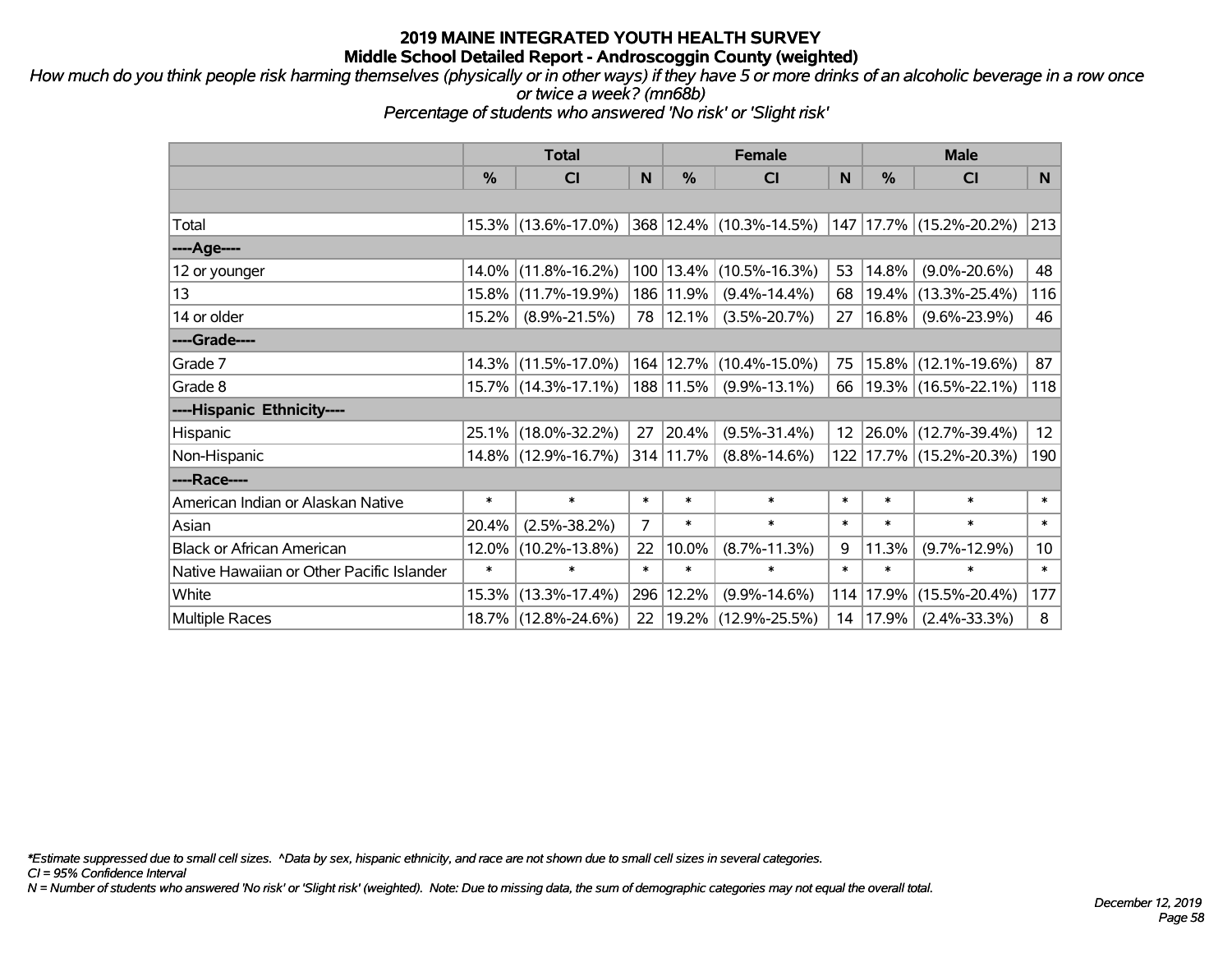### **2019 MAINE INTEGRATED YOUTH HEALTH SURVEY Middle School Detailed Report - Androscoggin County (weighted)** *If a kid drank some alcohol in your neighborhood, would he or she be caught by the police? (mn69) Percentage of students who answered 'Probably not' or 'Definitely not'*

|                                           | <b>Total</b> |                        |        |        | <b>Female</b>               | <b>Male</b> |               |                         |        |
|-------------------------------------------|--------------|------------------------|--------|--------|-----------------------------|-------------|---------------|-------------------------|--------|
|                                           | %            | <b>CI</b>              | N      | %      | <b>CI</b>                   | N           | $\frac{0}{0}$ | <b>CI</b>               | N.     |
|                                           |              |                        |        |        |                             |             |               |                         |        |
| Total                                     |              | $61.9\%$ (54.2%-69.5%) |        |        | $1,477$ 62.3% (55.1%-69.6%) |             |               | 734 61.6% (53.4%-69.8%) | 734    |
| ----Age----                               |              |                        |        |        |                             |             |               |                         |        |
| 12 or younger                             | 56.9%        | $(51.1\% - 62.7\%)$    | 407    |        | $53.6\%$ (43.6%-63.5%)      |             |               | 208 61.2% (56.6%-65.8%) | 200    |
| 13                                        |              | $61.2\%$ (52.7%-69.8%) | 719    |        | 63.7% (56.9%-70.6%)         |             |               | 361 59.0% (46.0%-71.9%) | 354    |
| 14 or older                               |              | 71.1% (59.4%-82.7%)    | 349    |        | 74.1% (58.5%-89.6%)         |             |               | 165 68.5% (59.2%-77.9%) | 178    |
| ----Grade----                             |              |                        |        |        |                             |             |               |                         |        |
| Grade 7                                   | 56.6%        | $(50.4\% - 62.7\%)$    | 643    |        | 54.9% (48.8%-61.0%)         |             |               | 318 58.1% (48.2%-68.0%) | 320    |
| Grade 8                                   |              | $67.5\%$ (57.6%-77.5%) | 802    |        | 70.2% (58.4%-82.0%)         |             |               | 405 65.3% (56.6%-74.0%) | 393    |
| ----Hispanic Ethnicity----                |              |                        |        |        |                             |             |               |                         |        |
| Hispanic                                  | 59.1%        | $(49.2\% - 69.0\%)$    | 63     |        | 60.5%   (47.0%-74.0%)       | 35          |               | 57.9% (37.8%-78.0%)     | 25     |
| Non-Hispanic                              |              | $63.2\%$ (55.4%-70.9%) |        |        | $1,330$ 63.9% (55.7%-72.1%) |             |               | 661 62.4% (55.0%-69.9%) | 663    |
| ----Race----                              |              |                        |        |        |                             |             |               |                         |        |
| American Indian or Alaskan Native         | 58.4%        | $(48.9\% - 67.9\%)$    | 36     | 62.9%  | $(39.5\% - 86.2\%)$         | 18          | 52.1%         | $(32.2\% - 71.9\%)$     | 16     |
| Asian                                     | 33.6%        | $(22.9\% - 44.2\%)$    | 12     | $\ast$ | $\ast$                      | $\ast$      | $\ast$        | $\ast$                  | $\ast$ |
| <b>Black or African American</b>          | 45.7%        | $(43.0\% - 48.4\%)$    | 84     | 52.8%  | $(47.8\% - 57.8\%)$         | 48          | 40.2%         | $(35.5\% - 45.0\%)$     | 36     |
| Native Hawaiian or Other Pacific Islander | $\ast$       | $\ast$                 | $\ast$ | $\ast$ | $\ast$                      | $\ast$      | $\ast$        | $\ast$                  | $\ast$ |
| White                                     | 63.4%        | $(56.6\% - 70.1\%)$    | 1,212  | 62.7%  | $(56.0\% - 69.5\%)$         |             |               | 579 63.9% (55.8%-71.9%) | 626    |
| Multiple Races                            |              | 73.8% (61.7%-86.0%)    | 84     |        | 71.9% (58.8%-85.0%)         | 52          |               | 77.3% (60.3%-94.3%)     | 31     |

*\*Estimate suppressed due to small cell sizes. ^Data by sex, hispanic ethnicity, and race are not shown due to small cell sizes in several categories.*

*CI = 95% Confidence Interval*

*N = Number of students who answered 'Probably not' or 'Definitely not' (weighted). Note: Due to missing data, the sum of demographic categories may not equal the overall total.*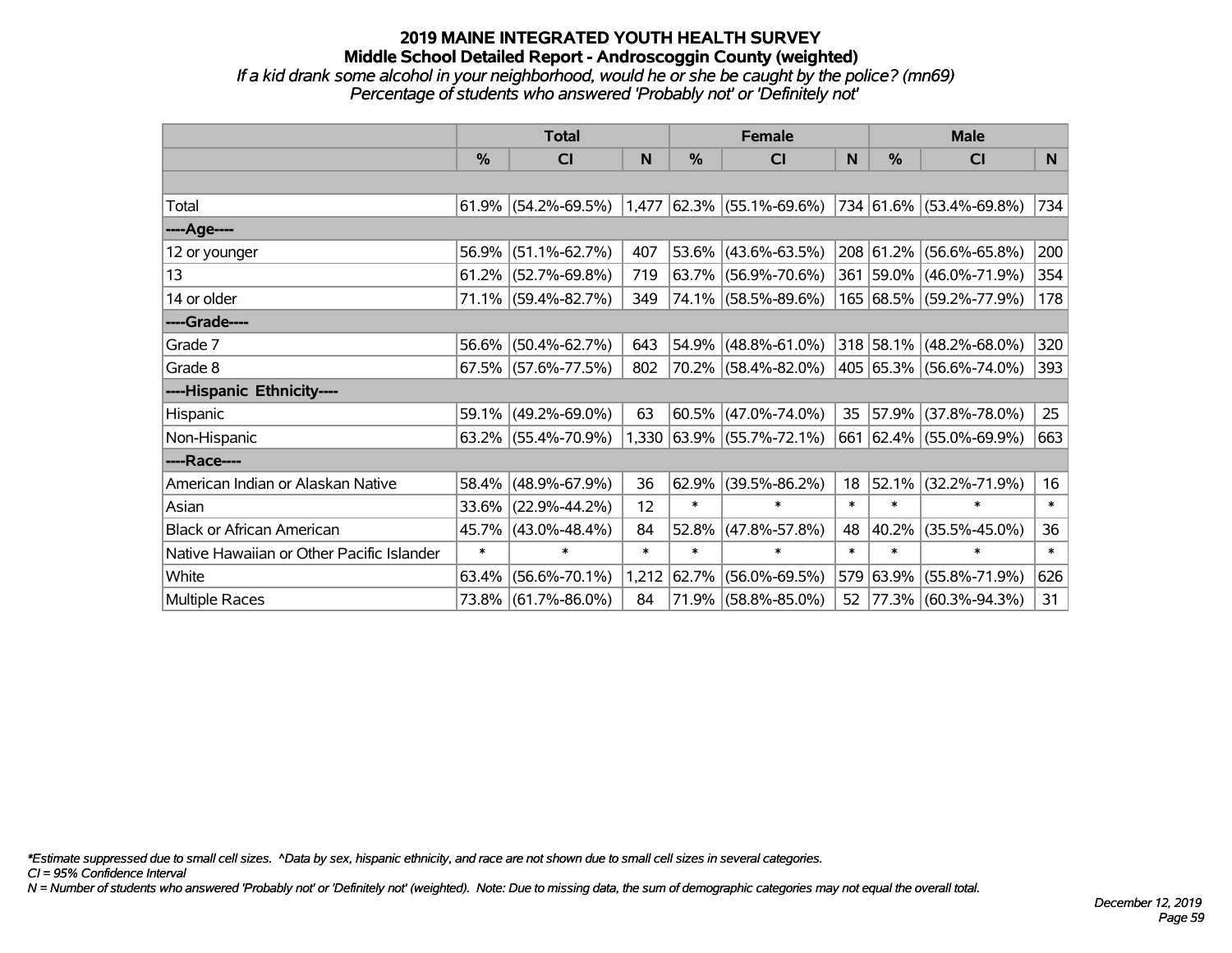*How wrong would most adults over 21 in your neighborhood think it is for kids your age to drink alcohol? (mn71a) Percentage of students who answered 'A little bit wrong' or 'Not wrong at all'*

|                                           | <b>Total</b>  |                     |        |           | <b>Female</b>           |        | <b>Male</b> |                    |                 |  |
|-------------------------------------------|---------------|---------------------|--------|-----------|-------------------------|--------|-------------|--------------------|-----------------|--|
|                                           | $\frac{0}{0}$ | <b>CI</b>           | N      | %         | <b>CI</b>               | N      | %           | <b>CI</b>          | N               |  |
|                                           |               |                     |        |           |                         |        |             |                    |                 |  |
| Total                                     | 10.8%         | $(9.8\% - 11.9\%)$  |        |           | 264 12.7% (11.0%-14.3%) | 150    | 8.4%        | $(7.2\% - 9.5\%)$  | 103             |  |
| ----Age----                               |               |                     |        |           |                         |        |             |                    |                 |  |
| 12 or younger                             | 8.9%          | $(6.7\% - 11.1\%)$  | 64     | 9.3%      | $(5.4\% - 13.2\%)$      | 37     | 8.4%        | $(5.0\% - 11.9\%)$ | 27              |  |
| 13                                        | 9.9%          | $(8.1\% - 11.8\%)$  | 117    | 12.5%     | $(7.7\% - 17.2\%)$      | 71     | 6.5%        | $(4.7\% - 8.4\%)$  | 39              |  |
| 14 or older                               | 15.6%         | $(12.8\% - 18.4\%)$ | 82     |           | 19.6% (14.6%-24.6%)     | 43     | $12.0\%$    | $(7.2\% - 16.8\%)$ | 37              |  |
| ----Grade----                             |               |                     |        |           |                         |        |             |                    |                 |  |
| Grade 7                                   | 9.3%          | $(7.4\% - 11.2\%)$  |        | 111 11.8% | $(8.6\% - 14.9\%)$      | 71     | 6.8%        | $(4.9\% - 8.7\%)$  | 40              |  |
| Grade 8                                   | 12.3%         | $(11.1\% - 13.4\%)$ |        | 148 13.8% | $(9.9\% - 17.7\%)$      | 79     | 9.8%        | $(6.9\% - 12.6\%)$ | 60              |  |
| ----Hispanic Ethnicity----                |               |                     |        |           |                         |        |             |                    |                 |  |
| Hispanic                                  | 21.1%         | $(4.1\% - 38.1\%)$  | 17     | 16.8%     | $(0.0\% - 33.7\%)$      | 8      | 27.0%       | $(6.7\% - 47.4\%)$ | 9               |  |
| Non-Hispanic                              | 10.6%         | $(9.5\% - 11.6\%)$  |        |           | 227 12.4% (10.4%-14.3%) | 130    | 8.1%        | $(6.7\% - 9.6\%)$  | 88              |  |
| ----Race----                              |               |                     |        |           |                         |        |             |                    |                 |  |
| American Indian or Alaskan Native         | 9.4%          | $(0.0\% - 21.0\%)$  | 6      | $\ast$    | $\ast$                  | $\ast$ | $\ast$      | $\ast$             | $\ast$          |  |
| Asian                                     | $\ast$        | $\ast$              | $\ast$ | $\ast$    | $\ast$                  | $\ast$ | $\ast$      | $\ast$             | $\ast$          |  |
| <b>Black or African American</b>          | $9.0\%$       | $(3.9\% - 14.2\%)$  | 22     | 8.3%      | $(1.4\% - 15.2\%)$      | 10     | 9.8%        | $(4.4\% - 15.2\%)$ | 12 <sup>2</sup> |  |
| Native Hawaiian or Other Pacific Islander | $\ast$        | $\ast$              | $\ast$ | $\ast$    | $\ast$                  | $\ast$ | $\ast$      | $\ast$             | $\ast$          |  |
| White                                     | 11.2%         | $(9.7\% - 12.7\%)$  | 217    | 14.0%     | $(11.8\% - 16.1\%)$     | 132    | 7.8%        | $(6.3\% - 9.3\%)$  | 76              |  |
| Multiple Races                            | 9.6%          | $(0.7\% - 18.5\%)$  | 9      | $\ast$    | $\ast$                  | $\ast$ | $\ast$      | $\ast$             | $\ast$          |  |

*\*Estimate suppressed due to small cell sizes. ^Data by sex, hispanic ethnicity, and race are not shown due to small cell sizes in several categories.*

*CI = 95% Confidence Interval*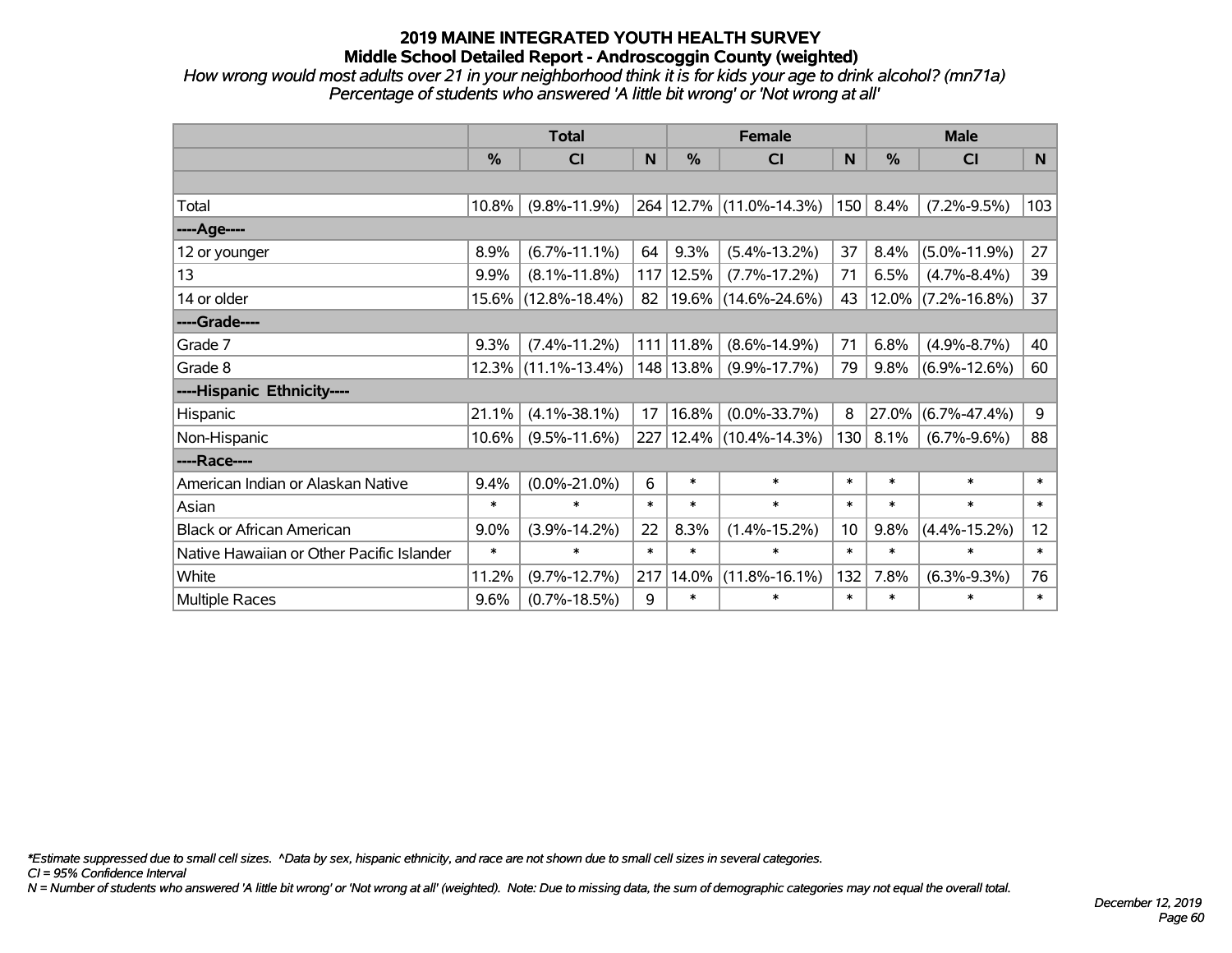*How do you feel about someone your age having 1 or 2 drinks of an alcoholic beverage nearly every day? (mn164) Percentage of students who answered 'Strongly approve' or 'Approve'*

|                                           | <b>Total</b> |                    |        |             | <b>Female</b>           |        | <b>Male</b>   |                                                           |             |  |
|-------------------------------------------|--------------|--------------------|--------|-------------|-------------------------|--------|---------------|-----------------------------------------------------------|-------------|--|
|                                           | %            | <b>CI</b>          | N      | %           | <b>CI</b>               | N      | $\frac{0}{0}$ | <b>CI</b>                                                 | $\mathbf N$ |  |
|                                           |              |                    |        |             |                         |        |               |                                                           |             |  |
| Total                                     | 3.0%         | $(1.7\% - 4.4\%)$  |        |             | $73 3.0\% $ (1.2%-4.9%) |        |               | $ 35 2.8\%  (1.1\% - 4.6\%)$                              | 34          |  |
| ----Age----                               |              |                    |        |             |                         |        |               |                                                           |             |  |
| 12 or younger                             | 3.3%         | $(1.2\% - 5.4\%)$  |        | $24 3.6\% $ | $(1.6\% - 5.5\%)$       |        | $14$   2.5%   | $(0.0\% - 5.4\%)$                                         | 8           |  |
| 13                                        | 2.9%         | $(1.0\% - 4.7\%)$  |        |             | $34 2.7\% $ (0.9%-4.5%) |        |               | $15 2.7\% $ (0.0%-6.0%)                                   | 16          |  |
| 14 or older                               | 3.1%         | $(0.8\% - 5.4\%)$  |        |             | $15 2.8\% $ (0.3%-5.3%) |        |               | 6 $ 3.4\% $ (0.7%-6.1%)                                   | 9           |  |
| ----Grade----                             |              |                    |        |             |                         |        |               |                                                           |             |  |
| Grade 7                                   | 2.9%         | $(1.7\% - 4.1\%)$  |        | $33 3.6\% $ | $(1.5\% - 5.8\%)$       |        |               | $\left  21 \right  2.1\% \left  (0.8\% - 3.5\% ) \right $ | 12          |  |
| Grade 8                                   | 3.0%         | $(1.3\% - 4.7\%)$  |        |             | $36 2.2\% $ (0.2%-4.1%) |        |               | $ 13 3.3\% $ (0.2%-6.3%)                                  | 20          |  |
| ----Hispanic Ethnicity----                |              |                    |        |             |                         |        |               |                                                           |             |  |
| Hispanic                                  | 10.9%        | $(4.2\% - 17.5\%)$ | 12     | $\ast$      | $\ast$                  | $\ast$ | $\ast$        | $\ast$                                                    | $\ast$      |  |
| Non-Hispanic                              | 2.8%         | $(1.1\% - 4.5\%)$  |        | 59 3.3%     | $(1.3\% - 5.3\%)$       |        | 34 2.4%       | $(0.3\% - 4.5\%)$                                         | 26          |  |
| ----Race----                              |              |                    |        |             |                         |        |               |                                                           |             |  |
| American Indian or Alaskan Native         | $\ast$       | $\ast$             | $\ast$ | $\ast$      | $\ast$                  | $\ast$ | $\ast$        | $\ast$                                                    | $\ast$      |  |
| Asian                                     | $\ast$       | $\ast$             | $\ast$ | $\ast$      | $\ast$                  | $\ast$ | $\ast$        | $\ast$                                                    | $\ast$      |  |
| <b>Black or African American</b>          | 6.8%         | $(2.4\% - 11.1\%)$ | 12     | $\ast$      | $\ast$                  | $\ast$ | $\ast$        | $\ast$                                                    | $\ast$      |  |
| Native Hawaiian or Other Pacific Islander | $\ast$       | $\ast$             | $\ast$ | $\ast$      | $\ast$                  | $\ast$ | $\ast$        | $\ast$                                                    | $\ast$      |  |
| White                                     | 2.2%         | $(1.4\% - 2.9\%)$  | 42     | 1.8%        | $(0.3\% - 3.4\%)$       |        | 17 2.3%       | $(0.7\% - 3.9\%)$                                         | 23          |  |
| Multiple Races                            | $\ast$       | $\ast$             | $\ast$ | $\ast$      | $\ast$                  | $\ast$ | $\ast$        | *                                                         | $\ast$      |  |

*\*Estimate suppressed due to small cell sizes. ^Data by sex, hispanic ethnicity, and race are not shown due to small cell sizes in several categories.*

*CI = 95% Confidence Interval*

*N = Number of students who answered 'Strongly approve' or 'Approve' (weighted). Note: Due to missing data, the sum of demographic categories may not equal the overall total.*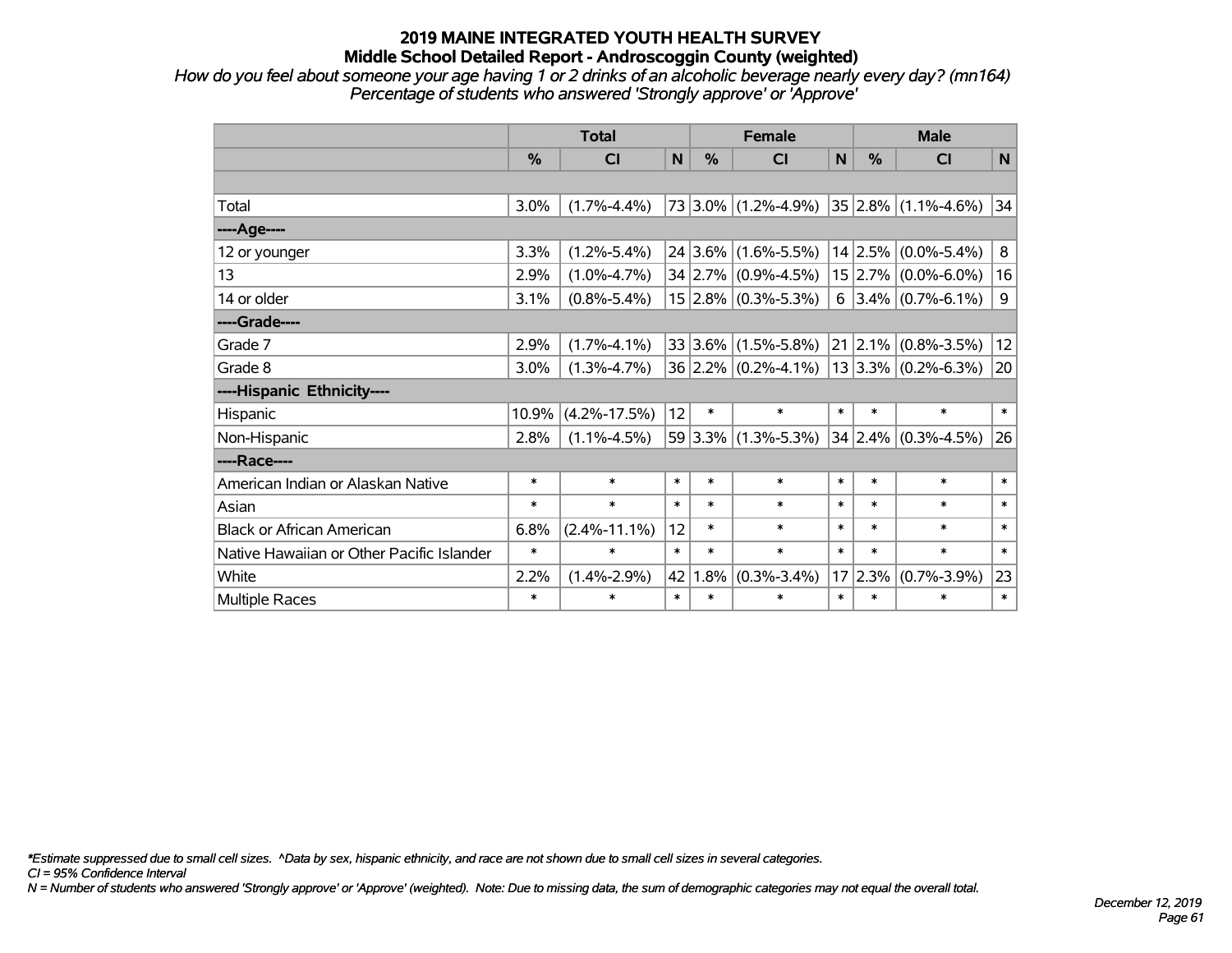*How wrong do your parents feel it would be for you to have 1 or 2 drinks of an alcoholic beverage nearly every day? (mn165) Percentage of students who answered 'A little bit wrong' or 'Not wrong at all'*

|                                           | <b>Total</b> |                   |        |                 | <b>Female</b>                                    | <b>Male</b> |                 |                          |        |
|-------------------------------------------|--------------|-------------------|--------|-----------------|--------------------------------------------------|-------------|-----------------|--------------------------|--------|
|                                           | %            | <b>CI</b>         | N      | %               | <b>CI</b>                                        | N           | $\%$            | <b>CI</b>                | N      |
|                                           |              |                   |        |                 |                                                  |             |                 |                          |        |
| Total                                     | $3.7\%$      | $(3.1\% - 4.3\%)$ |        |                 | $ 89 3.0\% $ (2.5%-3.4%)                         |             |                 | $ 35 4.4\% $ (3.3%-5.5%) | 53     |
| ----Age----                               |              |                   |        |                 |                                                  |             |                 |                          |        |
| 12 or younger                             | 3.3%         | $(2.0\% - 4.7\%)$ |        |                 | $24$ 2.5% (1.1%-4.0%)                            |             | 10 4.3%         | $(2.4\% - 6.2\%)$        | 14     |
| 13                                        | $3.4\%$      | $(2.0\% - 4.8\%)$ |        |                 | $40 2.3\% $ (1.9%-2.7%)                          |             | 13 4.5%         | $(1.7\% - 7.2\%)$        | 27     |
| 14 or older                               | $4.8\%$      | $(3.2\% - 6.4\%)$ |        |                 | $24 5.6\% $ (3.5%-7.8%)                          |             |                 | $12 4.2\% $ (2.0%-6.5%)  | 12     |
| ----Grade----                             |              |                   |        |                 |                                                  |             |                 |                          |        |
| Grade 7                                   | 4.0%         | $(2.0\% - 6.0\%)$ |        |                 | $47 2.7\% $ (0.6%-4.9%)                          |             | 16 5.2%         | $(2.9\% - 7.5\%)$        | 30     |
| Grade 8                                   | 3.3%         | $(2.2\% - 4.5\%)$ |        |                 | $ 40 3.2\% $ (1.8%-4.6%)   18 3.5%   (2.0%-5.1%) |             |                 |                          | 21     |
| ----Hispanic Ethnicity----                |              |                   |        |                 |                                                  |             |                 |                          |        |
| Hispanic                                  | $\ast$       | $\ast$            | $\ast$ | $\ast$          | $\ast$                                           | $\ast$      | $\ast$          | $\ast$                   | $\ast$ |
| Non-Hispanic                              | 3.6%         | $(2.7\% - 4.5\%)$ | 77     |                 | $3.0\%$ (2.3%-3.8%)                              | 31          | 4.2%            | $(2.9\% - 5.5\%)$        | 45     |
| ----Race----                              |              |                   |        |                 |                                                  |             |                 |                          |        |
| American Indian or Alaskan Native         | $\ast$       | $\ast$            | $\ast$ | $\ast$          | $\ast$                                           | $\ast$      | $\ast$          | $\ast$                   | $\ast$ |
| Asian                                     | $\ast$       | $\ast$            | $\ast$ | $\ast$          | $\ast$                                           | $\ast$      | $\ast$          | $\ast$                   | $\ast$ |
| <b>Black or African American</b>          | 3.1%         | $(2.3\% - 3.9\%)$ | 7      | $\ast$          | $\ast$                                           | $\ast$      | $\ast$          | $\ast$                   | $\ast$ |
| Native Hawaiian or Other Pacific Islander | $\ast$       | $\ast$            | $\ast$ | $\ast$          | $\ast$                                           | $\ast$      | $\ast$          | $\ast$                   | $\ast$ |
| White                                     | 3.3%         | $(2.4\% - 4.3\%)$ |        | $64 \mid 2.3\%$ | $(1.7\% - 2.9\%)$                                |             | $22 \mid 4.4\%$ | $(2.8\% - 6.0\%)$        | 43     |
| Multiple Races                            | $\ast$       | $\ast$            | $\ast$ | $\ast$          | $\ast$                                           | $\ast$      | $\ast$          | $\ast$                   | $\ast$ |

*\*Estimate suppressed due to small cell sizes. ^Data by sex, hispanic ethnicity, and race are not shown due to small cell sizes in several categories.*

*CI = 95% Confidence Interval*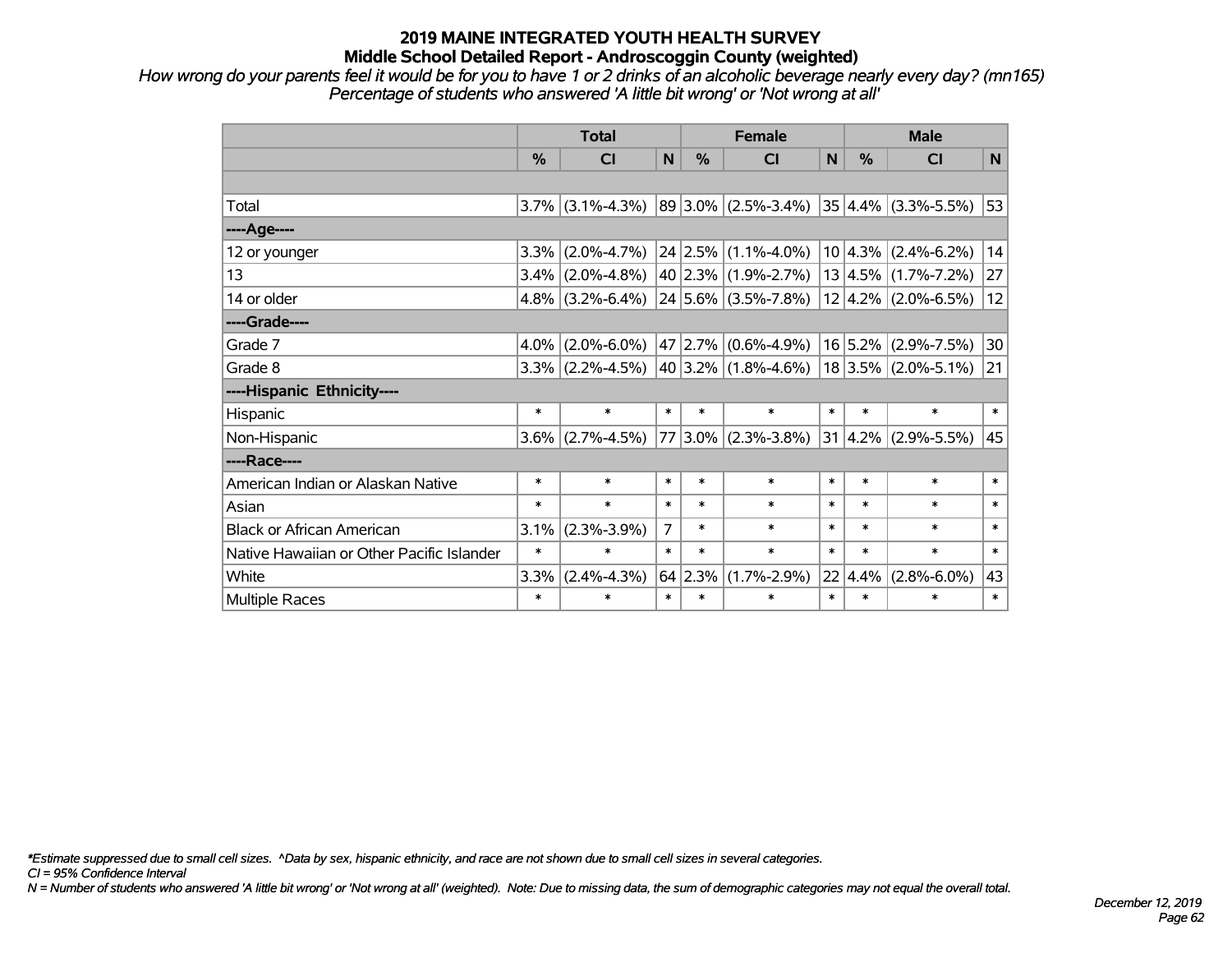*How wrong do your friends feel it would be for you to have 1 or 2 drinks of an alcoholic beverage nearly every day? (mn175) Percentage of students who answered 'A little bit wrong' or 'Not wrong at all'*

|                                           | <b>Total</b> |                       |        |               | <b>Female</b>                | <b>Male</b> |          |                            |        |
|-------------------------------------------|--------------|-----------------------|--------|---------------|------------------------------|-------------|----------|----------------------------|--------|
|                                           | %            | CI                    | N      | $\frac{0}{0}$ | <b>CI</b>                    | N           | %        | <b>CI</b>                  | N.     |
|                                           |              |                       |        |               |                              |             |          |                            |        |
| Total                                     | $10.5\%$     | $(6.9\% - 14.0\%)$    | 251    | 8.5%          | $(5.8\% - 11.3\%)$           |             |          | $100 12.1\% $ (7.1%-17.1%) | 145    |
| ---- Age----                              |              |                       |        |               |                              |             |          |                            |        |
| 12 or younger                             | 6.9%         | $(3.5\% - 10.2\%)$    | 50     | 4.3%          | $(2.7\% - 5.8\%)$            | 17          | $10.1\%$ | $(2.8\% - 17.3\%)$         | 33     |
| 13                                        | $12.9\%$     | $(6.7\% - 19.2\%)$    | 151    | 10.5%         | $(6.0\% - 14.9\%)$           | 59          |          | 15.3% (6.4%-24.2%)         | 92     |
| 14 or older                               |              | $10.1\%$ (5.5%-14.7%) | 50     |               | $11.1\%$ (5.1%-17.2%)        | 24          | 7.5%     | $(3.6\% - 11.4\%)$         | 20     |
| ----Grade----                             |              |                       |        |               |                              |             |          |                            |        |
| Grade 7                                   | 9.2%         | $(6.7\% - 11.6\%)$    | 105    | 5.8%          | $(3.4\% - 8.1\%)$            | 34          | 12.3%    | $(7.9\% - 16.7\%)$         | 68     |
| Grade 8                                   |              | $12.0\%$ (6.0%-18.1%) |        |               | $142$   11.2%   (4.7%-17.6%) | 63          |          | 12.6% (5.8%-19.4%)         | 77     |
| ----Hispanic Ethnicity----                |              |                       |        |               |                              |             |          |                            |        |
| Hispanic                                  | 7.4%         | $(1.8\% - 13.0\%)$    | 8      | $\ast$        | $\ast$                       | $\ast$      | $\ast$   | $\ast$                     | $\ast$ |
| Non-Hispanic                              | $10.6\%$     | $(7.1\% - 14.2\%)$    | 225    | 9.1%          | $(6.6\% - 11.6\%)$           | 94          |          | $11.7\%$ (6.6%-16.9%)      | 125    |
| ----Race----                              |              |                       |        |               |                              |             |          |                            |        |
| American Indian or Alaskan Native         | 16.3%        | $(5.6\% - 27.1\%)$    | 11     | $\ast$        | $\ast$                       | $\ast$      | $\ast$   | $\ast$                     | $\ast$ |
| Asian                                     | $\ast$       | $\ast$                | $\ast$ | $\ast$        | $\ast$                       | $\ast$      | $\ast$   | $\ast$                     | $\ast$ |
| <b>Black or African American</b>          | 6.1%         | $(2.4\% - 9.8\%)$     | 11     | $\ast$        | $\ast$                       | $\ast$      | $\ast$   | $\ast$                     | $\ast$ |
| Native Hawaiian or Other Pacific Islander | $\ast$       | $\ast$                | $\ast$ | $\ast$        | $\ast$                       | $\ast$      | $\ast$   | $\ast$                     | $\ast$ |
| White                                     | 10.7%        | $(6.2\% - 15.1\%)$    | 204    | 8.0%          | $(4.7\% - 11.2\%)$           | 74          | 12.7%    | $(6.2\% - 19.1\%)$         | 124    |
| <b>Multiple Races</b>                     | 8.9%         | $(3.3\% - 14.4\%)$    | 10     | $\ast$        | $\ast$                       | $\ast$      | $\ast$   | $\ast$                     | $\ast$ |

*\*Estimate suppressed due to small cell sizes. ^Data by sex, hispanic ethnicity, and race are not shown due to small cell sizes in several categories.*

*CI = 95% Confidence Interval*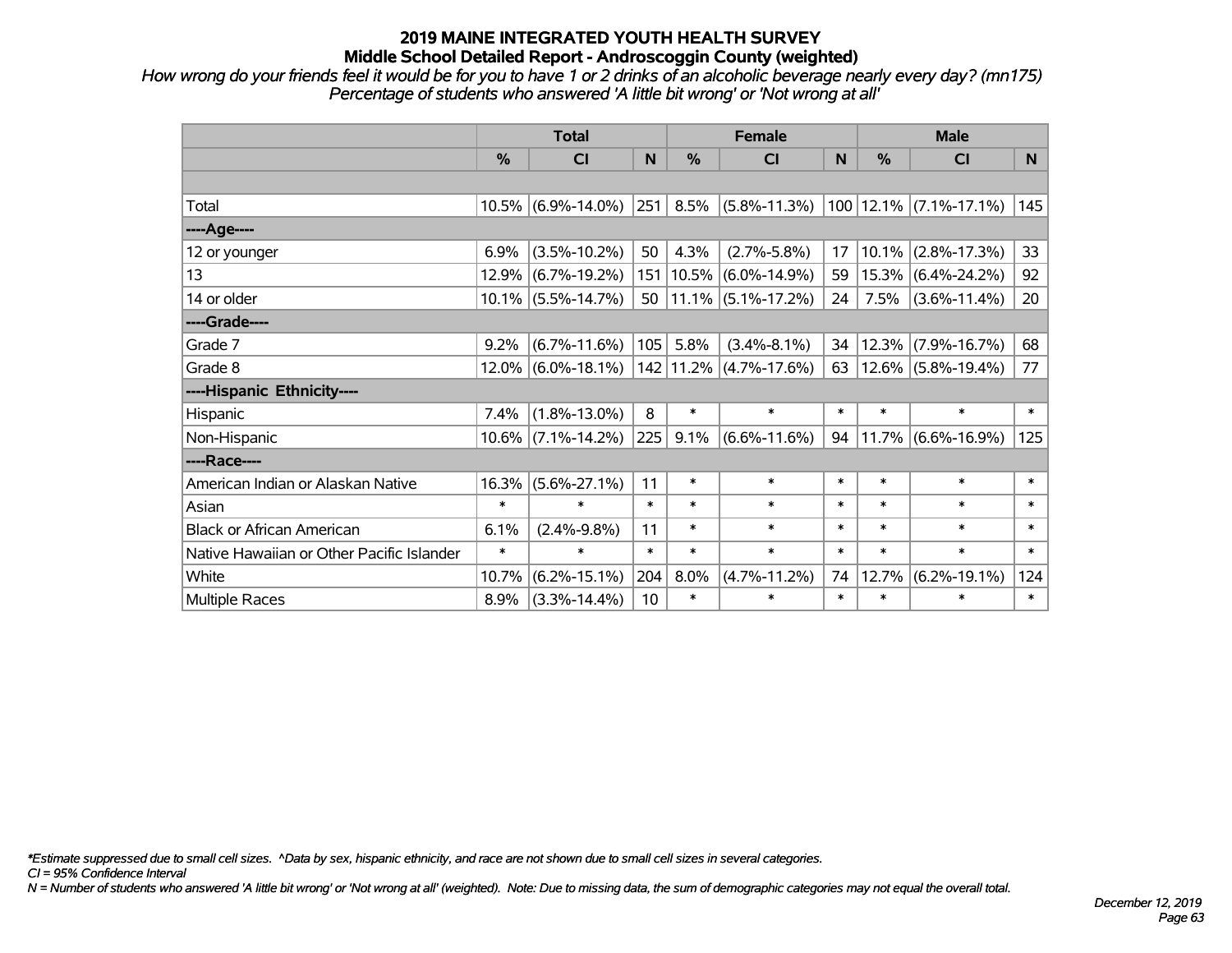#### **2019 MAINE INTEGRATED YOUTH HEALTH SURVEY Middle School Detailed Report - Androscoggin County (weighted)** *Have you ever used marijuana? (mn74) Percentage of students who answered 'Yes'*

|                                           | <b>Total</b> |                       |        |           | <b>Female</b>              |        | <b>Male</b>   |                      |        |  |
|-------------------------------------------|--------------|-----------------------|--------|-----------|----------------------------|--------|---------------|----------------------|--------|--|
|                                           | %            | <b>CI</b>             | N      | %         | <b>CI</b>                  | N      | $\frac{0}{0}$ | <b>CI</b>            | N      |  |
|                                           |              |                       |        |           |                            |        |               |                      |        |  |
| Total                                     | 8.7%         | $(7.7\% - 9.8\%)$     | 205    | 9.3%      | $(6.9\% - 11.7\%)$         |        | 106 7.7%      | $(6.0\% - 9.4\%)$    | 91     |  |
| ----Age----                               |              |                       |        |           |                            |        |               |                      |        |  |
| 12 or younger                             | 5.8%         | $(4.6\% - 7.1\%)$     | 40     | 5.4%      | $(3.0\% - 7.8\%)$          | 20     | 6.3%          | $(2.9\% - 9.7\%)$    | 20     |  |
| 13                                        | 9.3%         | $(6.9\% - 11.7\%)$    |        | 108 10.7% | $(6.9\% - 14.4\%)$         | 59     | $7.7\%$       | $(4.6\% - 10.8\%)$   | 45     |  |
| 14 or older                               |              | $11.5\%$ (7.7%-15.3%) | 57     |           | $ 12.7\% $ (7.7%-17.7%)    | 27     |               | $9.3\%$ (3.2%-15.4%) | 26     |  |
| ----Grade----                             |              |                       |        |           |                            |        |               |                      |        |  |
| Grade 7                                   | 7.6%         | $(6.6\% - 8.6\%)$     | 86     | 8.0%      | $(6.6\% - 9.5\%)$          | 47     | 6.7%          | $(4.7\% - 8.6\%)$    | 37     |  |
| Grade 8                                   | 9.9%         | $(8.1\% - 11.7\%)$    |        |           | $116 10.3\% $ (5.9%-14.7%) | 57     |               | $9.0\%$ (5.4%-12.6%) | 54     |  |
| ----Hispanic Ethnicity----                |              |                       |        |           |                            |        |               |                      |        |  |
| Hispanic                                  | 12.9%        | $(6.4\% - 19.4\%)$    | 12     | $\ast$    | $\ast$                     | $\ast$ | $\ast$        | $\ast$               | $\ast$ |  |
| Non-Hispanic                              | 8.6%         | $(7.5\% - 9.6\%)$     | 178    | 9.0%      | $(6.8\% - 11.3\%)$         | 91     | 7.6%          | $(5.6\% - 9.6\%)$    | 81     |  |
| ----Race----                              |              |                       |        |           |                            |        |               |                      |        |  |
| American Indian or Alaskan Native         | 19.9%        | $(6.2\% - 33.6\%)$    | 12     | $\ast$    | $\ast$                     | $\ast$ | $\ast$        | $\ast$               | $\ast$ |  |
| Asian                                     | $\ast$       | $\ast$                | $\ast$ | $\ast$    | $\ast$                     | $\ast$ | $\ast$        | $\ast$               | $\ast$ |  |
| <b>Black or African American</b>          | 5.5%         | $(4.2\% - 6.8\%)$     | 11     | *         | $\ast$                     | $\ast$ | $\ast$        | $\ast$               | $\ast$ |  |
| Native Hawaiian or Other Pacific Islander | $\ast$       | $\ast$                | $\ast$ | $\ast$    | $\ast$                     | $\ast$ | $\ast$        | $\ast$               | $\ast$ |  |
| White                                     | 8.4%         | $(7.3\% - 9.6\%)$     | 159    | 8.6%      | $(6.1\% - 11.0\%)$         | 78     | 7.7%          | $(5.7\% - 9.8\%)$    | 74     |  |
| <b>Multiple Races</b>                     | 13.3%        | $(7.8\% - 18.9\%)$    | 13     | $\ast$    | $\ast$                     | $\ast$ | $\ast$        | $\ast$               | $\ast$ |  |

*\*Estimate suppressed due to small cell sizes. ^Data by sex, hispanic ethnicity, and race are not shown due to small cell sizes in several categories.*

*CI = 95% Confidence Interval*

*N = Number of students who answered 'Yes' (weighted). Note: Due to missing data, the sum of demographic categories may not equal the overall total.*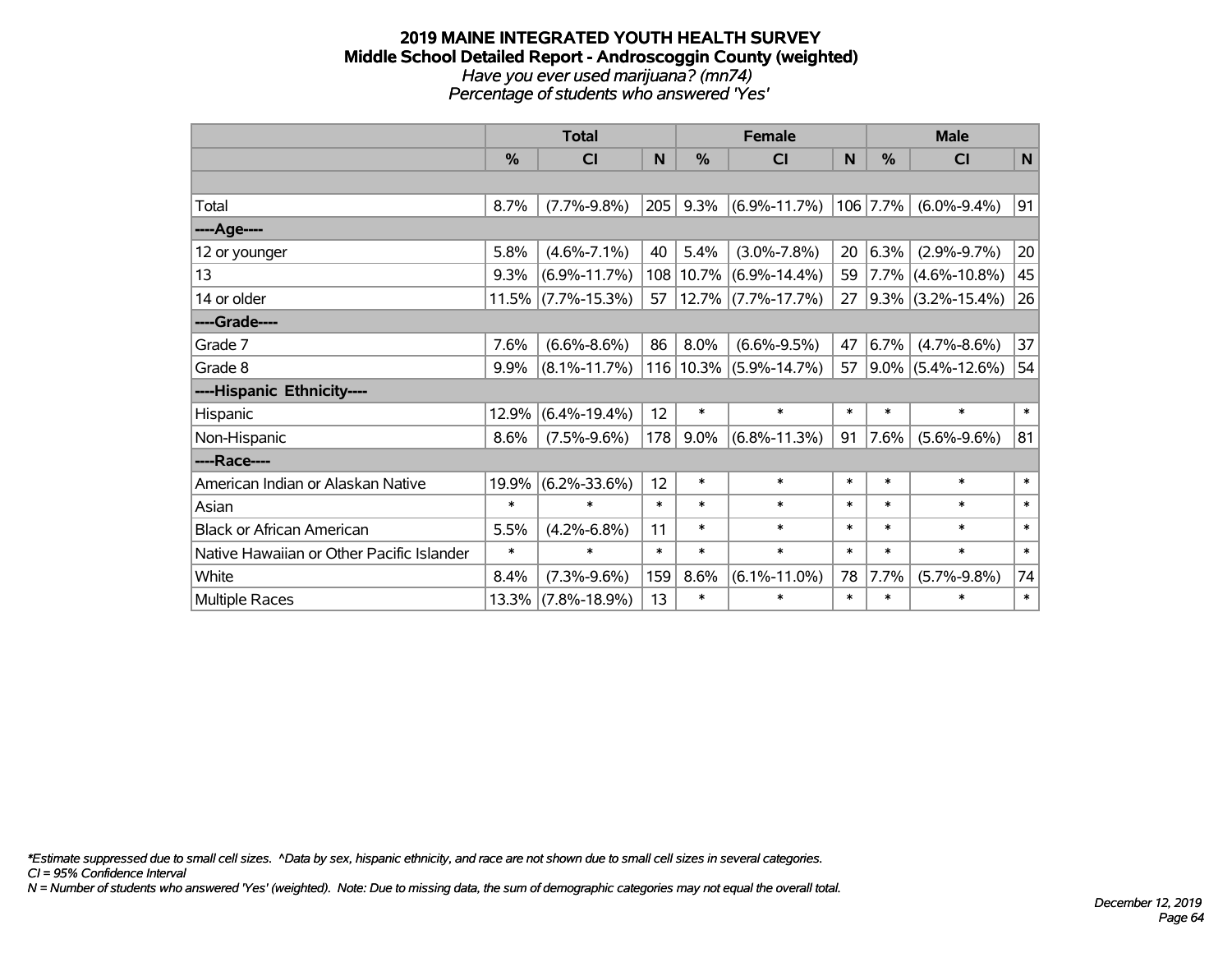*How old were you when you tried marijuana for the first time? (mn75)*

*Among students who have tried marijuana, the percentage of students who answered before age 11*

|                                           | <b>Total</b>  |                     |        |               | <b>Female</b>       | <b>Male</b>  |               |                        |             |
|-------------------------------------------|---------------|---------------------|--------|---------------|---------------------|--------------|---------------|------------------------|-------------|
|                                           | $\frac{0}{0}$ | CI                  | N      | $\frac{9}{6}$ | C <sub>l</sub>      | $\mathsf{N}$ | $\frac{0}{0}$ | CI                     | $\mathbf N$ |
|                                           |               |                     |        |               |                     |              |               |                        |             |
| Total                                     |               | 22.7% (16.5%-28.9%) |        | 49 14.5%      | $(5.4\% - 23.6\%)$  |              |               | 16 31.9% (20.2%-43.6%) | 31          |
| ----Age----                               |               |                     |        |               |                     |              |               |                        |             |
| 12 or younger                             | 46.2%         | $(31.8\% - 60.7\%)$ |        | 19 40.7%      | $(20.6\% - 60.7\%)$ | 9            | 49.8%         | $(19.8\% - 79.8\%)$    | 9           |
| 13                                        | 19.6%         | $(10.3\% - 28.9\%)$ |        | 22 12.0%      | $(3.0\% - 20.9\%)$  | 7            | 28.1%         | $(15.8\% - 40.4\%)$    | 14          |
| 14 or older                               | 12.6%         | $(6.9\% - 18.3\%)$  | 8      | $\ast$        | $\ast$              | $\ast$       | $\ast$        | $\ast$                 | $\ast$      |
| ----Grade----                             |               |                     |        |               |                     |              |               |                        |             |
| Grade 7                                   | 34.5%         | $(19.8\% - 49.2\%)$ |        | 31 32.4%      | $(18.1\% - 46.6\%)$ |              | 16 39.5%      | $(9.8\% - 69.2\%)$     | 15          |
| Grade 8                                   | 12.8%         | $(8.1\% - 17.5\%)$  | 15     | $\ast$        | $\ast$              | $\ast$       | $\ast$        | $\ast$                 | $\ast$      |
| ----Hispanic Ethnicity----                |               |                     |        |               |                     |              |               |                        |             |
| Hispanic                                  | $\ast$        | $\ast$              | $\ast$ | $\ast$        | $\ast$              | $\ast$       | $\ast$        | $\ast$                 | $\ast$      |
| Non-Hispanic                              |               | 19.8% (12.4%-27.2%) |        | 36 13.8%      | $(2.4\% - 25.2\%)$  |              | 13 27.9%      | $(16.8\% - 39.1\%)$    | 23          |
| ----Race----                              |               |                     |        |               |                     |              |               |                        |             |
| American Indian or Alaskan Native         | $\ast$        | $\ast$              | $\ast$ | $\ast$        | $\ast$              | $\ast$       | $\ast$        | $\ast$                 | $\ast$      |
| Asian                                     | $\ast$        | $\ast$              | $\ast$ | $\ast$        | $\ast$              | $\ast$       | $\ast$        | $\ast$                 | $\ast$      |
| <b>Black or African American</b>          | $\ast$        | $\ast$              | $\ast$ | $\ast$        | $\ast$              | $\ast$       | $\ast$        | $\ast$                 | $\ast$      |
| Native Hawaiian or Other Pacific Islander | $\ast$        | $\ast$              | $\ast$ | $\ast$        | $\ast$              | $\ast$       | $\ast$        | $\ast$                 | $\ast$      |
| White                                     | 21.1%         | $(12.1\% - 30.1\%)$ |        | 35 14.1%      | $(1.4\% - 26.9\%)$  | 11           | 29.0%         | $(18.3\% - 39.7\%)$    | 23          |
| Multiple Races                            | $\ast$        | $\ast$              | $\ast$ | $\ast$        | $\ast$              | $\ast$       | $\ast$        | $\ast$                 | $\ast$      |

*\*Estimate suppressed due to small cell sizes. ^Data by sex, hispanic ethnicity, and race are not shown due to small cell sizes in several categories.*

*CI = 95% Confidence Interval*

*N = Among students who have tried marijuana, the number of students who answered before age 11 (weighted). Note: Due to missing data, the sum of demographic categories may not equal the overall total.*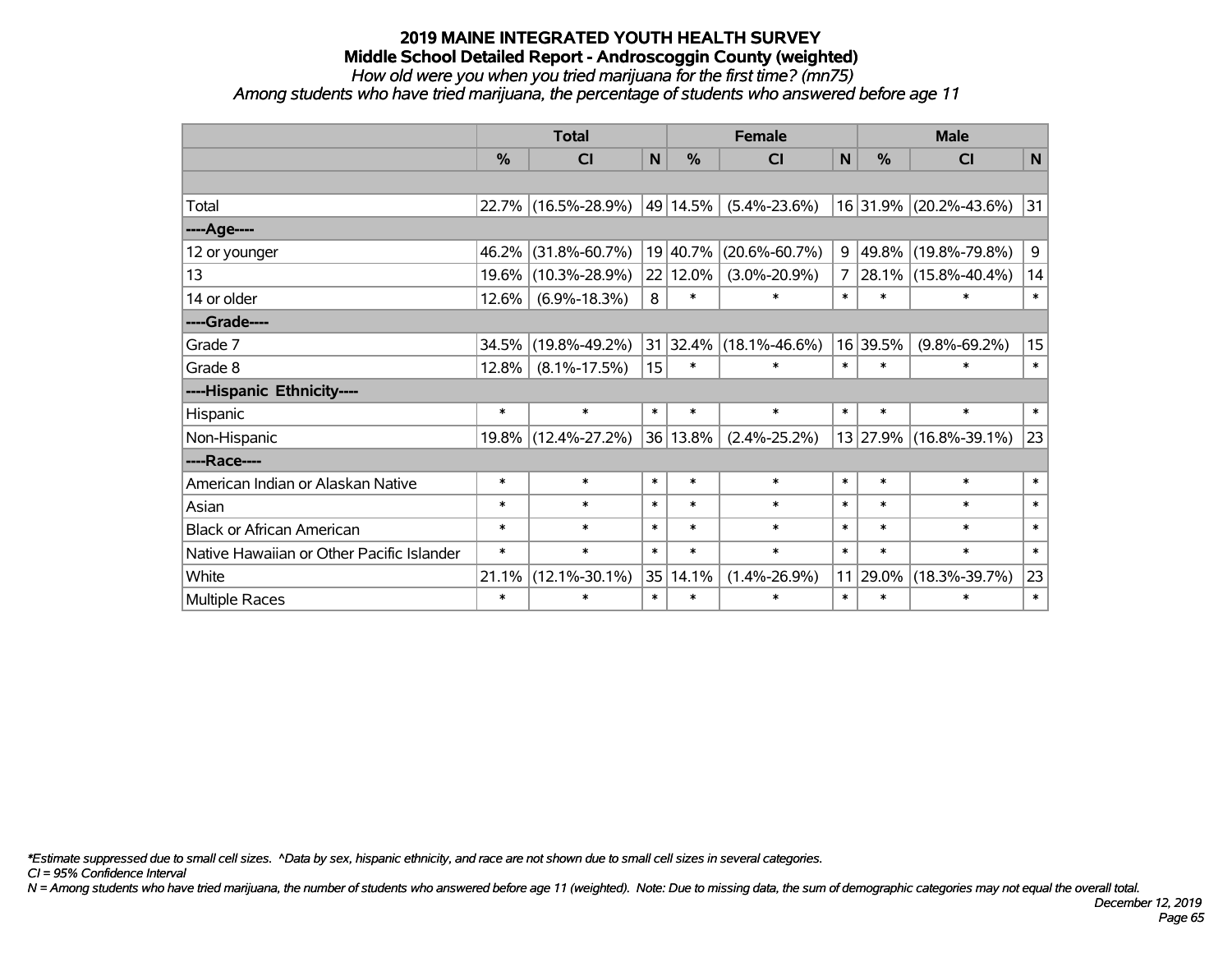#### **2019 MAINE INTEGRATED YOUTH HEALTH SURVEY Middle School Detailed Report - Androscoggin County (weighted)** *How old were you when you tried marijuana for the first time? (mn75\_2) Percentage of students who answered before age 11*

|                                           | <b>Total</b> |                     |        | <b>Female</b>   |                                     |                | <b>Male</b> |                       |        |  |
|-------------------------------------------|--------------|---------------------|--------|-----------------|-------------------------------------|----------------|-------------|-----------------------|--------|--|
|                                           | %            | <b>CI</b>           | N      | %               | CI                                  | N              | %           | <b>CI</b>             | N      |  |
|                                           |              |                     |        |                 |                                     |                |             |                       |        |  |
| Total                                     |              | $2.1\%$ (1.6%-2.6%) |        |                 | 49 1.4% $(0.8\text{%-}2.0\text{/})$ |                |             | $16$ 2.6% (1.4%-3.8%) | 31     |  |
| ----Age----                               |              |                     |        |                 |                                     |                |             |                       |        |  |
| 12 or younger                             | 2.7%         | $(2.2\% - 3.3\%)$   | 19     | 2.3%            | $(0.8\% - 3.7\%)$                   | 9              | $3.0\%$     | $(0.8\% - 5.3\%)$     | 9      |  |
| 13                                        |              | $1.9\%$ (1.2%-2.6%) |        |                 | $22 1.3\% $ (0.6%-2.0%)             | 7 <sup>1</sup> |             | $2.4\%$ (1.3%-3.4%)   | 14     |  |
| 14 or older                               |              | $1.6\%$ (0.5%-2.6%) | 8      | $\ast$          | $\ast$                              | $\ast$         | $\ast$      | $\ast$                | $\ast$ |  |
| ----Grade----                             |              |                     |        |                 |                                     |                |             |                       |        |  |
| Grade 7                                   | 2.7%         | $(1.5\% - 3.9\%)$   |        | $31 \mid 2.7\%$ | $(1.6\% - 3.8\%)$                   |                | 16 2.8%     | $(0.2\% - 5.3\%)$     | 15     |  |
| Grade 8                                   |              | $1.3\%$ (0.7%-1.9%) | 15     | $\ast$          | $\ast$                              | $\ast$         | $\ast$      | $\ast$                | $\ast$ |  |
| ----Hispanic Ethnicity----                |              |                     |        |                 |                                     |                |             |                       |        |  |
| Hispanic                                  | $\ast$       | $\ast$              | $\ast$ | $\ast$          | $\ast$                              | $\ast$         | $\ast$      | $\ast$                | $\ast$ |  |
| Non-Hispanic                              | 1.7%         | $(1.2\% - 2.3\%)$   |        |                 | $36 1.3\% $ (0.4%-2.1%)             |                |             | $13$ 2.2% (1.2%-3.2%) | 23     |  |
| ----Race----                              |              |                     |        |                 |                                     |                |             |                       |        |  |
| American Indian or Alaskan Native         | $\ast$       | $\ast$              | $\ast$ | $\ast$          | $\ast$                              | $\ast$         | $\ast$      | $\ast$                | $\ast$ |  |
| Asian                                     | $\ast$       | $\ast$              | $\ast$ | $\ast$          | $\ast$                              | $\ast$         | $\ast$      | $\ast$                | $\ast$ |  |
| <b>Black or African American</b>          | $\ast$       | $\ast$              | $\ast$ | $\ast$          | $\ast$                              | $\ast$         | $\ast$      | $\ast$                | $\ast$ |  |
| Native Hawaiian or Other Pacific Islander | $\ast$       | $\ast$              | $\ast$ | $\ast$          | $\ast$                              | $\ast$         | $\ast$      | $\ast$                | $\ast$ |  |
| White                                     | 1.9%         | $(1.2\% - 2.5\%)$   | 35     | 1.2%            | $(0.3\% - 2.2\%)$                   | 11             | 2.4%        | $(1.1\% - 3.6\%)$     | 23     |  |
| <b>Multiple Races</b>                     | $\ast$       | $\ast$              | $\ast$ | $\ast$          | $\ast$                              | $\ast$         | $\ast$      | $\ast$                | $\ast$ |  |

*\*Estimate suppressed due to small cell sizes. ^Data by sex, hispanic ethnicity, and race are not shown due to small cell sizes in several categories.*

*CI = 95% Confidence Interval*

*N = Number of students who answered before age 11 (weighted). Note: Due to missing data, the sum of demographic categories may not equal the overall total.*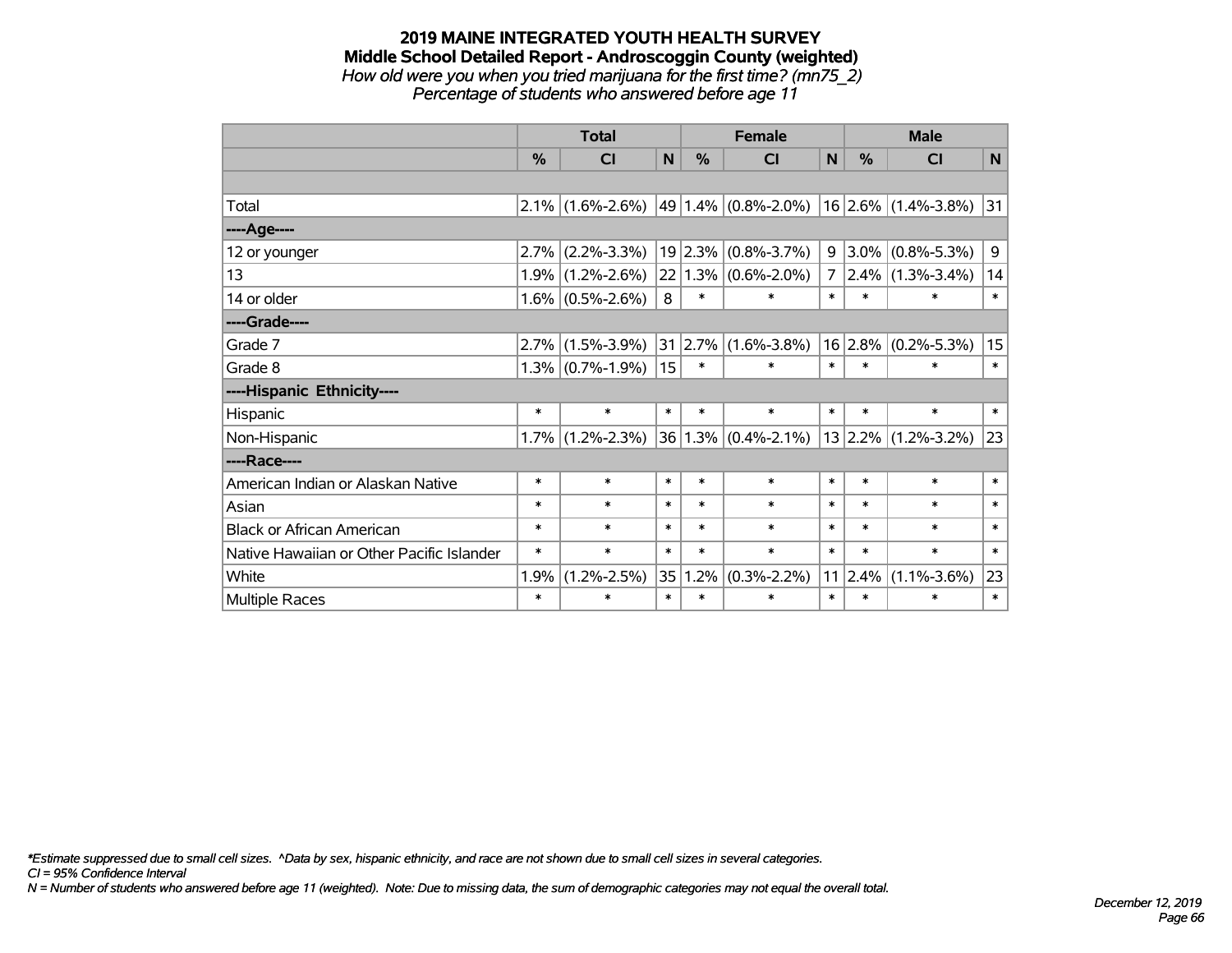## **2019 MAINE INTEGRATED YOUTH HEALTH SURVEY Middle School Detailed Report - Androscoggin County (weighted)** *During the past 30 days, how many times did you use marijuana? (mn76)*

*Percentage of students who answered at least 1 time*

|                                           | <b>Total</b> |                    |              |               | <b>Female</b>        |              | <b>Male</b> |                           |                |  |
|-------------------------------------------|--------------|--------------------|--------------|---------------|----------------------|--------------|-------------|---------------------------|----------------|--|
|                                           | %            | <b>CI</b>          | $\mathsf{N}$ | $\frac{0}{0}$ | <b>CI</b>            | $\mathsf{N}$ | %           | <b>CI</b>                 | $\mathsf{N}$   |  |
|                                           |              |                    |              |               |                      |              |             |                           |                |  |
| Total                                     | 4.1%         | $(3.3\% - 5.0\%)$  |              | 99 4.3%       | $(3.2\% - 5.3\%)$    |              |             | 50 3.6% $(2.9\% - 4.4\%)$ | 44             |  |
| ----Age----                               |              |                    |              |               |                      |              |             |                           |                |  |
| 12 or younger                             | 2.2%         | $(1.0\% - 3.4\%)$  |              | 15 2.0%       | $(1.1\% - 2.9\%)$    | 8            | $2.1\%$     | $(0.4\% - 3.8\%)$         | $\overline{7}$ |  |
| 13                                        | 4.2%         | $(2.5\% - 5.9\%)$  |              | 49 4.8%       | $(3.0\% - 6.5\%)$    |              |             | $27 3.3\% $ (1.3%-5.4%)   | 20             |  |
| 14 or older                               | 6.7%         | $(4.2\% - 9.1\%)$  |              |               | 34 7.1% (2.9%-11.3%) |              |             | $16 6.0\% $ (2.9%-9.2%)   | 17             |  |
| ----Grade----                             |              |                    |              |               |                      |              |             |                           |                |  |
| Grade 7                                   | 2.5%         | $(1.6\% - 3.4\%)$  |              | 29 2.5%       | $(1.4\% - 3.6\%)$    |              | 15 2.5%     | $(1.4\% - 3.7\%)$         | 14             |  |
| Grade 8                                   | 5.3%         | $(3.6\% - 7.0\%)$  |              | 63 5.6%       | $(3.3\% - 7.9\%)$    |              |             | $32 4.6\% $ (2.9%-6.2%)   | 28             |  |
| ----Hispanic Ethnicity----                |              |                    |              |               |                      |              |             |                           |                |  |
| Hispanic                                  | 11.1%        | $(5.7\% - 16.5\%)$ | 11           | $\ast$        | $\ast$               | $\ast$       | $\ast$      | $\ast$                    | $\ast$         |  |
| Non-Hispanic                              | 3.5%         | $(3.0\% - 4.1\%)$  |              | 75 3.7%       | $(3.2\% - 4.2\%)$    |              |             | 39 3.2% (2.5%-3.9%)       | 34             |  |
| ----Race----                              |              |                    |              |               |                      |              |             |                           |                |  |
| American Indian or Alaskan Native         | $\ast$       | $\ast$             | $\ast$       | $\ast$        | $\ast$               | $\ast$       | $\ast$      | $\ast$                    | $\ast$         |  |
| Asian                                     | $\ast$       | $\ast$             | $\ast$       | $\ast$        | $\ast$               | $\ast$       | $\ast$      | $\ast$                    | $\ast$         |  |
| <b>Black or African American</b>          | $\ast$       | $\ast$             | $\ast$       | $\ast$        | $\ast$               | $\ast$       | $\ast$      | $\ast$                    | $\ast$         |  |
| Native Hawaiian or Other Pacific Islander | $\ast$       | $\ast$             | $\ast$       | $\ast$        | $\ast$               | $\ast$       | $\ast$      | $\ast$                    | $\ast$         |  |
| White                                     | 3.9%         | $(3.2\% - 4.6\%)$  |              | 74 3.9%       | $(2.7\% - 5.0\%)$    |              | 36 3.5%     | $(2.8\% - 4.3\%)$         | 35             |  |
| Multiple Races                            | 7.3%         | $(0.1\% - 14.4\%)$ | 8            | $\ast$        | $\ast$               | $\ast$       | $\ast$      | $\ast$                    | $\ast$         |  |

*\*Estimate suppressed due to small cell sizes. ^Data by sex, hispanic ethnicity, and race are not shown due to small cell sizes in several categories.*

*CI = 95% Confidence Interval*

*N = Number of students who answered at least 1 time (weighted). Note: Due to missing data, the sum of demographic categories may not equal the overall total.*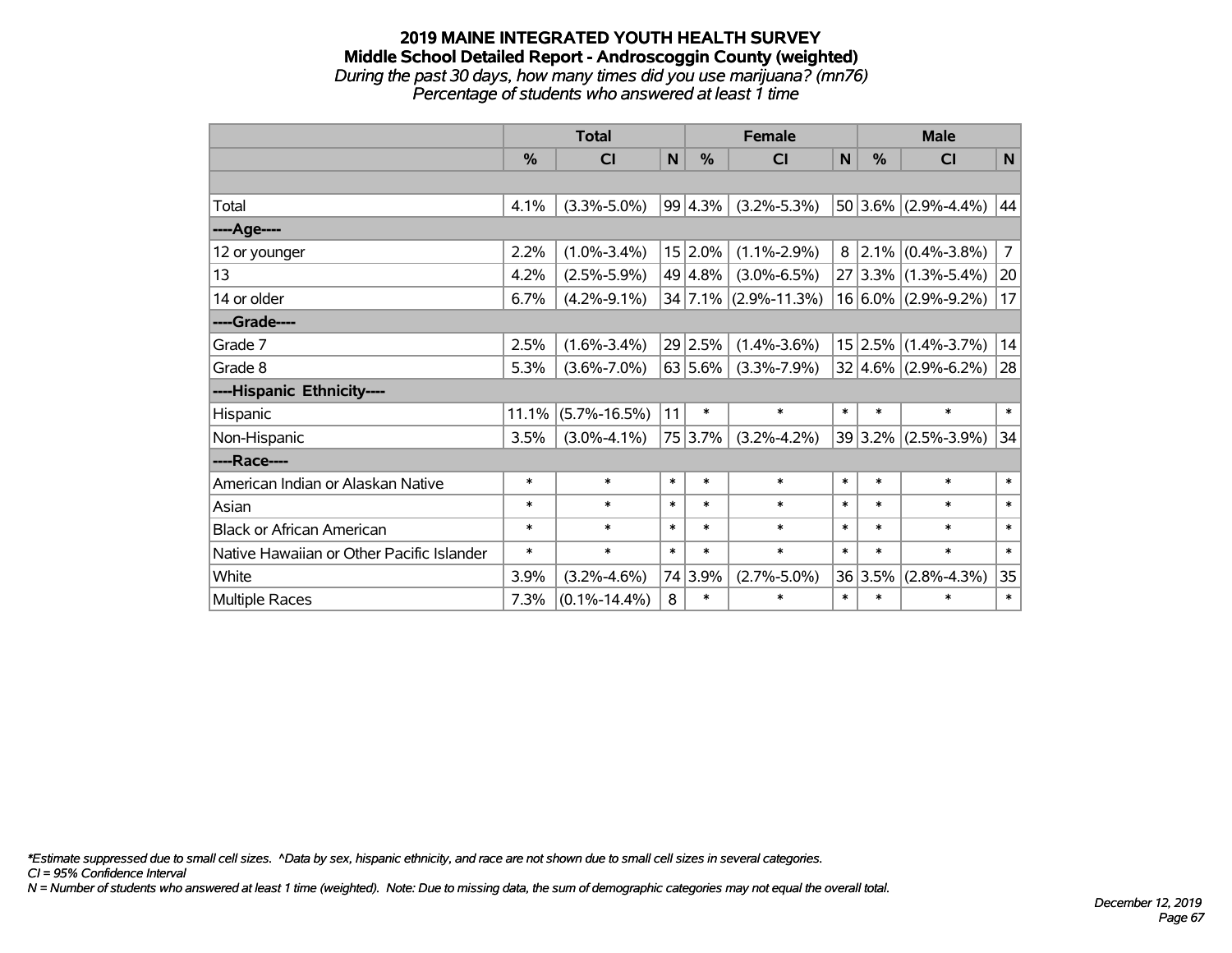## **2019 MAINE INTEGRATED YOUTH HEALTH SURVEY Middle School Detailed Report - Androscoggin County (weighted)** *If you wanted to get some marijuana, how easy would it be for you to get some? (mn77)*

*Percentage of students who answered 'Sort of easy' or 'Very easy'*

|                                           | <b>Total</b> |                                             |                 | <b>Female</b> | <b>Male</b>                  |        |          |                         |                 |
|-------------------------------------------|--------------|---------------------------------------------|-----------------|---------------|------------------------------|--------|----------|-------------------------|-----------------|
|                                           | %            | <b>CI</b>                                   | N               | $\frac{9}{6}$ | <b>CI</b>                    | N      | %        | <b>CI</b>               | N.              |
|                                           |              |                                             |                 |               |                              |        |          |                         |                 |
| Total                                     |              | 21.3% (18.9%-23.8%)                         |                 |               | $ 513 23.1\% $ (20.9%-25.2%) |        |          | 272 19.2% (16.1%-22.3%) | 230             |
| ----Age----                               |              |                                             |                 |               |                              |        |          |                         |                 |
| 12 or younger                             | $18.0\%$     | $(15.3\% - 20.8\%)$                         |                 |               | 129   19.5%   (15.3%-23.7%)  | 76     |          | $16.1\%$ (13.6%-18.6%)  | 52              |
| 13                                        |              | 21.4% (17.4%-25.4%)                         |                 |               | 251 23.1% (18.5%-27.6%)      | 131    |          | 18.9% (14.0%-23.8%)     | 112             |
| 14 or older                               |              | 26.0% (20.5%-31.5%)                         |                 |               | 132 29.4% (26.3%-32.6%)      |        |          | 65 23.4% (14.5%-32.2%)  | 66              |
| ----Grade----                             |              |                                             |                 |               |                              |        |          |                         |                 |
| Grade 7                                   | $18.4\%$     | $(16.3\% - 20.6\%)$                         |                 |               | 214 20.1% (17.0%-23.2%)      | 119    | 16.2%    | $(13.6\% - 18.8\%)$     | 92              |
| Grade 8                                   |              | 24.4% (20.5%-28.3%) 291 26.1% (22.5%-29.7%) |                 |               |                              |        |          | 148 22.4% (16.9%-27.9%) | 136             |
| ----Hispanic Ethnicity----                |              |                                             |                 |               |                              |        |          |                         |                 |
| Hispanic                                  | 33.5%        | $(28.1\% - 38.9\%)$                         | 32 <sup>2</sup> |               | $ 34.3\% $ (29.6%-39.0%)     |        | 18 30.7% | $(18.1\% - 43.2\%)$     | 12 <sub>2</sub> |
| Non-Hispanic                              |              | 21.3% (18.3%-24.3%)                         |                 |               | 453 23.0% (20.1%-25.9%)      |        |          | 238 19.3% (16.1%-22.5%) | 208             |
| ----Race----                              |              |                                             |                 |               |                              |        |          |                         |                 |
| American Indian or Alaskan Native         | 27.1%        | $(18.5\% - 35.8\%)$                         | 18              | $\ast$        | $\ast$                       | $\ast$ | $\ast$   | $\ast$                  | $\ast$          |
| Asian                                     | $27.6\%$     | $(11.6\% - 43.7\%)$                         | 9               | $\ast$        | $\ast$                       | $\ast$ | $\ast$   | $\ast$                  | $\ast$          |
| <b>Black or African American</b>          | 17.5%        | $(13.5\% - 21.6\%)$                         | 36              |               | 16.4% (13.0%-19.8%)          | 17     | 18.4%    | $(12.2\% - 24.6\%)$     | 18              |
| Native Hawaiian or Other Pacific Islander | $\ast$       | $\ast$                                      | $\ast$          | $\ast$        | $\ast$                       | $\ast$ | $\ast$   | $\ast$                  | $\ast$          |
| White                                     | 20.9%        | $(18.0\% - 23.7\%)$                         |                 | 400 22.5%     | $(19.7\% - 25.3\%)$          | 209    | 18.9%    | $(15.9\% - 22.0\%)$     | 185             |
| <b>Multiple Races</b>                     |              | 29.7% (20.2%-39.2%)                         | 31              |               | $ 31.1\% $ (19.4%-42.7%)     |        |          | 20 27.5% (11.9%-43.2%)  | 11              |

*\*Estimate suppressed due to small cell sizes. ^Data by sex, hispanic ethnicity, and race are not shown due to small cell sizes in several categories.*

*CI = 95% Confidence Interval*

*N = Number of students who answered 'Sort of easy' or 'Very easy' (weighted). Note: Due to missing data, the sum of demographic categories may not equal the overall total.*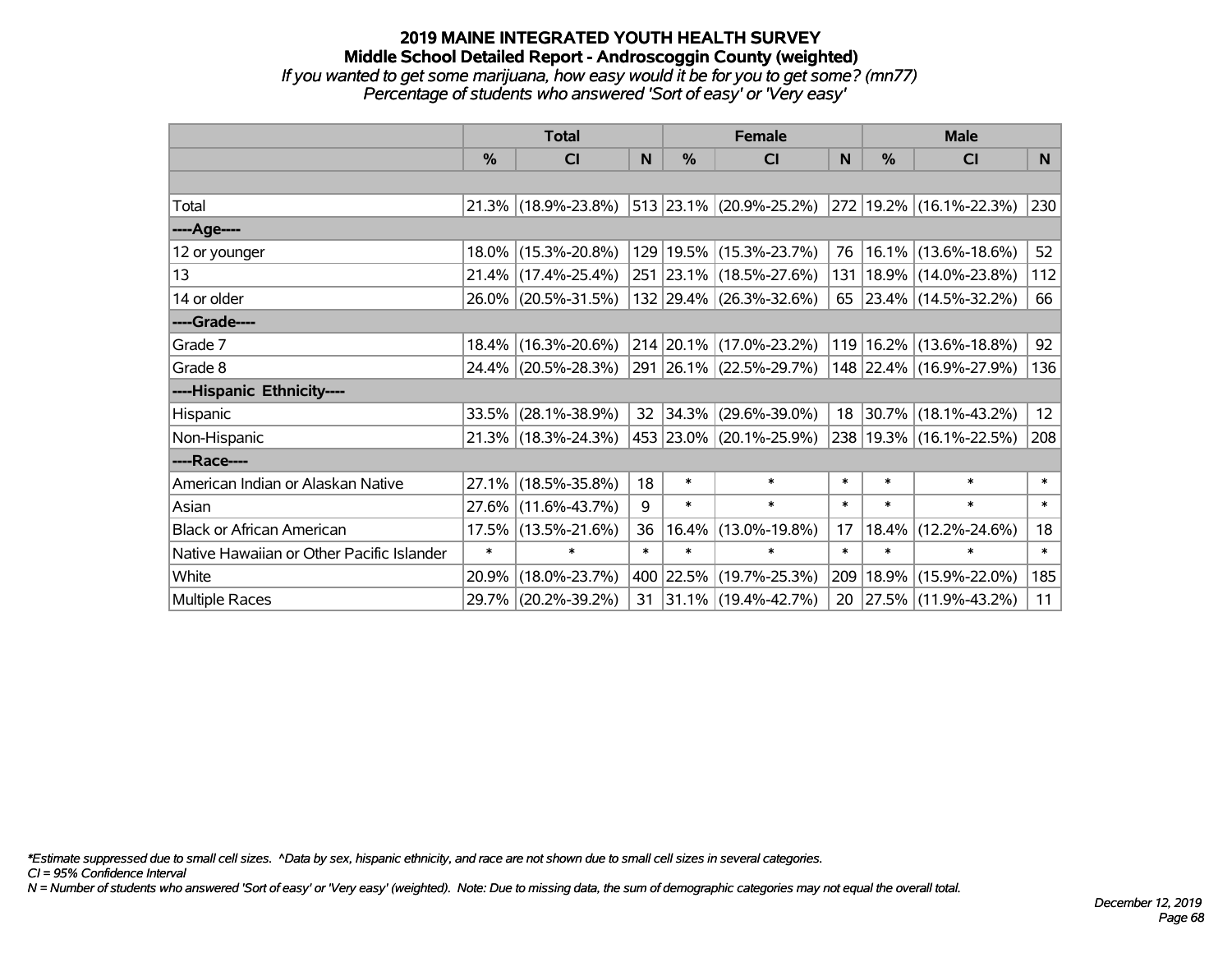### **2019 MAINE INTEGRATED YOUTH HEALTH SURVEY Middle School Detailed Report - Androscoggin County (weighted)** *How wrong do your parents feel it would be for you to use marijuana? (mn193) Percentage of students who answered 'A little bit wrong' or 'Not wrong at all'*

|                                           | <b>Total</b>  |                    | <b>Female</b> |         |                            | <b>Male</b> |        |                       |              |
|-------------------------------------------|---------------|--------------------|---------------|---------|----------------------------|-------------|--------|-----------------------|--------------|
|                                           | $\frac{0}{0}$ | CI                 | N             | %       | <b>CI</b>                  | N           | %      | <b>CI</b>             | N            |
|                                           |               |                    |               |         |                            |             |        |                       |              |
| Total                                     | 8.9%          | $(6.8\% - 10.9\%)$ | 214           | 9.6%    | $(7.3\% - 11.9\%)$         | 113         | 8.2%   | $(6.2\% - 10.3\%)$    | 99           |
| ----Age----                               |               |                    |               |         |                            |             |        |                       |              |
| 12 or younger                             | 8.0%          | $(5.1\% - 10.9\%)$ | 57            | 7.9%    | $(5.8\% - 10.0\%)$         | 31          | 8.0%   | $(3.4\% - 12.5\%)$    | 26           |
| 13                                        | 8.1%          | $(6.4\% - 9.9\%)$  | 96            | 9.3%    | $(6.6\% - 12.0\%)$         | 53          | 7.1%   | $(5.6\% - 8.5\%)$     | 42           |
| 14 or older                               | 11.9%         | $(8.7\% - 15.0\%)$ | 61            |         | $13.4\%$ (8.4%-18.3%)      | 29          |        | $11.0\%$ (6.7%-15.3%) | 32           |
| ----Grade----                             |               |                    |               |         |                            |             |        |                       |              |
| Grade 7                                   | 7.9%          | $(6.0\% - 9.8\%)$  | 92            | $9.0\%$ | $(6.6\% - 11.3\%)$         | 53          | 6.8%   | $(4.5\% - 9.1\%)$     | 39           |
| Grade 8                                   | 9.6%          | $(7.5\% - 11.8\%)$ |               |         | $115 10.1\% $ (7.0%-13.3%) | 58          | 9.4%   | $(6.5\% - 12.3\%)$    | 58           |
| ----Hispanic Ethnicity----                |               |                    |               |         |                            |             |        |                       |              |
| Hispanic                                  | 11.0%         | $(2.7\% - 19.4\%)$ | 11            | $\ast$  | $\ast$                     | $\ast$      | $\ast$ | $\ast$                | $\ast$       |
| Non-Hispanic                              | 8.8%          | $(6.7\% - 10.8\%)$ | 187           | 9.9%    | $(7.6\% - 12.2\%)$         | 103         | 7.8%   | $(5.6\% - 10.0\%)$    | 84           |
| ----Race----                              |               |                    |               |         |                            |             |        |                       |              |
| American Indian or Alaskan Native         | 9.8%          | $(2.7\% - 16.9\%)$ | 6             | $\ast$  | $\ast$                     | $\ast$      | $\ast$ | $\ast$                | $\ast$       |
| Asian                                     | $\ast$        | $\ast$             | $\ast$        | $\ast$  | $\ast$                     | $\ast$      | $\ast$ | $\ast$                | $\ast$       |
| <b>Black or African American</b>          | 5.8%          | $(4.3\% - 7.4\%)$  | 12            | 6.0%    | $(3.0\% - 9.0\%)$          | 6           | 5.8%   | $(1.6\% - 10.1\%)$    | 6            |
| Native Hawaiian or Other Pacific Islander | $\ast$        | $\ast$             | $\ast$        | $\ast$  | $\ast$                     | $\ast$      | $\ast$ | *                     | $\pmb{\ast}$ |
| White                                     | 9.0%          | $(6.7\% - 11.3\%)$ | 172           | 10.0%   | $(6.9\% - 13.0\%)$         | 93          | 8.2%   | $(5.9\% - 10.4\%)$    | 80           |
| <b>Multiple Races</b>                     | 11.9%         | $(6.4\% - 17.5\%)$ | 13            | $\ast$  | $\ast$                     | $\ast$      | $\ast$ | *                     | $\ast$       |

*\*Estimate suppressed due to small cell sizes. ^Data by sex, hispanic ethnicity, and race are not shown due to small cell sizes in several categories.*

*CI = 95% Confidence Interval*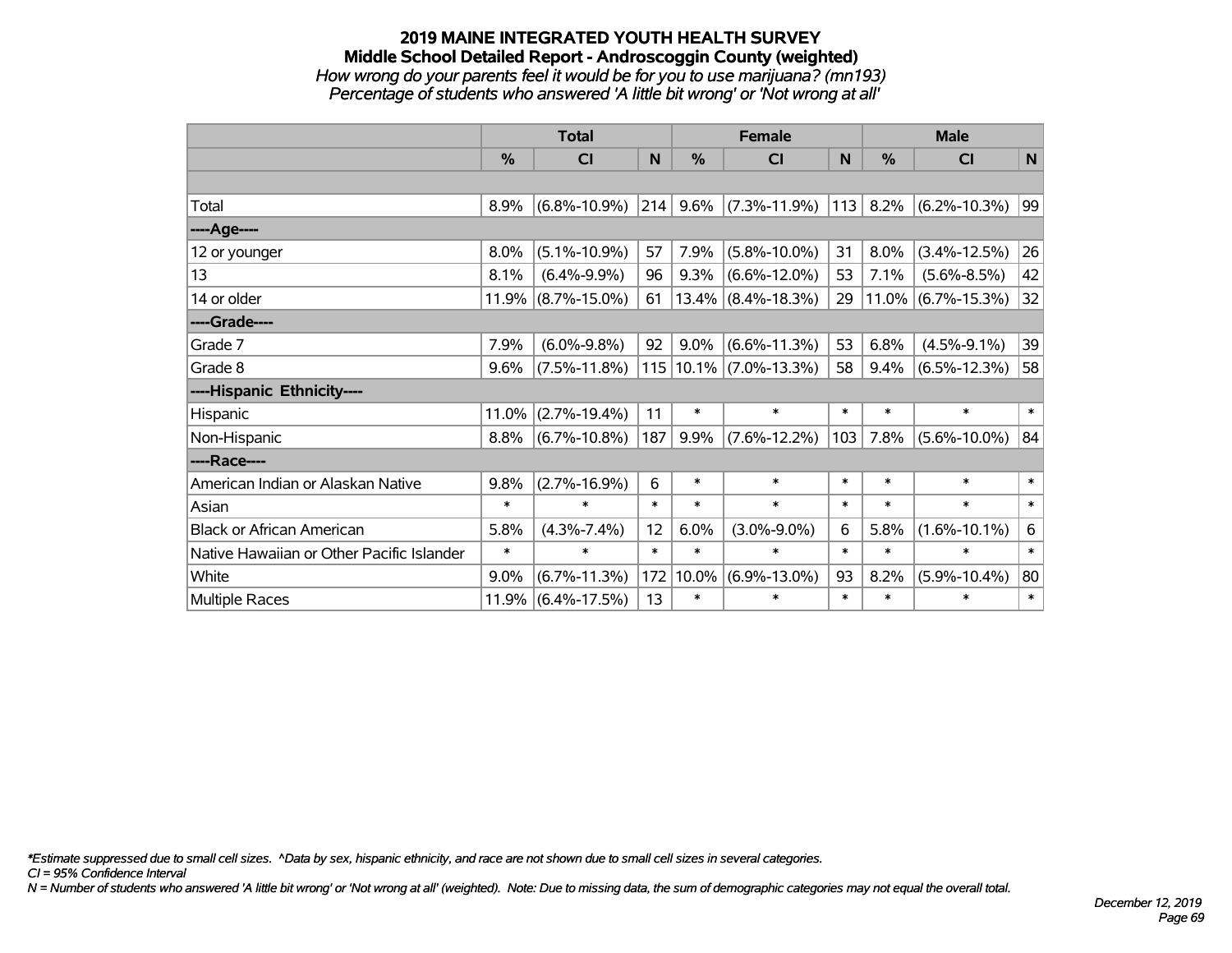*How much do you think people risk harming themselves (physically or in other ways) if they use marijuana once or twice a week? (mn194) Percentage of students who answered 'No risk' or 'Slight risk'*

|                                           | <b>Total</b> |                        |        | <b>Female</b> | <b>Male</b>              |        |               |                                          |        |
|-------------------------------------------|--------------|------------------------|--------|---------------|--------------------------|--------|---------------|------------------------------------------|--------|
|                                           | %            | <b>CI</b>              | N      | $\frac{0}{0}$ | <b>CI</b>                | N      | $\frac{0}{0}$ | <b>CI</b>                                | N.     |
|                                           |              |                        |        |               |                          |        |               |                                          |        |
| Total                                     |              | $40.0\%$ (36.8%-43.1%) |        |               | 961 38.3% (33.6%-42.9%)  |        |               | 450 41.4% (39.1%-43.7%)                  | 500    |
| ----Age----                               |              |                        |        |               |                          |        |               |                                          |        |
| 12 or younger                             |              | 38.6% (31.7%-45.5%)    |        |               | 277 38.3% (31.5%-45.1%)  |        | 149 38.9%     | $(30.6\% - 47.2\%)$                      | 127    |
| 13                                        |              | 38.7% (35.1%-42.3%)    |        |               | 451 38.1% (33.6%-42.7%)  |        |               | 216 39.1% (33.9%-44.2%)                  | 229    |
| 14 or older                               |              | 44.8% (36.5%-53.2%)    |        |               | 232 38.6% (30.6%-46.5%)  |        |               | 85 49.5% (39.6%-59.4%)                   | 144    |
| ----Grade----                             |              |                        |        |               |                          |        |               |                                          |        |
| Grade 7                                   |              | 38.5% (34.4%-42.5%)    |        |               | 448 40.2% (33.1%-47.4%)  |        | 238 36.4%     | $(32.5\% - 40.2\%)$                      | 207    |
| Grade 8                                   |              | 41.5% (37.8%-45.2%)    |        |               | 496 36.6% (32.7%-40.4%)  |        |               | $208 \mid 46.3\% \mid (41.3\% - 51.3\%)$ | 282    |
| ----Hispanic Ethnicity----                |              |                        |        |               |                          |        |               |                                          |        |
| Hispanic                                  |              | $54.5\%$ (48.4%-60.6%) | 53     |               | $ 52.7\% $ (43.6%-61.7%) | 28     | 57.2%         | $(45.0\% - 69.5\%)$                      | 22     |
| Non-Hispanic                              |              | 39.9% (36.1%-43.7%)    |        |               | 849 38.7% (33.4%-43.9%)  |        |               | 401 40.9% (37.8%-44.1%)                  | 440    |
| ----Race----                              |              |                        |        |               |                          |        |               |                                          |        |
| American Indian or Alaskan Native         |              | 27.2% (19.7%-34.7%)    | 18     | 33.3%         | $(20.9\% - 45.6\%)$      | 9      | 21.1%         | $(6.8\% - 35.5\%)$                       | 8      |
| Asian                                     |              | 30.9% (11.8%-50.1%)    | 11     | $\ast$        | $\ast$                   | $\ast$ | $\ast$        | $\ast$                                   | $\ast$ |
| <b>Black or African American</b>          |              | 32.3% (29.0%-35.5%)    | 66     | 33.5%         | $(29.7\% - 37.3\%)$      | 35     | 31.5%         | $(22.1\% - 41.0\%)$                      | 31     |
| Native Hawaiian or Other Pacific Islander | $\ast$       | ∗                      | $\ast$ | $\ast$        | $\ast$                   | $\ast$ | $\ast$        | $\ast$                                   | $\ast$ |
| White                                     | 40.7%        | $(37.3\% - 44.1\%)$    |        | 782 38.4%     | $(33.5\% - 43.3\%)$      |        | 356 42.7%     | $(40.1\% - 45.2\%)$                      | 418    |
| <b>Multiple Races</b>                     |              | 54.5% (47.5%-61.5%)    | 57     |               | 49.9% (39.5%-60.3%)      |        |               | 32 61.7% (48.8%-74.5%)                   | 25     |

*\*Estimate suppressed due to small cell sizes. ^Data by sex, hispanic ethnicity, and race are not shown due to small cell sizes in several categories.*

*CI = 95% Confidence Interval*

*N = Number of students who answered 'No risk' or 'Slight risk' (weighted). Note: Due to missing data, the sum of demographic categories may not equal the overall total.*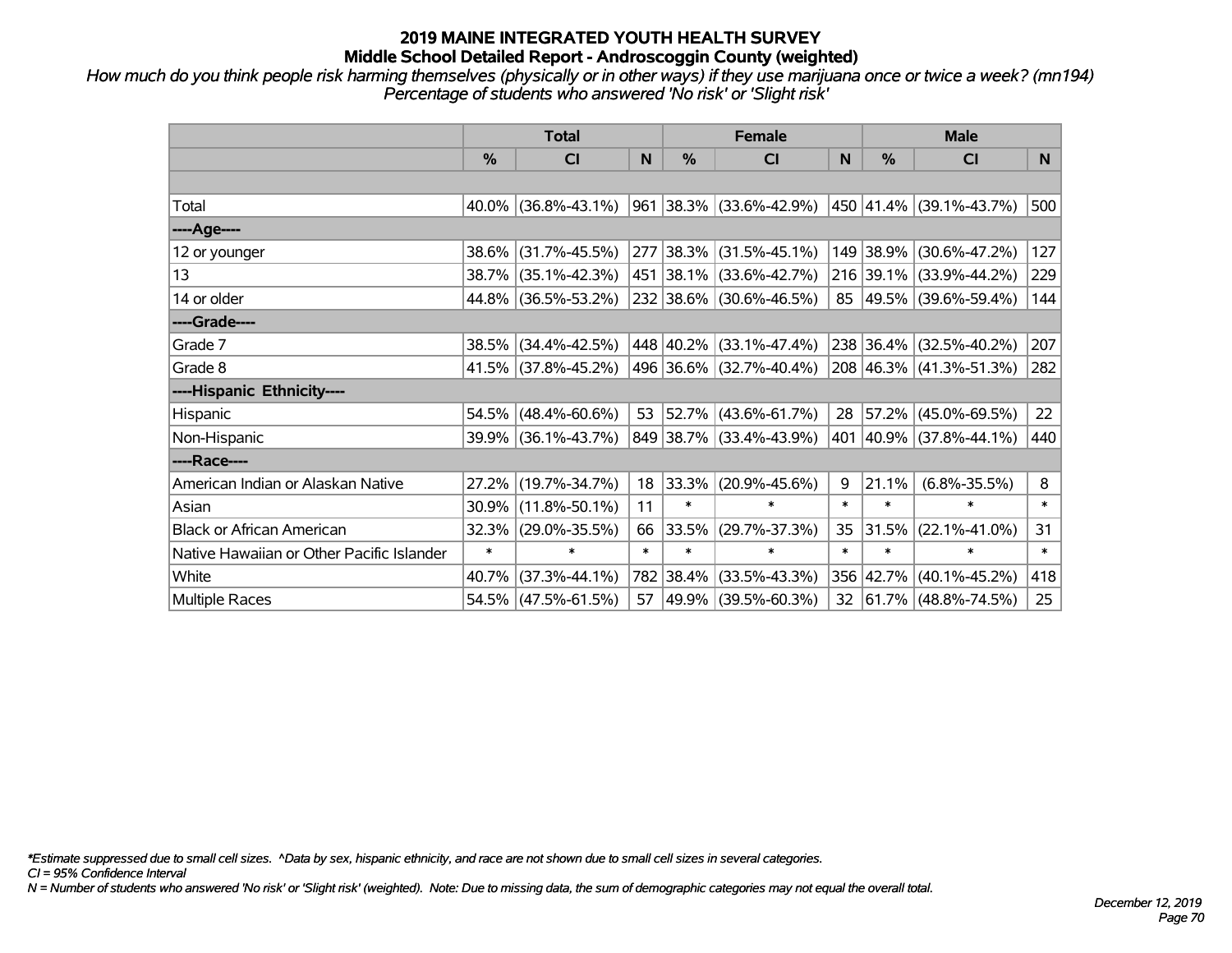### **2019 MAINE INTEGRATED YOUTH HEALTH SURVEY Middle School Detailed Report - Androscoggin County (weighted)** *How wrong do your friends feel it would be for you to use marijuana? (mn195) Percentage of students who answered 'A little bit wrong' or 'Not wrong at all'*

|                                           | <b>Total</b>  |                        |        | <b>Female</b> | <b>Male</b>                 |          |          |                         |        |
|-------------------------------------------|---------------|------------------------|--------|---------------|-----------------------------|----------|----------|-------------------------|--------|
|                                           | $\frac{0}{0}$ | <b>CI</b>              | N      | $\frac{0}{0}$ | <b>CI</b>                   | <b>N</b> | %        | <b>CI</b>               | N      |
|                                           |               |                        |        |               |                             |          |          |                         |        |
| Total                                     |               | 20.3% (17.9%-22.6%)    |        |               | 482 19.8% (16.6%-23.1%)     |          |          | 232 20.5% (16.5%-24.5%) | 243    |
| ----Age----                               |               |                        |        |               |                             |          |          |                         |        |
| 12 or younger                             |               | 16.3% (13.6%-19.1%)    |        | 116 13.9%     | $(9.9\% - 18.0\%)$          | 53       | 18.8%    | $(11.9\% - 25.8\%)$     | 60     |
| 13                                        |               | 18.1% (13.8%-22.3%)    |        |               | 208 17.1% (13.6%-20.6%)     | 96       |          | 18.8% (11.7%-25.9%)     | 110    |
| 14 or older                               |               | $31.2\%$ (20.2%-42.3%) |        |               | 158 36.6% (23.4%-49.8%)     |          |          | 83 26.6% (17.4%-35.9%)  | 72     |
| ----Grade----                             |               |                        |        |               |                             |          |          |                         |        |
| Grade 7                                   |               | 16.4% (14.8%-18.0%)    |        |               | 183   15.2%   (13.2%-17.2%) | 87       | 17.3%    | $(13.1\% - 21.5\%)$     | 93     |
| Grade 8                                   |               | 23.7% (16.7%-30.6%)    |        |               | 283 23.6% (16.8%-30.5%)     |          |          | 135 23.8% (14.8%-32.8%) | 146    |
| ----Hispanic Ethnicity----                |               |                        |        |               |                             |          |          |                         |        |
| Hispanic                                  |               | 23.4% (14.3%-32.5%)    | 26     | 13.1%         | $(0.0\% - 29.8\%)$          | 8        | 31.8%    | $(5.1\% - 58.5\%)$      | 14     |
| Non-Hispanic                              |               | 20.6% (17.3%-23.9%)    |        |               | 430 20.2% (15.4%-25.0%)     |          |          | 207 20.8% (15.9%-25.8%) | 220    |
| ----Race----                              |               |                        |        |               |                             |          |          |                         |        |
| American Indian or Alaskan Native         |               | 23.3% (12.1%-34.5%)    | 15     | $\ast$        | $\ast$                      | $\ast$   | $\ast$   | $\ast$                  | $\ast$ |
| Asian                                     | 33.6%         | $(4.2\% - 63.0\%)$     | 10     | $\ast$        | $\ast$                      | $\ast$   | $\ast$   | $\ast$                  | $\ast$ |
| <b>Black or African American</b>          |               | 18.8% (13.4%-24.1%)    | 34     | 22.7%         | $(15.0\% - 30.5\%)$         | 21       | 15.3%    | $(3.0\% - 27.7\%)$      | 13     |
| Native Hawaiian or Other Pacific Islander | $\ast$        | $\ast$                 | $\ast$ | $\ast$        | $\ast$                      | $\ast$   | $\ast$   | $\ast$                  | $\ast$ |
| White                                     | $19.4\%$      | $(16.1\% - 22.7\%)$    |        | 368 18.1%     | $(14.5\% - 21.7\%)$         | 166      | 20.2%    | $(16.0\% - 24.3\%)$     | 197    |
| <b>Multiple Races</b>                     |               | 26.1% (18.7%-33.6%)    | 30     |               | $ 25.2\% $ (16.4%-34.1%)    |          | 18 27.8% | $(5.9\% - 49.6\%)$      | 11     |

*\*Estimate suppressed due to small cell sizes. ^Data by sex, hispanic ethnicity, and race are not shown due to small cell sizes in several categories.*

*CI = 95% Confidence Interval*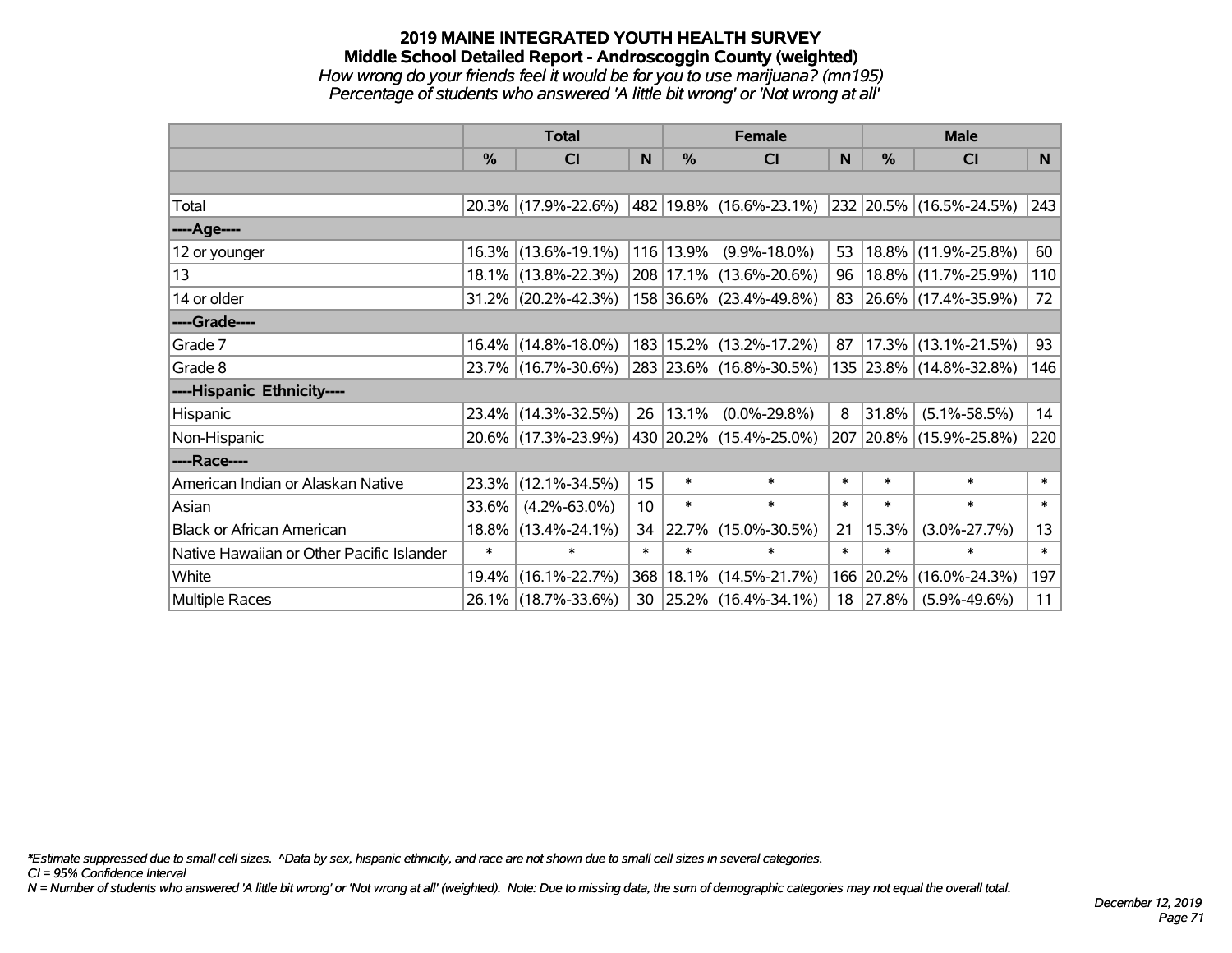### **2019 MAINE INTEGRATED YOUTH HEALTH SURVEY Middle School Detailed Report - Androscoggin County (weighted)** *If a kid used marijuana in your neighborhood, would he or she be caught by the police? (mn196) Percentage of students who answered 'Probably not' or 'Definitely not'*

|                                           | <b>Total</b>  |                                               |        | <b>Female</b> | <b>Male</b>                 |        |               |                           |        |
|-------------------------------------------|---------------|-----------------------------------------------|--------|---------------|-----------------------------|--------|---------------|---------------------------|--------|
|                                           | $\frac{0}{0}$ | <b>CI</b>                                     | N      | %             | <b>CI</b>                   | N      | $\frac{0}{0}$ | <b>CI</b>                 | N.     |
|                                           |               |                                               |        |               |                             |        |               |                           |        |
| Total                                     |               | 52.2% (45.5%-59.0%) 1,230 53.8% (47.5%-60.0%) |        |               |                             |        |               | $613$ 50.9% (41.8%-60.1%) | 606    |
| ----Age----                               |               |                                               |        |               |                             |        |               |                           |        |
| 12 or younger                             | 46.2%         | $(41.8\% - 50.5\%)$                           | 320    | 42.4%         | $(37.1\% - 47.8\%)$         |        |               | 158 51.1% (43.9%-58.4%)   | 161    |
| 13                                        |               | 52.7% (44.6%-60.7%)                           | 606    | 56.9%         | $(51.3\% - 62.6\%)$         |        |               | 311 48.2% (35.7%-60.7%)   | 287    |
| 14 or older                               |               | 59.5% (48.0%-71.1%)                           | 299    |               | 65.0% (50.2%-79.8%)         |        |               | 144 55.6% (45.2%-66.1%)   | 152    |
| ----Grade----                             |               |                                               |        |               |                             |        |               |                           |        |
| Grade 7                                   |               | 47.5% (41.3%-53.7%)                           | 523    | 47.4%         | $(40.7\% - 54.1\%)$         |        |               | 262 47.5% (35.4%-59.5%)   | 257    |
| Grade 8                                   |               | 57.2% (49.0%-65.3%)                           | 679    |               | 60.7% (52.8%-68.6%)         |        |               | 342 54.2% (45.7%-62.7%)   | 332    |
| ----Hispanic Ethnicity----                |               |                                               |        |               |                             |        |               |                           |        |
| Hispanic                                  | 39.8%         | $(27.1\% - 52.4\%)$                           | 42     | 47.8%         | $(40.6\% - 55.0\%)$         | 25     | 31.1%         | $(5.4\% - 56.7\%)$        | 14     |
| Non-Hispanic                              |               | 53.6% (46.8%-60.5%)                           |        |               | $1,117$ 54.5% (47.8%-61.1%) |        |               | 550 52.9% (44.1%-61.7%)   | 561    |
| ----Race----                              |               |                                               |        |               |                             |        |               |                           |        |
| American Indian or Alaskan Native         | 50.1%         | $(41.6\% - 58.6\%)$                           | 28     | 64.9%         | $(47.3\% - 82.5\%)$         | 15     | 42.1%         | $(19.8\% - 64.4\%)$       | 14     |
| Asian                                     | 42.1%         | $(10.9\% - 73.3\%)$                           | 15     | $\ast$        | $\ast$                      | $\ast$ | $\ast$        | $\ast$                    | $\ast$ |
| <b>Black or African American</b>          | 44.4%         | $(36.3\% - 52.4\%)$                           | 79     | 53.8%         | $(48.7\% - 58.9\%)$         | 49     | 35.8%         | $(23.7\% - 47.9\%)$       | 30     |
| Native Hawaiian or Other Pacific Islander | $\ast$        | $\ast$                                        | $\ast$ | $\ast$        | $\ast$                      | $\ast$ | $\ast$        | $\ast$                    | $\ast$ |
| White                                     | 52.8%         | $(45.0\% - 60.7\%)$                           | 995    | 53.5%         | $(46.8\% - 60.2\%)$         | 477    | 52.2%         | $(40.4\% - 64.0\%)$       | 513    |
| Multiple Races                            |               | $63.8\%$ (53.6%-74.0%)                        | 72     |               | $62.2\%$ (47.3%-77.1%)      | 45     |               | 66.8% (57.2%-76.4%)       | 27     |

*\*Estimate suppressed due to small cell sizes. ^Data by sex, hispanic ethnicity, and race are not shown due to small cell sizes in several categories.*

*CI = 95% Confidence Interval*

*N = Number of students who answered 'Probably not' or 'Definitely not' (weighted). Note: Due to missing data, the sum of demographic categories may not equal the overall total.*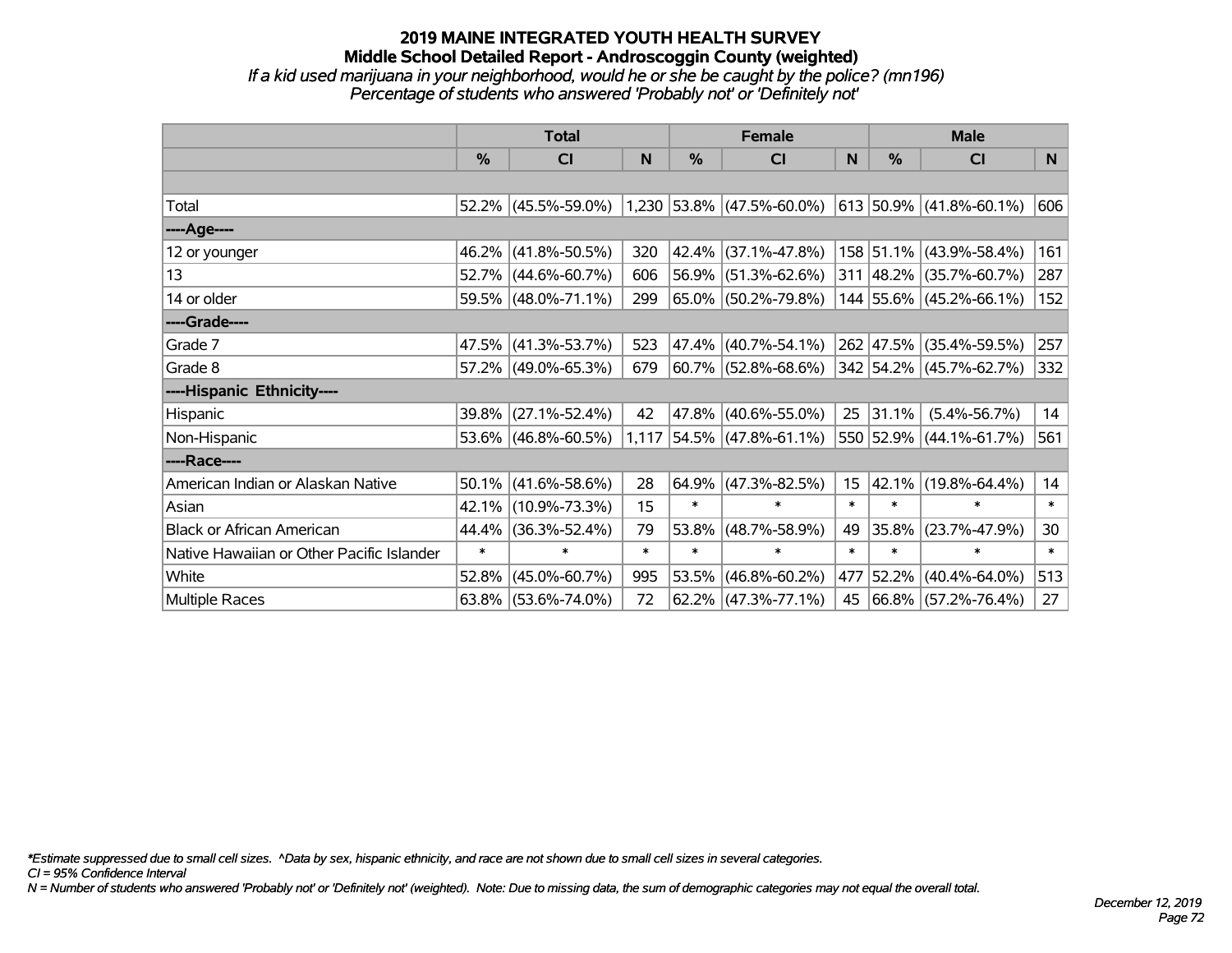#### **2019 MAINE INTEGRATED YOUTH HEALTH SURVEY Middle School Detailed Report - Androscoggin County (weighted)** *How wrong do you think it is for someone your age to use marijuana? (mn197) Percentage of students who answered 'A little bit wrong' or 'Not wrong at all'*

|                                           | <b>Total</b>  |                        |        | <b>Female</b> | <b>Male</b>                       |        |        |                              |                 |
|-------------------------------------------|---------------|------------------------|--------|---------------|-----------------------------------|--------|--------|------------------------------|-----------------|
|                                           | $\frac{0}{0}$ | CI                     | N      | $\frac{0}{0}$ | <b>CI</b>                         | N      | %      | <b>CI</b>                    | N.              |
|                                           |               |                        |        |               |                                   |        |        |                              |                 |
| Total                                     |               | $14.7\%$ (13.1%-16.3%) |        |               | 351   15.2%   (13.1%-17.3%)       |        |        | $ 178 14.1\% $ (12.2%-15.9%) | 167             |
| ----Age----                               |               |                        |        |               |                                   |        |        |                              |                 |
| 12 or younger                             | 12.0%         | $(6.9\% - 17.0\%)$     | 85     | 13.8%         | $(8.2\% - 19.4\%)$                | 53     | 9.9%   | $(1.3\% - 18.5\%)$           | 31              |
| 13                                        |               | 14.2% (11.3%-17.2%)    |        | $165 11.6\% $ | $(7.6\% - 15.5\%)$                | 64     | 16.9%  | $(11.3\% - 22.5\%)$          | 101             |
| 14 or older                               |               | 20.0% (10.7%-29.4%)    |        |               | 101 26.7% (17.6%-35.8%)           | 60     | 13.1%  | $(3.2\% - 22.9\%)$           | 35 <sup>5</sup> |
| ----Grade----                             |               |                        |        |               |                                   |        |        |                              |                 |
| Grade 7                                   | 12.5%         | $(10.6\% - 14.5\%)$    |        | 140   12.4%   | $(9.6\% - 15.2\%)$                | 71     |        | $12.3\%$ (10.1%-14.4%)       | 66              |
| Grade 8                                   |               | 17.2% (13.6%-20.7%)    |        |               | 205 17.8% (13.8%-21.8%)           |        |        | 102   16.5%   (11.9%-21.1%)  | 101             |
| ----Hispanic Ethnicity----                |               |                        |        |               |                                   |        |        |                              |                 |
| Hispanic                                  | 11.0%         | $(2.8\% - 19.1\%)$     | 12     | $\ast$        | $\ast$                            | $\ast$ | $\ast$ | $\ast$                       | $\ast$          |
| Non-Hispanic                              |               | 15.2% (12.9%-17.5%)    |        |               | 318   15.4%   (12.6%-18.3%)       |        |        | 158 14.6% (12.4%-16.8%)      | 155             |
| ----Race----                              |               |                        |        |               |                                   |        |        |                              |                 |
| American Indian or Alaskan Native         | 17.0%         | $(7.2\% - 26.8\%)$     | 11     | $\ast$        | $\ast$                            | $\ast$ | $\ast$ | $\ast$                       | $\ast$          |
| Asian                                     | $\ast$        | $\ast$                 | $\ast$ | $\ast$        | $\ast$                            | $\ast$ | $\ast$ | $\ast$                       | $\ast$          |
| <b>Black or African American</b>          | 10.3%         | $(5.5\% - 15.2\%)$     | 18     | 12.2%         | $(4.8\% - 19.6\%)$                | 11     | 8.9%   | $(1.7\% - 16.0\%)$           | $\overline{7}$  |
| Native Hawaiian or Other Pacific Islander | $\ast$        | $\ast$                 | $\ast$ | $\ast$        | $\ast$                            | $\ast$ | $\ast$ | $\ast$                       | $\ast$          |
| White                                     | 14.3%         | $(11.8\% - 16.8\%)$    | 273    | $14.0\%$      | $(10.7\% - 17.3\%)$               | 127    | 14.2%  | $(11.3\% - 17.1\%)$          | 140             |
| <b>Multiple Races</b>                     |               | 27.5% (11.6%-43.3%)    |        |               | $31   29.1\%   (14.6\% - 43.6\%)$ | 21     | 24.5%  | $(3.3\% - 45.7\%)$           | 10 <sup>°</sup> |

*\*Estimate suppressed due to small cell sizes. ^Data by sex, hispanic ethnicity, and race are not shown due to small cell sizes in several categories.*

*CI = 95% Confidence Interval*

*N = Number of students who answered 'A little bit wrong' or 'Not wrong at all' (weighted). Note: Due to missing data, the sum of demographic categories may not equal the overall total.*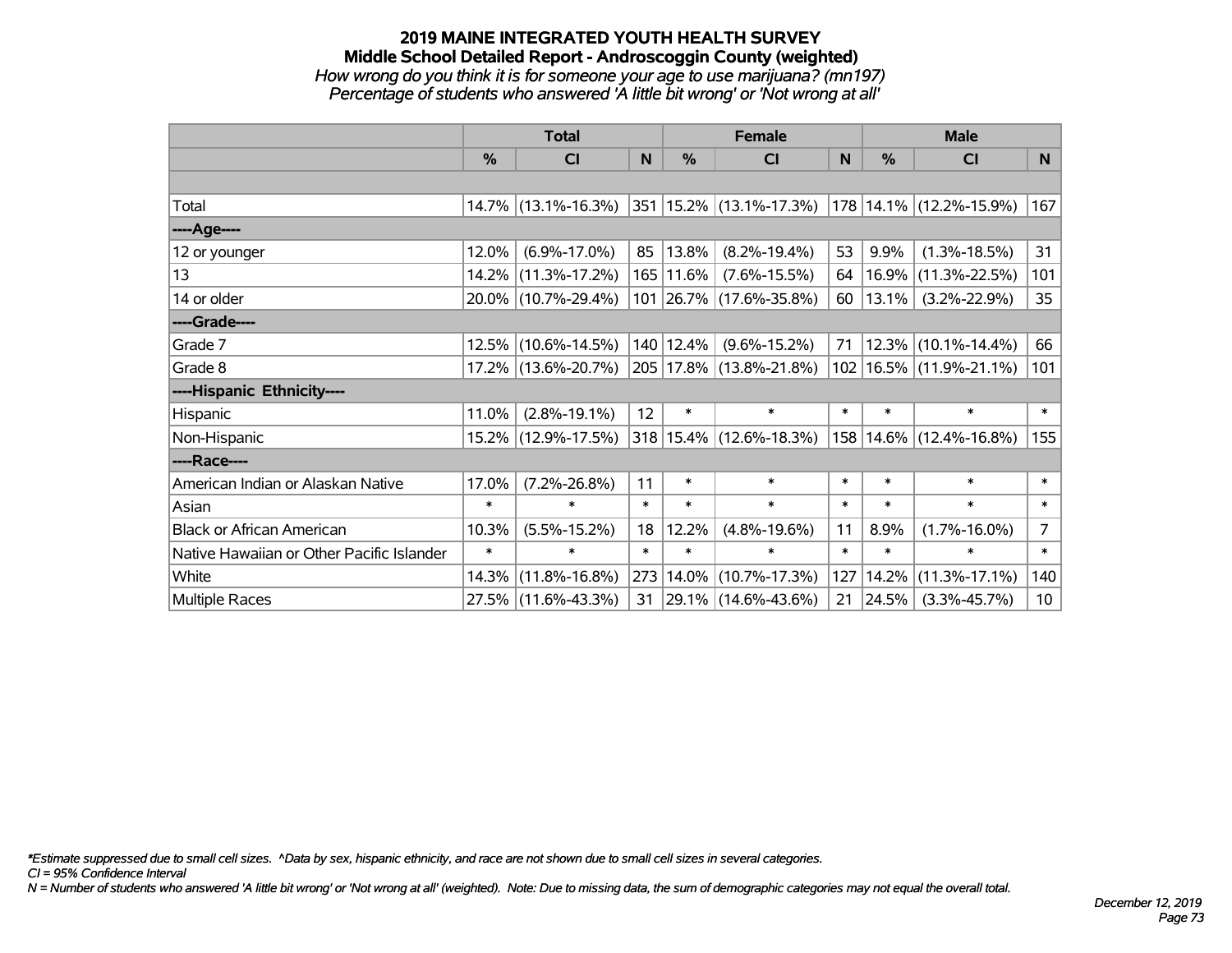*Have you ever sniffed glue, breathed the contents of spray cans, or inhaled any paints or sprays to get high? (mn86a) Percentage of students who answered 'Yes'*

|                                           | <b>Total</b>  |                    |                |               | <b>Female</b>         | <b>Male</b> |                 |                          |                |
|-------------------------------------------|---------------|--------------------|----------------|---------------|-----------------------|-------------|-----------------|--------------------------|----------------|
|                                           | $\frac{0}{0}$ | C <sub>l</sub>     | N              | $\frac{0}{0}$ | <b>CI</b>             | N           | $\frac{0}{0}$   | <b>CI</b>                | $\mathsf{N}$   |
|                                           |               |                    |                |               |                       |             |                 |                          |                |
| Total                                     | 7.9%          | $(5.8\% - 9.9\%)$  | 185            | 8.4%          | $(5.7\% - 11.2\%)$    |             | 98 6.9%         | $(4.8\% - 9.1\%)$        | 81             |
| ----Age----                               |               |                    |                |               |                       |             |                 |                          |                |
| 12 or younger                             | 7.8%          | $(5.2\% - 10.4\%)$ | 55             | 9.0%          | $(6.0\% - 11.9\%)$    |             | 35 6.1%         | $(3.7\% - 8.5\%)$        | 19             |
| 13                                        | 7.4%          | $(5.0\% - 9.8\%)$  | 85             | 7.3%          | $(5.4\% - 9.2\%)$     |             | 41 7.0%         | $(2.9\% - 11.0\%)$       | 40             |
| 14 or older                               | 9.2%          | $(6.7\% - 11.7\%)$ | 46             |               | $10.5\%$ (4.9%-16.1%) |             |                 | $22 7.9\% $ (4.2%-11.6%) | 22             |
| ----Grade----                             |               |                    |                |               |                       |             |                 |                          |                |
| Grade 7                                   | 8.4%          | $(6.3\% - 10.5\%)$ | 97             | 9.7%          | $(7.5\% - 11.9\%)$    |             | $57 \mid 7.1\%$ | $(4.7\% - 9.5\%)$        | 40             |
| Grade 8                                   | 7.2%          | $(4.7\% - 9.6\%)$  | 83             | 7.0%          | $(3.8\% - 10.1\%)$    |             | 39 7.1%         | $(3.9\% - 10.2\%)$       | 42             |
| ----Hispanic Ethnicity----                |               |                    |                |               |                       |             |                 |                          |                |
| Hispanic                                  | 10.7%         | $(6.1\% - 15.3\%)$ | 10             | $\ast$        | $\ast$                | $\ast$      | $\ast$          | $\ast$                   | $\ast$         |
| Non-Hispanic                              | 7.7%          | $(5.6\% - 9.7\%)$  | 160            | 8.4%          | $(6.1\% - 10.8\%)$    |             | 86 6.8%         | $(4.4\% - 9.1\%)$        | 71             |
| ----Race----                              |               |                    |                |               |                       |             |                 |                          |                |
| American Indian or Alaskan Native         | 10.6%         | $(1.8\% - 19.4\%)$ | $\overline{7}$ | $\ast$        | $\ast$                | $\ast$      | $\ast$          | $\ast$                   | $\ast$         |
| Asian                                     | 30.2%         | $(0.0\% - 63.4\%)$ | 11             | $\ast$        | $\ast$                | $\ast$      | $\ast$          | $\ast$                   | $\ast$         |
| <b>Black or African American</b>          | 7.4%          | $(6.1\% - 8.6\%)$  | 15             | 7.7%          | $(6.5\% - 8.8\%)$     | 8           | 7.2%            | $(4.3\% - 10.2\%)$       | $\overline{7}$ |
| Native Hawaiian or Other Pacific Islander | $\ast$        | $\ast$             | $\ast$         | $\ast$        | $\ast$                | $\ast$      | $\ast$          | $\ast$                   | $\ast$         |
| White                                     | 7.3%          | $(5.4\% - 9.3\%)$  | 138            | 7.9%          | $(4.9\% - 11.0\%)$    | 72          | 6.6%            | $(4.8\% - 8.4\%)$        | 63             |
| Multiple Races                            | 7.7%          | $(5.0\% - 10.4\%)$ | 8              | $\ast$        | $\ast$                | $\ast$      | $\ast$          | $\ast$                   | $\ast$         |

*\*Estimate suppressed due to small cell sizes. ^Data by sex, hispanic ethnicity, and race are not shown due to small cell sizes in several categories.*

*CI = 95% Confidence Interval*

*N = Number of students who answered 'Yes' (weighted). Note: Due to missing data, the sum of demographic categories may not equal the overall total.*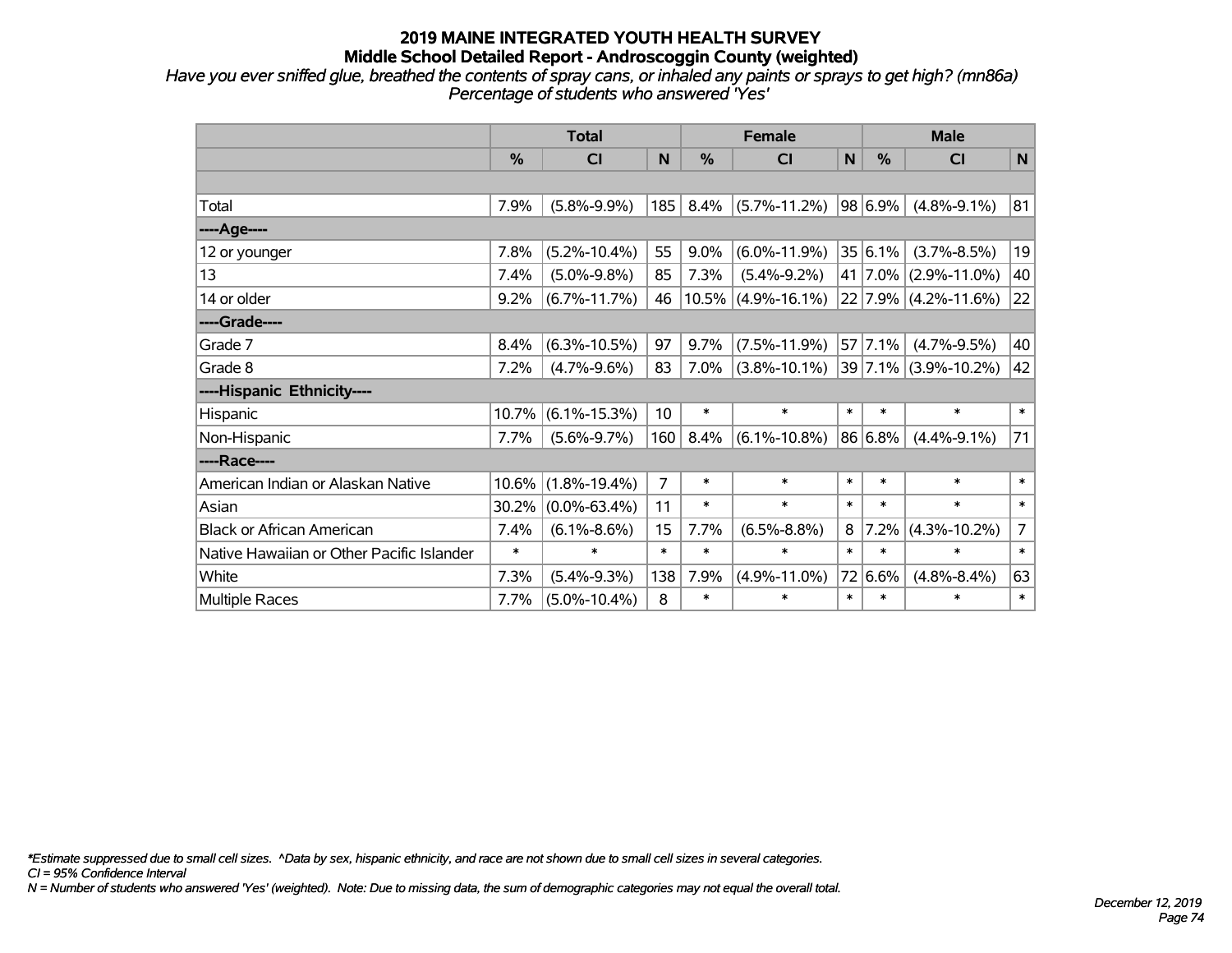*During the past 30 days, how many times did you sniff glue, breathe the contents of spray cans, or inhale any paints or sprays to get high? (mn91a) Percentage of students who answered at least 1 time*

|                                           | <b>Total</b> |                    |        | <b>Female</b> |                           |        | <b>Male</b> |                         |              |
|-------------------------------------------|--------------|--------------------|--------|---------------|---------------------------|--------|-------------|-------------------------|--------------|
|                                           | $\%$         | <b>CI</b>          | N      | $\%$          | <b>CI</b>                 | N      | $\%$        | <b>CI</b>               | N            |
|                                           |              |                    |        |               |                           |        |             |                         |              |
| Total                                     | 3.4%         | $(2.3\% - 4.5\%)$  |        |               | $81 3.3\% $ (2.1%-4.6%)   |        |             | $39 3.3\% $ (1.5%-5.1%) | 39           |
| ----Age----                               |              |                    |        |               |                           |        |             |                         |              |
| 12 or younger                             | 3.4%         | $(1.9\% - 4.9\%)$  |        |               | $24 3.7\% $ (2.2%-5.2%)   |        |             | $14$ 2.7% (0.4%-5.1%)   | 9            |
| 13                                        | 3.2%         | $(1.9\% - 4.5\%)$  |        |               | $37 3.3\% $ (1.6%-4.9%)   |        |             | $18$ 3.1% (1.0%-5.1%)   | 18           |
| 14 or older                               | 4.0%         | $(1.7\% - 6.3\%)$  |        |               | $20 2.9\% $ (0.7%-5.1%)   |        |             | 6 $ 4.5\% $ (0.3%-8.6%) | 12           |
| ----Grade----                             |              |                    |        |               |                           |        |             |                         |              |
| Grade 7                                   | 3.2%         | $(1.9\% - 4.4\%)$  |        |               | $37 4.0\% $ (2.6%-5.4%)   |        |             | $23 2.3\% $ (0.6%-4.1%) | 13           |
| Grade 8                                   | 3.5%         | $(2.4\% - 4.7\%)$  |        |               | $42 2.6\% $ (1.3%-3.8%)   |        |             | $14 4.1\% $ (2.0%-6.2%) | 24           |
| ----Hispanic Ethnicity----                |              |                    |        |               |                           |        |             |                         |              |
| Hispanic                                  | $\ast$       | $\ast$             | $\ast$ | $\ast$        | $\ast$                    | $\ast$ | $\ast$      | $\ast$                  | $\ast$       |
| Non-Hispanic                              | 3.1%         | $(1.8\% - 4.5\%)$  |        |               | 66 3.2% $(1.8\% - 4.6\%)$ |        |             | $33 2.8\% $ (0.9%-4.8%) | 30           |
| ----Race----                              |              |                    |        |               |                           |        |             |                         |              |
| American Indian or Alaskan Native         | $\ast$       | $\ast$             | $\ast$ | $\ast$        | $\ast$                    | $\ast$ | $\ast$      | $\ast$                  | $\ast$       |
| Asian                                     | 18.5%        | $(0.0\% - 40.9\%)$ | 6      | $\ast$        | $\ast$                    | $\ast$ | $\ast$      | $\ast$                  | $\ast$       |
| <b>Black or African American</b>          | $\ast$       | $\ast$             | $\ast$ | $\ast$        | $\ast$                    | $\ast$ | $\ast$      | $\ast$                  | $\ast$       |
| Native Hawaiian or Other Pacific Islander | $\ast$       | $\ast$             | $\ast$ | $\ast$        | $\ast$                    | $\ast$ | $\ast$      | $\ast$                  | $\ast$       |
| White                                     | 3.3%         | $(2.2\% - 4.5\%)$  |        | 63 3.4%       | $(1.7\% - 5.1\%)$         |        | $31 3.0\%$  | $(1.1\% - 4.9\%)$       | 29           |
| <b>Multiple Races</b>                     | $\ast$       | $\ast$             | $\ast$ | $\ast$        | $\ast$                    | $\ast$ | $\ast$      | $\ast$                  | $\pmb{\ast}$ |

*\*Estimate suppressed due to small cell sizes. ^Data by sex, hispanic ethnicity, and race are not shown due to small cell sizes in several categories.*

*CI = 95% Confidence Interval*

*N = Number of students who answered at least 1 time (weighted). Note: Due to missing data, the sum of demographic categories may not equal the overall total.*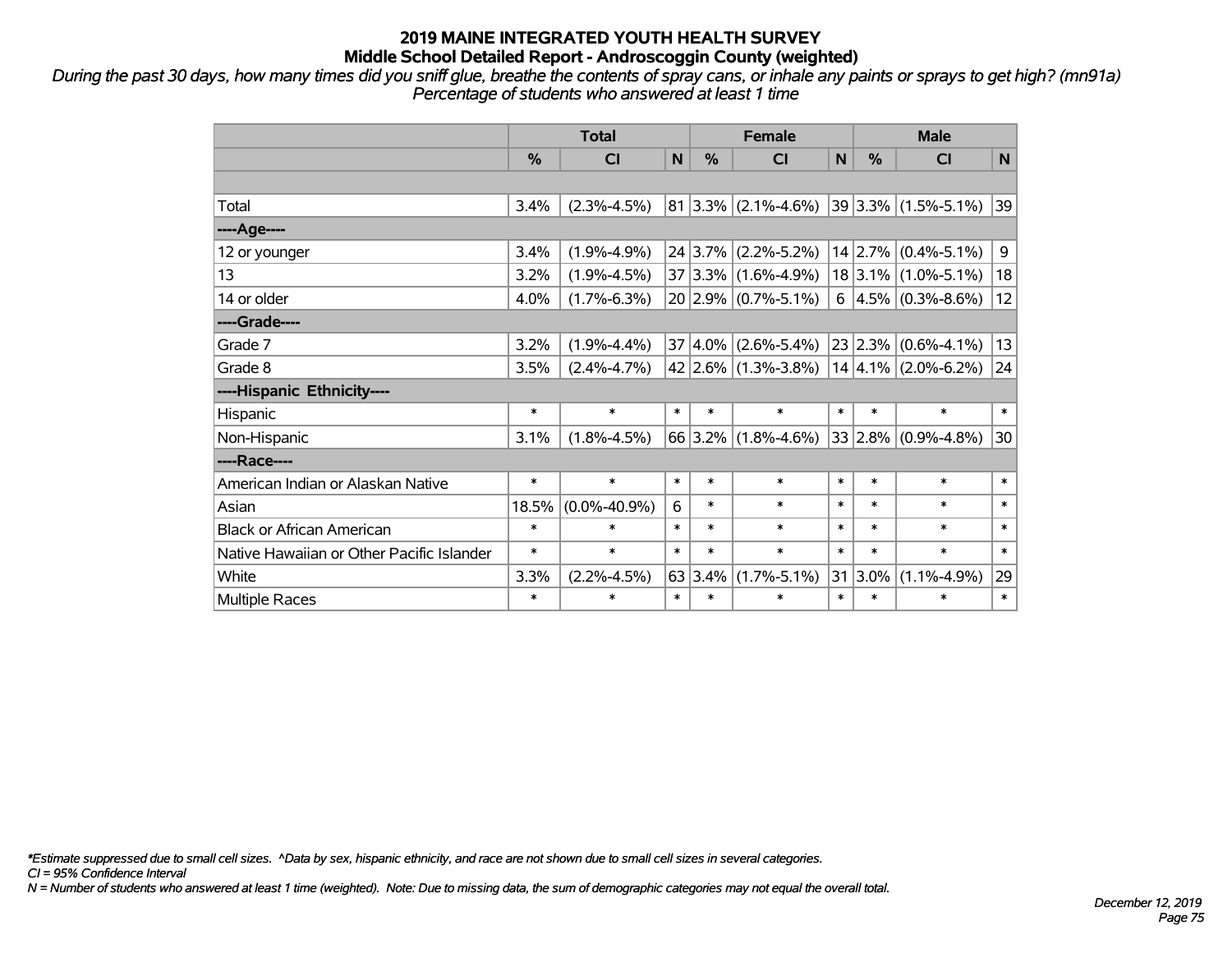*Have you ever taken prescription pain medicine without a doctor's prescription or differently than how a doctor told you to use it? (mn183) Percentage of students who answered 'Yes'*

|                                           | <b>Total</b> |                     |        | <b>Female</b> |                       |        | <b>Male</b> |                    |        |
|-------------------------------------------|--------------|---------------------|--------|---------------|-----------------------|--------|-------------|--------------------|--------|
|                                           | $\%$         | <b>CI</b>           | N      | $\%$          | <b>CI</b>             | N      | $\%$        | <b>CI</b>          | N      |
|                                           |              |                     |        |               |                       |        |             |                    |        |
| Total                                     | 7.8%         | $(6.2\% - 9.5\%)$   | 187    | 9.3%          | $(7.0\% - 11.7\%)$    | 110    | 6.4%        | $(4.5\% - 8.3\%)$  | 76     |
| ----Age----                               |              |                     |        |               |                       |        |             |                    |        |
| 12 or younger                             | 7.8%         | $(5.8\% - 9.9\%)$   | 56     | $9.6\%$       | $(6.3\% - 12.9\%)$    | 38     | 5.7%        | $(4.2\% - 7.3\%)$  | 18     |
| 13                                        | 8.0%         | $(5.4\% - 10.7\%)$  | 93     | 8.7%          | $(5.3\% - 12.0\%)$    | 49     | 7.4%        | $(4.5\% - 10.2\%)$ | 43     |
| 14 or older                               | 7.5%         | $(5.4\% - 9.5\%)$   | 38     |               | $10.7\%$ (7.5%-13.9%) | 23     | 5.2%        | $(0.9\% - 9.5\%)$  | 15     |
| ----Grade----                             |              |                     |        |               |                       |        |             |                    |        |
| Grade 7                                   | 9.0%         | $(7.1\% - 11.0\%)$  | 105    | 10.5%         | $(6.9\% - 14.1\%)$    | 63     | 7.6%        | $(5.3\% - 9.8\%)$  | 43     |
| Grade 8                                   | 6.8%         | $(5.2\% - 8.4\%)$   | 80     | $8.4\%$       | $(5.9\% - 10.9\%)$    | 47     | 5.3%        | $(2.7\% - 7.9\%)$  | 32     |
| ----Hispanic Ethnicity----                |              |                     |        |               |                       |        |             |                    |        |
| Hispanic                                  | 12.3%        | $(10.2\% - 14.4\%)$ | 11     | $\ast$        | $\ast$                | $\ast$ | $\ast$      | $\ast$             | $\ast$ |
| Non-Hispanic                              | 7.7%         | $(6.1\% - 9.3\%)$   | 162    | 9.2%          | $(6.9\% - 11.5\%)$    | 95     | 6.2%        | $(4.4\% - 8.1\%)$  | 66     |
| ----Race----                              |              |                     |        |               |                       |        |             |                    |        |
| American Indian or Alaskan Native         | 10.1%        | $(4.8\% - 15.4\%)$  | 7      | $\ast$        | $\ast$                | $\ast$ | $\ast$      | $\ast$             | $\ast$ |
| Asian                                     | $\ast$       | $\ast$              | $\ast$ | $\ast$        | $\ast$                | $\ast$ | $\ast$      | $\ast$             | $\ast$ |
| <b>Black or African American</b>          | 11.8%        | $(7.7\% - 16.0\%)$  | 24     | 13.2%         | $(3.8\% - 22.7\%)$    | 14     | 10.5%       | $(8.2\% - 12.9\%)$ | 10     |
| Native Hawaiian or Other Pacific Islander | $\ast$       | $\ast$              | $\ast$ | $\ast$        | $\ast$                | $\ast$ | $\ast$      | $\ast$             | $\ast$ |
| White                                     | 7.0%         | $(5.6\% - 8.3\%)$   | 133    | 8.1%          | $(6.5\% - 9.7\%)$     | 74     | 5.9%        | $(4.1\% - 7.6\%)$  | 57     |
| Multiple Races                            | 9.7%         | $(6.7\% - 12.6\%)$  | 10     | $\ast$        | $\ast$                | $\ast$ | $\ast$      | $\ast$             | $\ast$ |

*\*Estimate suppressed due to small cell sizes. ^Data by sex, hispanic ethnicity, and race are not shown due to small cell sizes in several categories.*

*CI = 95% Confidence Interval*

*N = Number of students who answered 'Yes' (weighted). Note: Due to missing data, the sum of demographic categories may not equal the overall total.*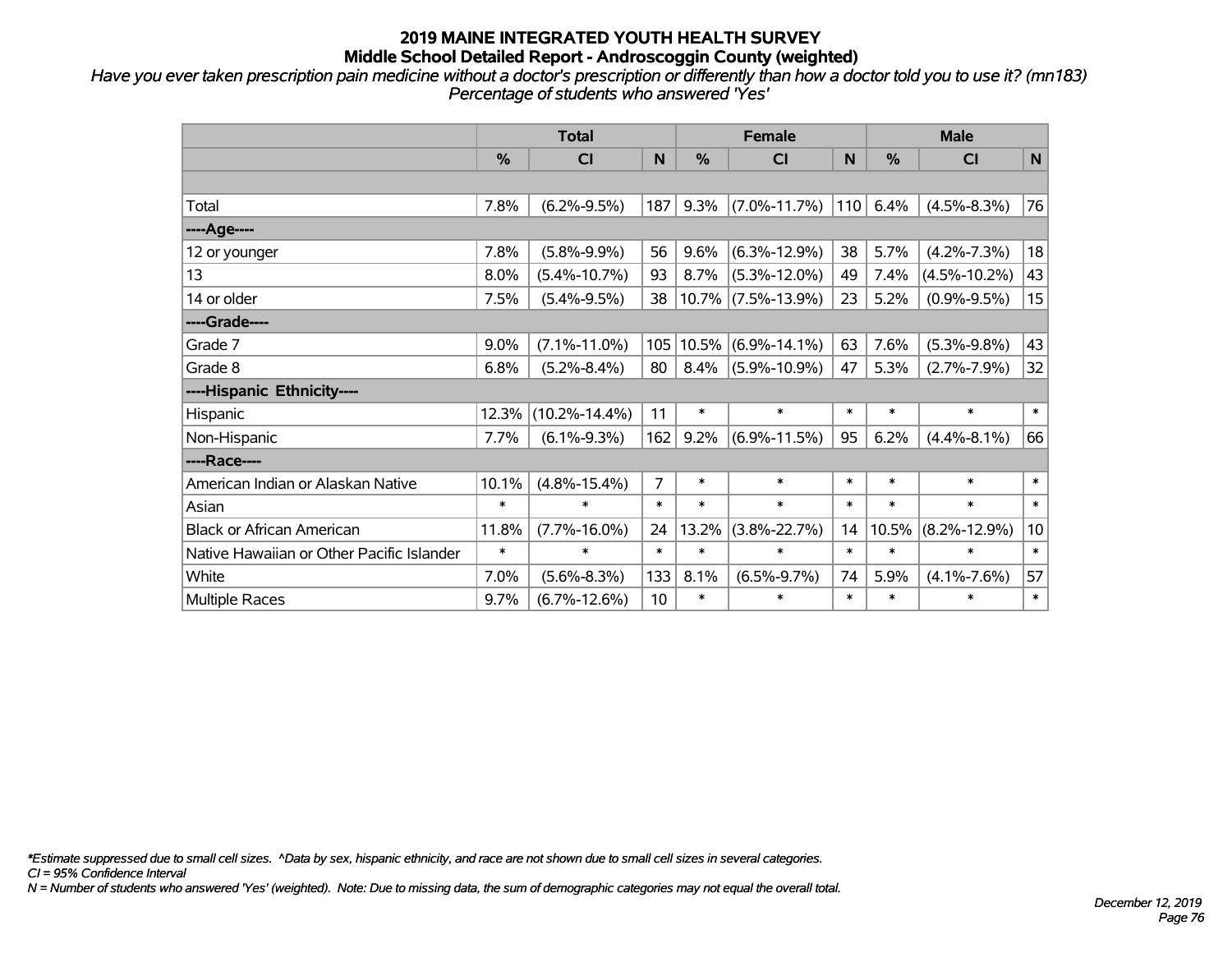*During the past 30 days, how many times did you take a prescription drug (such as OxyContin, Percocet, Vicodin, codeine, Adderall, Ritalin, or Xanax) without a doctor's prescription? (mn88a)*

*Percentage of students who answered at least 1 time*

|                                           | <b>Total</b> |                     |        |         | <b>Female</b>                        |                | <b>Male</b> |                            |        |  |
|-------------------------------------------|--------------|---------------------|--------|---------|--------------------------------------|----------------|-------------|----------------------------|--------|--|
|                                           | %            | <b>CI</b>           | N      | %       | <b>CI</b>                            | N              | %           | <b>CI</b>                  | N      |  |
|                                           |              |                     |        |         |                                      |                |             |                            |        |  |
| Total                                     | $4.1\%$      | $(3.3\% - 5.0\%)$   |        |         | $99 3.2\% $ (2.1%-4.4%)              |                | 38 4.8%     | $(3.4\% - 6.1\%)$          | 57     |  |
| ----Age----                               |              |                     |        |         |                                      |                |             |                            |        |  |
| 12 or younger                             | $3.0\%$      | $(2.4\% - 3.5\%)$   |        |         | $21 \mid 1.7\% \mid (0.3\% - 3.2\%)$ | $\overline{7}$ | 4.2%        | $(3.4\% - 4.9\%)$          | 14     |  |
| 13                                        |              | $4.7\%$ (3.7%-5.6%) |        |         | $54 4.5\% $ (2.3%-6.8%)              |                | $26 4.3\% $ | $(2.9\% - 5.8\%)$          | 26     |  |
| 14 or older                               |              | $4.7\%$ (1.9%-7.4%) |        |         | $24$ 2.6% (0.9%-4.3%)                |                |             | $6 6.3\% (1.8\% - 10.9\%)$ | 18     |  |
| ----Grade----                             |              |                     |        |         |                                      |                |             |                            |        |  |
| Grade 7                                   | $3.8\%$      | $(2.9\% - 4.7\%)$   |        |         | 44 3.2% (1.7%-4.7%)                  |                | 19 4.4%     | $(2.4\% - 6.4\%)$          | 25     |  |
| Grade 8                                   |              | $4.7\%$ (3.0%-6.3%) |        |         | 55 3.4% (2.0%-4.7%)                  |                | 19 5.3%     | $(2.4\% - 8.3\%)$          | 33     |  |
| ----Hispanic Ethnicity----                |              |                     |        |         |                                      |                |             |                            |        |  |
| Hispanic                                  | 6.5%         | $(3.5\% - 9.5\%)$   | 6      | $\ast$  | $\ast$                               | $\ast$         | $\ast$      | $\ast$                     | $\ast$ |  |
| Non-Hispanic                              |              | $4.2\%$ (3.1%-5.3%) |        |         | $ 89 3.5\% $ (2.2%-4.8%)             |                | 36 4.7%     | $(3.0\% - 6.5\%)$          | 51     |  |
| ----Race----                              |              |                     |        |         |                                      |                |             |                            |        |  |
| American Indian or Alaskan Native         | *            | $\ast$              | $\ast$ | $\ast$  | $\ast$                               | $\ast$         | $\ast$      | $\ast$                     | $\ast$ |  |
| Asian                                     | $\ast$       | $\ast$              | $\ast$ | $\ast$  | $\ast$                               | $\ast$         | $\ast$      | $\ast$                     | $\ast$ |  |
| <b>Black or African American</b>          | 3.7%         | $(2.0\% - 5.5\%)$   | 8      | $\ast$  | $\ast$                               | $\ast$         | $\ast$      | $\ast$                     | $\ast$ |  |
| Native Hawaiian or Other Pacific Islander | $\ast$       | $\ast$              | $\ast$ | $\ast$  | $\ast$                               | $\ast$         | $\ast$      | $\ast$                     | $\ast$ |  |
| White                                     | 4.0%         | $(2.9\% - 5.0\%)$   |        | 76 3.0% | $(1.6\% - 4.5\%)$                    |                | 28 4.6%     | $(2.6\% - 6.5\%)$          | 45     |  |
| <b>Multiple Races</b>                     | $\ast$       | $\ast$              | $\ast$ | $\ast$  | $\ast$                               | $\ast$         | $\ast$      | $\ast$                     | $\ast$ |  |

*\*Estimate suppressed due to small cell sizes. ^Data by sex, hispanic ethnicity, and race are not shown due to small cell sizes in several categories.*

*CI = 95% Confidence Interval*

*N = Number of students who answered at least 1 time (weighted). Note: Due to missing data, the sum of demographic categories may not equal the overall total.*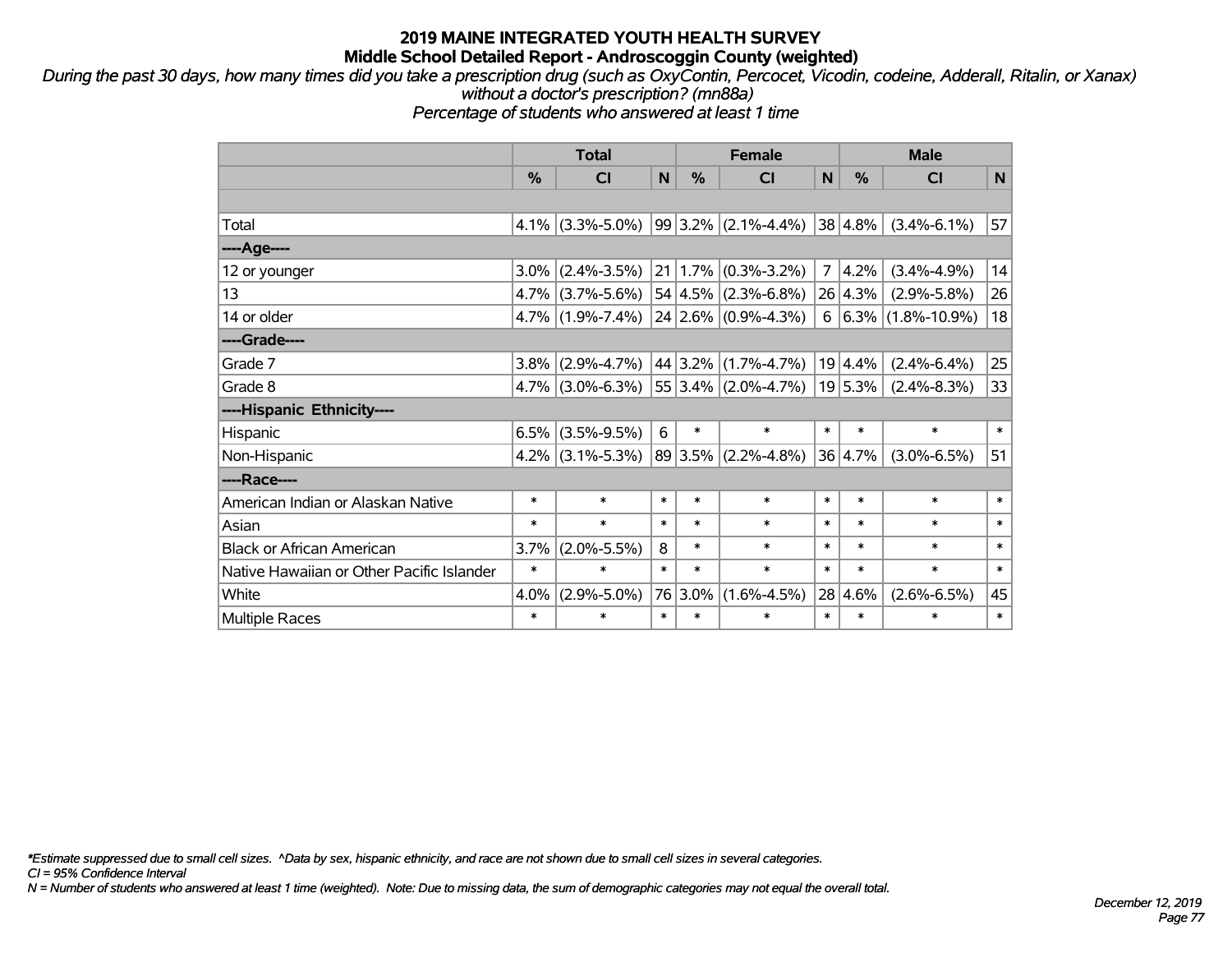*How wrong do your parents feel it would be for you to take prescription drugs not prescribed to you? (mn176) Percentage of students who answered 'A little bit wrong' or 'Not wrong at all'*

|                                           | <b>Total</b> |                    |              |             | <b>Female</b>            | <b>Male</b> |           |                           |        |
|-------------------------------------------|--------------|--------------------|--------------|-------------|--------------------------|-------------|-----------|---------------------------|--------|
|                                           | $\%$         | CI                 | $\mathsf{N}$ | %           | <b>CI</b>                | N           | %         | <b>CI</b>                 | N      |
|                                           |              |                    |              |             |                          |             |           |                           |        |
| Total                                     | 3.9%         | $(3.1\% - 4.6\%)$  |              | 91   4.2%   | $(2.8\% - 5.6\%)$        |             |           | 49 3.4% $(2.5\% - 4.4\%)$ | 41     |
| ----Age----                               |              |                    |              |             |                          |             |           |                           |        |
| 12 or younger                             | 4.1%         | $(2.5\% - 5.7\%)$  |              | 29 4.2%     | $(1.9\% - 6.5\%)$        |             |           | $16$ 3.5% (1.6%-5.3%)     | 11     |
| 13                                        | 3.8%         | $(2.0\% - 5.5\%)$  |              | 43 4.1%     | $(1.2\% - 6.9\%)$        |             |           | $22 3.6\% $ (2.1%-5.0%)   | 21     |
| 14 or older                               | 3.7%         | $(0.3\% - 7.1\%)$  |              |             | $19 4.5\% $ (0.0%-10.8%) |             |           | $10 3.2\% $ (1.0%-5.3%)   | 8      |
| ----Grade----                             |              |                    |              |             |                          |             |           |                           |        |
| Grade 7                                   | 5.3%         | $(4.2\% - 6.3\%)$  |              | 59 5.5%     | $(3.6\% - 7.5\%)$        |             | 32 5.0%   | $(3.2\% - 6.9\%)$         | 27     |
| Grade 8                                   | 2.4%         | $(1.3\% - 3.6\%)$  |              | $29 2.4\% $ | $(1.1\% - 3.8\%)$        |             |           | $13$ 2.2% (0.6%-3.8%)     | 13     |
| ----Hispanic Ethnicity----                |              |                    |              |             |                          |             |           |                           |        |
| Hispanic                                  | 13.0%        | $(2.0\% - 23.9\%)$ | 14           | $\ast$      | $\ast$                   | $\ast$      | $\ast$    | $\ast$                    | $\ast$ |
| Non-Hispanic                              | 3.4%         | $(2.5\% - 4.3\%)$  |              | $71 4.1\% $ | $(2.4\% - 5.8\%)$        | 41          | $ 2.8\% $ | $(2.0\% - 3.7\%)$         | 30     |
| ----Race----                              |              |                    |              |             |                          |             |           |                           |        |
| American Indian or Alaskan Native         | $\ast$       | $\ast$             | $\ast$       | $\ast$      | $\ast$                   | $\ast$      | $\ast$    | $\ast$                    | $\ast$ |
| Asian                                     | $\ast$       | $\ast$             | $\ast$       | $\ast$      | $\ast$                   | $\ast$      | $\ast$    | $\ast$                    | $\ast$ |
| <b>Black or African American</b>          | 9.6%         | $(4.4\% - 14.9\%)$ | 16           | $\ast$      | $\ast$                   | $\ast$      | $\ast$    | $\ast$                    | $\ast$ |
| Native Hawaiian or Other Pacific Islander | $\ast$       | $\ast$             | $\ast$       | $\ast$      | $\ast$                   | $\ast$      | $\ast$    | $\ast$                    | $\ast$ |
| White                                     | 2.7%         | $(1.6\% - 3.9\%)$  |              | 52 2.5%     | $(1.0\% - 3.9\%)$        | 22          | 3.0%      | $(1.5\% - 4.5\%)$         | 30     |
| <b>Multiple Races</b>                     | 8.3%         | $(0.0\% - 17.5\%)$ | 9            | $\ast$      | $\ast$                   | $\ast$      | $\ast$    | $\ast$                    | $\ast$ |

*\*Estimate suppressed due to small cell sizes. ^Data by sex, hispanic ethnicity, and race are not shown due to small cell sizes in several categories.*

*CI = 95% Confidence Interval*

*N = Number of students who answered 'A little bit wrong' or 'Not wrong at all' (weighted). Note: Due to missing data, the sum of demographic categories may not equal the overall total.*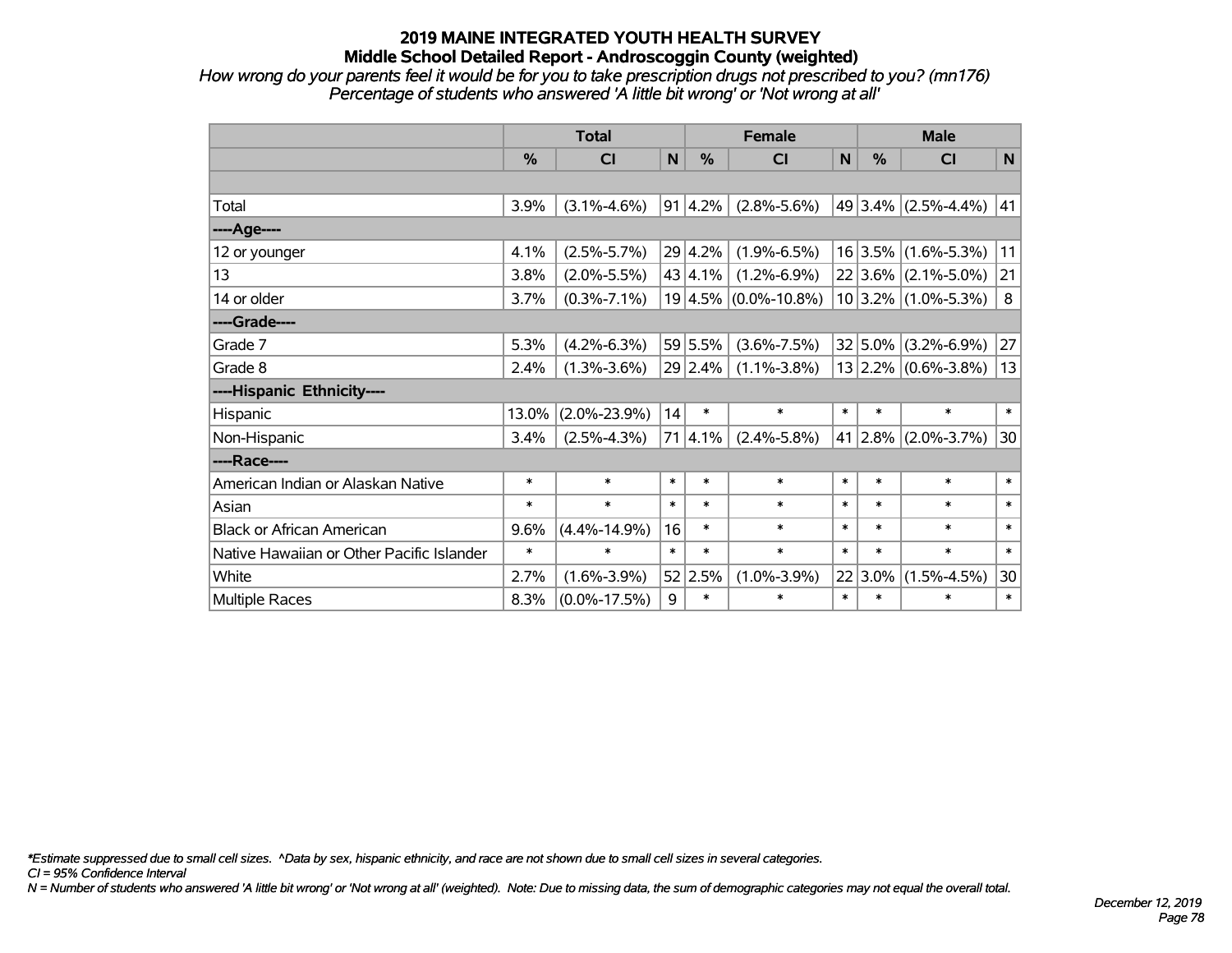*How wrong do your friends feel it would be for you to take prescription drugs not prescribed to you? (mn177) Percentage of students who answered 'A little bit wrong' or 'Not wrong at all'*

|                                           | <b>Total</b>  |                     |        |               | <b>Female</b>      |        | <b>Male</b> |                    |        |  |
|-------------------------------------------|---------------|---------------------|--------|---------------|--------------------|--------|-------------|--------------------|--------|--|
|                                           | $\frac{0}{0}$ | <b>CI</b>           | N      | $\frac{0}{0}$ | <b>CI</b>          | N      | %           | <b>CI</b>          | N      |  |
|                                           |               |                     |        |               |                    |        |             |                    |        |  |
| Total                                     | 8.5%          | $(7.1\% - 9.8\%)$   | 200    | 8.0%          | $(5.4\% - 10.6\%)$ | 92     | 8.7%        | $(7.9\% - 9.5\%)$  | 102    |  |
| ----Age----                               |               |                     |        |               |                    |        |             |                    |        |  |
| 12 or younger                             | 8.1%          | $(3.9\% - 12.4\%)$  | 57     | 8.0%          | $(4.8\% - 11.2\%)$ | 31     | 7.7%        | $(1.2\% - 14.3\%)$ | 25     |  |
| 13                                        | 9.3%          | $(5.7\% - 12.9\%)$  | 106    | $9.0\%$       | $(3.7\% - 14.3\%)$ | 49     | 9.7%        | $(7.4\% - 12.1\%)$ | 57     |  |
| 14 or older                               | 7.3%          | $(4.3\% - 10.3\%)$  | 37     | 5.6%          | $(3.0\% - 8.3\%)$  | 13     | 7.7%        | $(2.5\% - 13.0\%)$ | 21     |  |
| ----Grade----                             |               |                     |        |               |                    |        |             |                    |        |  |
| Grade 7                                   | 9.7%          | $(7.2\% - 12.2\%)$  | 108    | 9.2%          | $(3.7\% - 14.7\%)$ | 52     | 9.6%        | $(7.3\% - 12.0\%)$ | 52     |  |
| Grade 8                                   | 7.4%          | $(5.9\% - 8.8\%)$   | 87     | 6.5%          | $(4.7\% - 8.3\%)$  | 36     | 8.3%        | $(6.1\% - 10.5\%)$ | 50     |  |
| ----Hispanic Ethnicity----                |               |                     |        |               |                    |        |             |                    |        |  |
| Hispanic                                  | 16.5%         | $(10.8\% - 22.1\%)$ | 18     | $\ast$        | $\ast$             | $\ast$ | $\ast$      | $\ast$             | $\ast$ |  |
| Non-Hispanic                              | 7.8%          | $(5.9\% - 9.8\%)$   | 163    | 8.2%          | $(5.5\% - 10.9\%)$ | 82     | 7.3%        | $(5.5\% - 9.1\%)$  | 77     |  |
| ----Race----                              |               |                     |        |               |                    |        |             |                    |        |  |
| American Indian or Alaskan Native         | $\ast$        | $\ast$              | $\ast$ | $\ast$        | $\ast$             | $\ast$ | $\ast$      | $\ast$             | $\ast$ |  |
| Asian                                     | $\ast$        | $\ast$              | $\ast$ | $\ast$        | $\ast$             | $\ast$ | $\ast$      | $\ast$             | $\ast$ |  |
| <b>Black or African American</b>          | 10.3%         | $(3.7\% - 16.9\%)$  | 18     | 10.1%         | $(4.8\% - 15.4\%)$ | 9      | 11.3%       | $(0.6\% - 22.0\%)$ | 9      |  |
| Native Hawaiian or Other Pacific Islander | $\ast$        | $\ast$              | $\ast$ | $\ast$        | $\ast$             | $\ast$ | $\ast$      | $\ast$             | $\ast$ |  |
| White                                     | 8.0%          | $(6.4\% - 9.6\%)$   | 151    | 6.8%          | $(4.5\% - 9.2\%)$  | 61     | 8.8%        | $(7.6\% - 10.0\%)$ | 86     |  |
| <b>Multiple Races</b>                     | 6.2%          | $(0.0\% - 13.4\%)$  | 7      | $\ast$        | $\ast$             | $\ast$ | $\ast$      | $\ast$             | $\ast$ |  |

*\*Estimate suppressed due to small cell sizes. ^Data by sex, hispanic ethnicity, and race are not shown due to small cell sizes in several categories.*

*CI = 95% Confidence Interval*

*N = Number of students who answered 'A little bit wrong' or 'Not wrong at all' (weighted). Note: Due to missing data, the sum of demographic categories may not equal the overall total.*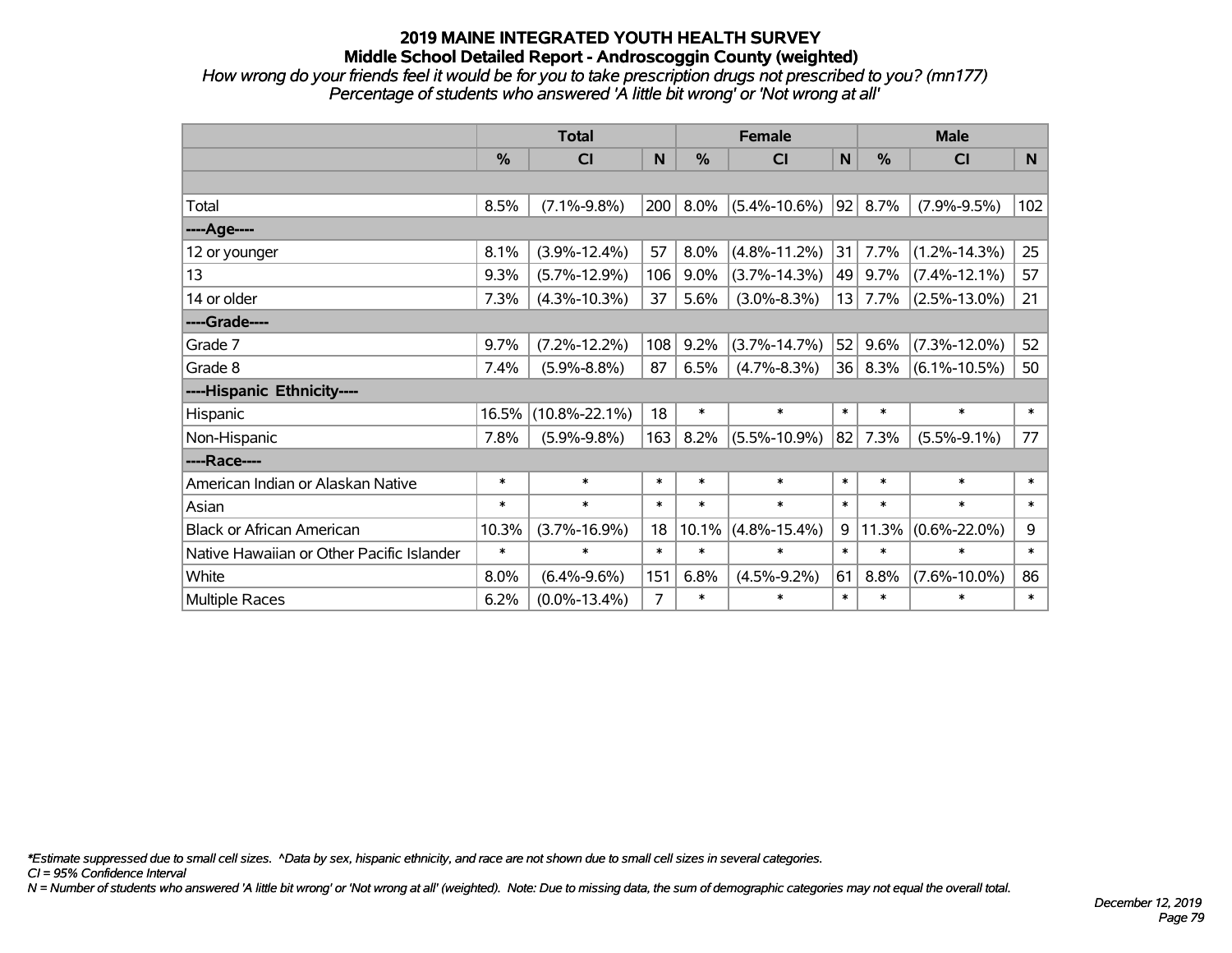*Do you agree or disagree with the following statement? My family has clear rules about alcohol and drug use. (mn90) Percentage of students who answered 'Strongly agree' or 'Agree'*

|                                           | <b>Total</b> |                      |        | <b>Female</b> |                           | <b>Male</b> |               |                           |        |
|-------------------------------------------|--------------|----------------------|--------|---------------|---------------------------|-------------|---------------|---------------------------|--------|
|                                           | %            | <b>CI</b>            | N.     | $\frac{0}{0}$ | <b>CI</b>                 | N.          | $\frac{0}{0}$ | <b>CI</b>                 | N      |
|                                           |              |                      |        |               |                           |             |               |                           |        |
| Total                                     | 92.4%        | $(91.0\% - 93.9\%)$  |        |               | 2,154 91.7% (89.5%-93.8%) |             |               | 1,039 93.5% (91.9%-95.0%) | 1,095  |
| ----Age----                               |              |                      |        |               |                           |             |               |                           |        |
| 12 or younger                             | 92.0%        | $(87.9\% - 96.0\%)$  | 644    | 92.2%         | $(88.6\% - 95.9\%)$       | 348         | 91.6%         | $(85.0\% - 98.3\%)$       | 295    |
| 13                                        | 93.8%        | $(91.4\% - 96.2\%)$  |        |               | 1,056 92.5% (88.7%-96.2%) | 499         |               | 95.6% (92.1%-99.1%)       | 555    |
| 14 or older                               | 90.1%        | $(88.6\% - 91.5\%)$  | 442    |               | 88.6% (84.0%-93.3%)       | 192         |               | 90.9% (87.6%-94.1%)       | 240    |
| ----Grade----                             |              |                      |        |               |                           |             |               |                           |        |
| Grade 7                                   | 91.0%        | $(87.6\% - 94.3\%)$  |        | 1,010 89.9%   | $(85.6\% - 94.2\%)$       | 506         |               | 92.5% (88.3%-96.7%)       | 500    |
| Grade 8                                   | 94.2%        | $(92.2\% - 96.3\%)$  |        |               | 1,088 94.2% (93.1%-95.2%) | 516         |               | 94.5% (91.2%-97.8%)       | 564    |
| ----Hispanic Ethnicity----                |              |                      |        |               |                           |             |               |                           |        |
| Hispanic                                  | 87.8%        | $(78.7\% - 96.9\%)$  | 90     | $\ast$        | $\ast$                    | $\ast$      | *             | $\ast$                    | $\ast$ |
| Non-Hispanic                              | 93.1%        | $(91.3\% - 94.8\%)$  |        |               | 1,926 91.7% (89.1%-94.2%) | 919         | 94.5%         | $(92.7\% - 96.2\%)$       | 995    |
| ----Race----                              |              |                      |        |               |                           |             |               |                           |        |
| American Indian or Alaskan Native         | 91.2%        | $(77.4\% - 100.0\%)$ | 57     | $\ast$        | $\ast$                    | $\ast$      | $\ast$        | $\ast$                    | $\ast$ |
| Asian                                     | $\ast$       | $\ast$               | $\ast$ | $\ast$        | $\ast$                    | $\ast$      | $\ast$        | $\ast$                    | $\ast$ |
| <b>Black or African American</b>          | 88.0%        | $(86.2\% - 89.8\%)$  | 143    | 88.5%         | $(83.8\% - 93.2\%)$       | 74          | 88.9%         | $(87.1\% - 90.7\%)$       | 67     |
| Native Hawaiian or Other Pacific Islander | $\ast$       | $\ast$               | $\ast$ | $\ast$        | $\ast$                    | $\ast$      | $\ast$        | $\ast$                    | $\ast$ |
| White                                     | 93.6%        | $(91.9\% - 95.4\%)$  | 1,754  | 93.0%         | $(90.4\% - 95.5\%)$       | 825         | 94.4%         | $(91.9\% - 96.8\%)$       | 921    |
| Multiple Races                            | 91.9%        | $(86.7\% - 97.1\%)$  | 101    | $\ast$        | $\ast$                    | $\ast$      | $\ast$        | $\ast$                    | $\ast$ |

*\*Estimate suppressed due to small cell sizes. ^Data by sex, hispanic ethnicity, and race are not shown due to small cell sizes in several categories.*

*CI = 95% Confidence Interval*

*N = Number of students who answered 'Strongly agree' or 'Agree' (weighted). Note: Due to missing data, the sum of demographic categories may not equal the overall total.*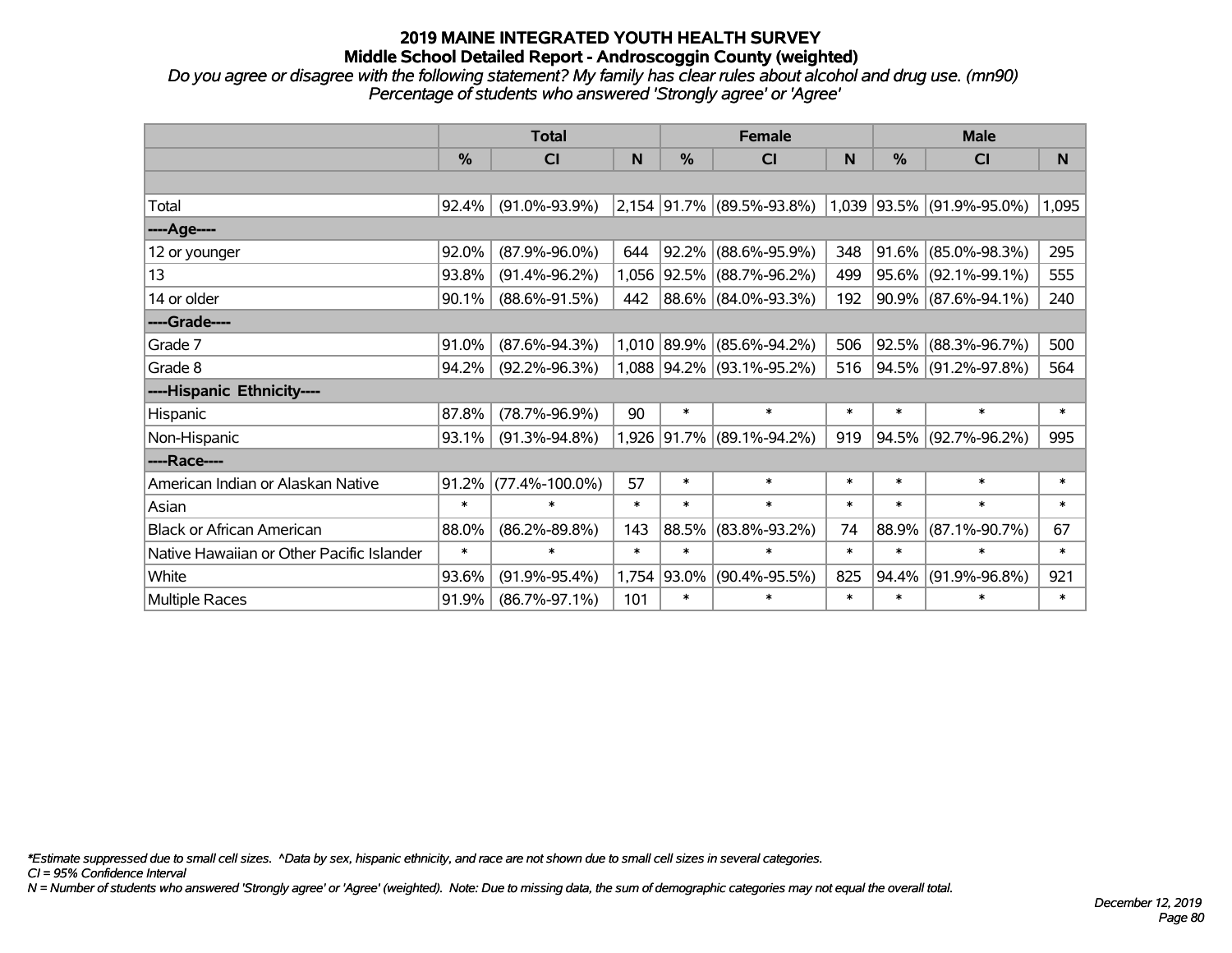*If you wanted to get prescription drugs (such as OxyContin, Percocet, Vicodin, codeine, Adderall, Ritalin, or Xanax) that were not prescribed to you, how easy would it be to get some? (mn184)*

*Percentage of students who answered 'Sort of easy' or 'Very easy'*

|                                           | <b>Total</b> |                     |        | <b>Female</b> | <b>Male</b>                 |        |        |                     |                |
|-------------------------------------------|--------------|---------------------|--------|---------------|-----------------------------|--------|--------|---------------------|----------------|
|                                           | %            | <b>CI</b>           | N      | %             | <b>CI</b>                   | N      | %      | <b>CI</b>           | N.             |
|                                           |              |                     |        |               |                             |        |        |                     |                |
| Total                                     |              | 12.1% (10.6%-13.5%) |        |               | 281   13.9%   (10.6%-17.1%) | 159    | 10.2%  | $(8.3\% - 12.2\%)$  | 119            |
| ----Age----                               |              |                     |        |               |                             |        |        |                     |                |
| 12 or younger                             | 10.2%        | $(8.8\% - 11.6\%)$  | 71     | 8.3%          | $(5.1\% - 11.5\%)$          | 31     | 11.8%  | $(8.9\% - 14.7\%)$  | 38             |
| 13                                        | 11.6%        | $(8.4\% - 14.9\%)$  |        | 132 13.4%     | $(6.3\% - 20.4\%)$          | 73     | 9.9%   | $(7.0\% - 12.8\%)$  | 57             |
| 14 or older                               |              | 16.0% (12.4%-19.7%) |        |               | 78 24.7% (20.6%-28.7%)      | 54     | 9.3%   | $(5.8\% - 12.8\%)$  | 24             |
| ----Grade----                             |              |                     |        |               |                             |        |        |                     |                |
| Grade 7                                   | $11.6\%$     | $(10.5\% - 12.8\%)$ |        | 129 10.5%     | $(8.2\% - 12.8\%)$          | 59     | 12.6%  | $(10.1\% - 15.2\%)$ | 69             |
| Grade 8                                   | 12.5%        | $(9.8\% - 15.1\%)$  |        |               | 144   16.8%   (11.3%-22.3%) | 94     | 8.6%   | $(6.0\% - 11.1\%)$  | 50             |
| ----Hispanic Ethnicity----                |              |                     |        |               |                             |        |        |                     |                |
| Hispanic                                  | 17.4%        | $(4.2\% - 30.6\%)$  | 18     | $\ast$        | $\ast$                      | $\ast$ | $\ast$ | $\ast$              | $\ast$         |
| Non-Hispanic                              |              | 11.8% (10.0%-13.6%) |        |               | 243   14.4%   (10.7%-18.2%) | 145    | 9.3%   | $(6.3\% - 12.3\%)$  | 97             |
| ----Race----                              |              |                     |        |               |                             |        |        |                     |                |
| American Indian or Alaskan Native         | 20.5%        | $(13.3\% - 27.8\%)$ | 13     | $\ast$        | $\ast$                      | $\ast$ | $\ast$ | $\ast$              | $\ast$         |
| Asian                                     | 22.2%        | $(0.7\% - 43.8\%)$  | 8      | $\ast$        | $\ast$                      | $\ast$ | $\ast$ | $\ast$              | $\ast$         |
| <b>Black or African American</b>          | 15.0%        | $(6.7\% - 23.2\%)$  | 24     | 19.9%         | $(13.6\% - 26.3\%)$         | 17     | 9.7%   | $(0.0\% - 19.3\%)$  | $\overline{7}$ |
| Native Hawaiian or Other Pacific Islander | $\ast$       | $\ast$              | $\ast$ | $\ast$        | $\ast$                      | $\ast$ | $\ast$ | $\ast$              | $\ast$         |
| White                                     | 11.0%        | $(9.2\% - 12.8\%)$  | 206    | 12.6%         | $(8.5\% - 16.7\%)$          | 113    | 9.6%   | $(7.0\% - 12.2\%)$  | 94             |
| <b>Multiple Races</b>                     | 16.2%        | $(9.2\% - 23.1\%)$  | 18     | $\ast$        | $\ast$                      | $\ast$ | $\ast$ | $\ast$              | $\ast$         |

*\*Estimate suppressed due to small cell sizes. ^Data by sex, hispanic ethnicity, and race are not shown due to small cell sizes in several categories.*

*CI = 95% Confidence Interval*

*N = Number of students who answered 'Sort of easy' or 'Very easy' (weighted). Note: Due to missing data, the sum of demographic categories may not equal the overall total.*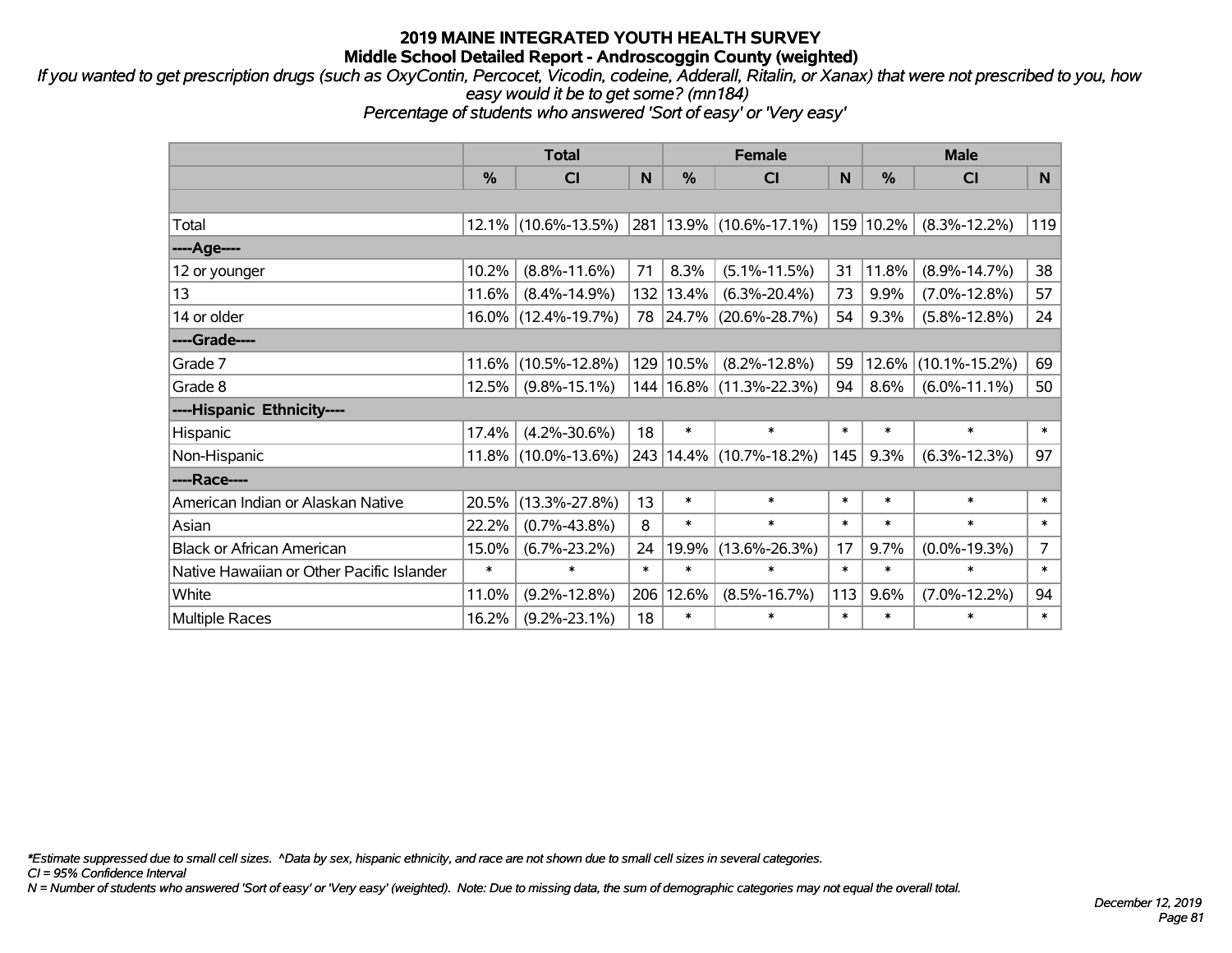*During the past 12 months, do you recall hearing, reading or watching an advertisement about the prevention of substance use? (mn93) Percentage of students who answered 'Yes'*

|                                           | <b>Total</b>  |                        |        | <b>Female</b> |                           | <b>Male</b> |               |                      |                 |
|-------------------------------------------|---------------|------------------------|--------|---------------|---------------------------|-------------|---------------|----------------------|-----------------|
|                                           | $\frac{0}{0}$ | CI                     | N      | %             | <b>CI</b>                 | N           | $\frac{0}{0}$ | <b>CI</b>            | N.              |
|                                           |               |                        |        |               |                           |             |               |                      |                 |
| Total                                     |               | $51.0\%$ (47.1%-54.8%) |        |               | 1,195 46.8% (43.7%-49.9%) |             | 535 55.7%     | $(50.4\% - 61.1\%)$  | 656             |
| ----Age----                               |               |                        |        |               |                           |             |               |                      |                 |
| 12 or younger                             | 49.2%         | $(42.0\% - 56.4\%)$    | 344    |               | 41.9% (28.1%-55.8%)       |             | 156 58.2%     | $(55.7\% - 60.8\%)$  | 188             |
| 13                                        |               | 49.2% (43.4%-55.0%)    | 555    |               | 44.5% (39.6%-49.5%)       |             | 244 53.7%     | $(44.6\% - 62.9\%)$  | 310             |
| 14 or older                               |               | 58.5% (51.4%-65.7%)    | 296    |               | $60.5\%$ (50.6%-70.3%)    |             | 135 58.1%     | $(48.1\% - 68.2\%)$  | 158             |
| ----Grade----                             |               |                        |        |               |                           |             |               |                      |                 |
| Grade 7                                   | 48.5%         | $(44.3\% - 52.6\%)$    | 535    |               | 41.3% (36.5%-46.0%)       |             | 230 56.2%     | $(49.5\% - 62.9\%)$  | 303             |
| Grade 8                                   |               | 53.6% (49.8%-57.3%)    | 629    |               | $52.4\%$ (48.5%-56.3%)    |             | 294 55.1%     | $(48.4\% - 61.8\%)$  | 332             |
| ----Hispanic Ethnicity----                |               |                        |        |               |                           |             |               |                      |                 |
| Hispanic                                  | 55.4%         | $(40.3\% - 70.6\%)$    | 58     |               | 44.0% (39.2%-48.8%)       | 24          | 76.9%         | $(53.3\% - 100.0\%)$ | 33              |
| Non-Hispanic                              |               | $52.1\%$ (48.2%-56.0%) | 1,077  |               | $ 48.6\% $ (44.7%-52.6%)  |             | 488 55.6%     | $(51.1\% - 60.1\%)$  | 585             |
| ----Race----                              |               |                        |        |               |                           |             |               |                      |                 |
| American Indian or Alaskan Native         | 60.7%         | $(53.4\% - 68.0\%)$    | 38     |               | $50.0\%$ (40.1%-59.9%)    | 17          | 71.1%         | $(53.4\% - 88.8\%)$  | 20              |
| Asian                                     | 51.5%         | $(21.4\% - 81.7\%)$    | 17     |               | 48.7% (15.2%-82.2%)       | 6           | 53.4%         | $(11.5\% - 95.2\%)$  | 10 <sup>°</sup> |
| <b>Black or African American</b>          | 39.6%         | $(35.7\% - 43.5\%)$    | 66     |               | 46.2% (40.1%-52.3%)       | 40          | 34.6%         | $(31.8\% - 37.3\%)$  | 26              |
| Native Hawaiian or Other Pacific Islander | $\ast$        | $\ast$                 | $\ast$ | $\ast$        | $\ast$                    | $\ast$      | $\ast$        | $\ast$               | $\ast$          |
| White                                     | 52.1%         | $(49.3\% - 54.9\%)$    | 982    |               | 46.3% (42.5%-50.0%)       |             | 413 57.6%     | $(54.0\% - 61.2\%)$  | 566             |
| Multiple Races                            |               | $57.2\%$ (52.3%-62.1%) | 61     |               | 53.4% (36.1%-70.8%)       | 37          | 64.4%         | $(41.0\% - 87.8\%)$  | 24              |

*\*Estimate suppressed due to small cell sizes. ^Data by sex, hispanic ethnicity, and race are not shown due to small cell sizes in several categories.*

*CI = 95% Confidence Interval*

*N = Number of students who answered 'Yes' (weighted). Note: Due to missing data, the sum of demographic categories may not equal the overall total.*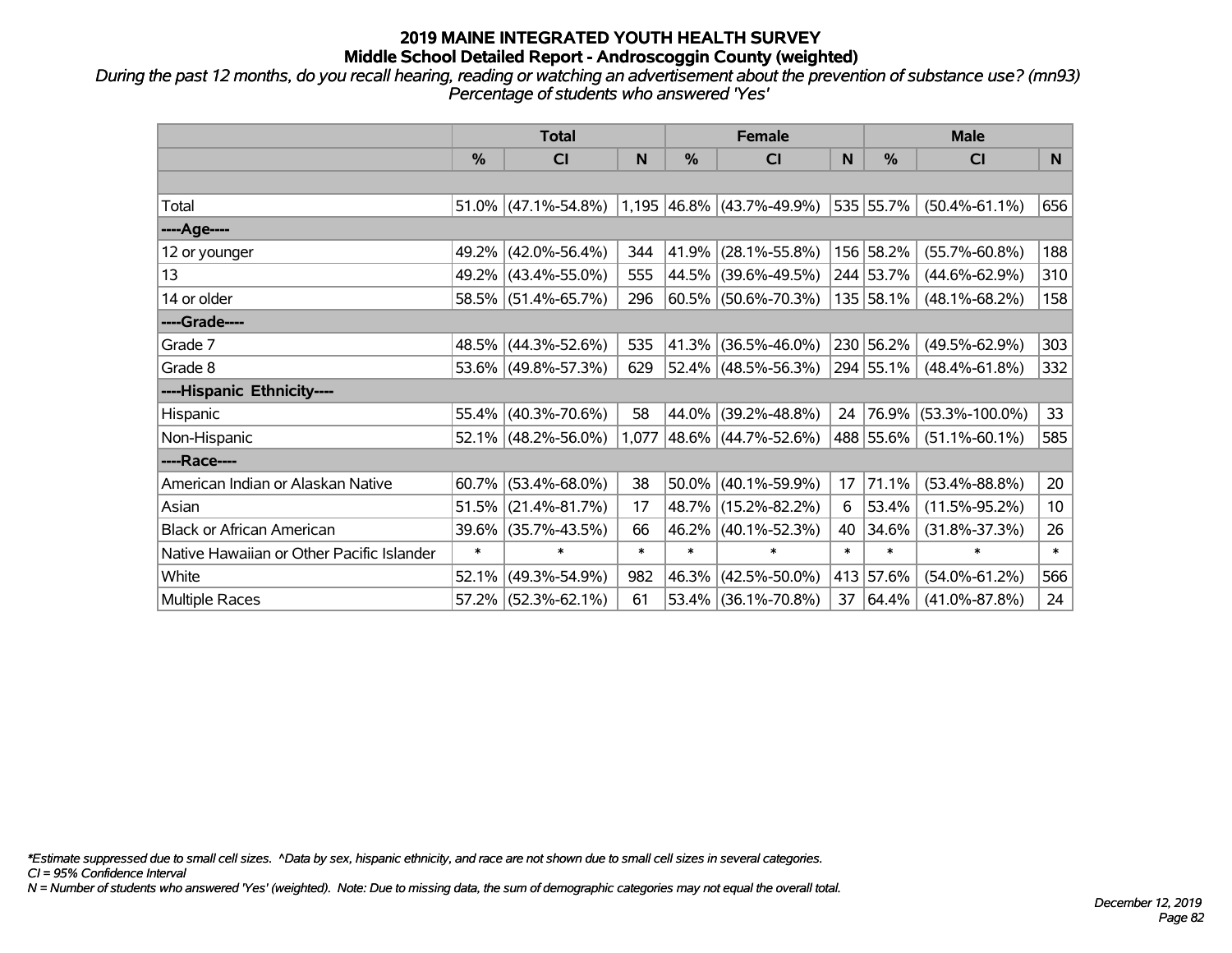*How much do you think people risk harming themselves (physically or in other ways) if they take prescription drugs that are not prescribed to them? (mn95)*

*Percentage of students who answered 'No risk' or 'Slight risk'*

|                                           | <b>Total</b> |                        |                | <b>Female</b> |                         |        | <b>Male</b> |                     |        |  |
|-------------------------------------------|--------------|------------------------|----------------|---------------|-------------------------|--------|-------------|---------------------|--------|--|
|                                           | %            | <b>CI</b>              | $\mathsf{N}$   | %             | <b>CI</b>               | N      | %           | <b>CI</b>           | N.     |  |
|                                           |              |                        |                |               |                         |        |             |                     |        |  |
| Total                                     |              | 12.7% (11.5%-13.9%)    |                |               | 296 13.3% (10.7%-15.8%) | 151    | 12.1%       | $(9.0\% - 15.1\%)$  | 141    |  |
| ----Age----                               |              |                        |                |               |                         |        |             |                     |        |  |
| 12 or younger                             | 12.6%        | $(8.1\% - 17.2\%)$     | 88             |               | 15.1%  (11.0%-19.1%)    | 56     | 9.9%        | $(2.8\% - 16.9\%)$  | 32     |  |
| 13                                        | 12.2%        | $(8.7\% - 15.8\%)$     |                | 138 12.8%     | $(8.5\% - 17.0\%)$      | 69     | 11.9%       | $(6.3\% - 17.5\%)$  | 68     |  |
| 14 or older                               | 14.0%        | $(9.8\% - 18.1\%)$     |                | 70   11.5%    | $(3.6\% - 19.5\%)$      | 26     |             | 15.2% (12.6%-17.8%) | 41     |  |
| ----Grade----                             |              |                        |                |               |                         |        |             |                     |        |  |
| Grade 7                                   | $14.0\%$     | $(11.5\% - 16.5\%)$    |                | 154 14.5%     | $(11.2\% - 17.8\%)$     | 80     | 13.1%       | $(9.2\% - 16.9\%)$  | 70     |  |
| Grade 8                                   |              | $11.3\%$ (10.8%-11.9%) |                | 132   11.6%   | $(8.3\% - 15.0\%)$      | 65     | 11.2%       | $(7.6\% - 14.8\%)$  | 67     |  |
| ----Hispanic Ethnicity----                |              |                        |                |               |                         |        |             |                     |        |  |
| Hispanic                                  | 25.4%        | $(16.4\% - 34.4\%)$    | 27             |               | 19.1%   (10.6%-27.5%)   | 11     | 36.1%       | $(19.6\% - 52.7\%)$ | 16     |  |
| Non-Hispanic                              |              | 12.3% (10.7%-13.8%)    |                |               | 252 13.0% (10.4%-15.6%) |        | 130 11.4%   | $(7.6\% - 15.2\%)$  | 119    |  |
| ----Race----                              |              |                        |                |               |                         |        |             |                     |        |  |
| American Indian or Alaskan Native         | 9.7%         | $(0.0\% - 20.0\%)$     | 6              | $\ast$        | $\ast$                  | $\ast$ | $\ast$      | $\ast$              | $\ast$ |  |
| Asian                                     | 22.8%        | $(0.0\% - 45.8\%)$     | $\overline{7}$ | $\ast$        | $\ast$                  | $\ast$ | $\ast$      | $\ast$              | $\ast$ |  |
| <b>Black or African American</b>          | 11.3%        | $(6.6\% - 15.9\%)$     | 18             | $\ast$        | $\ast$                  | $\ast$ | $\ast$      | $\ast$              | $\ast$ |  |
| Native Hawaiian or Other Pacific Islander | $\ast$       | $\ast$                 | $\ast$         | $\ast$        | $\ast$                  | $\ast$ | $\ast$      | $\ast$              | $\ast$ |  |
| White                                     | 12.4%        | $(11.2\% - 13.7\%)$    |                | 232 12.6%     | $(9.4\% - 15.7\%)$      | 112    | 12.1%       | $(8.3\% - 15.8\%)$  | 117    |  |
| <b>Multiple Races</b>                     | 17.7%        | $(10.3\% - 25.2\%)$    |                | 19 19.1%      | $(5.3\% - 32.9\%)$      | 13     | 15.4%       | $(0.4\% - 30.3\%)$  | 6      |  |

*\*Estimate suppressed due to small cell sizes. ^Data by sex, hispanic ethnicity, and race are not shown due to small cell sizes in several categories.*

*CI = 95% Confidence Interval*

*N = Number of students who answered 'No risk' or 'Slight risk' (weighted). Note: Due to missing data, the sum of demographic categories may not equal the overall total.*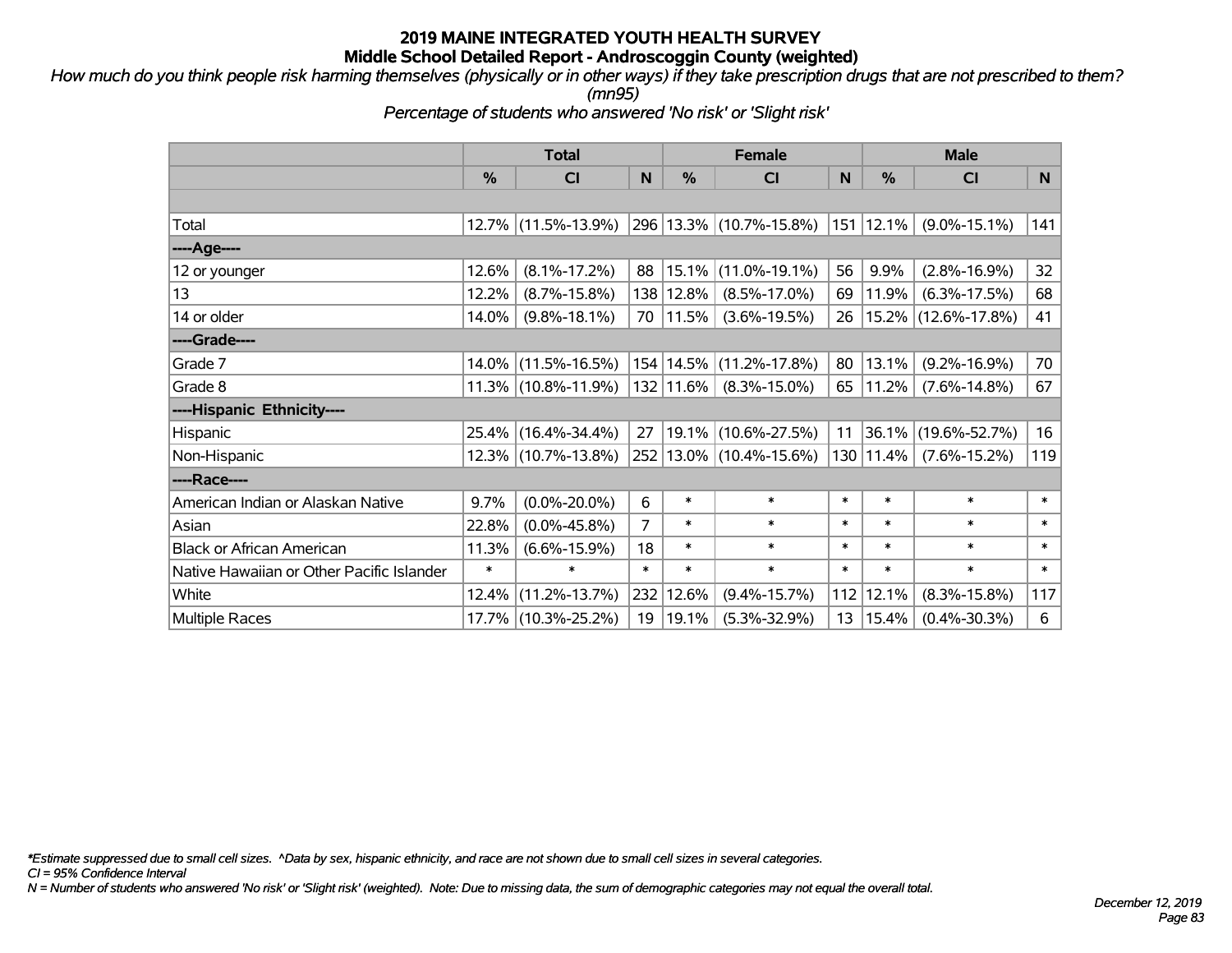#### **2019 MAINE INTEGRATED YOUTH HEALTH SURVEY Middle School Detailed Report - Androscoggin County (weighted)** *How many times in the past year (12 months) have you been drunk or high at school? (mn96) Percentage of students who answered at least 1 time*

|                                           | <b>Total</b> |                    |        | <b>Female</b> |                        |        | <b>Male</b> |                          |        |  |
|-------------------------------------------|--------------|--------------------|--------|---------------|------------------------|--------|-------------|--------------------------|--------|--|
|                                           | %            | CI                 | N      | %             | CI                     | N      | %           | CI                       | N      |  |
|                                           |              |                    |        |               |                        |        |             |                          |        |  |
| Total                                     | 5.5%         | $(3.7\% - 7.3\%)$  | 129    | 4.9%          | $(3.1\% - 6.7\%)$      |        | 56 5.9%     | $(2.8\% - 9.1\%)$        | 69     |  |
| ---- Age----                              |              |                    |        |               |                        |        |             |                          |        |  |
| 12 or younger                             | 5.4%         | $(2.0\% - 8.8\%)$  | 37     | 4.1%          | $(2.1\% - 6.1\%)$      |        |             | $15 5.8\% $ (0.2%-11.3%) | 18     |  |
| 13                                        | 5.0%         | $(2.2\% - 7.9\%)$  | 58     | 4.6%          | $(2.4\% - 6.8\%)$      |        |             | $25 5.5\% $ (0.6%-10.5%) | 32     |  |
| 14 or older                               | 6.9%         | $(3.7\% - 10.1\%)$ | 34     |               | $ 6.9\% $ (2.9%-10.9%) |        |             | $15$ 7.1% (0.7%-13.5%)   | 19     |  |
| ----Grade----                             |              |                    |        |               |                        |        |             |                          |        |  |
| Grade 7                                   | 5.7%         | $(3.8\% - 7.6\%)$  | 63     | 6.9%          | $(4.6\% - 9.2\%)$      |        | 39 4.5%     | $(2.3\% - 6.7\%)$        | 24     |  |
| Grade 8                                   | 4.9%         | $(1.6\% - 8.1\%)$  | 57     | 1.8%          | $(0.0\% - 4.1\%)$      |        |             | $10$ 7.5% (0.9%-14.1%)   | 45     |  |
| ----Hispanic Ethnicity----                |              |                    |        |               |                        |        |             |                          |        |  |
| Hispanic                                  | 14.0%        | $(5.5\% - 22.5\%)$ | 15     | $\ast$        | $\ast$                 | $\ast$ | $\ast$      | $\ast$                   | $\ast$ |  |
| Non-Hispanic                              | 4.9%         | $(3.1\% - 6.7\%)$  | 101    | 4.4%          | $(2.6\% - 6.1\%)$      |        | 44 5.5%     | $(2.1\% - 8.9\%)$        | 57     |  |
| ----Race----                              |              |                    |        |               |                        |        |             |                          |        |  |
| American Indian or Alaskan Native         | 14.3%        | $(0.0\% - 33.2\%)$ | 9      | $\ast$        | $\ast$                 | $\ast$ | $\ast$      | $\ast$                   | $\ast$ |  |
| Asian                                     | $\ast$       | $\ast$             | $\ast$ | $\ast$        | $\ast$                 | $\ast$ | $\ast$      | $\ast$                   | $\ast$ |  |
| <b>Black or African American</b>          | $\ast$       | $\ast$             | $\ast$ | $\ast$        | $\ast$                 | $\ast$ | $\ast$      | $\ast$                   | $\ast$ |  |
| Native Hawaiian or Other Pacific Islander | $\ast$       | $\ast$             | $\ast$ | $\ast$        | $\ast$                 | $\ast$ | $\ast$      | $\ast$                   | $\ast$ |  |
| White                                     | 4.6%         | $(2.5\% - 6.7\%)$  | 87     | 3.7%          | $(1.7\% - 5.8\%)$      |        | 34 5.5%     | $(1.8\% - 9.2\%)$        | 54     |  |
| Multiple Races                            | 9.5%         | $(1.3\% - 17.6\%)$ | 10     | $\ast$        | $\ast$                 | $\ast$ | $\ast$      | $\ast$                   | $\ast$ |  |

*\*Estimate suppressed due to small cell sizes. ^Data by sex, hispanic ethnicity, and race are not shown due to small cell sizes in several categories.*

*CI = 95% Confidence Interval*

*N = Number of students who answered at least 1 time (weighted). Note: Due to missing data, the sum of demographic categories may not equal the overall total.*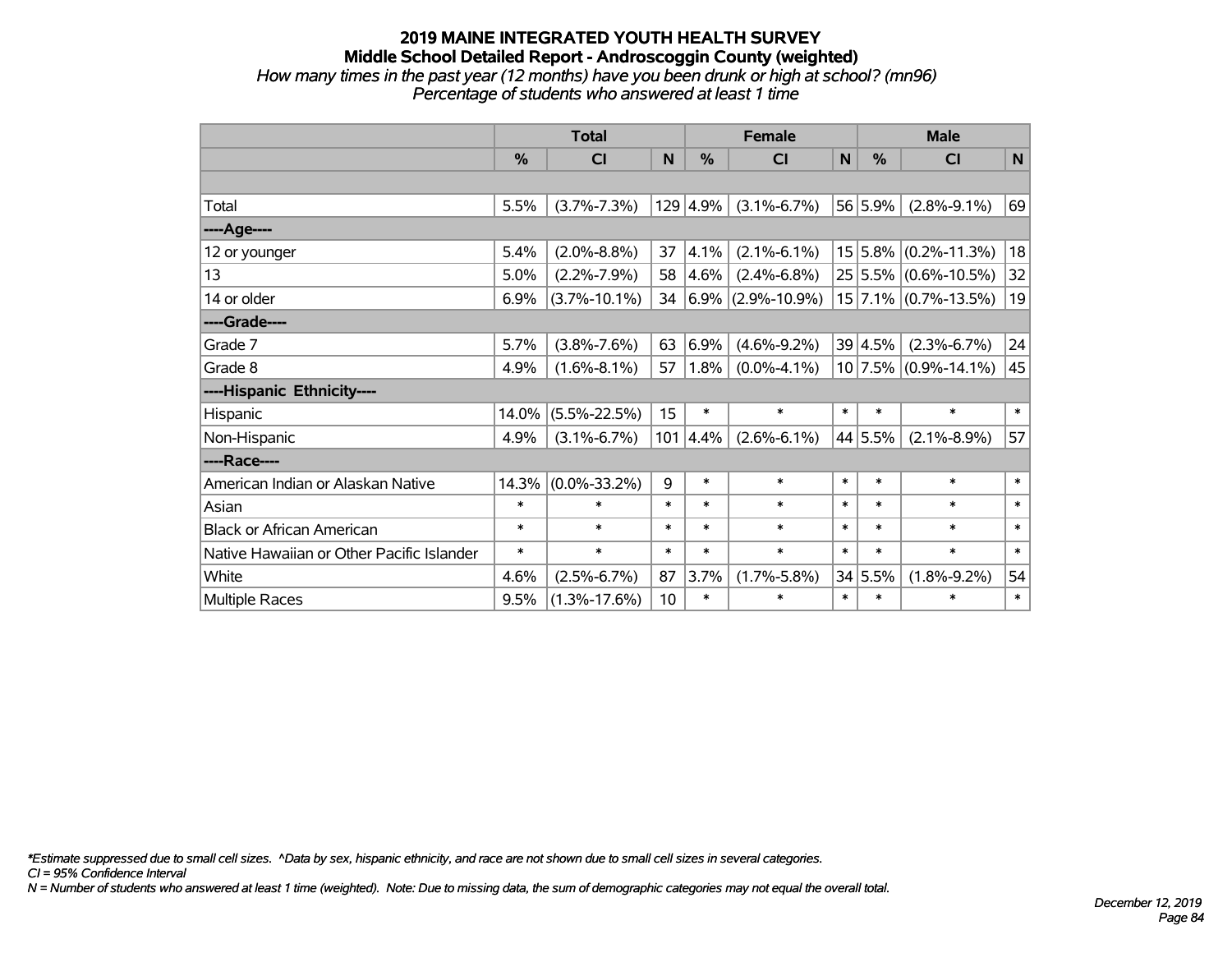#### **2019 MAINE INTEGRATED YOUTH HEALTH SURVEY Middle School Detailed Report - Androscoggin County (weighted)** *Has anyone offered, sold, or given you an illegal drug on school property? (mn97) Percentage of students who answered 'Yes'*

|                                           | <b>Total</b> |                     |                | <b>Female</b> |                            |        | <b>Male</b> |                       |                 |  |
|-------------------------------------------|--------------|---------------------|----------------|---------------|----------------------------|--------|-------------|-----------------------|-----------------|--|
|                                           | $\%$         | <b>CI</b>           | N              | %             | <b>CI</b>                  | N      | %           | <b>CI</b>             | N               |  |
|                                           |              |                     |                |               |                            |        |             |                       |                 |  |
| Total                                     | 8.7%         | $(7.1\% - 10.3\%)$  | 212            | 8.5%          | $(5.7\% - 11.2\%)$         | 101    | $9.0\%$     | $(6.2\% - 11.9\%)$    | 109             |  |
| ---- Age----                              |              |                     |                |               |                            |        |             |                       |                 |  |
| 12 or younger                             | 6.4%         | $(3.5\% - 9.3\%)$   | 46             | 5.1%          | $(2.5\% - 7.8\%)$          | 20     | 7.8%        | $(1.6\% - 14.0\%)$    | 26              |  |
| 13                                        | 8.4%         | $(6.2\% - 10.6\%)$  | 99             | 7.1%          | $(5.3\% - 8.9\%)$          | 41     | 9.7%        | $(5.4\% - 14.0\%)$    | 56              |  |
| 14 or older                               | 12.7%        | $(7.9\% - 17.5\%)$  | 67             |               | $18.2\%$ (5.6%-30.9%)      | 39     | $9.0\%$     | $(3.8\% - 14.2\%)$    | 28              |  |
| ----Grade----                             |              |                     |                |               |                            |        |             |                       |                 |  |
| Grade 7                                   | 5.4%         | $(3.1\% - 7.7\%)$   | 66             | 4.7%          | $(1.9\% - 7.5\%)$          | 29     | 6.1%        | $(2.5\% - 9.7\%)$     | 36              |  |
| Grade 8                                   | 12.1%        | $(9.9\% - 14.4\%)$  |                |               | 145   12.6%   (6.4%-18.8%) | 71     |             | $12.1\%$ (7.4%-16.8%) | 73              |  |
| ----Hispanic Ethnicity----                |              |                     |                |               |                            |        |             |                       |                 |  |
| Hispanic                                  | 8.9%         | $(0.0\% - 20.1\%)$  | $\overline{7}$ | $\ast$        | $\ast$                     | $\ast$ | $\ast$      | $\ast$                | *               |  |
| Non-Hispanic                              | 8.7%         | $(7.2\% - 10.2\%)$  | 187            | 8.4%          | $(4.7\% - 12.1\%)$         | 88     | 9.2%        | $(6.0\% - 12.4\%)$    | 99              |  |
| ----Race----                              |              |                     |                |               |                            |        |             |                       |                 |  |
| American Indian or Alaskan Native         | 27.2%        | $(14.4\% - 40.0\%)$ | 17             | $\ast$        | $\ast$                     | $\ast$ | $\ast$      | $\ast$                | $\ast$          |  |
| Asian                                     | $\ast$       | $\ast$              | $\ast$         | $\ast$        | $\ast$                     | $\ast$ | $\ast$      | $\ast$                | $\ast$          |  |
| <b>Black or African American</b>          | 6.5%         | $(3.3\% - 9.7\%)$   | 16             | 5.0%          | $(3.5\% - 6.5\%)$          | 6      | 8.1%        | $(0.9\% - 15.4\%)$    | 10 <sup>°</sup> |  |
| Native Hawaiian or Other Pacific Islander | $\ast$       | $\ast$              | $\ast$         | $\ast$        | $\ast$                     | $\ast$ | $\ast$      | $\ast$                | $\ast$          |  |
| White                                     | 8.4%         | $(6.6\% - 10.1\%)$  | 161            | 9.2%          | $(5.6\% - 12.7\%)$         | 86     | 7.7%        | $(4.5\% - 11.0\%)$    | 75              |  |
| Multiple Races                            | 8.7%         | $(2.7\% - 14.7\%)$  | 8              | $\ast$        | $\ast$                     | $\ast$ | $\ast$      | $\ast$                | $\ast$          |  |

*\*Estimate suppressed due to small cell sizes. ^Data by sex, hispanic ethnicity, and race are not shown due to small cell sizes in several categories.*

*CI = 95% Confidence Interval*

*N = Number of students who answered 'Yes' (weighted). Note: Due to missing data, the sum of demographic categories may not equal the overall total.*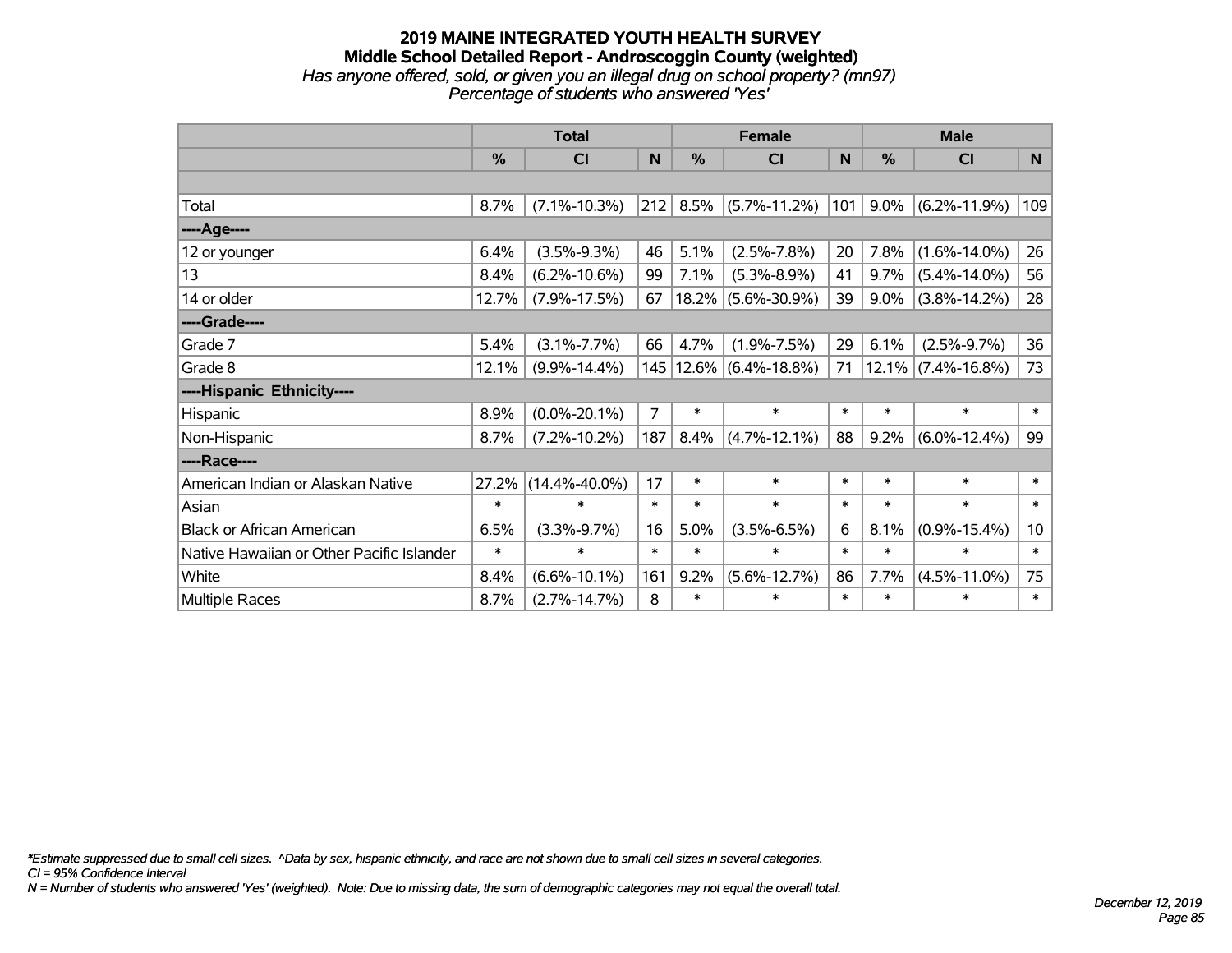#### **2019 MAINE INTEGRATED YOUTH HEALTH SURVEY Middle School Detailed Report - Androscoggin County (weighted)** *Have you ever had sexual intercourse? (mn100) Percentage of students who answered 'Yes'*

|                                           | <b>Total</b> |                    |        | <b>Female</b> |                    |              | <b>Male</b> |                       |                |  |
|-------------------------------------------|--------------|--------------------|--------|---------------|--------------------|--------------|-------------|-----------------------|----------------|--|
|                                           | %            | <b>CI</b>          | N      | %             | <b>CI</b>          | $\mathsf{N}$ | %           | <b>CI</b>             | $\mathsf{N}$   |  |
|                                           |              |                    |        |               |                    |              |             |                       |                |  |
| Total                                     | 7.6%         | $(6.1\% - 9.0\%)$  | 174    | 6.6%          | $(5.8\% - 7.4\%)$  | 75           | 8.2%        | $(5.7\% - 10.8\%)$    | 94             |  |
| ----Age----                               |              |                    |        |               |                    |              |             |                       |                |  |
| 12 or younger                             | 5.9%         | $(3.9\% - 7.9\%)$  | 40     | 4.4%          | $(2.3\% - 6.5\%)$  | 16           | 7.7%        | $(3.7\% - 11.7\%)$    | 24             |  |
| 13                                        | 6.6%         | $(3.9\% - 9.4\%)$  | 75     | 5.6%          | $(3.6\% - 7.6\%)$  | 31           | 7.5%        | $(3.7\% - 11.3\%)$    | 42             |  |
| 14 or older                               | 12.2%        | $(8.4\% - 15.9\%)$ | 59     | $ 13.2\% $    | $(9.5\% - 16.9\%)$ |              |             | 27 10.5% (6.3%-14.7%) | 29             |  |
| ----Grade----                             |              |                    |        |               |                    |              |             |                       |                |  |
| Grade 7                                   | 6.5%         | $(4.6\% - 8.5\%)$  | 72     | 6.5%          | $(4.4\% - 8.6\%)$  | 37           | 6.2%        | $(4.0\% - 8.3\%)$     | 33             |  |
| Grade 8                                   | 8.4%         | $(6.8\% - 10.0\%)$ | 96     | 6.6%          | $(4.3\% - 8.9\%)$  |              | 36 10.1%    | $(7.2\% - 12.9\%)$    | 59             |  |
| ----Hispanic Ethnicity----                |              |                    |        |               |                    |              |             |                       |                |  |
| Hispanic                                  | 14.8%        | $(6.1\% - 23.4\%)$ | 13     | 12.4%         | $(0.0\% - 25.0\%)$ | 6            | 19.2%       | $(8.6\% - 29.7\%)$    | $\overline{7}$ |  |
| Non-Hispanic                              | 7.3%         | $(6.3\% - 8.2\%)$  | 148    | 6.3%          | $(5.3\% - 7.4\%)$  | 63           | 7.9%        | $(5.6\% - 10.1\%)$    | 81             |  |
| ----Race----                              |              |                    |        |               |                    |              |             |                       |                |  |
| American Indian or Alaskan Native         | 12.9%        | $(4.7\% - 21.1\%)$ | 8      | $\ast$        | $\ast$             | $\ast$       | $\ast$      | $\ast$                | $\ast$         |  |
| Asian                                     | $\ast$       | $\ast$             | $\ast$ | $\ast$        | $\ast$             | $\ast$       | $\ast$      | $\ast$                | $\ast$         |  |
| <b>Black or African American</b>          | $\ast$       | $\ast$             | $\ast$ | $\ast$        | $\ast$             | $\ast$       | $\ast$      | $\ast$                | $\ast$         |  |
| Native Hawaiian or Other Pacific Islander | $\ast$       | $\ast$             | $\ast$ | $\ast$        | $\ast$             | $\ast$       | $\ast$      | $\ast$                | $\ast$         |  |
| White                                     | 7.7%         | $(6.5\% - 8.9\%)$  | 143    | 6.7%          | $(5.7\% - 7.7\%)$  | 60           | 8.5%        | $(6.1\% - 10.9\%)$    | 80             |  |
| <b>Multiple Races</b>                     | 9.3%         | $(5.4\% - 13.1\%)$ | 9      | $\ast$        | $\ast$             | $\ast$       | $\ast$      | $\ast$                | $\ast$         |  |

*\*Estimate suppressed due to small cell sizes. ^Data by sex, hispanic ethnicity, and race are not shown due to small cell sizes in several categories.*

*CI = 95% Confidence Interval*

*N = Number of students who answered 'Yes' (weighted). Note: Due to missing data, the sum of demographic categories may not equal the overall total.*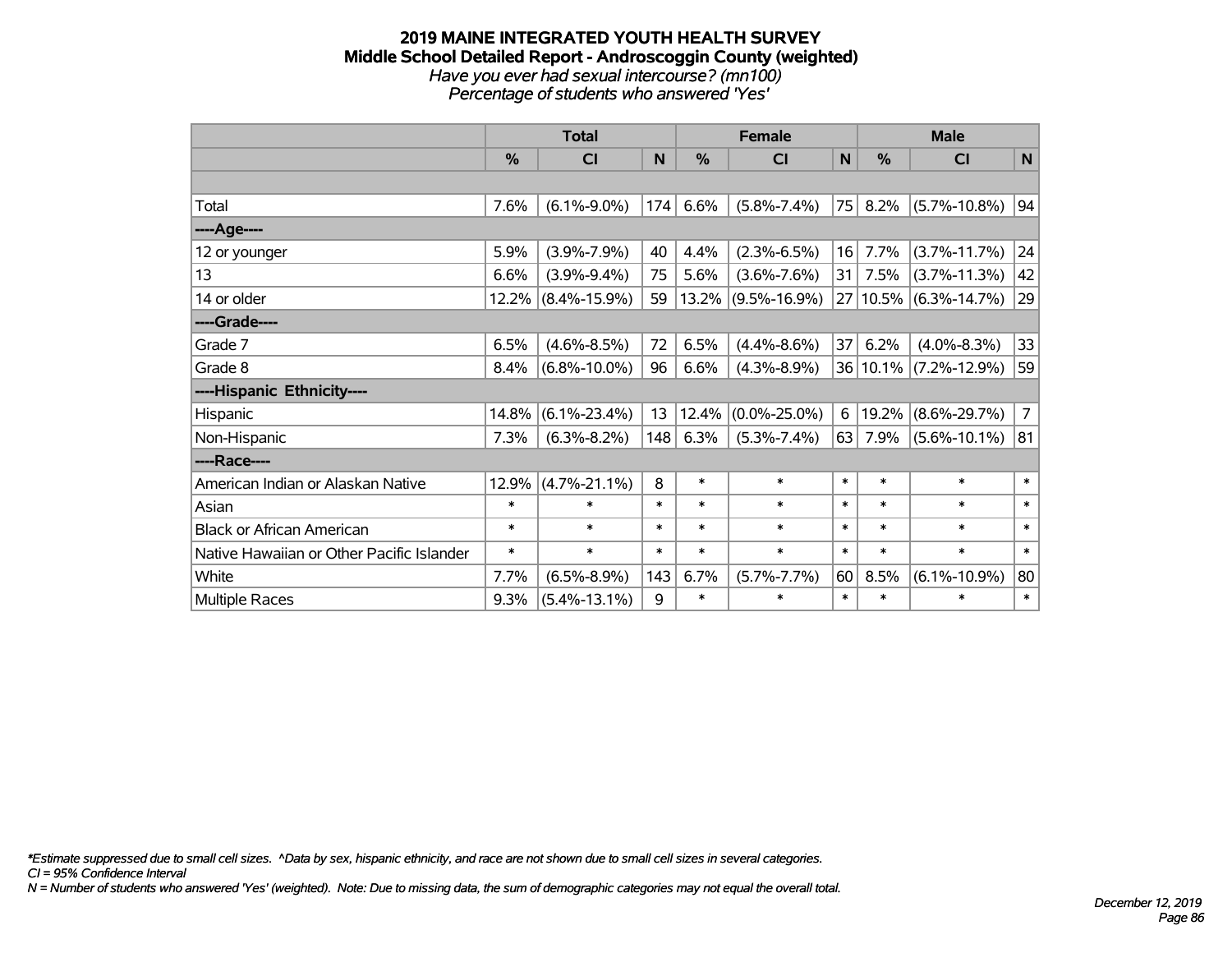*The last time you had sexual intercourse, did you or your partner use a condom? (mn101) Among students who ever had sexual intercourse, the percentage of students who answered 'Yes'*

|                                           | <b>Total</b> |                     | <b>Female</b>  |          |                            | <b>Male</b>  |               |                        |        |
|-------------------------------------------|--------------|---------------------|----------------|----------|----------------------------|--------------|---------------|------------------------|--------|
|                                           | $\%$         | <b>CI</b>           | N              | %        | <b>CI</b>                  | $\mathsf{N}$ | $\frac{0}{0}$ | <b>CI</b>              | N      |
|                                           |              |                     |                |          |                            |              |               |                        |        |
| Total                                     |              | 42.5% (32.9%-52.1%) |                |          | 47   50.7%   (22.8%-78.5%) |              |               | 14 37.6% (16.6%-58.5%) | 30     |
| ----Age----                               |              |                     |                |          |                            |              |               |                        |        |
| 12 or younger                             | 51.5%        | $(37.0\% - 66.1\%)$ | 9              | $\ast$   | $\ast$                     | $\ast$       | $\ast$        | $\ast$                 | $\ast$ |
| 13                                        |              | 33.6% (11.9%-55.4%) |                | 19 54.1% | $(10.3\% - 97.9\%)$        |              | 10 17.7%      | $(0.0\% - 44.0\%)$     | 6      |
| 14 or older                               |              | 51.7% (18.3%-85.1%) | 20             | $\ast$   | $\ast$                     | $\ast$       | $\ast$        | $\ast$                 | $\ast$ |
| ----Grade----                             |              |                     |                |          |                            |              |               |                        |        |
| Grade 7                                   | 40.8%        | $(16.9\% - 64.8\%)$ | 14             | $\ast$   | $\ast$                     | $\ast$       | $\ast$        | $\ast$                 | $\ast$ |
| Grade 8                                   |              | 43.2% (22.6%-63.9%) |                |          | $33 64.5\% $ (43.2%-85.8%) |              | 10 34.8%      | $(4.1\% - 65.4\%)$     | 20     |
| ----Hispanic Ethnicity----                |              |                     |                |          |                            |              |               |                        |        |
| Hispanic                                  | 51.8%        | $(12.1\% - 91.5\%)$ | $\overline{7}$ | $\ast$   | $\ast$                     | $\ast$       | $\ast$        | $\ast$                 | $\ast$ |
| Non-Hispanic                              |              | 36.1% (20.2%-52.1%) |                | 33 39.1% | $(1.6\% - 76.6\%)$         | 8            | 32.6%         | $(5.0\% - 60.1\%)$     | 22     |
| ----Race----                              |              |                     |                |          |                            |              |               |                        |        |
| American Indian or Alaskan Native         | $\ast$       | $\ast$              | $\ast$         | $\ast$   | $\ast$                     | $\ast$       | $\ast$        | $\ast$                 | $\ast$ |
| Asian                                     | $\ast$       | $\ast$              | $\ast$         | $\ast$   | $\ast$                     | $\ast$       | $\ast$        | $\ast$                 | $\ast$ |
| <b>Black or African American</b>          | $\ast$       | $\ast$              | $\ast$         | $\ast$   | $\ast$                     | $\ast$       | $\ast$        | $\ast$                 | $\ast$ |
| Native Hawaiian or Other Pacific Islander | $\ast$       | $\ast$              | $\ast$         | $\ast$   | $\ast$                     | $\ast$       | $\ast$        | $\ast$                 | $\ast$ |
| White                                     | 38.0%        | $(25.1\% - 50.9\%)$ |                | 37 39.4% | $(13.9\% - 64.9\%)$        | 9            | 35.0%         | $(11.5\% - 58.5\%)$    | 25     |
| <b>Multiple Races</b>                     | $\ast$       | $\ast$              | $\ast$         | $\ast$   | $\ast$                     | $\ast$       | $\ast$        | *                      | $\ast$ |

*\*Estimate suppressed due to small cell sizes. ^Data by sex, hispanic ethnicity, and race are not shown due to small cell sizes in several categories.*

*CI = 95% Confidence Interval*

*N = Among students who ever had sexual intercourse, the number of students who answered 'Yes' (weighted). Note: Due to missing data, the sum of demographic categories may not equal the overall total.*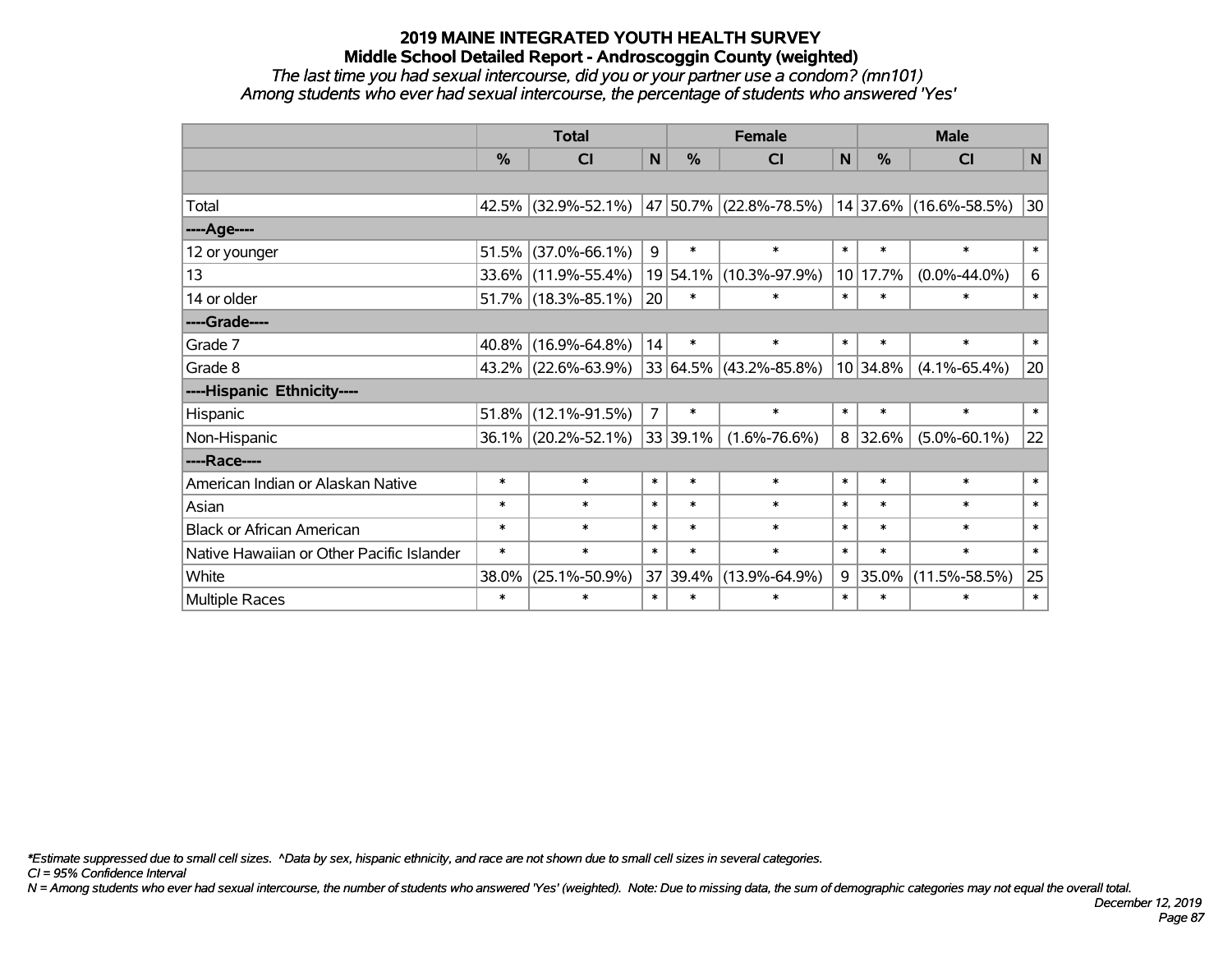*Percentage of students who drank 100% fruit juice and/or ate fruit two or more times per day during the past seven days (mnfruit)*

|                                           | <b>Total</b> |                     |        | <b>Female</b> | <b>Male</b>             |                 |           |                         |        |
|-------------------------------------------|--------------|---------------------|--------|---------------|-------------------------|-----------------|-----------|-------------------------|--------|
|                                           | %            | CI                  | N      | $\%$          | <b>CI</b>               | N               | %         | <b>CI</b>               | N.     |
|                                           |              |                     |        |               |                         |                 |           |                         |        |
| Total                                     |              | 34.6% (33.2%-36.1%) |        |               | 808 35.4% (33.6%-37.2%) |                 |           | 406 33.9% (31.2%-36.6%) | 394    |
| ----Age----                               |              |                     |        |               |                         |                 |           |                         |        |
| 12 or younger                             | 36.6%        | $(32.4\% - 40.8\%)$ |        |               | 253 36.5% (31.6%-41.4%) |                 | 138 37.0% | $(30.5\% - 43.4\%)$     | 115    |
| 13                                        | 34.3%        | $(31.7\% - 36.9\%)$ |        |               | 387 37.7% (33.5%-41.8%) |                 |           | 206 30.8% (27.3%-34.4%) | 176    |
| 14 or older                               |              | 32.9% (31.0%-34.7%) |        |               | 167 28.0% (20.7%-35.2%) |                 |           | 62 36.7% (33.1%-40.3%)  | 103    |
| ----Grade----                             |              |                     |        |               |                         |                 |           |                         |        |
| Grade 7                                   | 35.4%        | $(32.8\% - 38.1\%)$ |        |               | 398 36.7% (32.2%-41.3%) |                 | 209 34.2% | $(30.3\% - 38.1\%)$     | 188    |
| Grade 8                                   |              | 33.2% (31.0%-35.3%) |        |               | 387 33.4% (29.6%-37.2%) |                 |           | 189 32.7% (29.5%-35.8%) | 192    |
| ----Hispanic Ethnicity----                |              |                     |        |               |                         |                 |           |                         |        |
| Hispanic                                  | 38.6%        | $(32.1\% - 45.2\%)$ | 35     | $ 37.7\% $    | $(27.0\% - 48.4\%)$     | 19              | 41.4%     | $(27.1\% - 55.7\%)$     | 16     |
| Non-Hispanic                              |              | 34.4% (32.7%-36.1%) |        |               | 712 35.0% (32.7%-37.4%) |                 |           | 357 33.6% (30.9%-36.3%) | 348    |
| ----Race----                              |              |                     |        |               |                         |                 |           |                         |        |
| American Indian or Alaskan Native         | 44.8%        | $(33.3\% - 56.2\%)$ | 28     | $ 54.4\% $    | $(27.2\% - 81.7\%)$     | 15 <sub>1</sub> | 37.6%     | $(26.4\% - 48.7\%)$     | 12     |
| Asian                                     | 34.5%        | $(20.7\% - 48.3\%)$ | 12     | $\ast$        | $\ast$                  | $\ast$          | $\ast$    | $\ast$                  | $\ast$ |
| <b>Black or African American</b>          | 36.3%        | $(30.1\% - 42.5\%)$ | 70     | 38.3%         | $(34.7\% - 42.0\%)$     | 39              | 33.7%     | $(21.4\% - 46.1\%)$     | 30     |
| Native Hawaiian or Other Pacific Islander | $\ast$       | $\ast$              | $\ast$ | $\ast$        | $\ast$                  | $\ast$          | $\ast$    | $\ast$                  | $\ast$ |
| White                                     | 34.3%        | $(31.8\% - 36.8\%)$ |        | 643 34.2%     | $(31.0\% - 37.4\%)$     | 311             | 34.3%     | $(29.4\% - 39.3\%)$     | 327    |
| Multiple Races                            |              | 38.6% (32.3%-44.9%) |        |               | 39 38.9% (27.0%-50.7%)  |                 |           | 24 38.3% (23.9%-52.8%)  | 15     |

*\*Estimate suppressed due to small cell sizes. ^Data by sex, hispanic ethnicity, and race are not shown due to small cell sizes in several categories.*

*CI = 95% Confidence Interval*

*N = Number of students who drank 100% fruit juice and/or ate fruit two or more times per day during the past seven days (weighted). Note: Due to missing data, the sum of demographic categories may not equal the overall total.*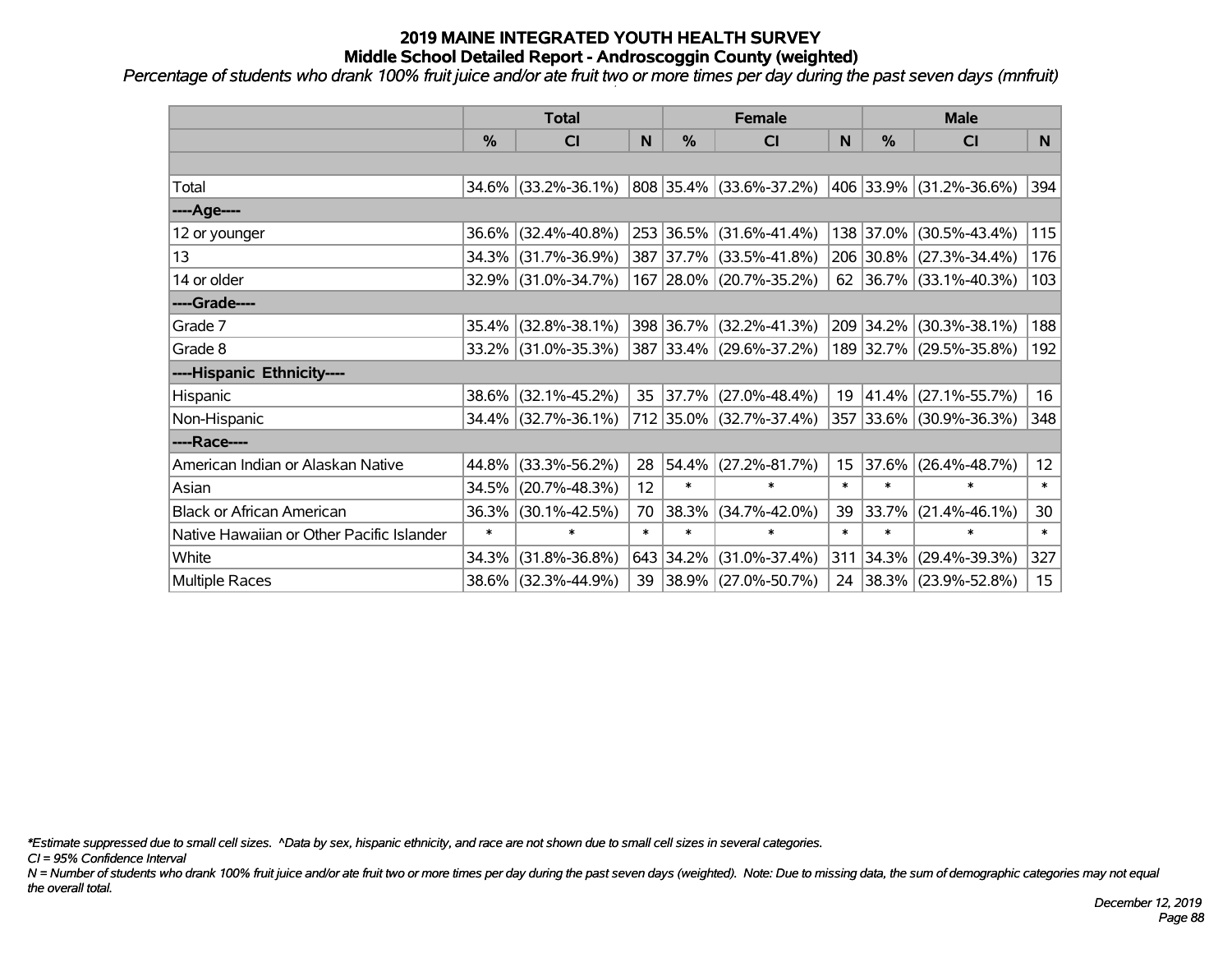*Percentage of students who drank 100% fruit juice and/or ate fruit less then 1 time per day during the past seven days (mnonefrt)*

|                                           | <b>Total</b>  |                     |        | <b>Female</b> | <b>Male</b>              |        |           |                          |                 |
|-------------------------------------------|---------------|---------------------|--------|---------------|--------------------------|--------|-----------|--------------------------|-----------------|
|                                           | $\frac{0}{0}$ | CI                  | N      | %             | <b>CI</b>                | N      | %         | <b>CI</b>                | N               |
|                                           |               |                     |        |               |                          |        |           |                          |                 |
| Total                                     |               | 35.2% (34.0%-36.4%) |        |               | 821 35.1% (32.6%-37.7%)  |        |           | 403 35.7% (34.5%-37.0%)  | 415             |
| ----Age----                               |               |                     |        |               |                          |        |           |                          |                 |
| 12 or younger                             | $36.0\%$      | $(32.8\% - 39.1\%)$ |        |               | 249 33.4% (29.7%-37.2%)  |        | 127 38.9% | $(32.2\% - 45.7\%)$      | 121             |
| 13                                        |               | 35.2% (32.5%-37.9%) |        |               | 397 34.6% (31.2%-37.9%)  |        | 189 36.4% | $(33.2\% - 39.5\%)$      | 207             |
| 14 or older                               |               | 34.7% (30.9%-38.4%) |        |               | 176 39.4% (33.9%-45.0%)  |        |           | $87$ 31.2% (26.1%-36.4%) | 87              |
| ----Grade----                             |               |                     |        |               |                          |        |           |                          |                 |
| Grade 7                                   | 37.5%         | $(34.7\% - 40.3\%)$ |        | 421 36.5%     | $(32.8\% - 40.3\%)$      |        | 208 38.7% | $(34.6\% - 42.9\%)$      | 213             |
| Grade 8                                   |               | 33.8% (31.2%-36.4%) |        |               | 394 34.5% (30.8%-38.2%)  |        |           | 195 33.6% (30.1%-37.0%)  | 197             |
| ----Hispanic Ethnicity----                |               |                     |        |               |                          |        |           |                          |                 |
| Hispanic                                  |               | 24.0% (10.6%-37.5%) | 22     |               | $ 28.7\% $ (11.1%-46.3%) | 14     | 17.9%     | $(2.7\% - 33.2\%)$       | 7 <sup>1</sup>  |
| Non-Hispanic                              |               | 36.4% (35.0%-37.7%) |        |               | 753 36.1% (33.4%-38.9%)  |        | 368 37.0% | $(35.5\% - 38.4\%)$      | 384             |
| ----Race----                              |               |                     |        |               |                          |        |           |                          |                 |
| American Indian or Alaskan Native         | $23.6\%$      | $(13.5\% - 33.7\%)$ | 15     | $\ast$        | $\ast$                   | $\ast$ | $\ast$    | $\ast$                   | $\ast$          |
| Asian                                     | 25.4%         | $(3.1\% - 47.8\%)$  | 9      | $\ast$        | $\ast$                   | $\ast$ | $\ast$    | $\ast$                   | $\ast$          |
| <b>Black or African American</b>          | 32.7%         | $(27.5\% - 37.8\%)$ | 63     | 34.2%         | $(30.2\% - 38.1\%)$      | 35     | 31.6%     | $(18.5\% - 44.6\%)$      | 28              |
| Native Hawaiian or Other Pacific Islander | $\ast$        | $\ast$              | $\ast$ | $\ast$        | $\ast$                   | $\ast$ | $\ast$    | $\ast$                   | $\ast$          |
| White                                     | 36.2%         | $(34.8\% - 37.6\%)$ |        | 678 36.3%     | $(34.0\% - 38.6\%)$      | 330    | 36.5%     | $(34.2\% - 38.8\%)$      | 347             |
| Multiple Races                            |               | 32.0% (23.2%-40.8%) |        |               | 32 33.3% (26.9%-39.8%)   |        |           | 20 30.0% (10.8%-49.3%)   | 12 <sup>2</sup> |

*\*Estimate suppressed due to small cell sizes. ^Data by sex, hispanic ethnicity, and race are not shown due to small cell sizes in several categories.*

*CI = 95% Confidence Interval*

*N = Number of students who drank 100% fruit juice and/or ate fruit less then 1 time per day during the past seven days (weighted). Note: Due to missing data, the sum of demographic categories may not equal the overall total.*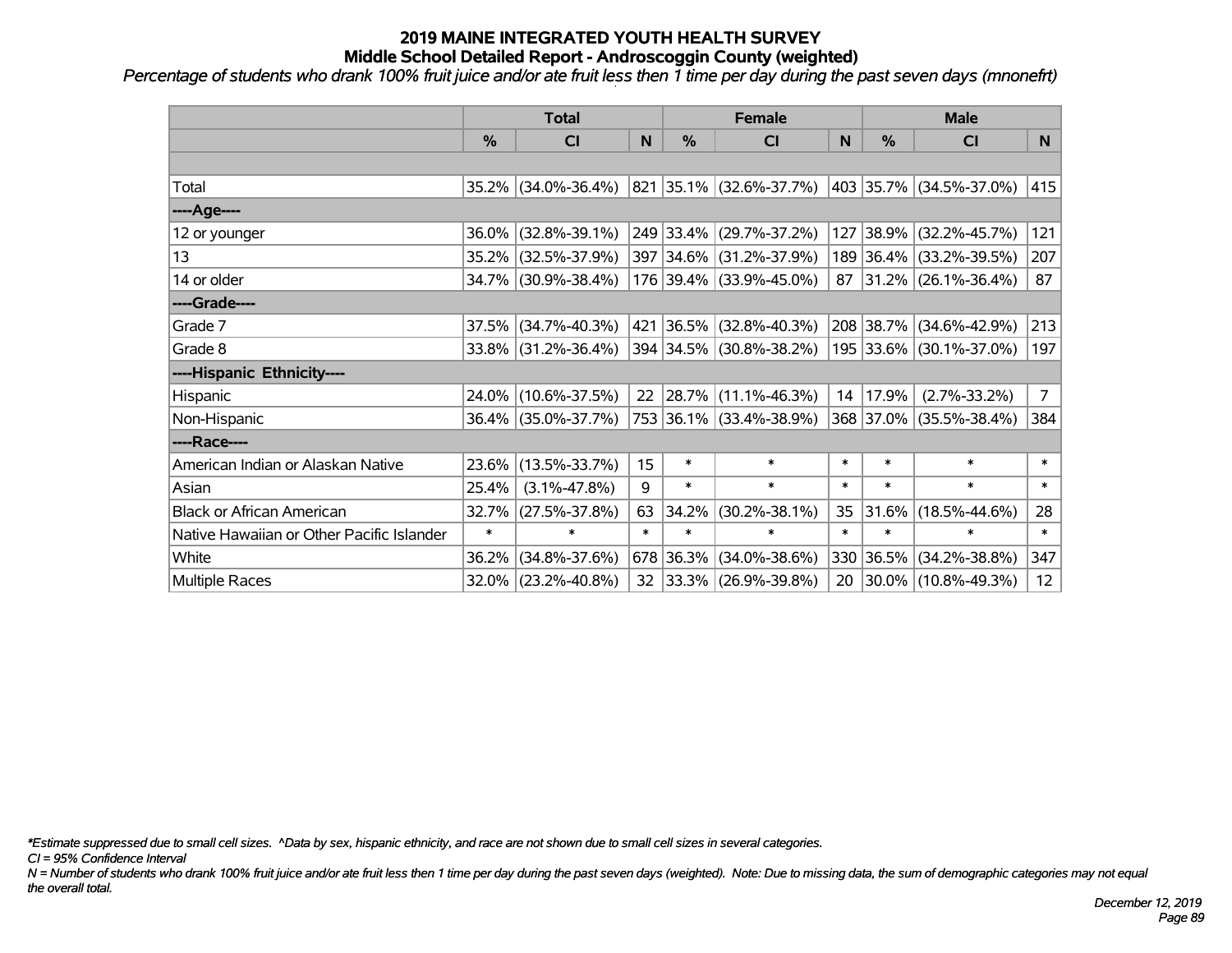*Percentage of students who ate vegetables three or more times per day during the past seven days (mnveg)*

|                                           | <b>Total</b> |                        |        | <b>Female</b> | <b>Male</b>             |        |        |                         |        |
|-------------------------------------------|--------------|------------------------|--------|---------------|-------------------------|--------|--------|-------------------------|--------|
|                                           | %            | <b>CI</b>              | N      | %             | <b>CI</b>               | N      | %      | <b>CI</b>               | N      |
|                                           |              |                        |        |               |                         |        |        |                         |        |
| Total                                     |              | 12.5% (10.6%-14.4%)    |        |               | 296 13.2% (10.4%-15.9%) |        |        | 153 11.7% (10.0%-13.4%) | 139    |
| ----Age----                               |              |                        |        |               |                         |        |        |                         |        |
| 12 or younger                             | 14.1%        | $(9.7\% - 18.4\%)$     | 99     | 15.2%         | $(9.5\% - 20.8\%)$      | 58     | 12.8%  | $(9.0\% - 16.6\%)$      | 40     |
| 13                                        | 11.8%        | $(9.6\% - 14.0\%)$     | 136    | $13.2\%$      | $(10.8\% - 15.6\%)$     | 73     | 10.0%  | $(7.2\% - 12.8\%)$      | 58     |
| 14 or older                               |              | $12.0\%$ (10.1%-13.8%) | 61     | 9.6%          | $(4.9\% - 14.3\%)$      | 21     |        | $14.1\%$ (11.4%-16.8%)  | 40     |
| ----Grade----                             |              |                        |        |               |                         |        |        |                         |        |
| Grade 7                                   | 13.3%        | $(10.0\% - 16.5\%)$    |        | 151   14.7%   | $(10.0\% - 19.4\%)$     | 85     | 11.8%  | $(8.7\% - 14.9\%)$      | 66     |
| Grade 8                                   | 11.3%        | $(9.9\% - 12.7\%)$     |        | $133$   11.3% | $(9.2\% - 13.3\%)$      | 64     | 11.0%  | $(8.6\% - 13.4\%)$      | 66     |
| ----Hispanic Ethnicity----                |              |                        |        |               |                         |        |        |                         |        |
| Hispanic                                  | 13.7%        | $(7.7\% - 19.7\%)$     | 13     | $\ast$        | $\ast$                  | $\ast$ | $\ast$ | $\ast$                  | $\ast$ |
| Non-Hispanic                              |              | 12.4% (10.3%-14.5%)    |        |               | 260 13.1% (10.0%-16.2%) | 135    | 11.5%  | $(9.6\% - 13.4\%)$      | 121    |
| ----Race----                              |              |                        |        |               |                         |        |        |                         |        |
| American Indian or Alaskan Native         | 17.0%        | $(11.0\% - 23.0\%)$    | 11     | $\ast$        | $\ast$                  | $\ast$ | $\ast$ | $\ast$                  | $\ast$ |
| Asian                                     | 17.9%        | $(11.8\% - 23.9\%)$    | 6      | $\ast$        | $\ast$                  | $\ast$ | $\ast$ | $\ast$                  | $\ast$ |
| <b>Black or African American</b>          | 15.1%        | $(10.4\% - 19.8\%)$    | 29     | 12.9%         | $(6.6\% - 19.2\%)$      | 13     | 17.8%  | $(13.0\% - 22.7\%)$     | 16     |
| Native Hawaiian or Other Pacific Islander | $\ast$       | $\ast$                 | $\ast$ | $\ast$        | $\ast$                  | $\ast$ | $\ast$ | $\ast$                  | $\ast$ |
| White                                     | 12.1%        | $(10.0\% - 14.1\%)$    | 229    | 12.6%         | $(10.1\% - 15.2\%)$     | 116    | 11.3%  | $(9.1\% - 13.5\%)$      | 109    |
| Multiple Races                            | 13.2%        | $(8.7\% - 17.7\%)$     | 13     | $\ast$        | $\ast$                  | $\ast$ | $\ast$ | $\ast$                  | $\ast$ |

*\*Estimate suppressed due to small cell sizes. ^Data by sex, hispanic ethnicity, and race are not shown due to small cell sizes in several categories.*

*CI = 95% Confidence Interval*

*N = Number of students who ate vegetables three or more times per day during the past seven days (weighted). Note: Due to missing data, the sum of demographic categories may not equal the overall total.*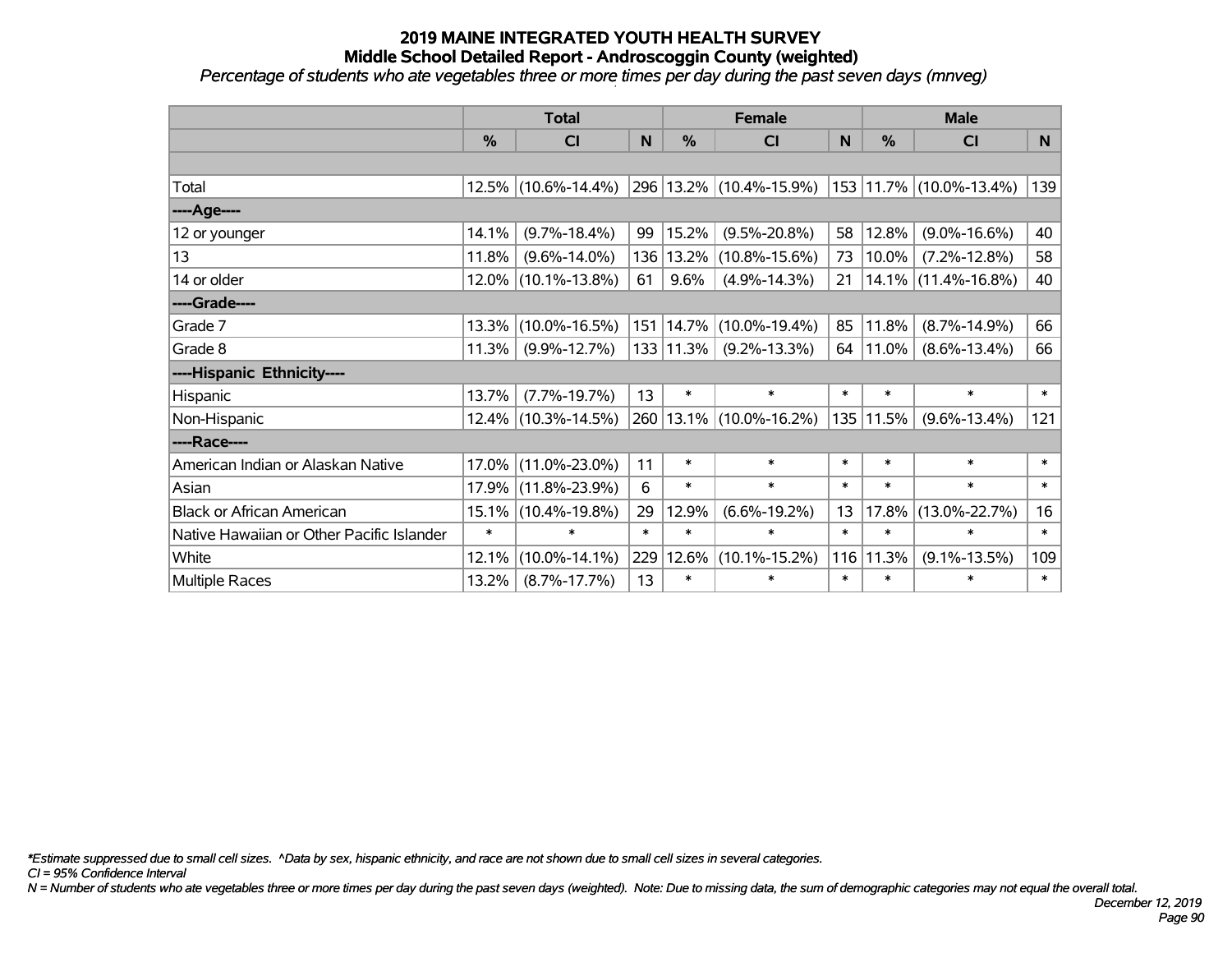*Percentage of students who ate vegetables less than 1 time per day during the past seven days (mnoneveg)*

|                                           | <b>Total</b>  |                        |        | <b>Female</b> | <b>Male</b>                 |                  |               |                          |        |
|-------------------------------------------|---------------|------------------------|--------|---------------|-----------------------------|------------------|---------------|--------------------------|--------|
|                                           | $\frac{0}{0}$ | <b>CI</b>              | N      | $\frac{0}{0}$ | <b>CI</b>                   | N                | $\frac{0}{0}$ | <b>CI</b>                | N.     |
|                                           |               |                        |        |               |                             |                  |               |                          |        |
| Total                                     |               | 58.0% (56.1%-59.9%)    |        |               | $1,373$ 56.2% (52.5%-60.0%) |                  |               | 653 59.5% (58.1%-61.0%)  | 704    |
| ----Age----                               |               |                        |        |               |                             |                  |               |                          |        |
| 12 or younger                             | 58.6%         | $(55.0\% - 62.2\%)$    | 411    | 56.9%         | $(49.8\% - 63.9\%)$         |                  |               | 219 60.5% (59.0%-62.1%)  | 190    |
| 13                                        |               | 56.3% (53.3%-59.3%)    | 646    | 52.8%         | $(48.9\% - 56.8\%)$         |                  |               | 293 59.8% (55.6%-64.0%)  | 348    |
| 14 or older                               |               | $61.0\%$ (57.0%-65.1%) | 312    |               | $ 63.7\% $ (56.5%-71.0%)    |                  |               | 141 58.5% (52.7%-64.3%)  | 166    |
| ----Grade----                             |               |                        |        |               |                             |                  |               |                          |        |
| Grade 7                                   | 57.9%         | $(55.1\% - 60.7\%)$    | 660    | 55.5%         | $(50.4\% - 60.7\%)$         |                  |               | 323 60.4% (56.2%-64.5%)  | 336    |
| Grade 8                                   |               | 58.7% (55.8%-61.6%)    | 694    |               | 57.4% (52.2%-62.5%)         |                  |               | 325 60.0% (55.7%-64.3%)  | 360    |
| ----Hispanic Ethnicity----                |               |                        |        |               |                             |                  |               |                          |        |
| Hispanic                                  | 65.5%         | $(57.3\% - 73.7\%)$    | 62     | 62.7%         | $(54.2\% - 71.3\%)$         | 31               | 65.8%         | $(50.9\% - 80.6\%)$      | 27     |
| Non-Hispanic                              |               | 57.6% (55.5%-59.7%)    |        |               | $1,207$ 55.8% (51.6%-60.1%) |                  |               | 574 59.4% (58.0%-60.8%)  | 626    |
| ----Race----                              |               |                        |        |               |                             |                  |               |                          |        |
| American Indian or Alaskan Native         | 48.9%         | $(31.2\% - 66.6\%)$    | 33     | 49.6%         | $(23.5\% - 75.6\%)$         | 15 <sub>15</sub> |               | 49.4% (26.2%-72.5%)      | 18     |
| Asian                                     | 51.8%         | $(36.7\% - 66.9\%)$    | 18     | 41.7%         | $(21.6\% - 61.8\%)$         | 7                |               | $60.7\%$ (43.6%-77.8%)   | 11     |
| <b>Black or African American</b>          | 66.1%         | $(58.2\% - 74.0\%)$    | 129    | 64.5%         | $(58.0\% - 71.0\%)$         | 66               |               | 67.3% (56.7%-77.9%)      | 61     |
| Native Hawaiian or Other Pacific Islander | $\ast$        | $\ast$                 | $\ast$ | $\ast$        | $\ast$                      | $\ast$           | $\ast$        | $\ast$                   | $\ast$ |
| White                                     | 57.4%         | $(54.9\% - 59.9\%)$    | 1,090  | 55.5%         | $(50.6\% - 60.3\%)$         | 511              | 59.3%         | $(57.3\% - 61.4\%)$      | 572    |
| Multiple Races                            |               | 55.8% (49.8%-61.8%)    | 56     |               | 56.8% (49.9%-63.8%)         | 35               |               | $ 54.3\% $ (40.0%-68.5%) | 21     |

*\*Estimate suppressed due to small cell sizes. ^Data by sex, hispanic ethnicity, and race are not shown due to small cell sizes in several categories.*

*CI = 95% Confidence Interval*

*N = Number of students who ate vegetables less than 1 time per day during the past seven days (weighted). Note: Due to missing data, the sum of demographic categories may not equal the overall total.*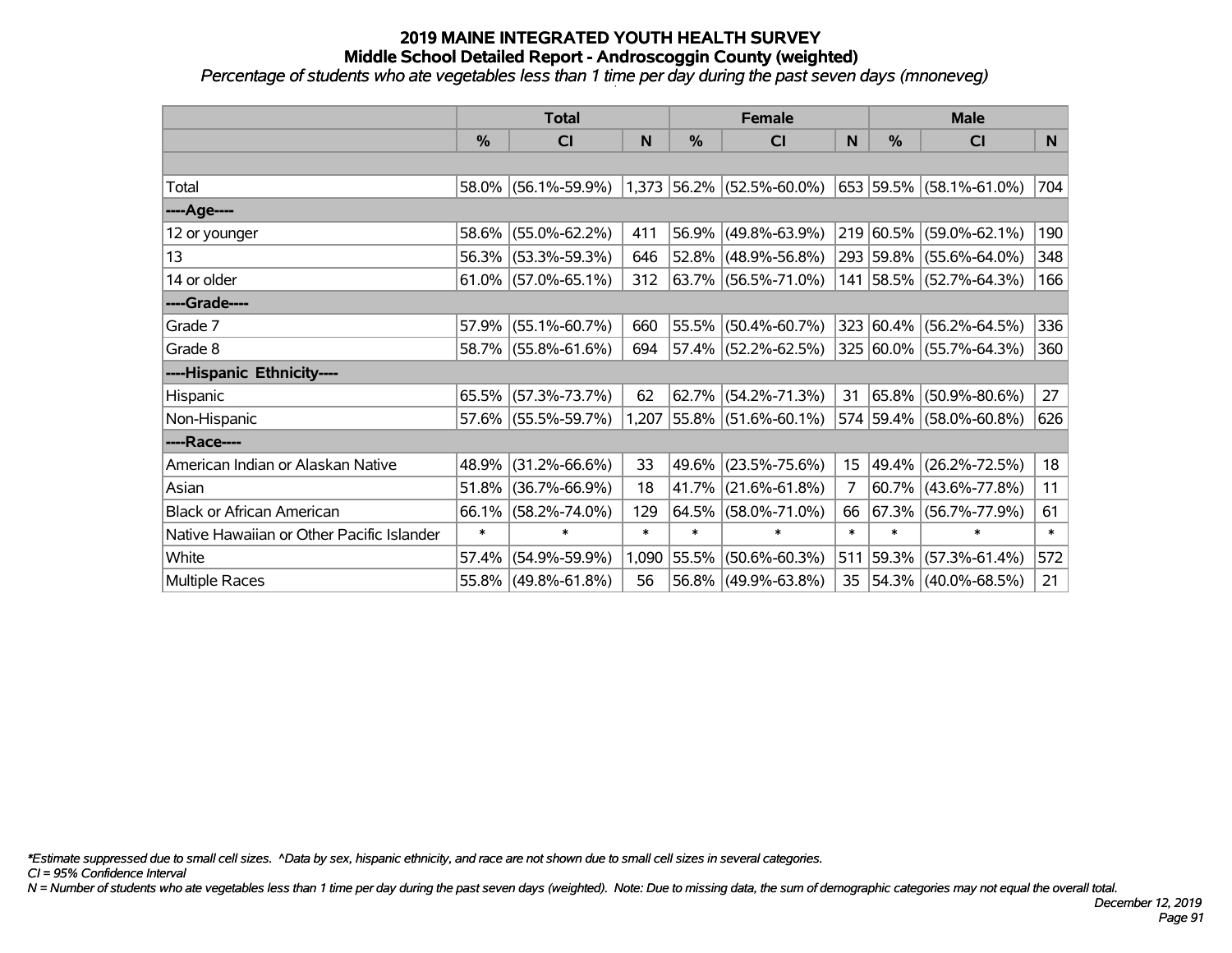*Percentage of students who drank 100% fruit juice, ate fruit and/or ate vegetables five or more times per day during the past seven days (mnfrvg)*

|                                           | <b>Total</b> |                     |        | <b>Female</b> | <b>Male</b>                 |        |               |                             |        |
|-------------------------------------------|--------------|---------------------|--------|---------------|-----------------------------|--------|---------------|-----------------------------|--------|
|                                           | %            | CI                  | N      | %             | <b>CI</b>                   | N      | $\frac{0}{0}$ | <b>CI</b>                   | N      |
|                                           |              |                     |        |               |                             |        |               |                             |        |
| Total                                     |              | 18.2% (16.3%-20.1%) |        |               | 422 17.4% (14.9%-19.8%)     | 199    |               | 18.6% (16.3%-20.9%)         | 215    |
| ----Age----                               |              |                     |        |               |                             |        |               |                             |        |
| 12 or younger                             |              | 20.7% (16.8%-24.6%) |        |               | 142 20.2% (16.3%-24.1%)     | 77     | $ 21.5\% $    | $(16.6\% - 26.4\%)$         | 65     |
| 13                                        |              | 16.8% (15.4%-18.2%) |        |               | 189   16.7%   (15.4%-18.1%) | 91     |               | 16.1% (13.6%-18.7%)         | 92     |
| 14 or older                               |              | 17.8% (15.9%-19.7%) |        | 89   14.1%    | $(8.5\% - 19.7\%)$          |        |               | 31 20.3% (16.7%-23.9%)      | 56     |
| ----Grade----                             |              |                     |        |               |                             |        |               |                             |        |
| Grade 7                                   |              | 19.1% (16.3%-21.8%) |        |               | 213 19.5% (16.2%-22.9%)     | 111    | 18.7%         | $(16.0\% - 21.3\%)$         | 102    |
| Grade 8                                   |              | 16.5% (15.1%-17.8%) |        |               | 191   14.5%   (12.4%-16.7%) | 82     |               | 17.6% (14.0%-21.2%)         | 103    |
| ----Hispanic Ethnicity----                |              |                     |        |               |                             |        |               |                             |        |
| Hispanic                                  |              | 23.8% (17.9%-29.6%) | 22     | $ 26.0\%$     | $(20.7\% - 31.2\%)$         | 13     | $ 21.0\% $    | $(10.6\% - 31.4\%)$         | 8      |
| Non-Hispanic                              |              | 17.8% (15.6%-19.9%) |        |               | 366 17.0% (14.2%-19.8%)     |        |               | 173   18.1%   (15.8%-20.4%) | 186    |
| ----Race----                              |              |                     |        |               |                             |        |               |                             |        |
| American Indian or Alaskan Native         |              | 24.0% (17.6%-30.3%) | 15     | 24.2%         | $(9.6\% - 38.8\%)$          | 7      | 24.4%         | $(13.1\% - 35.6\%)$         | 8      |
| Asian                                     |              | 26.3% (17.8%-34.7%) | 9      | $\ast$        | $\ast$                      | $\ast$ | $\ast$        | $\ast$                      | $\ast$ |
| <b>Black or African American</b>          |              | 22.2% (17.4%-27.1%) | 42     | 22.7%         | $(20.1\% - 25.2\%)$         | 22     | 21.2%         | $(12.5\% - 29.9\%)$         | 19     |
| Native Hawaiian or Other Pacific Islander | $\ast$       | $\ast$              | $\ast$ | $\ast$        | $\ast$                      | $\ast$ | $\ast$        | $\ast$                      | $\ast$ |
| White                                     | 17.1%        | $(14.7\% - 19.5\%)$ | 319    | 15.9%         | $(14.0\% - 17.8\%)$         | 144    | 18.0%         | $(14.5\% - 21.4\%)$         | 170    |
| <b>Multiple Races</b>                     |              | 25.3% (20.2%-30.4%) | 25     |               | $ 26.4\% $ (20.2%-32.6%)    |        | $16$   23.5%  | $(6.5\% - 40.5\%)$          | 9      |

*\*Estimate suppressed due to small cell sizes. ^Data by sex, hispanic ethnicity, and race are not shown due to small cell sizes in several categories.*

*CI = 95% Confidence Interval*

*N = Number of students who drank 100% fruit juice, ate fruit and/or ate vegetables five or more times per day during the past seven days (weighted). Note: Due to missing data, the sum of demographic categories may not equal the overall total.*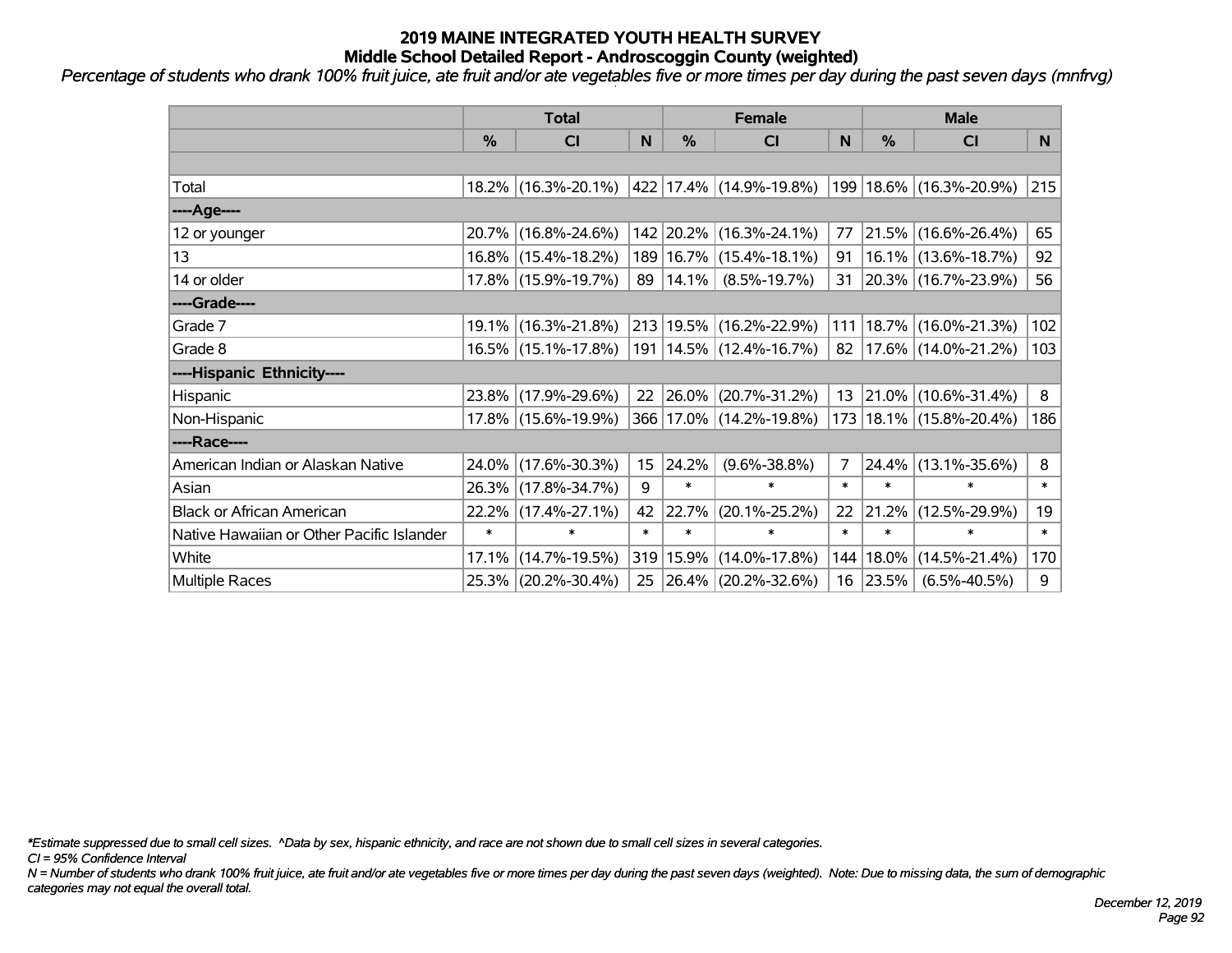*During the past 7 days, how many times did you drink a can, bottle, or glass of soda, sports drink, energy drink, or other sugar-sweetened beverage such as Gatorade, Red Bull, lemonade, sweetened tea or coffee drinks, flavored milk, Snapple, or Sunny D? (Do not count diet soda, other diet drinks, or 100% fruit juice.) (mn159a)*

*Percentage of students who answered at least one time per day in the past week*

|                                           | <b>Total</b>  |                                                | <b>Female</b> |               |                             | <b>Male</b> |          |                            |                 |
|-------------------------------------------|---------------|------------------------------------------------|---------------|---------------|-----------------------------|-------------|----------|----------------------------|-----------------|
|                                           | $\frac{0}{0}$ | <b>CI</b>                                      | N             | %             | <b>CI</b>                   | N           | %        | <b>CI</b>                  | N.              |
|                                           |               |                                                |               |               |                             |             |          |                            |                 |
| Total                                     |               | $21.0\%$ (17.9%-24.1%) 493 16.7% (13.4%-19.9%) |               |               |                             |             |          | 192 25.2% (22.2%-28.2%)    | 296             |
| ----Age----                               |               |                                                |               |               |                             |             |          |                            |                 |
| 12 or younger                             | $21.2\%$      | $(17.2\% - 25.1\%)$                            |               |               | 147   17.8%   (14.2%-21.4%) |             | 68 25.4% | $(20.1\% - 30.6\%)$        | 79              |
| 13                                        |               | 20.6% (17.0%-24.2%)                            |               |               | 235 17.8% (13.1%-22.5%)     |             |          | 98 23.2% (19.6%-26.9%)     | 133             |
| 14 or older                               |               | 21.5% (18.1%-25.0%)                            |               | $110 11.9\% $ | $(6.2\% - 17.5\%)$          |             |          | 26 28.6% (24.1%-33.2%)     | 82              |
| ----Grade----                             |               |                                                |               |               |                             |             |          |                            |                 |
| Grade 7                                   |               | 20.1% (17.0%-23.2%)                            |               |               | 227 17.0% (14.1%-19.8%)     | 98          | $23.4\%$ | $(18.7\% - 28.2\%)$        | 129             |
| Grade 8                                   |               | 21.1% (17.8%-24.4%)                            |               |               | 249 15.6% (11.5%-19.7%)     |             |          | 88 26.1% (23.0%-29.1%)     | 156             |
| ----Hispanic Ethnicity----                |               |                                                |               |               |                             |             |          |                            |                 |
| Hispanic                                  |               | 24.0% (12.1%-36.0%)                            | 22            | $ 23.0\%$     | $(7.3\% - 38.6\%)$          | 11          | 24.9%    | $(9.7\% - 40.1\%)$         | 10 <sup>°</sup> |
| Non-Hispanic                              |               | 20.6% (17.7%-23.4%)                            |               |               | 429 15.8% (12.9%-18.8%)     |             |          | 162 25.1% (22.4%-27.7%)    | 262             |
| ----Race----                              |               |                                                |               |               |                             |             |          |                            |                 |
| American Indian or Alaskan Native         | 19.1%         | $(10.5\% - 27.7\%)$                            | 13            | $\ast$        | $\ast$                      | $\ast$      | $\ast$   | $\ast$                     | $\ast$          |
| Asian                                     | 18.4%         | $(0.0\% - 37.1\%)$                             | 6             | $\ast$        | $\ast$                      | $\ast$      | $\ast$   | $\ast$                     | $\ast$          |
| <b>Black or African American</b>          | 27.8%         | $(20.5\% - 35.0\%)$                            | 53            | 28.4%         | $(22.0\% - 34.8\%)$         | 29          | 26.3%    | $(17.6\% - 34.9\%)$        | 23              |
| Native Hawaiian or Other Pacific Islander | $\ast$        | $\ast$                                         | $\ast$        | $\ast$        | $\ast$                      | $\ast$      | $\ast$   | $\ast$                     | $\ast$          |
| White                                     | 20.4%         | $(18.1\% - 22.7\%)$                            | 386           | 14.9%         | $(12.4\% - 17.5\%)$         | 137         | 25.4%    | $(23.2\% - 27.6\%)$        | 245             |
| <b>Multiple Races</b>                     |               | 20.4% (13.6%-27.3%)                            | 20            | 17.5%         | $(7.4\% - 27.6\%)$          |             |          | 11   24.8%   (19.5%-30.1%) | 10 <sup>°</sup> |

*\*Estimate suppressed due to small cell sizes. ^Data by sex, hispanic ethnicity, and race are not shown due to small cell sizes in several categories.*

*CI = 95% Confidence Interval*

*N = Number of students who answered at least one time per day in the past week (weighted). Note: Due to missing data, the sum of demographic categories may not equal the overall total.*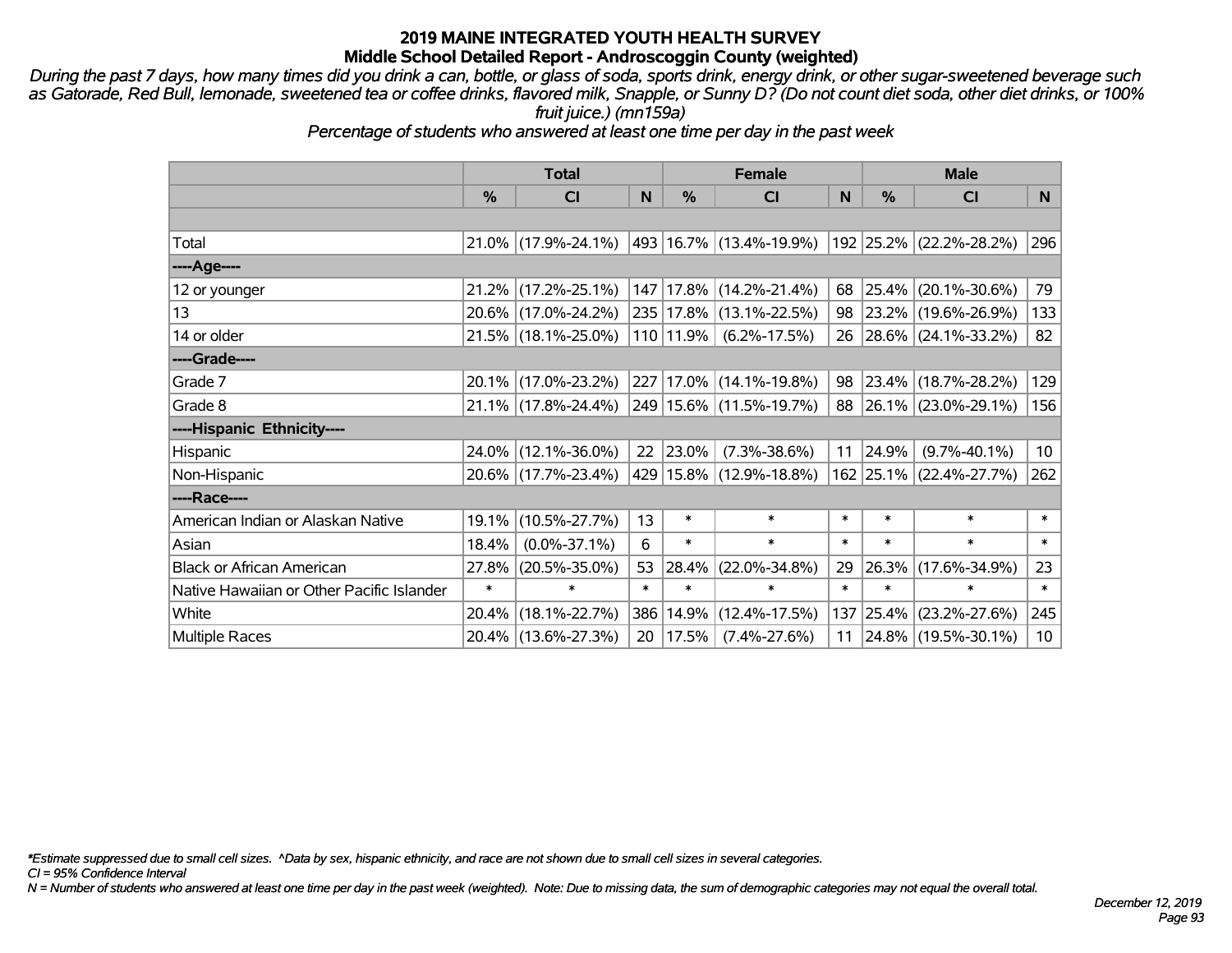*During the past 7 days, on how many days did you eat dinner at home with at least one of your parents or guardians? (mn185b) Percentage of students who answered at least 5 days*

|                                           | <b>Total</b>  |                      | <b>Female</b> |               |                           | <b>Male</b> |           |                          |        |
|-------------------------------------------|---------------|----------------------|---------------|---------------|---------------------------|-------------|-----------|--------------------------|--------|
|                                           | $\frac{0}{0}$ | CI                   | N             | $\frac{0}{0}$ | <b>CI</b>                 | N           | $\%$      | <b>CI</b>                | N      |
|                                           |               |                      |               |               |                           |             |           |                          |        |
| Total                                     | 78.2%         | $(74.8\% - 81.7\%)$  | 1,857         |               | $ 76.1\% $ (72.3%-80.0%)  | 901         |           | $ 80.8\% $ (77.4%-84.2%) | 946    |
| ----Age----                               |               |                      |               |               |                           |             |           |                          |        |
| 12 or younger                             | 80.1%         | $(77.4\% - 82.7\%)$  | 566           |               | 80.2% (75.3%-85.2%)       |             | 318 79.9% | $(73.3\% - 86.4\%)$      | 248    |
| 13                                        | 78.6%         | $(74.7\% - 82.5\%)$  | 898           |               | 75.9% (70.3%-81.6%)       |             |           | 437 82.1% (77.2%-87.0%)  | 454    |
| 14 or older                               | 74.8%         | $(68.8\% - 80.7\%)$  | 390           |               | 69.1% (58.7%-79.4%)       |             |           | 146 79.4% (76.5%-82.3%)  | 244    |
| ----Grade----                             |               |                      |               |               |                           |             |           |                          |        |
| Grade 7                                   | 79.3%         | $(77.5\% - 81.0\%)$  | 930           |               | 78.3% (73.4%-83.2%)       |             |           | 478 80.3% (74.6%-86.0%)  | 452    |
| Grade 8                                   | 76.9%         | $(71.3\% - 82.6\%)$  | 907           |               | 73.7% (63.8%-83.5%)       |             |           | 419 80.9% (79.0%-82.8%)  | 481    |
| ----Hispanic Ethnicity----                |               |                      |               |               |                           |             |           |                          |        |
| Hispanic                                  | 63.1%         | $(43.4\% - 82.8\%)$  | 51            | 66.8%         | $(50.1\% - 83.5\%)$       | 32          | 57.7%     | $(27.7\% - 87.7\%)$      | 19     |
| Non-Hispanic                              | 78.6%         | $(76.1\% - 81.2\%)$  |               |               | 1,658 76.1% (72.8%-79.3%) |             |           | 798 81.6% (78.9%-84.2%)  | 854    |
| ----Race----                              |               |                      |               |               |                           |             |           |                          |        |
| American Indian or Alaskan Native         | 88.0%         | $(72.4\% - 100.0\%)$ | 60            | $\ast$        | $\ast$                    | $\ast$      | $\ast$    | $\ast$                   | $\ast$ |
| Asian                                     | 61.5%         | $(46.6\% - 76.4\%)$  | 22            | 66.5%         | $(45.5\% - 87.5\%)$       | 13          | 55.6%     | $(41.9\% - 69.3\%)$      | 9      |
| <b>Black or African American</b>          | 72.1%         | $(64.1\% - 80.1\%)$  | 162           |               | 76.1% (70.1%-82.1%)       | 91          |           | $67.6\%$ (57.4%-77.8%)   | 71     |
| Native Hawaiian or Other Pacific Islander | $\ast$        | $\ast$               | $\ast$        | $\ast$        | $\ast$                    | $\ast$      | $\ast$    | $\ast$                   | $\ast$ |
| White                                     | 79.9%         | $(77.4\% - 82.3\%)$  | 1,516         | 76.7%         | $(72.8\% - 80.6\%)$       | 727         | 83.5%     | $(81.6\% - 85.4\%)$      | 782    |
| <b>Multiple Races</b>                     | 71.5%         | $(55.0\% - 88.1\%)$  | 67            |               | 69.1% (44.7%-93.4%)       | 37          |           | 74.9% (54.8%-95.1%)      | 30     |

*\*Estimate suppressed due to small cell sizes. ^Data by sex, hispanic ethnicity, and race are not shown due to small cell sizes in several categories.*

*CI = 95% Confidence Interval*

*N = Number of students who answered at least 5 days (weighted). Note: Due to missing data, the sum of demographic categories may not equal the overall total.*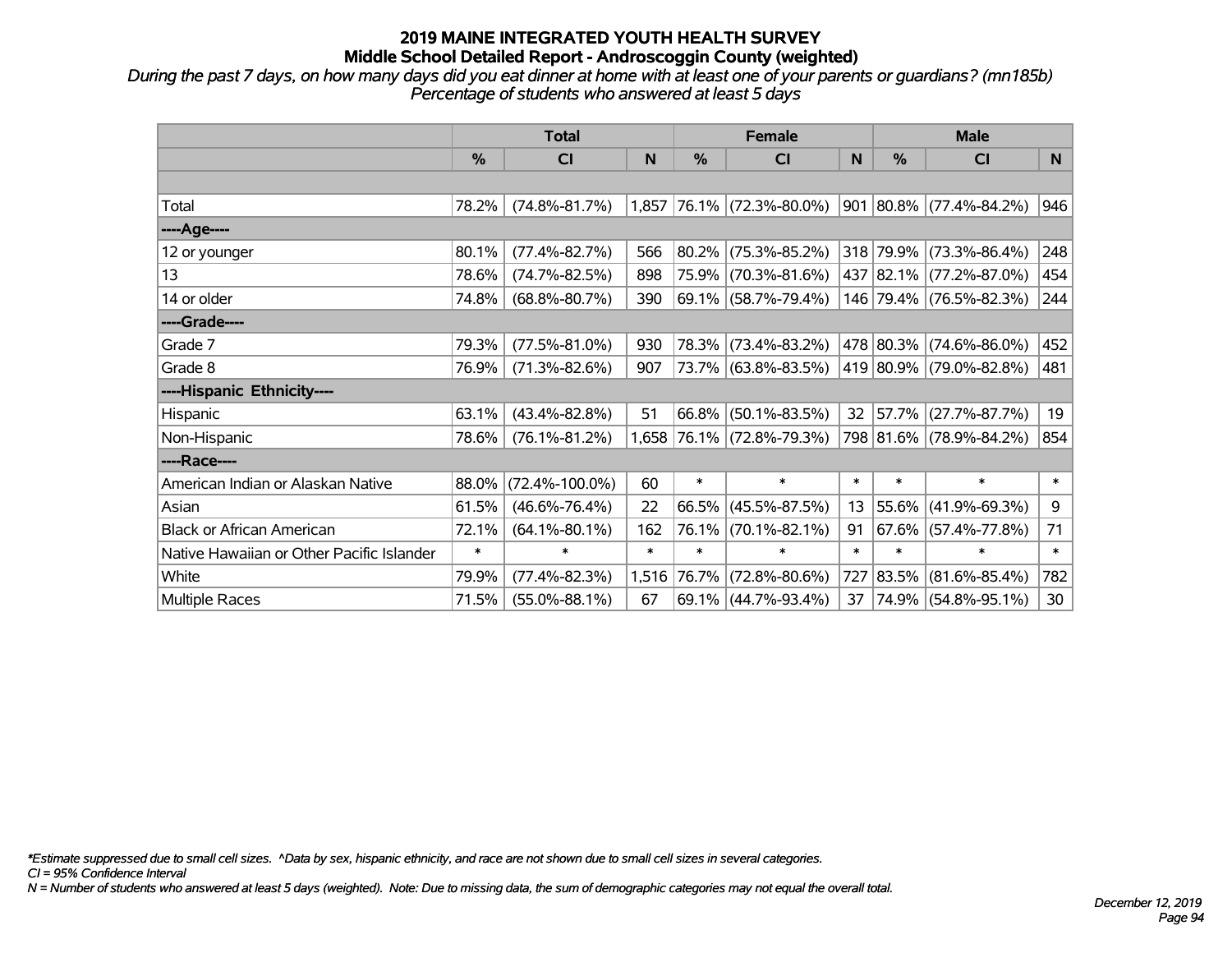*During the past 7 days, on how many days were you physically active for a total of at least 60 minutes per day? (Add up all the time you spent in any kind of physical activity that increased your heart rate and made you breathe hard some of the time.) (mn161) Percentage of students who answered at least 5 days*

|                                           | <b>Total</b> |                        |        | <b>Female</b> | <b>Male</b>             |        |               |                          |              |
|-------------------------------------------|--------------|------------------------|--------|---------------|-------------------------|--------|---------------|--------------------------|--------------|
|                                           | %            | CI                     | N      | $\frac{0}{0}$ | <b>CI</b>               | N      | $\frac{0}{0}$ | <b>CI</b>                | N            |
|                                           |              |                        |        |               |                         |        |               |                          |              |
| Total                                     |              | 42.2% (36.9%-47.5%)    |        |               | 998 36.8% (31.7%-41.9%) |        |               | 427 47.6% (41.1%-54.1%)  | 562          |
| ----Age----                               |              |                        |        |               |                         |        |               |                          |              |
| 12 or younger                             | 42.1%        | $(36.2\% - 47.9\%)$    |        |               | 296 40.4% (34.6%-46.2%) |        | 157 44.0%     | $(34.4\% - 53.7\%)$      | 139          |
| 13                                        | 41.2%        | $(36.9\% - 45.6\%)$    |        |               | 470 34.3% (25.7%-42.8%) |        |               | 190 47.6% (40.7%-54.6%)  | 274          |
| 14 or older                               |              | 44.9% (34.8%-55.1%)    |        |               | 230 36.9% (24.4%-49.3%) | 81     |               | $ 52.1\% $ (43.4%-60.8%) | 149          |
| ----Grade----                             |              |                        |        |               |                         |        |               |                          |              |
| Grade 7                                   | 41.5%        | $(35.4\% - 47.7\%)$    |        | 473 37.1%     | $(31.0\% - 43.1\%)$     |        | 215 46.2%     | $(37.1\% - 55.4\%)$      | 257          |
| Grade 8                                   |              | 42.6% (37.1%-48.0%)    |        |               | 500 36.5% (29.7%-43.3%) |        |               | 206 48.4% (42.7%-54.2%)  | 289          |
| ----Hispanic Ethnicity----                |              |                        |        |               |                         |        |               |                          |              |
| Hispanic                                  | 41.7%        | $(31.9\% - 51.5\%)$    | 39     | 33.8%         | $(25.2\% - 42.3\%)$     | 17     | $ 53.1\% $    | $(41.1\% - 65.1\%)$      | 21           |
| Non-Hispanic                              |              | $42.3\%$ (36.6%-48.1%) |        |               | 883 37.5% (31.5%-43.6%) |        |               | 384 47.0% (40.8%-53.2%)  | 493          |
| ----Race----                              |              |                        |        |               |                         |        |               |                          |              |
| American Indian or Alaskan Native         | $64.6\%$     | $(49.3\% - 79.8\%)$    | 42     | 52.9%         | $(31.2\% - 74.7\%)$     | 16     | $ 73.8\% $    | $(58.1\% - 89.4\%)$      | 26           |
| Asian                                     | 30.7%        | $(11.9\% - 49.5\%)$    | 11     | $\ast$        | $\ast$                  | $\ast$ | $\ast$        | $\ast$                   | $\ast$       |
| <b>Black or African American</b>          | 34.2%        | $(29.5\% - 39.0\%)$    | 68     | 30.4%         | $(25.7\% - 35.1\%)$     | 31     | 39.2%         | $(30.7\% - 47.7\%)$      | 36           |
| Native Hawaiian or Other Pacific Islander | $\ast$       | $\ast$                 | $\ast$ | $\ast$        | $\ast$                  | $\ast$ | $\ast$        | $\ast$                   | $\pmb{\ast}$ |
| White                                     | 43.1%        | $(38.1\% - 48.0\%)$    |        | 814 37.3%     | $(31.9\% - 42.8\%)$     | 342    | 48.7%         | $(42.7\% - 54.7\%)$      | 468          |
| Multiple Races                            |              | 37.1% (27.8%-46.3%)    | 37     |               | 32.6% (21.3%-44.0%)     | 20     |               | $ 43.7\% $ (16.6%-70.8%) | 18           |

*\*Estimate suppressed due to small cell sizes. ^Data by sex, hispanic ethnicity, and race are not shown due to small cell sizes in several categories.*

*CI = 95% Confidence Interval*

*N = Number of students who answered at least 5 days (weighted). Note: Due to missing data, the sum of demographic categories may not equal the overall total.*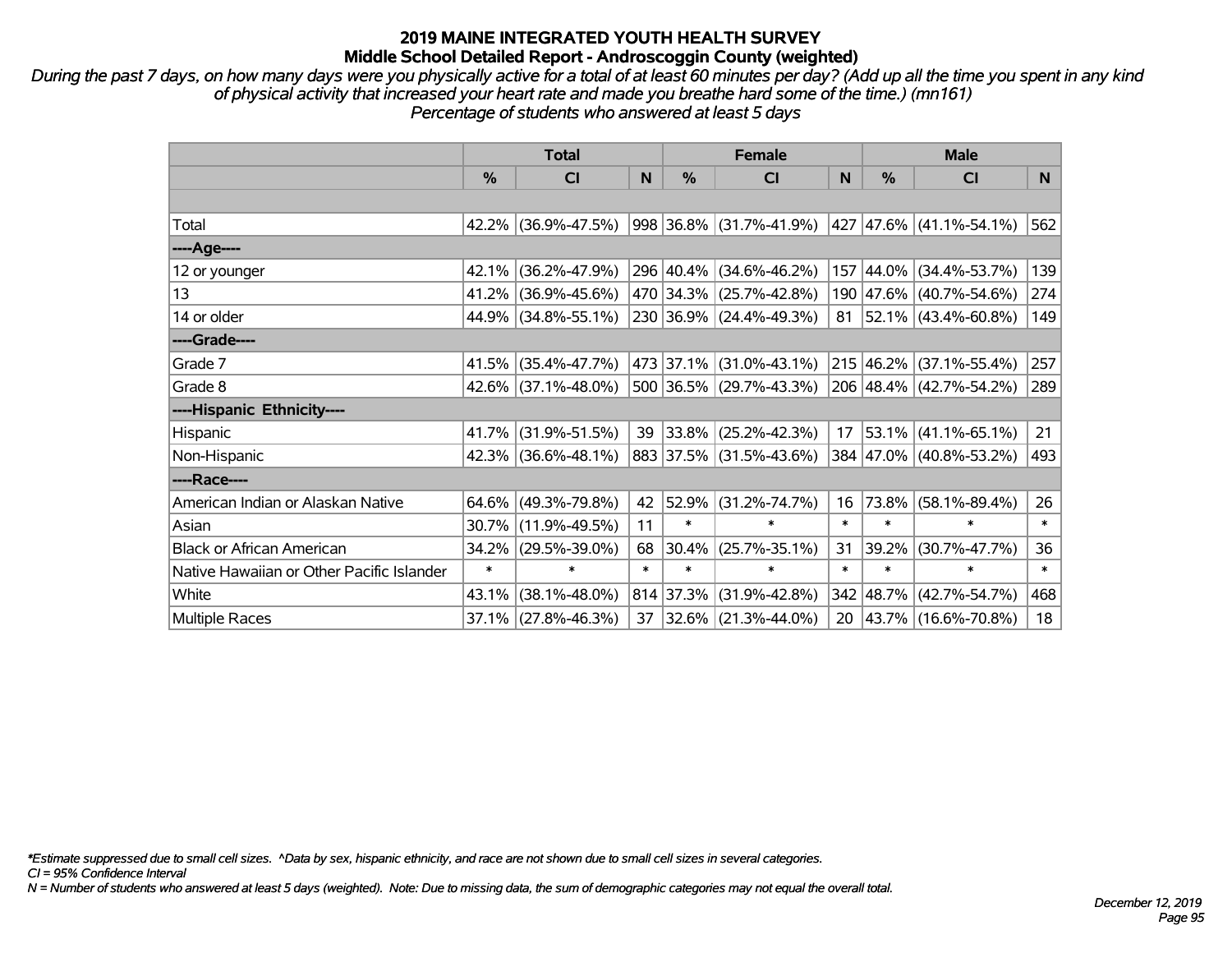*Percentage of students who were physically active for a total of at least 60 minutes per day on all of the past seven days (mnpa7day)*

|                                           | <b>Total</b>  |                                             |        | <b>Female</b> | <b>Male</b>                      |        |        |                         |                  |
|-------------------------------------------|---------------|---------------------------------------------|--------|---------------|----------------------------------|--------|--------|-------------------------|------------------|
|                                           | $\frac{0}{0}$ | <b>CI</b>                                   | N      | $\%$          | <b>CI</b>                        | N      | %      | <b>CI</b>               | N.               |
|                                           |               |                                             |        |               |                                  |        |        |                         |                  |
| Total                                     |               | 21.9% (18.0%-25.8%)                         |        |               | $ 518 16.6\%  (14.2\% - 18.9\%)$ |        |        | 192 27.0% (20.7%-33.2%) | 318              |
| ----Age----                               |               |                                             |        |               |                                  |        |        |                         |                  |
| 12 or younger                             | 21.2%         | $(18.0\% - 24.3\%)$                         |        |               | 149   15.9%   (11.5%-20.3%)      | 62     | 27.5%  | $(21.1\% - 33.9\%)$     | 87               |
| 13                                        |               | 22.4% (18.3%-26.4%)                         |        |               | 255 17.2% (13.5%-21.0%)          |        |        | 95 27.0% (18.9%-35.2%)  | 155              |
| 14 or older                               |               | 21.8% (16.3%-27.3%)                         |        | 112   16.2%   | $(9.5\% - 22.9\%)$               |        |        | 35 26.6% (21.5%-31.7%)  | 76               |
| ----Grade----                             |               |                                             |        |               |                                  |        |        |                         |                  |
| Grade 7                                   |               | 23.0% (18.6%-27.3%)                         |        |               | 261   16.3%   (11.9%-20.7%)      | 94     | 29.9%  | $(22.9\% - 36.8\%)$     | 166              |
| Grade 8                                   |               | 20.7% (16.5%-25.0%) 244 16.7% (12.6%-20.8%) |        |               |                                  |        |        | 95 24.4% (18.8%-30.1%)  | 146              |
| ----Hispanic Ethnicity----                |               |                                             |        |               |                                  |        |        |                         |                  |
| Hispanic                                  |               | 23.5% (18.3%-28.6%)                         | 22     | 18.4%         | $(9.8\% - 27.1\%)$               | 9      | 29.7%  | $(19.0\% - 40.3\%)$     | 12               |
| Non-Hispanic                              |               | 21.9% (17.5%-26.2%)                         |        |               | 456 16.9% (14.3%-19.5%)          |        |        | 173 26.6% (19.8%-33.3%) | 278              |
| ----Race----                              |               |                                             |        |               |                                  |        |        |                         |                  |
| American Indian or Alaskan Native         | 37.3%         | $(20.7\% - 53.8\%)$                         | 24     |               | $ 29.3\% $ (12.0%-46.5%)         | 9      | 42.7%  | $(18.7\% - 66.8\%)$     | 15 <sub>15</sub> |
| Asian                                     | 17.1%         | $(11.0\% - 23.2\%)$                         | 6      | $\ast$        | $\ast$                           | $\ast$ | $\ast$ | $\ast$                  | $\ast$           |
| <b>Black or African American</b>          | 14.6%         | $(8.5\% - 20.8\%)$                          | 29     | 12.8%         | $(8.3\% - 17.3\%)$               | 13     | 17.0%  | $(8.7\% - 25.3\%)$      | 16               |
| Native Hawaiian or Other Pacific Islander | $\ast$        | $\ast$                                      | $\ast$ | $\ast$        | $\ast$                           | $\ast$ | $\ast$ | $\ast$                  | $\ast$           |
| White                                     | 22.5%         | $(18.8\% - 26.1\%)$                         |        | 424 16.1%     | $(13.4\% - 18.9\%)$              | 148    | 28.6%  | $(22.7\% - 34.5\%)$     | 275              |
| Multiple Races                            |               | 16.1% (12.5%-19.7%)                         |        | 16   13.9%    | $(4.6\% - 23.2\%)$               | 8      | 19.4%  | $(5.9\% - 33.0\%)$      | 8                |

*\*Estimate suppressed due to small cell sizes. ^Data by sex, hispanic ethnicity, and race are not shown due to small cell sizes in several categories.*

*CI = 95% Confidence Interval*

*N = Number of students who were physically active for a total of at least 60 minutes per day on all of the past seven days (weighted). Note: Due to missing data, the sum of demographic categories may not equal the overall total.*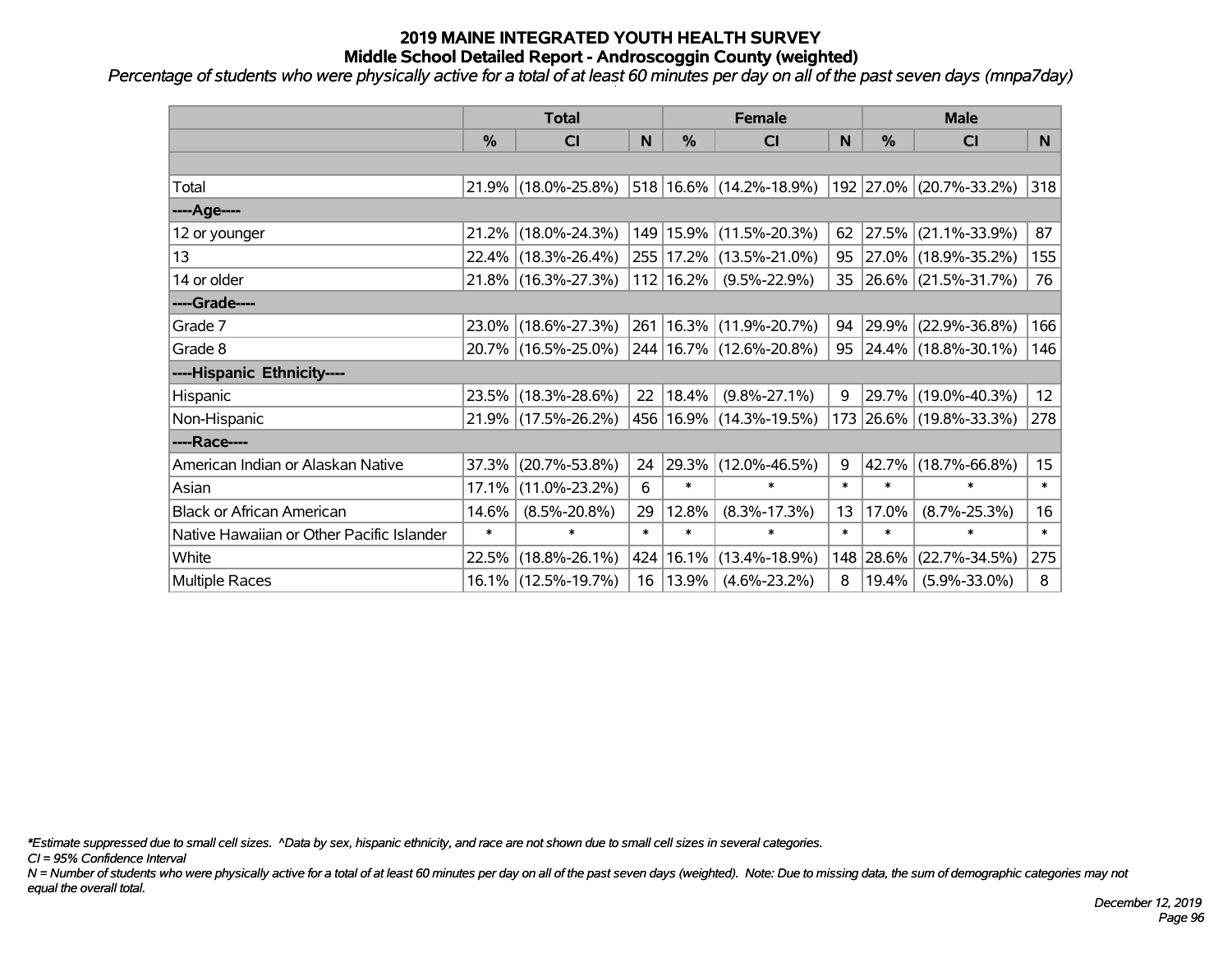#### **2019 MAINE INTEGRATED YOUTH HEALTH SURVEY Middle School Detailed Report - Androscoggin County (weighted)** *On an average school day, how many hours do you watch TV? (mn125) Percentage of students who answered at least 3 hours*

|                                           | <b>Total</b> |                        |        |            | <b>Female</b>            | <b>Male</b> |           |                          |        |
|-------------------------------------------|--------------|------------------------|--------|------------|--------------------------|-------------|-----------|--------------------------|--------|
|                                           | %            | CI                     | N      | %          | CI                       | N           | %         | <b>CI</b>                | N      |
|                                           |              |                        |        |            |                          |             |           |                          |        |
| Total                                     |              | $30.8\%$ (24.4%-37.2%) |        |            | 730 31.5% (26.4%-36.7%)  |             |           | 371 30.5% (21.7%-39.3%)  | 358    |
| ----Age----                               |              |                        |        |            |                          |             |           |                          |        |
| 12 or younger                             | 29.9%        | $(22.1\% - 37.8\%)$    |        |            | 209 33.2% (22.6%-43.8%)  |             |           | 129 25.8% (17.0%-34.6%)  | 80     |
| 13                                        |              | 31.1% (24.7%-37.6%)    |        |            | 354 29.9% (26.4%-33.5%)  |             |           | 171 33.0% (21.4%-44.6%)  | 182    |
| 14 or older                               |              | $31.4\%$ (24.8%-38.0%) |        |            | 167 32.8% (27.2%-38.5%)  | 71          |           | $ 30.8\% $ (21.6%-39.9%) | 96     |
| ----Grade----                             |              |                        |        |            |                          |             |           |                          |        |
| Grade 7                                   | $31.0\%$     | $(22.7\% - 39.3\%)$    |        |            | 361 33.0% (24.0%-41.9%)  |             | 199 28.9% | $(20.6\% - 37.3\%)$      | 163    |
| Grade 8                                   |              | $30.6\%$ (24.4%-36.8%) |        |            | 360 30.3% (26.7%-33.8%)  |             |           | 172 31.9% (19.6%-44.1%)  | 188    |
| ----Hispanic Ethnicity----                |              |                        |        |            |                          |             |           |                          |        |
| Hispanic                                  | 36.7%        | $(26.6\% - 46.8\%)$    | 30     | $ 51.1\% $ | $(24.4\% - 77.8\%)$      | 24          | 17.5%     | $(0.0\% - 38.2\%)$       | 6      |
| Non-Hispanic                              |              | 30.8% (24.1%-37.4%)    |        |            | 645 30.8% (26.3%-35.3%)  |             |           | 319 31.2% (20.9%-41.5%)  | 326    |
| ----Race----                              |              |                        |        |            |                          |             |           |                          |        |
| American Indian or Alaskan Native         |              | 26.7% (10.8%-42.6%)    | 17     | 32.3%      | $(2.8\% - 61.8\%)$       | 8           | 23.4%     | $(10.2\% - 36.5\%)$      | 9      |
| Asian                                     |              | 25.7% (13.7%-37.6%)    | 9      | $\ast$     | $\ast$                   | $\ast$      | $\ast$    | $\ast$                   | $\ast$ |
| <b>Black or African American</b>          | 36.4%        | $(33.0\% - 39.9\%)$    | 83     | 35.8%      | $(27.7\% - 44.0\%)$      | 44          | 37.2%     | $(24.2\% - 50.1\%)$      | 39     |
| Native Hawaiian or Other Pacific Islander | $\ast$       | $\ast$                 | $\ast$ | $\ast$     | $\ast$                   | $\ast$      | $\ast$    | $\ast$                   | $\ast$ |
| White                                     | 29.2%        | $(22.7\% - 35.7\%)$    | 551    | 30.0%      | $(24.0\% - 36.1\%)$      | 280         |           | 28.9% (19.5%-38.3%)      | 272    |
| Multiple Races                            |              | 41.7% (20.2%-63.3%)    | 39     |            | $ 35.7\% $ (21.1%-50.3%) | 19          |           | 50.0% (12.6%-87.4%)      | 20     |

*\*Estimate suppressed due to small cell sizes. ^Data by sex, hispanic ethnicity, and race are not shown due to small cell sizes in several categories.*

*CI = 95% Confidence Interval*

*N = Number of students who answered at least 3 hours (weighted). Note: Due to missing data, the sum of demographic categories may not equal the overall total.*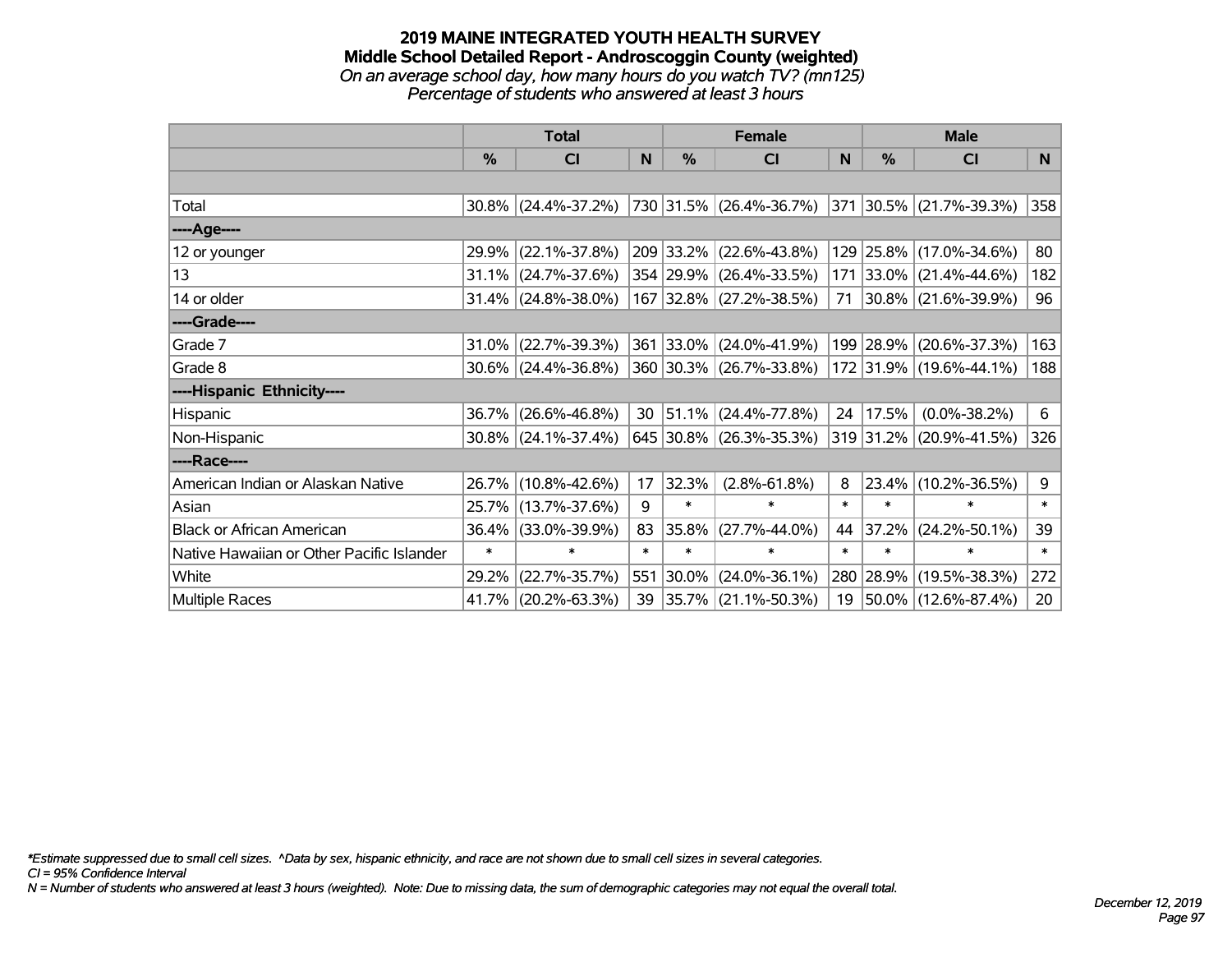#### **2019 MAINE INTEGRATED YOUTH HEALTH SURVEY Middle School Detailed Report - Androscoggin County (weighted)** *On an average school day, how many hours do you watch TV? (mn125\_2) Percentage of students who answered 2 or fewer hours*

|                                           | <b>Total</b>  |                        |        |          | <b>Female</b>               |        | <b>Male</b> |                      |        |  |
|-------------------------------------------|---------------|------------------------|--------|----------|-----------------------------|--------|-------------|----------------------|--------|--|
|                                           | $\frac{0}{0}$ | <b>CI</b>              | N      | $\%$     | <b>CI</b>                   | N      | $\%$        | <b>CI</b>            | N      |  |
|                                           |               |                        |        |          |                             |        |             |                      |        |  |
| Total                                     |               | $69.2\%$ (62.8%-75.6%) |        |          | $1,641$ 68.5% (63.3%-73.6%) |        | 804 69.5%   | $(60.7\% - 78.3\%)$  | 815    |  |
| ----Age----                               |               |                        |        |          |                             |        |             |                      |        |  |
| 12 or younger                             | 70.1%         | $(62.2\% - 77.9\%)$    | 490    | 66.8%    | $(56.2\% - 77.4\%)$         |        | 259 74.2%   | $(65.4\% - 83.0\%)$  | 231    |  |
| 13                                        |               | $68.9\%$ (62.4%-75.3%) | 783    |          | 70.1% (66.5%-73.6%)         |        | 400 67.0%   | $(55.4\% - 78.6\%)$  | 368    |  |
| 14 or older                               |               | 68.6% (62.0%-75.2%)    | 364    |          | $67.2\%$ (61.5%-72.8%)      |        | 145 69.2%   | $(60.1\% - 78.4\%)$  | 216    |  |
| ----Grade----                             |               |                        |        |          |                             |        |             |                      |        |  |
| Grade 7                                   | 69.0%         | $(60.7\% - 77.3\%)$    | 804    | $67.0\%$ | $(58.1\% - 76.0\%)$         |        | 404 71.1%   | $(62.7\% - 79.4\%)$  | 399    |  |
| Grade 8                                   |               | 69.4% (63.2%-75.6%)    | 817    |          | 69.7% (66.2%-73.3%)         |        | 396 68.1%   | $(55.9\% - 80.4\%)$  | 403    |  |
| ----Hispanic Ethnicity----                |               |                        |        |          |                             |        |             |                      |        |  |
| Hispanic                                  | 63.3%         | $(53.2\% - 73.4\%)$    | 51     | 48.9%    | $(22.2\% - 75.6\%)$         | 23     | 82.5%       | $(61.8\% - 100.0\%)$ | 29     |  |
| Non-Hispanic                              |               | 69.2% (62.6%-75.9%)    |        |          | 1,452 69.2% (64.7%-73.7%)   |        | 716 68.8%   | $(58.5\% - 79.1\%)$  | 718    |  |
| ----Race----                              |               |                        |        |          |                             |        |             |                      |        |  |
| American Indian or Alaskan Native         | 73.3%         | $(57.4\% - 89.2\%)$    | 48     | 67.7%    | $(38.2\% - 97.2\%)$         | 17     | 76.6%       | $(63.5\% - 89.8\%)$  | 31     |  |
| Asian                                     | 74.3%         | $(62.4\% - 86.3\%)$    | 27     | $\ast$   | $\ast$                      | $\ast$ | $\ast$      | $\ast$               | $\ast$ |  |
| <b>Black or African American</b>          | 63.6%         | $(60.1\% - 67.0\%)$    | 144    | $64.2\%$ | $(56.0\% - 72.3\%)$         | 78     | 62.8%       | $(49.9\% - 75.8\%)$  | 66     |  |
| Native Hawaiian or Other Pacific Islander | $\ast$        | $\ast$                 | $\ast$ | $\ast$   | $\ast$                      | $\ast$ | $\ast$      | $\ast$               | $\ast$ |  |
| White                                     | 70.8%         | $(64.3\% - 77.3\%)$    | 1,337  | 70.0%    | $(63.9\% - 76.0\%)$         | 651    | 71.1%       | $(61.7\% - 80.5\%)$  | 668    |  |
| Multiple Races                            | 58.3%         | $(36.7\% - 79.8\%)$    | 54     |          | $64.3\%$ (49.7%-78.9%)      | 35     | 50.0%       | $(12.6\% - 87.4\%)$  | 20     |  |

*\*Estimate suppressed due to small cell sizes. ^Data by sex, hispanic ethnicity, and race are not shown due to small cell sizes in several categories.*

*CI = 95% Confidence Interval*

*N = Number of students who answered 2 or fewer hours (weighted). Note: Due to missing data, the sum of demographic categories may not equal the overall total.*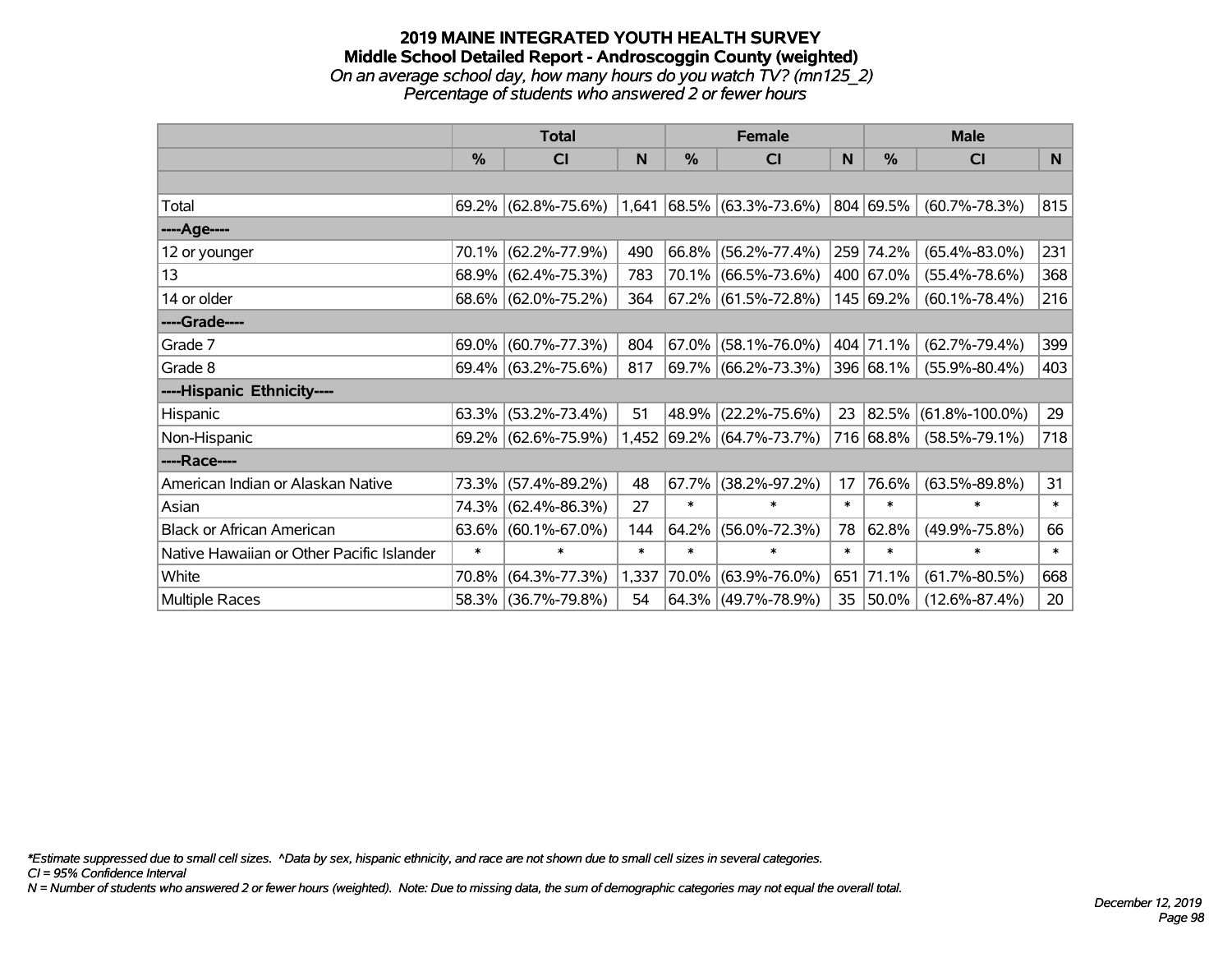*On an average school day, how many hours do you play video or computer games or use a computer for something that is not school work? (Count time spent playing games, watching videos, texting, or using social media on your smartphone, computer, Xbox, PlayStation, iPad, or other tablet.) (mn126c) Percentage of students who answered at least 3 hours*

|                                           | <b>Total</b> |                        |        |        | <b>Female</b>                                     |        | <b>Male</b>   |                          |                  |  |
|-------------------------------------------|--------------|------------------------|--------|--------|---------------------------------------------------|--------|---------------|--------------------------|------------------|--|
|                                           | %            | <b>CI</b>              | N      | %      | <b>CI</b>                                         | N      | $\frac{0}{0}$ | <b>CI</b>                | N                |  |
|                                           |              |                        |        |        |                                                   |        |               |                          |                  |  |
| Total                                     |              | 44.7% (38.9%-50.5%)    |        |        | 1,055 38.7% (33.7%-43.8%) 456 51.0% (42.2%-59.8%) |        |               |                          | 591              |  |
| ----Age----                               |              |                        |        |        |                                                   |        |               |                          |                  |  |
| 12 or younger                             | 42.3%        | $(36.1\% - 48.6\%)$    | 299    | 41.0%  | $(30.6\% - 51.3\%)$                               |        |               | 161 44.0% (31.5%-56.6%)  | 138              |  |
| 13                                        |              | 49.1% (43.2%-55.0%)    | 553    |        | 42.1% (33.5%-50.6%)                               |        |               | 239 57.1% (46.6%-67.5%)  | 309              |  |
| 14 or older                               |              | 38.8% (32.5%-45.1%)    | 203    |        | 25.9% (17.7%-34.1%)                               |        |               | 56 47.3% (32.5%-62.2%)   | 144              |  |
| ----Grade----                             |              |                        |        |        |                                                   |        |               |                          |                  |  |
| Grade 7                                   |              | 47.6% (39.7%-55.6%)    | 555    | 42.9%  | $(35.9\% - 49.9\%)$                               |        |               | 258 52.6% (40.9%-64.4%)  | 297              |  |
| Grade 8                                   |              | 42.0% (37.0%-47.0%)    | 489    |        | $34.6\%$ (28.6%-40.7%)                            |        |               | 198 49.5% (38.5%-60.5%)  | 284              |  |
| ----Hispanic Ethnicity----                |              |                        |        |        |                                                   |        |               |                          |                  |  |
| Hispanic                                  | 57.4%        | $(42.8\% - 72.1\%)$    | 43     | 65.6%  | $(47.9\% - 83.4\%)$                               | 28     |               | 46.6% (21.4%-71.9%)      | 15 <sub>15</sub> |  |
| Non-Hispanic                              |              | 44.3% (38.5%-50.1%)    | 927    |        | 37.2% (32.1%-42.3%)                               |        |               | 389 51.7% (42.4%-60.9%)  | 532              |  |
| ----Race----                              |              |                        |        |        |                                                   |        |               |                          |                  |  |
| American Indian or Alaskan Native         | 51.3%        | $(37.3\% - 65.4\%)$    | 35     | 53.8%  | $(39.5\% - 68.0\%)$                               | 13     |               | $50.0\%$ (32.4%-67.5%)   | 22               |  |
| Asian                                     |              | $67.9\%$ (45.9%-89.8%) | 23     | $\ast$ | $\ast$                                            | $\ast$ | $\ast$        | $\ast$                   | $\ast$           |  |
| <b>Black or African American</b>          | 41.5%        | $(35.9\% - 47.1\%)$    | 94     | 32.9%  | $(23.6\% - 42.2\%)$                               | 39     | 51.3%         | $(29.0\% - 73.6\%)$      | 54               |  |
| Native Hawaiian or Other Pacific Islander | $\ast$       | $\ast$                 | $\ast$ | $\ast$ | $\ast$                                            | $\ast$ | $\ast$        | $\ast$                   | $\ast$           |  |
| White                                     | 44.2%        | $(37.5\% - 50.9\%)$    | 831    | 37.9%  | $(33.0\% - 42.8\%)$                               |        | 356 50.6%     | $(40.0\% - 61.2\%)$      | 469              |  |
| <b>Multiple Races</b>                     |              | 51.1% (37.2%-65.0%)    | 48     | 43.7%  | $(23.6\% - 63.9\%)$                               | 24     |               | $ 61.2\% $ (38.8%-83.6%) | 24               |  |

*\*Estimate suppressed due to small cell sizes. ^Data by sex, hispanic ethnicity, and race are not shown due to small cell sizes in several categories.*

*CI = 95% Confidence Interval*

*N = Number of students who answered at least 3 hours (weighted). Note: Due to missing data, the sum of demographic categories may not equal the overall total.*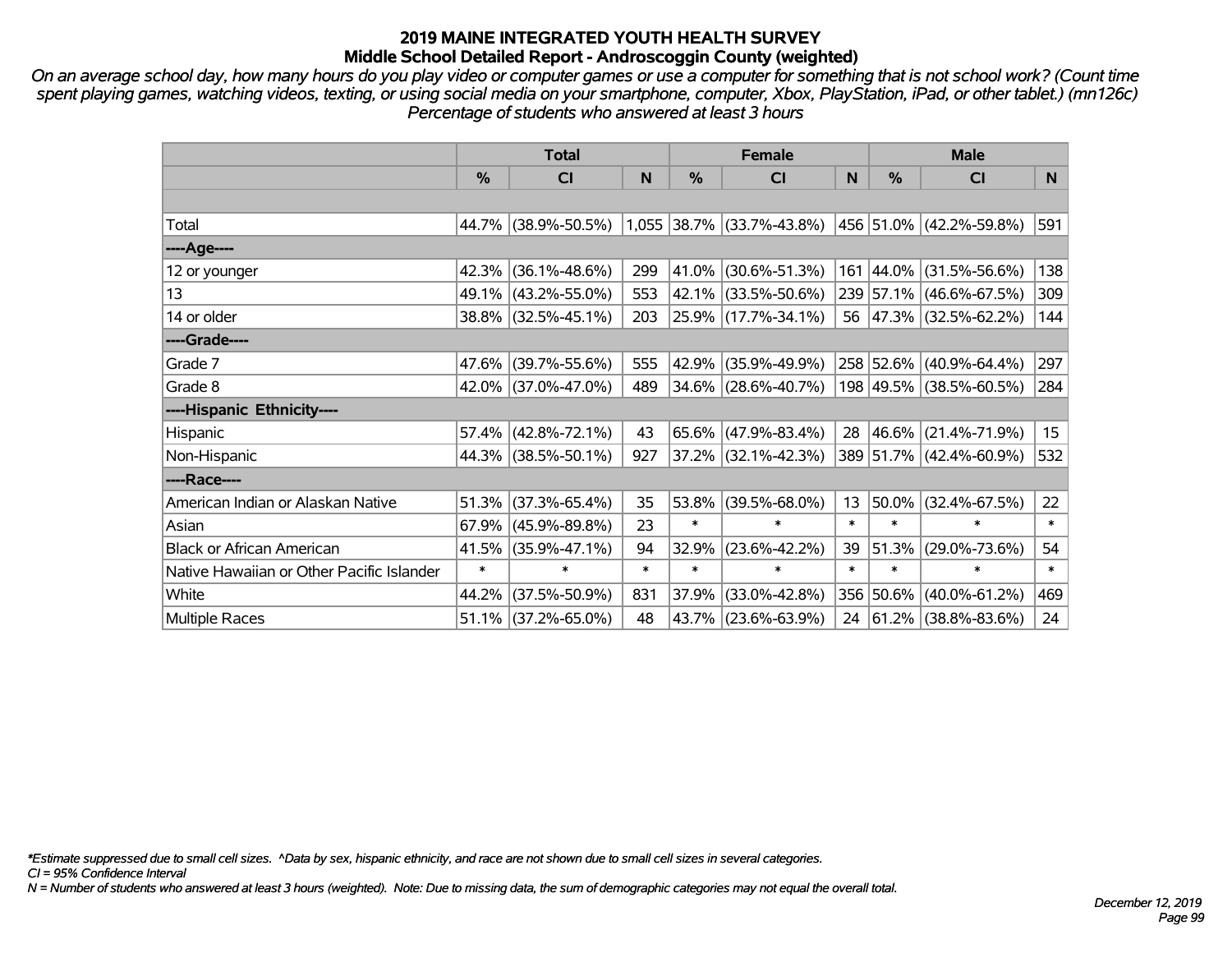*On an average school day, how many hours do you play video or computer games or use a computer for something that is not school work? (Count time spent playing games, watching videos, texting, or using social media on your smartphone, computer, Xbox, PlayStation, iPad, or other tablet.) (mn126c\_2) Percentage of students who answered 2 or fewer hours*

|                                           | <b>Total</b>  |                                                                       |        |        | <b>Female</b>             | <b>Male</b> |               |                         |                  |
|-------------------------------------------|---------------|-----------------------------------------------------------------------|--------|--------|---------------------------|-------------|---------------|-------------------------|------------------|
|                                           | $\frac{0}{0}$ | CI                                                                    | N      | $\%$   | <b>CI</b>                 | N           | $\frac{0}{0}$ | <b>CI</b>               | N                |
|                                           |               |                                                                       |        |        |                           |             |               |                         |                  |
| Total                                     |               | 55.3% (49.5%-61.1%) 1,304 61.3% (56.2%-66.3%) 721 49.0% (40.2%-57.8%) |        |        |                           |             |               |                         | 568              |
| ----Age----                               |               |                                                                       |        |        |                           |             |               |                         |                  |
| 12 or younger                             | 57.7%         | $(51.4\% - 63.9\%)$                                                   | 408    |        | $59.0\%$ (48.7%-69.4%)    |             |               | 232 56.0% (43.4%-68.5%) | 176              |
| 13                                        |               | $50.9\%$ (45.0%-56.8%)                                                | 572    |        | $57.9\%$ (49.4%-66.5%)    |             |               | 329 42.9% (32.5%-53.4%) | 232              |
| 14 or older                               |               | $61.2\%$ (54.9%-67.5%)                                                | 320    |        | 74.1% (65.9%-82.3%)       |             |               | 160 52.7% (37.8%-67.5%) | 160              |
| ----Grade----                             |               |                                                                       |        |        |                           |             |               |                         |                  |
| Grade 7                                   |               | $52.4\%$ (44.4%-60.3%)                                                | 611    |        | $57.1\%$ (50.1%-64.1%)    |             |               | 343 47.4% (35.6%-59.1%) | 268              |
| Grade 8                                   |               | 58.0% (53.0%-63.0%)                                                   | 675    |        | 65.4% (59.3%-71.4%)       |             |               | 374 50.5% (39.5%-61.5%) | 290              |
| ----Hispanic Ethnicity----                |               |                                                                       |        |        |                           |             |               |                         |                  |
| Hispanic                                  | 42.6%         | $(27.9\% - 57.2\%)$                                                   | 32     |        | $34.4\%$ (16.6%-52.1%)    | 14          |               | 53.4% (28.1%-78.6%)     | 17               |
| Non-Hispanic                              |               | 55.7% (49.9%-61.5%)                                                   |        |        | 1,166 62.8% (57.7%-67.9%) |             |               | 657 48.3% (39.1%-57.6%) | 498              |
| ----Race----                              |               |                                                                       |        |        |                           |             |               |                         |                  |
| American Indian or Alaskan Native         |               | 48.7% (34.6%-62.7%)                                                   | 33     |        | 46.2% (32.0%-60.5%)       | 11          | 50.0%         | $(32.5\% - 67.6\%)$     | 22               |
| Asian                                     | 32.1%         | $(10.2\% - 54.1\%)$                                                   | 11     | $\ast$ | $\ast$                    | $\ast$      | $\ast$        | $\ast$                  | $\ast$           |
| <b>Black or African American</b>          | 58.5%         | $(52.9\% - 64.1\%)$                                                   | 132    | 67.1%  | $(57.8\% - 76.4\%)$       | 81          | 48.7%         | $(26.4\% - 71.0\%)$     | 51               |
| Native Hawaiian or Other Pacific Islander | $\ast$        | $\ast$                                                                | $\ast$ | $\ast$ | $\ast$                    | $\ast$      | $\ast$        | $\ast$                  | $\ast$           |
| White                                     | 55.8%         | $(49.1\% - 62.5\%)$                                                   | 1,050  | 62.1%  | $(57.2\% - 67.0\%)$       | 582         | 49.4%         | $(38.8\% - 60.0\%)$     | 457              |
| <b>Multiple Races</b>                     |               | 48.9% (35.0%-62.8%)                                                   | 46     |        | $56.3\%$ (36.1%-76.4%)    | 30          |               | 38.8% (16.4%-61.2%)     | 15 <sub>15</sub> |

*\*Estimate suppressed due to small cell sizes. ^Data by sex, hispanic ethnicity, and race are not shown due to small cell sizes in several categories.*

*CI = 95% Confidence Interval*

*N = Number of students who answered 2 or fewer hours (weighted). Note: Due to missing data, the sum of demographic categories may not equal the overall total.*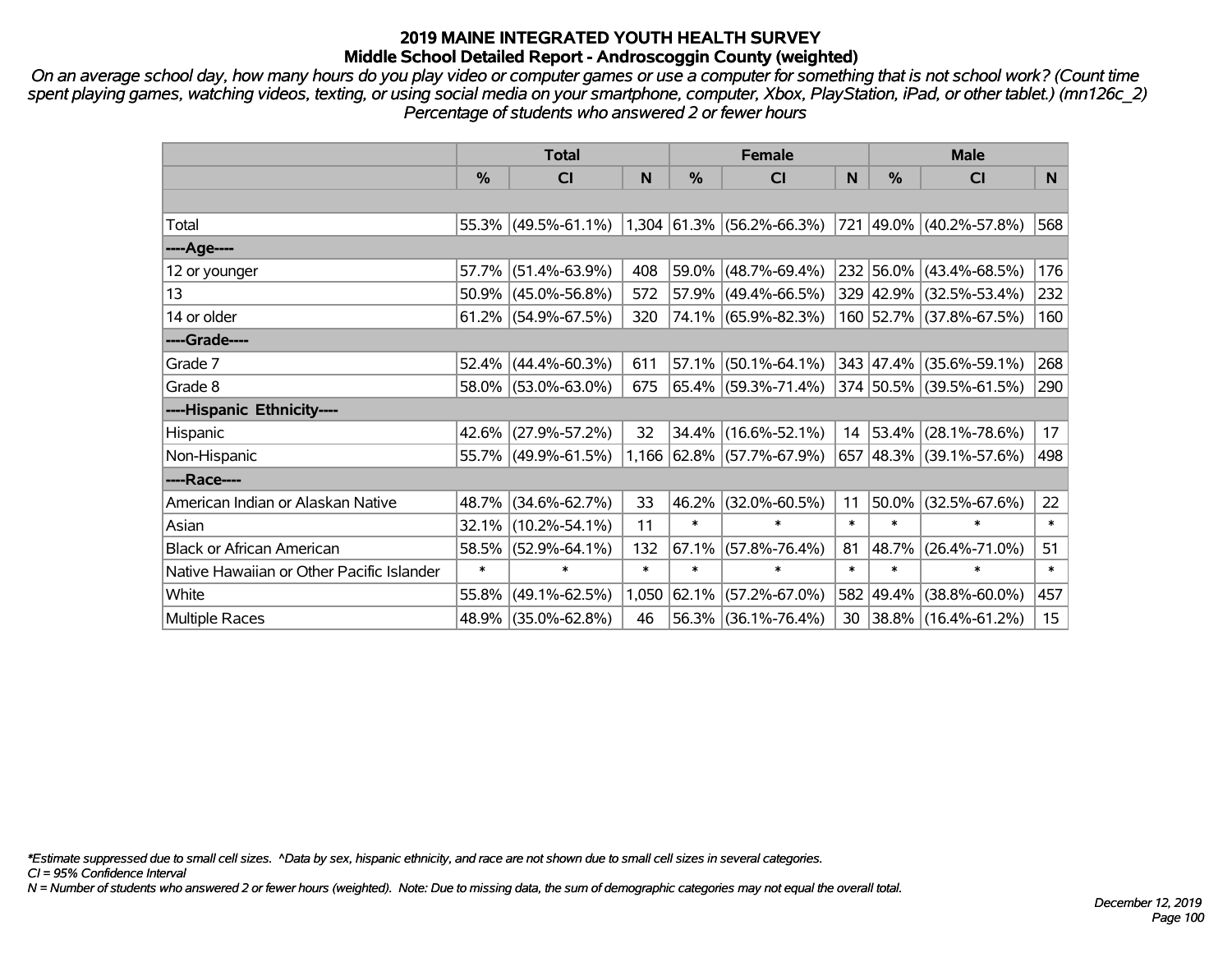*Percentage of students watching 2 or fewer hours of combined screen time (tv, video games, computer) per day on an average school day (mnscreen)*

|                                           | <b>Total</b>  |                     |        |           | <b>Female</b>           | <b>Male</b> |           |                             |                 |
|-------------------------------------------|---------------|---------------------|--------|-----------|-------------------------|-------------|-----------|-----------------------------|-----------------|
|                                           | $\frac{0}{0}$ | <b>CI</b>           | N      | %         | <b>CI</b>               | N           | %         | <b>CI</b>                   | N.              |
|                                           |               |                     |        |           |                         |             |           |                             |                 |
| Total                                     |               | 24.1% (20.5%-27.7%) |        |           | 564 26.7% (23.6%-29.7%) |             |           | 310 21.0% (15.8%-26.2%)     | 242             |
| ----Age----                               |               |                     |        |           |                         |             |           |                             |                 |
| 12 or younger                             | $25.0\%$      | $(18.6\% - 31.4\%)$ |        |           | 174 20.9% (12.0%-29.7%) | 80          | 30.2%     | $(22.6\% - 37.7\%)$         | 94              |
| 13                                        |               | 22.7% (17.5%-27.9%) |        |           | 253 27.4% (21.3%-33.4%) |             | 154 17.0% | $(9.5\% - 24.4\%)$          | 91              |
| 14 or older                               |               | 25.4% (22.4%-28.4%) |        |           | 133 35.0% (23.3%-46.7%) | 76          |           | 18.8% (14.0%-23.6%)         | 57              |
| ----Grade----                             |               |                     |        |           |                         |             |           |                             |                 |
| Grade 7                                   | 24.0%         | $(17.7\% - 30.2\%)$ |        | 276 23.8% | $(15.7\% - 31.8\%)$     | 140         | 24.2%     | $(16.8\% - 31.6\%)$         | 135             |
| Grade 8                                   |               | 24.3% (21.3%-27.2%) |        |           | 281 29.9% (25.0%-34.8%) |             |           | 169   18.0%   (11.8%-24.3%) | 104             |
| ----Hispanic Ethnicity----                |               |                     |        |           |                         |             |           |                             |                 |
| Hispanic                                  | 22.0%         | $(8.4\% - 35.6\%)$  | 16     | 14.0%     | $(3.1\% - 24.8\%)$      | 6           | 32.7%     | $(2.0\% - 63.4\%)$          | 10 <sup>°</sup> |
| Non-Hispanic                              |               | 23.4% (19.3%-27.4%) |        |           | 485 27.6% (24.5%-30.6%) | 284         |           | $18.8\%$ (12.4%-25.1%)      | 193             |
| ----Race----                              |               |                     |        |           |                         |             |           |                             |                 |
| American Indian or Alaskan Native         | 29.8%         | $(13.6\% - 46.0\%)$ | 19     | 29.7%     | $(16.2\% - 43.2\%)$     | 7           | 29.8%     | $(8.4\% - 51.3\%)$          | 12 <sup>2</sup> |
| Asian                                     | $\ast$        | $\ast$              | $\ast$ | $\ast$    | $\ast$                  | $\ast$      | $\ast$    | $\ast$                      | $\ast$          |
| <b>Black or African American</b>          | 29.7%         | $(24.9\% - 34.6\%)$ | 67     | 30.3%     | $(27.1\% - 33.5\%)$     | 36          | 29.1%     | $(21.0\% - 37.2\%)$         | 31              |
| Native Hawaiian or Other Pacific Islander | $\ast$        | $\ast$              | $\ast$ | $\ast$    | $\ast$                  | $\ast$      | $\ast$    | $\ast$                      | $\ast$          |
| White                                     | 23.4%         | $(18.4\% - 28.3\%)$ | 436    | 26.0%     | $(23.2\% - 28.8\%)$     | 240         | 20.3%     | $(12.0\% - 28.7\%)$         | 188             |
| <b>Multiple Races</b>                     | 20.0%         | $(6.8\% - 33.2\%)$  | 19     | $\ast$    | $\ast$                  | $\ast$      | $\ast$    | $\ast$                      | $\ast$          |

*\*Estimate suppressed due to small cell sizes. ^Data by sex, hispanic ethnicity, and race are not shown due to small cell sizes in several categories.*

*CI = 95% Confidence Interval*

*N = Number of students watching 2 or fewer hours of combined screen time (tv, video games, computer) per day on an average school day (weighted). Note: Due to missing data, the sum of demographic categories may not equal the overall total.*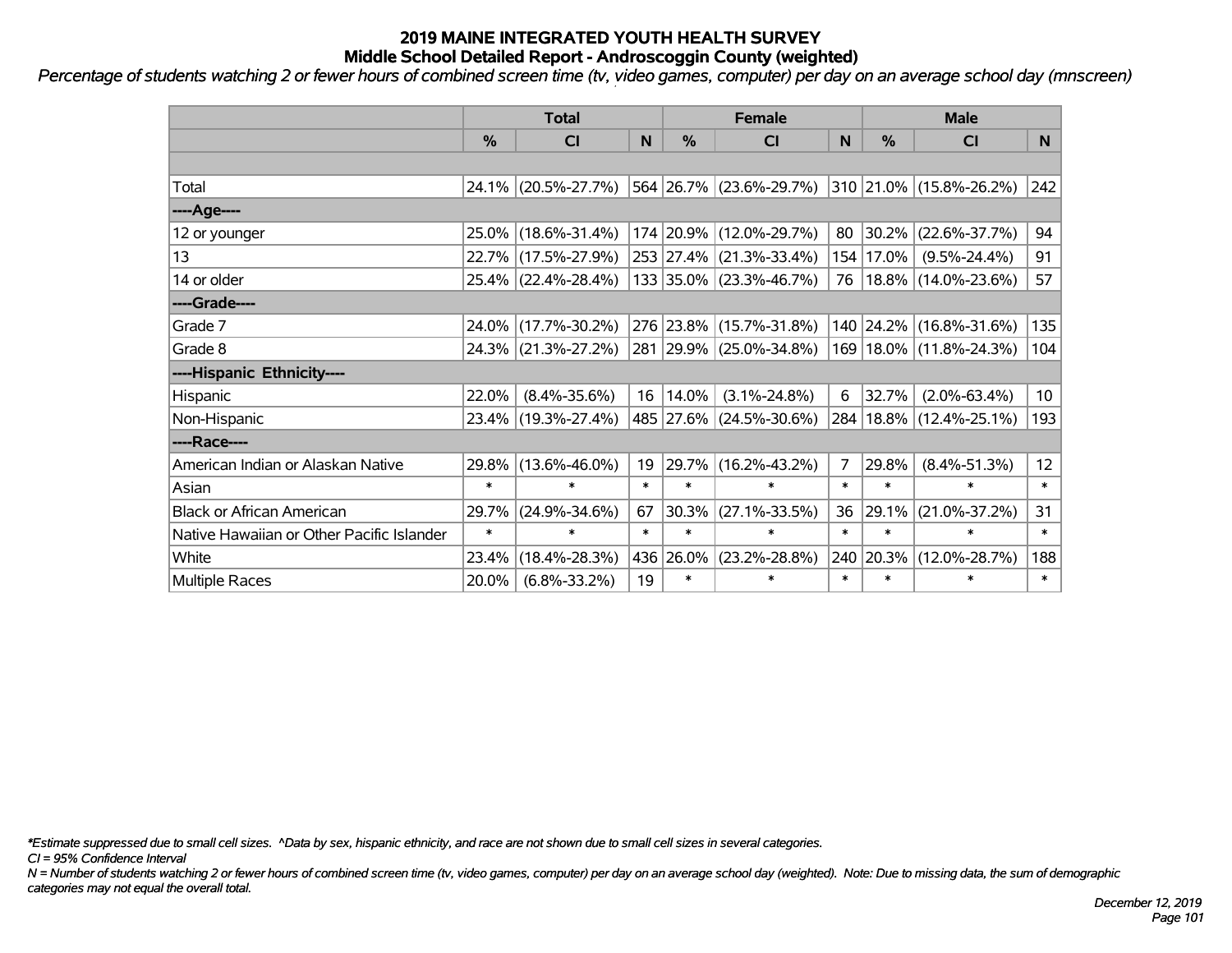*In an average week when you are in school, on how many days do you go to physical education (PE) classes? (mn127) Percentage of students who answered at least 1 day*

|                                           | <b>Total</b>  |                        |        | <b>Female</b> |                             |        | <b>Male</b>   |                         |        |
|-------------------------------------------|---------------|------------------------|--------|---------------|-----------------------------|--------|---------------|-------------------------|--------|
|                                           | $\frac{0}{0}$ | CI                     | N      | %             | <b>CI</b>                   | N      | $\frac{0}{0}$ | <b>CI</b>               | N.     |
|                                           |               |                        |        |               |                             |        |               |                         |        |
| Total                                     |               | $66.6\%$ (53.3%-79.8%) |        |               | $1,521$ 66.7% (52.3%-81.2%) |        |               | 747 66.5% (54.0%-79.0%) | 761    |
| ----Age----                               |               |                        |        |               |                             |        |               |                         |        |
| 12 or younger                             | 67.4%         | $(50.3\% - 84.5\%)$    | 459    | 69.7%         | $(53.9\% - 85.5\%)$         |        |               | 260 64.6% (46.1%-83.2%) | 198    |
| 13                                        |               | 66.2% (52.5%-79.9%)    | 727    |               | $64.9\%$ (49.7%-80.2%)      |        |               | 350 67.8% (54.8%-80.7%) | 372    |
| 14 or older                               |               | $66.2\%$ (52.1%-80.2%) | 331    |               | 66.1% (48.7%-83.4%)         |        |               | 137 65.9% (53.0%-78.7%) | 188    |
| ----Grade----                             |               |                        |        |               |                             |        |               |                         |        |
| Grade 7                                   | 69.2%         | $(52.5\% - 85.9\%)$    | 756    |               | 69.7% (53.1%-86.3%)         |        |               | 390 68.5% (51.6%-85.4%) | 364    |
| Grade 8                                   |               | $64.0\%$ (48.9%-79.2%) | 733    |               | 63.8% (47.2%-80.5%)         |        |               | 349 64.4% (49.9%-79.0%) | 377    |
| ----Hispanic Ethnicity----                |               |                        |        |               |                             |        |               |                         |        |
| Hispanic                                  | 63.0%         | $(51.9\% - 74.1\%)$    | 57     | 57.2%         | $(46.2\% - 68.1\%)$         | 29     | $68.9\%$      | $(54.4\% - 83.4\%)$     | 26     |
| Non-Hispanic                              |               | 66.4% (52.6%-80.1%)    |        |               | 1,351 66.9% (52.1%-81.7%)   |        |               | 665 66.0% (52.9%-79.2%) | 677    |
| ----Race----                              |               |                        |        |               |                             |        |               |                         |        |
| American Indian or Alaskan Native         |               | $65.0\%$ (43.5%-86.5%) | 42     | 47.2%         | $(20.9\% - 73.4\%)$         | 13     | 77.6%         | $(58.2\% - 97.1\%)$     | 28     |
| Asian                                     | 68.5%         | $(42.5\% - 94.6\%)$    | 23     | $\ast$        | $\ast$                      | $\ast$ | $\ast$        | $\ast$                  | $\ast$ |
| <b>Black or African American</b>          | 64.1%         | $(53.0\% - 75.2\%)$    | 120    | 66.2%         | $(51.6\% - 80.8\%)$         | 67     | 61.3%         | $(53.1\% - 69.4\%)$     | 52     |
| Native Hawaiian or Other Pacific Islander | $\ast$        | $\ast$                 | $\ast$ | $\ast$        | $\ast$                      | $\ast$ | $\ast$        | $\ast$                  | $\ast$ |
| White                                     | 67.3%         | $(53.9\% - 80.7\%)$    | 1,232  | 67.6%         | $(53.2\% - 82.0\%)$         | 599    | 67.0%         | $(54.1\% - 79.9\%)$     | 624    |
| Multiple Races                            |               | 57.9% (43.1%-72.6%)    | 57     |               | 58.9% (40.5%-77.3%)         | 35     |               | 56.3% (35.0%-77.6%)     | 22     |

*\*Estimate suppressed due to small cell sizes. ^Data by sex, hispanic ethnicity, and race are not shown due to small cell sizes in several categories.*

*CI = 95% Confidence Interval*

*N = Number of students who answered at least 1 day (weighted). Note: Due to missing data, the sum of demographic categories may not equal the overall total.*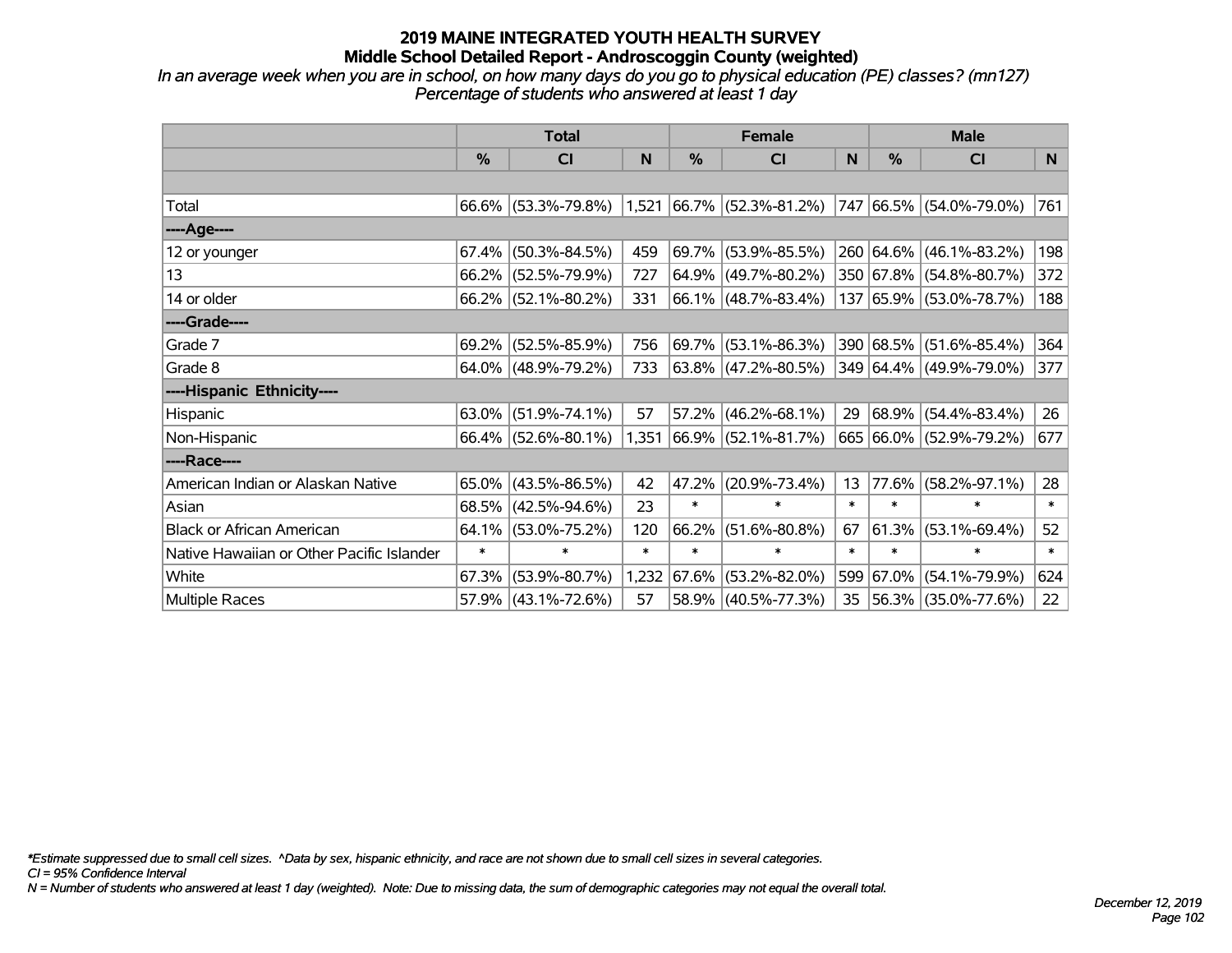*Percentage of students who attended physical education (PE) classes daily in an average week when they were in school (mndlype)*

|                                           | <b>Total</b> |                    |              |         | <b>Female</b>        |              | <b>Male</b>   |                         |              |  |
|-------------------------------------------|--------------|--------------------|--------------|---------|----------------------|--------------|---------------|-------------------------|--------------|--|
|                                           | %            | <b>CI</b>          | $\mathsf{N}$ | %       | <b>CI</b>            | $\mathsf{N}$ | $\frac{0}{0}$ | <b>CI</b>               | N            |  |
|                                           |              |                    |              |         |                      |              |               |                         |              |  |
| Total                                     | 4.2%         | $(2.5\% - 5.9\%)$  |              | 96 4.4% | $(1.9\% - 6.9\%)$    |              |               | $50 4.0\% $ (2.5%-5.6%) | 46           |  |
| ---- Age----                              |              |                    |              |         |                      |              |               |                         |              |  |
| 12 or younger                             | 3.3%         | $(1.6\% - 5.0\%)$  |              | 22 3.5% | $(1.3\% - 5.8\%)$    |              |               | $13 3.0\% $ (0.3%-5.7%) | 9            |  |
| 13                                        | 4.2%         | $(1.9\% - 6.6\%)$  |              | 47 4.6% | $(1.5\% - 7.8\%)$    |              |               | 25 3.9% (0.7%-7.2%)     | 21           |  |
| 14 or older                               | 5.3%         | $(1.2\% - 9.5\%)$  |              |         | 27 5.5% (0.0%-11.2%) |              |               | $11 5.4\% $ (1.8%-9.0%) | 15           |  |
| ----Grade----                             |              |                    |              |         |                      |              |               |                         |              |  |
| Grade 7                                   | 3.2%         | $(1.6\% - 4.8\%)$  |              | 35 2.8% | $(1.2\% - 4.4\%)$    |              |               | $16 3.6\% $ (1.2%-6.0%) | 19           |  |
| Grade 8                                   | 4.9%         | $(2.0\% - 7.8\%)$  |              |         | 56 6.2% (1.9%-10.5%) |              |               | 34 3.8% (1.9%-5.7%)     | 22           |  |
| ----Hispanic Ethnicity----                |              |                    |              |         |                      |              |               |                         |              |  |
| Hispanic                                  | $\ast$       | $\ast$             | $\ast$       | $\ast$  | $\ast$               | $\ast$       | $\ast$        | $\ast$                  | $\ast$       |  |
| Non-Hispanic                              | 4.2%         | $(2.5\% - 5.8\%)$  |              | 85 4.8% | $(2.2\% - 7.3\%)$    |              | 47 3.6%       | $(2.4\% - 4.8\%)$       | 37           |  |
| ----Race----                              |              |                    |              |         |                      |              |               |                         |              |  |
| American Indian or Alaskan Native         | 9.8%         | $(2.9\% - 16.7\%)$ | 6            | $\ast$  | $\ast$               | $\ast$       | $\ast$        | $\ast$                  | $\ast$       |  |
| Asian                                     | $\ast$       | $\ast$             | $\ast$       | $\ast$  | $\ast$               | $\ast$       | $\ast$        | $\ast$                  | $\ast$       |  |
| <b>Black or African American</b>          | 7.6%         | $(5.1\% - 10.2\%)$ | 14           | $\ast$  | $\ast$               | $\ast$       | $\ast$        | $\ast$                  | $\ast$       |  |
| Native Hawaiian or Other Pacific Islander | $\ast$       | $\ast$             | $\ast$       | $\ast$  | $\ast$               | $\ast$       | $\ast$        | $\ast$                  | $\ast$       |  |
| White                                     | 3.5%         | $(1.4\% - 5.5\%)$  |              | 63 4.0% | $(1.2\% - 6.8\%)$    |              | 35 3.0%       | $(1.5\% - 4.5\%)$       | 28           |  |
| Multiple Races                            | $\ast$       | $\ast$             | $\ast$       | $\ast$  | $\ast$               | $\ast$       | $\ast$        | $\ast$                  | $\pmb{\ast}$ |  |

*\*Estimate suppressed due to small cell sizes. ^Data by sex, hispanic ethnicity, and race are not shown due to small cell sizes in several categories.*

*CI = 95% Confidence Interval*

*N = Number of students who attended physical education (PE) classes daily in an average week when they were in school (weighted). Note: Due to missing data, the sum of demographic categories may not equal the overall total.*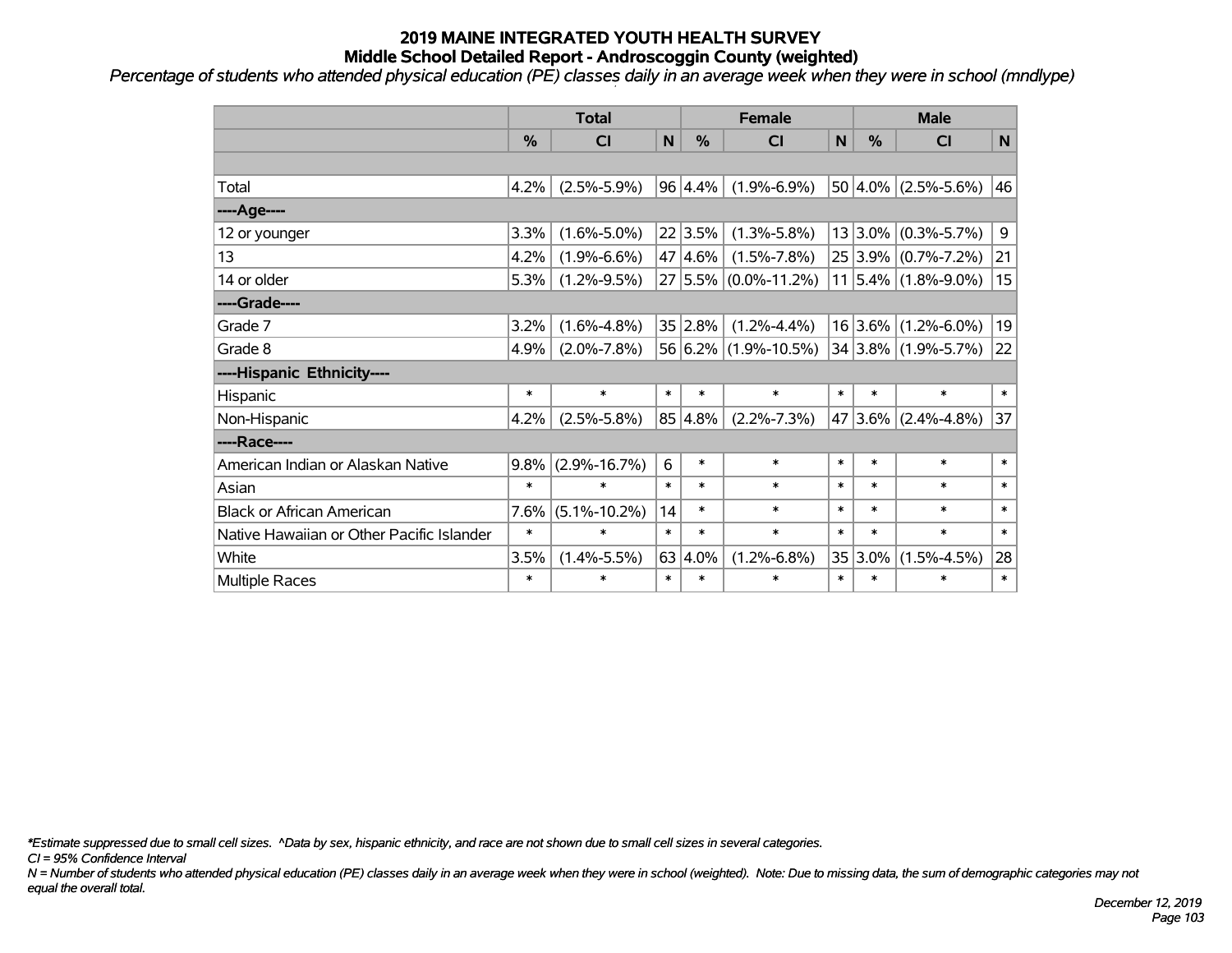*Do any of your classroom teachers provide short physical activity breaks during regular class time? (Do not count your physical education teacher.) (mn180)*

*Percentage of students who answered 'Yes'*

|                                           | <b>Total</b>  |                     |        | <b>Female</b> | <b>Male</b>                 |        |            |                              |        |
|-------------------------------------------|---------------|---------------------|--------|---------------|-----------------------------|--------|------------|------------------------------|--------|
|                                           | $\frac{0}{0}$ | <b>CI</b>           | N      | %             | <b>CI</b>                   | N      | %          | <b>CI</b>                    | N.     |
|                                           |               |                     |        |               |                             |        |            |                              |        |
| Total                                     |               | 23.0% (17.8%-28.1%) |        |               | 529   24.4%   (18.7%-30.0%) |        |            | $ 279 22.0\% $ (16.3%-27.7%) | 250    |
| ----Age----                               |               |                     |        |               |                             |        |            |                              |        |
| 12 or younger                             | 23.7%         | $(17.8\% - 29.6\%)$ |        | 164 21.8%     | $(15.6\% - 28.1\%)$         | 86     | 26.1%      | $(19.2\% - 33.1\%)$          | 78     |
| 13                                        | 27.0%         | $(22.4\% - 31.5\%)$ |        |               | 297 29.9% (25.7%-34.1%)     |        | 164 24.8%  | $(18.3\% - 31.2\%)$          | 132    |
| 14 or older                               | 13.4%         | $(3.1\% - 23.7\%)$  |        | 68   14.2%    | $(3.7\% - 24.6\%)$          |        | 28   13.0% | $(2.6\% - 23.4\%)$           | 39     |
| ----Grade----                             |               |                     |        |               |                             |        |            |                              |        |
| Grade 7                                   | 28.3%         | $(21.5\% - 35.2\%)$ |        |               | 324 28.3% (19.9%-36.7%)     | 170    | 28.3%      | $(21.9\% - 34.8\%)$          | 154    |
| Grade 8                                   |               | 17.7% (11.8%-23.5%) |        |               | 201 20.0% (14.9%-25.1%)     | 109    | $16.0\%$   | $(8.9\% - 23.1\%)$           | 92     |
| ----Hispanic Ethnicity----                |               |                     |        |               |                             |        |            |                              |        |
| Hispanic                                  | 25.7%         | $(14.4\% - 36.9\%)$ | 19     | $\ast$        | $\ast$                      | $\ast$ | $\ast$     | $\ast$                       | $\ast$ |
| Non-Hispanic                              |               | 21.9% (17.3%-26.6%) |        |               | 449 22.9% (17.9%-28.0%)     |        |            | 233 21.3% (16.1%-26.6%)      | 216    |
| ----Race----                              |               |                     |        |               |                             |        |            |                              |        |
| American Indian or Alaskan Native         | 37.2%         | $(7.6\% - 66.9\%)$  | 25     | 60.2%         | $(21.4\% - 99.0\%)$         | 15     | 24.3%      | $(0.0\% - 50.5\%)$           | 11     |
| Asian                                     | 26.5%         | $(8.8\% - 44.2\%)$  | 8      | $\ast$        | $\ast$                      | $\ast$ | $\ast$     | *                            | $\ast$ |
| <b>Black or African American</b>          | 31.8%         | $(16.6\% - 47.0\%)$ | 69     | 33.3%         | $(21.3\% - 45.4\%)$         | 38     | 30.1%      | $(9.9\% - 50.2\%)$           | 31     |
| Native Hawaiian or Other Pacific Islander | $\ast$        | $\ast$              | $\ast$ | $\ast$        | $\ast$                      | $\ast$ | $\ast$     | $\ast$                       | $\ast$ |
| White                                     | 21.7%         | $(16.5\% - 27.0\%)$ | 401    | 22.3%         | $(15.9\% - 28.8\%)$         | 206    | 21.5%      | $(15.0\% - 28.0\%)$          | 196    |
| <b>Multiple Races</b>                     | $21.0\%$      | $(13.2\% - 28.8\%)$ | 20     | $\ast$        | $\ast$                      | $\ast$ | $\ast$     | $\ast$                       | $\ast$ |

*\*Estimate suppressed due to small cell sizes. ^Data by sex, hispanic ethnicity, and race are not shown due to small cell sizes in several categories.*

*CI = 95% Confidence Interval*

*N = Number of students who answered 'Yes' (weighted). Note: Due to missing data, the sum of demographic categories may not equal the overall total.*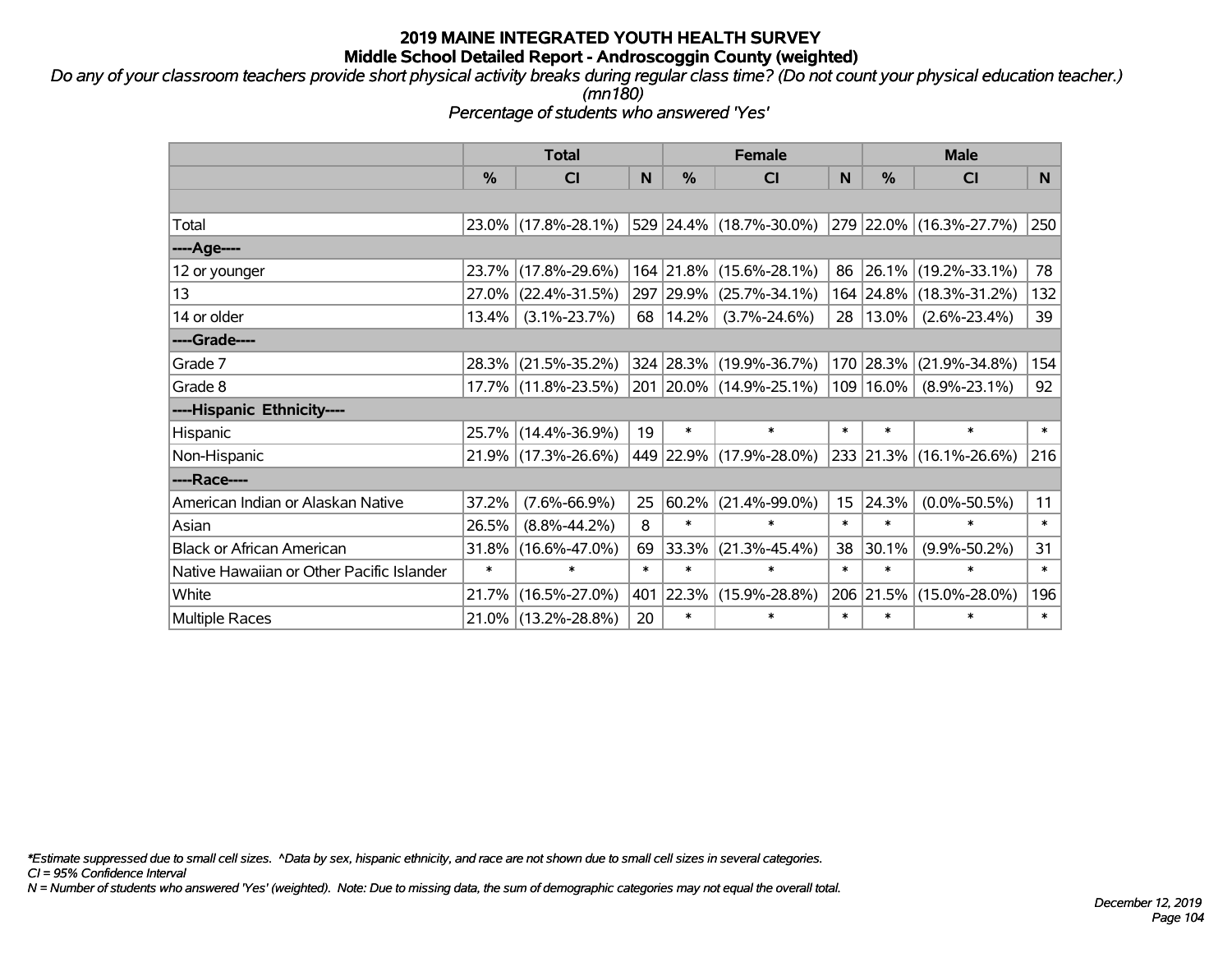*During the past 12 months, on how many sports teams did you play? (Count any teams run by your school or community groups.) (mn179) Percentage of students who answered at least one team*

|                                           | <b>Total</b>  |                        |        |               | <b>Female</b>               |        | <b>Male</b>   |                         |        |  |
|-------------------------------------------|---------------|------------------------|--------|---------------|-----------------------------|--------|---------------|-------------------------|--------|--|
|                                           | $\frac{0}{0}$ | <b>CI</b>              | N      | $\frac{0}{0}$ | <b>CI</b>                   | N      | $\frac{0}{0}$ | <b>CI</b>               | N.     |  |
|                                           |               |                        |        |               |                             |        |               |                         |        |  |
| Total                                     |               | $63.7\%$ (57.0%-70.3%) |        |               | $1,480$ 60.5% (52.3%-68.8%) | 701    |               | 67.5% (62.2%-72.8%)     | 773    |  |
| ----Age----                               |               |                        |        |               |                             |        |               |                         |        |  |
| 12 or younger                             | 62.9%         | $(54.9\% - 70.9\%)$    | 438    | 64.0%         | $(54.7\% - 73.2\%)$         |        | 250 61.6%     | $(50.6\% - 72.7\%)$     | 188    |  |
| 13                                        |               | $63.6\%$ (55.7%-71.6%) | 712    | 59.1%         | $(50.2\% - 68.1\%)$         |        |               | 332 70.2% (62.9%-77.5%) | 380    |  |
| 14 or older                               |               | 64.4% (52.9%-75.9%)    | 326    |               | 57.8% (39.8%-75.7%)         |        |               | 118 68.6% (59.0%-78.3%) | 205    |  |
| ----Grade----                             |               |                        |        |               |                             |        |               |                         |        |  |
| Grade 7                                   | 64.0%         | $(55.5\% - 72.5\%)$    | 737    | $ 61.7\% $    | $(52.6\% - 70.8\%)$         | 371    | 66.5%         | $(56.2\% - 76.8\%)$     | 365    |  |
| Grade 8                                   |               | $63.0\%$ (56.6%-69.5%) | 727    |               | 59.3% (47.3%-71.2%)         |        |               | 329 68.1% (62.0%-74.2%) | 395    |  |
| ----Hispanic Ethnicity----                |               |                        |        |               |                             |        |               |                         |        |  |
| Hispanic                                  | 67.3%         | $(54.4\% - 80.2\%)$    | 52     | 64.1%         | $(53.7\% - 74.4\%)$         | 28     | 71.8%         | $(45.1\% - 98.4\%)$     | 24     |  |
| Non-Hispanic                              |               | 62.7% (55.5%-69.9%)    |        |               | 1,295 58.7% (49.6%-67.8%)   |        |               | 605 67.5% (61.3%-73.7%) | 687    |  |
| ----Race----                              |               |                        |        |               |                             |        |               |                         |        |  |
| American Indian or Alaskan Native         | 70.0%         | $(50.4\% - 89.5\%)$    | 45     | $\ast$        | $\ast$                      | $\ast$ | $\ast$        | $\ast$                  | $\ast$ |  |
| Asian                                     | 26.6%         | $(5.5\% - 47.7\%)$     | 10     | $\ast$        | $\ast$                      | $\ast$ | $\ast$        | $\ast$                  | $\ast$ |  |
| <b>Black or African American</b>          | 59.9%         | $(49.3\% - 70.5\%)$    | 137    | 51.8%         | $(33.0\% - 70.7\%)$         | 63     | 69.1%         | $(63.9\% - 74.3\%)$     | 74     |  |
| Native Hawaiian or Other Pacific Islander | $\ast$        | $\ast$                 | $\ast$ | $\ast$        | $\ast$                      | $\ast$ | $\ast$        | $\ast$                  | $\ast$ |  |
| White                                     | 65.1%         | $(57.6\% - 72.5\%)$    | 1,201  | 61.5%         | $(53.3\% - 69.7\%)$         |        | 566 69.6%     | $(63.2\% - 76.1\%)$     | 632    |  |
| Multiple Races                            |               | 62.8% (42.8%-82.9%)    | 59     |               | 72.3% (61.9%-82.8%)         | 39     | 49.9%         | $(9.9\% - 89.8\%)$      | 20     |  |

*\*Estimate suppressed due to small cell sizes. ^Data by sex, hispanic ethnicity, and race are not shown due to small cell sizes in several categories.*

*CI = 95% Confidence Interval*

*N = Number of students who answered at least one team (weighted). Note: Due to missing data, the sum of demographic categories may not equal the overall total.*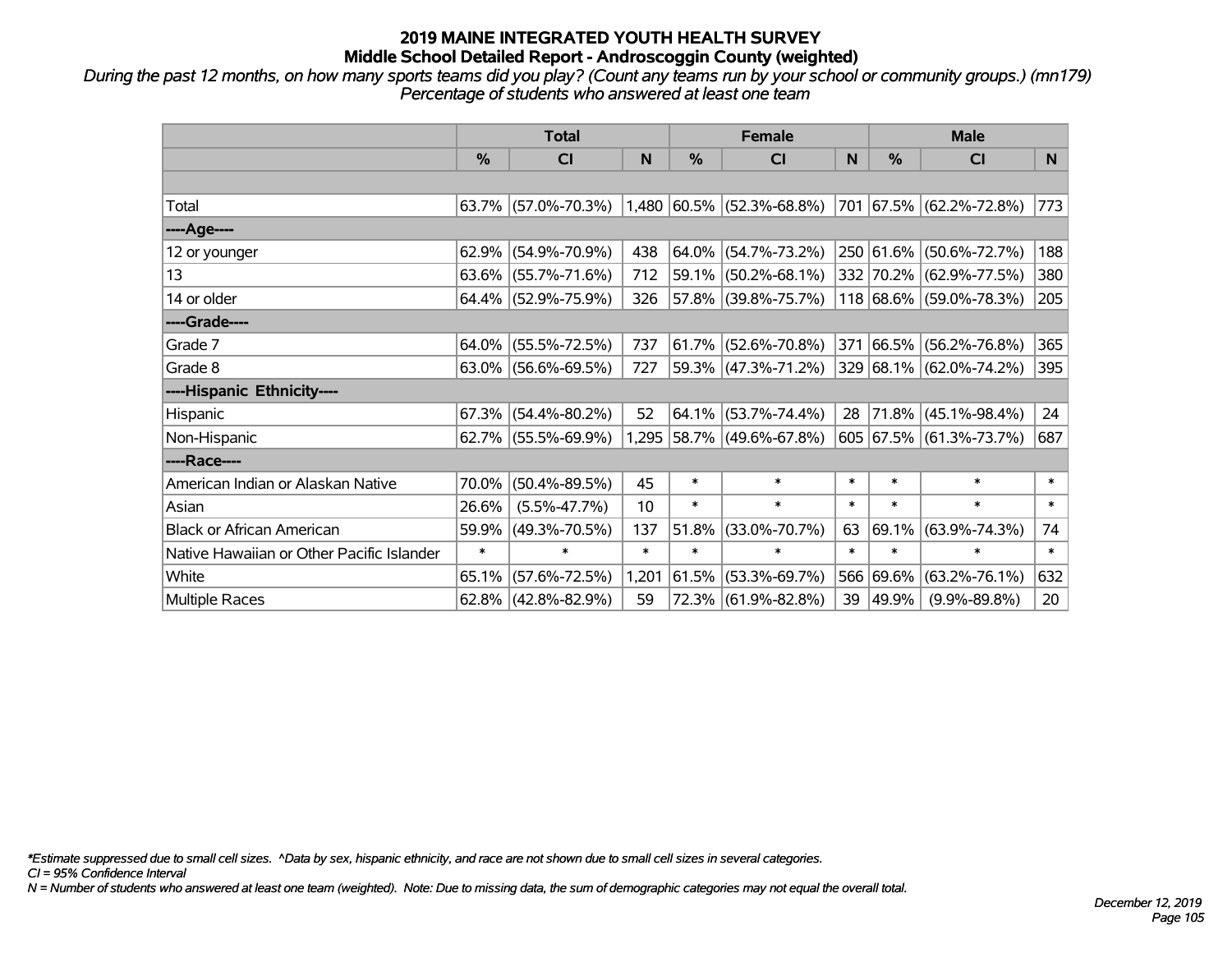#### **2019 MAINE INTEGRATED YOUTH HEALTH SURVEY Middle School Detailed Report - Androscoggin County (weighted)** *On an average school night, how many hours of sleep do you get? (mn178) Percentage of students who answered at least 8 hours*

|                                           | <b>Total</b>  |                     |        | <b>Female</b> |                                  |        | <b>Male</b> |                         |                 |
|-------------------------------------------|---------------|---------------------|--------|---------------|----------------------------------|--------|-------------|-------------------------|-----------------|
|                                           | $\frac{0}{0}$ | <b>CI</b>           | N      | %             | <b>CI</b>                        | N      | %           | <b>CI</b>               | N.              |
|                                           |               |                     |        |               |                                  |        |             |                         |                 |
| Total                                     |               | 49.0% (45.1%-52.9%) |        |               | $1,130$ $ 44.4\% $ (39.1%-49.8%) |        |             | 515 53.9% (49.8%-58.0%) | 606             |
| ----Age----                               |               |                     |        |               |                                  |        |             |                         |                 |
| 12 or younger                             | 53.4%         | $(43.8\% - 63.0\%)$ | 371    | 47.6%         | $(38.2\% - 57.1\%)$              |        |             | 188 61.1% (49.2%-72.9%) | 184             |
| 13                                        |               | 48.9% (43.0%-54.8%) | 538    | 43.8%         | $(35.6\% - 52.0\%)$              |        |             | 246 54.6% (47.5%-61.6%) | 287             |
| 14 or older                               |               | 42.9% (36.7%-49.2%) | 217    |               | 39.9% (25.7%-54.2%)              |        |             | 82 45.4% (40.1%-50.8%)  | 135             |
| ----Grade----                             |               |                     |        |               |                                  |        |             |                         |                 |
| Grade 7                                   | 53.7%         | $(46.4\% - 61.0\%)$ | 612    | 47.3%         | $(39.5\% - 55.0\%)$              |        |             | 286 60.9% (52.5%-69.3%) | 326             |
| Grade 8                                   |               | 44.1% (40.5%-47.7%) | 504    |               | 41.3% (31.9%-50.6%)              |        |             | 229 47.1% (42.5%-51.6%) | 270             |
| ----Hispanic Ethnicity----                |               |                     |        |               |                                  |        |             |                         |                 |
| Hispanic                                  | 47.0%         | $(26.9\% - 67.1\%)$ | 36     | 59.0%         | $(34.6\% - 83.5\%)$              | 26     |             | $30.7\%$ (11.1%-50.4%)  | 10 <sub>1</sub> |
| Non-Hispanic                              |               | 47.8% (43.6%-52.0%) | 974    |               | 43.3% (37.4%-49.2%)              |        |             | 444 52.6% (47.4%-57.8%) | 525             |
| ----Race----                              |               |                     |        |               |                                  |        |             |                         |                 |
| American Indian or Alaskan Native         | 51.7%         | $(27.2\% - 76.2\%)$ | 35     | 61.3%         | $(29.6\% - 93.0\%)$              | 15     | 46.3%       | $(24.9\% - 67.7\%)$     | 20              |
| Asian                                     | 26.5%         | $(4.1\% - 49.0\%)$  | 10     | $\ast$        | $\ast$                           | $\ast$ | $\ast$      | $\ast$                  | $\ast$          |
| <b>Black or African American</b>          | 57.8%         | $(48.5\% - 67.1\%)$ | 132    | 64.8%         | $(44.7\% - 84.9\%)$              | 77     | 50.2%       | $(42.9\% - 57.4\%)$     | 55              |
| Native Hawaiian or Other Pacific Islander | $\ast$        | $\ast$              | $\ast$ | $\ast$        | $\ast$                           | $\ast$ | $\ast$      | $\ast$                  | $\ast$          |
| White                                     | 48.4%         | $(44.2\% - 52.5\%)$ | 883    | 41.8%         | $(37.5\% - 46.2\%)$              |        | 386 55.4%   | $(49.3\% - 61.4\%)$     | 492             |
| Multiple Races                            |               | 43.1% (36.7%-49.5%) | 38     | 39.0%         | $(24.5\% - 53.5\%)$              | 19     |             | 48.2% (32.1%-64.3%)     | 19              |

*\*Estimate suppressed due to small cell sizes. ^Data by sex, hispanic ethnicity, and race are not shown due to small cell sizes in several categories.*

*CI = 95% Confidence Interval*

*N = Number of students who answered at least 8 hours (weighted). Note: Due to missing data, the sum of demographic categories may not equal the overall total.*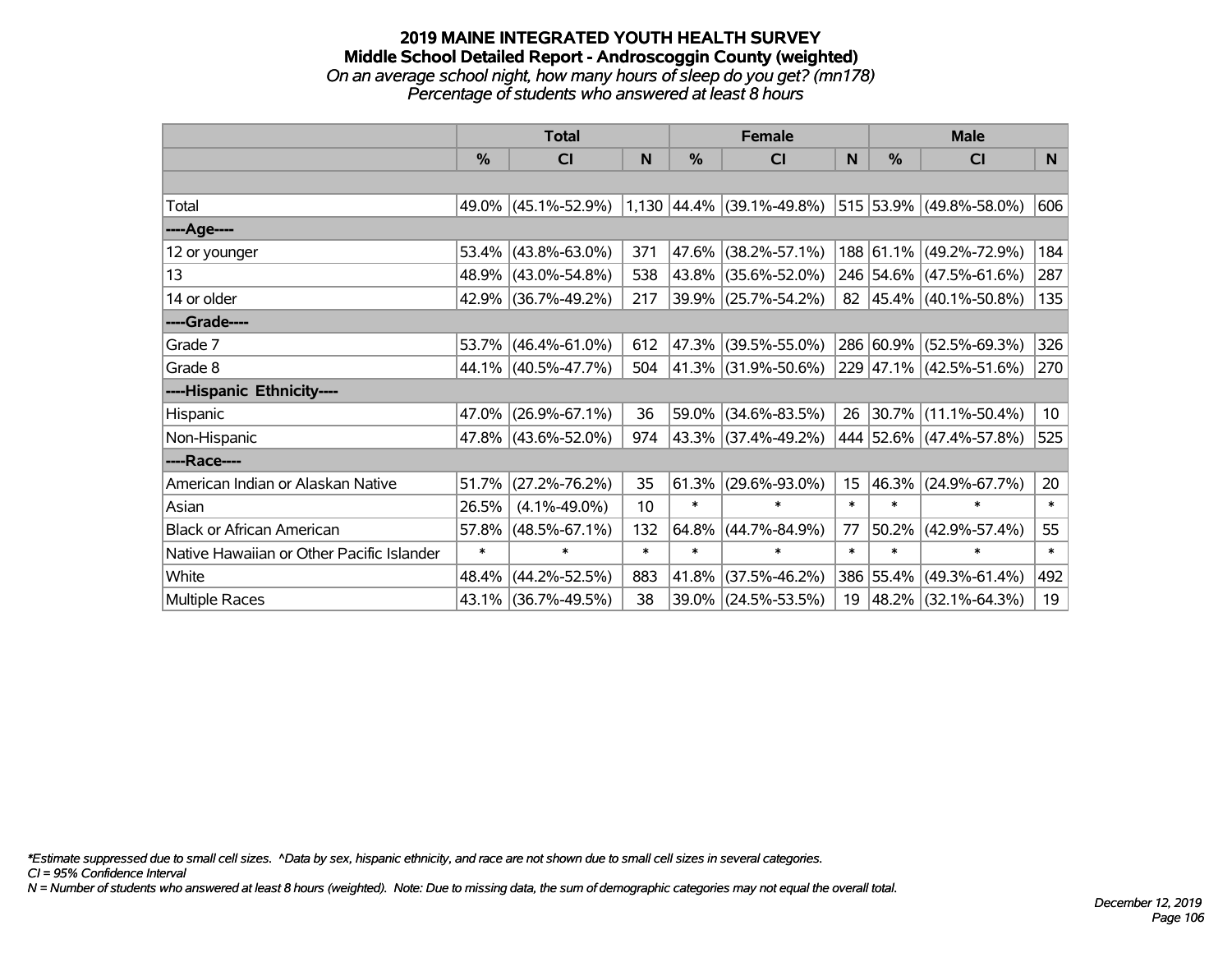#### **2019 MAINE INTEGRATED YOUTH HEALTH SURVEY Middle School Detailed Report - Androscoggin County (weighted)** *During the past 12 months, how would you describe your grades in school? (mn171) Percentage of students who answered 'Mostly A's' or 'Mostly B's'*

|                                           | <b>Total</b> |                      |        |        | <b>Female</b>               |        | <b>Male</b> |                      |        |  |
|-------------------------------------------|--------------|----------------------|--------|--------|-----------------------------|--------|-------------|----------------------|--------|--|
|                                           | %            | CI                   | N      | %      | <b>CI</b>                   | N      | %           | <b>CI</b>            | N      |  |
|                                           |              |                      |        |        |                             |        |             |                      |        |  |
| Total                                     | 69.8%        | $(63.1\% - 76.6\%)$  |        |        | 1,586 69.4% (63.5%-75.3%)   |        | 789 70.4%   | $(62.7\% - 78.1\%)$  | 782    |  |
| ----Age----                               |              |                      |        |        |                             |        |             |                      |        |  |
| 12 or younger                             | 69.9%        | $(62.7\% - 77.1\%)$  | 474    | 72.5%  | $(63.3\% - 81.6\%)$         | 277    | 66.6%       | $(57.3\% - 75.9\%)$  | 197    |  |
| 13                                        | 70.4%        | $(61.5\% - 79.3\%)$  | 761    | 69.9%  | $(61.0\% - 78.8\%)$         |        | 382 71.5%   | $(62.0\% - 81.0\%)$  | 370    |  |
| 14 or older                               | 68.3%        | $(61.2\% - 75.5\%)$  | 348    |        | 62.3% (55.4%-69.3%)         |        | 130 72.2%   | $(63.2\% - 81.3\%)$  | 215    |  |
| ----Grade----                             |              |                      |        |        |                             |        |             |                      |        |  |
| Grade 7                                   | 68.6%        | $(61.9\% - 75.3\%)$  | 767    | 68.5%  | $(59.1\% - 77.9\%)$         | 399    | 68.7%       | $(61.1\% - 76.4\%)$  | 368    |  |
| Grade 8                                   | 71.2%        | $(64.1\% - 78.4\%)$  | 806    |        | 70.3% (63.0%-77.6%)         |        | 389 72.4%   | $(63.6\% - 81.1\%)$  | 405    |  |
| ----Hispanic Ethnicity----                |              |                      |        |        |                             |        |             |                      |        |  |
| Hispanic                                  | 67.9%        | $(44.0\% - 91.7\%)$  | 55     | 65.0%  | $(46.4\% - 83.6\%)$         | 30     | 71.7%       | $(38.8\% - 100.0\%)$ | 25     |  |
| Non-Hispanic                              | 70.3%        | $(64.4\% - 76.1\%)$  |        |        | $1,416$ 69.9% (64.4%-75.3%) | 703    | 70.8%       | $(64.6\% - 77.0\%)$  | 701    |  |
| ----Race----                              |              |                      |        |        |                             |        |             |                      |        |  |
| American Indian or Alaskan Native         | 60.1%        | $(46.7\% - 73.5\%)$  | 41     | 46.9%  | $(9.4\% - 84.3\%)$          | 11     | 67.6%       | $(51.4\% - 83.8\%)$  | 29     |  |
| Asian                                     | 69.8%        | $(35.1\% - 100.0\%)$ | 25     | $\ast$ | $\ast$                      | $\ast$ | $\ast$      | $\ast$               | $\ast$ |  |
| <b>Black or African American</b>          | 76.8%        | $(69.0\% - 84.6\%)$  | 168    | 81.3%  | $(77.5\% - 85.0\%)$         | 94     | 71.8%       | $(58.5\% - 85.0\%)$  | 74     |  |
| Native Hawaiian or Other Pacific Islander | $\ast$       | $\ast$               | $\ast$ | $\ast$ | ∗                           | $\ast$ | $\ast$      | $\ast$               | $\ast$ |  |
| White                                     | 71.0%        | $(63.6\% - 78.5\%)$  | 1,282  | 69.6%  | $(61.8\% - 77.5\%)$         | 628    | 72.6%       | $(64.3\% - 80.8\%)$  | 643    |  |
| Multiple Races                            | 47.3%        | $(23.2\% - 71.4\%)$  | 43     | 52.7%  | $(24.6\% - 80.8\%)$         | 27     | 40.2%       | $(12.7\% - 67.7\%)$  | 16     |  |

*\*Estimate suppressed due to small cell sizes. ^Data by sex, hispanic ethnicity, and race are not shown due to small cell sizes in several categories.*

*CI = 95% Confidence Interval*

*N = Number of students who answered 'Mostly A's' or 'Mostly B's' (weighted). Note: Due to missing data, the sum of demographic categories may not equal the overall total.*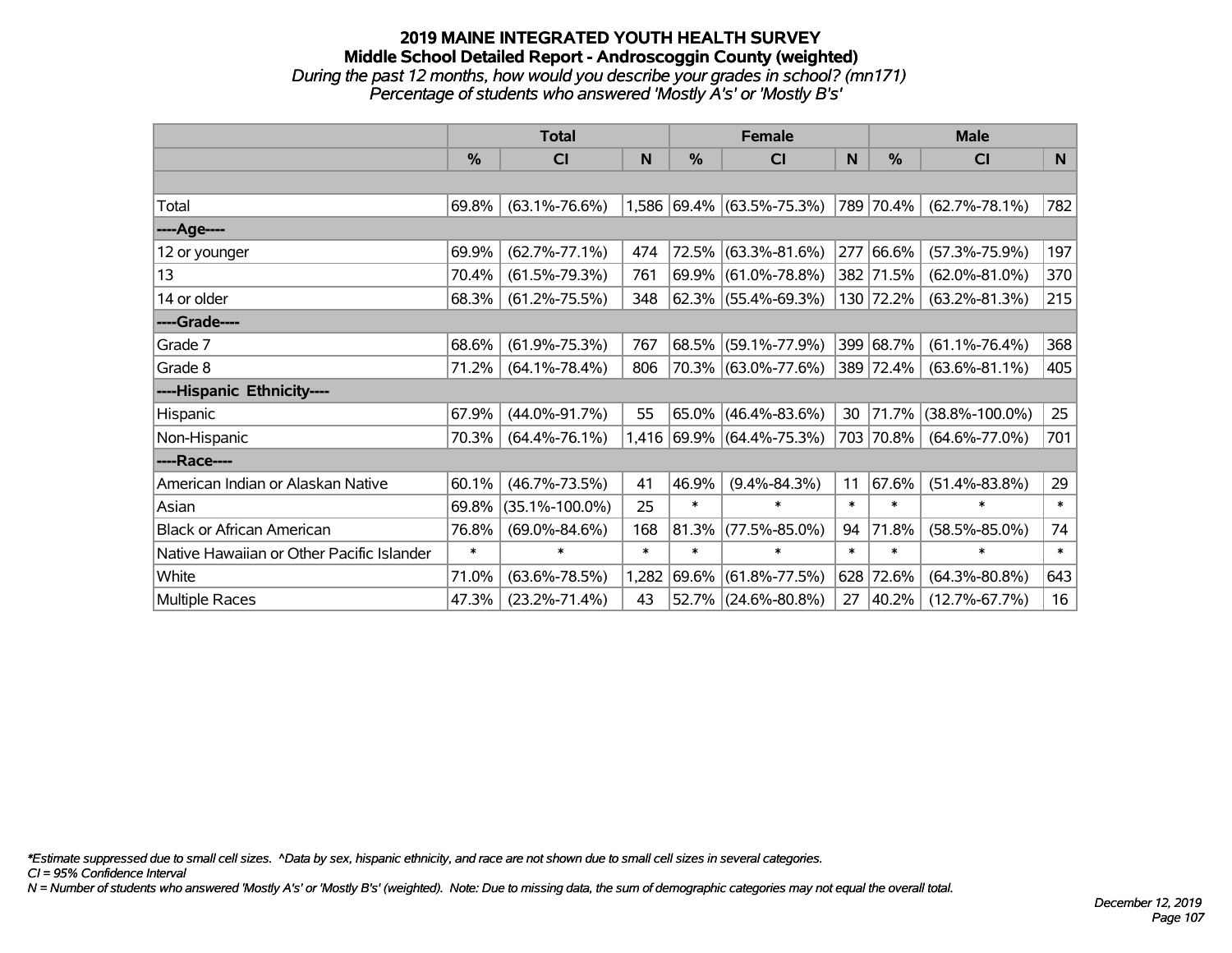*During an average week, how many hours do you spend in clubs or organizations (other than sports) outside of regular school hours? (mn146) Percentage of students who answered at least 1 hour*

|                                           | <b>Total</b> |                        |        |           | <b>Female</b>            | <b>Male</b> |           |                         |        |
|-------------------------------------------|--------------|------------------------|--------|-----------|--------------------------|-------------|-----------|-------------------------|--------|
|                                           | $\%$         | <b>CI</b>              | N      | $\%$      | <b>CI</b>                | N           | $\%$      | <b>CI</b>               | N.     |
|                                           |              |                        |        |           |                          |             |           |                         |        |
| Total                                     |              | 38.1% (33.9%-42.2%)    |        |           | 884 40.3% (32.5%-48.1%)  |             |           | 469 35.4% (29.1%-41.8%) | 403    |
| ---- Age----                              |              |                        |        |           |                          |             |           |                         |        |
| 12 or younger                             | 35.4%        | $(26.3\% - 44.5\%)$    |        |           | 247 43.5% (31.5%-55.6%)  |             |           | 171 24.9% (16.1%-33.7%) | 76     |
| 13                                        |              | $40.4\%$ (34.8%-46.0%) |        |           | 448 37.5% (26.5%-48.6%)  |             |           | 212 43.1% (37.3%-48.9%) | 227    |
| 14 or older                               |              | 36.1% (25.7%-46.6%)    |        |           | 185 41.7% (36.1%-47.3%)  |             |           | 86 32.7% (18.5%-46.9%)  | 100    |
| ----Grade----                             |              |                        |        |           |                          |             |           |                         |        |
| Grade 7                                   | 37.7%        | $(32.9\% - 42.4\%)$    |        | 432 43.9% | $(35.8\% - 52.1\%)$      |             | 266 30.7% | $(25.0\% - 36.4\%)$     | 166    |
| Grade 8                                   |              | 37.8% (33.0%-42.6%)    |        |           | 436 36.3% (27.4%-45.3%)  |             |           | 203 39.1% (31.3%-47.0%) | 226    |
| ----Hispanic Ethnicity----                |              |                        |        |           |                          |             |           |                         |        |
| Hispanic                                  |              | 44.7% (23.3%-66.0%)    | 36     |           | $ 42.7\% $ (29.5%-56.0%) | 20          | 47.2%     | $(11.9\% - 82.6\%)$     | 16     |
| Non-Hispanic                              |              | 38.5% (33.5%-43.5%)    |        |           | 791 40.4% (31.3%-49.5%)  |             |           | 415 36.5% (30.7%-42.3%) | 369    |
| ----Race----                              |              |                        |        |           |                          |             |           |                         |        |
| American Indian or Alaskan Native         |              | $36.0\%$ (27.1%-45.0%) | 24     |           | 53.7% (35.4%-72.1%)      | 13          | 26.1%     | $(18.5\% - 33.6\%)$     | 11     |
| Asian                                     |              | $51.8\%$ (17.3%-86.3%) | 19     | 54.5%     | $(20.8\% - 88.3\%)$      | 11          | 48.6%     | $(1.0\% - 96.1\%)$      | 8      |
| <b>Black or African American</b>          |              | 35.7% (30.8%-40.6%)    | 82     | 38.0%     | $(34.5\% - 41.4\%)$      | 46          | 33.2%     | $(25.7\% - 40.7\%)$     | 36     |
| Native Hawaiian or Other Pacific Islander | $\ast$       | $\ast$                 | $\ast$ | $\ast$    | $\ast$                   | $\ast$      | $\ast$    | $\ast$                  | $\ast$ |
| White                                     | 37.9%        | $(32.5\% - 43.3\%)$    | 696    | 39.0%     | $(29.9\% - 48.0\%)$      | 359         | 36.7%     | $(29.1\% - 44.3\%)$     | 329    |
| <b>Multiple Races</b>                     |              | 42.8% (17.3%-68.3%)    | 39     |           | 55.2% (28.1%-82.2%)      | 28          | 26.7%     | $(0.0\% - 57.1\%)$      | 11     |

*\*Estimate suppressed due to small cell sizes. ^Data by sex, hispanic ethnicity, and race are not shown due to small cell sizes in several categories.*

*CI = 95% Confidence Interval*

*N = Number of students who answered at least 1 hour (weighted). Note: Due to missing data, the sum of demographic categories may not equal the overall total.*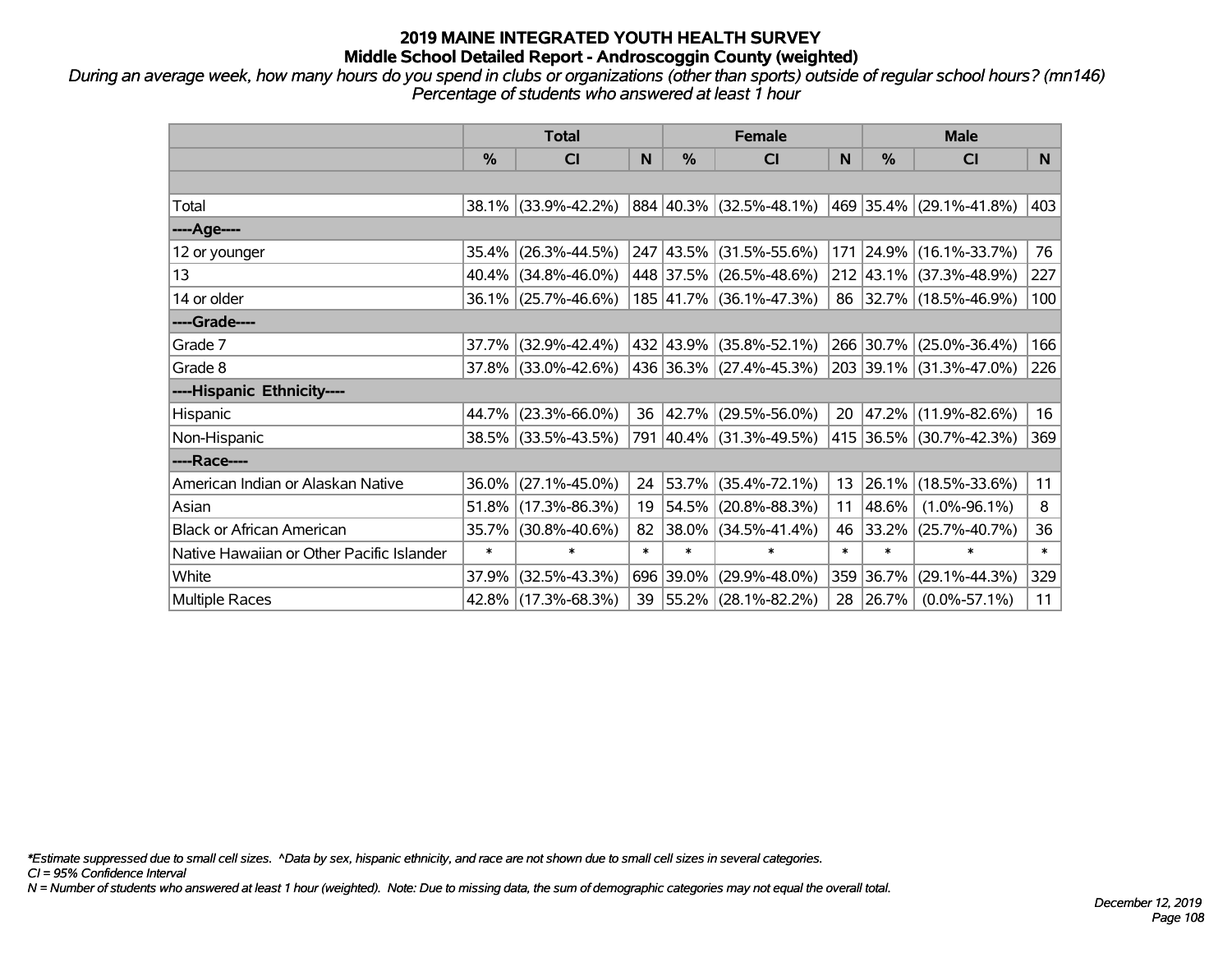# **2019 MAINE INTEGRATED YOUTH HEALTH SURVEY Middle School Detailed Report - Androscoggin County (weighted)**

*Do you agree or disagree that at least one of your teachers really cares and gives you help and support when you need it? (mn143) Percentage of students who answered 'Strongly agree' or 'Agree'*

|                                           | <b>Total</b>  |                     |        | <b>Female</b> |                                                        |        | <b>Male</b>   |                             |        |
|-------------------------------------------|---------------|---------------------|--------|---------------|--------------------------------------------------------|--------|---------------|-----------------------------|--------|
|                                           | $\frac{0}{0}$ | <b>CI</b>           | N      | $\frac{0}{0}$ | <b>CI</b>                                              | N      | $\frac{0}{0}$ | <b>CI</b>                   | N      |
|                                           |               |                     |        |               |                                                        |        |               |                             |        |
| Total                                     |               | 74.9% (70.2%-79.6%) |        |               | $1,730$ $73.7\%$ (68.7%-78.8%) 841 76.7% (71.6%-81.8%) |        |               |                             | 880    |
| ----Age----                               |               |                     |        |               |                                                        |        |               |                             |        |
| 12 or younger                             | 74.5%         | $(69.6\% - 79.3\%)$ | 512    | 74.2%         | $(66.1\% - 82.3\%)$                                    |        |               | 283 75.0% (71.3%-78.7%)     | 229    |
| 13                                        |               | 74.7% (68.5%-80.8%) | 831    | 72.4%         | $(64.2\% - 80.5\%)$                                    |        |               | 395 77.9% (73.0%-82.7%)     | 433    |
| 14 or older                               |               | 75.6% (67.4%-83.7%) | 381    |               | 76.4% (69.4%-83.4%)                                    |        |               | 164 75.9% (66.2%-85.7%)     | 215    |
| ----Grade----                             |               |                     |        |               |                                                        |        |               |                             |        |
| Grade 7                                   | 74.0%         | $(70.3\% - 77.6\%)$ | 822    | 74.2%         | $(66.8\% - 81.5\%)$                                    |        |               | 424 74.0% (68.4%-79.6%)     | 397    |
| Grade 8                                   |               | 75.5% (67.7%-83.4%) | 873    |               | 73.7% (62.1%-85.4%)                                    |        |               | 410   78.5%   (73.3%-83.7%) | 460    |
| ----Hispanic Ethnicity----                |               |                     |        |               |                                                        |        |               |                             |        |
| Hispanic                                  | 71.2%         | $(59.8\% - 82.6\%)$ | 66     | 70.7%         | $(60.2\% - 81.2\%)$                                    | 35     |               | 74.5% (59.8%-89.2%)         | 30     |
| Non-Hispanic                              |               | 75.1% (69.9%-80.3%) |        |               | 1,540 74.3% (68.8%-79.7%)                              |        |               | 750 76.6% (71.3%-82.0%)     | 786    |
| ----Race----                              |               |                     |        |               |                                                        |        |               |                             |        |
| American Indian or Alaskan Native         | 69.5%         | $(61.7\% - 77.3\%)$ | 45     | 56.7%         | $(42.5\% - 70.9\%)$                                    | 16     | 79.3%         | $(73.4\% - 85.3\%)$         | 28     |
| Asian                                     | 67.0%         | $(59.6\% - 74.3\%)$ | 22     | $\ast$        | $\ast$                                                 | $\ast$ | $\ast$        | $\ast$                      | $\ast$ |
| <b>Black or African American</b>          | 70.3%         | $(68.5\% - 72.1\%)$ | 133    | 63.6%         | $(57.4\% - 69.7\%)$                                    | 64     | 78.6%         | $(73.5\% - 83.7\%)$         | 68     |
| Native Hawaiian or Other Pacific Islander | $\ast$        | $\ast$              | $\ast$ | $\ast$        | $\ast$                                                 | $\ast$ | $\ast$        | $\ast$                      | $\ast$ |
| White                                     | 75.4%         | $(70.1\% - 80.8\%)$ | 1,399  | 75.0%         | $(69.4\% - 80.6\%)$                                    | 678    | 76.6%         | $(70.3\% - 82.9\%)$         | 718    |
| Multiple Races                            |               | 78.3% (67.9%-88.7%) | 78     | 75.7%         | $(60.6\% - 90.8\%)$                                    |        |               | 45 82.1% (76.2%-88.0%)      | 33     |

*\*Estimate suppressed due to small cell sizes. ^Data by sex, hispanic ethnicity, and race are not shown due to small cell sizes in several categories.*

*CI = 95% Confidence Interval*

*N = Number of students who answered 'Strongly agree' or 'Agree' (weighted). Note: Due to missing data, the sum of demographic categories may not equal the overall total.*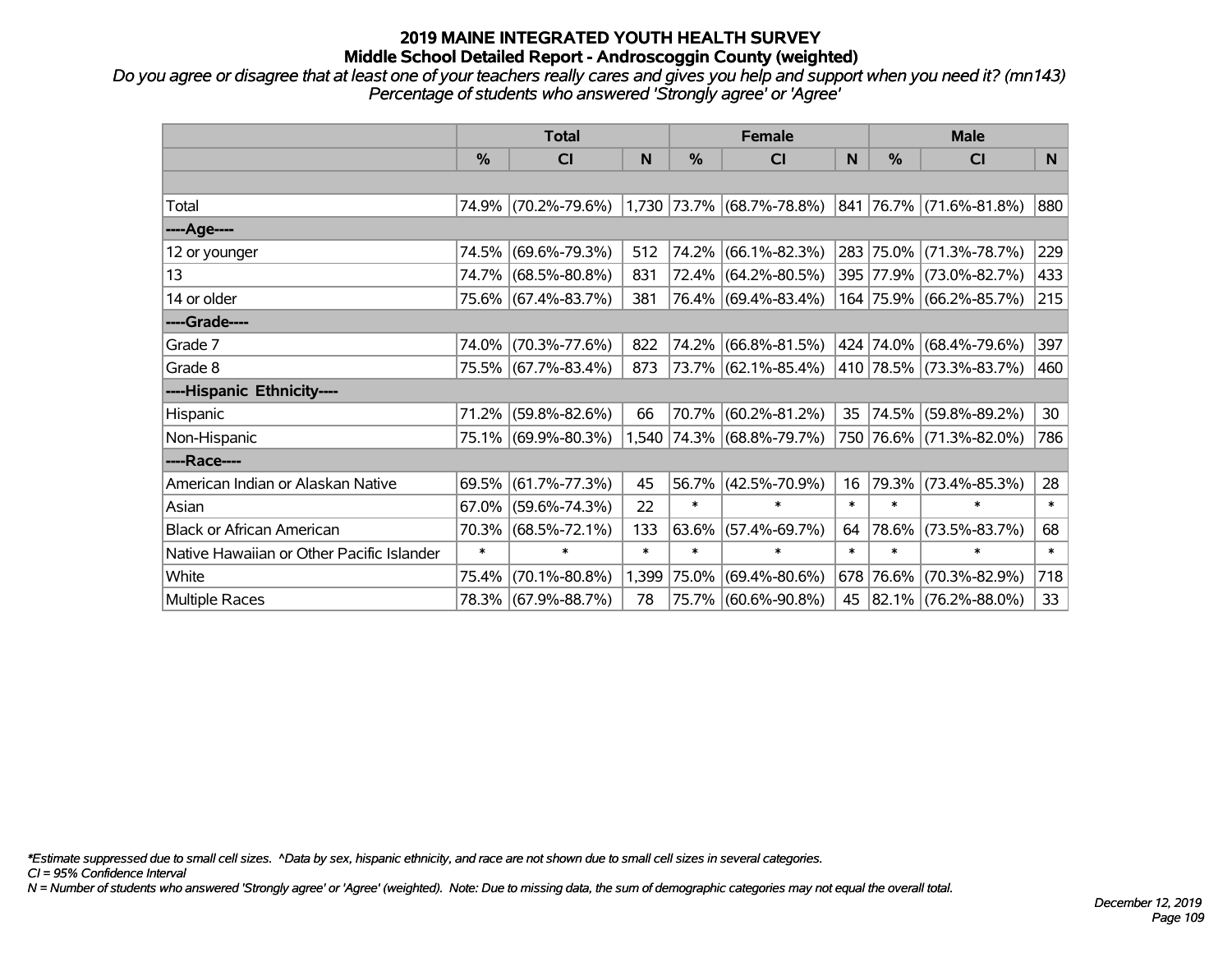# **2019 MAINE INTEGRATED YOUTH HEALTH SURVEY Middle School Detailed Report - Androscoggin County (weighted)**

## *How often does one of your parents talk with you about what you are doing in school? (mn144) Percentage of students who answered 'About every day' or 'About once or twice a week'*

|                                           | <b>Total</b> |                     |        | <b>Female</b> |                                        |        | <b>Male</b>   |                      |        |
|-------------------------------------------|--------------|---------------------|--------|---------------|----------------------------------------|--------|---------------|----------------------|--------|
|                                           | %            | <b>CI</b>           | N      | $\%$          | <b>CI</b>                              | N      | %             | <b>CI</b>            | N.     |
|                                           |              |                     |        |               |                                        |        |               |                      |        |
| Total                                     | 81.9%        | $(80.4\% - 83.3\%)$ |        |               | $1,894$ $ 82.2\% $ $(80.4\% - 84.1\%)$ |        | $ 938 81.8\%$ | $(80.2\% - 83.3\%)$  | 939    |
| ----Age----                               |              |                     |        |               |                                        |        |               |                      |        |
| 12 or younger                             | 84.4%        | $(81.3\% - 87.5\%)$ | 583    |               | 84.4% (80.9%-87.9%)                    |        | 322 84.7%     | $(81.1\% - 88.4\%)$  | 261    |
| 13                                        | 81.6%        | $(79.6\% - 83.7\%)$ | 908    |               | $82.5\%$ (79.6%-85.4%)                 |        | 448 81.4%     | $(78.3\% - 84.4\%)$  | 453    |
| 14 or older                               | 79.1%        | $(75.7\% - 82.5\%)$ | 399    |               | 77.8% (73.5%-82.1%)                    |        | 169 79.7%     | $(76.0\% - 83.3\%)$  | 224    |
| ----Grade----                             |              |                     |        |               |                                        |        |               |                      |        |
| Grade 7                                   | 81.3%        | $(79.6\% - 83.0\%)$ | 906    |               | $80.7\%$ (77.4%-84.1%)                 |        | 461 81.9%     | $(78.9\% - 85.0\%)$  | 443    |
| Grade 8                                   | 82.6%        | $(80.4\% - 84.7\%)$ | 951    |               | 84.1% (79.7%-88.5%)                    |        | 467 81.5%     | $(80.7\% - 82.4\%)$  | 475    |
| ----Hispanic Ethnicity----                |              |                     |        |               |                                        |        |               |                      |        |
| Hispanic                                  | 71.5%        | $(60.2\% - 82.8\%)$ | 66     |               | 75.0% (67.8%-82.3%)                    | 38     | 69.8%         | $(54.7\% - 84.9\%)$  | 27     |
| Non-Hispanic                              | 82.3%        | $(80.7\% - 83.9\%)$ | 1,687  |               | 83.0% (80.8%-85.2%)                    |        | 839 81.8%     | $(80.2\% - 83.4\%)$  | 838    |
| ----Race----                              |              |                     |        |               |                                        |        |               |                      |        |
| American Indian or Alaskan Native         | 72.5%        | $(62.6\% - 82.4\%)$ | 48     |               | 68.8% (52.9%-84.6%)                    | 20     | 77.0%         | $(70.1\% - 83.9\%)$  | 28     |
| Asian                                     | 79.9%        | $(76.5\% - 83.3\%)$ | 28     | $\ast$        | $\ast$                                 | $\ast$ | $\ast$        | $\ast$               | $\ast$ |
| <b>Black or African American</b>          | 79.1%        | $(74.5\% - 83.8\%)$ | 152    | 82.1%         | $(80.1\% - 84.2\%)$                    | 83     | 76.3%         | $(66.7\% - 86.0\%)$  | 68     |
| Native Hawaiian or Other Pacific Islander | $\ast$       | $\ast$              | $\ast$ | $\ast$        | $\ast$                                 | $\ast$ | $\ast$        | $\ast$               | $\ast$ |
| White                                     | 83.1%        | $(81.5\% - 84.6\%)$ | 1,537  | 83.2%         | $(80.8\% - 85.6\%)$                    |        | 752 83.0%     | $(81.5\% - 84.5\%)$  | 774    |
| Multiple Races                            | 82.9%        | $(71.2\% - 94.7\%)$ | 81     |               | 81.2% (70.4%-92.0%)                    | 47     | $ 85.5\% $    | $(70.6\% - 100.0\%)$ | 33     |

*\*Estimate suppressed due to small cell sizes. ^Data by sex, hispanic ethnicity, and race are not shown due to small cell sizes in several categories.*

*CI = 95% Confidence Interval*

*N = Number of students who answered 'About every day' or 'About once or twice a week' (weighted). Note: Due to missing data, the sum of demographic categories may not equal the overall total.*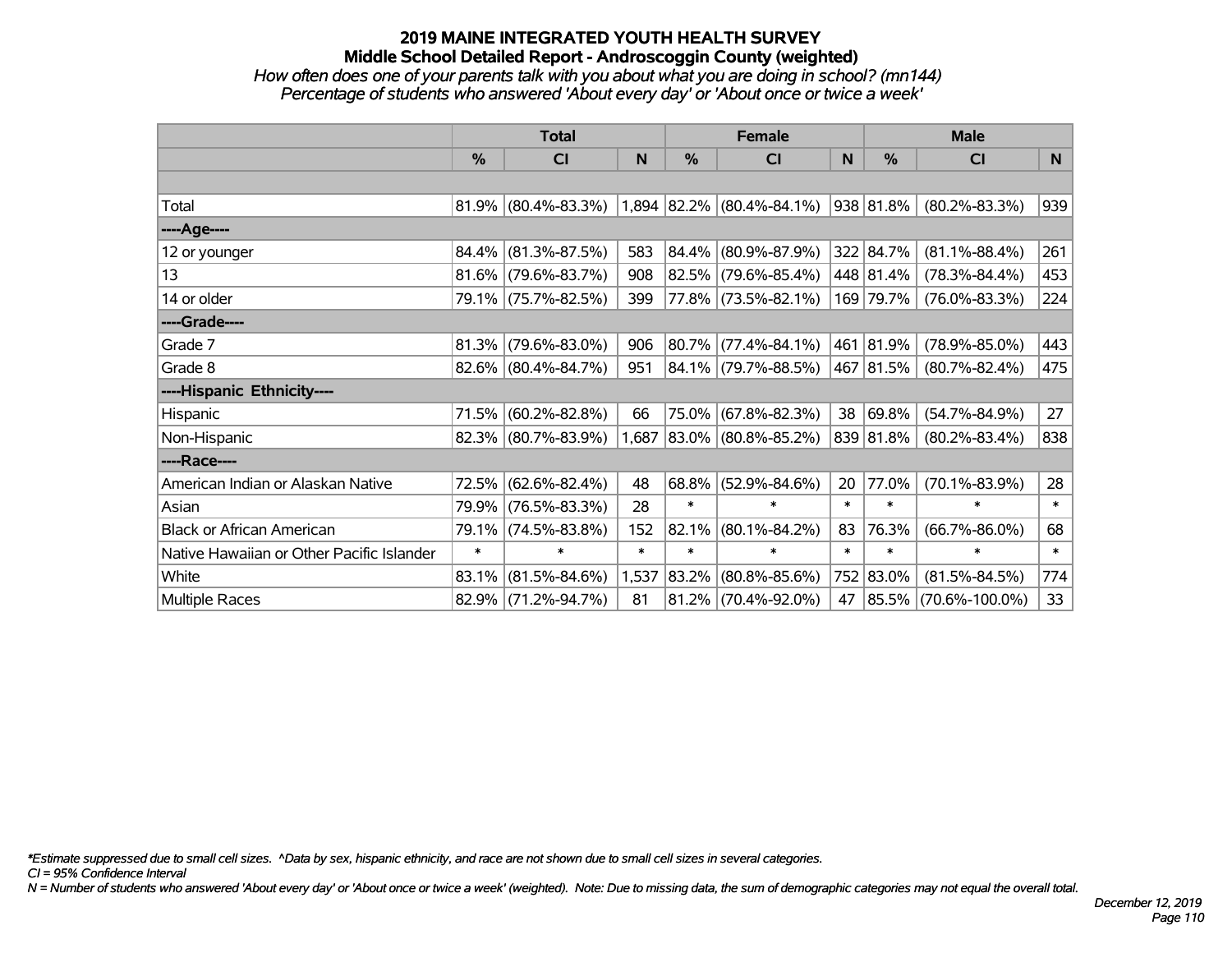#### **2019 MAINE INTEGRATED YOUTH HEALTH SURVEY Middle School Detailed Report - Androscoggin County (weighted)** *How often does your family give you love and support? (mn188) Percentage of students who answered 'Most of the time' or 'Always'*

|                                           | <b>Total</b> |                        |        | <b>Female</b> |                             |        | <b>Male</b> |                                 |                 |
|-------------------------------------------|--------------|------------------------|--------|---------------|-----------------------------|--------|-------------|---------------------------------|-----------------|
|                                           | %            | CI                     | N      | %             | <b>CI</b>                   | N      | %           | <b>CI</b>                       | N.              |
|                                           |              |                        |        |               |                             |        |             |                                 |                 |
| Total                                     |              | 83.2% (80.7%-85.6%)    |        |               | $1,926$ 81.7% (77.7%-85.6%) |        |             | $934 85.4\%  (82.6\% - 88.1\%)$ | 981             |
| ----Age----                               |              |                        |        |               |                             |        |             |                                 |                 |
| 12 or younger                             | 86.9%        | $(83.3\% - 90.5\%)$    | 596    | 82.9%         | $(77.5\% - 88.4\%)$         |        | 316 91.8%   | $(89.0\% - 94.6\%)$             | 279             |
| 13                                        |              | 83.3% (80.8%-85.9%)    | 928    | 82.5%         | $(76.3\% - 88.7\%)$         |        |             | 450 84.9% (82.6%-87.2%)         | 473             |
| 14 or older                               |              | 77.8% (74.1%-81.6%)    | 396    |               | 77.3% (71.0%-83.6%)         |        |             | 168 79.8% (72.9%-86.7%)         | 227             |
| ----Grade----                             |              |                        |        |               |                             |        |             |                                 |                 |
| Grade 7                                   | 84.7%        | $(81.5\% - 87.9\%)$    | 941    | 81.2%         | $(76.0\% - 86.4\%)$         |        |             | 465 88.7% (84.8%-92.6%)         | 476             |
| Grade 8                                   |              | $81.8\%$ (78.8%-84.9%) | 952    |               | 82.6% (77.1%-88.0%)         |        |             | 463 82.3% (78.0%-86.6%)         | 484             |
| ----Hispanic Ethnicity----                |              |                        |        |               |                             |        |             |                                 |                 |
| Hispanic                                  | 76.2%        | $(72.0\% - 80.4\%)$    | 70     | 81.9%         | $(74.8\% - 89.0\%)$         | 40     |             | 70.0% (60.8%-79.2%)             | 28              |
| Non-Hispanic                              |              | 83.4% (80.9%-85.9%)    |        |               | $1,711$ 81.8% (77.4%-86.2%) |        |             | 828 85.7% (82.8%-88.6%)         | 878             |
| ----Race----                              |              |                        |        |               |                             |        |             |                                 |                 |
| American Indian or Alaskan Native         | 83.5%        | $(72.8\% - 94.2\%)$    | 53     | $\ast$        | $\ast$                      | $\ast$ | $\ast$      | $\ast$                          | $\ast$          |
| Asian                                     | 64.6%        | $(49.0\% - 80.3\%)$    | 22     | 63.1%         | $(45.2\% - 81.1\%)$         | 10     | 66.0%       | $(42.9\% - 89.0\%)$             | 12 <sub>2</sub> |
| <b>Black or African American</b>          | 84.4%        | $(76.8\% - 91.9\%)$    | 161    | 83.2%         | $(73.8\% - 92.6\%)$         | 85     |             | 85.4% (79.7%-91.1%)             | 74              |
| Native Hawaiian or Other Pacific Islander | $\ast$       | $\ast$                 | $\ast$ | $\ast$        | $\ast$                      | $\ast$ | $\ast$      | $\ast$                          | $\ast$          |
| White                                     | 83.7%        | $(81.1\% - 86.4\%)$    | 1,555  | 82.2%         | $(78.0\% - 86.5\%)$         | 747    | 85.9%       | $(82.1\% - 89.8\%)$             | 804             |
| Multiple Races                            |              | 80.9% (72.7%-89.1%)    | 78     |               | 85.0% (71.3%-98.6%)         | 48     |             | 75.1% (62.1%-88.0%)             | 30              |

*\*Estimate suppressed due to small cell sizes. ^Data by sex, hispanic ethnicity, and race are not shown due to small cell sizes in several categories.*

*CI = 95% Confidence Interval*

*N = Number of students who answered 'Most of the time' or 'Always' (weighted). Note: Due to missing data, the sum of demographic categories may not equal the overall total.*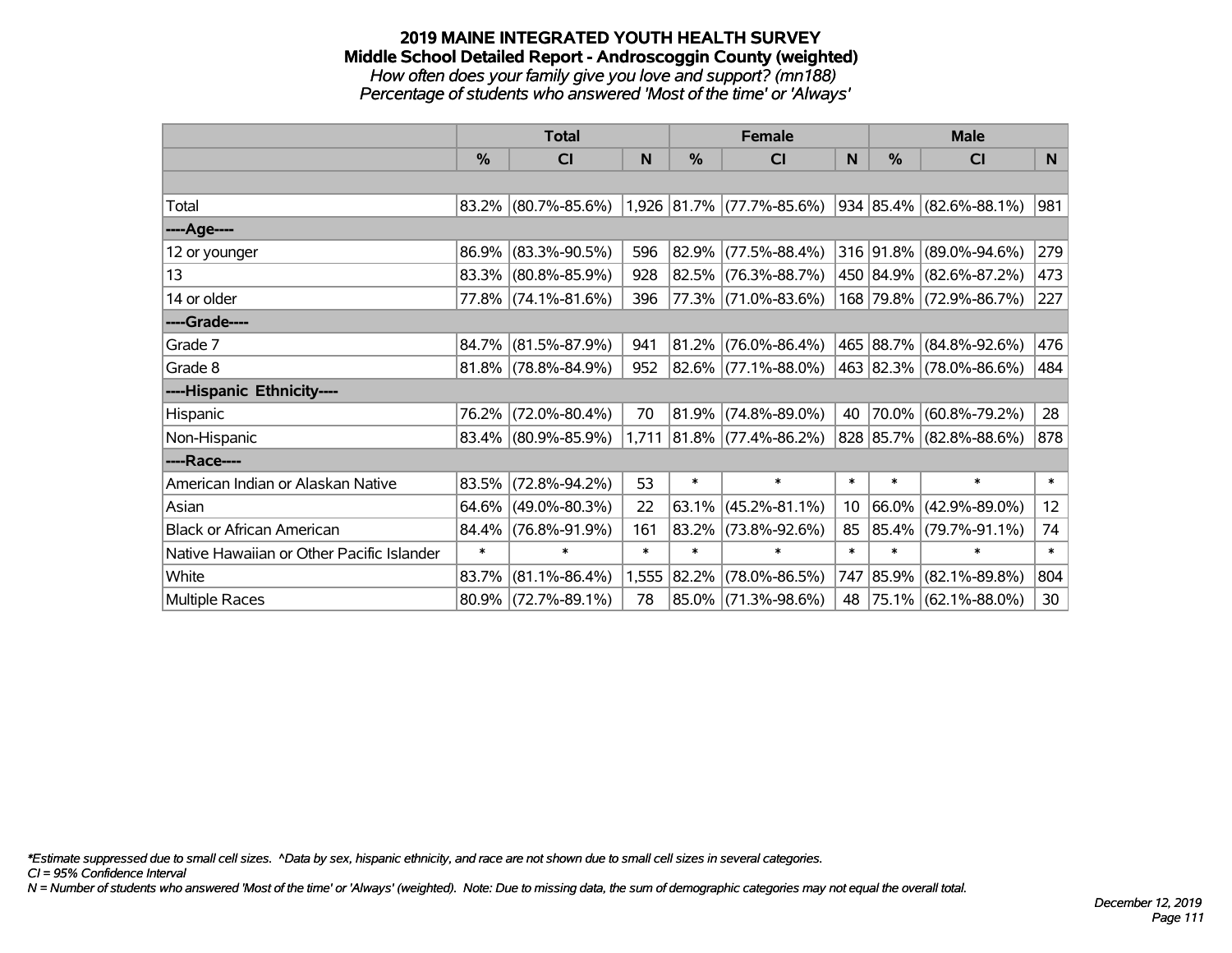## **2019 MAINE INTEGRATED YOUTH HEALTH SURVEY Middle School Detailed Report - Androscoggin County (weighted)** *Do you agree or disagree that in your community you feel like you matter to people? (mn148) Percentage of students who answered 'Strongly agree' or 'Agree'*

|                                           | <b>Total</b>  |                        |        | <b>Female</b> |                             |                | <b>Male</b>   |                                 |        |
|-------------------------------------------|---------------|------------------------|--------|---------------|-----------------------------|----------------|---------------|---------------------------------|--------|
|                                           | $\frac{0}{0}$ | CI                     | N      | %             | CI                          | N              | $\frac{0}{0}$ | <b>CI</b>                       | N.     |
|                                           |               |                        |        |               |                             |                |               |                                 |        |
| Total                                     |               | $56.1\%$ (53.8%-58.4%) |        |               | $1,298$ 50.9% (48.2%-53.7%) |                |               | 580 61.5% (58.7%-64.3%)         | 709    |
| ----Age----                               |               |                        |        |               |                             |                |               |                                 |        |
| 12 or younger                             | 57.7%         | $(53.3\% - 62.1\%)$    | 398    | $ 50.1\% $    | $(45.5\% - 54.6\%)$         |                |               | 190 67.1% (58.4%-75.8%)         | 206    |
| 13                                        |               | 54.6% (52.6%-56.7%)    | 606    |               | 53.4% (49.9%-56.8%)         |                |               | 289 56.2% (54.7%-57.7%)         | 313    |
| 14 or older                               |               | $57.0\%$ (51.9%-62.1%) | 290    |               | $ 46.4\% $ (41.3%-51.6%)    |                |               | 100 66.0% (54.2%-77.8%)         | 189    |
| ----Grade----                             |               |                        |        |               |                             |                |               |                                 |        |
| Grade 7                                   | 56.6%         | $(54.6\% - 58.7\%)$    | 630    |               | 51.7% (47.7%-55.7%)         |                |               | 296 62.1% (56.9%-67.3%)         | 333    |
| Grade 8                                   |               | 55.8% (51.9%-59.6%)    | 646    |               | $ 50.6\% $ (46.7%-54.4%)    |                |               | 280 61.2% (53.9%-68.5%)         | 362    |
| ----Hispanic Ethnicity----                |               |                        |        |               |                             |                |               |                                 |        |
| Hispanic                                  | 51.5%         | $(44.1\% - 58.9\%)$    | 47     | 40.3%         | $(34.6\% - 46.1\%)$         | 19             |               | $ 64.3\% $ (45.2%-83.4%)        | 25     |
| Non-Hispanic                              |               | 56.2% (53.6%-58.7%)    |        |               | 1,154 50.9% (48.2%-53.6%)   |                |               | $513 61.7\%  (58.8\% - 64.6\%)$ | 637    |
| ----Race----                              |               |                        |        |               |                             |                |               |                                 |        |
| American Indian or Alaskan Native         | 50.6%         | $(36.8\% - 64.5\%)$    | 33     | 50.3%         | $(25.9\% - 74.8\%)$         | 14             |               | 49.8% (43.9%-55.8%)             | 18     |
| Asian                                     | 54.1%         | $(33.8\% - 74.3\%)$    | 18     | 42.2%         | $(24.3\% - 60.1\%)$         | $\overline{7}$ | $64.6\%$      | $(47.2\% - 81.9\%)$             | 12     |
| <b>Black or African American</b>          | 55.6%         | $(51.9\% - 59.2\%)$    | 106    | 54.1%         | $(49.0\% - 59.3\%)$         | 56             |               | 56.3% (45.5%-67.2%)             | 49     |
| Native Hawaiian or Other Pacific Islander | $\ast$        | $\ast$                 | $\ast$ | $\ast$        | $\ast$                      | $\ast$         | $\ast$        | $\ast$                          | $\ast$ |
| White                                     | 57.1%         | $(54.4\% - 59.7\%)$    |        | 1,059 51.4%   | $(48.0\% - 54.9\%)$         | 464            | $ 63.0\% $    | $(60.7\% - 65.4\%)$             | 594    |
| Multiple Races                            |               | 42.5% (33.0%-52.0%)    | 42     |               | 39.1% (30.0%-48.3%)         | 23             |               | 47.4% (27.5%-67.2%)             | 19     |

*\*Estimate suppressed due to small cell sizes. ^Data by sex, hispanic ethnicity, and race are not shown due to small cell sizes in several categories.*

*CI = 95% Confidence Interval*

*N = Number of students who answered 'Strongly agree' or 'Agree' (weighted). Note: Due to missing data, the sum of demographic categories may not equal the overall total.*